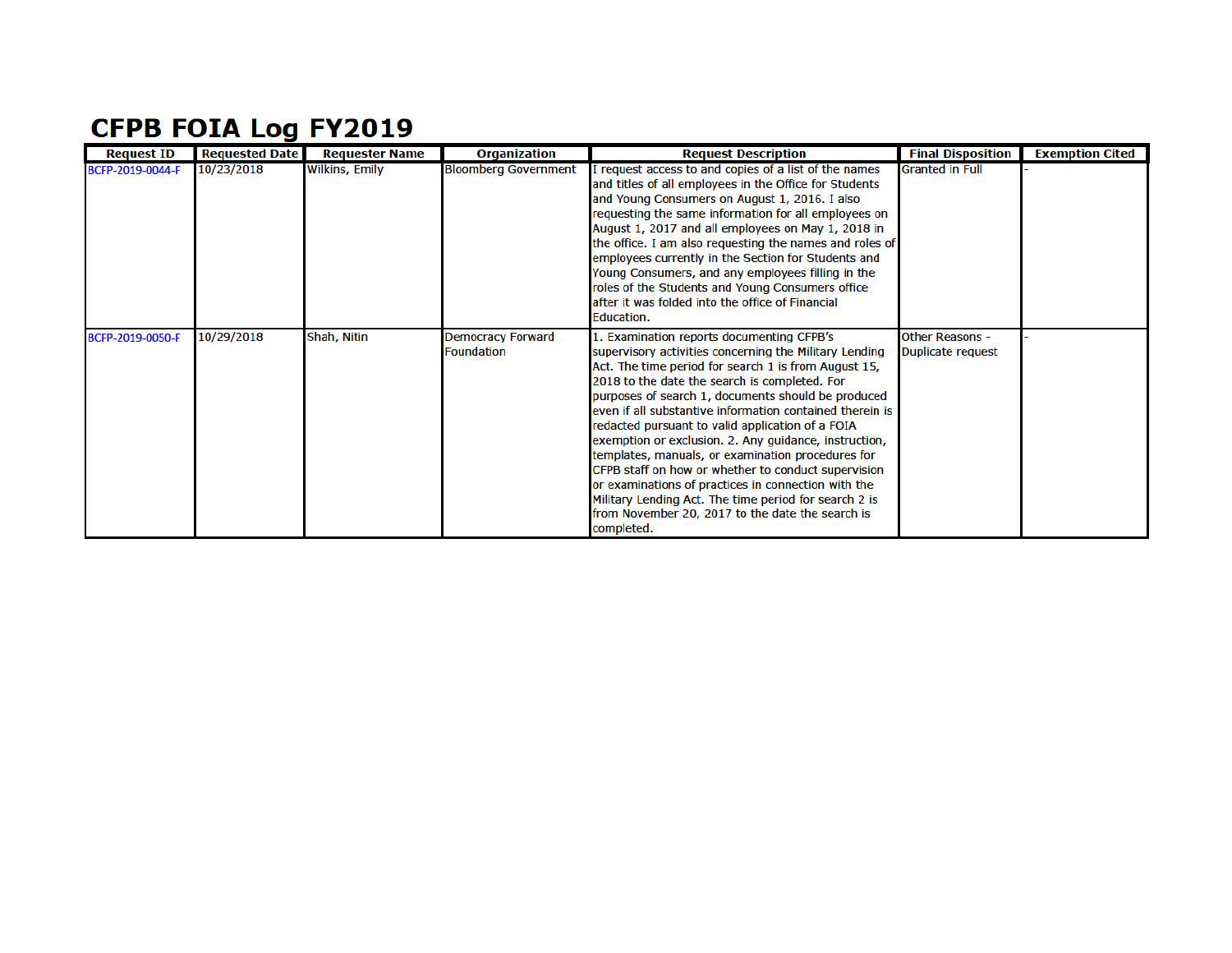| BCFP-2019-0052-F | 10/31/2018 | Stassi, Gina | Cotchett, Pitre & | (1) All documents that Wells Fargo Bank N.A. had        | Granted/Denied in | $(b)(5)$ ; $(b)(6)$ |
|------------------|------------|--------------|-------------------|---------------------------------------------------------|-------------------|---------------------|
|                  |            |              | McCarthy, LLP     | produced or made available to the CFPB, pursuant to     | Part              |                     |
|                  |            |              |                   | VII-IX and XII-XIX of the Consent Order, between the    |                   |                     |
|                  |            |              |                   | dates: April 20, 2018 to present. (2) All Wells Fargo   |                   |                     |
|                  |            |              |                   | supervisory correspondence with the CFPB; training      |                   |                     |
|                  |            |              |                   | materials and internal policies; incentive compensation |                   |                     |
|                  |            |              |                   | plans; sales quality manuals, assessments, and          |                   |                     |
|                  |            |              |                   | reviews; sensitive internal email correspondence;       |                   |                     |
|                  |            |              |                   | interrogatory responses to the CFPB; transcripts of     |                   |                     |
|                  |            |              |                   | employee interviews with the CFPB, between the          |                   |                     |
|                  |            |              |                   | dates: April 20, 2018 to present. (3) Communications    |                   |                     |
|                  |            |              |                   | between CFPB and the LA City Attorney, between the      |                   |                     |
|                  |            |              |                   | dates: April 20,2018 to present. (4) Draft CFPB         |                   |                     |
|                  |            |              |                   | consent orders, between the dates: April 20, 2018 to    |                   |                     |
|                  |            |              |                   | present.(5) Records, calls and meetings between Wells   |                   |                     |
|                  |            |              |                   | Fargo and CFPB, between the dates: April 20, 2018 to    |                   |                     |
|                  |            |              |                   | present. (5) Records, calls and meetings between        |                   |                     |
|                  |            |              |                   | Wells Fargo and CFPB, between the dates: April 20,      |                   |                     |
|                  |            |              |                   | 2018 to present. (6) The CFPB's four year examination   |                   |                     |
|                  |            |              |                   | report of Supervision of Wells Fargo. (7) CFPB's        |                   |                     |
|                  |            |              |                   | Internal Records regarding Wells Fargo's branch sales   |                   |                     |
|                  |            |              |                   | (Internal emails, memoranda relating to its             |                   |                     |
|                  |            |              |                   | investigation), between the dates: April 20, 2018 to    |                   |                     |
|                  |            |              |                   | present. (8) CFPB Report and contemporaneous OCC        |                   |                     |
|                  |            |              |                   | employee notes of calls with the CFPB, recounting       |                   |                     |
|                  |            |              |                   | CFPB decision memoranda and communications that         |                   |                     |
|                  |            |              |                   | appear to be essential to the CFPB's Wells Fargo        |                   |                     |
|                  |            |              |                   | investigation, between the dates: April 20, 2018 to     |                   |                     |
|                  |            |              |                   | present. (9) CFPB's Examination Report of Wells Fargo   |                   |                     |
|                  |            |              |                   | (details a record of all of the CFPB's supervision      |                   |                     |
|                  |            |              |                   | activities with regard to the Bank for the time Period, |                   |                     |
|                  |            |              |                   | between the dates: April 20, 2018 to present. (10)      |                   |                     |
|                  |            |              |                   | CFPB's Examination Report of Wells Fargo (details a     |                   |                     |
|                  |            |              |                   | record of all of the CFPB's supervision activities with |                   |                     |
|                  |            |              |                   | regard to the Bank for the time Period, between the     |                   |                     |
|                  |            |              |                   | dates: April 20, 2018 to present. (11) All CFPB records |                   |                     |
|                  |            |              |                   | released in connection with the November 24, 2015,      |                   |                     |
|                  |            |              |                   | US House Financial Services Committee Majority Staff    |                   |                     |
|                  |            |              |                   | Report entitled Unsafe at Any Bureaucracy: CFPB Junk    |                   |                     |
|                  |            |              |                   | and Indirect Auto Lending. (12) All e-mails contained   |                   |                     |
|                  |            |              |                   | in the email; accounts associated with Patrice Ficklin  |                   |                     |
|                  |            |              |                   | that were sent, received, or drafted between August     |                   |                     |
|                  |            |              |                   | 15, 2015, and October 6, 2015, pertaining to any of     |                   |                     |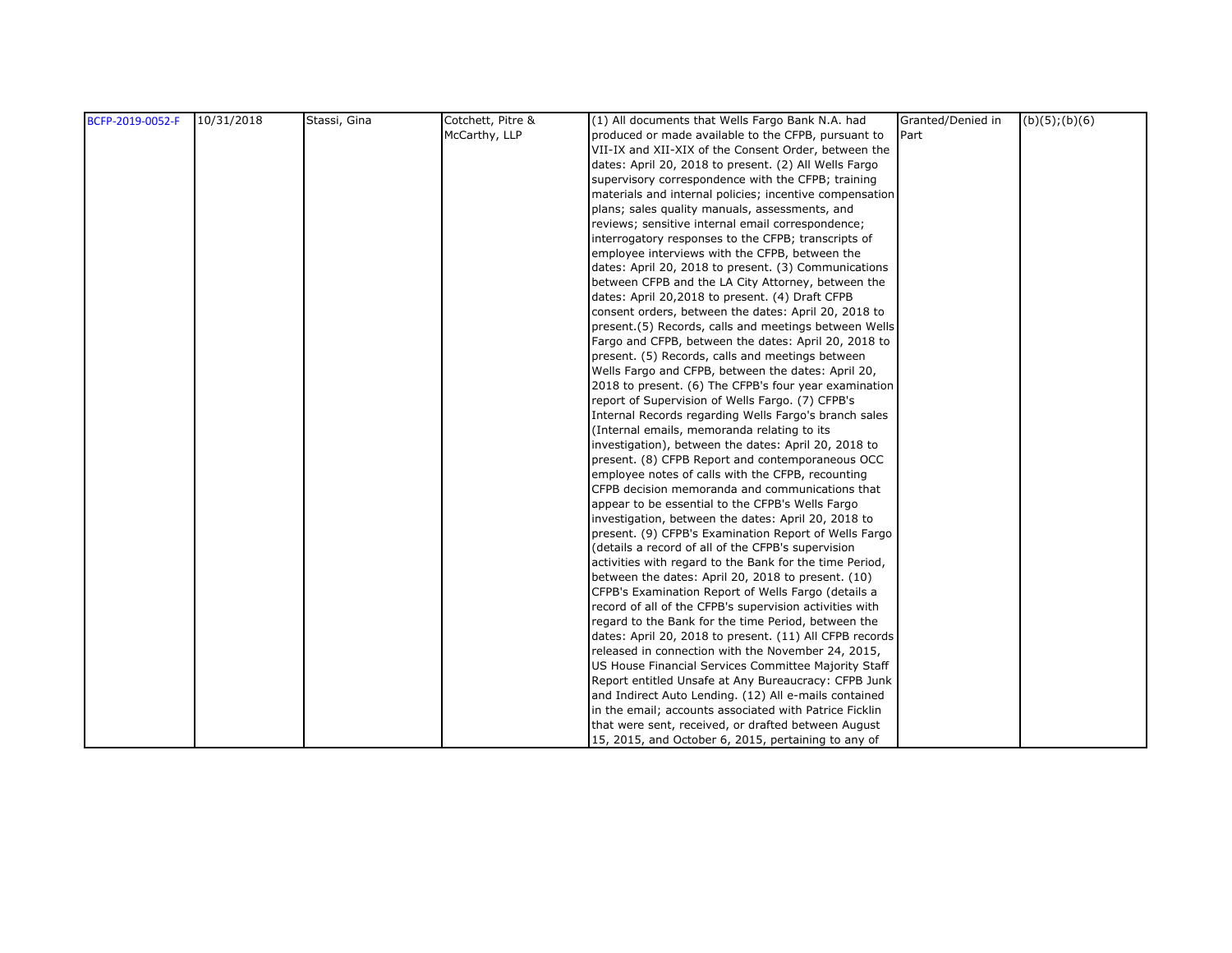| BCFP-2019-0056-F | 11/1/2018  | Williams, Michael | The Capitol Forum | Any cost estimates, receipts, and bills generated from Denied in Full<br>the decision to change the name of the Consumer<br>Financial Protection Bureau to the Bureau of Consumer<br>Financial Protection. This includes things like ordering<br>new letterhead and business cards, cost of new seal<br>design, website redesign, and changing the large<br>letters in the lobby of the headquarters in Washington<br>DC. The period of this request is from November 15                                                                                                                                                                                                                                                                                                                                                                                                                  |                                      | (b)(5)    |
|------------------|------------|-------------------|-------------------|-------------------------------------------------------------------------------------------------------------------------------------------------------------------------------------------------------------------------------------------------------------------------------------------------------------------------------------------------------------------------------------------------------------------------------------------------------------------------------------------------------------------------------------------------------------------------------------------------------------------------------------------------------------------------------------------------------------------------------------------------------------------------------------------------------------------------------------------------------------------------------------------|--------------------------------------|-----------|
|                  |            |                   |                   | 2017 to November 1 2018. (Date Range for Record<br>Search: From 11/15/2017 To 11/1/2018)                                                                                                                                                                                                                                                                                                                                                                                                                                                                                                                                                                                                                                                                                                                                                                                                  |                                      |           |
| BCFP-2019-0071-F | 11/13/2018 | Anderson, Jimmy   |                   | Documents, letters, emails both sent and received,<br>diagrams, charts, index cards, printouts and any other<br>kind of paper records regarding the 2017 EQUIFAX<br>data breach. I also would like any audio tapes, film,<br>and any other medium pertaining to the 2017<br>EQUIFAX data breach.                                                                                                                                                                                                                                                                                                                                                                                                                                                                                                                                                                                          | Denied in Full                       | (b)(7)(A) |
| BCFP-2019-0073-F | 11/13/2018 | $(b)$ $(6)$       |                   | Provide me the disposition of my case against Sterns<br>$\sqrt{(b)}$ $\sqrt{(b)}$<br>Lending in February of this year;                                                                                                                                                                                                                                                                                                                                                                                                                                                                                                                                                                                                                                                                                                                                                                    | Other Reasons -<br>Request Withdrawn |           |
| BCFP-2019-0080-F | 11/20/2018 | Palmer, Greg      |                   | I request that a copy of the following datasets be<br>provided to me: The table of values behind the graph<br>labeled "FIGURE 1: DISTRIBUTION OF LOAN TERMS<br>BY ORIGINATION YEAR" which appears on page 3 of<br>the report<br>"https://files.consumerfinance.gov/f/documents/cfpb<br>consumer-credit-trends longer-term-auto-<br>loans_2017Q2.pdf". The raw data (text, CSV, MS-<br>Access or MS-Excel format, zipped if possible) that<br>was used to develop the values shown in the graph<br>labeled "FIGURE 1: DISTRIBUTION OF LOAN TERMS<br>BY ORIGINATION YEAR" which appears on page 3 of<br>the report<br>"https://files.consumerfinance.gov/f/documents/cfpb_<br>consumer-credit-trends_longer-term-auto-<br>loans 2017Q2.pdf", including if possible a data<br>dictionary for the included fields. I understand that<br>this data has been "de-identified" and therefore safe | Denied in Full                       | (b)(4)    |
| BCFP-2019-0081-F | 11/20/2018 | Witham, Judson    |                   | I am seeking a list of all OPEN or Ongoing<br>Prosecutions of this Mortgage Fraud Gang that would<br>include all 50 States.                                                                                                                                                                                                                                                                                                                                                                                                                                                                                                                                                                                                                                                                                                                                                               | Other Reasons - Not<br>Agency Record |           |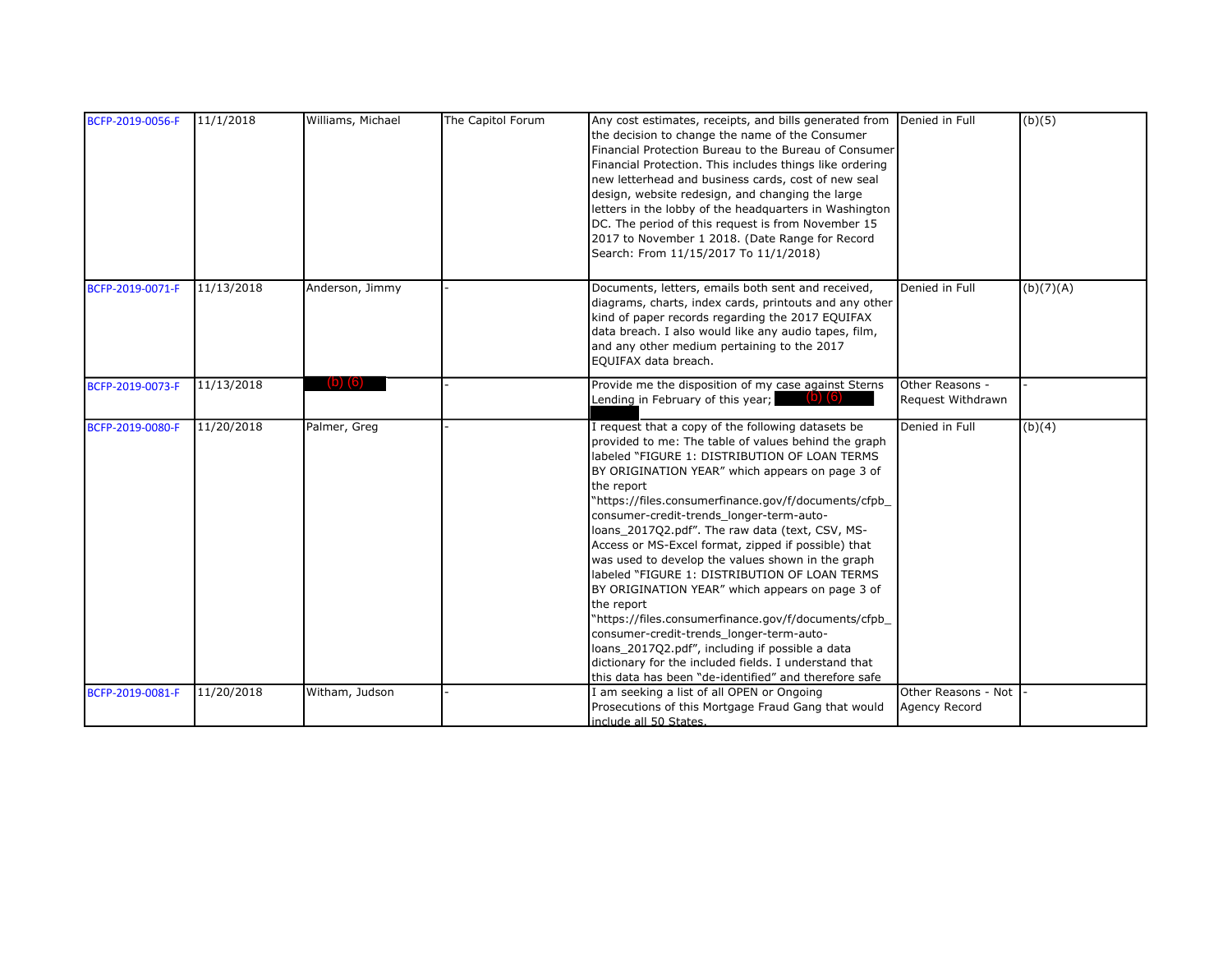| BCFP-2019-0137-F | 12/10/2018 |               |                    | I came across a JPM filing that has some other<br>interesting information. FDIC was mentioned as<br>involved. (d) On September 25, 2008, JPMorgan<br>Chase acquired the banking operations of Washington<br>Mutual Bank. The acquisition resulted in negative<br>goodwill, and accordingly, the Firm recognized an<br>extraordinary gain. A preliminary gain of \$1.9 billion<br>was recognized at December 31, 2008. The final total<br>extraordinary gain that resulted from the Washington<br>Mutual transaction was \$2.0 billion. (i) Includes \$1.0<br>billion of loans at December 31, 2009, held by the<br>Washington Mutual Master Trust, which were<br>consolidated onto the Firm's balance sheet at fair<br>value during the second quarter of 2009. Such loans<br>had been fully repaid or charged off as of September<br>30, 2010. See Note 15 on pages 198-205 of JPMorgan<br>Chase's 2009 Annual Report. Didn't the firm,<br>JPMorgan, pay \$1.8 Billion for \$307 Billion in assets?<br>What final extraordinary gain that resulted from the<br>$(b)$ $(6)$ | Other Reasons -<br>Records not<br>Reasonably<br>Described |  |
|------------------|------------|---------------|--------------------|-----------------------------------------------------------------------------------------------------------------------------------------------------------------------------------------------------------------------------------------------------------------------------------------------------------------------------------------------------------------------------------------------------------------------------------------------------------------------------------------------------------------------------------------------------------------------------------------------------------------------------------------------------------------------------------------------------------------------------------------------------------------------------------------------------------------------------------------------------------------------------------------------------------------------------------------------------------------------------------------------------------------------------------------------------------------------------|-----------------------------------------------------------|--|
| BCFP-2019-0170-F | 1/7/2019   | Noll, David   | Rutgers Law School | I request access to and copies of statements of policy,<br>letters, and interpretations issued since January 1,<br>2008, regarding the Bureau's participation in legal<br>disputes where a party to the dispute is or may be<br>subject to an agreement to arbitrate. Through this<br>request, I am seeking information about the Bureau's<br>position toward disputes where one or more private<br>parties may have agreed to arbitrate; the agreement<br>to arbitrate need not be relevant to a claim asserted<br>by the Bureau or the United States.                                                                                                                                                                                                                                                                                                                                                                                                                                                                                                                     | Other Reasons - No<br>Records                             |  |
| CFPB-2019-0241-F | 3/13/2019  | Germain, Jean |                    | The annual gross salary amount (as of the conclusion<br>of Pay Period 15 2017) as well as the annual gross<br>salary as of September 11, 2018 of each of the<br>following individuals: 1) DeFeo, Edward;<br>2) Freer, Micheal; (b) (6)<br>$(D)$ $(6)$<br>3) Dieringer, Ambrose;<br>4) Brusselback, James;<br>5) Nunn, Sarah;<br>6) Cole, Bonnie;                                                                                                                                                                                                                                                                                                                                                                                                                                                                                                                                                                                                                                                                                                                            | Granted in Full                                           |  |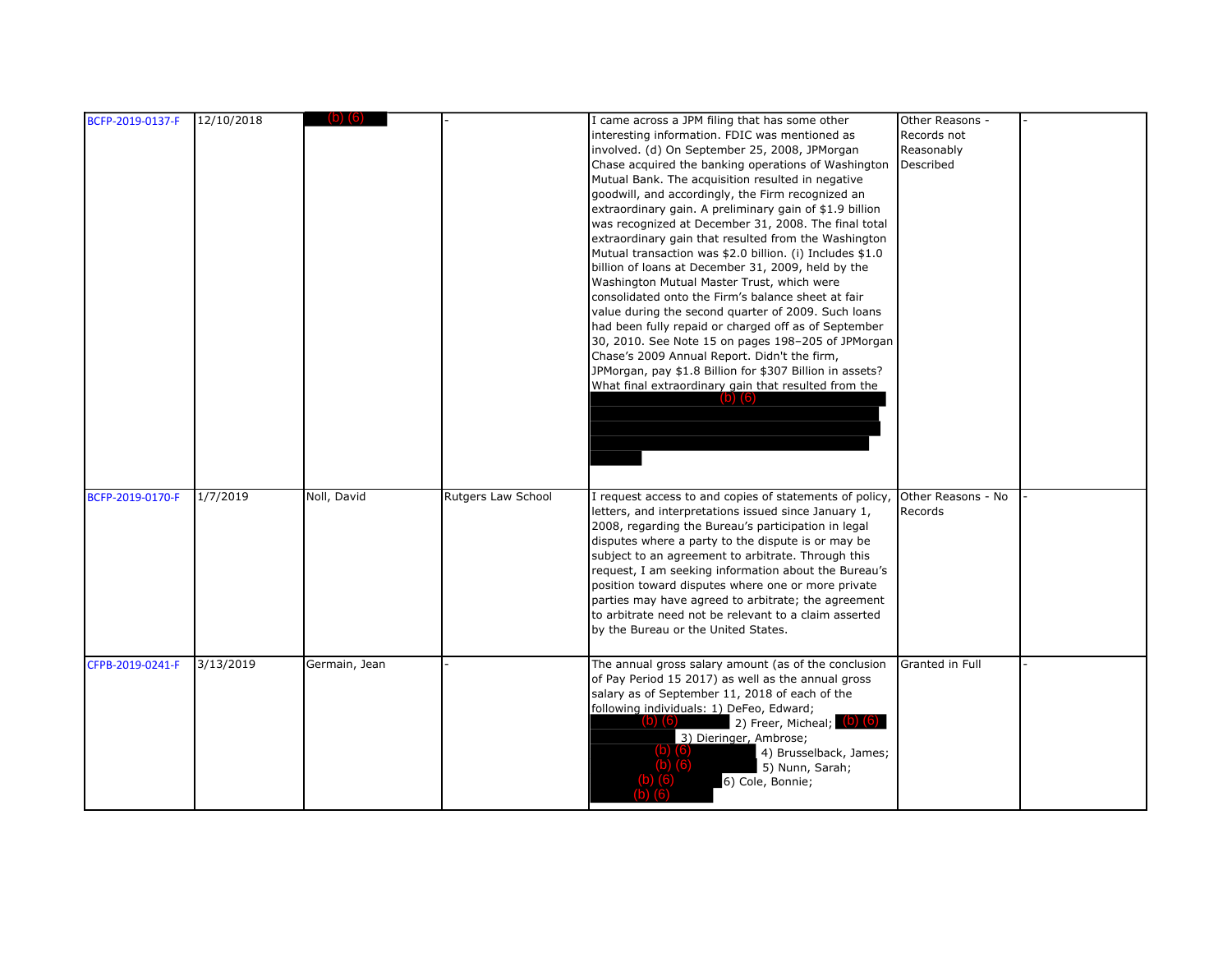| CFPB-2019-0259-F | 3/20/2019  | Houston, Ryan    |                        | Requests full electronic copies of the agency's annual<br>EEOC Management Directive-715 ("MD-715") and<br>EEOC Form 462 submissions to EEOC for fiscal years<br>2010, 2011, 2012, 2013, 2014, 2015, 2016, 2017, &                                                                                                                                                                                                                                                                                                                                                                                                                                                                                                                                                                                                                                                                                                                                                                                                                                                     | Granted in Full               |                     |
|------------------|------------|------------------|------------------------|-----------------------------------------------------------------------------------------------------------------------------------------------------------------------------------------------------------------------------------------------------------------------------------------------------------------------------------------------------------------------------------------------------------------------------------------------------------------------------------------------------------------------------------------------------------------------------------------------------------------------------------------------------------------------------------------------------------------------------------------------------------------------------------------------------------------------------------------------------------------------------------------------------------------------------------------------------------------------------------------------------------------------------------------------------------------------|-------------------------------|---------------------|
| CFPB-2019-0275-F | 3/27/2019  | Akinola, Taye    |                        | 2018<br>All SF-50s relating to salaries during the time period of Granted/Denied in<br>January 1, 2018, and December 31, 2018, for all<br>paralegal specialists in the Research, Markets,<br>Regulations Division                                                                                                                                                                                                                                                                                                                                                                                                                                                                                                                                                                                                                                                                                                                                                                                                                                                     | Part                          | (b)(6)              |
| CFPB-2019-0294-F | 4/8/2019   | Weinberger, Evan | Bloomberg Law          | I request any and all documents, emails and other<br>communications related to the dissolution of the<br>Consumer Advisory Board and all other advisory<br>boards between Nov. 27, 2017 and June 8, 2018.<br>Specifically, I am looking for: • Any written or<br>electronic communications from former Acting Director<br>Mick Mulvaney regarding the Consumer Advisory<br>Board and other CFPB advisory boards. • Any written<br>or electronic communications between Mulvaney and<br>Zixta Martinez, Andrew Duke and/or Matt Cameron<br>regarding the Consumer Advisory Board and other<br>advisory boards • Any written or electronic<br>communications between Martinez, Duke and/or<br>Cameron regarding the Consumer Advisory and other<br>advisory boards. . Any written or electronic<br>communications between or among the above officials<br>regarding a survey the Consumer Advisory Board<br>submitted to the CFPB on May 25, 2018. • Any written<br>or electronic communications between CFPB officials<br>and members of the Community Advisory Board. | Granted in Full               |                     |
| CFPB-2019-0296-F | 4/9/2019   | Mahmud, Fatima   |                        | Requests: 1. Any and all original emails from CFPB<br>FOIA to me regarding Request No. BCFP-2018-0753-F<br>dated after September 07, 2018. 2. Any and all<br>original attachments to such emails regarding Request<br>No. BCFP-2018-0753-F.                                                                                                                                                                                                                                                                                                                                                                                                                                                                                                                                                                                                                                                                                                                                                                                                                           | Other Reasons - No<br>Records |                     |
| BCFP-2019-0042-F | 10/22/2018 | Herrig, Kyle     | <b>Allied Progress</b> | Allied Progress requests access to and copies of<br>certain emails from Policy Associate Director Sheila<br>Greenwood. Specifically, we request all emails sent by,<br>sent to, or carbon copying ("CC") Ms. Greenwood that<br>include the keyword "Prudential" since December 18,<br>2017. Mass emails (such as news clips) may be<br>excluded from this request.                                                                                                                                                                                                                                                                                                                                                                                                                                                                                                                                                                                                                                                                                                    | Granted/Denied in<br>Part     | $(b)(5)$ ; $(b)(6)$ |
| BCFP-2019-0045-F | 10/24/2018 | Wolverton, Brad  | NerdWallet             | I request a copy of the CFPB Workplace Roster that<br>The New York Times requested on March 8, 2018<br>(request ID CFPB-2018-370-F). In addition, I request<br>a copy of the CFPB Workforce Roster for the most<br>recent nay neriod                                                                                                                                                                                                                                                                                                                                                                                                                                                                                                                                                                                                                                                                                                                                                                                                                                  | Granted in Full               |                     |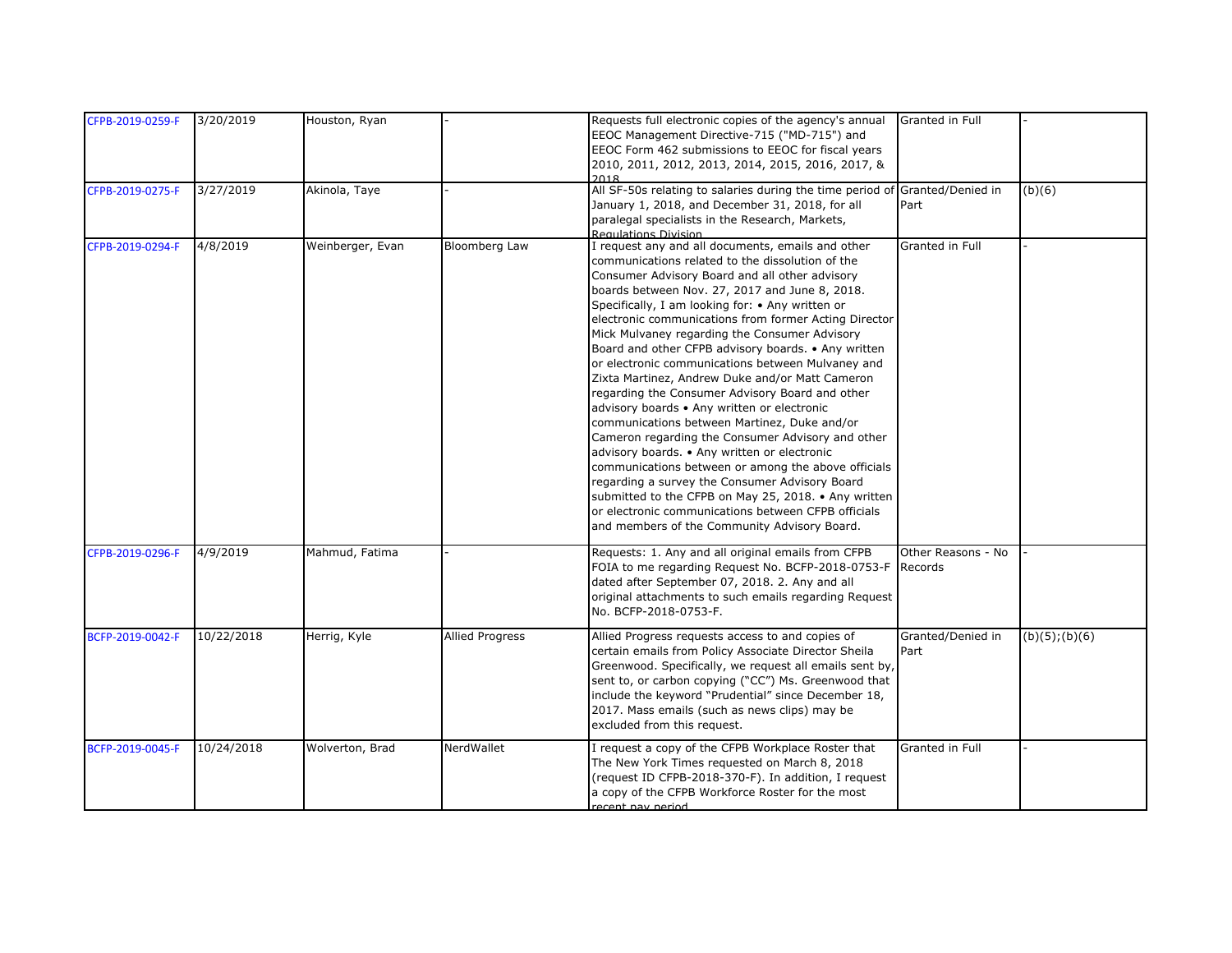| BCFP-2019-0051-F | 10/30/2018 | Preston, Ethan   | Preston/Law Offices                                    | All documents the Consumer Financial Protection<br>Bureau has received from Navient Corporation,<br>Navient Solutions, Inc., and/or any of their affiliates<br>since April 2014 (including in response to any Civil<br>Investigative Demand (CID) or in discovery in the case<br>captioned Consumer Financial Protection Bureau v.<br>Navient Corp.,, No. 17-cv-00101, pending in the<br>Middle District of Pennsylvania) showing, evidencing,<br>reflecting, or indicating Navient Corporation<br>controlling, involvement in, ratifying and/or consenting<br>to Navient Solutions, Inc.'s collection and/or servicing<br>of student loans. | Denied in Full                     | (b)(7)(A)                                                                                                                                                                                                                                                                                                                                                                                                                    |
|------------------|------------|------------------|--------------------------------------------------------|----------------------------------------------------------------------------------------------------------------------------------------------------------------------------------------------------------------------------------------------------------------------------------------------------------------------------------------------------------------------------------------------------------------------------------------------------------------------------------------------------------------------------------------------------------------------------------------------------------------------------------------------|------------------------------------|------------------------------------------------------------------------------------------------------------------------------------------------------------------------------------------------------------------------------------------------------------------------------------------------------------------------------------------------------------------------------------------------------------------------------|
| BCFP-2019-0068-F | 11/8/2018  | Smith, Elizabeth | Lyngklip & Associates<br>Consumer Law Center,<br>IPI C | Any complaints concerning Berger Chevrolet, Inc.<br>received by your office within the period of January 1,<br>2014 to Present Day.                                                                                                                                                                                                                                                                                                                                                                                                                                                                                                          | Granted/Denied in<br><b>I</b> Part | $(b)(4); (b)(5); (b)(6); (b)(7); (d)(8); (e)(8); (f)(9); (f)(1); (g)(1); (h)(1); (h)(1); (i)(1); (j)(2); (k)(3); (l)(4); (l)(5); (l)(6); (l)(7); (l)(8); (l)(9); (l)(1); (l)(1); (l)(1); (l)(2); (l)(3); (l)(5); (l)(6); (l)(7); (l)(8); (l)(9); (l)(1); (l)(1); (l)(1); (l)(2); (l)(3); (l)(5); (l)(5); (l)(6); (l)(7); (l)(8); (l)(9); (l)(9); (l)(1); (l)(1); ($<br>b)(7)(A);(b)(7)(E);(b)<br>$\mathcal{M}$ $\mathcal{B}$ |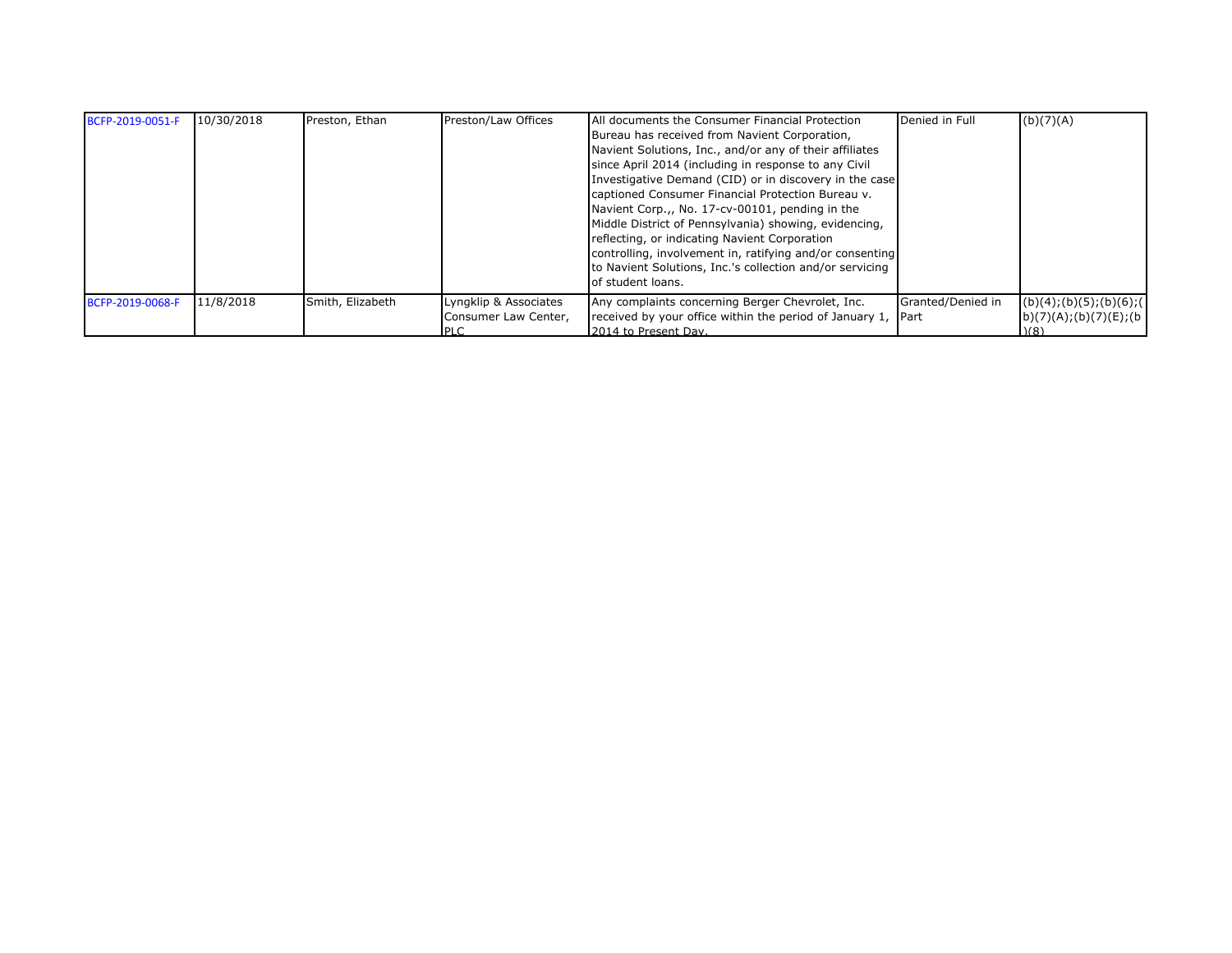| BCFP-2019-0069-F | 11/11/2018 | Borden, Jeremy | Please provide all communications and total              | Granted in Full |  |
|------------------|------------|----------------|----------------------------------------------------------|-----------------|--|
|                  |            |                | production/ responsive materials and documents           |                 |  |
|                  |            |                | regarding the following FOIA requests, as listed by the  |                 |  |
|                  |            |                | CFPB on its website: • CFPB-2018-121-F requested on      |                 |  |
|                  |            |                | December 6, 2017, by Eric Bolinder of Cause of Action    |                 |  |
|                  |            |                | seeking "Any internal policy memos, emails,              |                 |  |
|                  |            |                | quidelines, handbooks, or other materials detailing      |                 |  |
|                  |            |                | CFPB policies on the use of encrypted messaging          |                 |  |
|                  |            |                | apps.3. All records reflecting efforts by CFPB to        |                 |  |
|                  |            |                | recover, investigate the use of, or archive messages     |                 |  |
|                  |            |                | sent over any encrypted messaging application OR         |                 |  |
|                  |            |                | similar applications that automatically delete records"  |                 |  |
|                  |            |                | from a variety of providers the requester listed. •      |                 |  |
|                  |            |                | CFPB-2016-265-F requested on May 19, 2016 by             |                 |  |
|                  |            |                | Brody Mullins of the Wall Street Journal. "Request for   |                 |  |
|                  |            |                | copies of any communications, including emails,          |                 |  |
|                  |            |                | concerning a recent announcement by Google Inc.          |                 |  |
|                  |            |                | regarding payday lending advertisements that were        |                 |  |
|                  |            |                | sent or received by Director Richard Cordray between     |                 |  |
|                  |            |                | April 15 and May 15, 2016. • CFPB-2016-266-F             |                 |  |
|                  |            |                | requested May 19, 2016 by Brody Mullins of the Wall      |                 |  |
|                  |            |                | Street Journal. "Request for emails or communications    |                 |  |
|                  |            |                | involving Mr. DíAngelo and officials at Google or the    |                 |  |
|                  |            |                | White House or emails or records sent to Mr. DiAngelo    |                 |  |
|                  |            |                | involving Google or White House officials." • CFPB-      |                 |  |
|                  |            |                | 2016-270-F requested May 23, 2016 by Nancy Scola         |                 |  |
|                  |            |                | of Politico. "Request for correspondence and/or          |                 |  |
|                  |            |                | records of meetings between representatives of           |                 |  |
|                  |            |                | Google or its parent company, Alphabet Inc., and         |                 |  |
|                  |            |                | CFPB officials between the dates of January 1st, 2015,   |                 |  |
|                  |            |                | and May 20th, 2016, on the topic of so-called payday     |                 |  |
|                  |            |                | loans. (Other relevant keyphrases are ishort-term        |                 |  |
|                  |            |                | lending,î icash advances,î ipayroll loans,î and ihigh    |                 |  |
|                  |            |                | interest personal loans.). CFPB officials to be searched |                 |  |
|                  |            |                | are: Richard Cordray, David Silberman, Zixta Martinez,   |                 |  |
|                  |            |                | David Bleiken, Gail Hillebrand, Peggy Twohig, and        |                 |  |
|                  |            |                | Patrice Ficklin" • CFPB-2017-427-F requested July 27,    |                 |  |
|                  |            |                | 2017 by Spencer Woodman of the International             |                 |  |
|                  |            |                | Consortium of International Journalists. "Request is for |                 |  |
|                  |            |                | a digital copy of the interrogatory responses by         |                 |  |
|                  |            |                | Integrity Advance that are referred to as "(November     |                 |  |
|                  |            |                | 25, 2013 Interrogatory Response, CFPB 042375-76)"        |                 |  |
|                  |            |                | on page 28 of the following document:                    |                 |  |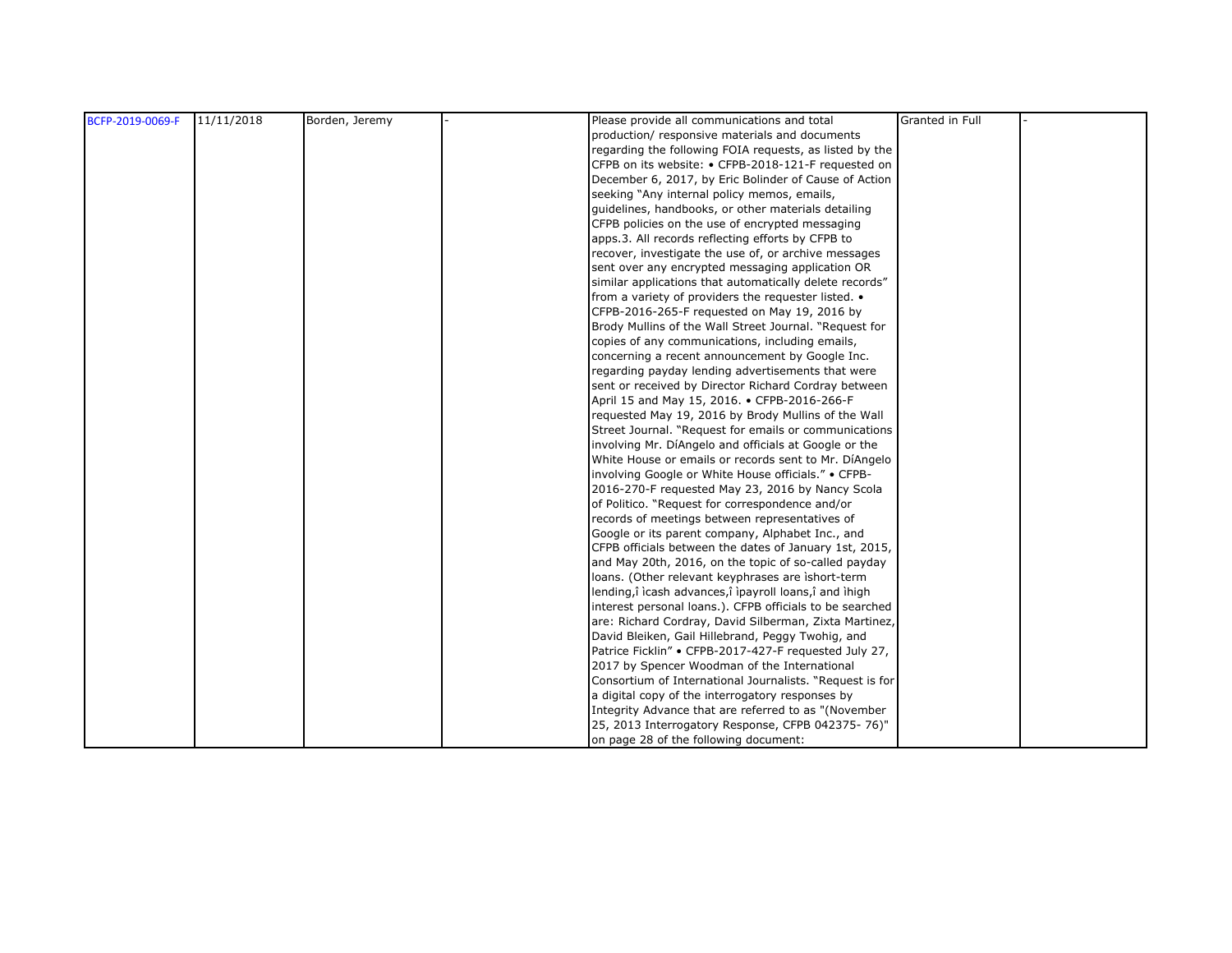| BCFP-2019-0072-F | 11/13/2018 | Gregg, Remington | <b>Public Citizen</b> | $(1)$ Any and all communications—including but not       | Granted/Denied in | (b)(5); (b)(6); (b)(7)   |
|------------------|------------|------------------|-----------------------|----------------------------------------------------------|-------------------|--------------------------|
|                  |            |                  |                       | limited to letters, faxes, and emails, including all     | <b>Part</b>       | $C$ );(b)(7)(D);(b)(7)(E |
|                  |            |                  |                       | attachments to emails-discussing, describing,            |                   |                          |
|                  |            |                  |                       | referencing, or otherwise referring to Acting Director   |                   |                          |
|                  |            |                  |                       | Mick Mulvaney's request to the Federal Reserve           |                   |                          |
|                  |            |                  |                       | Inspector General regarding the past racist writings of  |                   |                          |
|                  |            |                  |                       | Eric Blankenstein. (2) Any and all                       |                   |                          |
|                  |            |                  |                       | communications-including but not limited to letters,     |                   |                          |
|                  |            |                  |                       | faxes, and emails, including all attachments to          |                   |                          |
|                  |            |                  |                       | emails-for any records generated as a result of          |                   |                          |
|                  |            |                  |                       | Acting Direct Mulvaney's request to the Federal          |                   |                          |
|                  |            |                  |                       | Reserve Inspector General described in part (1) above    |                   |                          |
|                  |            |                  |                       | that discuss, describe, reference, or otherwise refer to |                   |                          |
|                  |            |                  |                       | compliance with $5 \text{ U.S.C.}$ § 2302(b)(8).         |                   |                          |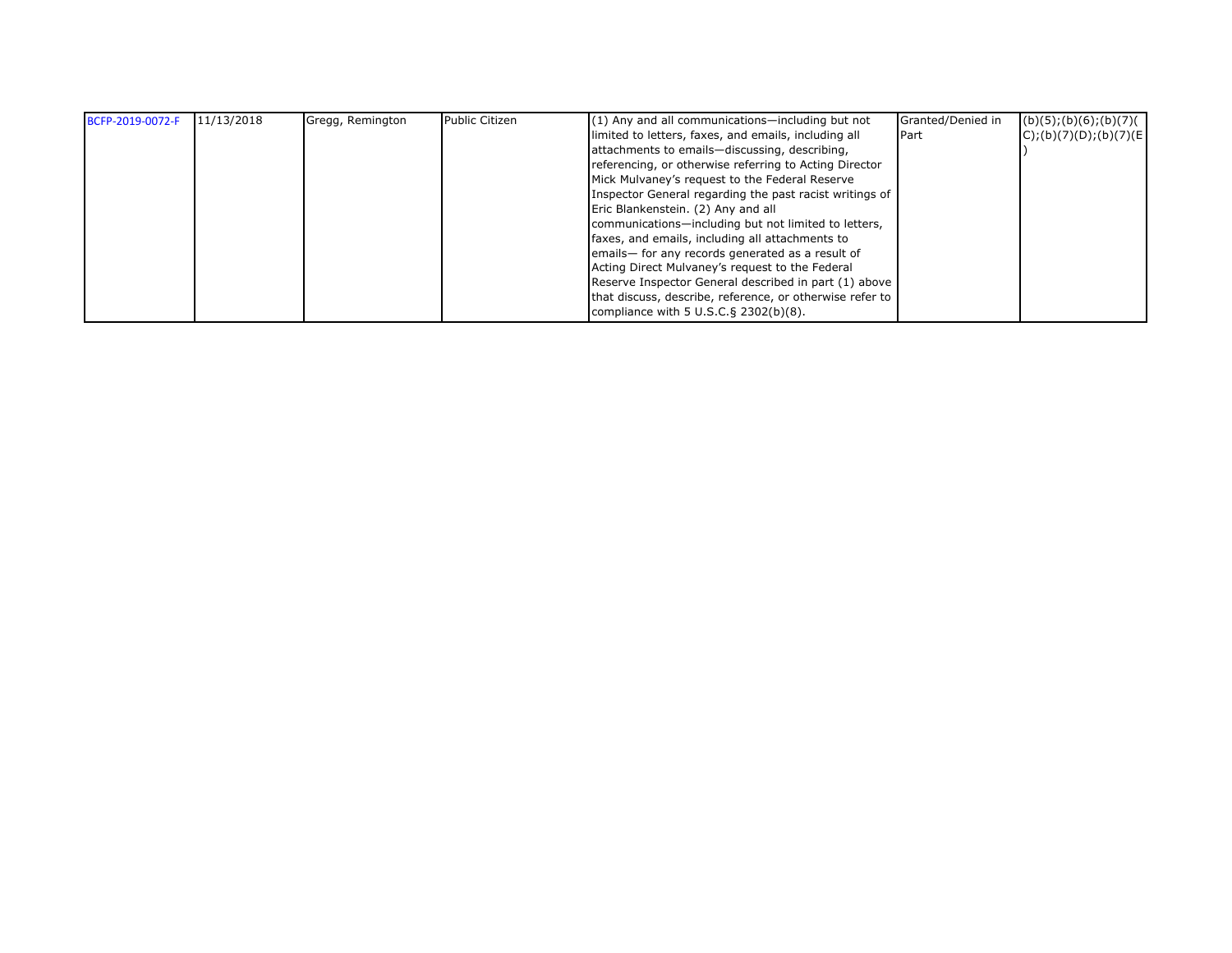| BCFP-2019-0075-F | 11/16/2018 | Evers, Austin | American Oversight | 1. Any decision memorandum, action memorandum,             | Granted/Denied in | $(b)(5)$ ; $(b)(6)$ |
|------------------|------------|---------------|--------------------|------------------------------------------------------------|-------------------|---------------------|
|                  |            |               |                    | directive, or other record effecting, reflecting, or       | Part              |                     |
|                  |            |               |                    | implementing the decision to use the name "Bureau of       |                   |                     |
|                  |            |               |                    | Consumer Financial Protection" or the abbreviation         |                   |                     |
|                  |            |               |                    | "BCFP" instead of "Consumer Financial Protection           |                   |                     |
|                  |            |               |                    | Bureau" or "CFPB" to refer to the agency. 2. All           |                   |                     |
|                  |            |               |                    | communications (including but not limited to               |                   |                     |
|                  |            |               |                    | memoranda, emails, email attachments, calendar             |                   |                     |
|                  |            |               |                    | invitations, attachments to calendar invitations, text     |                   |                     |
|                  |            |               |                    | messages, instant messages on platforms such as            |                   |                     |
|                  |            |               |                    | Lync, Slack, or Google Hangouts, etc.) sent or             |                   |                     |
|                  |            |               |                    | received by any political appointee or Associate           |                   |                     |
|                  |            |               |                    | Director regarding implementation of the decision to       |                   |                     |
|                  |            |               |                    | use the name "Bureau of Consumer Financial                 |                   |                     |
|                  |            |               |                    | Protection" or the abbreviation "BCFP" instead of          |                   |                     |
|                  |            |               |                    | "Consumer Financial Protection Bureau" or "CFPB" to        |                   |                     |
|                  |            |               |                    | refer to the agency. 3. All records reflecting             |                   |                     |
|                  |            |               |                    | projections, estimates, or assessments of costs to the     |                   |                     |
|                  |            |               |                    | agency related to revising or replacing agency assets      |                   |                     |
|                  |            |               |                    | (whether physical or digital) to reflect the use of use    |                   |                     |
|                  |            |               |                    | the name "Bureau of Consumer Financial Protection"         |                   |                     |
|                  |            |               |                    | or the abbreviation "BCFP" instead of "Consumer            |                   |                     |
|                  |            |               |                    | Financial Protection Bureau" or "CFPB" to refer to the     |                   |                     |
|                  |            |               |                    | agency. For purposes of this request, "assets" include     |                   |                     |
|                  |            |               |                    | but are not limited to signs, letterhead, document         |                   |                     |
|                  |            |               |                    | templates, official publications, labels, or internal- and |                   |                     |
|                  |            |               |                    | external-facing agency websites). This request             |                   |                     |
|                  |            |               |                    | includes records reflecting costs to create new assets     |                   |                     |
|                  |            |               |                    | using the terms "Bureau of Consumer Financial              |                   |                     |
|                  |            |               |                    | Protection" as well the value of existing physical assets  |                   |                     |
|                  |            |               |                    | (including but not limited to existing inventory of        |                   |                     |
|                  |            |               |                    | signs, business cards, letterhead or other stationery,     |                   |                     |
|                  |            |               |                    | and labels) that would no longer be used. The search       |                   |                     |
|                  |            |               |                    | for such records should include all locations likely to    |                   |                     |
|                  |            |               |                    | contain the requested records but should include, at a     |                   |                     |
|                  |            |               |                    | minimum, the Office of the Director, all political         |                   |                     |
|                  |            |               |                    | appointees, and the front offices of each division,        |                   |                     |
|                  |            |               |                    | including all Associate Directors. 4. All records          |                   |                     |
|                  |            |               |                    | reflecting projections, estimates, or assessments of       |                   |                     |
|                  |            |               |                    | costs or employee-hours or contractor-hours related to     |                   |                     |
|                  |            |               |                    | establishing intellectual property rights, including       |                   |                     |
|                  |            |               |                    | trademarks, related to use of the names "Bureau of         |                   |                     |
|                  |            |               |                    | Consumer Financial Protection" or "BCFP" or any logos      |                   |                     |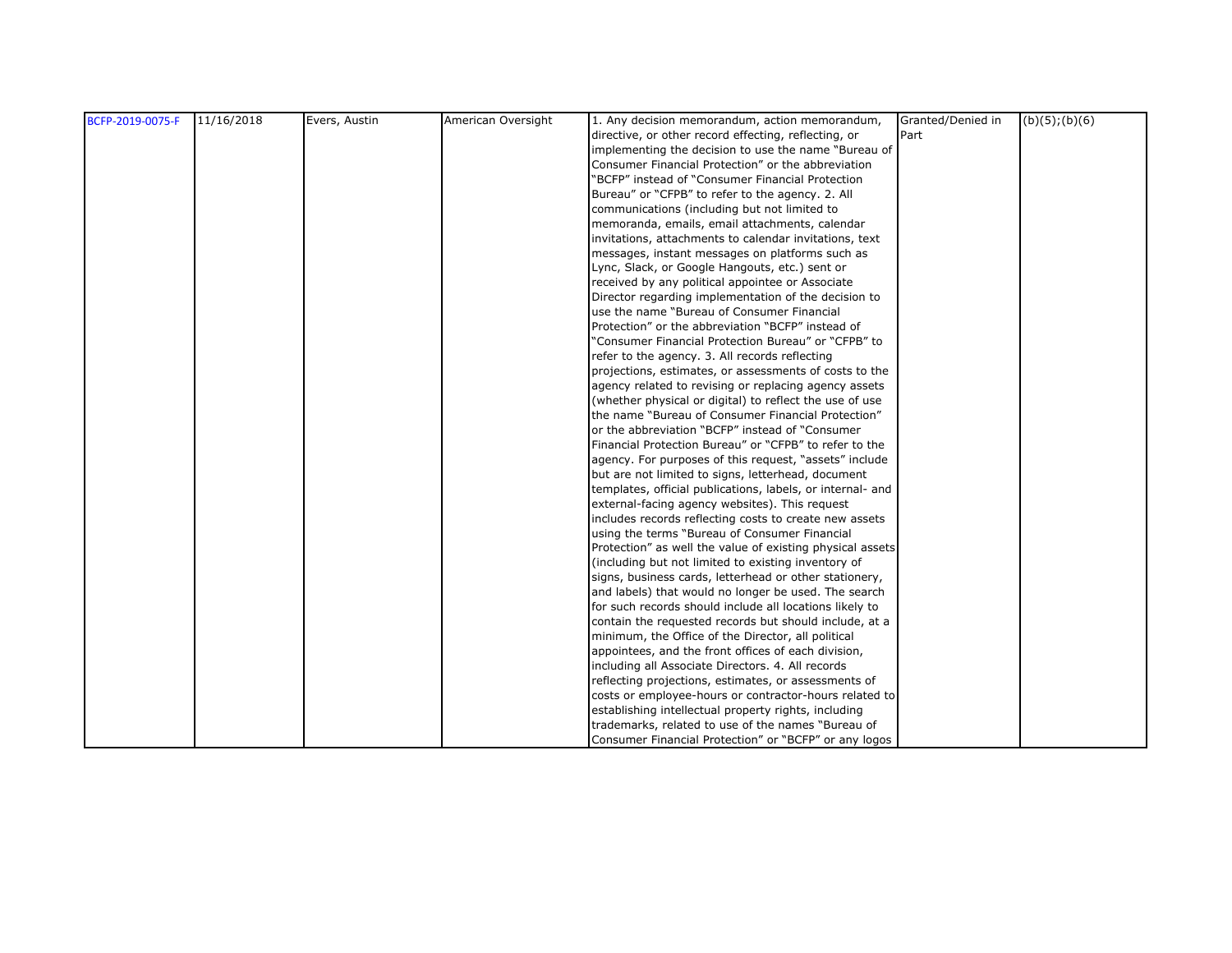| BCFP-2019-0077-F | 11/15/2018 | Nicoll, Alex |                                 | I request that a copy of the following documents be<br>provided to me: all documents related to the<br>Consumer Financial Protection Bureau's consent order<br>against UniRush LLC and the Mastercard Payment<br>Transaction Services division of Mastercard<br>International Incorporated (MPTS). I am specifically<br>interested in the documentation of the investigation<br>that led to the consent order, and less interested in<br>the payment of penalties to the Bureau and to UniRush<br>customers Clarification Phone call with Requester on<br>Monday, March 11, 2019: Spoke with requester<br>Monday, 3/11/19 at 9:00am. Requester indicated that<br>for his request that if any documents exist regarding<br>the consent order in his FOIA request between the<br>CFPB and Ram Palaniappan and the company UniRush<br>LLC he wants them. He specifically said, any and all<br>documents (including evidentiary documents), emails<br>and/or transcripts related to Ram Palaniappan as it<br>relates to the case, even if it is a key word relating to<br>Palaniappan. NOTE: that the requester indicated that<br>he does not know Ram Palaniappan's email address<br>while he is at UniRush and that he (the requester) is a<br>student doing research. | Other Reasons -<br>Request Withdrawn |  |
|------------------|------------|--------------|---------------------------------|----------------------------------------------------------------------------------------------------------------------------------------------------------------------------------------------------------------------------------------------------------------------------------------------------------------------------------------------------------------------------------------------------------------------------------------------------------------------------------------------------------------------------------------------------------------------------------------------------------------------------------------------------------------------------------------------------------------------------------------------------------------------------------------------------------------------------------------------------------------------------------------------------------------------------------------------------------------------------------------------------------------------------------------------------------------------------------------------------------------------------------------------------------------------------------------------------------------------------------------------------------------------|--------------------------------------|--|
| BCFP-2019-0087-F | 11/27/2018 | Smith, Colin | American Bridge 21st<br>Century | Congressional And Governmental Correspondence<br>Logs For Senator John Kennedy. I am requesting<br>copies of the Congressional Correspondence logs that<br>are maintained by the Consumer Finance Protection<br>Bureau that lists congressional and/or governmental<br>correspondence between the Department and Senator<br>John Kennedy from 2017 to the present.                                                                                                                                                                                                                                                                                                                                                                                                                                                                                                                                                                                                                                                                                                                                                                                                                                                                                                   | Other Reasons - No<br>Records        |  |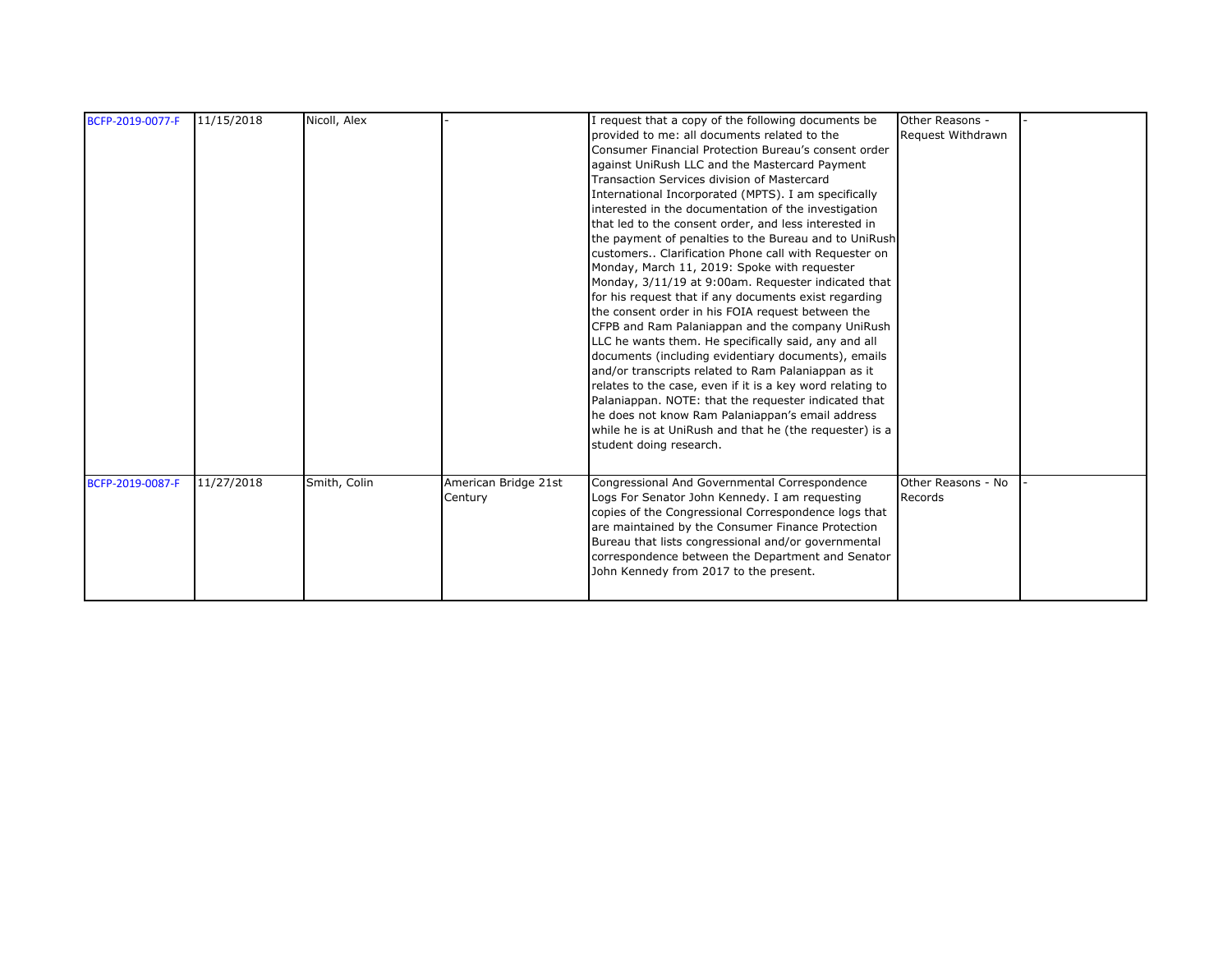| BCFP-2019-0106-F | 11/30/2018 | Herrig, Kyle       | <b>Allied Progress</b> | Allied Progress requests access to and copies of        | Granted in Full   |                        |
|------------------|------------|--------------------|------------------------|---------------------------------------------------------|-------------------|------------------------|
|                  |            |                    |                        | certain records related to a letter (attached) sent to  |                   |                        |
|                  |            |                    |                        | Mick Mulvaney on July 12, 2018 by a group of senators   |                   |                        |
|                  |            |                    |                        | led by Sens. Robert Menendez and Sherrod Brown.         |                   |                        |
|                  |            |                    |                        | The letter expressed alarm that the CFPB "disbanded     |                   |                        |
|                  |            |                    |                        | the statutorily required Consumer Advisory Board        |                   |                        |
|                  |            |                    |                        | (CAB) on June 6, 2018." It requested specific           |                   |                        |
|                  |            |                    |                        | information regarding the decision-making behind the    |                   |                        |
|                  |            |                    |                        | disbanding of the CAB and requested this information    |                   |                        |
|                  |            |                    |                        | be provided by July 26, 2018. We request all            |                   |                        |
|                  |            |                    |                        | documents and correspondence sent by any CFPB           |                   |                        |
|                  |            |                    |                        | official in response to this letter. This should also   |                   |                        |
|                  |            |                    |                        | include all email correspondence about responding to    |                   |                        |
|                  |            |                    |                        | the letter. Additionally, we request the following      |                   |                        |
|                  |            |                    |                        | information: • All documents related to the March 6,    |                   |                        |
|                  |            |                    |                        | 2018 phone call with the Consumer Advisory Board        |                   |                        |
|                  |            |                    |                        | (CAB), including notes, list of attendees, and          |                   |                        |
|                  |            |                    |                        | documents prepared in advance of the call. • All        |                   |                        |
|                  |            |                    |                        | comments to the Requests for Information (RFI) on       |                   |                        |
|                  |            |                    |                        | External Engagements that were used to justify          |                   |                        |
|                  |            |                    |                        | disbanding the CAB • A list of the names of all         |                   |                        |
|                  |            |                    |                        | individuals and organizations that gave feedback about  |                   |                        |
|                  |            |                    |                        | the composition of the CAB and any document             |                   |                        |
|                  |            |                    |                        | outlining the specific feedback from each individual or |                   |                        |
|                  |            |                    |                        |                                                         |                   |                        |
|                  |            |                    |                        | organization . Detailed schedules/calendars for Mick    |                   |                        |
|                  |            |                    |                        | Mulvaney for the following dates: o February 28, 2018   |                   |                        |
|                  |            |                    |                        | o March 1, 2018 o March 6, 2018 o June 6, 2018 o        |                   |                        |
|                  |            |                    |                        | June 7, 2018 . A summary of the composition of the      |                   |                        |
|                  |            |                    |                        | six-member CAB outlined in the new advisory board       |                   |                        |
|                  |            |                    |                        | Charter, dated June 2018.                               |                   |                        |
|                  |            |                    |                        |                                                         |                   |                        |
| BCFP-2019-0115-F | 12/3/2018  | Trierweiler, Haley | Lyngklip & Associates  | 1. Any complaints concerning Express Auto, Inc.         | Granted/Denied in | (b)(5); (b)(6); (b)(7) |
|                  |            |                    |                        | received by your office within the period of January 1, | Part              | A);(b)(7)(E);(b)(8)    |
|                  |            |                    |                        | 2015 to Present Day. 2. Any complaints concerning       |                   |                        |
|                  |            |                    |                        | Express Auto, Finance received by your office within    |                   |                        |
|                  |            |                    |                        | the period of January 1, 2015 to present day.           |                   |                        |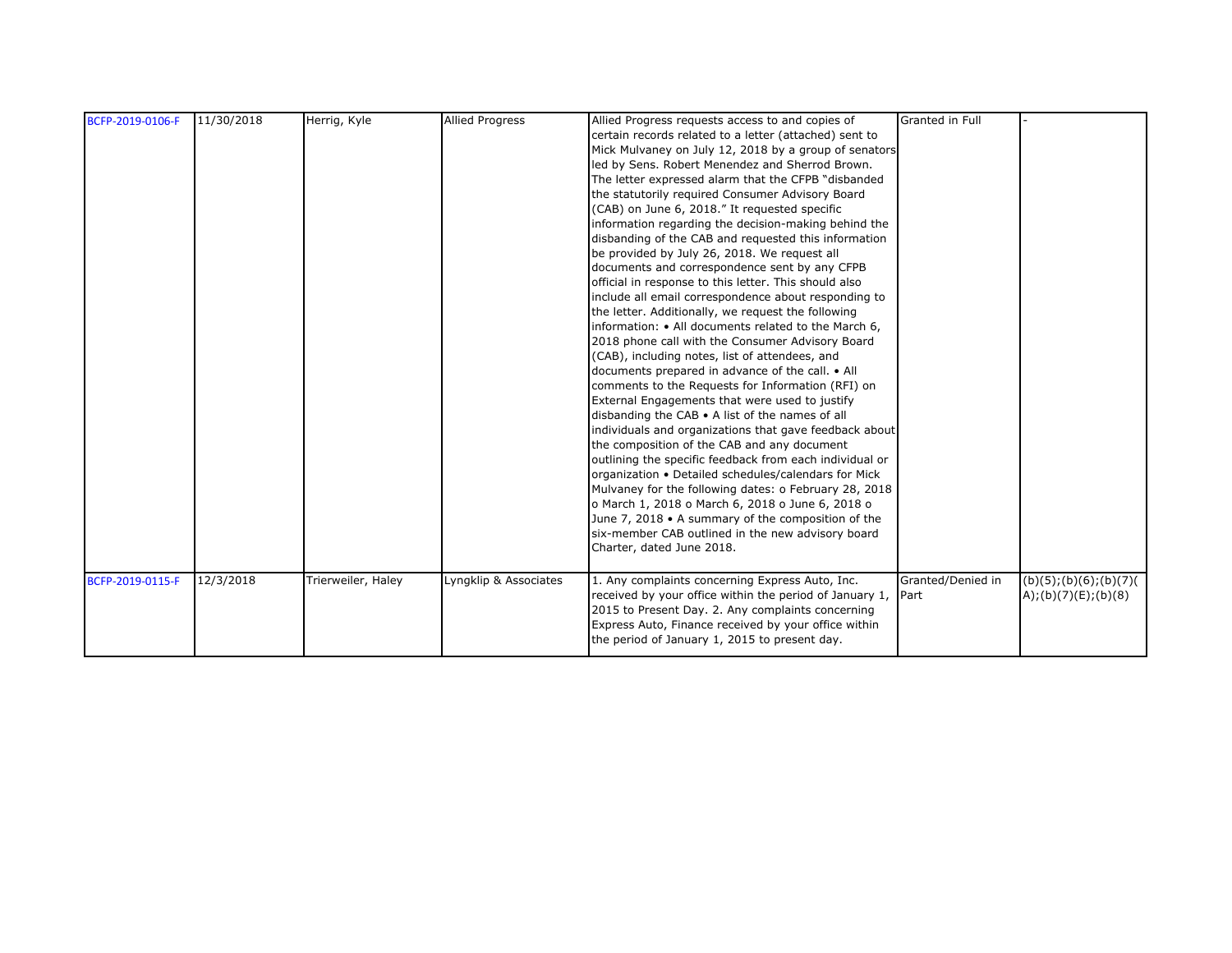| BCFP-2019-0134-F | 12/10/2018 | Cramer, Meg        | New York Public Radio | Additional Clarification/Amendment provided from         | Granted/Denied in | (b)(5); (b)(6); (b)(7) |
|------------------|------------|--------------------|-----------------------|----------------------------------------------------------|-------------------|------------------------|
|                  |            |                    |                       | requester on 4/08/2019: Here are some additional         | Part              | E)                     |
|                  |            |                    |                       | details that should help with item two of my request:    |                   |                        |
|                  |            |                    |                       | Eric S. Dreiband - Email likely follows DOJ format, for  |                   |                        |
|                  |            |                    |                       | example: (b) (6)<br>or                                   |                   |                        |
|                  |            |                    |                       |                                                          |                   |                        |
|                  |            |                    |                       | Sameena Shina Majeed -                                   |                   |                        |
|                  |            |                    |                       | Timothy Moran - Email                                    |                   |                        |
|                  |            |                    |                       | likely follows DOJ format, for example                   |                   |                        |
|                  |            |                    |                       | $(b)$ $(6)$                                              |                   |                        |
|                  |            |                    |                       |                                                          |                   |                        |
|                  |            |                    |                       | Katharine F. Towt - (b) (6)<br>I am                      |                   |                        |
|                  |            |                    |                       | interested in any of these keywords and phrases: Fair    |                   |                        |
|                  |            |                    |                       | lending, Equal Credit Opportunity Act, ECOA,             |                   |                        |
|                  |            |                    |                       | memorandum of understanding, MOU, referral, fair         |                   |                        |
|                  |            |                    |                       | lending coordination ------------------------ 1. A       |                   |                        |
|                  |            |                    |                       | spreadsheet or other accessible format of all referrals  |                   |                        |
|                  |            |                    |                       | made by the CFPB to the DOJ related to the               |                   |                        |
|                  |            |                    |                       | Memorandum of Understanding Regarding Fair               |                   |                        |
|                  |            |                    |                       | Lending Coordination in the year 2018. Information to    |                   |                        |
|                  |            |                    |                       | be included would be date of the referral, reason for    |                   |                        |
|                  |            |                    |                       | the referral, any resolution or action taken by the DOJ, |                   |                        |
|                  |            |                    |                       | any other information provided in the DOJ's ECOA         |                   |                        |
|                  |            |                    |                       | Annual report about fair lending referrals. 2. Any       |                   |                        |
|                  |            |                    |                       | communication between CFPB staff and the following       |                   |                        |
|                  |            |                    |                       | Department of Justice employees: Eric S. Dreiband,       |                   |                        |
|                  |            |                    |                       | Sameena Shina Majeed, Timothy Moran, and                 |                   |                        |
|                  |            |                    |                       | Katharine F. Towt. This request is to include all        |                   |                        |
|                  |            |                    |                       | incoming and outgoing emails, chat messages and text     |                   |                        |
|                  |            |                    |                       | messages, with reply-chains and attachments              |                   |                        |
|                  |            |                    |                       | included. Please also include all physical               |                   |                        |
|                  |            |                    |                       | correspondence, including faxes, letters, and            |                   |                        |
|                  |            |                    |                       | memoranda.                                               |                   |                        |
|                  |            |                    |                       |                                                          |                   |                        |
| BCFP-2019-0157-F | 12/18/2018 | Modafferi, Daniel  | <b>BCFP</b>           | am requesting the 2018 salary data for all grade 52      | Granted in Full   |                        |
|                  |            |                    |                       | Examiners within the Northeast region. I would like to   |                   |                        |
|                  |            |                    |                       | know salary and locality if possible, and if I could get |                   |                        |
|                  |            |                    |                       | the information as of today that would be great.         |                   |                        |
|                  |            |                    |                       | Please let me know if you have any questions.            |                   |                        |
|                  |            |                    |                       |                                                          |                   |                        |
| BCFP-2019-0176-F | 1/5/2019   | Ravnitzky, Michael |                       | Requests a digital/electronic copy of each report and    | Granted/Denied in | (b)(4); (b)(6)         |
|                  |            |                    |                       | presentation provided by the contractor in Bureau of     | Part              |                        |
|                  |            |                    |                       | Consumer Financial Protection contract number            |                   |                        |
|                  |            |                    |                       | TPDCFP12COO14 (awarded to AITE Group, LLC) and           |                   |                        |
|                  |            |                    |                       | TPDCFP12COO15 (awarded to Auriemma Consulting            |                   |                        |
|                  |            |                    |                       | Group). Also requests a copy of the Statement of Work    |                   |                        |
|                  |            |                    |                       | for each contract.                                       |                   |                        |
|                  |            |                    |                       |                                                          |                   |                        |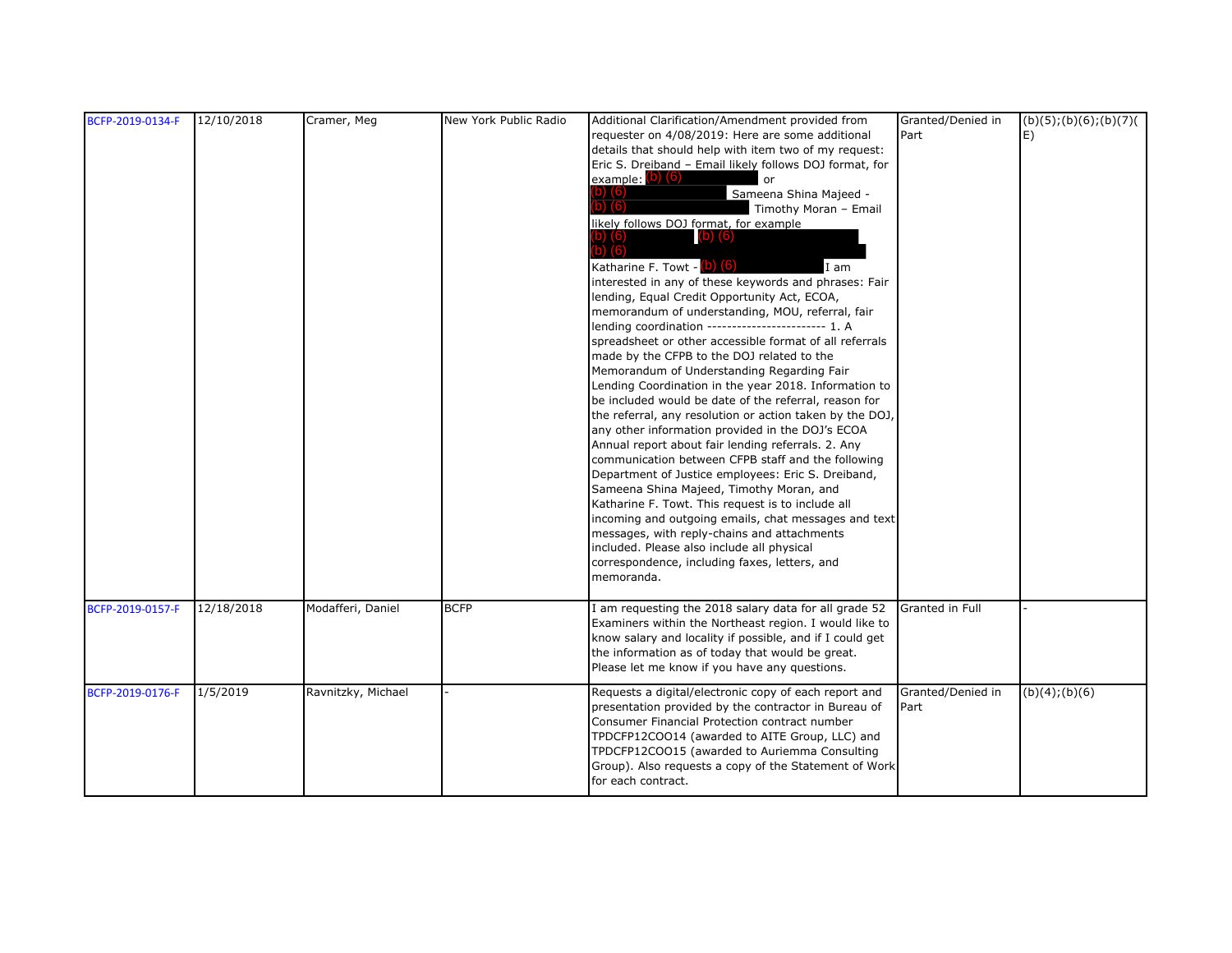| CFPB-2019-0278-F | 3/27/2019 | Mahmud, Fatima   |                                                            | Amended Request - I amend my FOIA request<br>submitted on March 27, 2019 as follows. Pursuant to<br>the Freedom of Information Act, 5 U.S.C. § 522, I<br>request the following documents for all CFPB<br>Enforcement Paralegal Specialists, Erica Satten, and<br>Ross Shipe from 6/10/2018 through 3/16/2019: 1. All<br>SF-50s; 2. All job vacancy postings; and 3. All<br>positions descriptions (PDs). -------------- All CFPB<br>Enforcement Paralegal Specialists, Erica Satten, and<br>Ross Shipe from 1/1/2018 through 3/16/2019: 1. All<br>SF-50s; 2. All job vacancy postings; and 3. All<br>positions descriptions (PDs). (Date Range for Record<br>Search: From 6/10/2018 To 3/16/2019)                                                                                                                                                                                                                                                                                                                                                                                                                                                                                                                                                                                                                                                                                                                                                                                                                                                                                                | Granted/Denied in<br>Part            | (b)(6) |
|------------------|-----------|------------------|------------------------------------------------------------|--------------------------------------------------------------------------------------------------------------------------------------------------------------------------------------------------------------------------------------------------------------------------------------------------------------------------------------------------------------------------------------------------------------------------------------------------------------------------------------------------------------------------------------------------------------------------------------------------------------------------------------------------------------------------------------------------------------------------------------------------------------------------------------------------------------------------------------------------------------------------------------------------------------------------------------------------------------------------------------------------------------------------------------------------------------------------------------------------------------------------------------------------------------------------------------------------------------------------------------------------------------------------------------------------------------------------------------------------------------------------------------------------------------------------------------------------------------------------------------------------------------------------------------------------------------------------------------------------|--------------------------------------|--------|
| CFPB-2019-0298-F | 4/10/2019 | McCracken, Tracy | <b>National Community</b><br><b>Reinvestment Coalition</b> | (1) From October 1, 2017 to the present, any and all<br>memoranda related to any communication by any<br>senior or executive employee, agent, or entity acting<br>(or purporting to act) on behalf of the Consumer<br>Financial Protection Bureau (CFPB) concerning the<br>"effects test" concept and/or the use of "disparate<br>impact" theory under the Equal Credit Opportunity Act<br>and/or Regulation B thereunder, including. but not<br>limited to any communication referring to any consent<br>order issued by the CFPB in coordination with the<br>Department of Justice (DOJ) regarding discrimination<br>in the auto lending industry (2) From October 1, 2017,<br>to the present, any and all memoranda related to any<br>communication by any senior or executive employee,<br>agent, or entity acting (or purporting to act) on behalf<br>of the CFPB regarding liability as it relates to the<br>'effects tests' concept and/or the use of "disparate<br>impact" theory under the Equal Credit Opportunity Act<br>and/or Regulation B thereunder (3) From October 1,<br>2017, to the present, any and all records by the CFPB<br>Legal Division to any senior or executive employee,<br>agent or entity acting (or purporting to act) on behalf<br>of the CFPB, providing guidance, instruction, and/or<br>comments regarding the implementation of the 'effects<br>tests' and/or disparate impact theory, which includes<br>but is not limited to such "effects test" or "disparate<br>impact theory" as they appear in CFPB Bulletin 2012-<br>04 (Fair Lending) by the CFPB. | Other Reasons -<br>Request Withdrawn |        |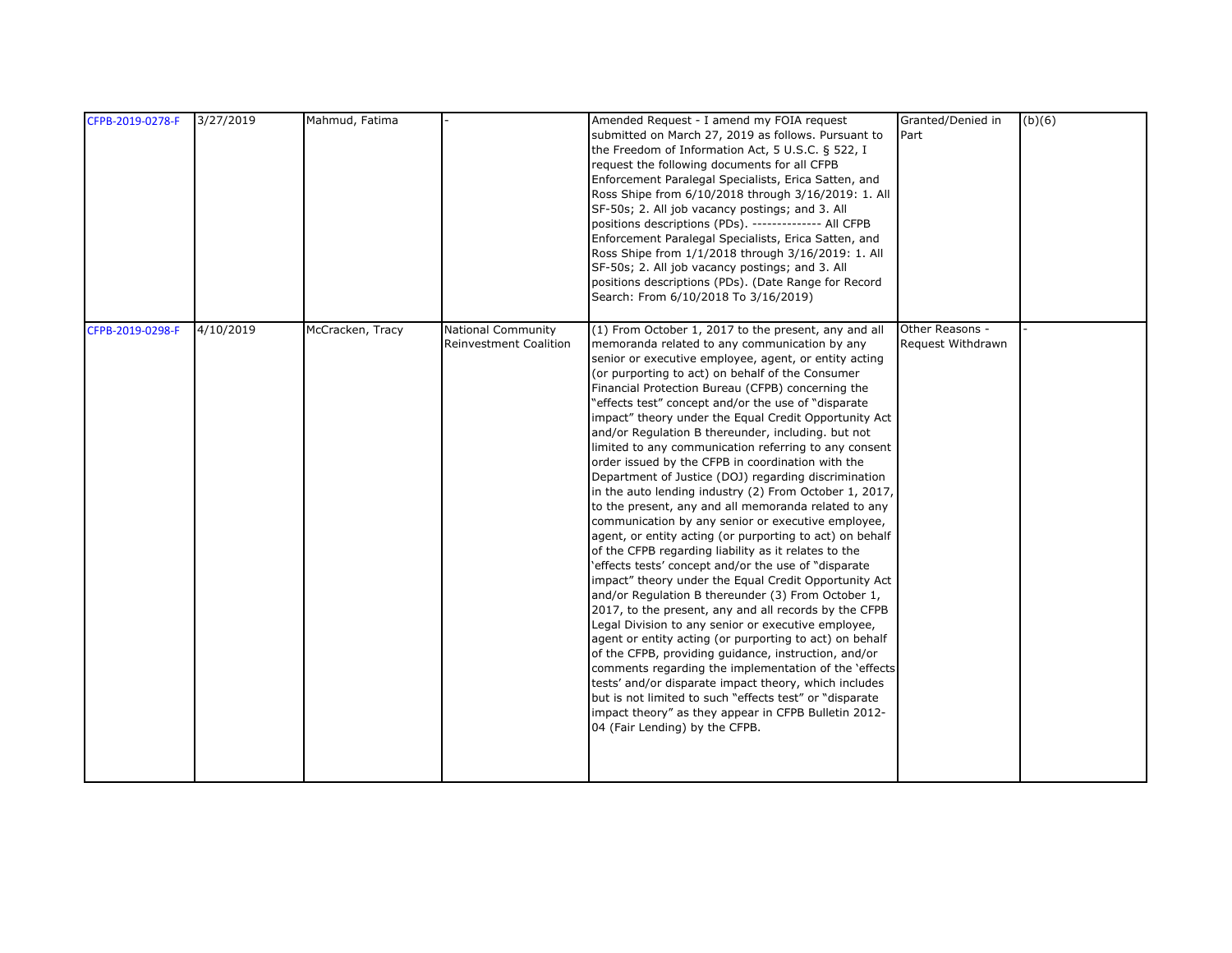| BCFP-2019-0001-F | 9/28/2018 | Koss, Natalie         | Potomac Legal Group | . All documents pertaining to the Office of Human                                                                                                                                                                                                                                                                                                                                                                                                                                                                                                                                                                                                                                                                                                                                                                                                                                                                                                                                                                                                                                                                                                                                                                                                                                                                                                         | Granted/Denied in             | (b)(2); (b)(5); (b)(6) |
|------------------|-----------|-----------------------|---------------------|-----------------------------------------------------------------------------------------------------------------------------------------------------------------------------------------------------------------------------------------------------------------------------------------------------------------------------------------------------------------------------------------------------------------------------------------------------------------------------------------------------------------------------------------------------------------------------------------------------------------------------------------------------------------------------------------------------------------------------------------------------------------------------------------------------------------------------------------------------------------------------------------------------------------------------------------------------------------------------------------------------------------------------------------------------------------------------------------------------------------------------------------------------------------------------------------------------------------------------------------------------------------------------------------------------------------------------------------------------------|-------------------------------|------------------------|
|                  |           |                       | <b>PLLC</b>         | Capital's (OHC) salary review for all E-law Litigation<br>Support Specialists from 2016 to the present,<br>including, but not limited to, criteria for starting<br>salaries and salary adjustments; methodologies in<br>calculating salaries; and documents related to the<br>decision making process, notes, and memoranda. • All<br>documents pertaining to the Chief of Staff's salary<br>review for all E-law Litigation Support Specialists from<br>2016 to the present, including, but not limited to,<br>criteria for starting salaries and salary adjustments;<br>methodologies in calculating salaries; and documents<br>related to the decision making process, notes, and<br>memoranda. • All documents and reports describing<br>the OHC's salary review process, including, but not<br>limited to, criteria for starting salaries and salary<br>adjustments; methodologies in calculating salaries;<br>and documents related to the decision making<br>process, notes, and memoranda from 2012 to present.<br>• All documents and reports describing the Chief of<br>Staff's salary review process including, but not limited<br>to, criteria for starting salaries and salary<br>adjustments; methodologies in calculating salaries;<br>and documents related to the decision making<br>process, notes, and memoranda from 2012 to present. | Part                          |                        |
| BCFP-2019-0002-F | 10/1/2018 | Rivera, Angel         |                     | Any and all documents relative to any contractual<br>and/or agency relationship between; 1) Mortgage<br>Guaranty Insurance Corporation (MGIC) and BofA,<br>and/or any subsidiaries or affiliates BofA; and 2) MGIC<br>and Countrywide and/or any subsidiaries or affiliates<br>of Countrywide.                                                                                                                                                                                                                                                                                                                                                                                                                                                                                                                                                                                                                                                                                                                                                                                                                                                                                                                                                                                                                                                            | Other Reasons - No<br>Records |                        |
| BCFP-2019-0003-F | 10/1/2018 | Prosper-Harley, Lorna |                     | Resumes for all "Senior Examination Managers" or<br>"SEMs" (Grade CN-71) across the BCFP's footprint (all<br>regions). Resumes when the individuals initially on-<br>boarded to the Bureau or were promoted to SEM<br>during the period 2011 - 09/30/2018.                                                                                                                                                                                                                                                                                                                                                                                                                                                                                                                                                                                                                                                                                                                                                                                                                                                                                                                                                                                                                                                                                                | Granted/Denied in<br>Part     | (b)(6)                 |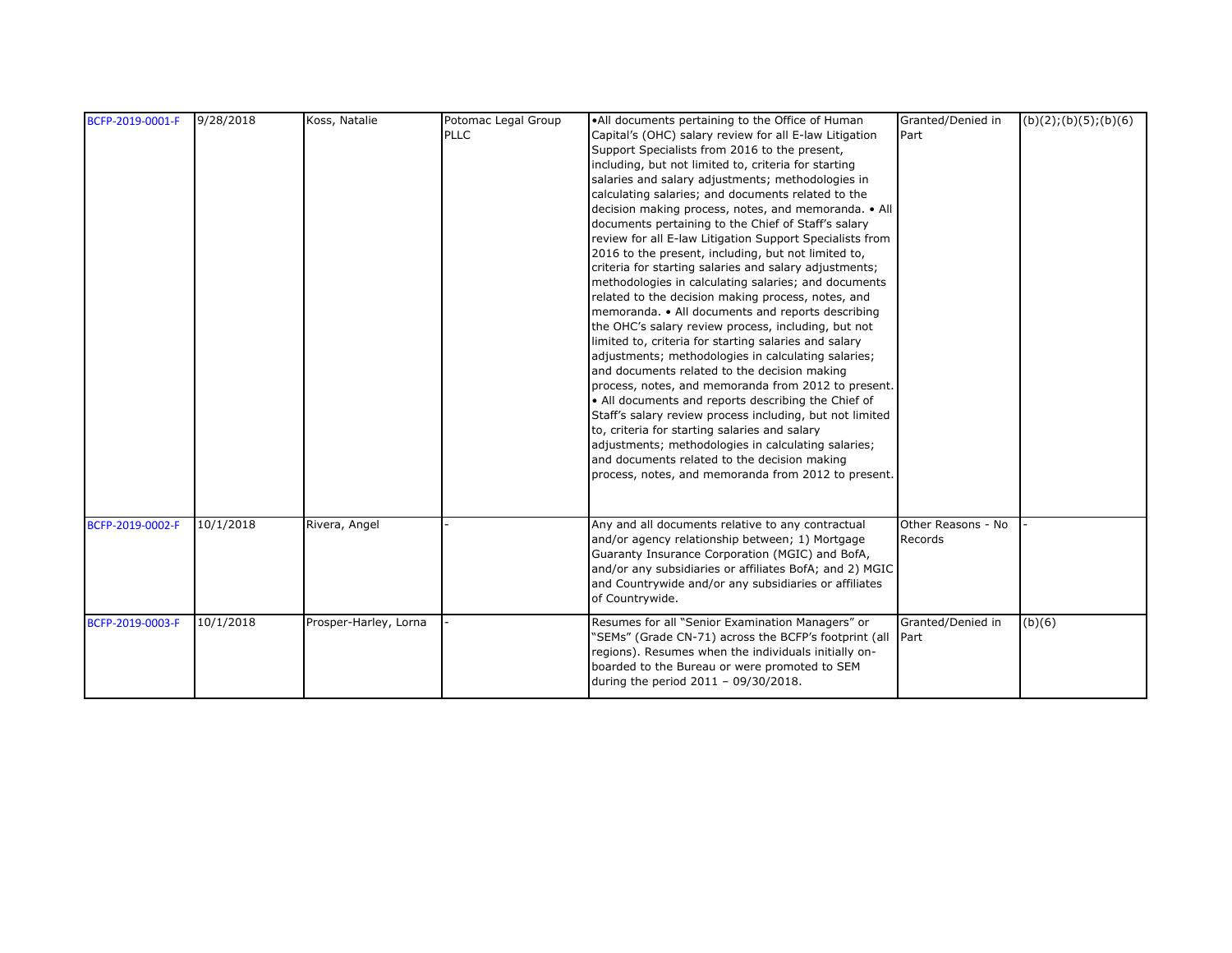| BCFP-2019-0004-F | 10/1/2018 | Lev, Ori | Mayer Brown LLP | 1. A complete CFPB staff directory, white pages, or        | Granted/Denied in | $(b)(5)$ ; $(b)(7)(E)$ |
|------------------|-----------|----------|-----------------|------------------------------------------------------------|-------------------|------------------------|
|                  |           |          |                 | records containing the names of CFPB staff and             | Part              |                        |
|                  |           |          |                 | contractors, position, title, department, office location, |                   |                        |
|                  |           |          |                 | office telephone number, and email address at the          |                   |                        |
|                  |           |          |                 | CFPB. 2. The most recent version of the following          |                   |                        |
|                  |           |          |                 | documents (or their equivalent if the names of             |                   |                        |
|                  |           |          |                 | documents have changed): a. Enforcement Policies           |                   |                        |
|                  |           |          |                 | and Procedures Manual); b. SEFL Integration:               |                   |                        |
|                  |           |          |                 | Examination Playbook); c. SEFL Integration Memo and        |                   |                        |
|                  |           |          |                 | any attachments; d. Action Review Committee Memo           |                   |                        |
|                  |           |          |                 | Instructions and Template; e. Potential Action and         |                   |                        |
|                  |           |          |                 | Request for Reponse ("PARR") letter template; f.           |                   |                        |
|                  |           |          |                 | Settlement Principles Memo; g. Office of Enforcement       |                   |                        |
|                  |           |          |                 | CMP Tracking Chart; and h. Office of Enforcement           |                   |                        |
|                  |           |          |                 | template Consent Order. 3. Other currently-operative       |                   |                        |
|                  |           |          |                 | Office of Enforcement policies not contained in the        |                   |                        |
|                  |           |          |                 | most recent version of the Enforcement Policies and        |                   |                        |
|                  |           |          |                 | Procedure Manual. 4. All documents describing the          |                   |                        |
|                  |           |          |                 | currently-applicable process for: a. Opening new           |                   |                        |
|                  |           |          |                 | enforcement investigations (including the approvals        |                   |                        |
|                  |           |          |                 | required); b. Issuing CIDs (including the approvals        |                   |                        |
|                  |           |          |                 | required); and c. Obtaining authority to bring or settle   |                   |                        |
|                  |           |          |                 | claims (including the approvals required). 5. All          |                   |                        |
|                  |           |          |                 | documents describing currently-applicable standards        |                   |                        |
|                  |           |          |                 | or guidelines for drafting the Notification of Purpose in  |                   |                        |
|                  |           |          |                 | a CID. 6. Current Office of Enforcement Strategic Plan.    |                   |                        |
|                  |           |          |                 | 7. Documents containing statistics showing the             |                   |                        |
|                  |           |          |                 | number of open, pending, and closed enforcement            |                   |                        |
|                  |           |          |                 | investigations for fiscal years 2017 and 2018. I do not    |                   |                        |
|                  |           |          |                 | seek all documents containing such statistics, but         |                   |                        |
|                  |           |          |                 | documents sufficient to show these statistics for these    |                   |                        |
|                  |           |          |                 | two fiscal years. 8. Documents sufficient to show the      |                   |                        |
|                  |           |          |                 | outcome of SEFL Associate Director decisions               |                   |                        |
|                  |           |          |                 | regarding Action Review Committee ("ARC") matters          |                   |                        |
|                  |           |          |                 | for fiscal years 2017 and 2018. I am not seeking           |                   |                        |
|                  |           |          |                 | documents reflecting the votes of members of the           |                   |                        |
|                  |           |          |                 | ARC, but merely documents sufficient to show whether       |                   |                        |
|                  |           |          |                 | matters considered by the ARC were returned to             |                   |                        |
|                  |           |          |                 | Supervision ("returned"), sent to Enforcement              |                   |                        |
|                  |           |          |                 | ("referred"), or returned in part and referred in part.    |                   |                        |
|                  |           |          |                 | 9. Documents sufficient to show the identify of the        |                   |                        |
|                  |           |          |                 | counsel representing Respondents in each CFPB action       |                   |                        |
|                  |           |          |                 | resolved by Consent Order from July 2011 to the            |                   |                        |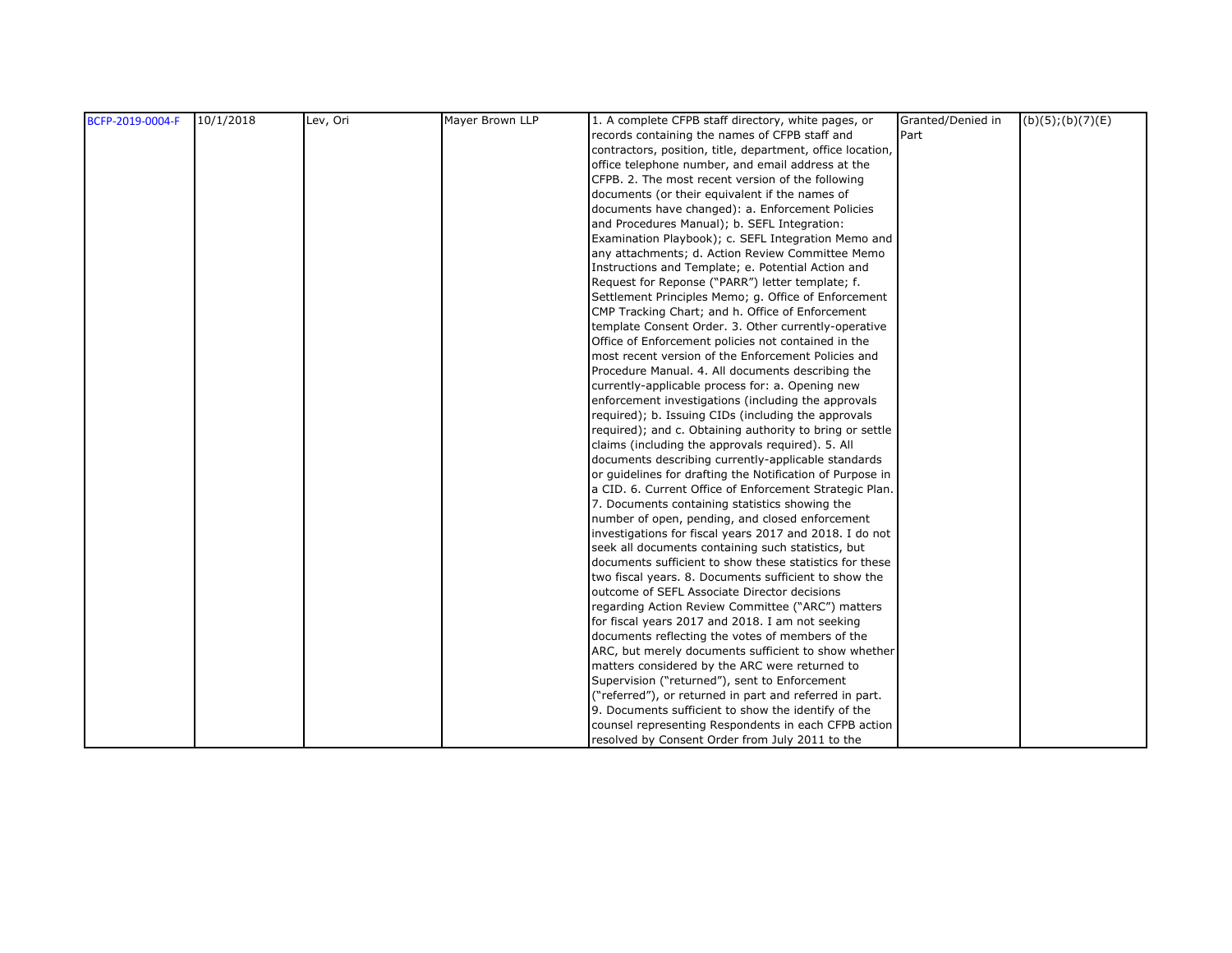| BCFP-2019-0005-F | 10/1/2018 | Pullins, Scott | Pullins Law Firm LLC | Payments made to or on behalf of former Director<br>Richard Cordray for travel to and from his home in<br>Columbus, Ohio and the CFPB in Washington, DC<br>during his tenure from 2012 until 2017. Payments<br>made to or on behalf of Former Director Richard<br>Cordray for lodging in Washington, DC during his<br>tenure from 2012 until 2017. | Granted/Denied in<br>Part | (b)(6) |
|------------------|-----------|----------------|----------------------|----------------------------------------------------------------------------------------------------------------------------------------------------------------------------------------------------------------------------------------------------------------------------------------------------------------------------------------------------|---------------------------|--------|
| BCFP-2019-0006-F | 10/1/2018 | Pullins, Scott | Pullins Law Firm LLC | I would like a copy, for media purposes for The Ohio<br>Star, of the following FOIA that has already been<br>issued: CFPB-2018-016-F                                                                                                                                                                                                               | Granted in Full           |        |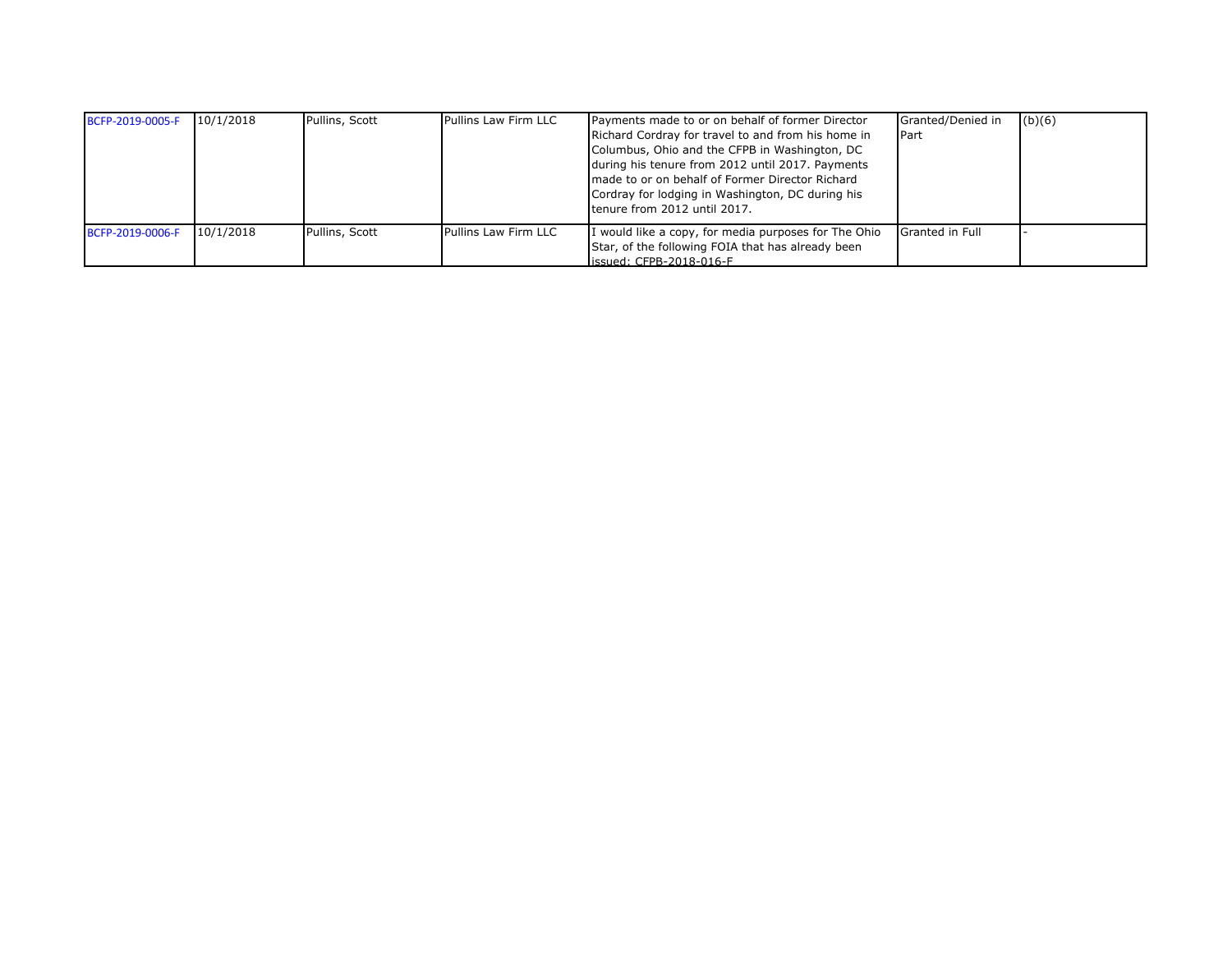| BCFP-2019-0007-F | 10/1/2018 | Evers, Austin | American Oversight | The report concerning "legally dubious account fees"       | Granted/Denied in | (b)(5) |
|------------------|-----------|---------------|--------------------|------------------------------------------------------------|-------------------|--------|
|                  |           |               |                    | for student loans referenced in Seth Frotman's August Part |                   |        |
|                  |           |               |                    | 27, 2018 letter of resignation to CFPB Acting Director     |                   |        |
|                  |           |               |                    | Mick Mulvaney. See Ltr. from Seth Frotman, Asst. Dir.      |                   |        |
|                  |           |               |                    | & Student Loan Ombudsman, to Hon. Mick Mulvaney,           |                   |        |
|                  |           |               |                    | Acting Dir., CFPB, at 2 (Aug. 27, 2018), available at      |                   |        |
|                  |           |               |                    | https://apps.npr.org/documents/document.html?id=4          |                   |        |
|                  |           |               |                    | 784891-Frotman- Letter ("For example, late last year,      |                   |        |
|                  |           |               |                    | when new evidence came to light showing that the           |                   |        |
|                  |           |               |                    | nation's largest banks were ripping off students on        |                   |        |
|                  |           |               |                    | campuses across the country by saddling them with          |                   |        |
|                  |           |               |                    | legally dubious account fees, Bureau leadership            |                   |        |
|                  |           |               |                    | suppressed publication of a report prepared by Bureau      |                   |        |
|                  |           |               |                    | staff.") (emphasis added). Please provide all              |                   |        |
|                  |           |               |                    | responsive records from October 1, 2017, to October        |                   |        |
|                  |           |               |                    | 1, 2018. CFPB is in the best position to determine the     |                   |        |
|                  |           |               |                    | individuals and CFPB components and offices that have      |                   |        |
|                  |           |               |                    | records responsive to this request. However, American      |                   |        |
|                  |           |               |                    | Oversight requests that CFPB search, at a minimum:         |                   |        |
|                  |           |               |                    | (a) The immediate Office of the Director; (b) The front    |                   |        |
|                  |           |               |                    | office of the Consumer Education and Engagement            |                   |        |
|                  |           |               |                    | Division, including but not limited to Sheila Greenwood    |                   |        |
|                  |           |               |                    | and Gail Hillebrand; and (c) The Office of Students and    |                   |        |
|                  |           |               |                    | Young Consumers or any office that has assumed             |                   |        |
|                  |           |               |                    | duties previously assigned to it. American Oversight       |                   |        |
|                  |           |               |                    | also requests that CFPB search any other individuals,      |                   |        |
|                  |           |               |                    | components, or offices that CFPB determines are likely     |                   |        |
|                  |           |               |                    | to contain responsive records. In addition to the          |                   |        |
|                  |           |               |                    | records requested above, American Oversight also           |                   |        |
|                  |           |               |                    | requests records describing the processing of this         |                   |        |
|                  |           |               |                    | request, including records sufficient to identify search   |                   |        |
|                  |           |               |                    | terms used and locations and custodians searched and       |                   |        |
|                  |           |               |                    | any tracking sheets used to track the processing of        |                   |        |
|                  |           |               |                    | this request. If CFPB uses FOIA questionnaires or          |                   |        |
|                  |           |               |                    | certifications completed by individual custodians or       |                   |        |
|                  |           |               |                    | components to determine whether they possess               |                   |        |
|                  |           |               |                    | responsive materials or to describe how they               |                   |        |
|                  |           |               |                    | conducted searches, we also request any such records       |                   |        |
|                  |           |               |                    | prepared in connection with the processing of this         |                   |        |
|                  |           |               |                    | request. American Oversight requests that CFPB             |                   |        |
|                  |           |               |                    | produce the following within twenty business days: 1.      |                   |        |
|                  |           |               |                    | Communications (including emails, email attachments,       |                   |        |
|                  |           |               |                    | notes, hard copy correspondence, telephone call logs,      |                   |        |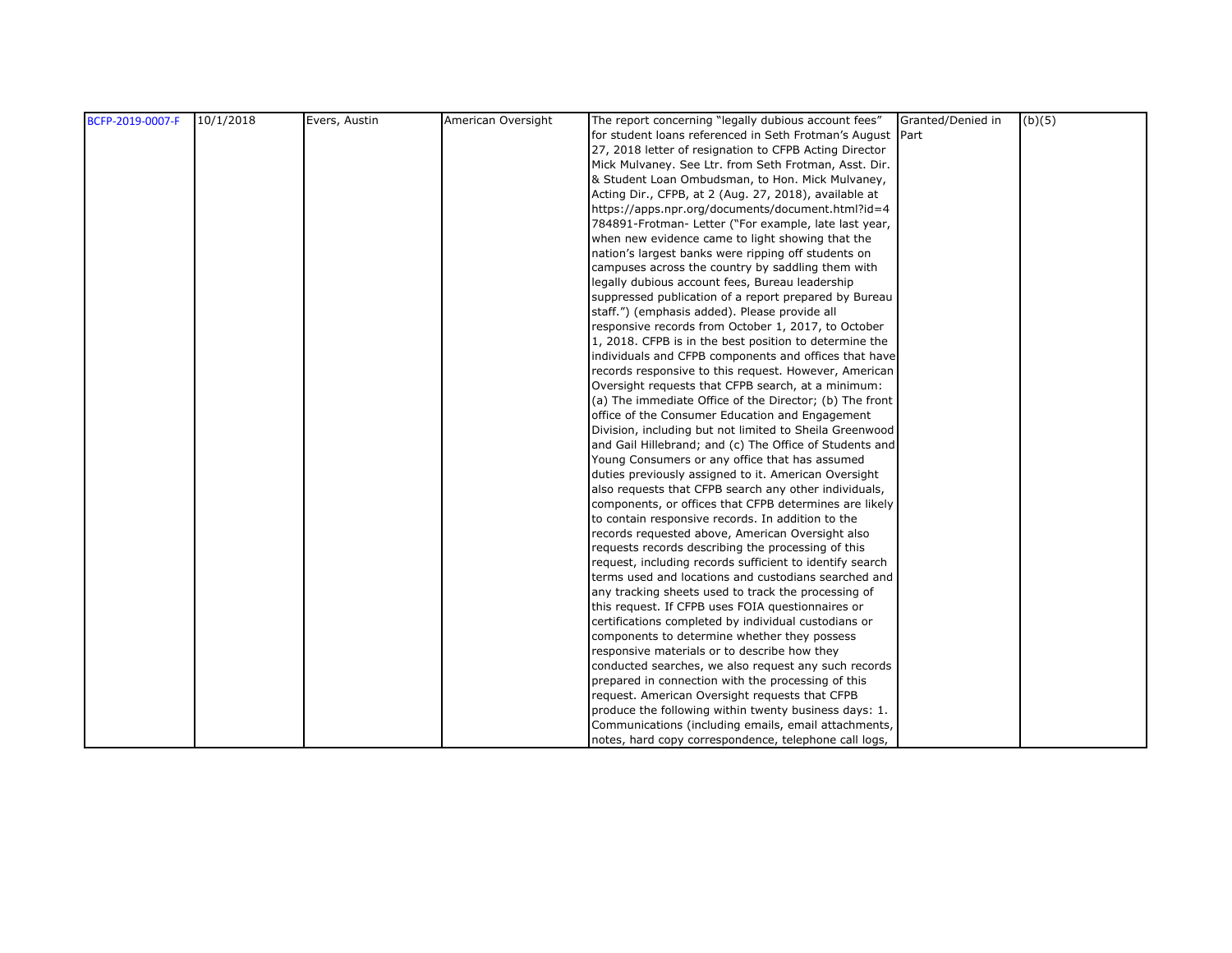| BCFP-2019-0008-F | 10/2/2018 | Catalano, Paul   | Humphreys Wallace | 1. The 2014 internal communication between Ocwen's Denied in Full                                      |                    | (b)(4); (b)(7)(A) |
|------------------|-----------|------------------|-------------------|--------------------------------------------------------------------------------------------------------|--------------------|-------------------|
|                  |           |                  | HUmphreys P.C.    | ChiefExecutive Officer and Ocwen's Head of Servicing                                                   |                    |                   |
|                  |           |                  |                   | quoted in 150 of the CFPB's Complaint against Ocwen                                                    |                    |                   |
|                  |           |                  |                   | in the Southern District of Florida case# 9:17-cv-80495                                                |                    |                   |
|                  |           |                  |                   | "Ocwen Complaint")(a copy ofthe Ocwen Complaint is                                                     |                    |                   |
|                  |           |                  |                   | attached for your convenience). 2. The Ocwen reports                                                   |                    |                   |
|                  |           |                  |                   | identified in 145 ofthe Ocwen Complaint finding 72                                                     |                    |                   |
|                  |           |                  |                   | percent and 90 percent errors or incomplete                                                            |                    |                   |
|                  |           |                  |                   | information in April of 2014 and March of 2016. 3. The                                                 |                    |                   |
|                  |           |                  |                   | 2015 report by Ocwen's outside consultant identifying                                                  |                    |                   |
|                  |           |                  |                   | deficiencies in Ocwen's loan boarding process as                                                       |                    |                   |
|                  |           |                  |                   | identified in 148 of the Ocwen Complaint. 4. The                                                       |                    |                   |
|                  |           |                  |                   | transcript of testimony in May 2016 by Ocwen's former                                                  |                    |                   |
|                  |           |                  |                   | Head ofServicing Compliance referenced in 1151,66,                                                     |                    |                   |
|                  |           |                  |                   | 68, 76,218,220 ofthe Ocwen Complaint. 5. The August                                                    |                    |                   |
|                  |           |                  |                   | 2015 Risk Convergence Report identified in 1156,84 of                                                  |                    |                   |
|                  |           |                  |                   | the Ocwen Complaint. 6. The 2016 "architectural                                                        |                    |                   |
|                  |           |                  |                   | assessment of REALServicing" conducted by Ocwen's                                                      |                    |                   |
|                  |           |                  |                   | Chief Infonnation Officer referenced in 1 57 of the                                                    |                    |                   |
|                  |           |                  |                   | Ocwen Complaint. 7. The 2014 Ocwen internal                                                            |                    |                   |
|                  |           |                  |                   | communication from Ocwen's Head of Loss Mitigation                                                     |                    |                   |
|                  |           |                  |                   | identified in 1 62 ofthe Ocwen Complaint. 8. The                                                       |                    |                   |
|                  |           |                  |                   | reports supporting the statement that in 2014 "Ocwen"                                                  |                    |                   |
|                  |           |                  |                   | sent more than 1,800 borrowers permanent loan                                                          |                    |                   |
|                  |           |                  |                   | modification agreements that contained incorrect                                                       |                    |                   |
|                  |           |                  |                   | interest rate, principal payment, maturity date, and                                                   |                    |                   |
|                  |           |                  |                   | balloon payment information" as stated in, r 63 of the                                                 |                    |                   |
|                  |           |                  |                   | Ocwen Complaint. 9. The report from the outside                                                        |                    |                   |
|                  |           |                  |                   | consultant identified in 1164, 70 of the Ocwen                                                         |                    |                   |
|                  |           |                  |                   | Complaint. 10. The March 30, 2016 internal audit                                                       |                    |                   |
|                  |           |                  |                   | identified in ,r 94 of the Ocwen Complaint. 11. The                                                    |                    |                   |
|                  |           |                  |                   | Ocwen policies and procedures identified in ,r,r 167-                                                  |                    |                   |
|                  |           |                  |                   | 173 of the Ocwen Complaint. 12. The Ocwen policies                                                     |                    |                   |
|                  |           |                  |                   | and procedures identified in -J93 of the Ocwen                                                         |                    |                   |
|                  |           |                  |                   | Complaint. 13. The testimony or documents                                                              |                    |                   |
|                  |           |                  |                   | identifying numerous payment processing errors as                                                      |                    |                   |
|                  |           |                  |                   | stated in 1185, 86 of the Ocwen Complaint.                                                             |                    |                   |
|                  |           |                  |                   |                                                                                                        |                    |                   |
|                  |           |                  |                   |                                                                                                        |                    |                   |
| BCFP-2019-0009-F | 10/2/2018 | Howard, William  |                   | The Consumer Protection 1 am requesting copies of the following public records: Granted in Full        |                    |                   |
|                  |           |                  | Firm              | Any documents and complaints sent to your office<br>regarding Navient Solutions, LLC's debt collection |                    |                   |
|                  |           |                  |                   |                                                                                                        |                    |                   |
|                  |           |                  |                   | practices, policies, and procedures.                                                                   |                    |                   |
| BCFP-2019-0011-F | 10/3/2018 | Blutstein, Allan | America Rising    | copies of all emails sent by former employee Anna-                                                     | Other Reasons - No |                   |
|                  |           |                  |                   | Marie Tabor from October 1, 2017, through June 30,                                                     | Records            |                   |
|                  |           |                  |                   | 2018, that mention the Massachusetts Lieutenant                                                        |                    |                   |
|                  |           |                  |                   | Governor Karvn Polito                                                                                  |                    |                   |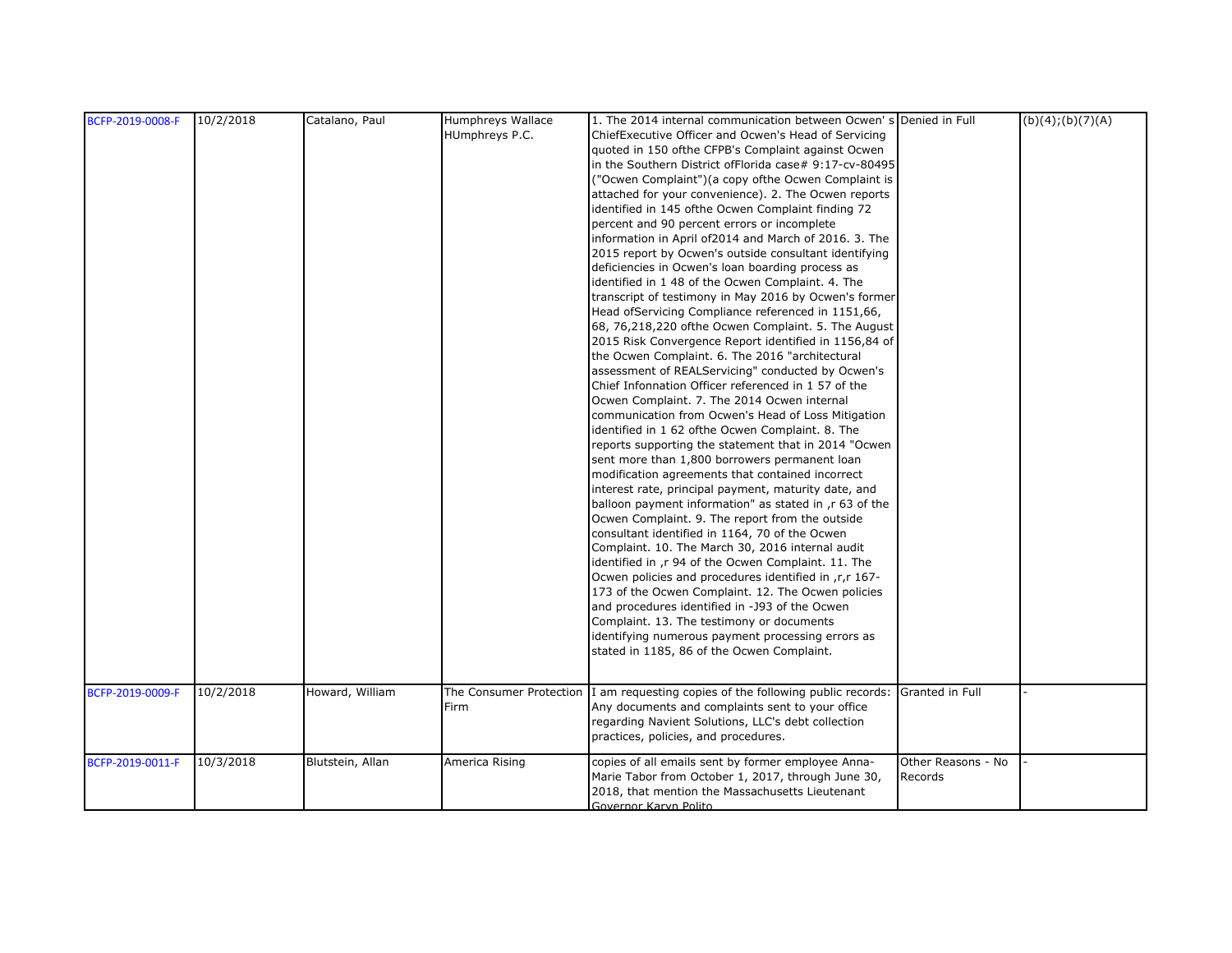|                  | 10/4/2018 | Prosper-Harley, Lorna |                        | 1. Salaries for all examiners holding the Official       | Granted in Full   |                |
|------------------|-----------|-----------------------|------------------------|----------------------------------------------------------|-------------------|----------------|
| BCFP-2019-0012-F |           |                       |                        |                                                          |                   |                |
|                  |           |                       |                        | Title/Series/Pay Band: Examiner CN-570-60 or Official    |                   |                |
|                  |           |                       |                        | Title/Series/Pay Band: Supervisory Examiner CN-570-      |                   |                |
|                  |           |                       |                        | 60 across the BCFP's footprint (all regions - Northeast, |                   |                |
|                  |           |                       |                        | Southeast, Midwest and West) when the employees          |                   |                |
|                  |           |                       |                        | initially on-boarded to the Bureau during the period     |                   |                |
|                  |           |                       |                        | 2011 - 09/30/2018. 2. Changes in salaries when all       |                   |                |
|                  |           |                       |                        | examiners holding the Official Title/Series/Pay Band:    |                   |                |
|                  |           |                       |                        | Examiner CN-570-60 or Official Title/Series/Pay Band:    |                   |                |
|                  |           |                       |                        | Supervisory Examiner CN-570-60 across the BCFP's         |                   |                |
|                  |           |                       |                        | footprint (all regions - Northeast, Southeast, Midwest   |                   |                |
|                  |           |                       |                        | and West) were promoted to examiners holding the         |                   |                |
|                  |           |                       |                        | Official Title/Series/Pay Band: Examiner CN-570-60 or    |                   |                |
|                  |           |                       |                        | Official Title/Series/Pay Band: Supervisory Examiner     |                   |                |
|                  |           |                       |                        | CN-570-60 during the period 2011 - 09/30/2018. 3.        |                   |                |
|                  |           |                       |                        | Salaries for all examiners holding the Official          |                   |                |
|                  |           |                       |                        | Title/Series CN-570-71 Supervisory Examiner across       |                   |                |
|                  |           |                       |                        | the BCFP's footprint (all regions - Northeast,           |                   |                |
|                  |           |                       |                        | Southeast, Midwest and West) when the employees          |                   |                |
|                  |           |                       |                        | initially on-boarded to the Bureau during the period     |                   |                |
|                  |           |                       |                        | 2011 - 09/30/2018. 4. Changes in salaries when all       |                   |                |
|                  |           |                       |                        |                                                          |                   |                |
|                  |           |                       |                        | examiners holding the Official/Title Series CN-570-71    |                   |                |
|                  |           |                       |                        | Supervisory Examiner across the BCFP's footprint (all    |                   |                |
|                  |           |                       |                        | regions - Northeast, Southeast, Midwest and West)        |                   |                |
|                  |           |                       |                        | were promoted to the Official Title/Series CN-570-71     |                   |                |
|                  |           |                       |                        | Supervisory Band during the period 2011 -                |                   |                |
|                  |           |                       |                        | 09/30/2018.                                              |                   |                |
|                  |           |                       |                        |                                                          |                   |                |
| BCFP-2019-0013-F | 10/4/2018 | Herrig, Kyle          | <b>Allied Progress</b> | Specifically, we request all emails sent by, to, or      | Other Reasons -   | Non Responsive |
|                  |           |                       |                        | carbon copying ("CC") the following officials from       | Duplicate request | Record         |
|                  |           |                       |                        | September 24, 2018, through the date this request is     |                   |                |
|                  |           |                       |                        | processed: • Eric Blankenstein • John Czwartacki •       |                   |                |
|                  |           |                       |                        | Employees in the Office of Fair Lending and Equal        |                   |                |
|                  |           |                       |                        | Opportunity Specifically, we request all emails from     |                   |                |
|                  |           |                       |                        | these officials during this time period that contain any |                   |                |
|                  |           |                       |                        | of the following keywords: • "Blankenstein" • "Eric" •   |                   |                |
|                  |           |                       |                        | "discrimination" • "tone and framing" • "zero            |                   |                |
|                  |           |                       |                        | tolerance" • "racial" • "racist" • "hate crimes" • "hate |                   |                |
|                  |           |                       |                        | speech" . "birther" . "egb3r" . "Two Guys Chatting"      |                   |                |
|                  |           |                       |                        | Specifically, we request all emails from any CFPB        |                   |                |
|                  |           |                       |                        | employee sent in reply (including all forwarded emails)  |                   |                |
|                  |           |                       |                        |                                                          |                   |                |
|                  |           |                       |                        | to the following emails sent by CFPB officials: •        |                   |                |
|                  |           |                       |                        | Subject: "My thoughts" (sent by Patrice Ficklin on       |                   |                |
|                  |           |                       |                        | September 28, 2018) • Subject: "Message to my            |                   |                |
|                  |           |                       |                        | colleagues" (sent by Eric Blankenstein on October 1,     |                   |                |
|                  |           |                       |                        | 2018) • Subject: "Update from the Acting Director"       |                   |                |
|                  |           |                       |                        | (sent by Mick Mulvaney on October 2, 2018)               |                   |                |
|                  |           |                       |                        |                                                          |                   |                |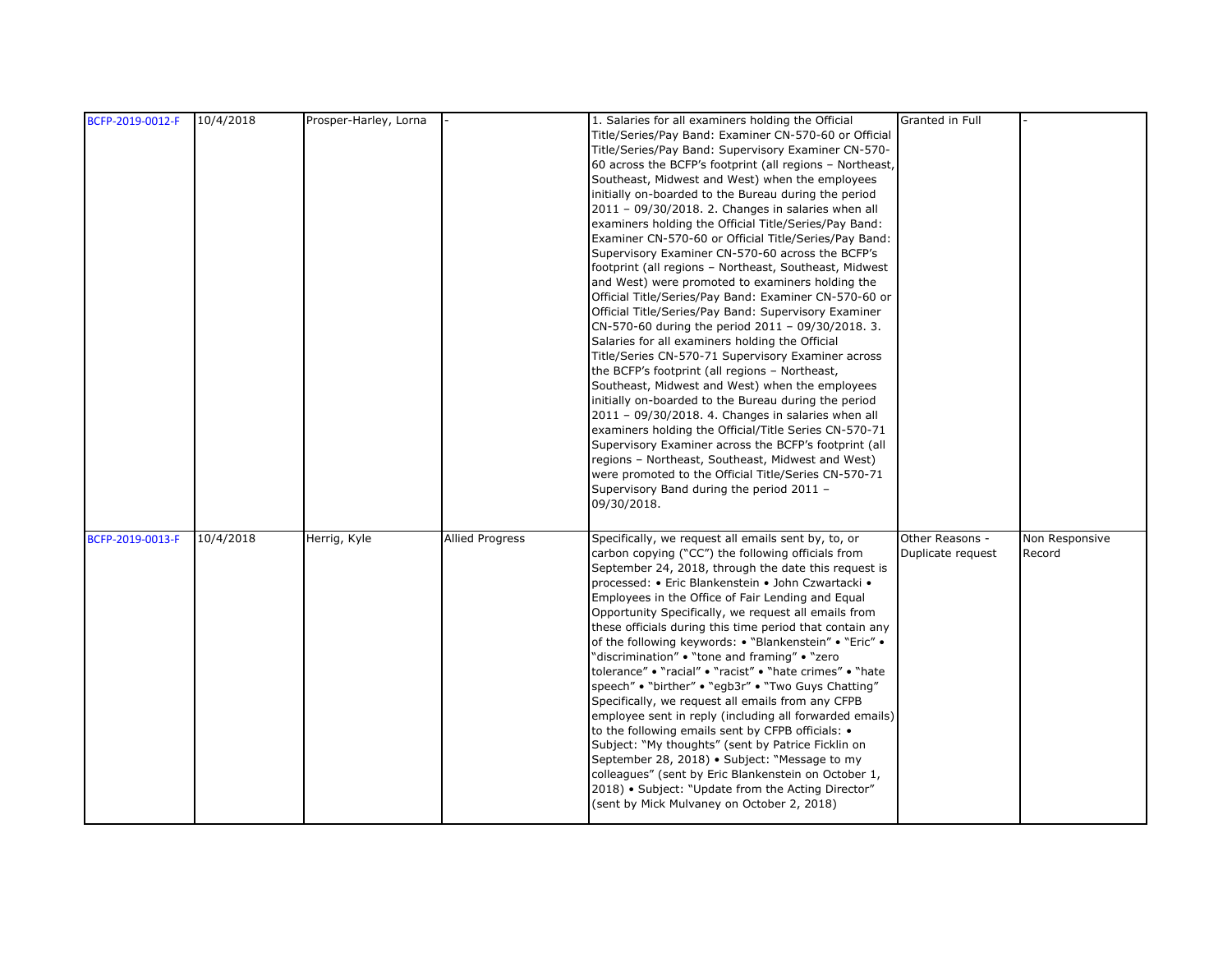| BCFP-2019-0014-F | 10/5/2018 | Witham, Judson   |                                                              | I want the records, files, data and computer records of Denied in Full<br>these instances of Faked Assignments, Faked<br>Servicers, Faked Signatures, Faked Standing,<br>employed, engaged in or carried out by Chase Bank,<br>Deutsche Bank, Chase Home Finance and Select<br>Portfolio Services.                                                                                                                                                                                                                                                                                                                                                                                                                                                                                                                                                                                                                        |                                      | (b)(7)(A); (b)(7)(E) |
|------------------|-----------|------------------|--------------------------------------------------------------|---------------------------------------------------------------------------------------------------------------------------------------------------------------------------------------------------------------------------------------------------------------------------------------------------------------------------------------------------------------------------------------------------------------------------------------------------------------------------------------------------------------------------------------------------------------------------------------------------------------------------------------------------------------------------------------------------------------------------------------------------------------------------------------------------------------------------------------------------------------------------------------------------------------------------|--------------------------------------|----------------------|
| BCFP-2019-0015-F | 10/5/2018 | Woodman, Spencer | <b>International Consortium</b><br>of Investigative Journali | I request a digital copy of any closing letter informing<br>"Integrity Advance" (a subsidiary of Hayfield<br>Investment Partners) that any legal action against it<br>by the CFPB has concluded. This request only seeks<br>such letters that were generated or sent between July<br>25th 2018 and the date of the processing of this<br>لعمييهم                                                                                                                                                                                                                                                                                                                                                                                                                                                                                                                                                                          | Other Reasons - No<br>Records        |                      |
| BCFP-2019-0016-F | 10/5/2018 | Dodd, Robert     | XL Technologies, LLC                                         | I am looking for a mailing list of registered loan<br>officers/originators. Ideally, I would like first name,<br>last name, email address, company, phone, and<br>22Anhha                                                                                                                                                                                                                                                                                                                                                                                                                                                                                                                                                                                                                                                                                                                                                 | Other Reasons - Not<br>Agency Record |                      |
| BCFP-2019-0017-F | 10/5/2018 | Stevens, Daniel  | Campaign for<br>Accountability                               | First, CfA requests copies of all communications,<br>electronic or otherwise, to from or between any<br>employee or representative of CFPB and Ohio State<br>Representative John Becker, or any employee or<br>representative of Rep. Becker's legislative office.<br>Second, CfA requests copies all communications,<br>electronic or otherwise, to from or between any<br>employee or representative of CFPB and any employee<br>or representative of the Ohio Department of<br>Commerce regarding Ohio State Representative John<br>Becker. This request is for records from January 1,<br>2017 to the present. In addition to the records<br>requested above, CfA also requests records describing<br>the processing of this request, including records<br>sufficient to identify search terms used and locations<br>and custodians searched and any tracking sheets used<br>to track the processing of this request. | Granted/Denied in<br>Part            | (b)(6)               |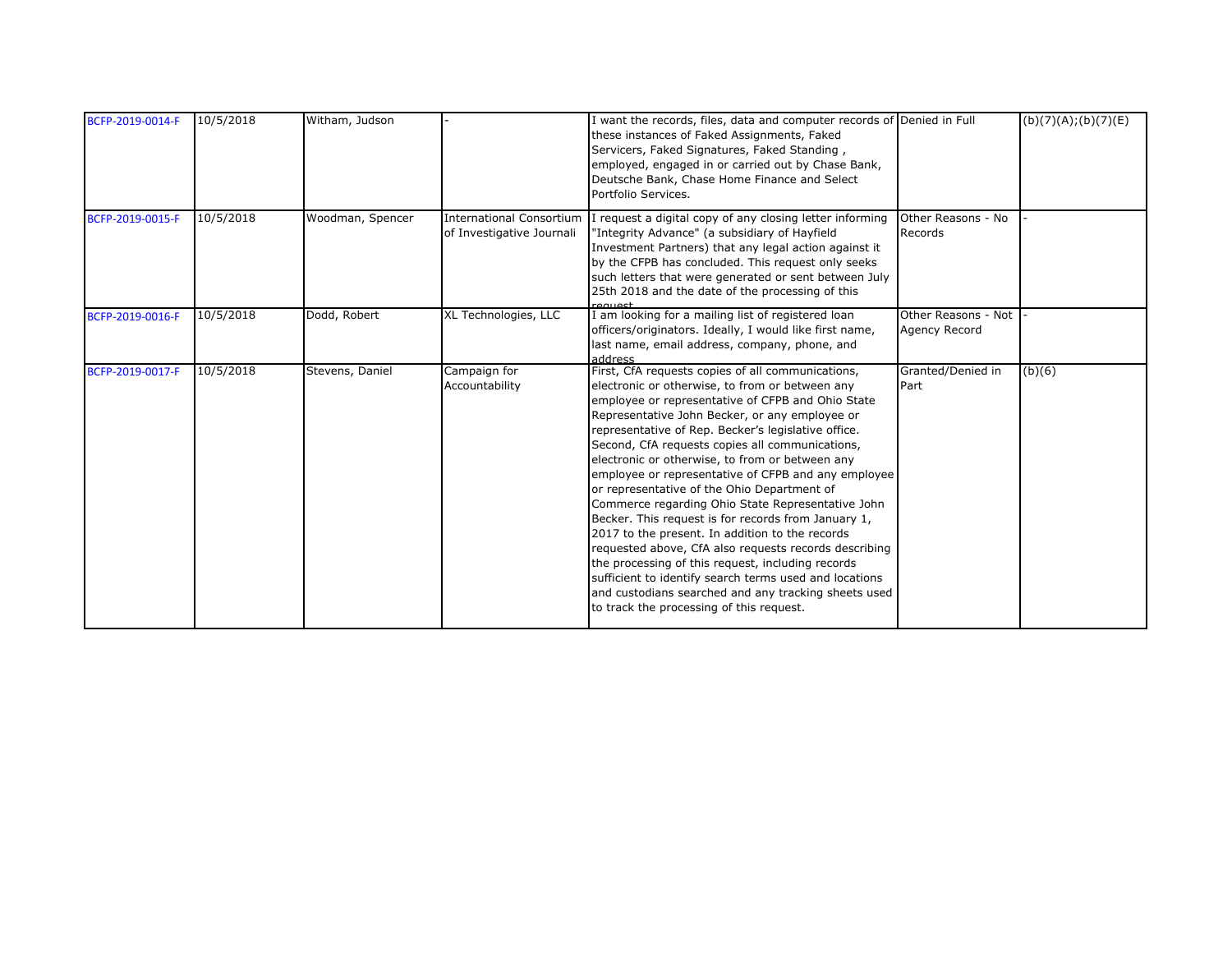| BCFP-2019-0019-F | 10/9/2018 | Brege, Jake | <b>BARTLIT BECK HERMAN</b> | We request that you provide the following records to<br>PALENCHAR & SCOTT LLP my office: 1) Any reports or audits concerning the<br>servicing platform or servicing capabilities of Ocwen<br>Financial Corporation or Ocwen Loan Servicing, LLC<br>(collectively, "Ocwen"), including those generated by<br>the "outside consultant" referenced in the Consumer<br>Financial Protection Bureau's ("CFPB") April 20, 2017<br>complaint against Ocwen. See, e.g., Consumer<br>Financial Protection Bureau v. Ocwen Financial Corp.<br>et al, No. 9:17- CV-80495 (S.D. Fla. Apr. 20, 2017) 11<br>48, 52, 61, 64, 70. For ease of reference, the CFPB's<br>complaint is attached to this request. 2) Any reports or<br>audits pertaining to Ocwen's regulatory violations, risk<br>areas, or other servicing failures including any "Risk"<br>Convergence Reports" generated by Ocwen. See id. 11<br>$53 - 56.$ | Denied in Full | (b)(4); (b)(7)(A) |
|------------------|-----------|-------------|----------------------------|-------------------------------------------------------------------------------------------------------------------------------------------------------------------------------------------------------------------------------------------------------------------------------------------------------------------------------------------------------------------------------------------------------------------------------------------------------------------------------------------------------------------------------------------------------------------------------------------------------------------------------------------------------------------------------------------------------------------------------------------------------------------------------------------------------------------------------------------------------------------------------------------------------------|----------------|-------------------|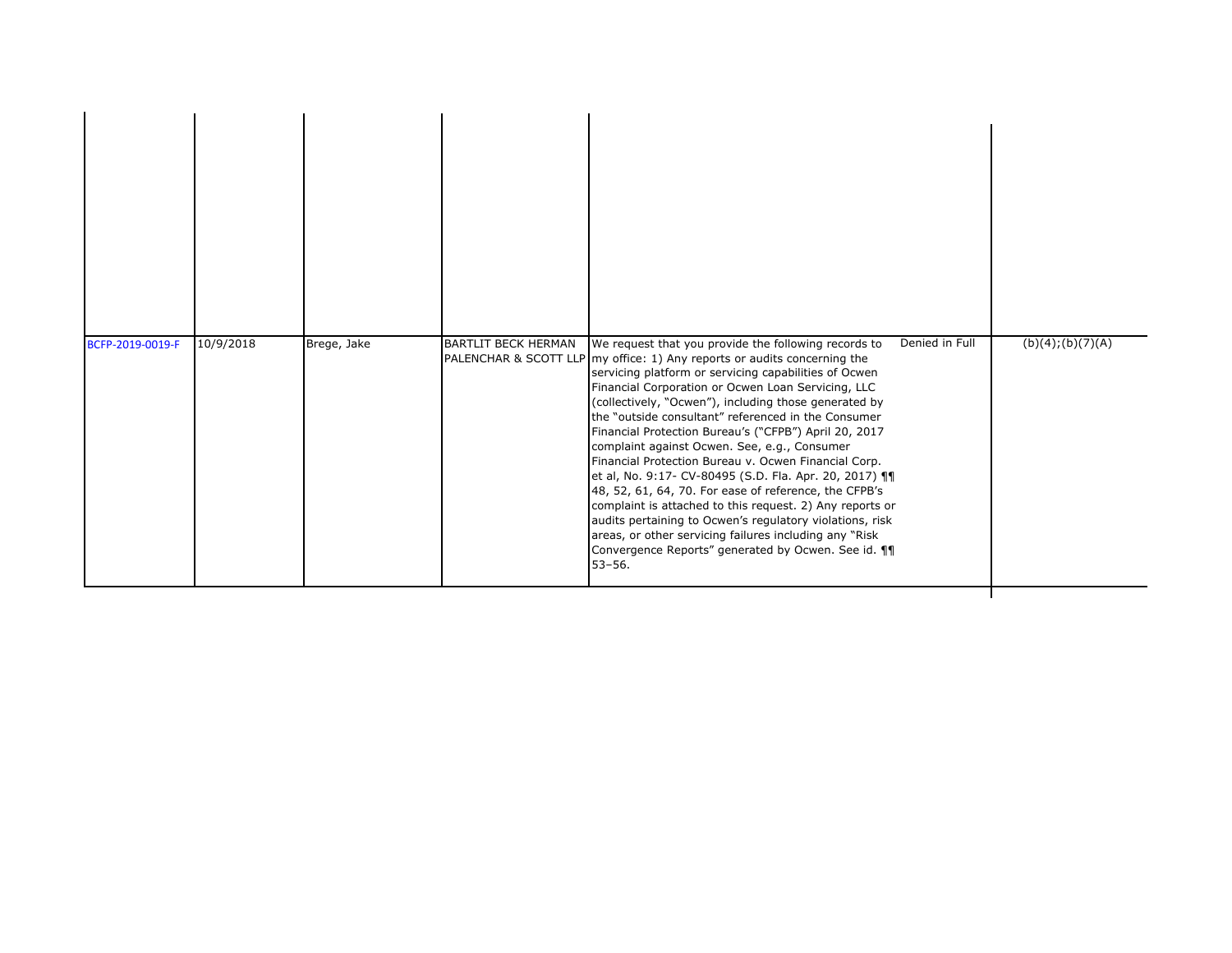| BCFP-2019-0020-F | 10/9/2018 | O'Harrow, Robert | <b>Washington Post</b> | I am requesting records related to empployees and<br>employment statistics at the Consumer Financial<br>Protection Bureau. I am making this request under<br>FOIA, even though the information I seek is a matter<br>of public record. I do so because of the bureau's<br>practice of referring questions to the FOIA system.<br>Specifically, I seek records of the number of all<br>permanent employees in 1. December 2016 2. March<br>2017 3. March 2018, as well as all separations<br>between January 2017 and February 2018? In<br>addition, we seek for 1. all "ascensions" data between<br>January 2017 and February 2018 2. the number of<br>people who quit during that time. We need the name,<br>title, department and pay scale, as well as date of hire<br>and date of separation of all the people who were<br>hired or separated between January 2017 and<br>February 2018. | Granted in Full               |  |
|------------------|-----------|------------------|------------------------|----------------------------------------------------------------------------------------------------------------------------------------------------------------------------------------------------------------------------------------------------------------------------------------------------------------------------------------------------------------------------------------------------------------------------------------------------------------------------------------------------------------------------------------------------------------------------------------------------------------------------------------------------------------------------------------------------------------------------------------------------------------------------------------------------------------------------------------------------------------------------------------------|-------------------------------|--|
| BCFP-2019-0021-F | 10/9/2018 | Kaplan, Thomas   | The New York Times     | Logs of congressional correspondence from Jan. 1,<br>2017, to the present. Alternatively, if you wish to<br>provide the full set of congressional correspondence<br>for that period (similar to the 2014 and 2015<br>congressional correspondence posted to your FOIA<br>reading room at this address:<br>https://s3.amazonaws.com/files.consumerfinance.gov/<br>f/documents/Congressional_Correspondence_2014_an<br>d_2015.pdf), that would also be acceptable.                                                                                                                                                                                                                                                                                                                                                                                                                             | Other Reasons - No<br>Records |  |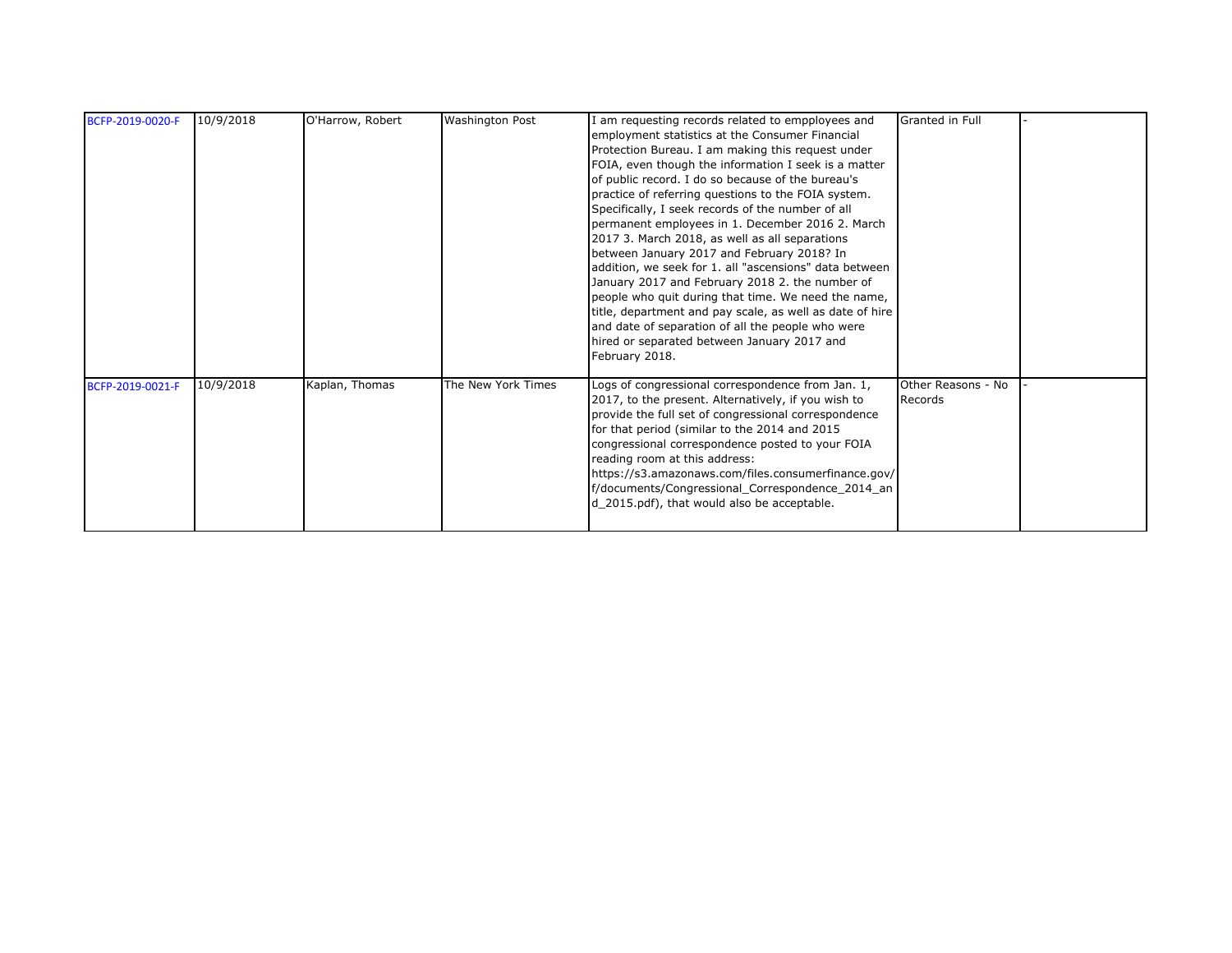| BCFP-2019-0022-F | 10/9/2018 | Pearl, Larry | Appeals the denial of records in CFPB-2018-564-F       | Granted in Full |  |
|------------------|-----------|--------------|--------------------------------------------------------|-----------------|--|
|                  |           |              | Original Request: I would like to receive an update to |                 |  |
|                  |           |              | the data that the Federal Reserve has sent to me each  |                 |  |
|                  |           |              | of the last nineteen years (FOIA#: G-2017-0322,        |                 |  |
|                  |           |              | FOIA#: 2016-370, 2015-397, 2014-383, 2013-347,         |                 |  |
|                  |           |              | 2012-474, 2011-505, 2010-429, 2009-662, 2008-451,      |                 |  |
|                  |           |              | 2007-432, 2006-100439, 2005-463, 2004-439, 2003-       |                 |  |
|                  |           |              | 448) relating to the Home Mortgage Disclosure Act      |                 |  |
|                  |           |              | (HMDA) data. The following data items come from the    |                 |  |
|                  |           |              | most recent Transmittal Sheet (TS) and the HMDA        |                 |  |
|                  |           |              | Panel files. Data Item Source of Data 1. Year          |                 |  |
|                  |           |              | Transmittal Sheet 2. Respondent ID Transmittal Sheet   |                 |  |
|                  |           |              | 3. Agency Code Transmittal Sheet 4. TS Company         |                 |  |
|                  |           |              | Name Transmittal Sheet 5. TS City Transmittal Sheet    |                 |  |
|                  |           |              | 6. TS State Transmittal Sheet 7. TS Zip Code           |                 |  |
|                  |           |              | Transmittal Sheet 8. TS Tax ID Transmittal Sheet 9.    |                 |  |
|                  |           |              | Panel Asset Panel 10. Panel Other Lender Code Panel    |                 |  |
|                  |           |              | 11. Panel Office Panel 12. Panel Parent Agency Code    |                 |  |
|                  |           |              | Panel 13. Panel Parent ID Panel 14. Panel Parent       |                 |  |
|                  |           |              | Name Panel 15. Panel Parent City Panel 16. Panel       |                 |  |
|                  |           |              | Parent State Panel 17. TS Name (Respondent)            |                 |  |
|                  |           |              | Transmittal Sheet 18. TS Phone Number Transmittal      |                 |  |
|                  |           |              | Sheet 19. TS Fax Transmittal Sheet.                    |                 |  |
|                  |           |              |                                                        |                 |  |
|                  |           |              |                                                        |                 |  |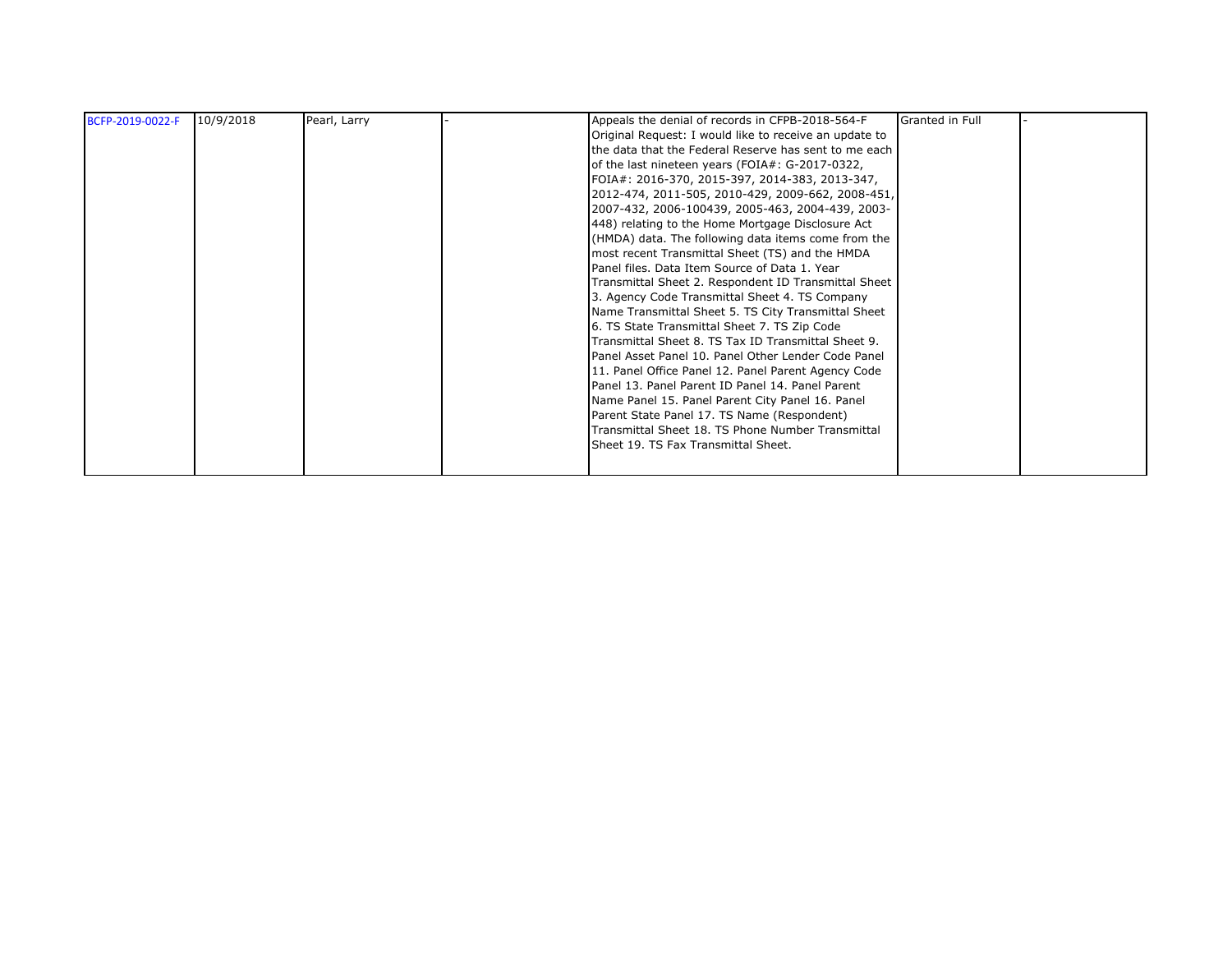| BCFP-2019-0023-F | 10/10/2018 | Brody, David       |          | The Lawyers' Committee 1. Data, memoranda, and reports, including economic Other Reasons -           |                   |                |
|------------------|------------|--------------------|----------|------------------------------------------------------------------------------------------------------|-------------------|----------------|
|                  |            |                    |          | for Civil Rights Under Law or other empirical analyses, relating to payday lending Duplicate request |                   |                |
|                  |            |                    |          | and its effects across or in different geographic areas,                                             |                   |                |
|                  |            |                    |          | including urban, suburban, and rural areas. In                                                       |                   |                |
|                  |            |                    |          | providing responsive records, please include, but not                                                |                   |                |
|                  |            |                    |          | limit, searches for "payday" in combination with the                                                 |                   |                |
|                  |            |                    |          | terms: a. Urban; b. Suburban; c. Rural; d.                                                           |                   |                |
|                  |            |                    |          | Geographic; e. Demographic; f. Territory; and g.                                                     |                   |                |
|                  |            |                    |          | Region. 2. Data, memoranda, and reports, including                                                   |                   |                |
|                  |            |                    |          | maps and other visual information devices, of the                                                    |                   |                |
|                  |            |                    |          | geographic locations and/or concentrations of payday                                                 |                   |                |
|                  |            |                    |          | loan lenders. 3. Data, memoranda, and reports,                                                       |                   |                |
|                  |            |                    |          | including economic or other empirical analyses,                                                      |                   |                |
|                  |            |                    |          | relating to the racial or ethnic impact of payday loans                                              |                   |                |
|                  |            |                    |          | and/or the Rule. In providing responsive records,                                                    |                   |                |
|                  |            |                    |          | please include, but not limit, searches for "payday" in                                              |                   |                |
|                  |            |                    |          | combination with the terms: a. Black and/or African                                                  |                   |                |
|                  |            |                    |          | American; b. Latino and/or Hispanic; c. Asian; d.                                                    |                   |                |
|                  |            |                    |          | White; e. Native American and/or American Indian; f.                                                 |                   |                |
|                  |            |                    |          | Native or Pacific Islander; g. Minorities; h. Minority                                               |                   |                |
|                  |            |                    |          | Communities; and i. Communities of Color. 4. Data,                                                   |                   |                |
|                  |            |                    |          | memoranda, and reports, including economic or other                                                  |                   |                |
|                  |            |                    |          | empirical analyses, relating to the advertisement of                                                 |                   |                |
|                  |            |                    |          | payday loans.                                                                                        |                   |                |
|                  |            |                    |          |                                                                                                      |                   |                |
| BCFP-2019-0025-F | 10/11/2018 | Stratford, Michael | Politico | (1) The report prepared by Consumer Financial                                                        | Granted/Denied in | (b)(5); (b)(6) |
|                  |            |                    |          | Protection Bureau staff that is referenced in Seth                                                   | Part              |                |
|                  |            |                    |          | Frotman's August 27, 2018 letter1 to Acting Director                                                 |                   |                |
|                  |            |                    |          | Mick Mulvaney. Mr. Frotman's letter describes a report                                               |                   |                |
|                  |            |                    |          | that was "prepared by Bureau staff" at some point                                                    |                   |                |
|                  |            |                    |          | "late last year" in response to "new evidenceshowing                                                 |                   |                |
|                  |            |                    |          | that the nation's largest banks were ripping off                                                     |                   |                |
|                  |            |                    |          | students on campuses across the country by saddling                                                  |                   |                |
|                  |            |                    |          | them with legally dubious account fees." (2) All                                                     |                   |                |
|                  |            |                    |          | correspondence between with members of Congress                                                      |                   |                |
|                  |            |                    |          | relating to the report described above in item 1.                                                    |                   |                |
|                  |            |                    |          |                                                                                                      |                   |                |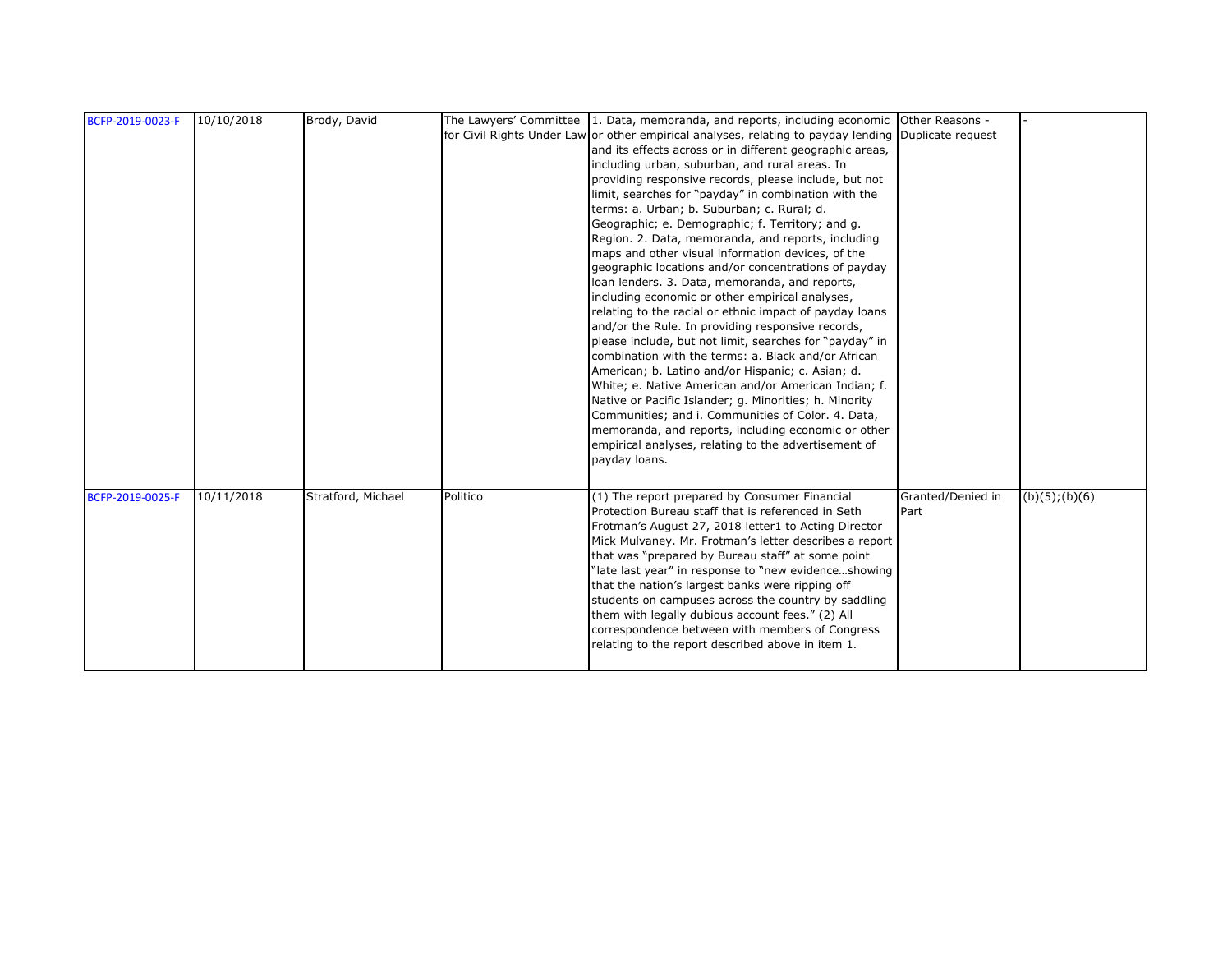| BCFP-2019-0026-F | 10/12/2018 | Herrig, Kyle | <b>Allied Progress</b> | Pursuant to the Freedom of Information Act, Allied             | Other Reasons - No |        |
|------------------|------------|--------------|------------------------|----------------------------------------------------------------|--------------------|--------|
|                  |            |              |                        | Progress requests access to and copies of certain              | Records            |        |
|                  |            |              |                        | emails sent by, sent to, or carbon copying ("CC") any          |                    |        |
|                  |            |              |                        | of the following officials between July 21, 2011, and          |                    |        |
|                  |            |              |                        | March 30, 2015: • Richard Cordray • Anthony Alexis •           |                    |        |
|                  |            |              |                        | David Bleicken • Christopher D'Angelo • Wendy                  |                    |        |
|                  |            |              |                        | Kamenshine • Patrice Ficklin • Zixta Martinez • David          |                    |        |
|                  |            |              |                        | Silberman • Peggy Twohig Specifically, we request all          |                    |        |
|                  |            |              |                        | emails that were sent by, sent to, or CC'ed Sheila             |                    |        |
|                  |            |              |                        | Greenwood during this time period. Ms. Greenwood,              |                    |        |
|                  |            |              |                        | who is currently Policy Associate Director for                 |                    |        |
|                  |            |              |                        | Consumer Education and Engagement at the CFPB,                 |                    |        |
|                  |            |              |                        | was Vice President of Regulatory Affairs at Prudential         |                    |        |
|                  |            |              |                        | Financial during this time period. Pursuant to the             |                    |        |
|                  |            |              |                        | Freedom of Information Act, Allied Progress requests           |                    |        |
|                  |            |              |                        | access to and copies of certain emails sent by, sent to,       |                    |        |
|                  |            |              |                        | or carbon copying ("CC") any of the following officials        |                    |        |
|                  |            |              |                        | between April 1, 2015, and July 30, 2016: • Richard            |                    |        |
|                  |            |              |                        | Cordray • Anthony Alexis • David Bleicken •                    |                    |        |
|                  |            |              |                        | Christopher D'Angelo • Wendy Kamenshine • Patrice              |                    |        |
|                  |            |              |                        | Ficklin • Zixta Martinez • David Silberman • Peggy             |                    |        |
|                  |            |              |                        | Twohig Specifically, we request all emails that were           |                    |        |
|                  |            |              |                        | sent by, sent to, or CC'ed Sheila Greenwood during             |                    |        |
|                  |            |              |                        | this time period. Ms. Greenwood, who is currently              |                    |        |
|                  |            |              |                        | Policy Associate Director for Consumer Education and           |                    |        |
|                  |            |              |                        | Engagement at the CFPB, was a consultant for First             |                    |        |
|                  |            |              |                        | Data Corporation during this time period.                      |                    |        |
|                  |            |              |                        |                                                                |                    |        |
| BCFP-2019-0027-F | 10/12/2018 | Herrig, Kyle | <b>Allied Progress</b> | Pursuant to the Freedom of Information Act, Allied             | Denied in Full     | (b)(5) |
|                  |            |              |                        | Progress requests access to and copies of all memos            |                    |        |
|                  |            |              |                        | provided to "Acting Director" Mick Mulvaney                    |                    |        |
|                  |            |              |                        | concerning the restructuring of the CFPB's fair lending        |                    |        |
|                  |            |              |                        | division created or distributed since September 1,             |                    |        |
| BCFP-2019-0028-F | 10/15/2018 | Shah, Nitin  | Democracy Forward      | 2018<br>1. Examination reports that include the supervision or | Other Reasons -    |        |
|                  |            |              | Foundation             | examination of practices in connection with federal            | Duplicate request  |        |
|                  |            |              |                        | student loans. 2. Any guidance, instruction, templates,        |                    |        |
|                  |            |              |                        | manuals, or examination procedures for CFPB staff on           |                    |        |
|                  |            |              |                        | how or whether to conduct supervision or                       |                    |        |
|                  |            |              |                        | examinations of practices in connection with federal           |                    |        |
|                  |            |              |                        | student loans.                                                 |                    |        |
|                  |            |              |                        |                                                                |                    |        |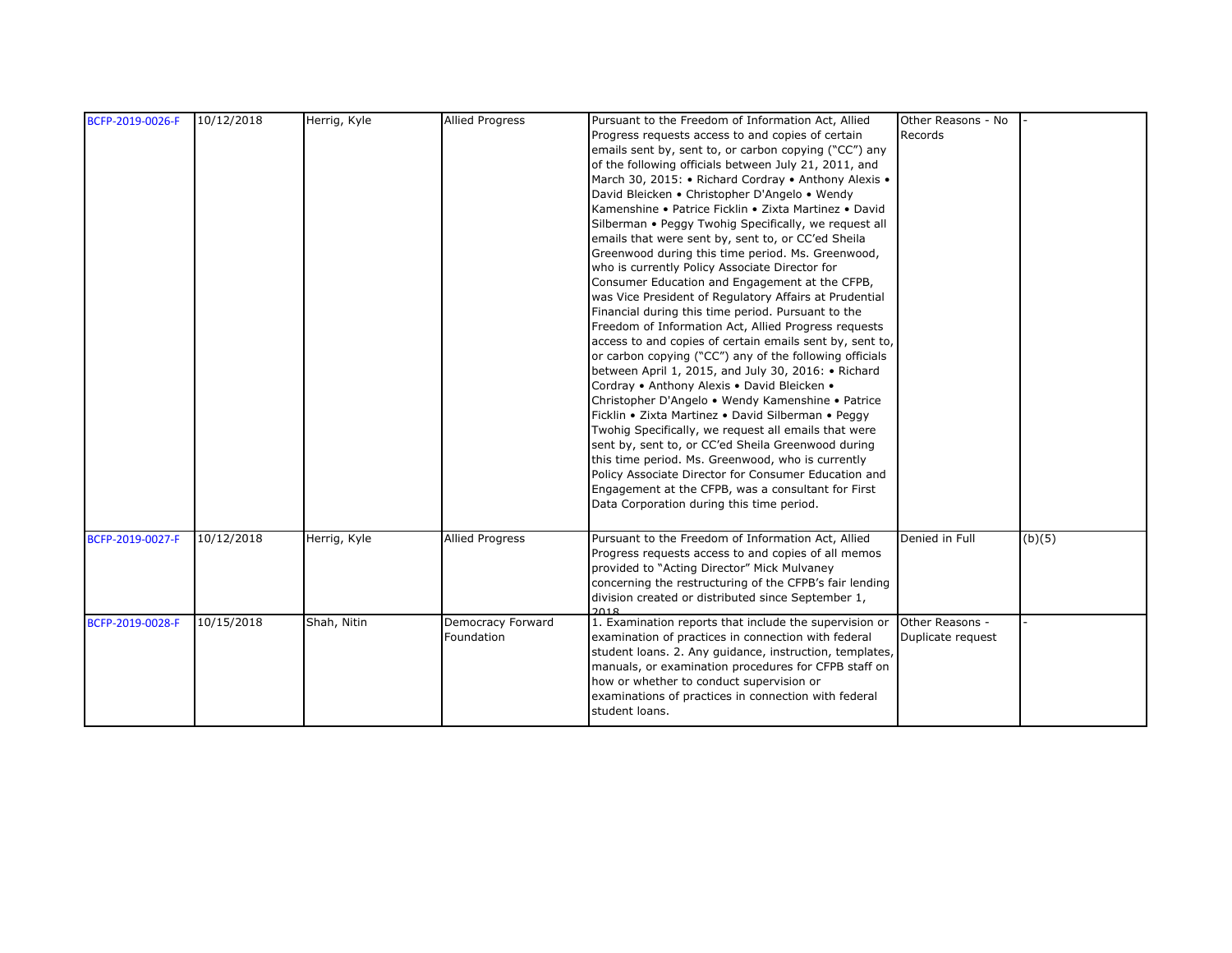| BCFP-2019-0029-F | 10/16/2018 | Herrig, Kyle     | <b>Allied Progress</b> | Any correspondence sent by "Acting Director" Mick<br>Mulvaney, or any of his direct subordinates, to the<br>Office of Inspector General (OIG) for the Board of<br>Governors of the Federal Reserve System and the<br>Consumer Financial Protection Bureau regarding Eric<br>Blankenstein (including Blankenstein's past comments<br>on race and media coverage of those comments) at<br>any point since and including September 26, 2018.<br>(Date Range for Record Search: From 11/25/2017 To<br>9/26/2018                                                                                                                       | Denied in Full    | (b)(7)(A)           |
|------------------|------------|------------------|------------------------|-----------------------------------------------------------------------------------------------------------------------------------------------------------------------------------------------------------------------------------------------------------------------------------------------------------------------------------------------------------------------------------------------------------------------------------------------------------------------------------------------------------------------------------------------------------------------------------------------------------------------------------|-------------------|---------------------|
| BCFP-2019-0030-F | 10/17/2018 | O'Harrow, Robert | <b>Washington Post</b> | CFPB-2018-129-F CFPB-2018-121-F CFPB-2018-109-F Granted/Denied in<br>CFPB-2018-075-F CFPB-2018-082-F CFPB-2018-070-F Part<br>CFPB-2018-067-F CFPB-2018-065-F CFPB-2018-047-F<br>CFPB-2018-031-F CFPB-2018-017-F CFPB-2017-161-F<br>CFPB-2017-174-F CFPB-2017-253-F CFPB-2017-254-F<br>CEPR_2017_200_E                                                                                                                                                                                                                                                                                                                             |                   | (b)(6)              |
| BCFP-2019-0031-F | 10/17/2018 | Abdullah, Sal    |                        | I am requesting any and all complaints about Bank of Other Reasons -<br>America Home Loans and foreclosures and all action<br>taken by the CFPB pertaining to foreclosures. All CFPB<br>complaints against Bank of America Home Loans<br>relating to payment plans. I am also requesting all<br>complaints within the past 5 years against the CFPB<br>for failure to investigate complaints. All rules and<br>regulations that display when CFPB will intervene. All<br>rules and regulations with CFPB and Ombusman<br>process for intervention for consumers. (Date Range<br>for Record Search: From 10/17/2013 To 10/17/2018) | Request Withdrawn |                     |
| BCFP-2019-0032-F | 10/17/2018 | Wolverton, Brad  | NerdWallet             | I request a copy of all emails sent by David Silberman, Granted/Denied in<br>Eva Nagypal, Gary Stein, Dan Smith, Richard Cordray, Part<br>and Gregory Evans between June 1, 2016, and<br>November 30, 2016, that refer to "core processor,"<br>"credit union," "overdraft," "publish," or "rule." If there<br>is any facet of these records that you consider<br>exempt, please send the non-exempt portions. (Date<br>Range for Record Search: From 6/1/2016 To<br>11/30/2016)                                                                                                                                                   |                   | $(b)(5)$ ; $(b)(6)$ |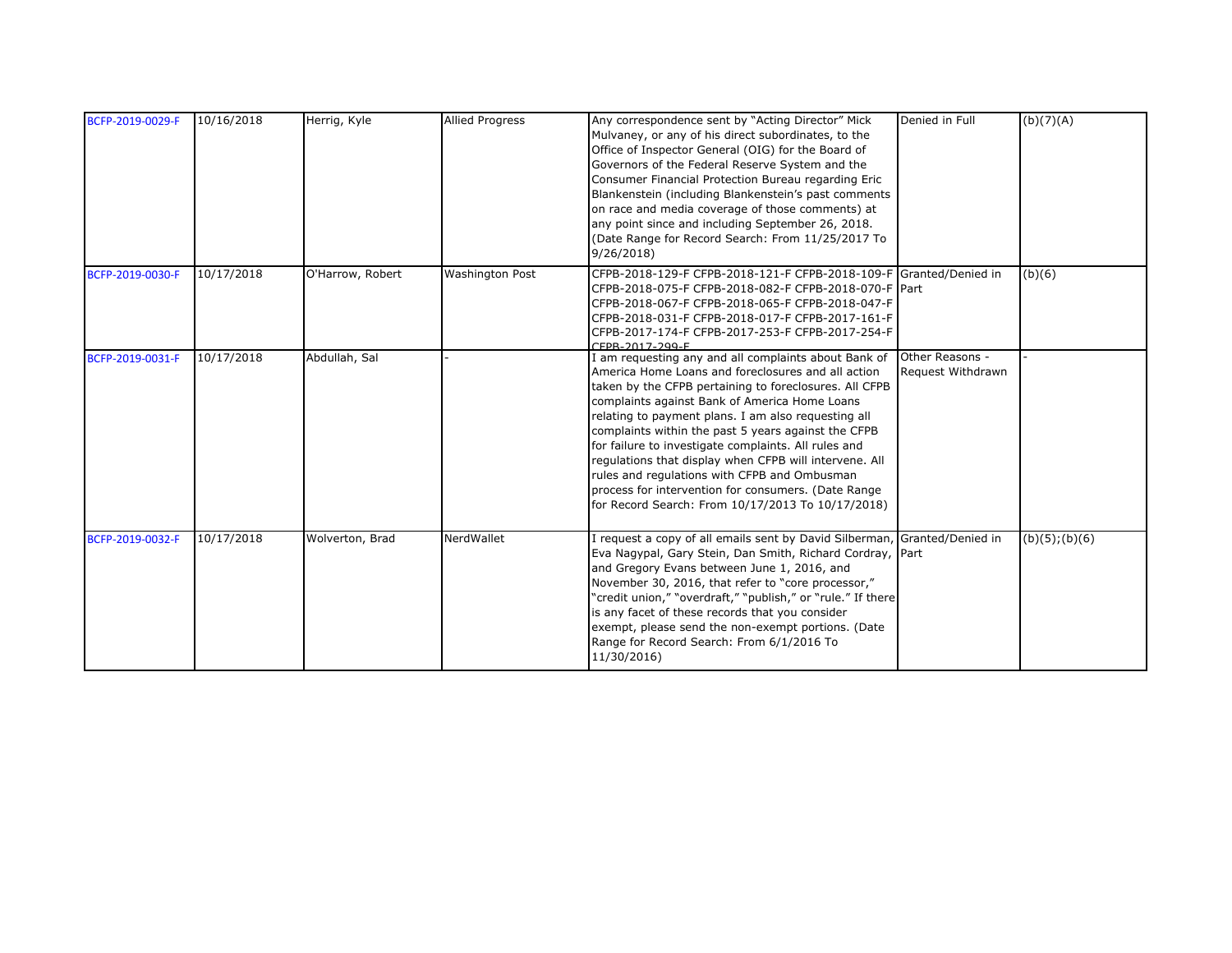| BCFP-2019-0033-F | 10/17/2018 | Evers, Austin  | American Oversight      | 1. All calendars or calendar entries for any of the      | Other Reasons -   |  |
|------------------|------------|----------------|-------------------------|----------------------------------------------------------|-------------------|--|
|                  |            |                |                         | following individuals, including any calendars           | Duplicate request |  |
|                  |            |                |                         | maintained on behalf of these individuals (e.g., by an   |                   |  |
|                  |            |                |                         | administrative assistant): • Mick Mulvaney • Brian       |                   |  |
|                  |            |                |                         | Johnson • Kirsten Sutton Mork For these individuals,     |                   |  |
|                  |            |                |                         | American Oversight requests that the calendars be        |                   |  |
|                  |            |                |                         | produced in a format that includes all invitees, any     |                   |  |
|                  |            |                |                         | notes, and all attachments. 2. All calendars or          |                   |  |
|                  |            |                |                         | calendar entries for any of the following individuals,   |                   |  |
|                  |            |                |                         | including any calendars maintained on behalf of these    |                   |  |
|                  |            |                |                         | individuals (e.g., by an administrative assistant): •    |                   |  |
|                  |            |                |                         | Tom Pahl • John Czwartacki • Sheila Greenwood • Eric     |                   |  |
|                  |            |                |                         | Blankenstein • Anyone who has served as White House      |                   |  |
|                  |            |                |                         | Liaison since January 20, 2017 For these individuals,    |                   |  |
|                  |            |                |                         | American Oversight does not need the records to be       |                   |  |
|                  |            |                |                         | produced in a format that includes all invitees, notes,  |                   |  |
|                  |            |                |                         | and attachments. Rather, American Oversight CFPB-18      |                   |  |
|                  |            |                |                         | 0661 2 seeks only a format that includes dates, times,   |                   |  |
|                  |            |                |                         | and meeting titles, such as the "Daily" format used by   |                   |  |
|                  |            |                |                         | Microsoft Outlook or a similar format. Please provide    |                   |  |
|                  |            |                |                         | all responsive records from the date each custodian      |                   |  |
|                  |            |                |                         | joined CFPB through the date the search is conducted.    |                   |  |
|                  |            |                |                         | Please do not limit your search to Outlook calendars.    |                   |  |
|                  |            |                |                         | We request the production of any document-paper or       |                   |  |
|                  |            |                |                         | electronic, whether on government-issued or personal     |                   |  |
|                  |            |                |                         | devices-used to track or coordinate how these            |                   |  |
|                  |            |                |                         | individuals allocate their time on agency business.      |                   |  |
|                  |            |                |                         | (Date Range for Record Search: From 1/1/2016 To          |                   |  |
|                  |            |                |                         | 1/1/2017                                                 |                   |  |
|                  |            |                |                         |                                                          |                   |  |
|                  |            |                |                         |                                                          |                   |  |
| BCFP-2019-0034-F | 10/15/2018 | Lehman, Andrew | Certified Forensic Loan | 1. Please provide a list of all Consumer Complaints      | Granted in Full   |  |
|                  |            |                | Auditors, LLC           | referencing, mentioning, or regarding Certified          |                   |  |
|                  |            |                |                         | Forensic Loan Auditors, LLC that your office has         |                   |  |
|                  |            |                |                         | received since January 1st, 2011. 2. Please produce      |                   |  |
|                  |            |                |                         | copies of all Consumer Complaints received by CFPB       |                   |  |
|                  |            |                |                         | regarding Certified Forensic Loan Auditors, LLC, since   |                   |  |
|                  |            |                |                         | January 1st 2011. 3. Please provide copies of any        |                   |  |
|                  |            |                |                         | notes, written or transcribed, in any form including but |                   |  |
|                  |            |                |                         | not limited to audio recordings that reference Certified |                   |  |
|                  |            |                |                         | Forensic Loan Auditors, LLC, since January 1st, 2011.    |                   |  |
|                  |            |                |                         | 4. Please provide notes of any discussions with          |                   |  |
|                  |            |                |                         | Consumers regarding Certified Forensic Loan Auditors,    |                   |  |
|                  |            |                |                         | LLC that you have in your possession since January       |                   |  |
|                  |            |                |                         | 1st, 2011. 5. Please provide full text of any consumer   |                   |  |
|                  |            |                |                         | complaints that you have received regarding Certified    |                   |  |
|                  |            |                |                         | Forensic Loan Auditors, since January 1st, 2011.         |                   |  |
|                  |            |                |                         |                                                          |                   |  |
|                  |            |                |                         |                                                          |                   |  |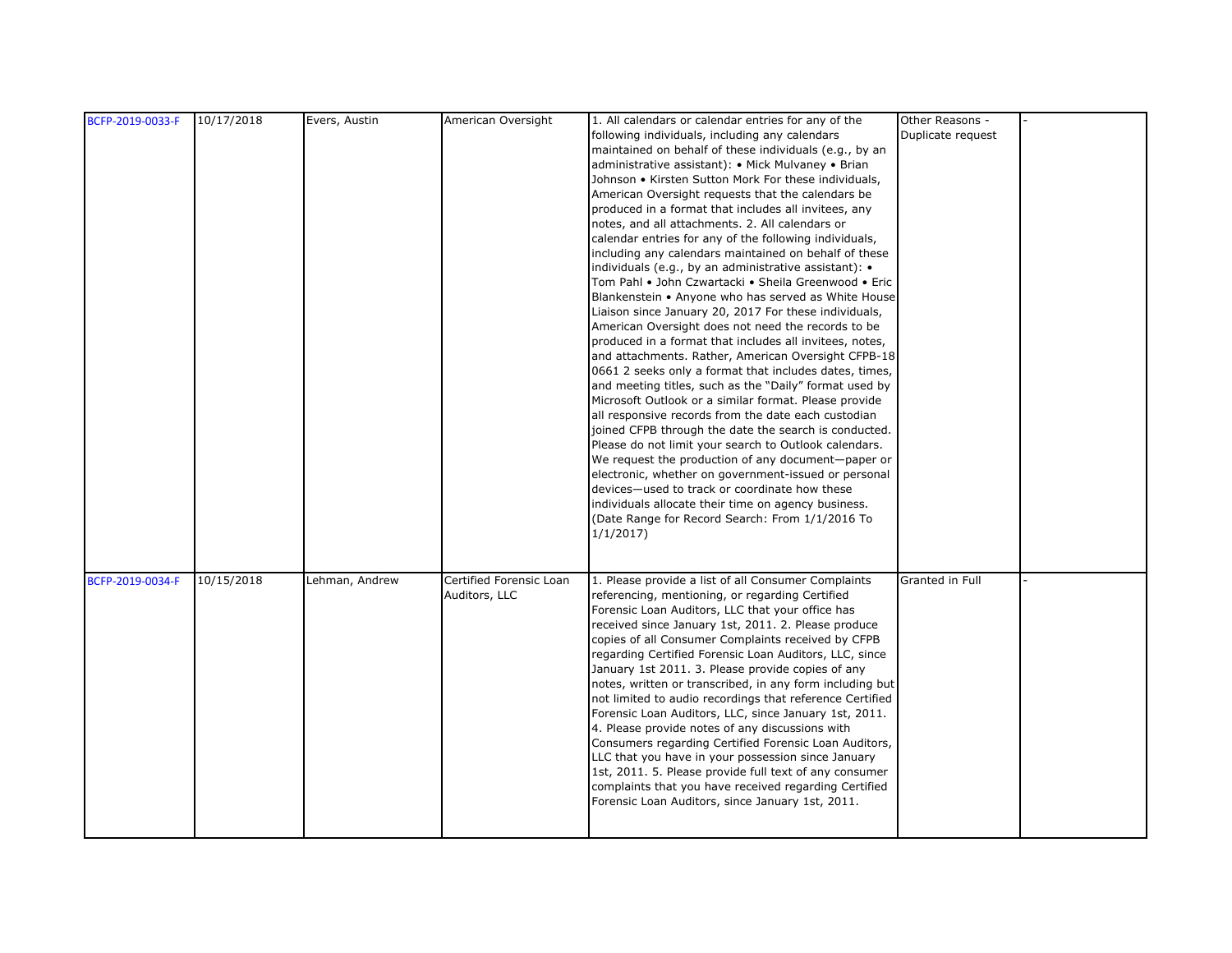| BCFP-2019-0035-F | 10/18/2018 | Lane, Sylvan  | The Hill           | All calendars, schedules and agendas maintained by or Granted/Denied in<br>for Eric Blankenstein from December 2017 through<br>October 18 2018                                                                                                                                                                                                                                                                                                                                                                                                                                                                                                                                                                                                   | Part                          | $(b)(5)$ ; $(b)(6)$ ; $(b)(7)$<br>A);(b)(8) |
|------------------|------------|---------------|--------------------|--------------------------------------------------------------------------------------------------------------------------------------------------------------------------------------------------------------------------------------------------------------------------------------------------------------------------------------------------------------------------------------------------------------------------------------------------------------------------------------------------------------------------------------------------------------------------------------------------------------------------------------------------------------------------------------------------------------------------------------------------|-------------------------------|---------------------------------------------|
| BCFP-2019-0036-F | 10/19/2018 | Evers, Austin | American Oversight | Records sufficient to show all agency funds expended<br>on Acting Director Mulvaney's travel to the New York<br>City area on or around September 8, 2018, including<br>funds expended on hotel accommodations, meals, and<br>airplane, train, and car travel. In addition to the<br>records requested above, American Oversight also<br>requests records describing the processing of this<br>request, including records sufficient to identify search<br>terms used and locations and custodians searched and<br>any tracking sheets used to track the processing of<br>this request.                                                                                                                                                           | Other Reasons - No<br>Records |                                             |
| BCFP-2019-0037-F | 10/19/2018 | Evers, Austin | American Oversight | 1. Any invitation sent to Acting Director Mulvaney to<br>attend or appear at a New York City event on or<br>around September 8, 2018, that included an<br>appearance by Republican National Committee<br>Chairwoman Ronna McDaniel. 2. Any prepared<br>remarks or notes used by Acting Director Mulvaney in<br>speaking at a New York City event on or around<br>September 8, 2018, that included an appearance by<br>Republican National Committee Chairwoman Ronna<br>McDaniel. 3. All records reflecting the names of<br>attendees at a New York City event on or around<br>September 8, 2018, that Acting Director Mulvaney<br>attended, which also included an appearance by<br>Republican National Committee Chairwoman Ronna<br>McDaniel. | Other Reasons - No<br>Records |                                             |
| BCFP-2019-0038-F | 10/22/2018 | Dent, Philip  |                    | All documents received from the Tennessee<br>Department of Environment and Conservation, TARE,<br>Inc., and the CFPB Consent Order termination letter.                                                                                                                                                                                                                                                                                                                                                                                                                                                                                                                                                                                           | Granted/Denied in<br>Part     | (b)(6)                                      |
| BCFP-2019-0039-F | 10/22/2018 | Abdullah, Sal |                    | Requesting any and all complaints about Bank of<br>America Home Loans and foreclosures and all action<br>taken by the CFPB pertaining to foreclosures. All CFPB<br>complaints against Bank of America Home Loans<br>relating to payment plans. All complaints within the<br>past 5 years against the CFPB for failure to investigate<br>complaints. All rules and regulations that display when<br>CFPB will intervene. All rules and regulations with<br>CFPB and Ombusman process for intervention for<br>consumers.                                                                                                                                                                                                                           | Denied in Full                | (b)(4); (b)(6)                              |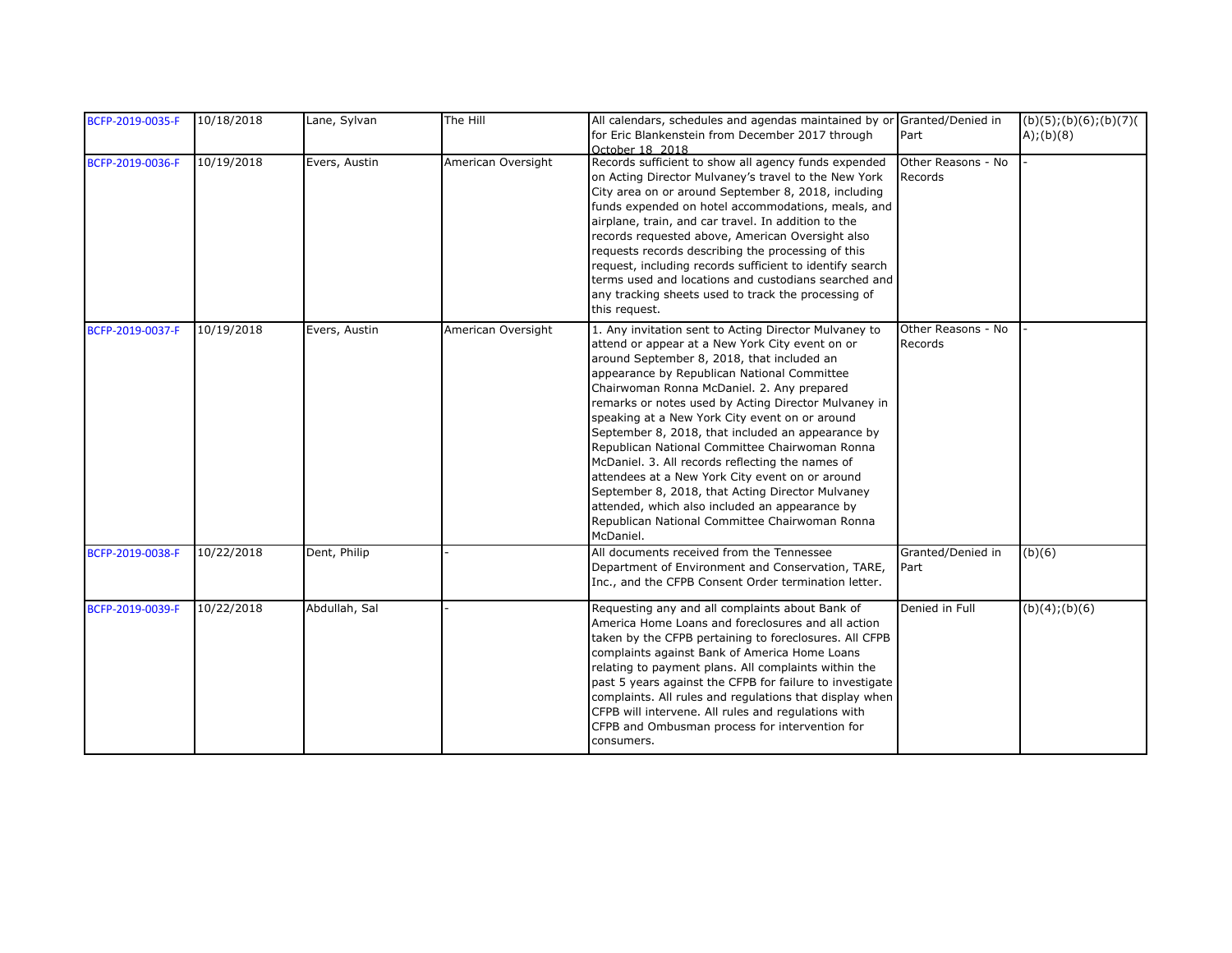| BCFP-2019-0040-F | 10/17/2018 | Evers, Austin    | American Oversight           | 1. All calendars or calendar entries for any of the          | Other Reasons -     |                        |
|------------------|------------|------------------|------------------------------|--------------------------------------------------------------|---------------------|------------------------|
|                  |            |                  |                              | following individuals, including any calendars               | Duplicate request   |                        |
|                  |            |                  |                              | maintained on behalf of these individuals (e.g., by an       |                     |                        |
|                  |            |                  |                              | administrative assistant): • Mick Mulvaney • Brian           |                     |                        |
|                  |            |                  |                              | Johnson • Kirsten Sutton Mork For these individuals,         |                     |                        |
|                  |            |                  |                              | American Oversight requests that the calendars be            |                     |                        |
|                  |            |                  |                              | produced in a format that includes all invitees, any         |                     |                        |
|                  |            |                  |                              | notes, and all attachments. 2. All calendars or              |                     |                        |
|                  |            |                  |                              | calendar entries for any of the following individuals,       |                     |                        |
|                  |            |                  |                              | including any calendars maintained on behalf of these        |                     |                        |
|                  |            |                  |                              | individuals (e.g., by an administrative assistant): •        |                     |                        |
|                  |            |                  |                              | Tom Pahl • John Czwartacki • Sheila Greenwood • Eric         |                     |                        |
|                  |            |                  |                              | Blankenstein • Anyone who has served as White House          |                     |                        |
|                  |            |                  |                              | Liaison since January 20, 2017 For these individuals,        |                     |                        |
|                  |            |                  |                              | American Oversight does not need the records to be           |                     |                        |
|                  |            |                  |                              | produced in a format that includes all invitees, notes,      |                     |                        |
|                  |            |                  |                              | and attachments. Rather, American Oversight seeks            |                     |                        |
|                  |            |                  |                              | only a format that includes dates, times, and meeting        |                     |                        |
|                  |            |                  |                              | titles, such as the "Daily" format used by Microsoft         |                     |                        |
|                  |            |                  |                              | Outlook or a similar format.                                 |                     |                        |
|                  |            |                  |                              |                                                              |                     |                        |
| BCFP-2019-0046-F | 10/25/2018 | Blutstein, Allan | America Rising               | All records released in response to FOIA request             | Granted/Denied in   |                        |
|                  |            |                  |                              | number 2018-156-F, which pertains to U.S. Senator            | Part                | (b)(6)                 |
|                  |            |                  |                              | Elizabeth Warren                                             |                     |                        |
| BCFP-2019-0047-F | 10/26/2018 | Wessel, David    | <b>Brookings Institution</b> | We are seeking data specifically on Ph.D. economists;        | Other Reasons - No  |                        |
|                  |            |                  |                              | we have already received this data from the Federal          | Records             |                        |
|                  |            |                  |                              | Reserve Board and are seeking it from other                  |                     |                        |
|                  |            |                  |                              | government agencies and think tanks.                         |                     |                        |
|                  |            |                  |                              |                                                              |                     |                        |
| BCFP-2019-0048-F | 10/26/2018 | Beyoud, Lydia    | <b>Bloomberg BNA</b>         | I request the following agency records for Paul              | Granted/Denied in   | (b)(4); (b)(5); (b)(6) |
|                  |            |                  |                              | Watkins, director of the Office of Innovation and other Part |                     |                        |
|                  |            |                  |                              | Office of Innovation permanent or temporarily-detailed       |                     |                        |
|                  |            |                  |                              | staff, since July 18, 2018 to the present date: *Public      |                     |                        |
|                  |            |                  |                              | calendars, including meetings *Travel *Expenses              |                     |                        |
|                  |            |                  |                              | and/or reimbursements                                        |                     |                        |
| BCFP-2019-0053-F | 10/31/2018 | Sawyer, Paula    |                              | Requests the latest status update concerning the             | Other Reasons - Not |                        |
|                  |            |                  |                              | lawsuit filed by BCFP against Navient, the collection        | Agency Record       |                        |
|                  |            |                  |                              | agency for the Department of Education.                      |                     |                        |
|                  |            |                  |                              |                                                              |                     |                        |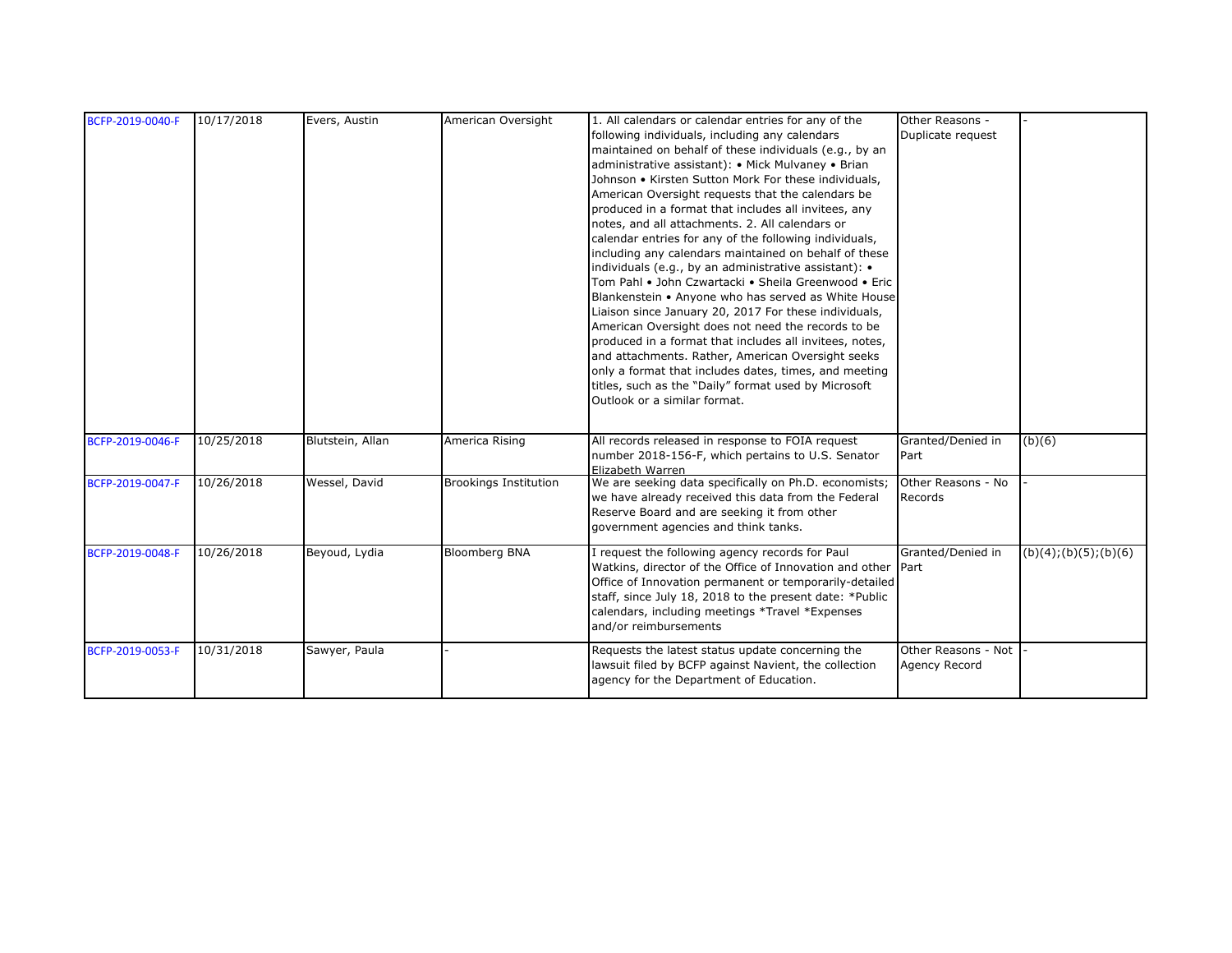| BCFP-2019-0054-F | 10/31/2018 | $(D)$ $(b)$      |                      | A copy of the judgment of a Judge Michael (probably<br>Judge James H. Michael) from a federal court case in<br>Shenandoah County, Virginia, in the 1980s or 1990s<br>on behalf of plaintiffs Margaret Domsch (possibly Paul<br>and Margaret -- don't know when he died) and<br>Mountain Run Inc/Lawyer Pollack.<br>$(D)$ $(b)$                                                                                                                                                                                                                                                                                                                                                                                                                                                                                                                                                                                                                                                                                         | Other Reasons - Not<br>Agency Record |        |
|------------------|------------|------------------|----------------------|------------------------------------------------------------------------------------------------------------------------------------------------------------------------------------------------------------------------------------------------------------------------------------------------------------------------------------------------------------------------------------------------------------------------------------------------------------------------------------------------------------------------------------------------------------------------------------------------------------------------------------------------------------------------------------------------------------------------------------------------------------------------------------------------------------------------------------------------------------------------------------------------------------------------------------------------------------------------------------------------------------------------|--------------------------------------|--------|
| BCFP-2019-0055-F | 10/31/2018 | Weinberger, Evan | <b>Bloomberg Law</b> | any internal Consumer Financial Protection Bureau<br>communications among bureau officials and with<br>payday lending industry associations regarding the<br>bureau's rule governing Payday Loan, Vehicle Title,<br>and Certain High-Cost Installment Loans between Nov.<br>27, 2018 and April 9, 2018. This would include emails,<br>letters and any records of phone conversations<br>between CFPB officials and representatives of the<br>Consumer Financial Services Association of America,<br>the Online Lenders Association, the Electronic<br>Transactions Association or the American Financial<br>Services Association. I am seeking any<br>communications regarding the payday lending rule<br>involving acting Director Mick Mulvaney, Deputy<br>Director Brian Johnson, Policy Associate Director Tom<br>Pahl, Associate Director David Silberman, Policy<br>Associate Director Eric Blankenstein, Associate<br>Director Chris D'Angelo, Program Manager Laura Udis<br>and Chief of Staff Kirsten Sutton. | Granted/Denied in<br>Part            | (b)(6) |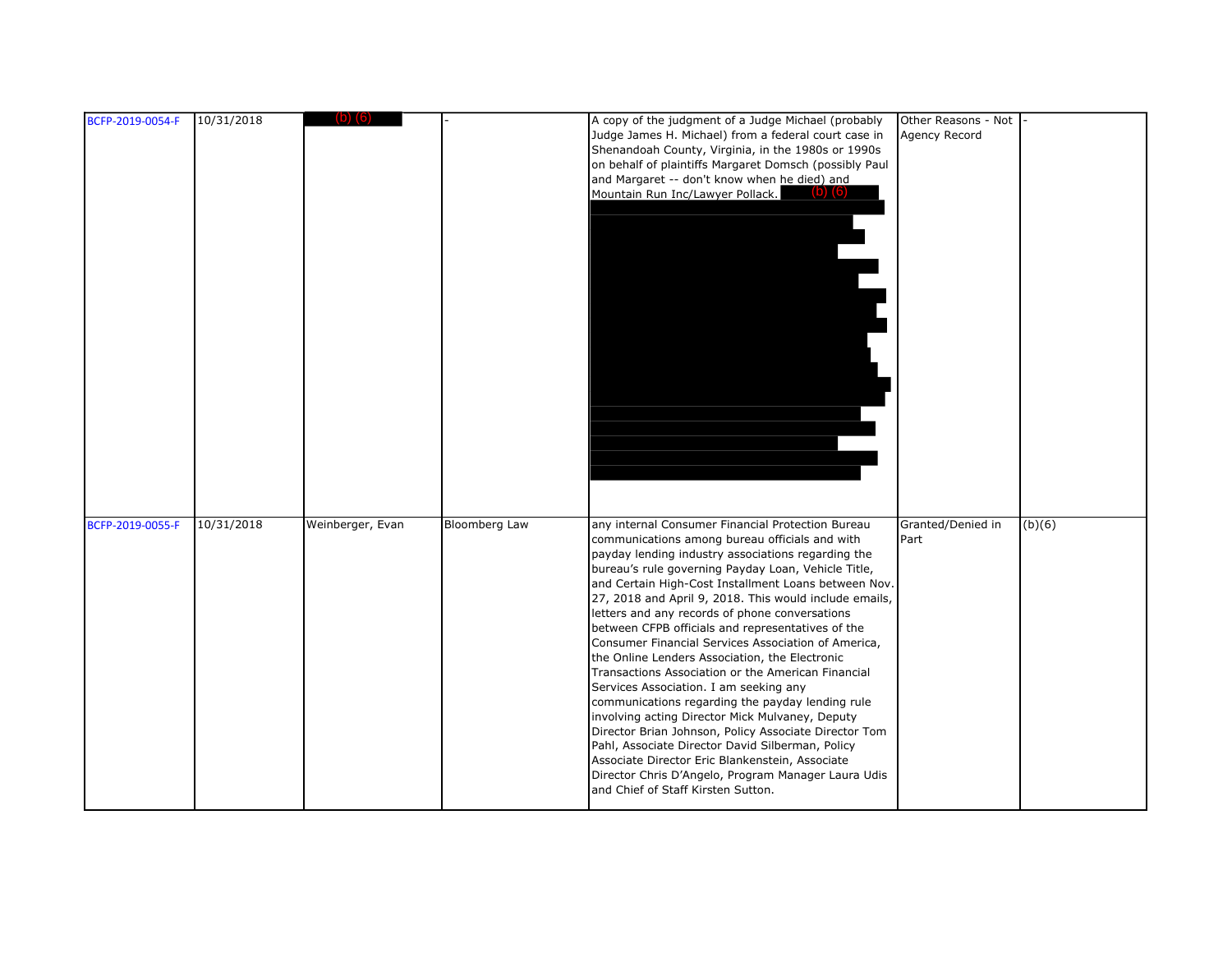| BCFP-2019-0058-F | 11/2/2018  | Bauer, Nick       | <b>Democratic National</b> | All records of any actual funds expended or projected                   | Other Reasons - No |                        |
|------------------|------------|-------------------|----------------------------|-------------------------------------------------------------------------|--------------------|------------------------|
|                  |            |                   | Committee                  | expenditures for renovations (including furnishing,                     | Records            |                        |
|                  |            |                   |                            | remodeling, redecorating, purchasing furniture,                         |                    |                        |
|                  |            |                   |                            | changes to furniture or other objects in office suites or               |                    |                        |
|                  |            |                   |                            | common areas, or making improvements) of any part                       |                    |                        |
|                  |            |                   |                            | of the office of the Director. The word office includes                 |                    |                        |
|                  |            |                   |                            | the entire suite of offices (including foyers, waiting                  |                    |                        |
|                  |            |                   |                            | rooms, conference rooms, adjacent hallways, or other                    |                    |                        |
|                  |            |                   |                            | common areas) assigned to the Director, as well as                      |                    |                        |
|                  |            |                   |                            | any other space primarily used by this individual or                    |                    |                        |
|                  |            |                   |                            | any other space that is directly controlled by this                     |                    |                        |
|                  |            |                   |                            | individual. This request includes - but is not limited to               |                    |                        |
|                  |            |                   |                            | - all itemized expenses, expense reports, invoices,                     |                    |                        |
|                  |            |                   |                            | expense records, quotations, purchase orders,                           |                    |                        |
|                  |            |                   |                            | purchase card expenses and e-mails (including                           |                    |                        |
|                  |            |                   |                            | attachments). All requests sent to the House                            |                    |                        |
|                  |            |                   |                            | Appropriations Committee or the Senate                                  |                    |                        |
|                  |            |                   |                            | Appropriations Committee seeking approval to                            |                    |                        |
|                  |            |                   |                            | renovate, furnish, redecorate or make any of the other                  |                    |                        |
|                  |            |                   |                            | aforementioned improvements to any part of the office                   |                    |                        |
|                  |            |                   |                            | of the Director. This includes both approved and                        |                    |                        |
|                  |            |                   |                            | rejected requests. This request covers April 1, 2018 to                 |                    |                        |
|                  |            |                   |                            | September 30, 2018.                                                     |                    |                        |
|                  |            |                   |                            |                                                                         |                    |                        |
| BCFP-2019-0060-F | 11/5/2018  | Boburg, Shawn     | <b>Washington Post</b>     | request for: copies of all written comments submitted                   | Granted/Denied in  | (b)(5); (b)(6)         |
|                  |            |                   |                            | to suggestion boxes placed in bureau office pantries                    | Part               |                        |
|                  |            |                   |                            | from Mar. 19 to Mar. 30 or mailed to Ann Conant as                      |                    |                        |
|                  |            |                   |                            | part of Acting Director Mick Mulvaney's request for                     |                    |                        |
|                  |            |                   |                            | suggestions about the bureau's "mission, programs,                      |                    |                        |
|                  |            |                   |                            | policies, practices or operations," as described in a                   |                    |                        |
|                  |            |                   |                            | Mar. 19 "All Hands" e-mail from the acting director                     |                    |                        |
|                  |            |                   |                            | (Date Range for Record Search: From 3/19/2018 To                        |                    |                        |
|                  |            |                   |                            | 3/30/2018)                                                              |                    |                        |
| BCFP-2019-0061-F | 11/5/2018  | Boburg, Shawn     | <b>Washington Post</b>     | Request for: copies of e-mails from and to Cyrus                        | Granted/Denied in  | (b)(2); (b)(5); (b)(6) |
|                  |            |                   |                            | Mostaghim regarding the pay settings for any                            | Part               |                        |
|                  |            |                   |                            | Schedule C employee at the bureau from Nov. 1, 2017                     |                    |                        |
|                  |            |                   |                            | to the present. Please include all e-mails requesting or                |                    |                        |
|                  |            |                   |                            | providing guidance on pay settings for these                            |                    |                        |
|                  |            |                   |                            | employees. (Date Range for Record Search: From<br>11/1/20177611/5/2018  |                    |                        |
| BCFP-2019-0062-F | 11/5/2018  | Boburg, Shawn     | <b>Washington Post</b>     | request for: a copy of a briefing memo entitled                         | Other Reasons - No |                        |
|                  |            |                   |                            | "Briefing Memo and Talking Points for SEFL Associate                    | Records            |                        |
|                  |            |                   |                            | Director," dated Jan. 25 and prepared for Christopher                   |                    |                        |
|                  |            |                   |                            | D'Angelo for a meeting with Acting Director Mick                        |                    |                        |
|                  |            |                   |                            |                                                                         |                    |                        |
| BCFP-2019-0063-F | 10/28/2018 | Trotter, Clarence |                            | Request for a listing and description of documents that Other Reasons - |                    |                        |
|                  |            |                   |                            | may be requested under FOIA                                             | Records not        |                        |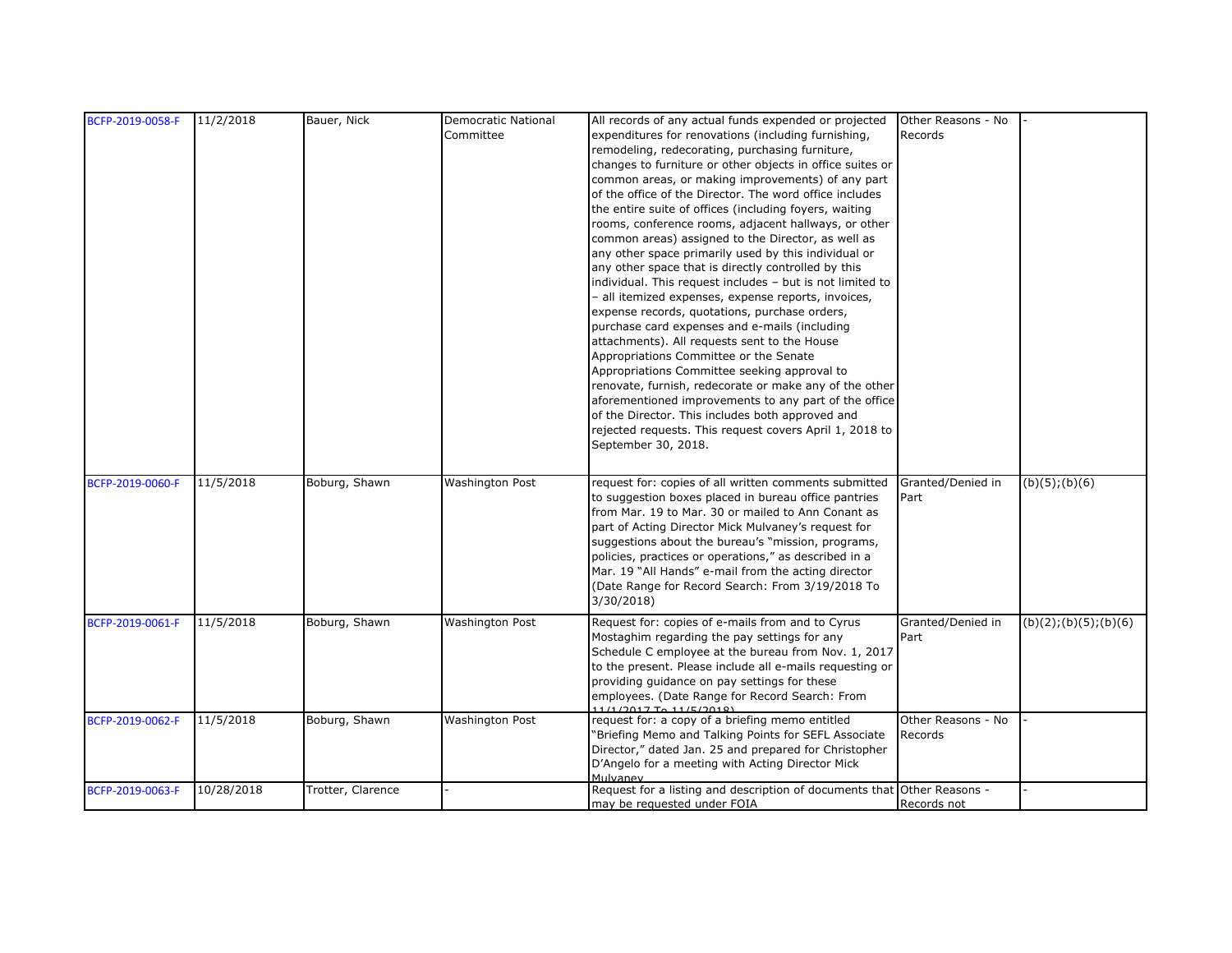| BCFP-2019-0064-F | 11/6/2018  | Rowe, Doug       |                        | Request for: mortgage call report detailing MLO        | Granted in Full   |  |
|------------------|------------|------------------|------------------------|--------------------------------------------------------|-------------------|--|
|                  |            |                  |                        | production data (total loans per mortgage loan         |                   |  |
|                  |            |                  |                        | originator on their staff)                             |                   |  |
| BCFP-2019-0065-F | 10/29/2018 | Kuehnhoff, April | National Consumer Law  | Remanded for: all documents sent between April 1,      | Other Reasons -   |  |
|                  |            |                  | Center                 | 2018 and June 30, 2018 from: insideARM, LLC or the     | Request Withdrawn |  |
|                  |            |                  |                        | iA Institute, Receivables Management Association       |                   |  |
|                  |            |                  |                        | International or RMA (formerly known as DBA            |                   |  |
|                  |            |                  |                        | International), Consumer Relations Consortium, ACA     |                   |  |
|                  |            |                  |                        | International or ACAm The National Creditors Bar       |                   |  |
|                  |            |                  |                        | Association or NCBA (formerly known by the             |                   |  |
|                  |            |                  |                        | abbreviation NARCA)m North American Collection         |                   |  |
|                  |            |                  |                        | Agency Regulatory Association or NACARA And            |                   |  |
|                  |            |                  |                        |                                                        |                   |  |
|                  |            |                  |                        | received by anyone in the Office of the Director       |                   |  |
|                  |            |                  |                        | (including, Mick Mulvaney and Brian Johnson) or        |                   |  |
|                  |            |                  |                        | anyone in the Research, Markets & Regulation Division  |                   |  |
|                  |            |                  |                        | (including, Tom Pahl, David Silberman, John            |                   |  |
|                  |            |                  |                        | McNamara, Gandhi Eswaramoorthy, and Kristin            |                   |  |
|                  |            |                  |                        | McPartland). All emails (including all attachments)    |                   |  |
|                  |            |                  |                        | sent between April 1, 2018 and June 30, 2018 from      |                   |  |
|                  |            |                  |                        | any email using the following domains:                 |                   |  |
|                  |            |                  |                        | @insidearm.com, @rmassociation.org,                    |                   |  |
|                  |            |                  |                        | @crconsortium.org, @acainternational.org,              |                   |  |
|                  |            |                  |                        | @narca.org, @creditorsbar.org And received anyone in   |                   |  |
|                  |            |                  |                        | the Office of the Director (including, Mick Mulvaney   |                   |  |
|                  |            |                  |                        | and Brian Johnson) or anyone in the Research,          |                   |  |
|                  |            |                  |                        | Markets & Regulation Division (including, Tom Pahl,    |                   |  |
|                  |            |                  |                        | David Silberman, John McNamara, Gandhi                 |                   |  |
|                  |            |                  |                        | Eswaramoorthy, and Kristin McPartland). (Date Range    |                   |  |
|                  |            |                  |                        |                                                        |                   |  |
|                  |            |                  |                        | for Record Search: From 4/1/2018 To 6/30/2018)         |                   |  |
|                  |            |                  |                        |                                                        |                   |  |
| BCFP-2019-0066-F | 11/6/2018  | Boburg, Shawn    | <b>Washington Post</b> | Any letters, e-mails, text messages, messages sent     | Other Reasons -   |  |
|                  |            |                  |                        | through phone applications, or other written           | Request Withdrawn |  |
|                  |            |                  |                        | communications between Eric Blankenstein or Brian      |                   |  |
|                  |            |                  |                        | Johnson and the following individuals from Nov. 1,     |                   |  |
|                  |            |                  |                        | 2017 to the present: Andrea Kay Mitchell Andrew L.     |                   |  |
|                  |            |                  |                        | Sandler Bryant Hall Edward John Bennett John Kazar     |                   |  |
|                  |            |                  |                        |                                                        |                   |  |
|                  |            |                  |                        | Villa Kristina Kaluza Michaela Sarah Wilkes-Klein Ryan |                   |  |
|                  |            |                  |                        | T. Scarborough Thomas Ryan Timothy D. Kelly Michael    |                   |  |
|                  |            |                  |                        | K. Thro Andrew John Pincus Janet Yasuko Laura Rose     |                   |  |
|                  |            |                  |                        | Hammargren Matthew Allyn Waring Stephen C.N.           |                   |  |
|                  |            |                  |                        | Lilley Steven Paul Lehotsky Troy J. Hutchinson Kathryn |                   |  |
|                  |            |                  |                        | Comerford Todd (Date Range for Record Search: From     |                   |  |
|                  |            |                  |                        | 11/1/2017 To 11/7/2018)                                |                   |  |
|                  |            |                  |                        |                                                        |                   |  |
| BCFP-2019-0070-F | 11/12/2018 | Phillion, Joseph |                        | Please provide the names, pay grades and salaries for  | Granted in Full   |  |
|                  |            |                  |                        | 2016 and 2017 and most recent salaries for pay         |                   |  |
|                  |            |                  |                        | grades 40, 51, 52, 53, 60, and by region.              |                   |  |
|                  |            |                  |                        |                                                        |                   |  |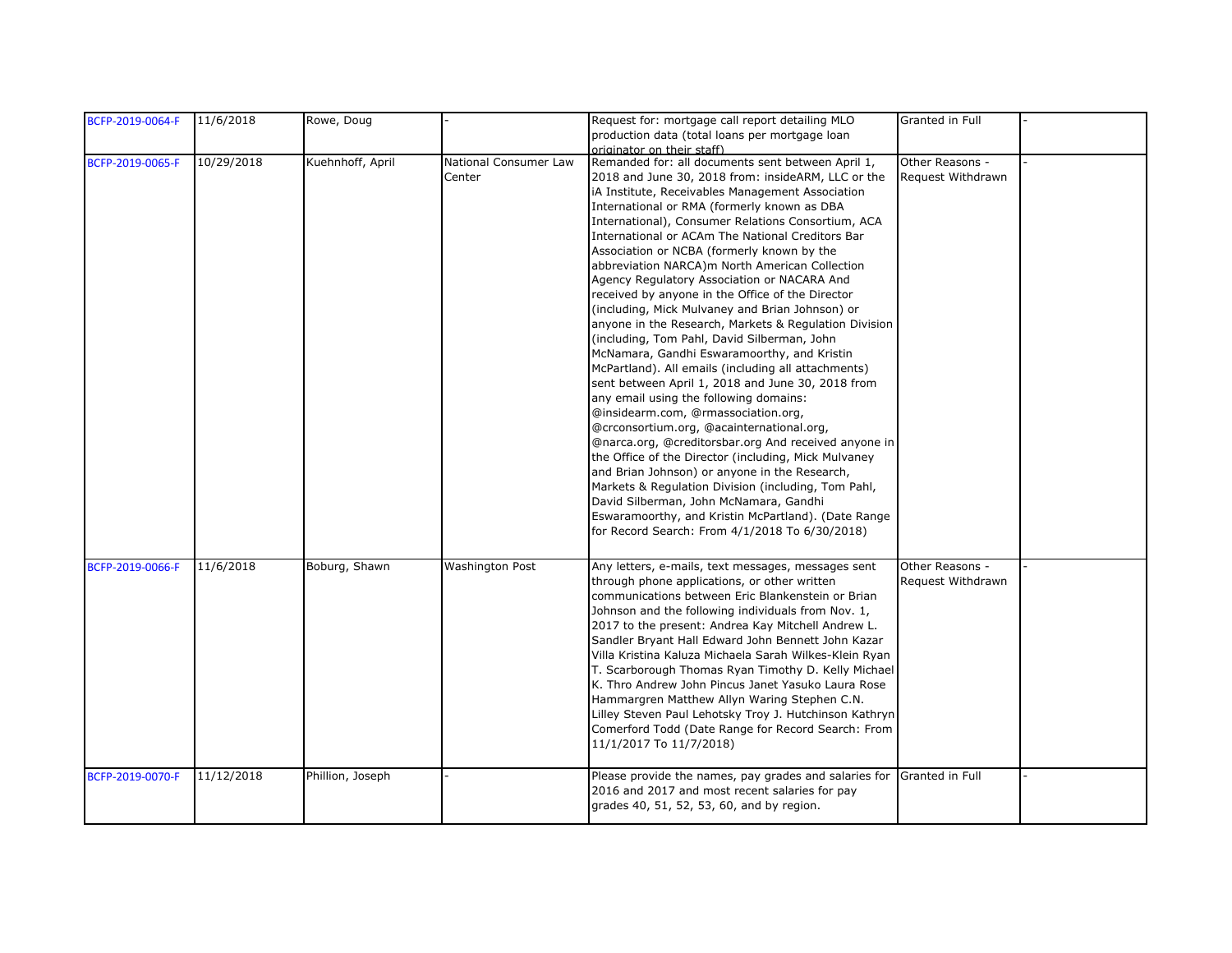| BCFP-2019-0074-F-P 11/14/2018 |            |              |               | A true copy of the Complaint that I filed against<br>Equifax under Complaint ID:<br>(O)                                                                                                                                                                                                                                                                                                                | Granted in Full                    |                |
|-------------------------------|------------|--------------|---------------|--------------------------------------------------------------------------------------------------------------------------------------------------------------------------------------------------------------------------------------------------------------------------------------------------------------------------------------------------------------------------------------------------------|------------------------------------|----------------|
| BCFP-2019-0076-F              | 11/15/2018 | Nicoll, Alex |               | Meeting notes from previous director Richard<br>Cordray's meetings with Ram Palaniappan, CEO of<br>Activehours, on 5/27/2015 at 4:45pm and on<br>$10/3/2016$ at 6:00pm, as well as any emails<br>exchanged with Palaniappan or other Activehours staff<br>(emails ending with @earnin.com) as well as any<br>internal emails about Activehours and their product,<br>Earnin' from 1/1/2015-12/31/2016. | Granted/Denied in<br><b>I</b> Part | (b)(5); (b)(6) |
| BCFP-2019-0078-F              | 11/16/2018 | Bell, Janis  | Bell Law, LLC | All complaints submitted along with the company<br>responses and other documents within each complaint Part<br>if they so exist. GC Services Limited Partnership<br>Product/Sub Product Student Loan / Federal student<br>loan servicing                                                                                                                                                               | Granted/Denied in                  | (b)(4); (b)(6) |
| BCFP-2019-0082-F              | 11/8/2018  | Kenny, Chris |               | Requesting one copy of "The Consumer Handbook to<br>Credit Protection Laws," and information about using a<br>credit card from the Bureau.                                                                                                                                                                                                                                                             | Granted in Full                    |                |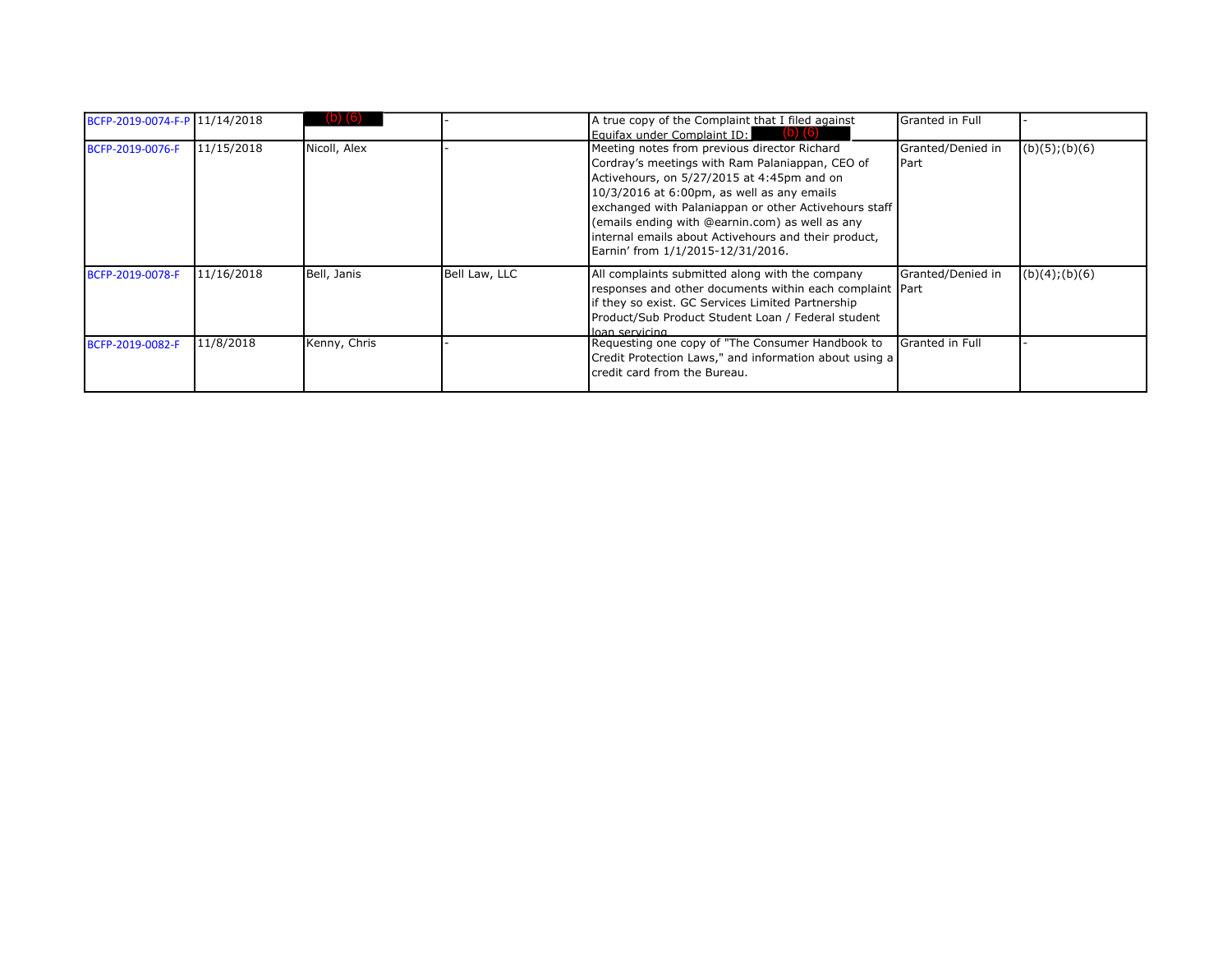| BCFP-2019-0083-F | 11/21/2018 | Hane, Claiborne | Pierce Bainbridge Beck | 1. All documents and communications released under Granted/Denied in |                    | $(b)(5)$ ; $(b)(6)$ |
|------------------|------------|-----------------|------------------------|----------------------------------------------------------------------|--------------------|---------------------|
|                  |            |                 | Price & Hecht LLP      | FOIA from September 1, 2015 to the present that                      | Part               |                     |
|                  |            |                 |                        | concern loan servicers' administration of, or                        |                    |                     |
|                  |            |                 |                        | participation in, the PSLF program, including but not                |                    |                     |
|                  |            |                 |                        | limited to the impact of the servicers' administration               |                    |                     |
|                  |            |                 |                        | on the forgiveness rates for applicants. 2. All                      |                    |                     |
|                  |            |                 |                        | documents and communications concerning the                          |                    |                     |
|                  |            |                 |                        | contributing factors to current or historical rates of               |                    |                     |
|                  |            |                 |                        | loan forgiveness in the PSLF program, or the CFPB's                  |                    |                     |
|                  |            |                 |                        | review or analysis thereof, including but not limited to:            |                    |                     |
|                  |            |                 |                        | a. the investigation and development of the CFPB's                   |                    |                     |
|                  |            |                 |                        | June 2017 report titled, "Staying on track while giving              |                    |                     |
|                  |            |                 |                        | back: The cost of student loan servicing breakdowns                  |                    |                     |
|                  |            |                 |                        | for people serving their communities"; b. the failure of             |                    |                     |
|                  |            |                 |                        | any loan servicer to refer PSLF-eligible borrowers to                |                    |                     |
|                  |            |                 |                        | FedLoan Servicing; c. the failure of any loan servicer               |                    |                     |
|                  |            |                 |                        | to tell borrowers that they need to consolidate                      |                    |                     |
|                  |            |                 |                        | privately originated loans into Direct Loans in order to             |                    |                     |
|                  |            |                 |                        | seek loan forgiveness. 3. All documents and                          |                    |                     |
|                  |            |                 |                        | communications concerning student loan borrower                      |                    |                     |
|                  |            |                 |                        | complaints against any of the following servicers,                   |                    |                     |
|                  |            |                 |                        | including but not limited to complaints concerning                   |                    |                     |
|                  |            |                 |                        | payment processing and/or allocation, billing,                       |                    |                     |
|                  |            |                 |                        | servicing transfers, forbearance, incorrect balance                  |                    |                     |
|                  |            |                 |                        | information, trailing or missing payments, automatic                 |                    |                     |
|                  |            |                 |                        | payment disruption, customer service, error                          |                    |                     |
|                  |            |                 |                        | resolution, borrower communications, and/or                          |                    |                     |
|                  |            |                 |                        | enrollment or recertification of borrowers for public                |                    |                     |
|                  |            |                 |                        | service loan forgiveness or income-driven repayment                  |                    |                     |
|                  |            |                 |                        | ("IDR") plans: a. Navient b. Nelnet c. Great Lakes                   |                    |                     |
|                  |            |                 |                        | Educational Loan Services, Inc. d. PHEAA                             |                    |                     |
|                  |            |                 |                        | (AES/FedLoan Servicing) e. ACS/Conduentf. MOHELA                     |                    |                     |
|                  |            |                 |                        | g. HESC h. EdFinancial i. CornerStone j. Granite State               |                    |                     |
|                  |            |                 |                        | Management & Resources k. OSLA Servicing 20 West                     |                    |                     |
|                  |            |                 |                        | 23rd Street, New York, New York 10010                                |                    |                     |
|                  |            |                 |                        | piercebainbridge.com 4. All documents and                            |                    |                     |
|                  |            |                 |                        | communications concerning student loan borrower                      |                    |                     |
|                  |            |                 |                        | complaints about loan servicer practices that delay or               |                    |                     |
|                  |            |                 |                        | deny access to promised loan forgiveness, including                  |                    |                     |
|                  |            |                 |                        | but not limited to: a. Complaints about incorrect or                 |                    |                     |
|                  |            |                 |                        | insufficient information from loan servicers about loan              |                    |                     |
|                  |            |                 |                        | forgiveness eligibility and requirements; b. Complaints              |                    |                     |
|                  |            |                 |                        | about processing delays and errors that cause                        |                    |                     |
| BCFP-2019-0084-F | 11/23/2018 | Dorsey, Edwin   |                        | I am requesting copies of all consumer complaints                    | Other Reasons - No |                     |
|                  |            |                 |                        | received between Jan. 1, 2013, and November 22,                      | Records            |                     |
|                  |            |                 |                        | 2018 relating to Care.com, Inc. ("Care.com"). I wish                 |                    |                     |
|                  |            |                 |                        | to receive the records in PDF format.                                |                    |                     |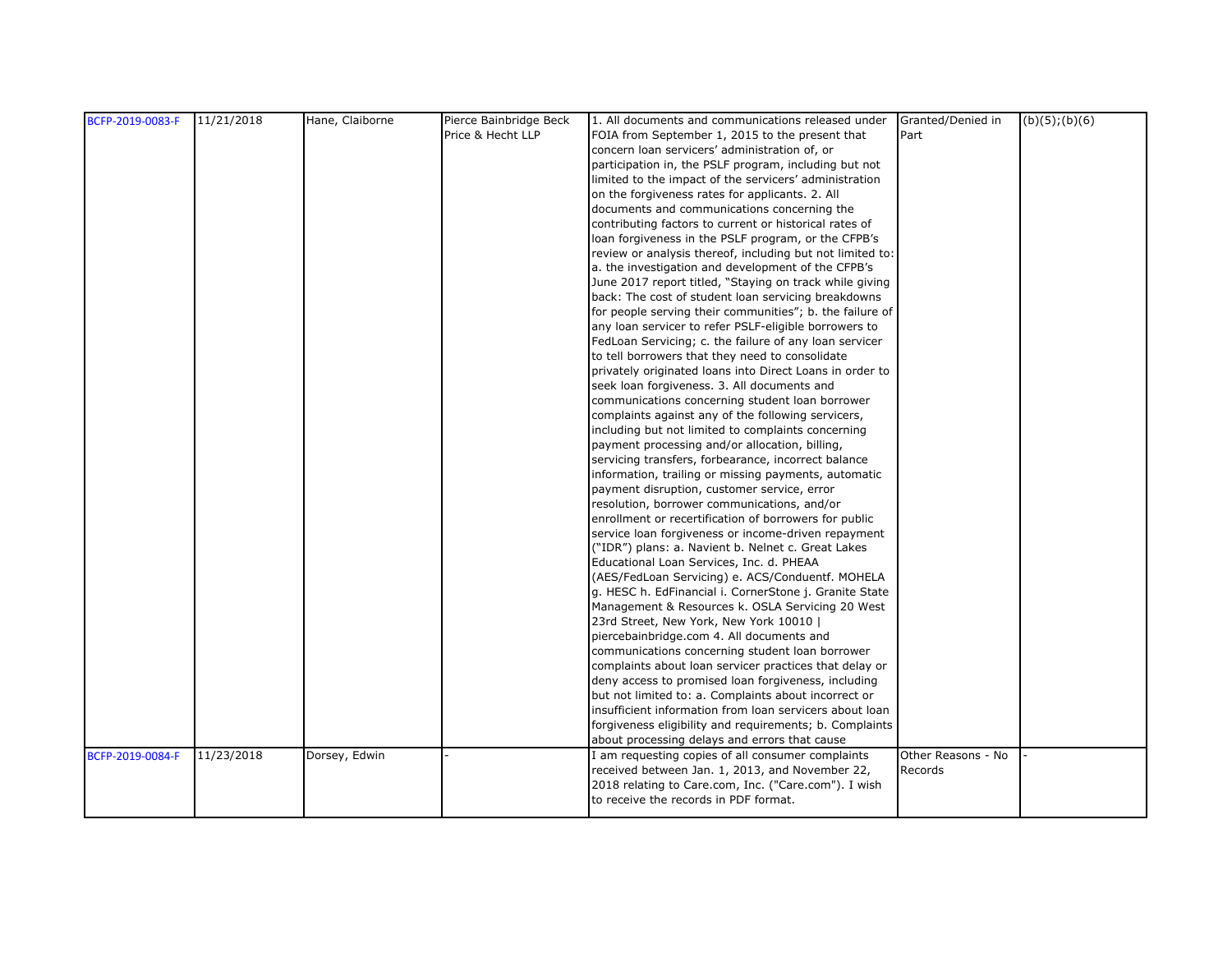| BCFP-2019-0085-F | 11/26/2018 | Wolverton, Brad | NerdWallet                       | I request a copy of the calendars of former Director<br>Richard Cordray and former Acting Deputy Director<br>David Silberman between July 1, 2016, and October<br>31, 2016. I also request a copy of the bureau's visitor<br>log between the same dates. If there is any facet of<br>these records that you consider exempt, please send<br>the non-exempt portions.                                                                                                                                                                                                                                                                                                                                                                                                                                                                                                                                                   | Granted/Denied in<br>Part | (b)(6) |
|------------------|------------|-----------------|----------------------------------|------------------------------------------------------------------------------------------------------------------------------------------------------------------------------------------------------------------------------------------------------------------------------------------------------------------------------------------------------------------------------------------------------------------------------------------------------------------------------------------------------------------------------------------------------------------------------------------------------------------------------------------------------------------------------------------------------------------------------------------------------------------------------------------------------------------------------------------------------------------------------------------------------------------------|---------------------------|--------|
| BCFP-2019-0088-F | 11/27/2018 | Bauer, Nick     | Democratic National<br>Committee | • Any record, including $-$ but not limited to $-$ expense<br>reports, reimbursement records, vouchers, invoices,<br>expenditure records, receipts, and credit card or travel<br>charge card statements, that include a listing of all<br>expenses incurred by, or on behalf of, Director Mick<br>Mulvaney, or any expenditures where Director<br>Mulvaney was listed as a recipient or beneficiary of the<br>expenditure. • Any record, including - but not limited<br>to - expense reports, reimbursement records,<br>vouchers, invoices, expenditure records, receipts, and<br>credit card or travel charge card statements, that<br>include a listing of all expenses incurred by, or on<br>behalf of, any individual who served as Chief of Staff<br>of the Consumer Financial Protection Bureau, or any<br>expenditures where the Chief of Staff was listed as a<br>recipient or beneficiary of the expenditure. | Granted/Denied in<br>Part | (b)(6) |
| BCFP-2019-0089-F | 11/28/2018 | Barber, C. Ryan | National Law Journal             | • All STOCK Act notifications filed since November 1,<br>2017 • A list of all employees who have left the<br>agency since Nov. 1, 2017, including their titles and<br>salaries • A list of all employees who joined the<br>agency since Nov. 1, 2017, including their titles and<br>calarios                                                                                                                                                                                                                                                                                                                                                                                                                                                                                                                                                                                                                           | Granted/Denied in<br>Part | (b)(6) |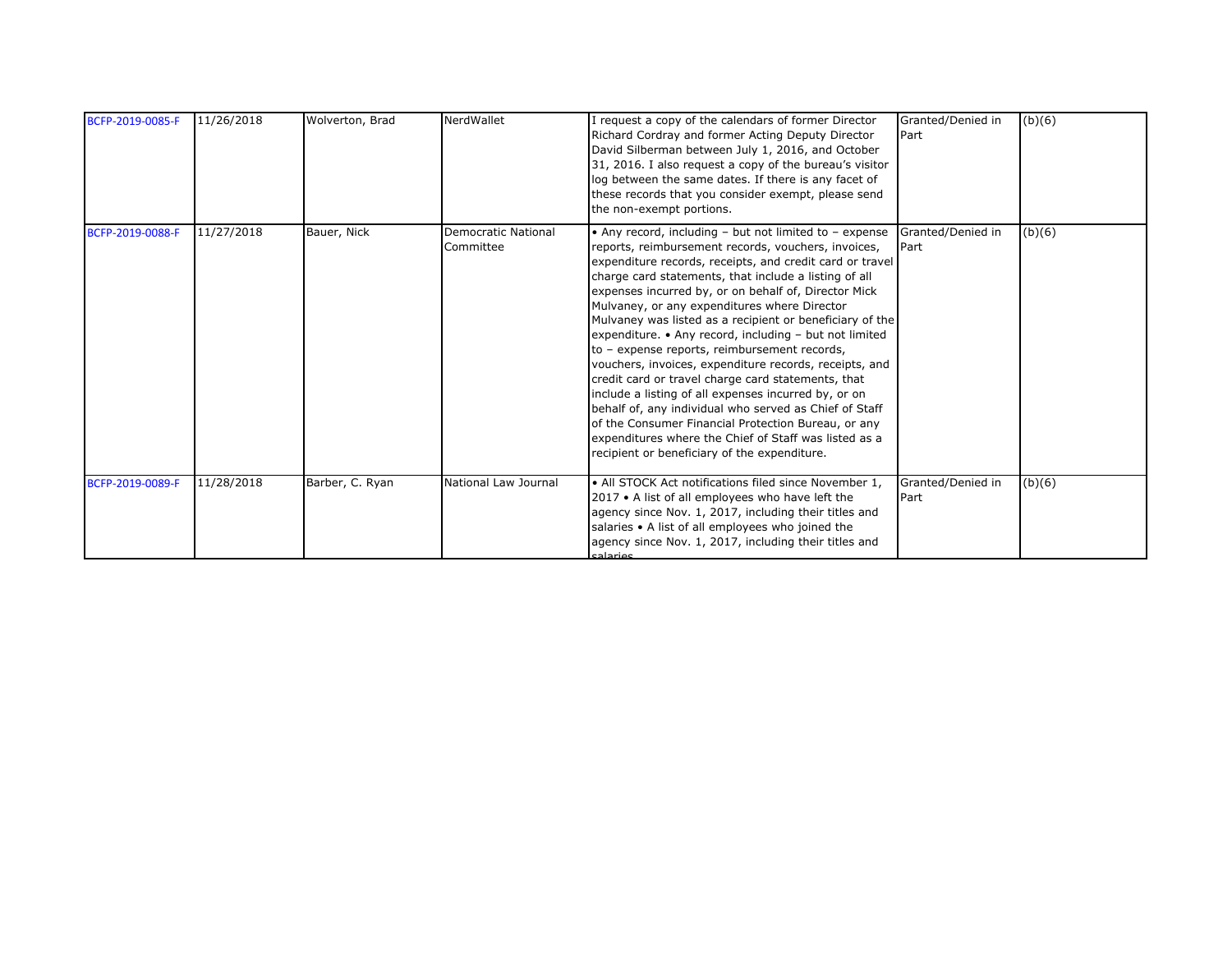| BCFP-2019-0091-F | 11/28/2018 | Koss, Natalie | Potomac Legal Group | I hereby request that copies of the following            | Granted/Denied in | (b)(6) |
|------------------|------------|---------------|---------------------|----------------------------------------------------------|-------------------|--------|
|                  |            |               | <b>PLLC</b>         | documents (or all documents containing the following     | Part              |        |
|                  |            |               |                     | information) be provided to me: • All documents          |                   |        |
|                  |            |               |                     | related to CFPB EEO complaints concerning the CN-71      |                   |        |
|                  |            |               |                     | grade selection processes from 2014 to 2018,             |                   |        |
|                  |            |               |                     | including those involving gender discrimination, race    |                   |        |
|                  |            |               |                     | discrimination, and age discrimination. • All            |                   |        |
|                  |            |               |                     | documents related to EEO complaints alleging gender      |                   |        |
|                  |            |               |                     | discrimination, race discrimination, and age             |                   |        |
|                  |            |               |                     | discrimination in the Supervision, Fair Lending and      |                   |        |
|                  |            |               |                     | Enforcement Division of the CFPB from 2014 to 2018. I    |                   |        |
|                  |            |               |                     | hereby request that copies of the following documents    |                   |        |
|                  |            |               |                     | (or all documents containing the following information)  |                   |        |
|                  |            |               |                     | be provided to me: • All documents related to the        |                   |        |
|                  |            |               |                     | selections for CN-71 grade positions from 2014 to        |                   |        |
|                  |            |               |                     | 2018 that identify the age, race, and gender of the      |                   |        |
|                  |            |               |                     | applicants, the candidate ultimately selected for the    |                   |        |
|                  |            |               |                     | position, and those certified as qualified for the       |                   |        |
|                  |            |               |                     | position. • All documents showing the selecting official |                   |        |
|                  |            |               |                     | and interviewers utilized in the selection process for   |                   |        |
|                  |            |               |                     | CN-71 grade positions from 2014 to 2018. I hereby        |                   |        |
|                  |            |               |                     | request that copies of the following documents (or all   |                   |        |
|                  |            |               |                     | documents containing the following information) be       |                   |        |
|                  |            |               |                     | provided to me: • All documents related to or            |                   |        |
|                  |            |               |                     | demonstrating the CFPB's document retention policy       |                   |        |
|                  |            |               |                     | as it concerns the selection process for open positions  |                   |        |
|                  |            |               |                     | in the agency, including communications pertaining to    |                   |        |
|                  |            |               |                     | the selection or selection process, notes taken by       |                   |        |
|                  |            |               |                     | interviewers, consensus worksheets pertaining to the     |                   |        |
|                  |            |               |                     | selection, and interview packets prepared for each       |                   |        |
|                  |            |               |                     | selection process. I hereby request that copies of the   |                   |        |
|                  |            |               |                     | following documents (or all documents containing the     |                   |        |
|                  |            |               |                     | following information) be provided to me: • All          |                   |        |
|                  |            |               |                     | documents related to the selection for the Program       |                   |        |
|                  |            |               |                     | Manager, CN-570-71 position, as posted in Vacancy        |                   |        |
|                  |            |               |                     | Announcement No. 14-CFPB-143, including:                 |                   |        |
|                  |            |               |                     | interviewer notes, consensus worksheets, and             |                   |        |
|                  |            |               |                     | communications concerning the selection process for      |                   |        |
|                  |            |               |                     | this position. These communications should include       |                   |        |
|                  |            |               |                     | those to or from interviewers at any stage of the        |                   |        |
|                  |            |               |                     | selection process, the selecting official, and           |                   |        |
|                  |            |               |                     | communications with their supervisors concerning the     |                   |        |
|                  |            |               |                     | selection process. • All documents related to the        |                   |        |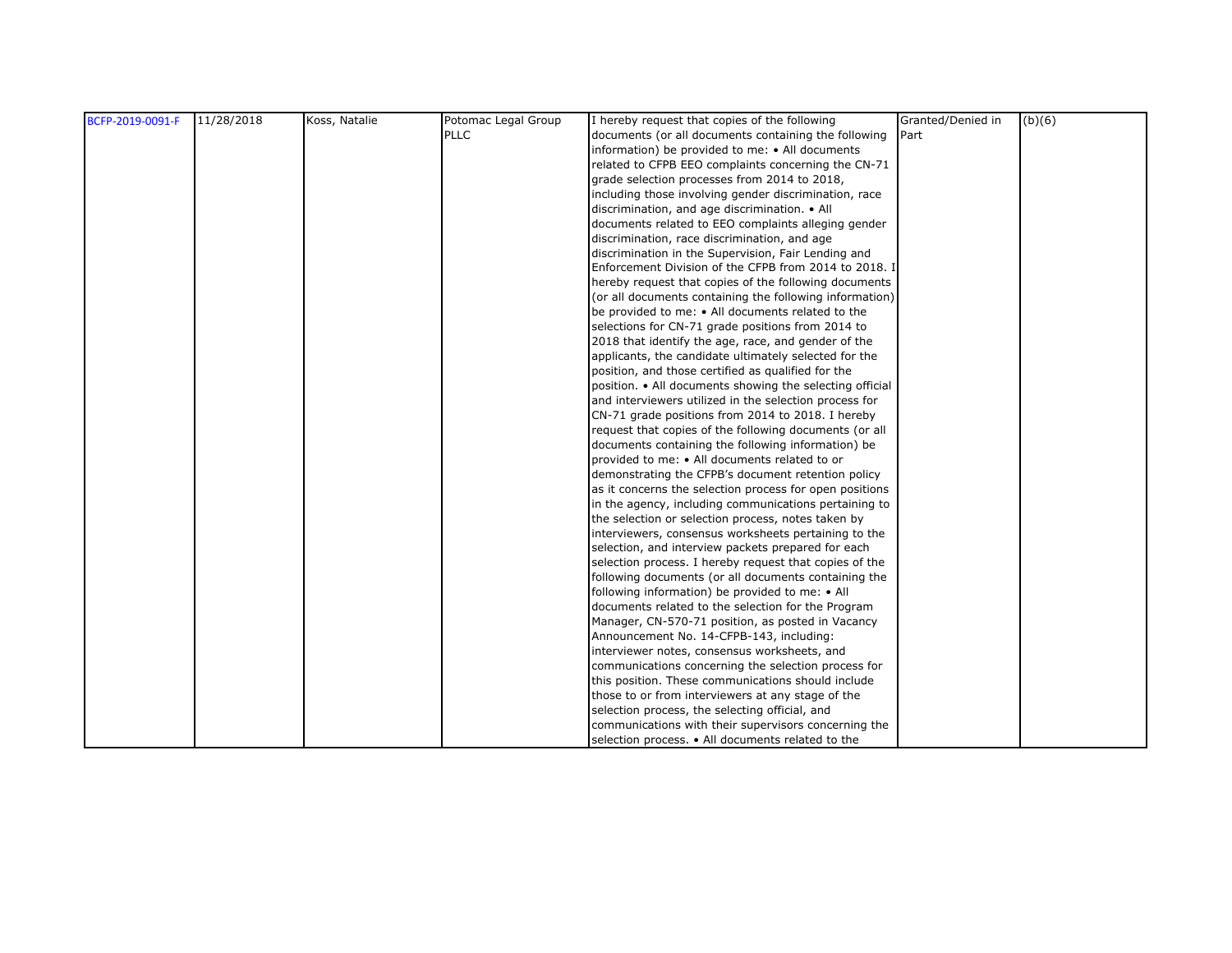| BCFP-2019-0092-F | 11/28/2018 | Melrood, Amanda | LAFFEY, LEITNER &<br>GOODE, LLC | I request that a copy of the following documents be<br>provided to me: all records relating to consumer<br>complaints against GSF Mortgage Corporation. CFPB's<br>Consumer Complaint Database shows 14 such<br>complaints. A copy of my search results showing these<br>14 complaints is attached to this letter.                                                                                                                                                                                                                                                                                                                                                                                                                                                                                                                                                 | Other Reasons - No<br>Records |                     |
|------------------|------------|-----------------|---------------------------------|-------------------------------------------------------------------------------------------------------------------------------------------------------------------------------------------------------------------------------------------------------------------------------------------------------------------------------------------------------------------------------------------------------------------------------------------------------------------------------------------------------------------------------------------------------------------------------------------------------------------------------------------------------------------------------------------------------------------------------------------------------------------------------------------------------------------------------------------------------------------|-------------------------------|---------------------|
| BCFP-2019-0093-F | 11/29/2018 | Evers, Austin   | American Oversight              | 1. All records reflecting email communications<br>(including any email attachments) with any non-<br>governmental email address attributed to Acting<br>Director Mick Mulvaney. Your agency may limit its<br>search to the following individuals: a) Emma Doyle b)<br>Ann Conant c) Kailey Pickitt d) John S. Cwartacki 2. All<br>emails sent from (a) any non-governmental email<br>address attributed to Acting Director Mulvaney to (b)<br>any governmental email address associated with<br>Acting Director Mulvaney. Please include all messages,<br>including those that have been forwarded to Acting<br>Director Mulvaney's governmental email address or on<br>which Acting Director Mulvaney's governmental email<br>address is carbon copied. Please provide all responsive<br>records from November 24, 2017, to the date the<br>search is conducted. | Granted/Denied in<br>Part     | $(b)(5)$ ; $(b)(6)$ |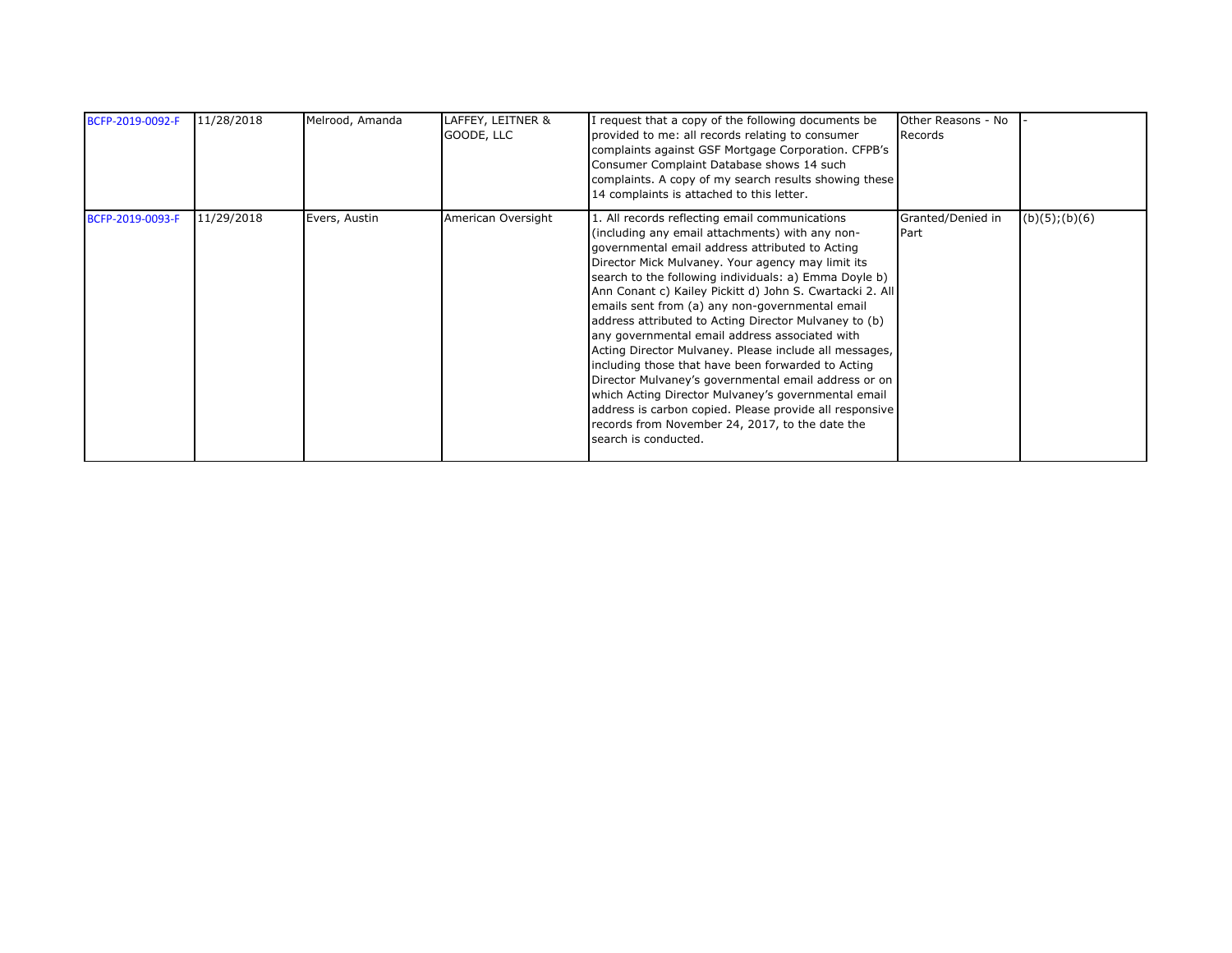| BCFP-2019-0094-F | 11/30/2018 | Prior, Jon | Dallas Business Journal | Remand: CFPB-2018-521-A The FOIA Office may also Denied in Full                                 | (b)(7)(A);(b)(8);Glo |
|------------------|------------|------------|-------------------------|-------------------------------------------------------------------------------------------------|----------------------|
|                  |            |            |                         | consider whether Santander's February 2018 public 10-                                           | mar                  |
|                  |            |            |                         | K filing, in which Santander acknowledged the                                                   |                      |
|                  |            |            |                         | existence of a CFPB investigation regarding potential                                           |                      |
|                  |            |            |                         | ECOA violations, impacts that analysis. "To properly                                            |                      |
|                  |            |            |                         | employ the Glomar response to a FOIA request, an                                                |                      |
|                  |            |            |                         | agency must 'tether' its refusal to respond to one of                                           |                      |
|                  |            |            |                         | the nine FOIA exemptions." History: On November 2,                                              |                      |
|                  |            |            |                         | 2018, the Bureau received this Appeal challenging the                                           |                      |
|                  |            |            |                         | Bureau's response as improper because "the 'Glomar'2                                            |                      |
|                  |            |            |                         | response and the bureau's [sic] ability to neither                                              |                      |
|                  |            |            |                         | confirm nor deny the existence of these records does                                            |                      |
|                  |            |            |                         | not apply as the company in question has confirmed                                              |                      |
|                  |            |            |                         | their existence Initial Request: 1. All investigative                                           |                      |
|                  |            |            |                         | reports, preliminary notes, testimonies, memos,                                                 |                      |
|                  |            |            |                         | meeting minutes, phone conversations, emails and                                                |                      |
|                  |            |            |                         | other materials related to the CFPB's investigation                                             |                      |
|                  |            |            |                         | into Santander Consumer USA over alleged "disparate                                             |                      |
|                  |            |            |                         | impact" credit discrimination in indirect vehicle finance                                       |                      |
|                  |            |            |                         | and discriminatory dealer markups in violation of the                                           |                      |
|                  |            |            |                         | Equal Credit Opportunity Act. 2. All investigative                                              |                      |
|                  |            |            |                         | reports, preliminary notes, testimonies, memos,                                                 |                      |
|                  |            |            |                         | meeting minutes, phone conversations, emails and                                                |                      |
|                  |            |            |                         | other materials shared between Acting Director Mick                                             |                      |
|                  |            |            |                         | Mulvaney, Deputy Director Leandra English, Associate                                            |                      |
|                  |            |            |                         | Director Christopher D'Angelo, General Counsel Mary                                             |                      |
|                  |            |            |                         | McLeod, any other CFPB staff or outside third parties                                           |                      |
|                  |            |            |                         | relating to the CFPB's investigation into Santander                                             |                      |
|                  |            |            |                         | Consumer USA over the above mentioned alleged                                                   |                      |
|                  |            |            |                         | ECOA violations. 3. All investigative reports,                                                  |                      |
|                  |            |            |                         | preliminary notes, testimonies, memos, meeting                                                  |                      |
|                  |            |            |                         | minutes, phone conversations, emails and other<br>materials shared between Acting Director Mick |                      |
|                  |            |            |                         | Mulvaney, Deputy Director Leandra English, Associate                                            |                      |
|                  |            |            |                         | Director Christopher D'Angelo, General Counsel Mary                                             |                      |
|                  |            |            |                         | McLeod, any other CFPB staff or outside third parties                                           |                      |
|                  |            |            |                         | relating to an agreement reached between Santander                                              |                      |
|                  |            |            |                         | Consumer USA and CFPB in November 2017 to resolve                                               |                      |
|                  |            |            |                         | the investigation into the above mentioned alleged                                              |                      |
|                  |            |            |                         | <b>ECOA</b> violations.                                                                         |                      |
|                  |            |            |                         |                                                                                                 |                      |
|                  |            |            |                         |                                                                                                 |                      |
|                  |            |            |                         |                                                                                                 |                      |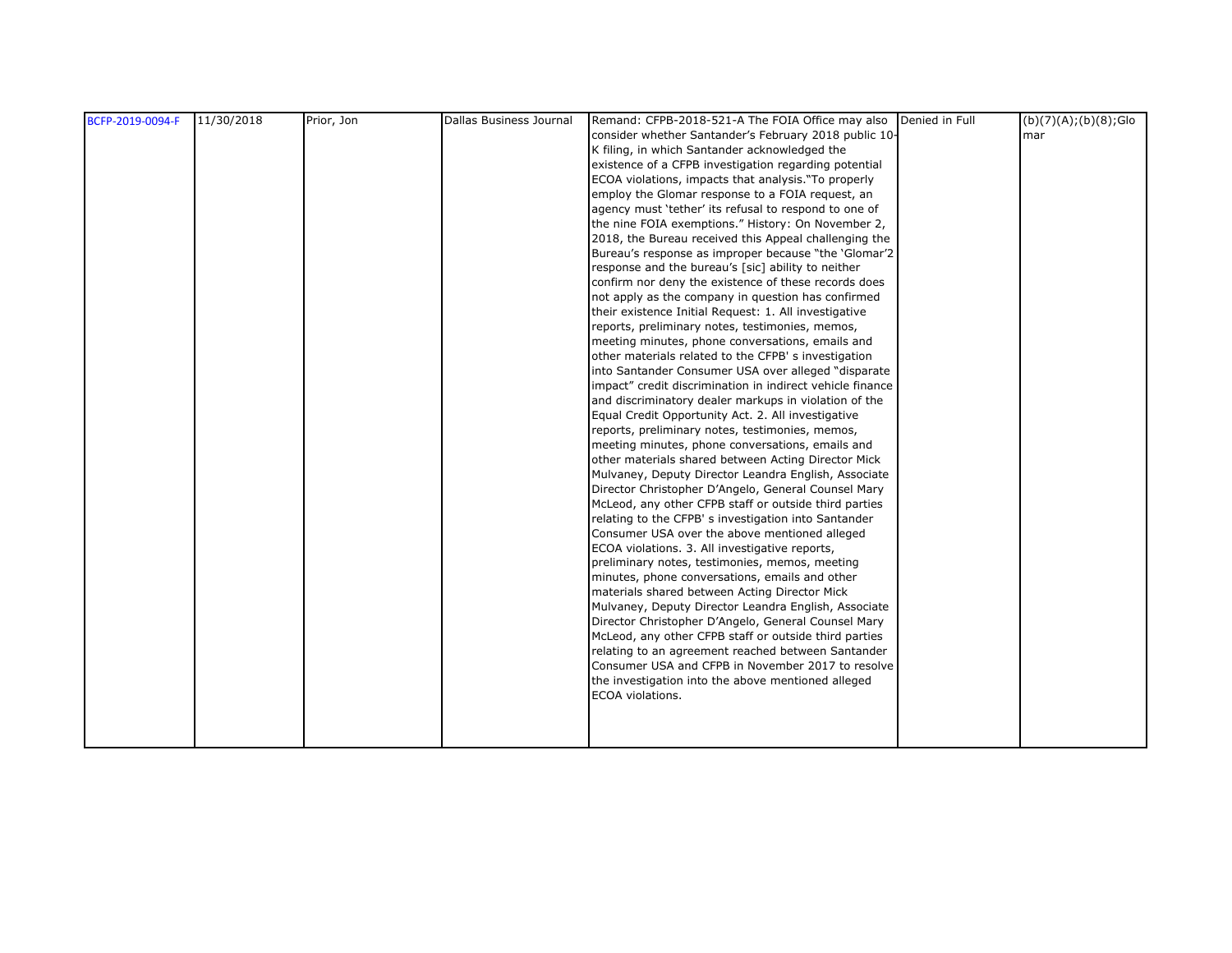| BCFP-2019-0095-F | 11/30/2018 | Weismann, Anne |                        | Citizens for Responsibility First, CREW requests copies of records sufficient to                                 | Granted/Denied in  | (b)(5); (b)(6) |
|------------------|------------|----------------|------------------------|------------------------------------------------------------------------------------------------------------------|--------------------|----------------|
|                  |            |                | and Ethics in Wash.    | show all travel taken or planned by Acting Director                                                              | Part               |                |
|                  |            |                |                        | Mick Mulvaney to any event attended by a sitting                                                                 |                    |                |
|                  |            |                |                        | member of the United States House of Representatives                                                             |                    |                |
|                  |            |                |                        | in that member's district between May 1, 2018                                                                    |                    |                |
|                  |            |                |                        | through November 6, 2018. Second, CREW requests                                                                  |                    |                |
|                  |            |                |                        | copies of records sufficient to show all the political                                                           |                    |                |
|                  |            |                |                        | events to which Acting Director Mulvaney traveled                                                                |                    |                |
|                  |            |                |                        | from November 25, 2017 to the present, identifying                                                               |                    |                |
|                  |            |                |                        | the event, participants, and the costs of each trip. As                                                          |                    |                |
|                  |            |                |                        | used herein political events includes, but is not limited                                                        |                    |                |
|                  |            |                |                        | to, events with campaign donors and political party                                                              |                    |                |
|                  |            |                |                        | officials. Third, CREW requests copies of records                                                                |                    |                |
|                  |            |                |                        | sufficient to show all the political events Acting                                                               |                    |                |
|                  |            |                |                        | Director Mulvaney is scheduled to attend in 2018 and                                                             |                    |                |
|                  |            |                |                        | 2019, including but not limited to those events                                                                  |                    |                |
|                  |            |                |                        | expected to have mixed travel, i.e., travel for official                                                         |                    |                |
|                  |            |                |                        | and political purposes, identifying the event, agency                                                            |                    |                |
|                  |            |                |                        | participants, and anticipated costs of each scheduled                                                            |                    |                |
|                  |            |                |                        | trip. Fourth, CREW requests copies of records                                                                    |                    |                |
|                  |            |                |                        | sufficient to show the formula the CFPB uses to                                                                  |                    |                |
|                  |            |                |                        | apportion costs incurred during travel that has both                                                             |                    |                |
|                  |            |                |                        | official and political components. Fifth, CREW requests<br>copies of all records concerning how the CFPB ensures |                    |                |
|                  |            |                |                        |                                                                                                                  |                    |                |
|                  |            |                |                        | compliance with the Hatch Act's restrictions on political<br>travel.                                             |                    |                |
|                  |            |                |                        |                                                                                                                  |                    |                |
| BCFP-2019-0101-F | 11/30/2018 | Herrig, Kyle   | <b>Allied Progress</b> | Allied Progress requests access to and copies ofcertain                                                          | Other Reasons - No |                |
|                  |            |                |                        | records related to a letter (attached) sent to Leandra                                                           | Records            |                |
|                  |            |                |                        | English and Mick Mulvaney at the CFPB on April 30,                                                               |                    |                |
|                  |            |                |                        | 2018 by Sens. Elizabeth Warren, Robert Menendez,                                                                 |                    |                |
|                  |            |                |                        | and Brian Schatz. The letter brought attention to a                                                              |                    |                |
|                  |            |                |                        | new report "finding that CFPB received more than                                                                 |                    |                |
|                  |            |                |                        | 20,000 complaints regarding Equifax in the six months                                                            |                    |                |
|                  |            |                |                        | after the company publicly acknowledged in                                                                       |                    |                |
|                  |            |                |                        | September 2017 that it had allowed a massive data                                                                |                    |                |
|                  |            |                |                        | breach affecting millions of Americans." The senators                                                            |                    |                |
|                  |            |                |                        | expressed concerns about a CFPB proposal to block                                                                |                    |                |
|                  |            |                |                        | the complaint database from the public after the                                                                 |                    |                |
|                  |            |                |                        | Equifax Breach. The letter urged the agency to                                                                   |                    |                |
|                  |            |                |                        | reconsider its plans and ensure that the database                                                                |                    |                |
|                  |            |                |                        | remain public. We request all documents and                                                                      |                    |                |
|                  |            |                |                        | correspondence sent by any CFPB official in response                                                             |                    |                |
|                  |            |                |                        | to this letter. This should also include all email                                                               |                    |                |
|                  |            |                |                        | correspondence about responding to the letter.                                                                   |                    |                |
|                  |            |                |                        |                                                                                                                  |                    |                |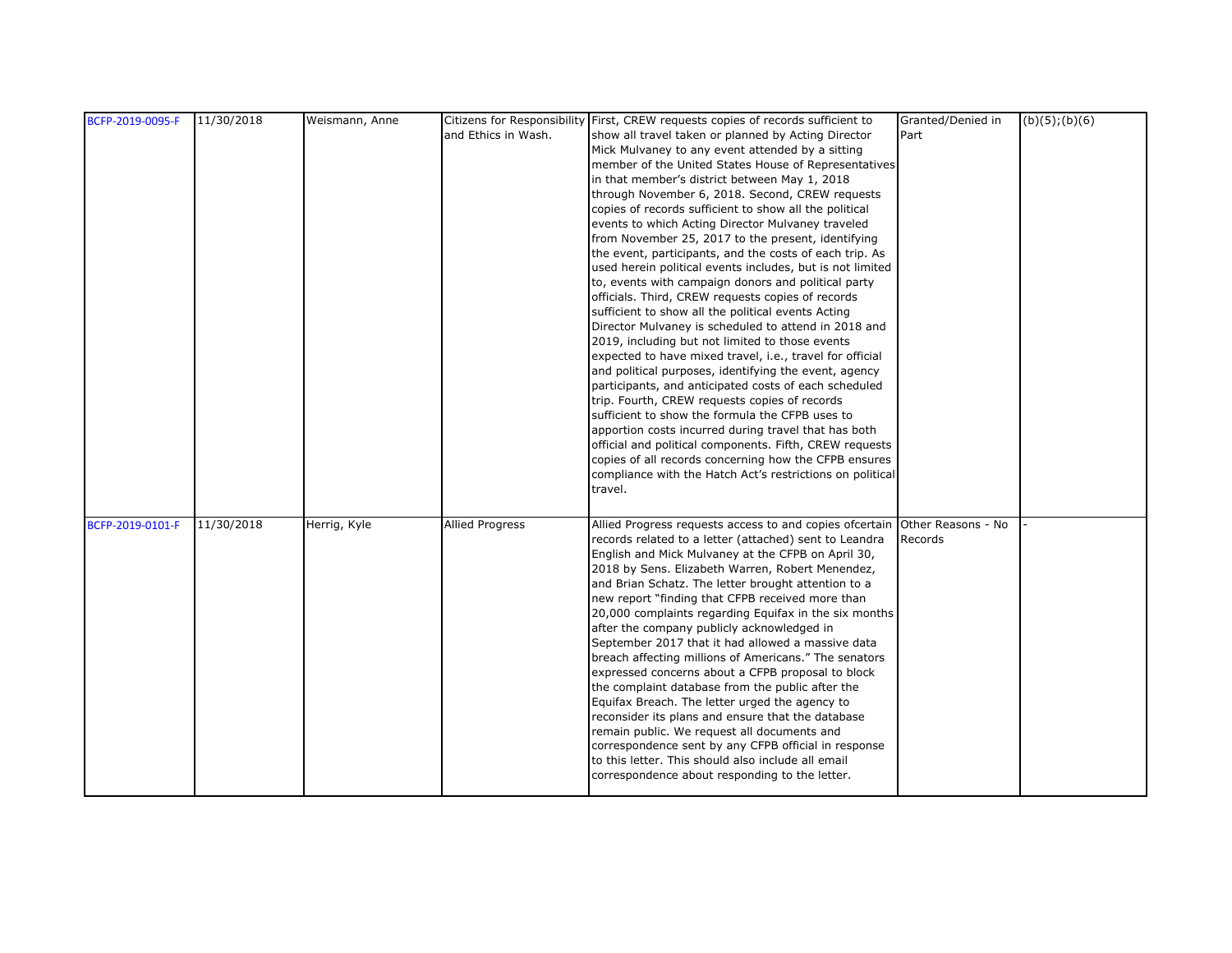| BCFP-2019-0105-F | 11/30/2018 | Herrig, Kyle | <b>Allied Progress</b> | Allied Progress requests access to and copies of<br>certain records related to a letter (attached) sent to<br>Leandra English and Mick Mulvaney on May 18, 2018<br>by a group of senators led by Sens. Gary Peters and<br>Sherrod Brown. The letter expressed concerns about<br>Mr. Mulvaney's announcement that the CFPB "may<br>eliminate public access to the Bureau's Consumer<br>Complaint Database" and urged the CFPB to "maintain<br>public access" to the complaint database. We request<br>all documents and correspondence sent by any CFPB<br>official in response to this letter. This should also<br>include all email correspondence about responding to<br>the letter.                                                                                                                                                                                                                                                                                                                                                                                                                                                                                                                                                                                                                                                                                                                                                                                                                                                                                                                                                                                             | Other Reasons - No<br>Records |                     |
|------------------|------------|--------------|------------------------|------------------------------------------------------------------------------------------------------------------------------------------------------------------------------------------------------------------------------------------------------------------------------------------------------------------------------------------------------------------------------------------------------------------------------------------------------------------------------------------------------------------------------------------------------------------------------------------------------------------------------------------------------------------------------------------------------------------------------------------------------------------------------------------------------------------------------------------------------------------------------------------------------------------------------------------------------------------------------------------------------------------------------------------------------------------------------------------------------------------------------------------------------------------------------------------------------------------------------------------------------------------------------------------------------------------------------------------------------------------------------------------------------------------------------------------------------------------------------------------------------------------------------------------------------------------------------------------------------------------------------------------------------------------------------------|-------------------------------|---------------------|
| BCFP-2019-0107-F | 11/30/2018 | Herrig, Kyle | <b>Allied Progress</b> | Aggregating request FOIA - Request: BCFP-2019-0104-Granted/Denied in<br>F: Allied Progress requests access to and copies of<br>certain records related to a letter (attached) sent to<br>Acting Director Mick Mulvaney on August 15, 2018 by<br>a group of senators led by Sens. Jack Reed and<br>Sherrod Brown. The letter expressed concern about<br>reports that the CFPB "will no longer protect<br>servicemembers and their families by including the<br>Military Lending Act (MLA) as part of the CFPB's<br>routine lender examinations due to a purported lack of<br>authority." The senators requested that Mr. Mulvaney<br>commit to protecting servicemembers' MLA protections<br>and respond by August 20, 2018. We request all<br>documents and correspondence sent by any CFPB<br>official in response to this letter. This should also<br>include all email correspondence about responding to<br>the letter. BCFP-2019-0107-F: Allied Progress requests<br>access to and copies of certain records related to a<br>letter (attached) sent to Acting Director Mick Mulvaney<br>on August 17, 2018 by members of the House Armed<br>Services Committee. The letter expressed concern<br>about the CFPB's plan to "exclude the Military Lending<br>Act (MLA) from its routine examinations of lenders"<br>and requested that Mr. Mulvaney "immediately halt<br>this misquided change in practice and instead continue<br>to defend servicemembers and their families." We<br>request all documents and correspondence sent by<br>any CFPB official in response to this letter. This should<br>also include all email correspondence about<br>responding to the letter. | Part                          | $(b)(5)$ ; $(b)(6)$ |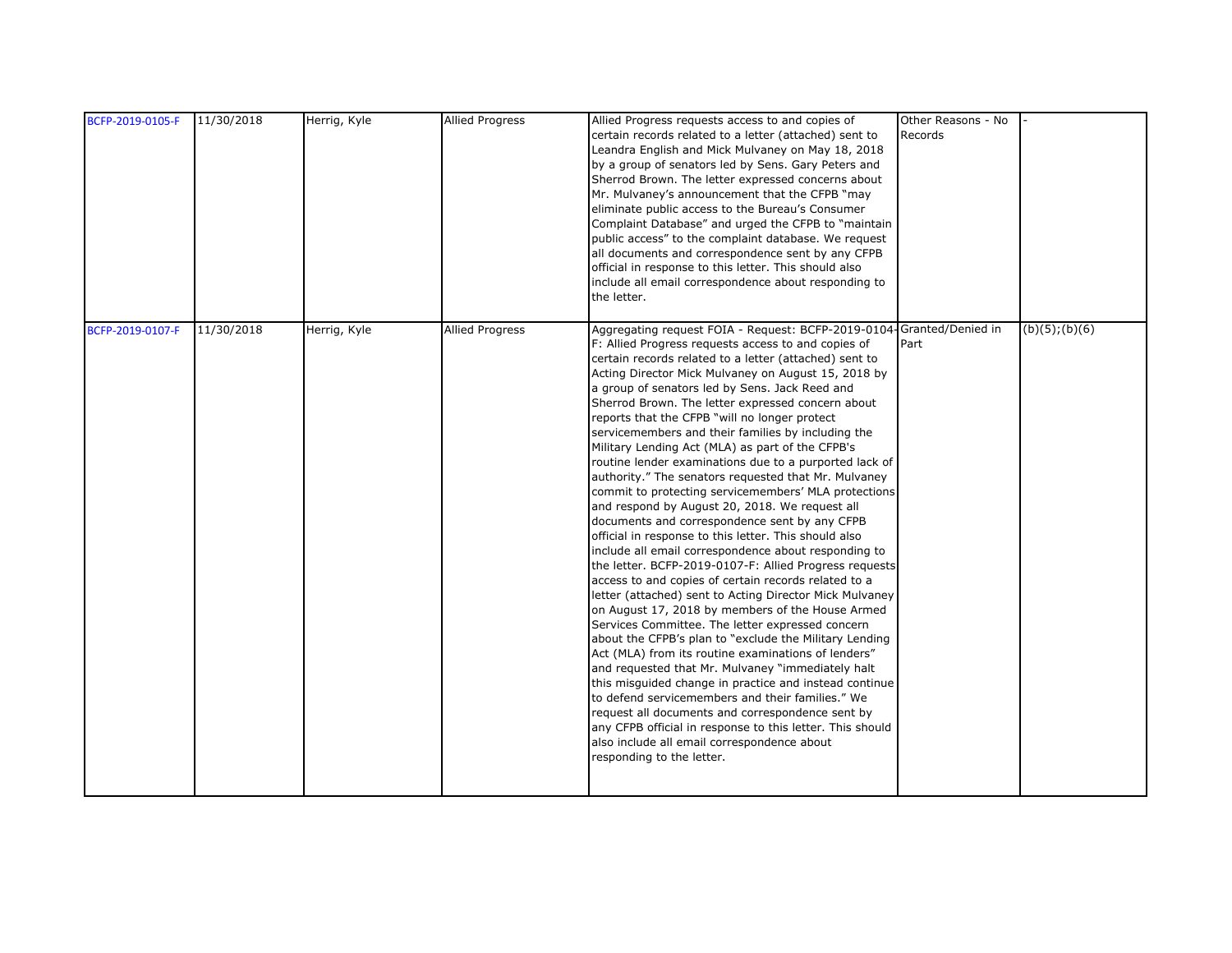| BCFP-2019-0108-F | 12/1/2018 | Levintova, Hannah  | Mother Jones           | All memos, emails, and other records generated by or<br>sent to Bureau staff and/or officials mentioning Eric<br>Blankenstein. This includes but is not limited to: a)<br>Communications between outside journalists and<br>Bureau staff-including but not limited to the CFPB's<br>press contacts—mentioning Eric Blankenstein and b)<br>Communications between Bureau staff regarding news<br>stories about Blankenstein's posts (under a<br>pseudonym) on the blog "Two Guys Chatting" Date<br>Range: September 1, 2018-October 31, 2018                                                                                                                                                                                                                                         | Other Reasons -<br>Request Withdrawn |                                               |
|------------------|-----------|--------------------|------------------------|-------------------------------------------------------------------------------------------------------------------------------------------------------------------------------------------------------------------------------------------------------------------------------------------------------------------------------------------------------------------------------------------------------------------------------------------------------------------------------------------------------------------------------------------------------------------------------------------------------------------------------------------------------------------------------------------------------------------------------------------------------------------------------------|--------------------------------------|-----------------------------------------------|
| BCFP-2019-0111-F | 12/3/2018 | Herrig, Kyle       | <b>Allied Progress</b> | Allied Progress requests all publicly available<br>information concerning Mr. Mulvaney's appearance at<br>the Rule of Law Defense Fund's 2018 Summer Meeting<br>on June 9, 2018. This should include: • All travel<br>records documenting travel arrangements and<br>expenses related to Mr. Mulvaney's attendance of the<br>Rule of Law Defense Fund's 2018 Summer Meeting in<br>June 2018. • All remarks and other documents<br>prepared in advance of Mr. Mulvaney's speech at the<br>event. • All email correspondence sent or received by<br>Mick Mulvaney, John Czwartacki, Anthony Welcher, or<br>Eric Blankenstein containing the phrase "Rule of Law<br>Defense Fund" or "Republican Attorneys General<br>Association" sent between January 1, 2018, and July<br>31, 2018. | Granted/Denied in<br>Part            | (b)(6)                                        |
| BCFP-2019-0113-F | 12/3/2018 | Herrig, Kyle       | <b>Allied Progress</b> | Allied Progress requests access to and copies of<br>certain records related to a letter (attached) sent to<br>Acting Director Mick Mulvaney on October 22, 2018 by<br>a group of members of Congress led by Reps. Conor<br>Lamb and Walter B. Jones. The letter called on the<br>CFPB to recommit "to protecting service members and<br>their families by continuing to include the [Military]<br>Lending Act] as part of [its] routine examinations of<br>lenders." We request all documents and<br>correspondence sent by any CFPB official in response<br>to this letter. This should also include all email<br>correspondence about responding to the letter.                                                                                                                   | Granted in Full                      |                                               |
| BCFP-2019-0116-F | 12/3/2018 | Trierweiler, Haley | Lyngklip & Associates  | Please forward copies of the following documents: Any<br>complaints concerning Ability Recovery Services, LLC<br>received by your office within the period of January 1,<br>2015 to Present Day.                                                                                                                                                                                                                                                                                                                                                                                                                                                                                                                                                                                    | Granted/Denied in<br>Part            | (b)(5); (b)(6); (b)(7)<br>A);(b)(7)(E);(b)(8) |
| BCFP-2019-0117-F | 12/4/2018 | Trierweiler, Haley | Lyngklip & Associates  | 1. Any complaints concerning Credit Bureau of<br>Ypsilanti, Inc. received by your office within the period<br>of January 1, 2015 to Present Day.                                                                                                                                                                                                                                                                                                                                                                                                                                                                                                                                                                                                                                    | Granted in Full                      |                                               |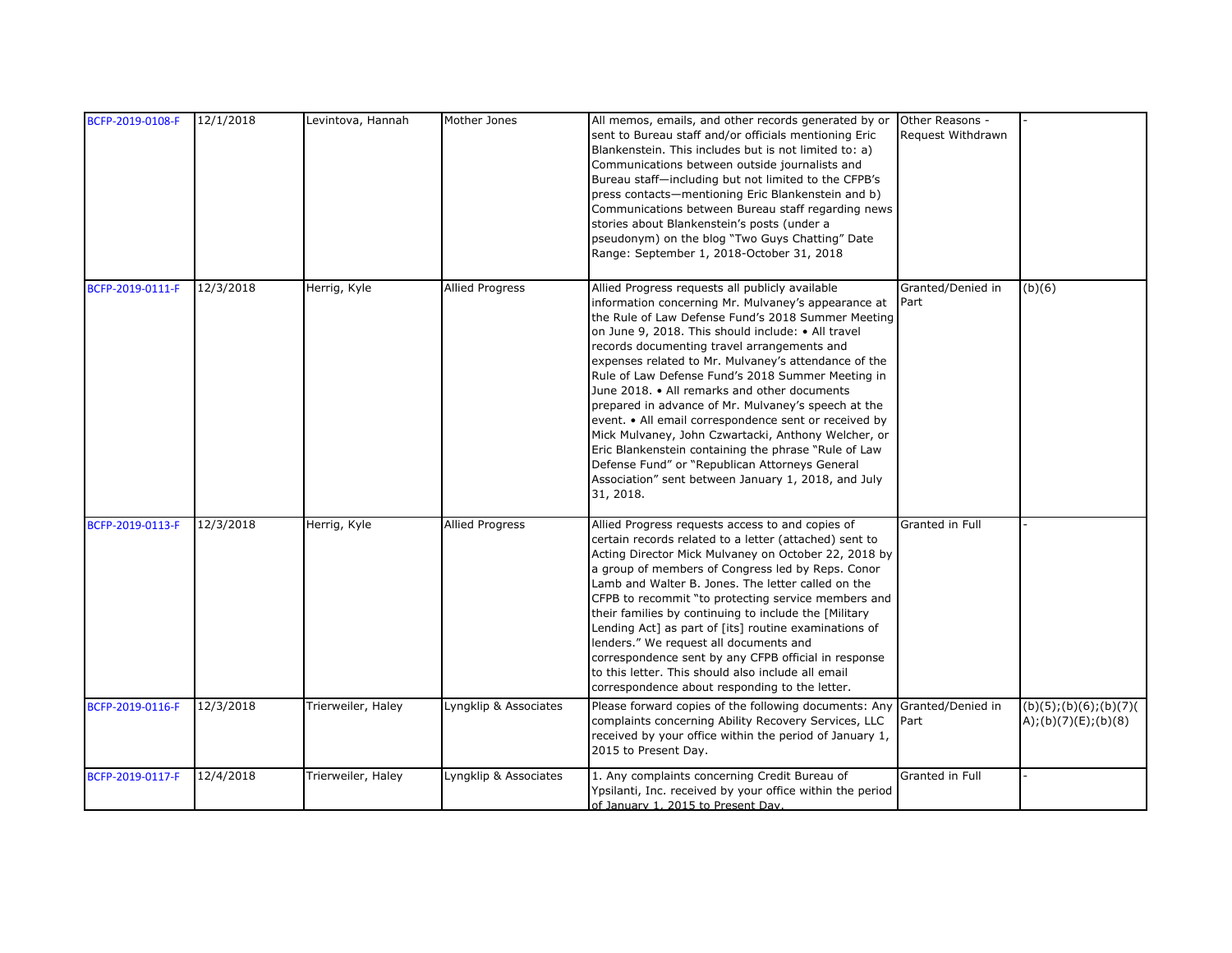| BCFP-2019-0118-F | 12/3/2018 | Trierweiler, Haley | Lyngklip & Associates                   | Please forward copies of the following documents: Any Granted/Denied in<br>complaints concerning Phoenix Financial Services, LLC Part<br>received by your office within the period of January 1,<br>2015 to Present Day.                                                                                                                                                                                                                                                                                                                                                                                                                                                                                                                                                                                                                                                                                                                                                                                                                                                                                                                                                                                     |                                      | (b)(4); (b)(5); (b)(6); (<br>b)(7)(D); (b)(7)(E); (b)<br>(8) |
|------------------|-----------|--------------------|-----------------------------------------|--------------------------------------------------------------------------------------------------------------------------------------------------------------------------------------------------------------------------------------------------------------------------------------------------------------------------------------------------------------------------------------------------------------------------------------------------------------------------------------------------------------------------------------------------------------------------------------------------------------------------------------------------------------------------------------------------------------------------------------------------------------------------------------------------------------------------------------------------------------------------------------------------------------------------------------------------------------------------------------------------------------------------------------------------------------------------------------------------------------------------------------------------------------------------------------------------------------|--------------------------------------|--------------------------------------------------------------|
| BCFP-2019-0120-F | 12/4/2018 | Mahadevan, Alex    | The Penny Hoarder                       | I request that a copy of the following documents be<br>provided to me: All complaints that consumers<br>submitted to the Consumer Financial Protection<br>Bureau between January 1, 2018, and December 5,<br>2018, that are not part of the agency's publicly<br>available online data set, including complaints<br>involving companies that have not joined the CFPB's                                                                                                                                                                                                                                                                                                                                                                                                                                                                                                                                                                                                                                                                                                                                                                                                                                      | Granted/Denied in<br>Part            | (b)(4); (b)(6); (b)(7)<br>IE)                                |
| BCFP-2019-0121-F | 12/4/2018 | Kurz, James        | Redmon, Peyton &<br><b>Braswell LLP</b> | I make the following requests pursuant to the<br>Freedom of Information Act, 5 USC § 552 et seq., 1. A<br>copy of the executed "Stipulation and Consent to the<br>Issuance of a Consent Order" in Administrative<br>Proceeding 2016-CFPB-0024, In re Navy Federal Credit<br>Union. 2. A copy of the Comprehensive Compliance<br>Plan submitted by Navy Federal Credit Union pursuant<br>to Section VI of the October 2016 Consent Order<br>Administrative Proceeding 2016-CFPB-0024, In re<br>Navy Federal Credit Union. 3. Copies of Navy Federal<br>Credit Union's Annual Compliance Audits for 2017 and<br>any part of 2018 as required by the 2016 Consent<br>Order under Section VI, § 85.g of the 2016 Consent<br>Order in Administrative Proceeding 2016-CFPB-0024,<br>In re Navy Federal Credit Union. 4. Copies of Navy<br>Federal Credit Union's compliance reports to the<br>Regional Director under Section IX, § 108 in<br>Administrative Proceeding 2016-CFPB-0024, In re<br>Navy Federal Credit Union. 5. Copies of Navy Federal<br>Credit Union's additional compliance reports under<br>Section XV, § 115 in Administrative Proceeding 2016-<br>CFPB-0024, In re Navy Federal Credit Union. | Denied in Full                       | (b)(8)                                                       |
| BCFP-2019-0122-F | 12/5/2018 | Fine, Stephanie    | Centre Law and<br>Consulting, LLC       | I am requesting access to a copy of the awarded<br>contract and all subsequent changes, task orders,<br>modifications, options exercised and pricing for<br>contract number: CFPB15Z00003. I would also like to<br>request access to the name of the current Contracting<br>Officer Representative for this contract and the                                                                                                                                                                                                                                                                                                                                                                                                                                                                                                                                                                                                                                                                                                                                                                                                                                                                                 | Other Reasons -<br>Request Withdrawn | (b)(3):41 U.S.C. §<br>4702(b)                                |
| BCFP-2019-0123-F | 12/5/2018 | Guerin, Jessica    | HousingWire                             | I request that a copy of the following documents be<br>provided to me: An internal agency report by the<br>Consumer Financial Protection Bureau regarding the<br>cost of changing the agency's name to the Bureau of<br>Consumer Financial Protection.                                                                                                                                                                                                                                                                                                                                                                                                                                                                                                                                                                                                                                                                                                                                                                                                                                                                                                                                                       | Denied in Full                       | (b)(5)                                                       |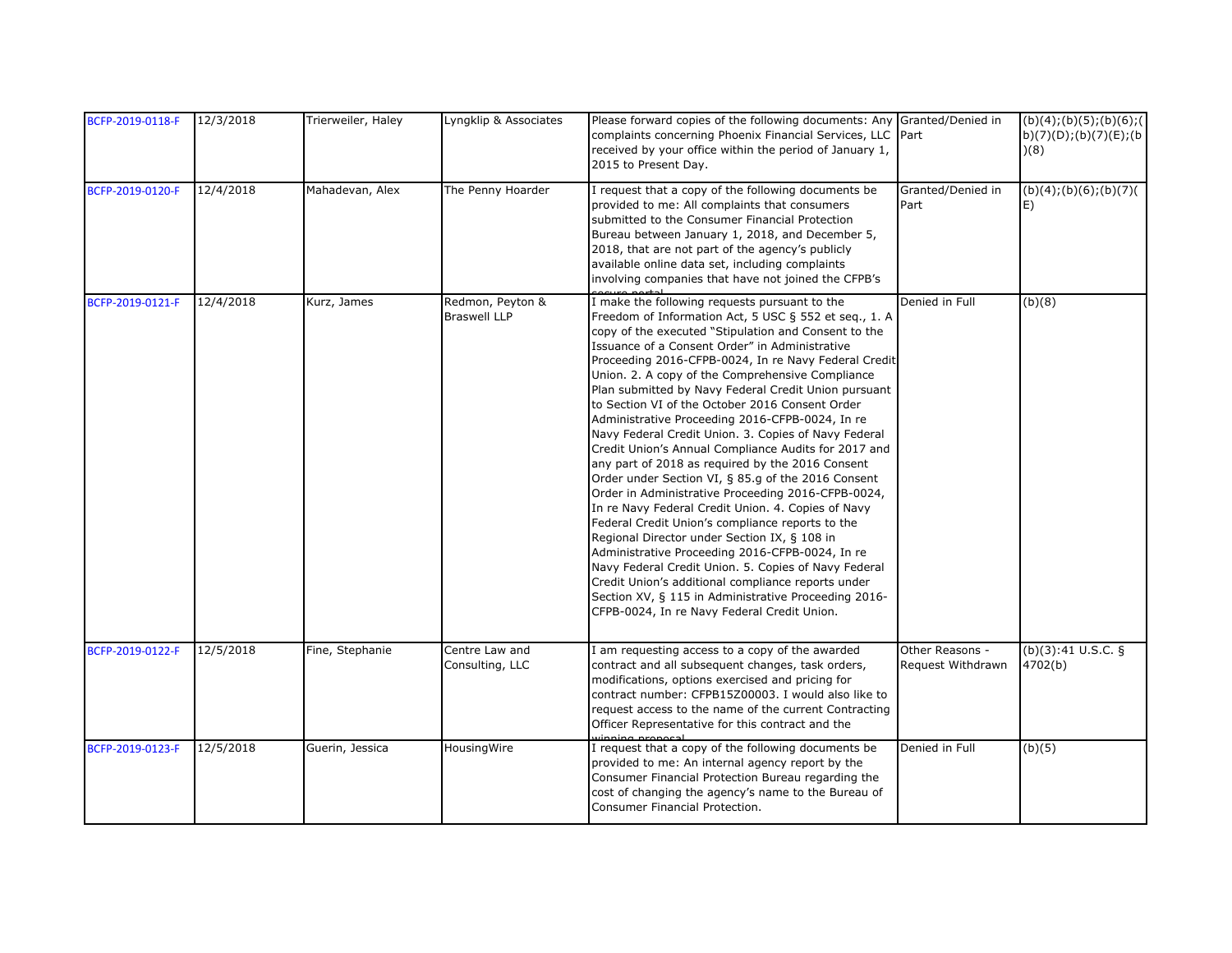| BCFP-2019-0124-F | 12/6/2018  | Gottinger, Paul | <b>MuckRock News</b>                    | I hereby request the following records: Request for the Other Reasons - No<br>information on The Consumer Financial Protection<br>Bureau's Consumer Complaint Database related to the<br>30 banks listed on this site:<br>https://www.yellowpages.com/br ookline- ma/banks.                                                                                                                                                                                                                                                                                                                              | Records                   |                              |
|------------------|------------|-----------------|-----------------------------------------|----------------------------------------------------------------------------------------------------------------------------------------------------------------------------------------------------------------------------------------------------------------------------------------------------------------------------------------------------------------------------------------------------------------------------------------------------------------------------------------------------------------------------------------------------------------------------------------------------------|---------------------------|------------------------------|
| BCFP-2019-0132-F | 12/10/2018 | Cramer, Meg     | New York Public Radio                   | Access to and copies of all agency-wide staff emails<br>sent by CFPB Acting Director Mick Mulvaney between<br>and including November 25, 2017 and the present.<br>This includes emails sent by Mr. Mulvaney to CFPB<br>staff members through any "All Staff" email list (i.e.,<br>or comparable agency-wide email list.                                                                                                                                                                                                                                                                                  | Granted in Full           |                              |
| BCFP-2019-0135-F | 12/10/2018 | Cramer, Meg     | New York Public Radio                   | All entries made in the CFPB FOIA request log between Granted in Full<br>April 3, 2018 and present.                                                                                                                                                                                                                                                                                                                                                                                                                                                                                                      |                           |                              |
| BCFP-2019-0136-F | 12/11/2018 | Bauer, Nick     | <b>Democratic National</b><br>Committee | All visitor logs or similar records for the Office of the<br>Director. The records should be fully expanded to<br>show all information maintained, such as the date,<br>time, names of visitors, and any other recorded items.<br>This request covers January 1, 2018 to present.                                                                                                                                                                                                                                                                                                                        | Granted/Denied in<br>Part | (b)(5); (b)(6); (b)(7)<br>C) |
| BCFP-2019-0141-F | 12/12/2018 | Lane, Sylvan    | The Hill                                | I'd like to submit a request under the Freedom of<br>Information Act for electronic copies of the following<br>documents: -Calendars, daily schedules and agendas<br>maintained by or for Acting CFPB Director Mick<br>Mulvaney from September 1, 2018 through December<br>10 2018                                                                                                                                                                                                                                                                                                                       | Granted in Full           |                              |
| BCFP-2019-0143-F | 12/12/2018 | Shah, Nitin     | Democracy Forward<br>Foundation         | 1. All notes, readouts, Powerpoint/presentation decks, Other Reasons -<br>and other presentation materials from meetings in<br>which examination procedures relating to the Military<br>Lending Act were discussed, including examiners'<br>meetings. This should include but is not limited to<br>records in the custody of examiners and other staff in<br>attendance and presenters, including Eric<br>Blankenstein. 2. All records containing or reflecting<br>communications about whether the scope of CFPB<br>supervision and examination includes Military Lending<br>Act compliance activities. | Duplicate request         |                              |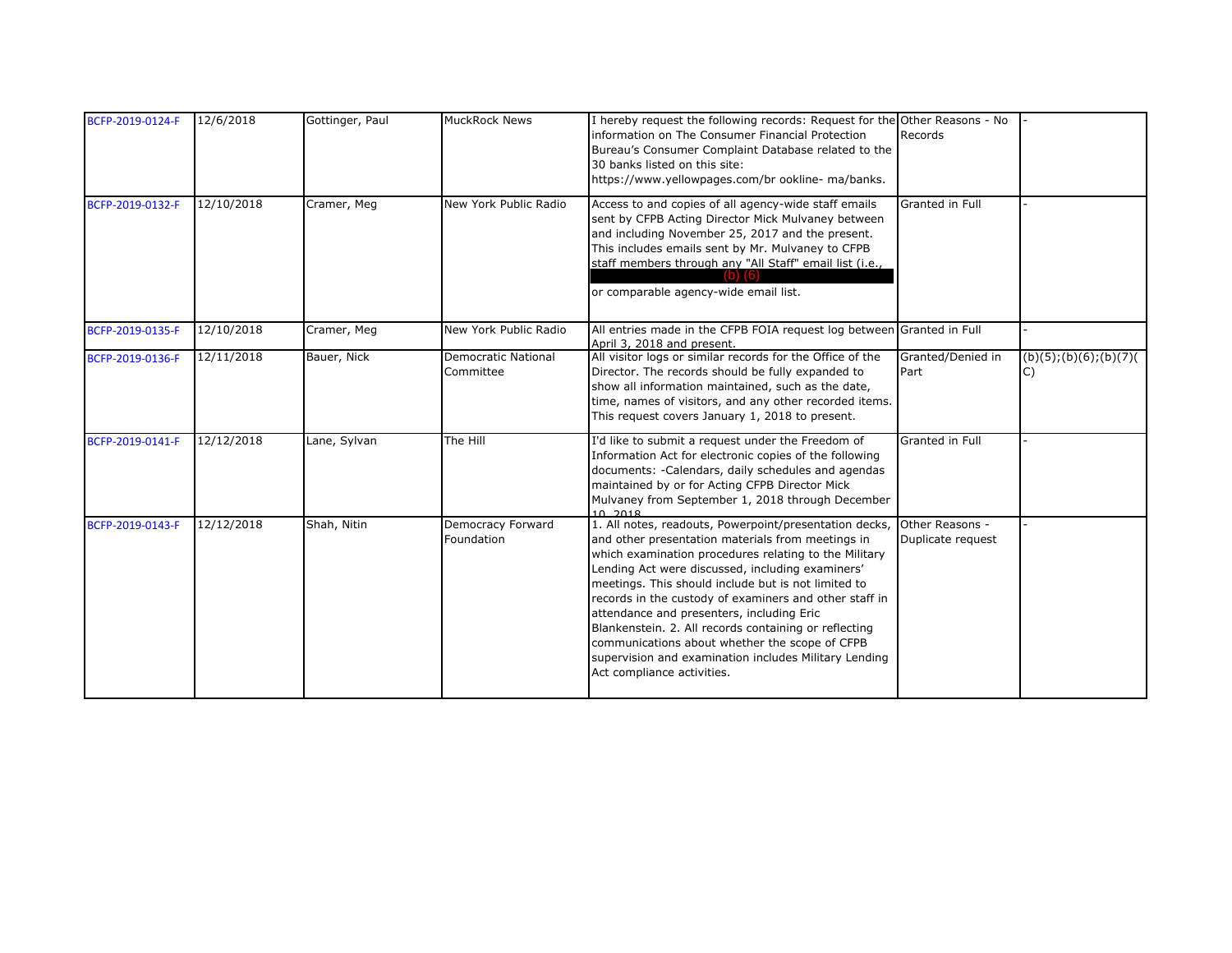| BCFP-2019-0144-F | 12/12/2018 | Northrup, Anne  | <b>Yale University</b> | 1) The CFPB's written feedback to the FCA concerning<br>the sandbox proposal 2) Any internal written records<br>(white papers, minutes from meetings, memos etc)<br>that discuss the sandbox proposal or the Global<br>Financial Innovation Network (GFIN). 3) The<br>comments that CFPB gathered from US stakeholders<br>concerning the global regulatory sandbox. These were<br>mentioned in an August 07 article about the sandbox<br>and (if emailed) would have been sent to:<br>$(b)$ $(6)$ | Other Reasons -<br>Request Withdrawn |                     |
|------------------|------------|-----------------|------------------------|---------------------------------------------------------------------------------------------------------------------------------------------------------------------------------------------------------------------------------------------------------------------------------------------------------------------------------------------------------------------------------------------------------------------------------------------------------------------------------------------------|--------------------------------------|---------------------|
| BCFP-2019-0145-F | 12/13/2018 | Glawe, Justin   |                        | For the period of January 1, 2017 to present, I<br>request: 1. An organizational chart containing names,<br>titles, office phone numbers and government email<br>addresses of every employee and representative of the<br>CFPB. 2. A log of phone calls to and from the office<br>phone numbers of employees and representatives of<br>the CFPB limited to phone numbers beginning with<br>(202) 223, (202) 224, (202) 225 and (202) 226.                                                         | Granted/Denied in<br>Part            | (b)(6)              |
| BCFP-2019-0149-F | 12/17/2018 | Gottinger, Paul | <b>MuckRock News</b>   | All e-mails exchanged between any government or<br>personal e-mail accounts used by John M. Mulvaney,<br>the Director of the Consumer Financial Protection<br>Bureau, and any e-mail accounts used by persons<br>employed by or representing Navient Corporation.                                                                                                                                                                                                                                 | Granted in Full                      |                     |
| BCFP-2019-0150-F | 12/17/2018 | Gottinger, Paul | <b>MuckRock News</b>   | All e-mails sent or received by any government or<br>personal e-mail account used by John M. Mulvaney,<br>which includes any of the following keywords:<br>"Consumer Advisory Board", "Advisory Council", "CAB"<br>between the periods of May 1, 2018 and July 1, 2018.                                                                                                                                                                                                                           | Granted/Denied in<br>Part            | $(b)(5)$ ; $(b)(6)$ |
| BCFP-2019-0153-F | 12/20/2018 | Mahadevan, Alex | The Penny Hoarder      | Total cost of all branded items, including but not<br>limited to coffee mugs, folders and letterhead, pens,<br>polo shirts etc with the new BCFP logo                                                                                                                                                                                                                                                                                                                                             | Other Reasons - No<br>Records        |                     |
| BCFP-2019-0154-F | 12/21/2018 | Dorsey, Edwin   |                        | I am requesting copies of all consumer complaints<br>received between Jan. 1, 2014, and December 20,<br>2018 relating to American Express Company<br>("American Express")                                                                                                                                                                                                                                                                                                                         | Other Reasons -<br>Request Withdrawn |                     |
| BCFP-2019-0156-F | 1/11/2019  | Gottinger, Paul | <b>MuckRock News</b>   | Requests a copy of records documenting the number<br>of employees of the Consumer Financial Protection<br>Bureau who have left their positions/were<br>terminated/retired for the years 2015, 2016, 2017,<br>2018, as well as a copy of records documenting the<br>number of new employees hired to work for the<br>Consumer Financial Protection Bureau in the years<br>2015, 2016, 2017, 2018.                                                                                                  | Granted in Full                      |                     |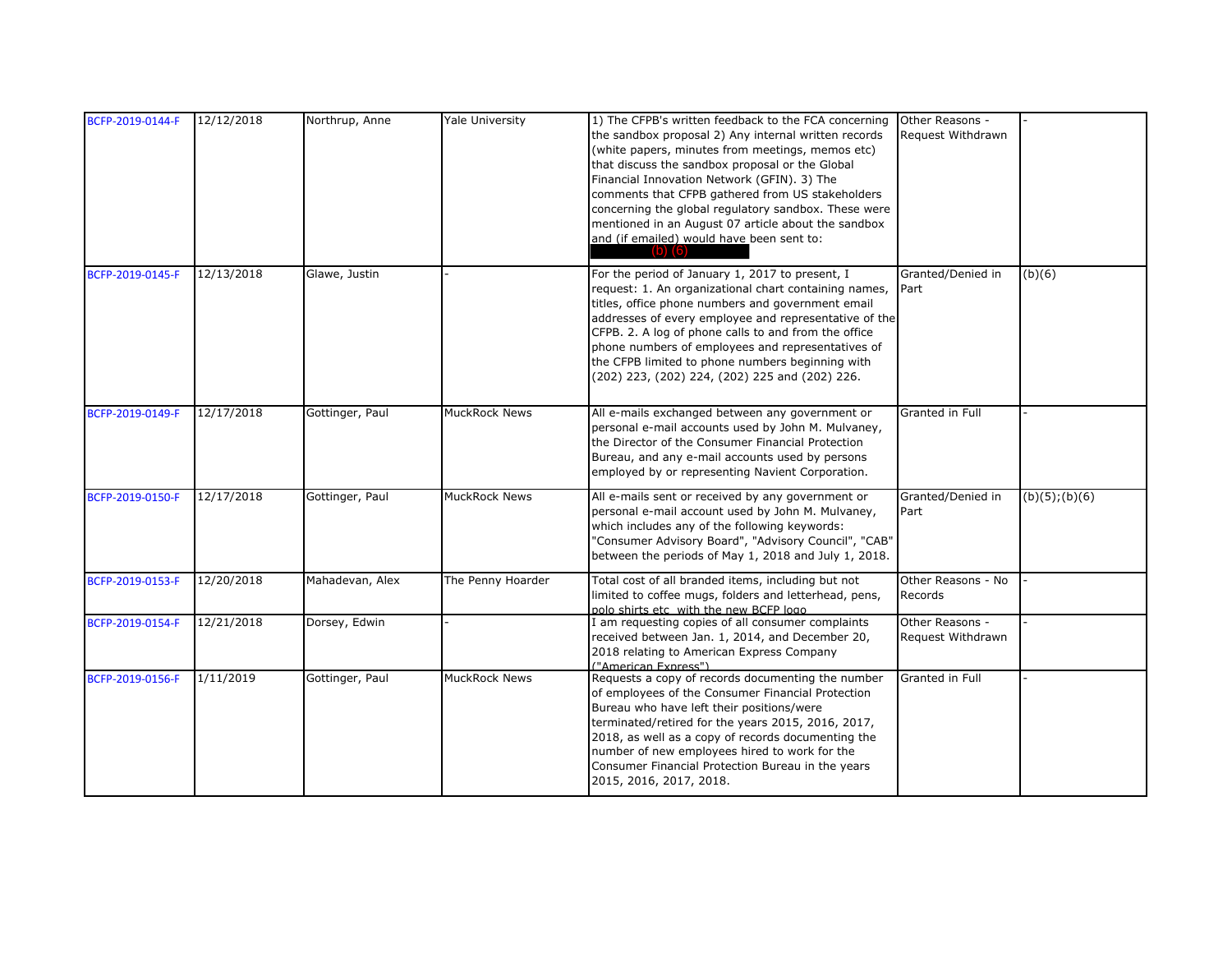| BCFP-2019-0159-F | 12/28/2018 | Page, Elisabeth | I hereby request access to (or a copy of) all records<br>pertaining to consumer complaints regarding Dean<br>Graziosi and/or Dean Enterprises, LLC received<br>between January 1, 2000 and the present regarding<br>unethical or fraudulent business practices. Include<br>complaints citing lack of documentation for claims<br>made in Millionaire Success Habits (New York Times<br>Best Selling novel by Dean Graziosi) or any literature<br>and media associated with Dean Graziosi and/or Dean<br>Enterprises, LLC. Include complaints about free<br>seminars associated with Dean Graziosi and/or Dean<br>Enterprises, LLC having been used as a vehicle to sell<br>expensive "workshops" which yield little to no value to<br>the consumer. Include complaints about the content of<br>these workshops. Include complaints indicating that<br>Dean Graziosi and/or Dean Enterprises, LLC derive<br>substantially all revenues from marketing workshops,<br>not through real estate investment. Include complaints<br>and any documentation indicating that Dean Graziosi<br>and/or Dean Enterprises, LLC actively defrauded or<br>"scammed" consumers. Include complaints that<br>investment advice given by Dean Graziosi and/or Dean<br>Enterprises, LLC harmed consumers. Include<br>complaints about "free gift"(s) promised by Dean<br>Graziosi and/or Dean Enterprises, LLC but never<br>rendered to consumers. Please include all relevant<br>information about the business dealings and criminal<br>activity of Dean Graziosi. | Granted in Full |  |
|------------------|------------|-----------------|-------------------------------------------------------------------------------------------------------------------------------------------------------------------------------------------------------------------------------------------------------------------------------------------------------------------------------------------------------------------------------------------------------------------------------------------------------------------------------------------------------------------------------------------------------------------------------------------------------------------------------------------------------------------------------------------------------------------------------------------------------------------------------------------------------------------------------------------------------------------------------------------------------------------------------------------------------------------------------------------------------------------------------------------------------------------------------------------------------------------------------------------------------------------------------------------------------------------------------------------------------------------------------------------------------------------------------------------------------------------------------------------------------------------------------------------------------------------------------------------------------------------------------------------------|-----------------|--|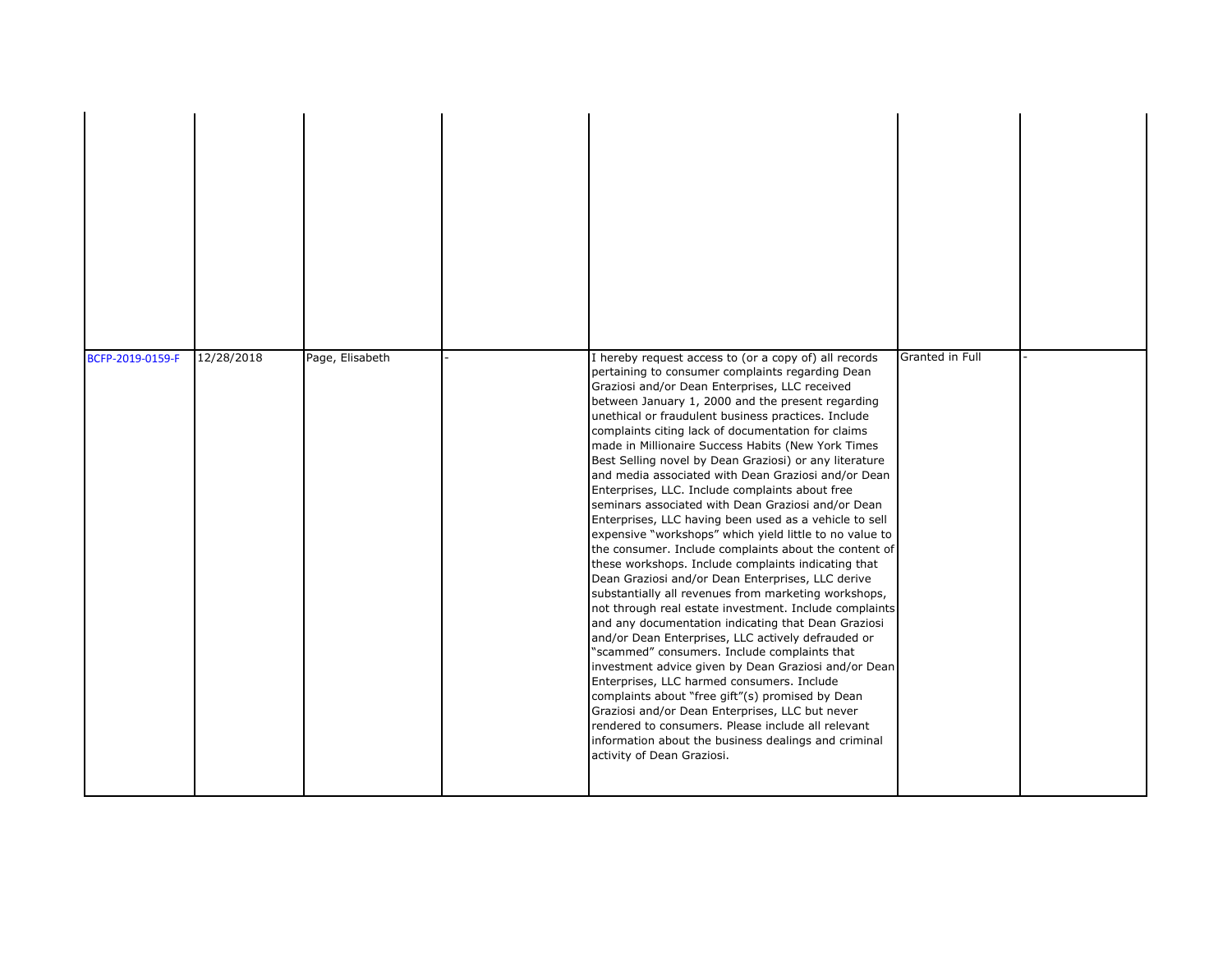| BCFP-2019-0160-F | 12/28/2018 | MacDougall, Ian  | ProPublica           | A copy of records provided in response to FOIA<br>request CFPB2013-093-F. The request was submitted<br>by Andy Peters on February 13, 2013. The request<br>sought "a copy of a contract that CFPB awarded to<br>McKinsey & Co. on Feb. 11, 2013."                                                                                                                                                                                                                                                                                                                                                                                                                                                                                                                                                                                                                                                                                                                                                                                                                                                                                                                                                                                                                                                              | Granted/Denied in<br>Part | (b)(4) |
|------------------|------------|------------------|----------------------|----------------------------------------------------------------------------------------------------------------------------------------------------------------------------------------------------------------------------------------------------------------------------------------------------------------------------------------------------------------------------------------------------------------------------------------------------------------------------------------------------------------------------------------------------------------------------------------------------------------------------------------------------------------------------------------------------------------------------------------------------------------------------------------------------------------------------------------------------------------------------------------------------------------------------------------------------------------------------------------------------------------------------------------------------------------------------------------------------------------------------------------------------------------------------------------------------------------------------------------------------------------------------------------------------------------|---------------------------|--------|
| BCFP-2019-0162-F | 12/31/2018 | Weinberger, Evan | <b>Bloomberg Law</b> | I hereby request a full staff directory for the CFPB as<br>of Dec. 31, 2018. I also seek a list of all political and<br>staff employees who ceased their employment with<br>the Consumer Financial Protection Bureau and the<br>divisions where they worked beginning Nov. 24, 2017<br>through Dec. 31, 2018. I am also seeking a list of new<br>CFPB hires, including their divisions, between Nov. 24,<br>2017 and Dec. 31, 2018.                                                                                                                                                                                                                                                                                                                                                                                                                                                                                                                                                                                                                                                                                                                                                                                                                                                                            | Granted in Full           |        |
| BCFP-2019-0163-F | 1/7/2019   | Smullin, Rebecca | Public Citizen, Inc. | Remand: For reprocessing, promptly produce any<br>responsive records that have already been released to<br>others. History: Appeals search, application of<br>exemptions in # BCFP-2018-630-F. Original Request:<br>Any report, presentation, or other compilation of<br>information on the status of pending or potential<br>enforcement matters, from January 1, 2014, to the<br>present. This request includes but is not limited to<br>documents that show or summarize the following, for<br>a particular date or time period: 1. Number of open<br>research matters, investigations, and enforcement<br>actions; 2. Number of research matters,<br>investigations, or enforcement actions proposed during<br>a particular period and whether or not they were<br>approved; 3. Number of research matters,<br>investigations, or enforcement actions opened or<br>initiated during the relevant period; 4. Number of<br>research matters, investigations, or enforcement<br>actions closed during the relevant period; 5. Number<br>of matters sent to Enforcement through the ARC<br>process during the relevant period; and/or 6. Other<br>summaries or metrics related to the performance and<br>activity of the Office of Enforcement. (Date range for<br>record search: from 1/1/2014 to 6/22/2018). | Granted in Full           |        |
| BCFP-2019-0164-F | 12/26/2018 | Sirota, David    | MuckRock             | All correspondence to or from the Consumer Financial<br>Protection Bureau and United States Representative<br>Robert Francis "Beto" O'Rourke (otherwise known as<br>Rep. Beto O'Rourke) of the 16th Congressional District<br>of Texas. This includes all correspondence to or from<br>the Consumer Financial Protection Bureau and A) The<br>Office of U.S. Rep. Beto O'Rourke and B) U.S. Rep.<br>Beto O'Rourke himself. (Date Range for Record<br>Search: From 1/1/2013 To 12/26/2018)                                                                                                                                                                                                                                                                                                                                                                                                                                                                                                                                                                                                                                                                                                                                                                                                                      | Granted in Full           |        |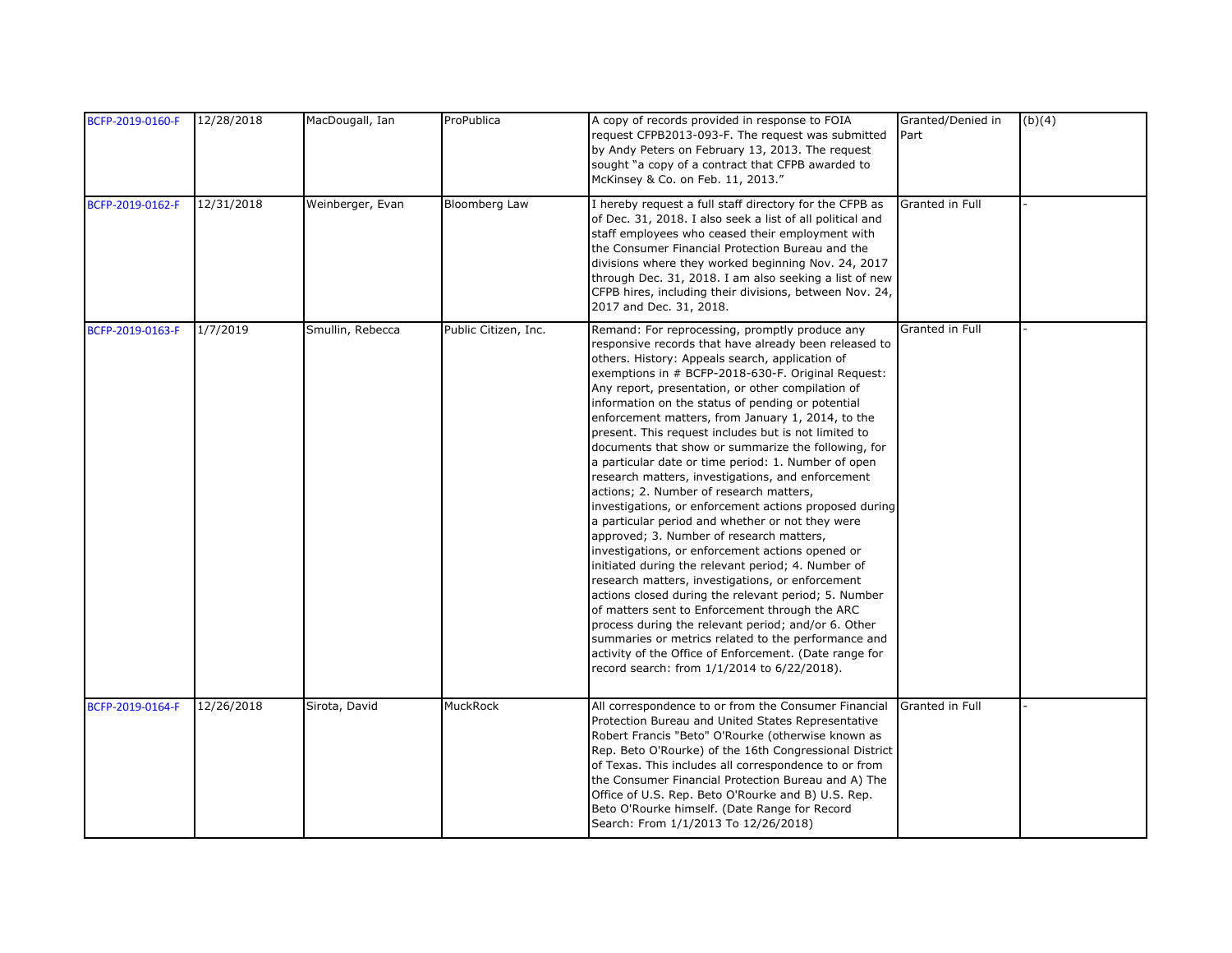| BCFP-2019-0165-F | 12/26/2018 | Weinberger, Evan | Bloomberg Law          | hereby request any reports from the Federal Reserve's Other Reasons - No<br>inspector general related to Consumer Financial<br>Protection Bureau supervisory efforts written from July<br>2011 through Dec. 26, 2018. The request includes any<br>reports that have not been released to the public, and<br>should include all four of the CFPB's supervisory<br>regions. (Date Range for Record Search: From<br>7/1/2011 To 12/26/2018)                                                                                                                                                                                                                                                                                                                                                                                                                                                                                                                                                                                                                                                                                                                                                                                                                                                                                                                                                                                                                                                                                                                                                                                                                                                                                                                                                                                                                                                                                                                                                                                                                      | Records                              |  |
|------------------|------------|------------------|------------------------|---------------------------------------------------------------------------------------------------------------------------------------------------------------------------------------------------------------------------------------------------------------------------------------------------------------------------------------------------------------------------------------------------------------------------------------------------------------------------------------------------------------------------------------------------------------------------------------------------------------------------------------------------------------------------------------------------------------------------------------------------------------------------------------------------------------------------------------------------------------------------------------------------------------------------------------------------------------------------------------------------------------------------------------------------------------------------------------------------------------------------------------------------------------------------------------------------------------------------------------------------------------------------------------------------------------------------------------------------------------------------------------------------------------------------------------------------------------------------------------------------------------------------------------------------------------------------------------------------------------------------------------------------------------------------------------------------------------------------------------------------------------------------------------------------------------------------------------------------------------------------------------------------------------------------------------------------------------------------------------------------------------------------------------------------------------|--------------------------------------|--|
| BCFP-2019-0166-F | 12/21/2018 | Brody, David     | The Lawyers' Committee | Remanded: Properly document searches and if<br>for Civil Rights Under Law necessary, to conduct a further search. History:<br>Appeal of partial denial of May 14, 2018 request [BCFP<br>2018-0547-F]. Original Request: Communications<br>and/or calendar entries (including invitations)<br>involving CFPB Director Mick Mulvaney, his chief of<br>staff, or their direct reports, and any of the following<br>companies or organizations, their employees, or their<br>representatives. All responsive records from November<br>24, 2017, to the date the search is conducted. • Golden<br>Valley Lending • Silver Cloud Financial • Mountain<br>Summit Financial. Majestic Lake Financial. World<br>Acceptance Corporation. World Finance. Community<br>Choice Financial Community Financial Services<br>Association of America, including any of its Board of<br>Directors: Patrick O'Shaughnessy; Donald Gayhardt;<br>C. Dan Adams; Darrin Andersen; Dennis Bassford;<br>Dennis Shaul; Kip Cashmore; Doug Clark, D. Lynn<br>DeVault; Ian MacKechnie; Tracy Rawle; Brian K. Lynn<br>•Communications and/or calendar entries (including<br>invitations) involving any employee of the CFPB Office<br>of the Director and any of the following companies or<br>organizations, their employees, or their<br>representatives. All responsive records from November<br>24, 2017, to the date the search is conducted. Golden<br>Valley Lending; Silver Cloud Financial; Mountain<br>Summit Financial; Majestic Lake Financial; World<br>Acceptance Corporation; World Finance; Community<br>Choice Financial; Community Financial Services<br>Association of America, including any of its Board of<br>Directors: Patrick O'Shaughnessy; Donald Gayhardt;<br>C. Dan Adams; Darrin Andersen; Dennis Bassford;<br>Dennis Shaul; Kip Cashmore; Doug Clark; D. Lynn<br>DeVault; Ian MacKechnie; Tracy Rawle; Brian K. Lynn.<br>Any CFPB orders waiving compliance with the Payday<br>Loan Rule's registration system, as well as any<br>requests for such waivers. | Other Reasons -<br>Duplicate request |  |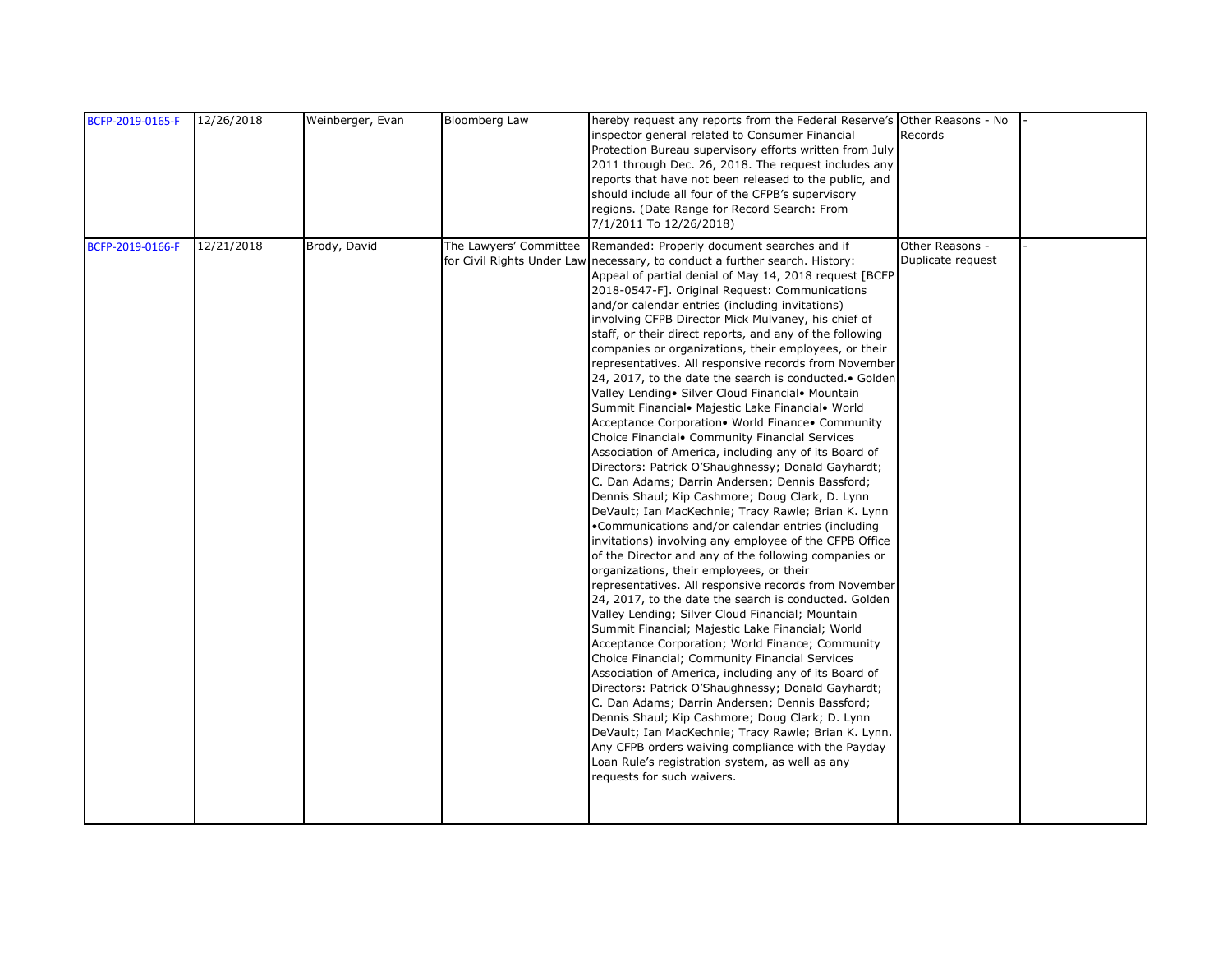| BCFP-2019-0167-F | 12/27/2018 | Korte, Gregory   | <b>USA Today</b>                                            | Request for the 2018 annual report of the private<br>education loan ombudsman, as required by 12 U.S.C.<br>Section 5535(d)(1)                                                                                                                                                                                                                                                                                                                                    | Granted in Full                      |                        |
|------------------|------------|------------------|-------------------------------------------------------------|------------------------------------------------------------------------------------------------------------------------------------------------------------------------------------------------------------------------------------------------------------------------------------------------------------------------------------------------------------------------------------------------------------------------------------------------------------------|--------------------------------------|------------------------|
| BCFP-2019-0169-F | 1/7/2019   | Boguslaw, Daniel | <b>MuckRock News</b>                                        | I hereby request the following records: Any and all<br>internal communications including the terms<br>"Dumbledore," "Dumbledore's Army," "Snape,"<br>"Voldemort," "He-who-shall-not-be-named,"<br>"encrypted message," or "encrypted messaging." A<br>similar request was filed by the Cause Of Action<br>institute but the received documentation has<br>subsequently been taken offline. It may then be<br>possible to simply forward me this previously filed | Granted/Denied in<br>Part            | (b)(5); (b)(6); (b)(8) |
| BCFP-2019-0171-F | 1/7/2019   | Gottinger, Paul  | <b>MuckRock News</b>                                        | Any and all emails between CFPB Director Mick<br>Mulvaney and any person employed by or associated<br>with Wells Fargo.                                                                                                                                                                                                                                                                                                                                          | Other Reasons -<br>Request Withdrawn |                        |
| BCFP-2019-0172-F | 1/7/2019   | Gottinger, Paul  | <b>MuckRock News</b>                                        | All e-mails exchanged between any government or<br>personal e-mail accounts used by the Office of<br>Management and Budget's Director John M. Mulvaney<br>and any government or personal e-mail accounts used<br>hy Brian Johnson                                                                                                                                                                                                                                | Other Reasons - No<br>Records        |                        |
| BCFP-2019-0173-F | 1/7/2019   | Gottinger, Paul  | <b>MuckRock News</b>                                        | All e-mails sent from or received by any government<br>or personal e-mail accounts used by the Office of<br>Management and Budget's Director John M. Mulvaney<br>that contain the keywords "Allied Progress"                                                                                                                                                                                                                                                     | Other Reasons - No<br>Records        |                        |
| BCFP-2019-0174-F | 1/11/2019  | Jones, Brian     | Lyngklip & Associates<br>Consumer Law Center,<br><b>PLC</b> | Any complaints concerning Express Auto, Inc.<br>received by your office within the period of January I,<br>2015 to Present Day. 2. Any complaints concerning<br>Expr ess Auto, Finance received by your office within<br>the period of January I, 2015 to Present Day.                                                                                                                                                                                           | <b>Granted in Full</b>               |                        |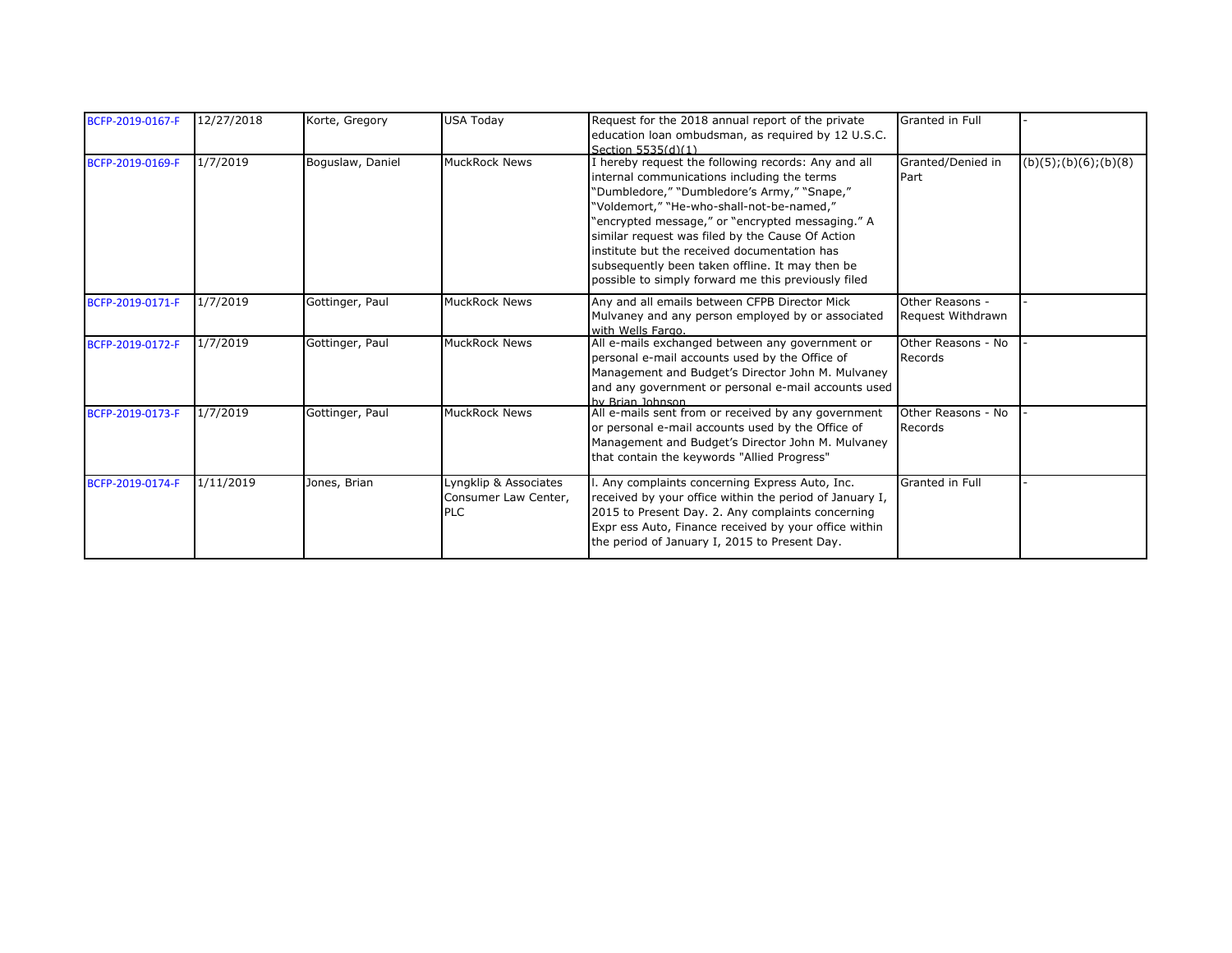| BCFP-2019-0175-F | 1/14/2019 | Merle, Renae | The Washington Post | All records of communication or correspondence,         | Granted/Denied in | (b)(6) |
|------------------|-----------|--------------|---------------------|---------------------------------------------------------|-------------------|--------|
|                  |           |              |                     | including but not limited to emails, text messages,     | Part              |        |
|                  |           |              |                     | letters, notes, and/or instant messaging (in whatever   |                   |        |
|                  |           |              |                     | platform), that includes any of the following CFPB      |                   |        |
|                  |           |              |                     | officials and employees - whether as sender, recipient, |                   |        |
|                  |           |              |                     | or cc'd -- between and including November 25, 2017      |                   |        |
|                  |           |              |                     | and the date this FOIA request and named payday         |                   |        |
|                  |           |              |                     | lending organizations: Payday Lenders: Community        |                   |        |
|                  |           |              |                     | Financial Services Association of America (CFSA)        |                   |        |
|                  |           |              |                     | (@cfsaa.com) Amscot Financial, Inc (@amscot.com)        |                   |        |
|                  |           |              |                     | Advance America, Cash Advance Centers, Inc.             |                   |        |
|                  |           |              |                     | (@advanceamerica.net) American Financial Services       |                   |        |
|                  |           |              |                     | Association (AFSA) (@afsaonline.org) Select             |                   |        |
|                  |           |              |                     | Management Resources/LoanMax (@selectmgmt.com)          |                   |        |
|                  |           |              |                     | Harpeth Financial Services/ Advance Financial           |                   |        |
|                  |           |              |                     | (@af247.com) Cash Express LLC (@cashtn.com)             |                   |        |
|                  |           |              |                     | Financial Service Centers of America (FiSCA)            |                   |        |
|                  |           |              |                     | (@fisca.org) Online Lenders Alliance (CFSA)             |                   |        |
|                  |           |              |                     | (@cfsaa.com) Community Choice Financial/                |                   |        |
|                  |           |              |                     | CheckSmart (@ccfi.com) Moneytree, Inc.                  |                   |        |
|                  |           |              |                     | (@moneytreeinc.com) USA Cash Services                   |                   |        |
|                  |           |              |                     | (@usacashservices.com) Axcess Financial (@axcess-       |                   |        |
|                  |           |              |                     | financial.com) Check 'n Go, Inc. (@checkngo.com)        |                   |        |
|                  |           |              |                     | Check Into Cash, Inc. (@checkintocash.com) Current      |                   |        |
|                  |           |              |                     | and Former CFPB officials Mick Mulvaney Kathy           |                   |        |
|                  |           |              |                     | Kraninger Kirsten Sutton Mork Brian Johnson Emma        |                   |        |
|                  |           |              |                     | Doyle John Czwartacki James Galkowski Eric              |                   |        |
|                  |           |              |                     | Blankenstein Sheila Greenwood Ann Conant James          |                   |        |
|                  |           |              |                     | Reilly Dolan Halle Morgan Jonathan Slemrod Anthony      |                   |        |
|                  |           |              |                     | Welcher                                                 |                   |        |
|                  |           |              |                     |                                                         |                   |        |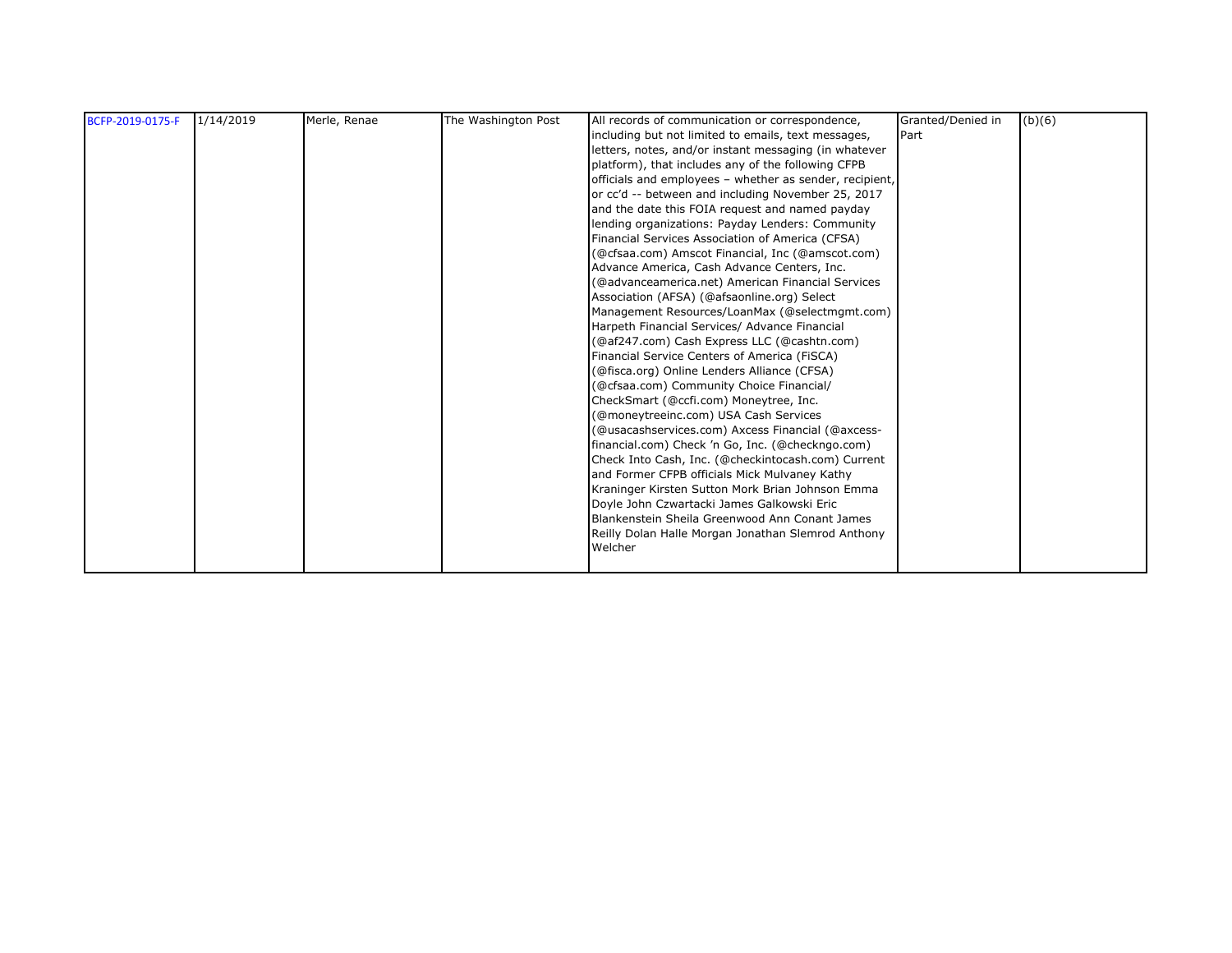| BCFP-2019-024-F | 10/11/2018 | Borden, Jeremy | Part I I request a log showing all FOIA requests made<br>Other Reasons - Fee-                            |
|-----------------|------------|----------------|----------------------------------------------------------------------------------------------------------|
|                 |            |                | Related Reason<br>to the above-named agency, to include date of                                          |
|                 |            |                | request, name of requester, subject of request,                                                          |
|                 |            |                | tracking number and disposition of request. Please                                                       |
|                 |            |                | note, I am not seeking a copy of every request.                                                          |
|                 |            |                | Rather, I am seeking a spreadsheet, preferably in                                                        |
|                 |            |                | Excel format, containing the above-described                                                             |
|                 |            |                | information. Part II I request a copy of the Director's                                                  |
|                 |            |                | daily calendar, preferably in PDF form with optical                                                      |
|                 |            |                | character recognition having been performed. Part III                                                    |
|                 |            |                | I request copies of all visitor logs for the above-named                                                 |
|                 |            |                | agency, preferably in PDF form with optical character                                                    |
|                 |            |                | recognition having been performed. Part IV I request                                                     |
|                 |            |                | any and all communications, to include but not be                                                        |
|                 |            |                | limited to official correspondence on congressional                                                      |
|                 |            |                | letterhead as well as emails sent from the following                                                     |
|                 |            |                | members of Congress or their staffs, between the                                                         |
|                 |            |                | above-named agency and the following members of                                                          |
|                 |            |                | Congress and their staffs. Since non-official                                                            |
|                 |            |                | correspondence such as emails directly from members                                                      |
|                 |            |                | of Congress and their staffs are likely to require                                                       |
|                 |            |                | extensive hours to apply redactions and exemptions, I                                                    |
|                 |            |                | ask that the above-named agency begin to                                                                 |
|                 |            |                | immediately provide less personal correspondence,                                                        |
|                 |            |                | such as letters sent to the above-named agency on                                                        |
|                 |            |                | official letterhead of the following members of                                                          |
|                 |            |                | Congress, while continuing to process for release                                                        |
|                 |            |                | emails directly from the following members of                                                            |
|                 |            |                | Congress and their staffs. • Jack Reed • Lindsey                                                         |
|                 |            |                | Graham • Richard Burr • Pat Toomey • Lamar                                                               |
|                 |            |                | Alexander • Shelley Moore Capito • Bob Corker • Todd                                                     |
|                 |            |                | C. Young . Pat Roberts . Chris Coons . Ben Sasse .                                                       |
|                 |            |                | Bill Cassidy . Gary Peters . John Neely Kennedy .                                                        |
|                 |            |                | Maggie Hassan • Bob Menendez • Tammy Duckworth •                                                         |
|                 |            |                | Thom Tillis . Dick Durbin . David Perdue . Mark                                                          |
|                 |            |                | Warner • Orrin Hatch • Daniel S. Sullivan • Doug                                                         |
|                 |            |                | Jones • Brian E. Schatz • Chuck Schumer • Chuck                                                          |
|                 |            |                | Grassley • Steve Daines • Chris Van Hollen • Michael                                                     |
|                 |            |                | Bennet • Jim Inhofe • Jerry Moran • Jeff Merkley •<br>Jeanne Shaheen • Rob Portman • Ronald Harold "Ron" |
|                 |            |                |                                                                                                          |
|                 |            |                | Johnson • Ron Wyden • Jeff Flake • Tina Smith •                                                          |
|                 |            |                | Susan Collins . Cory Gardner . Tom Cotton .                                                              |
|                 |            |                | Christopher S. Murphy . Tom Carper . Bill Nelson .                                                       |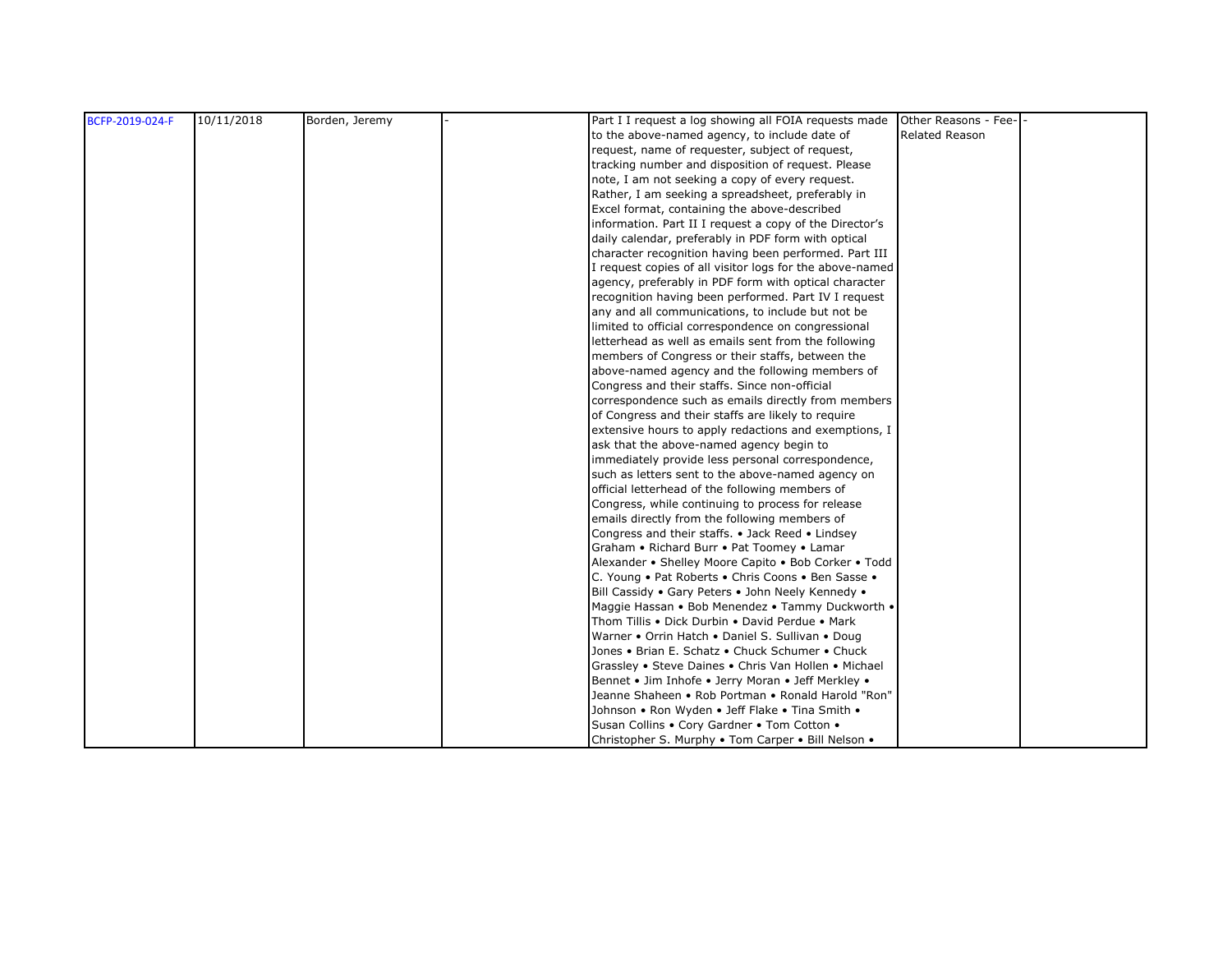| CFPB-2018-243-F | 1/31/2018 | Tanglis, Michael | <b>Public Citizen</b> | Request sought copies of the following records: (1) All Granted/Denied in | $(b)(5)$ ; $(b)(6)$ |
|-----------------|-----------|------------------|-----------------------|---------------------------------------------------------------------------|---------------------|
|                 |           |                  |                       | communications-including but not limited to letters,<br>Part              |                     |
|                 |           |                  |                       | faxes, and emails, including all attachments to                           |                     |
|                 |           |                  |                       | emails-to or from any CFPB staff to or from the                           |                     |
|                 |           |                  |                       | Native American Financial Services Association                            |                     |
|                 |           |                  |                       | (NAFSA)1-including any attorneys, agents,                                 |                     |
|                 |           |                  |                       | representatives, or other persons acting on its                           |                     |
|                 |           |                  |                       | behalf-created or received since Nov. 1, 2017. (2) All                    |                     |
|                 |           |                  |                       | communications-including but not limited to letters,                      |                     |
|                 |           |                  |                       | faxes, and emails, including all attachments to                           |                     |
|                 |           |                  |                       | emails-to or from any CFPB staff to or from the                           |                     |
|                 |           |                  |                       | Habematolel Pomo of Upper Lake Native American                            |                     |
|                 |           |                  |                       | tribe upperlakepomo.com, hpultribe-                                       |                     |
|                 |           |                  |                       | nsn.gov-including any attorneys, agents,                                  |                     |
|                 |           |                  |                       | representatives, or other persons acting on its                           |                     |
|                 |           |                  |                       | behalf-created or received since Nov. 1, 2017. (3) All                    |                     |
|                 |           |                  |                       | communications-including but not limited to letters,                      |                     |
|                 |           |                  |                       | faxes, and emails, including all attachments to                           |                     |
|                 |           |                  |                       | emails-to or from any CFPB staff to or from Wilkinson                     |                     |
|                 |           |                  |                       | Walsh + Eskovitz wilkinsonwalsh.com-including any                         |                     |
|                 |           |                  |                       | attorneys, agents, representatives, or other persons                      |                     |
|                 |           |                  |                       | acting on its behalf-created since Nov. 1, 2017. (4)                      |                     |
|                 |           |                  |                       | All communications-including but not limited to                           |                     |
|                 |           |                  |                       | letters, faxes, and emails, including all attachments to                  |                     |
|                 |           |                  |                       | emails-to or from any CFPB staff to or from Wallace                       |                     |
|                 |           |                  |                       | Saunders Attorneys at Law                                                 |                     |
|                 |           |                  |                       | wallacesaunders.com-including any attorneys,                              |                     |
|                 |           |                  |                       | agents, representatives, or other persons acting on its                   |                     |
|                 |           |                  |                       | behalf-created since Nov. 1, 2017. (5) All                                |                     |
|                 |           |                  |                       | communications-including but not limited to letters,                      |                     |
|                 |           |                  |                       | faxes, and emails, including all attachments to                           |                     |
|                 |           |                  |                       | emails-to or from any CFPB staff to or from                               |                     |
|                 |           |                  |                       | Strategies 360 strategies 360.com- including any                          |                     |
|                 |           |                  |                       | attorneys, agents, representatives, or other persons                      |                     |
|                 |           |                  |                       | acting on its behalf-created since Nov. 1, 2017. (6)                      |                     |
|                 |           |                  |                       | All communications-including but not limited to                           |                     |
|                 |           |                  |                       | letters, faxes, and emails, including all attachments to                  |                     |
|                 |           |                  |                       | emails-to or from any CFPB staff to or from 101                           |                     |
|                 |           |                  |                       | Strategy Partners, LLC 101sp.com-including any                            |                     |
|                 |           |                  |                       | attorneys, agents, representatives, or other persons                      |                     |
|                 |           |                  |                       | acting on its behalf-created since Nov. 1, 2017. (7)                      |                     |
|                 |           |                  |                       | All communications-including but not limited to                           |                     |
|                 |           |                  |                       | letters, faxes, and emails, including all attachments to                  |                     |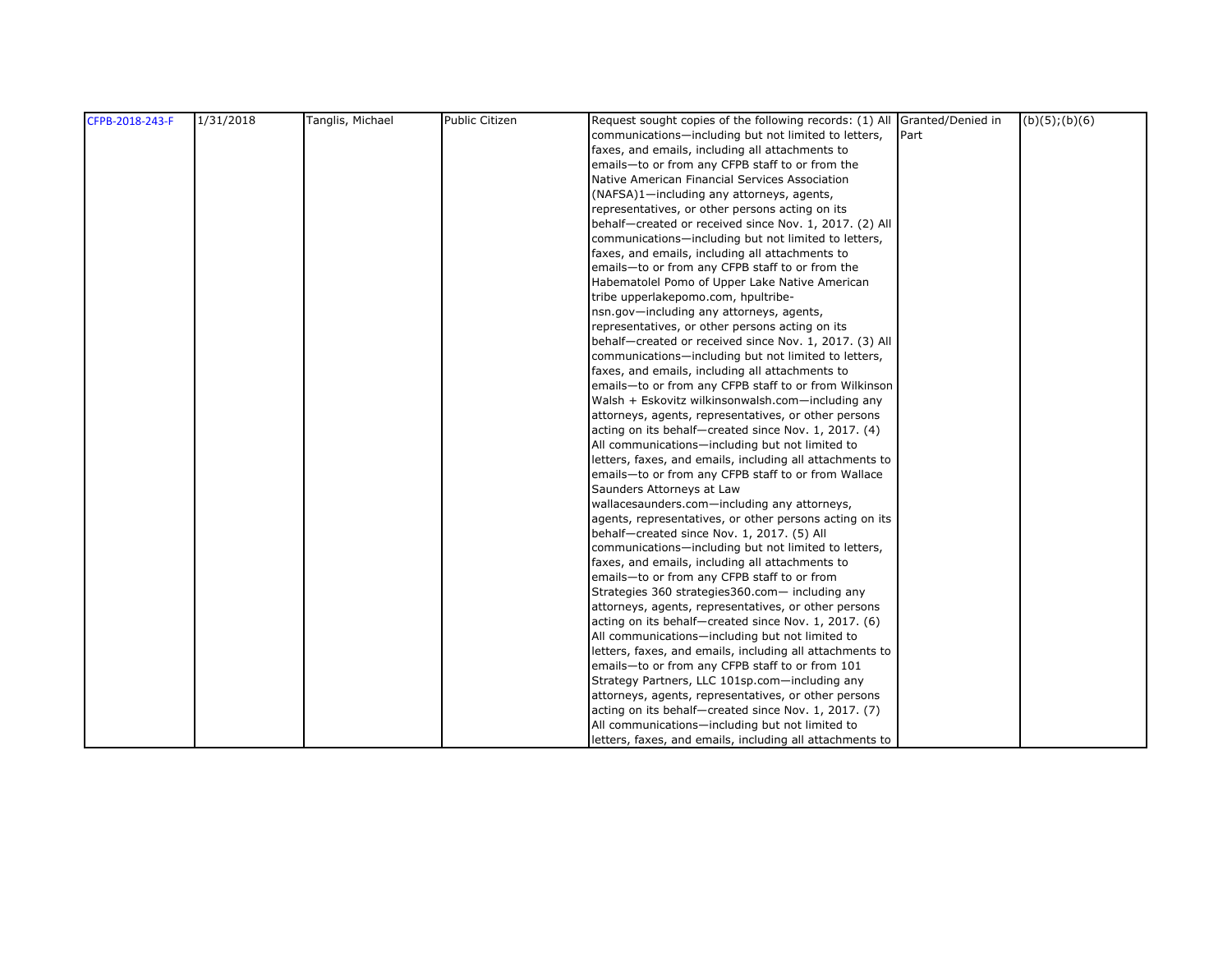| CFPB-2019-0161-F | 12/20/2018 | Brody, David | The Lawyers' Committee Remanded to conduct a more expansive search that is Other Reasons - |                   |  |
|------------------|------------|--------------|--------------------------------------------------------------------------------------------|-------------------|--|
|                  |            |              | for Civil Rights Under Law reasonably calculated to uncover all responsive                 | Duplicate request |  |
|                  |            |              | documents and to remove improper redactions.                                               |                   |  |
|                  |            |              | History: Appeal of to CFPB's partial denial of the                                         |                   |  |
|                  |            |              | Lawyers' Committee's FOIA request submitted on June                                        |                   |  |
|                  |            |              | 8, 2018, designated by CFPB as (the "Request"),                                            |                   |  |
|                  |            |              | Freedom of Information Act Request No. CFPB-2018-                                          |                   |  |
|                  |            |              | 600-F. Original Request: Communications and                                                |                   |  |
|                  |            |              | calendar entries (including invitations) involving Acting                                  |                   |  |
|                  |            |              | Director Mulvaney, his chief of staff Kirsten Sutton,                                      |                   |  |
|                  |            |              | Principal Policy Director Brian Johnson, Associate                                         |                   |  |
|                  |            |              | Policy Director for External Affairs Anthony Welcher,                                      |                   |  |
|                  |            |              | and any other employee of the CFPB Office of the                                           |                   |  |
|                  |            |              | Director, relating to the "Consumer Advisory Board" or                                     |                   |  |
|                  |            |              | "CAB" from November 24, 2017, to the date the                                              |                   |  |
|                  |            |              | search is conducted. We do not request such records                                        |                   |  |
|                  |            |              | held by the Office of Fair Lending and Equal                                               |                   |  |
|                  |            |              | Opportunity. Any amendments to the Consumer                                                |                   |  |
|                  |            |              | Advisory Board Charter dated February 22, 2017,                                            |                   |  |
|                  |            |              | and/or any new or proposed Consumer Advisory Board                                         |                   |  |
|                  |            |              | charters that have been created since February 22,                                         |                   |  |
|                  |            |              | 2017.                                                                                      |                   |  |
|                  |            |              |                                                                                            |                   |  |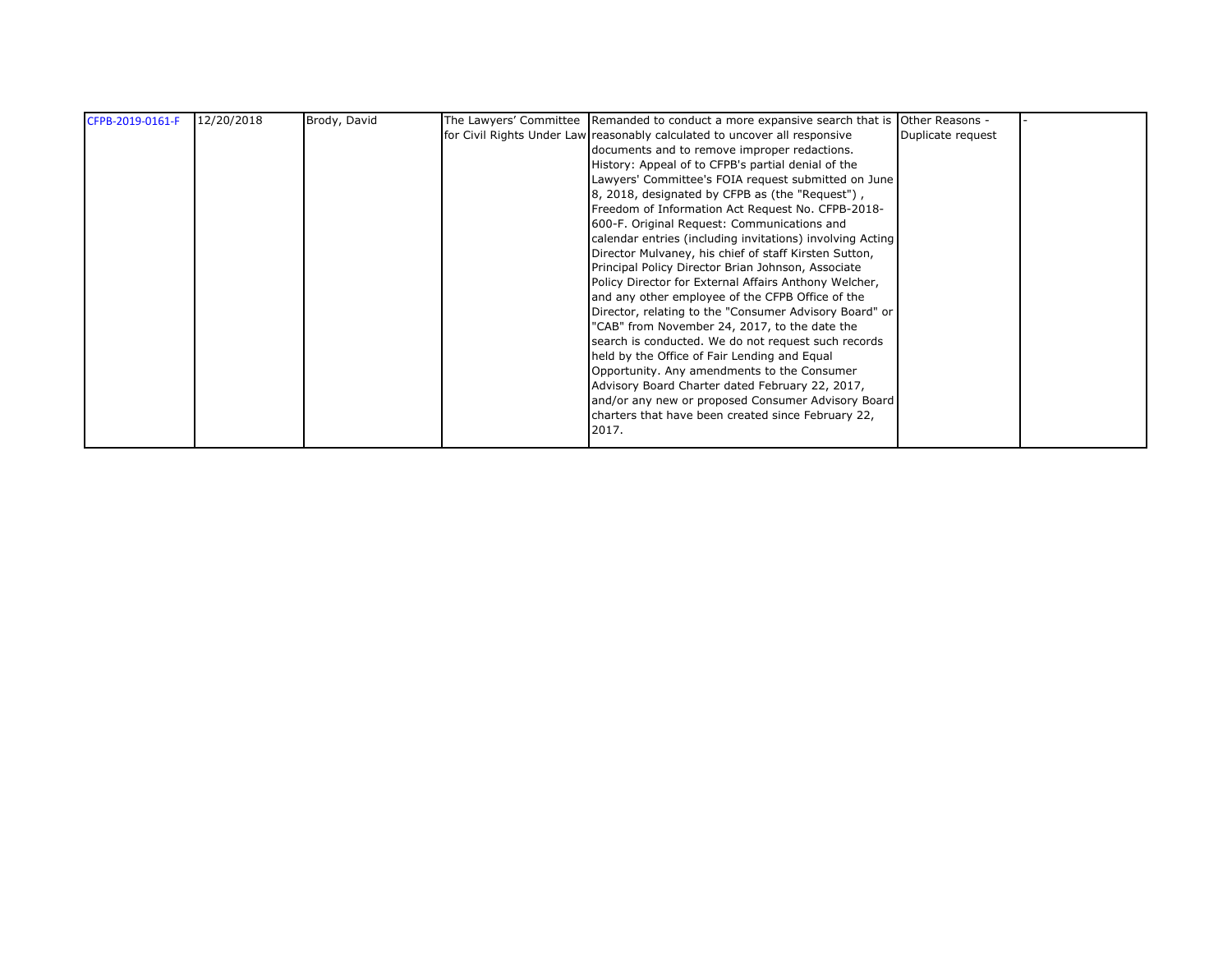| CFPB-2019-0177-F | 1/18/2019 | Moss, Bradley | Mark S. Zaid, P.C. | Requests copies of records created, received and/or       | Other Reasons - No |  |
|------------------|-----------|---------------|--------------------|-----------------------------------------------------------|--------------------|--|
|                  |           |               |                    | maintained by the Bureau of Consumer Financial            | Records            |  |
|                  |           |               |                    | Protection ("BCFP"), including crossreferences.           |                    |  |
|                  |           |               |                    | Specifically, the Requesters are seeking any              |                    |  |
|                  |           |               |                    | communications - including verbal communications          |                    |  |
|                  |           |               |                    | memorialized in writing - between acting White House      |                    |  |
|                  |           |               |                    | Chief of Staff Mick Mulvaney ("Mr. Mulvaney") and         |                    |  |
|                  |           |               |                    | BCFP Designated Agency Ethics Officials ("DAEO")          |                    |  |
|                  |           |               |                    | regarding a possible employment opportunity for Mr.       |                    |  |
|                  |           |               |                    | Mulvaney at the University of South Carolina, including   |                    |  |
|                  |           |               |                    | any ethics or conflict of interest determinations made    |                    |  |
|                  |           |               |                    | by either the DAEOs or Mr. Mulvaney. For reference        |                    |  |
|                  |           |               |                    | purposes, under the STOCK Act, Mr. Mulvaney - as a        |                    |  |
|                  |           |               |                    | political appointee and now White House staffer - was     |                    |  |
|                  |           |               |                    | legally obligated to first seek guidance from DAEOs       |                    |  |
|                  |           |               |                    | prior to directly negotiating or having any agreement     |                    |  |
|                  |           |               |                    | with an outside entity, such as the University of South   |                    |  |
|                  |           |               |                    | Carolina. The STOCK Act would have required Mr.           |                    |  |
|                  |           |               |                    | Mulvaney to also recuse himself whenever there was a      |                    |  |
|                  |           |               |                    | conflict of interest or an appearance of a conflict of    |                    |  |
|                  |           |               |                    | interest, and to notify ethics officials of that recusal. |                    |  |
|                  |           |               |                    | BCFP should ensure that its search for responsive         |                    |  |
|                  |           |               |                    | records encompasses Government civilian employees,        |                    |  |
|                  |           |               |                    | detailees, political appointees, Constitutional officers, |                    |  |
|                  |           |               |                    | and contract staff. The scope of the searches should      |                    |  |
|                  |           |               |                    | include, but not be limited to, e-mail communications     |                    |  |
|                  |           |               |                    | on unclassified and classified systems, as well as        |                    |  |
|                  |           |               |                    | records stored on individual hard drives and/or shared    |                    |  |
|                  |           |               |                    | drives. BCFP can limit the timeframe of its searches      |                    |  |
|                  |           |               |                    | from January 20, 2017, up until the date upon which       |                    |  |
|                  |           |               |                    | BCFP begins conducting searches for responsive            |                    |  |
|                  |           |               |                    | records. The scope of the searches should not be          |                    |  |
|                  |           |               |                    | limited to BCFP-originated records and should be          |                    |  |
|                  |           |               |                    | construed to include records that are currently in the    |                    |  |
|                  |           |               |                    | possession of a U.S. Government contractor for            |                    |  |
|                  |           |               |                    | purposes of records management.                           |                    |  |
|                  |           |               |                    |                                                           |                    |  |
|                  |           |               |                    |                                                           |                    |  |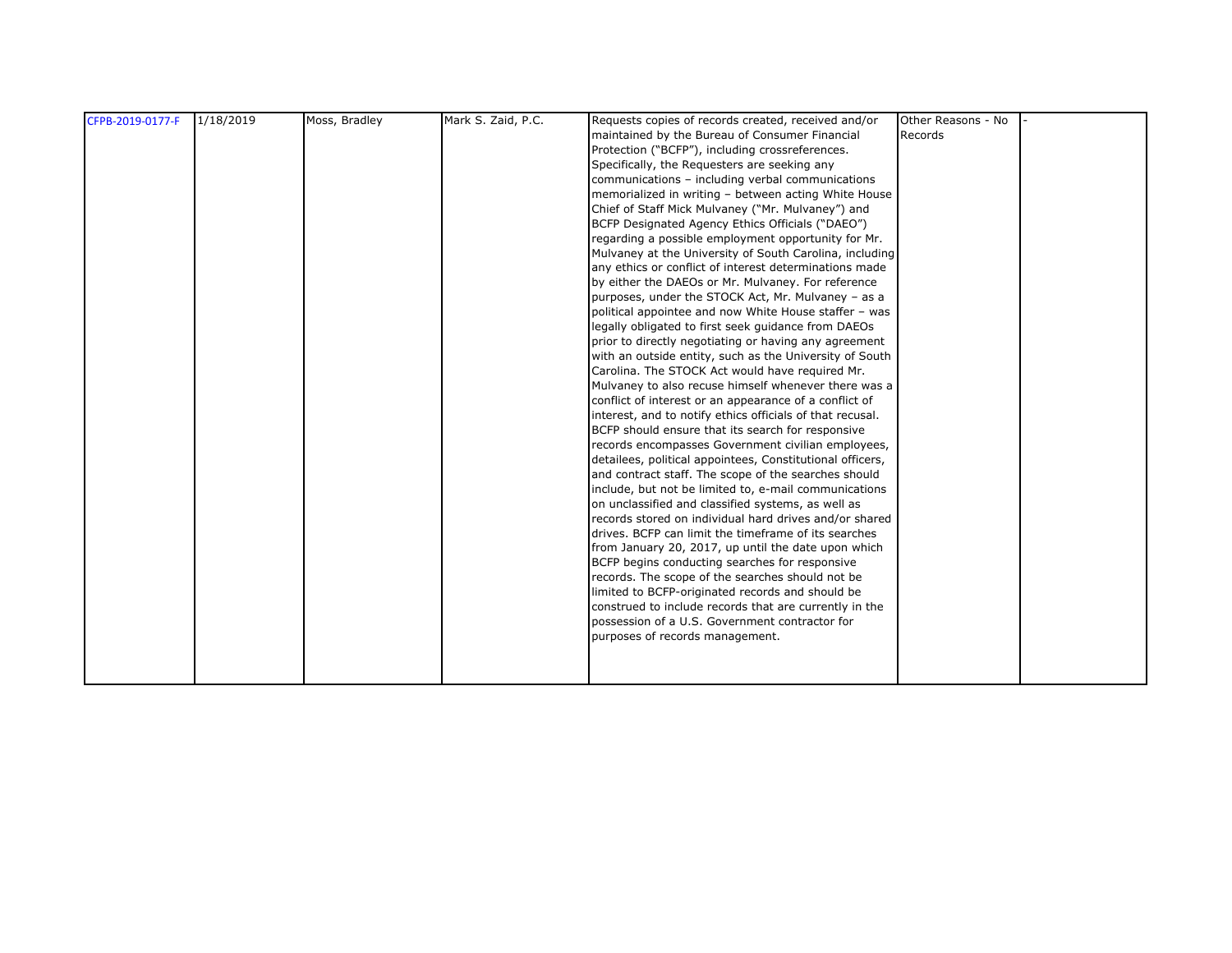| CFPB-2019-0178-F-P 1/18/2019<br>Evers, Austin<br>American Oversight<br>1. Records sufficient to identify all employees who                 | Granted/Denied in<br>(b)(6) |
|--------------------------------------------------------------------------------------------------------------------------------------------|-----------------------------|
| Part<br>entered into a position at the agency as "political                                                                                |                             |
| appointees" since the date the search was conducted                                                                                        |                             |
| for FOIA request number CFPB-2018-157-F (the                                                                                               |                             |
| "Relevant Date") and the title or position of each                                                                                         |                             |
| employee (to the extent that such individuals have                                                                                         |                             |
| held multiple titles or positions since the Relevant                                                                                       |                             |
| Date, identify each title or position). For purposes of                                                                                    |                             |
| this request, please consider any employee in a PAS                                                                                        |                             |
| position, a presidentially-appointed position, a non-                                                                                      |                             |
| career SES position, a Schedule C position, or any                                                                                         |                             |
| administratively-determined position to be a "political                                                                                    |                             |
| appointee." 2. Records sufficient to identify all career                                                                                   |                             |
| employees who have been detailed into a leadership                                                                                         |                             |
| office or component front office since the Relevant                                                                                        |                             |
| Date (as that term is defined in request 1); the title or                                                                                  |                             |
| position of each employee while on detail; and each                                                                                        |                             |
| employee's originating agency or component, and                                                                                            |                             |
| prior title (to the extent that such individuals have                                                                                      |                             |
| held multiple titles or positions since the Relevant                                                                                       |                             |
| Date, identify each title or position). 3. For each                                                                                        |                             |
| individual identified in response to requests 1 to 2: a.                                                                                   |                             |
| The resume provided by the individual to the agency                                                                                        |                             |
| in connection with determining the appropriate salary                                                                                      |                             |
| for the individual, or, if that is not available, a recent                                                                                 |                             |
| resume contained within the agency's records. We                                                                                           |                             |
| have no objection to the redaction of contact                                                                                              |                             |
| information (addresses, telephone numbers, e-mail                                                                                          |                             |
| addresses) for the employee or references, or to the                                                                                       |                             |
| redaction of past salary information. Employment,                                                                                          |                             |
| education, and professional association information is                                                                                     |                             |
| not exempt and we object to any redactions of such                                                                                         |                             |
| information. b. Any conflicts or ethics waivers or                                                                                         |                             |
| authorizations for the individual, including                                                                                               |                             |
| authorizations pursuant to 5 C.F.R. § 2635.502. c.                                                                                         |                             |
| Records reflecting any recusal determination made or                                                                                       |                             |
| issued for the individual. d. Copies of any SF-50 forms                                                                                    |                             |
| for the individual reflecting any change in position or                                                                                    |                             |
| title, including when the employee enters or leaves a                                                                                      |                             |
| position. We have no objection to the redaction of                                                                                         |                             |
| home addresses, telephone numbers, or social                                                                                               |                             |
| security numbers from the SF-50s. 4. For all                                                                                               |                             |
| employees who entered into a position at the agency                                                                                        |                             |
| 1/23/2019<br>Mother Jones<br>Date Range: April 25, 2018-Present Names of all CFPB Granted in Full<br>CFPB-2019-0179-F<br>Levintova, Hannah |                             |
| employees who have left the agency, as well as their                                                                                       |                             |
| titles and departments Names of all new CFPB hires,                                                                                        |                             |
| as well as their titles and departments                                                                                                    |                             |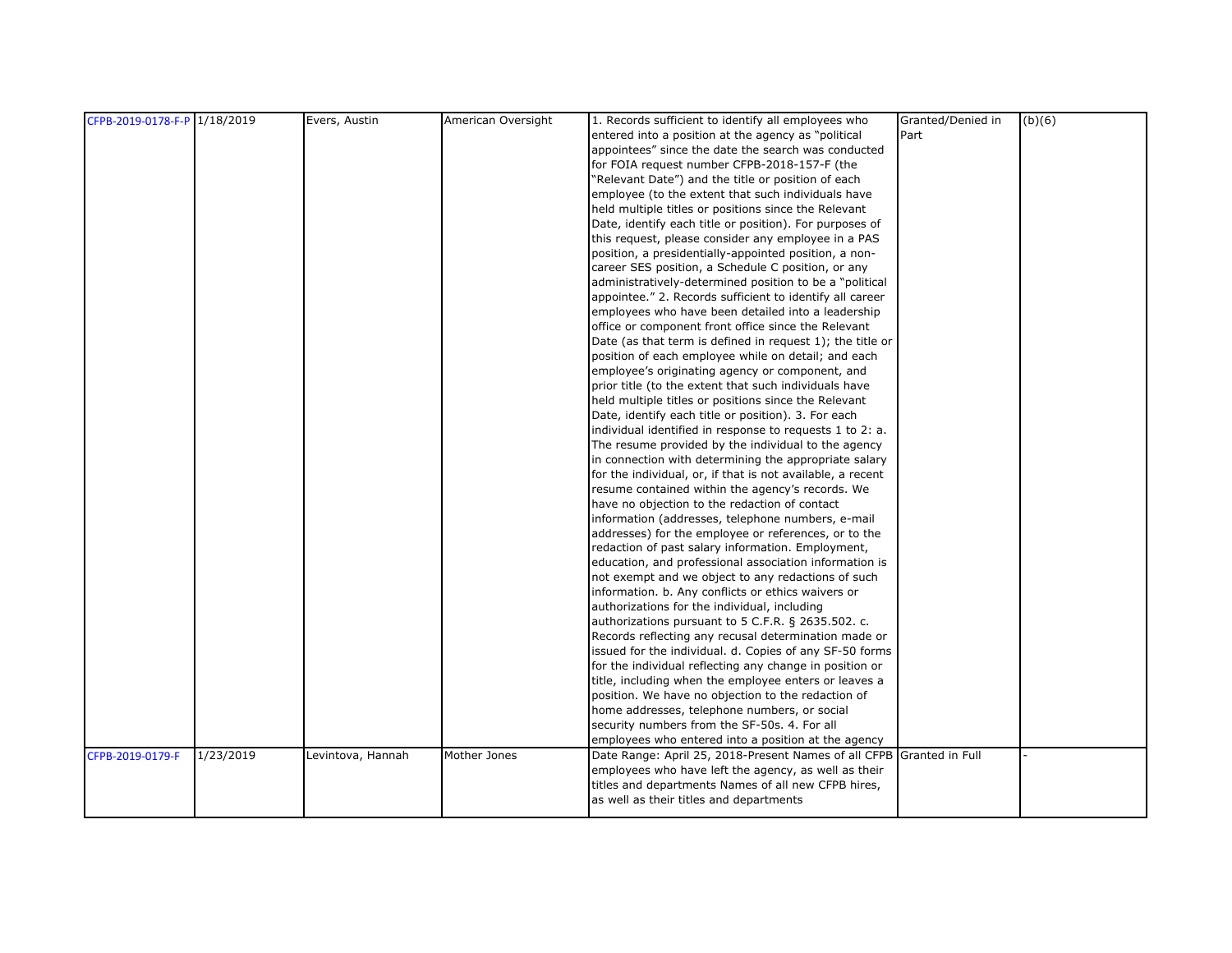| CFPB-2019-0180-F | 1/23/2019 |                      |                    | I request that a copy of the following documents be<br>provided to me: all the records related to complaint<br>$ID#$ (b) (6)<br>$(b)$ $(6)$<br>For<br>purpose of this request, the term "records" shall<br>mean: (1) any written, printed, or typed material of<br>any kind, including without limitation all<br>correspondence, memoranda, notes, messages,<br>letters, cards, facsimiles, papers, forms, telephone<br>conversations and messages, schedules, calendars,<br>chronological data, minutes, books, reports, charts,<br>lists, legers, invoices, worksheets, computer printouts,<br>printed matter, statements, affidavits, contracts,<br>agreements, transcripts; (2) any electronically,<br>magnetically, or mechanically stored material of any<br>kind, including without limitation all electronic mail or<br>e-mail; (3) any audio, aural, visual, or video records,<br>recordings, or representations of any kind; (4)-<br>any graphic materials and data compilations from<br>which information .can be obtained; and (5) any<br>materials using other means of preserving thought or<br>expression. | Granted/Denied in<br>Part | (b)(4); (b)(5); (b)(6); (c)<br>b) $(7)(A);(b)(7)(E);(b)$<br>(8) |
|------------------|-----------|----------------------|--------------------|---------------------------------------------------------------------------------------------------------------------------------------------------------------------------------------------------------------------------------------------------------------------------------------------------------------------------------------------------------------------------------------------------------------------------------------------------------------------------------------------------------------------------------------------------------------------------------------------------------------------------------------------------------------------------------------------------------------------------------------------------------------------------------------------------------------------------------------------------------------------------------------------------------------------------------------------------------------------------------------------------------------------------------------------------------------------------------------------------------------------------|---------------------------|-----------------------------------------------------------------|
| CFPB-2019-0181-F | 1/24/2019 | Mahmud, Fatima       |                    | Pursuant to the Freedom of Information Act, 5 U.S.C.<br>§ 522, I request all emails sent by<br>regarding starting his recent<br>detail assignment outside the Office of Enforcement.<br>Rappe will be able to provide guidance on the start<br>and end dates for the scope of this email search. Also<br>requests a separate acknowledgement letter for this<br>request, pursuant to 12 C.F.R. § 1070.18(a).                                                                                                                                                                                                                                                                                                                                                                                                                                                                                                                                                                                                                                                                                                              | Granted/Denied in<br>Part | (b)(5); (b)(6); (b)(7)<br>A)                                    |
| CFPB-2019-0182-F | 1/24/2019 | Confessore, Nicholas | The New York Times | Requests copies of the following CFPB records,<br>beginning from November 24, 2017 through the<br>February 1, 2018: 1. A memo drafted for Acting<br>Director Mick Mulvaney by bureau staff, including but<br>not limited to staff in the Research, Markets, and<br>Regulation Division and the Legal Division, discussing<br>potential rationales and legal questions for delaying<br>the bureau's 2017 final Payday Lending Rule. 2. Any e-<br>mails between the Mr. Mulvaney and the employees<br>holding the title "policy assistant director," on the one<br>hand, and other bureau employees, that deal with<br>requesting, drafting, or meeting about this memo.                                                                                                                                                                                                                                                                                                                                                                                                                                                    | Granted/Denied in<br>Part | $(b)(5)$ ; $(b)(6)$                                             |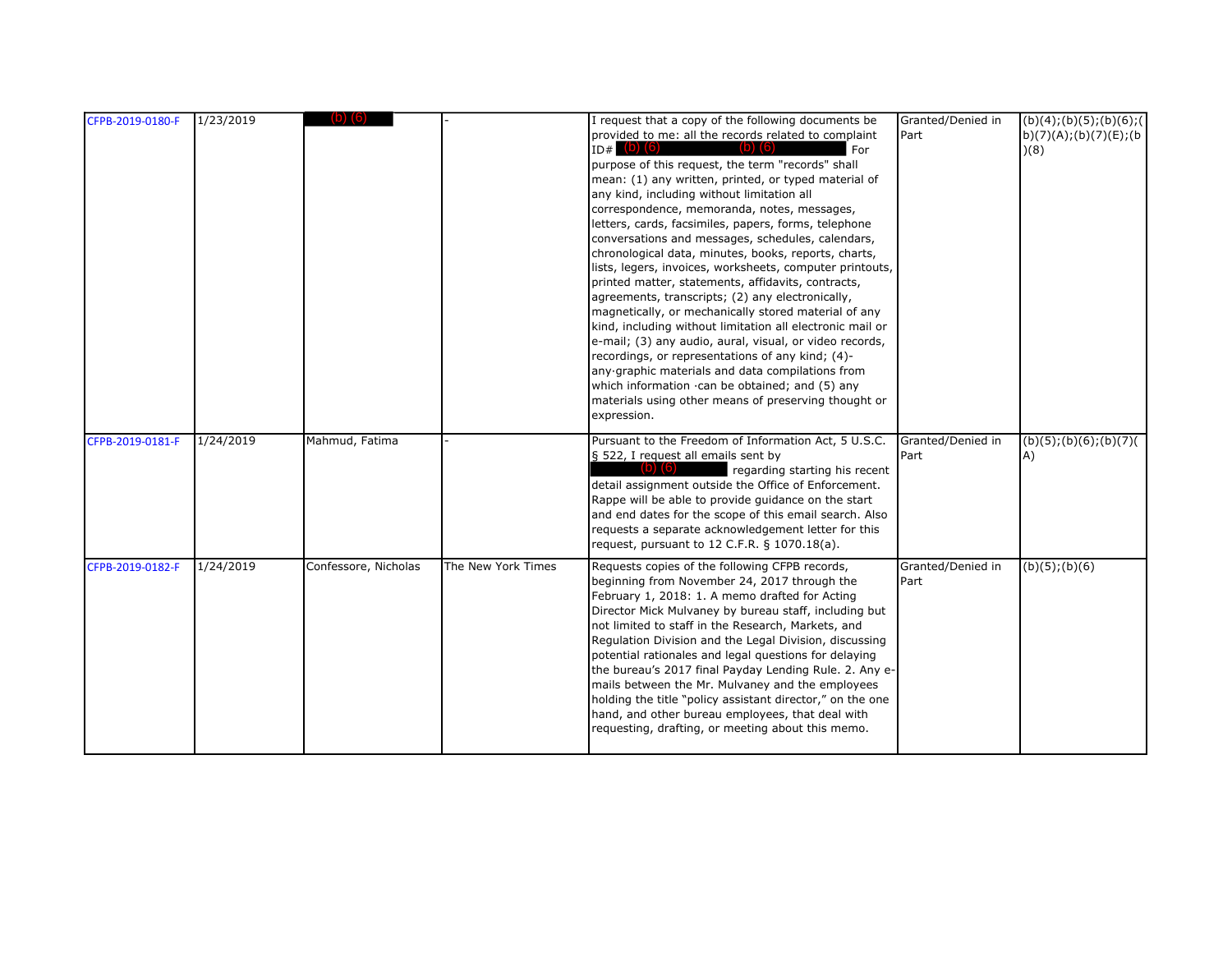| CFPB-2019-0183-F | 1/24/2019 | Confessore, Nicholas | The New York Times | Request copies of the following CFPB records,<br>beginning from November 24, 2017 through June 1,<br>2018: 1. Any correspondence or written direction from<br>Acting Deputy Director Brian Johnson requesting that<br>other staff members refer interagency communications<br>regarding the Military Lending Act, including the<br>Department of Defense, to him. 2. Any<br>correspondence or written direction from Mr. Johnson<br>designating bureau staff member Hallee Morgan as the<br>bureau's contact with regards to interagency<br>discussions regarding the Military Lending Act,<br>including discussions with the Department of Defense,<br>and participation in the DOD-led interagency working<br>group regarding Military Lending Act matters. 3. Any<br>correspondence or written direction from Mr. Johnson,<br>Ms. Morgan, or other senior officials requiring that | Granted/Denied in<br>Part | (b)(5); (b)(6) |
|------------------|-----------|----------------------|--------------------|---------------------------------------------------------------------------------------------------------------------------------------------------------------------------------------------------------------------------------------------------------------------------------------------------------------------------------------------------------------------------------------------------------------------------------------------------------------------------------------------------------------------------------------------------------------------------------------------------------------------------------------------------------------------------------------------------------------------------------------------------------------------------------------------------------------------------------------------------------------------------------------|---------------------------|----------------|
|                  |           |                      |                    | bureau staff submit periodic reports detailing any<br>external discussions staff had held with other<br>government officials regarding the Military Lending<br>Act. I would also like to request Hallee Morgan's work<br>calendar for the months of May, June, and July 2018.                                                                                                                                                                                                                                                                                                                                                                                                                                                                                                                                                                                                         |                           |                |
| CFPB-2019-0184-F | 1/25/2019 | Tribou, Kimberly     |                    | Request the total amount that the Consumer Financial Granted in Full<br>Protection Bureau paid or transferred to the<br>Government Accountability Office to perform their<br>financial statement audit for each individual year,<br>2011-2018                                                                                                                                                                                                                                                                                                                                                                                                                                                                                                                                                                                                                                         |                           |                |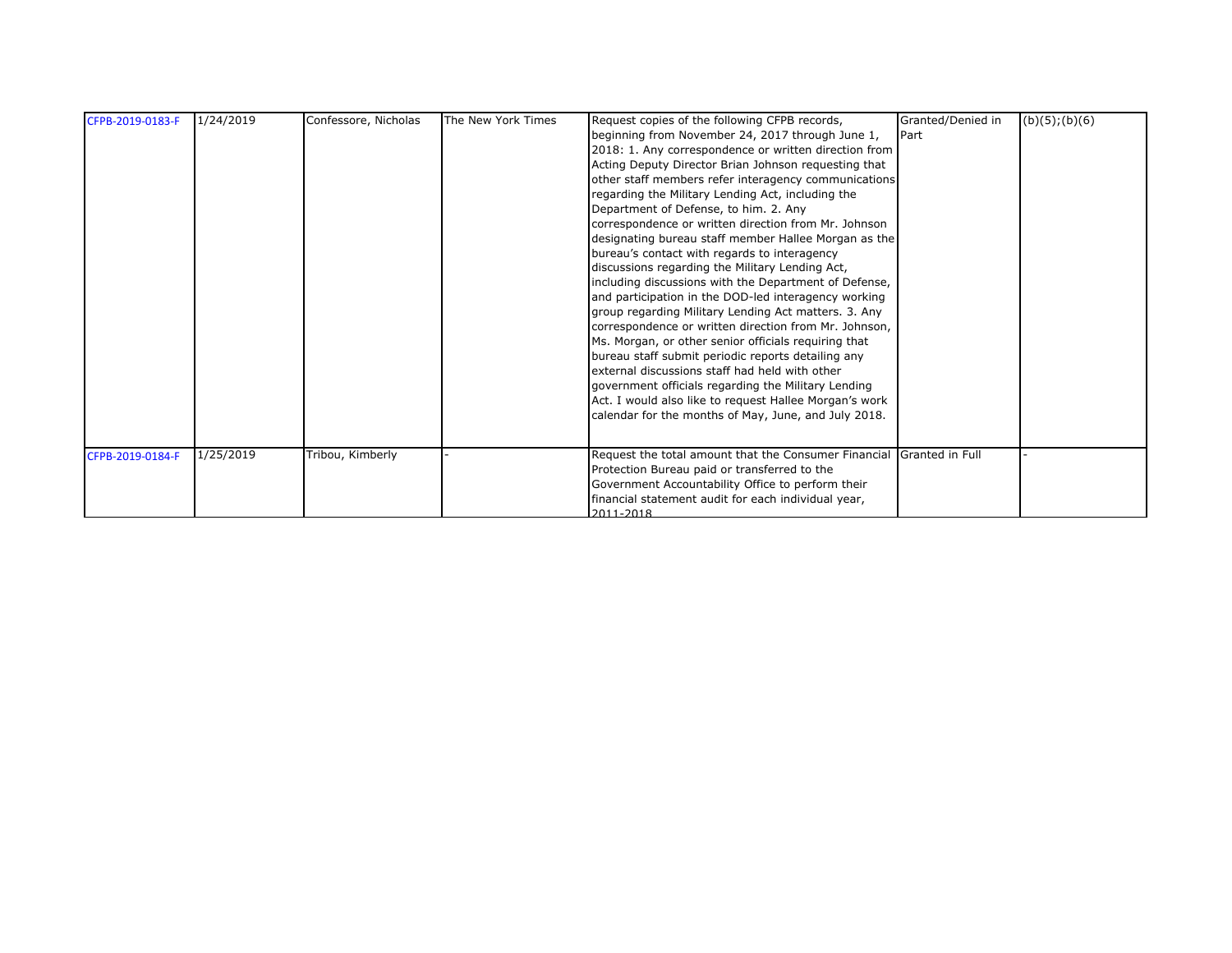| CFPB-2019-0185-F | 1/28/2019 | Smullin, Rebecca   | Public Citizen, Inc. | Remand BCFP-2018-0629-F Remanded to conduct                             | Other Reasons - No |                           |
|------------------|-----------|--------------------|----------------------|-------------------------------------------------------------------------|--------------------|---------------------------|
|                  |           |                    |                      | further search in other offices; the request is sparse                  | Records            |                           |
|                  |           |                    |                      | and incomplete and since the FOIA Analyst who                           |                    |                           |
|                  |           |                    |                      | processed the request is no longer employed by the                      |                    |                           |
|                  |           |                    |                      | Bureau, the record is insufficient to determine the                     |                    |                           |
|                  |           |                    |                      | merits of the appeal; accordingly, the Request is                       |                    |                           |
|                  |           |                    |                      | remanded for reprocessing. History Appeals FOIA                         |                    |                           |
|                  |           |                    |                      | Request #BCFP-2018-0629-F Original Request Any                          |                    |                           |
|                  |           |                    |                      | document created or modified on or after November                       |                    |                           |
|                  |           |                    |                      | 24, 2017, that sets out CFPB policy regarding the                       |                    |                           |
|                  |           |                    |                      | following: a. Enforcement priorities b. The choice of                   |                    |                           |
|                  |           |                    |                      | which investigations to open c. The choice of whether,                  |                    |                           |
|                  |           |                    |                      | when, or how to dispose of an investigation d. How to                   |                    |                           |
|                  |           |                    |                      | calculate penalties or otherwise identity remedies                      |                    |                           |
|                  |           |                    |                      | sought in enforcement actions (including settlements)                   |                    |                           |
|                  |           |                    |                      | e. Application of the prohibitions on unfair, deceptive,                |                    |                           |
|                  |           |                    |                      | or abusive acts or practices f. The extent to which, in                 |                    |                           |
|                  |           |                    |                      | pursuing investigations, enforcement actions, or                        |                    |                           |
|                  |           |                    |                      | supervision actions, the CFPB should take into account                  |                    |                           |
|                  |           |                    |                      | the impact on those activities on the entities involved                 |                    |                           |
|                  |           |                    |                      | (Date Range for Record Search: From 11/24/2017 To                       |                    |                           |
|                  |           |                    |                      | 6/22/2018                                                               |                    |                           |
|                  |           |                    |                      |                                                                         |                    |                           |
| CFPB-2019-0186-F | 1/29/2019 | Mahmud, Fatima     |                      | I request the Earning and Leaves statement for Cheryl Granted/Denied in |                    | (b)(6)                    |
|                  |           |                    |                      | Goodwin for Pay Period 01 in year 2019. I believe that Part             |                    |                           |
|                  |           |                    |                      | the Bureau, through Human Capital, has access to this                   |                    |                           |
|                  |           |                    |                      | document and can reasonably access it through the                       |                    |                           |
|                  |           |                    |                      | EPP website. This Earning and Leaves statement was                      |                    |                           |
|                  |           |                    |                      | released within the system as of today.                                 |                    |                           |
| CFPB-2019-0187-F | 1/29/2019 | Mahmud, Fatima     |                      | I request the first SF-50 ever issued by the CFPB                       | Granted/Denied in  | (b)(6)                    |
|                  |           |                    |                      | and/or the U.S. Treasury Department for Chandana                        | Part               |                           |
|                  |           |                    |                      | Kolavala. May I receive a separate acknowledgement                      |                    |                           |
|                  |           |                    |                      | letter for this request regardless of the date you                      |                    |                           |
|                  |           |                    |                      | logged it, pursuant to 12 C.F.R. § 1070.18(a)?                          |                    |                           |
| CFPB-2019-0188-F | 1/31/2019 | Forshee, Stephanie | Financial Advisor IO | Request any correspondence between Credit Karma                         | Granted/Denied in  | (b)(4); (b)(6)            |
|                  |           |                    |                      | and the Consumer Financial Protection Bureau                            | Part               |                           |
|                  |           |                    |                      | between January 1, 2018 and Dec. 31, 2018. I am                         |                    |                           |
|                  |           |                    |                      | also requesting any consumer complaints regarding                       |                    |                           |
|                  |           |                    |                      | Credit Karma during this timeframe.                                     |                    |                           |
| CFPB-2019-0189-F | 1/31/2019 | Forshee, Stephanie | Financial Advisor IQ | Request any correspondence between Robinhood and                        | Granted/Denied in  | (b)(4); (b)(5); (b)(6); ( |
|                  |           |                    |                      | the Consumer Financial Protection Bureau between                        | Part               | b)(7)(A);(b)(7)(E);(b)    |
|                  |           |                    |                      | January 1, 2018 and Dec. 31, 2018. I am also                            |                    | (8)                       |
|                  |           |                    |                      | requesting any consumer complaints regarding                            |                    |                           |
|                  |           |                    |                      | Robinhood during this timeframe.                                        |                    |                           |
|                  |           |                    |                      |                                                                         |                    |                           |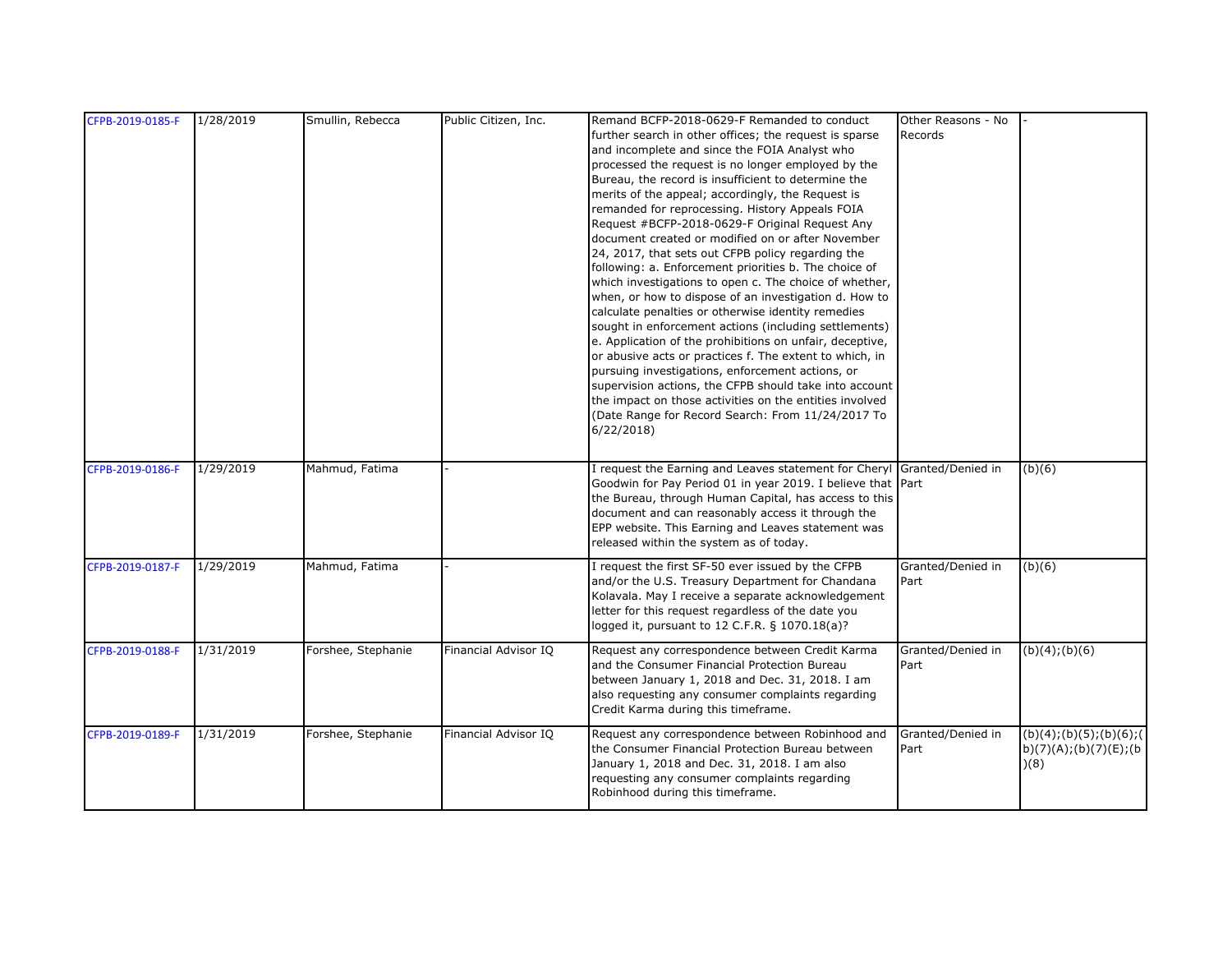| CFPB-2019-0190-F | 2/1/2019  | Reshef, Sharon  | Priorities USA        | Requests investigations, complaints, sanctions,                        | Granted/Denied in | (b)(4); (b)(5); (b)(6); ( |
|------------------|-----------|-----------------|-----------------------|------------------------------------------------------------------------|-------------------|---------------------------|
|                  |           |                 |                       | violations, or enforcement actions taken by the agency Part            |                   | b)(8)                     |
|                  |           |                 |                       | related to the business operations of Starbucks                        |                   |                           |
|                  |           |                 |                       | Corporation or its affiliates (including Il Giornale                   |                   |                           |
|                  |           |                 |                       | Coffee Company, Coffee House Holdings, Inc., Siren                     |                   |                           |
|                  |           |                 |                       | Retail Group, Starbucks New Venture Company,                           |                   |                           |
|                  |           |                 |                       | Seattle's Best Coffee, Teavana, Tazo, Evolution Fresh,                 |                   |                           |
|                  |           |                 |                       | La Boulange, Ethos Water, Frappuccino, Starbucks                       |                   |                           |
|                  |           |                 |                       | Reserve, Princi, Starbucks Doubleshot, Starbucks                       |                   |                           |
|                  |           |                 |                       | Refreshers, Starbucks VIA, and Torrefazione Italia                     |                   |                           |
|                  |           |                 |                       | Coffee) from November 1985 through June 2018 Any                       |                   |                           |
|                  |           |                 |                       | correspondence, including electronic, between your                     |                   |                           |
|                  |           |                 |                       | agency and Howard Schultz in his capacity as                           |                   |                           |
|                  |           |                 |                       | chairman, president, chief executive officer, and chief                |                   |                           |
|                  |           |                 |                       | global strategist of Starbucks Corporation, or between                 |                   |                           |
|                  |           |                 |                       | your agency and any other employees of Starbucks                       |                   |                           |
|                  |           |                 |                       | Corporation and its affiliates, from November 1985                     |                   |                           |
|                  |           |                 |                       | through June 2018 Any correspondence, including                        |                   |                           |
|                  |           |                 |                       | electronic, between your agency and Howard Schultz                     |                   |                           |
|                  |           |                 |                       | in his capacity as cofounder and partner of Maveron                    |                   |                           |
|                  |           |                 |                       | LLC, or between your agency and any other employees                    |                   |                           |
|                  |           |                 |                       | of Maveron LLC, from January 1998 to the present.                      |                   |                           |
|                  |           |                 |                       | Modification/Clarification from Requester on                           |                   |                           |
|                  |           |                 |                       | 2/19/2019: - For correspondence, I'm looking                           |                   |                           |
|                  |           |                 |                       | specifically for communications that would be unique                   |                   |                           |
|                  |           |                 |                       | to Starbucks and the CFPB, i.e. not email marketing                    |                   |                           |
|                  |           |                 |                       | blasts. Anything that relates to any actual regulatory                 |                   |                           |
|                  |           |                 |                       | work that the CFPB is or was conducting related to                     |                   |                           |
|                  |           |                 |                       | Starbucks would be of particular interest to me. - In                  |                   |                           |
|                  |           |                 |                       | terms of the search terms, any correspondence would                    |                   |                           |
|                  |           |                 |                       | likely have been with someone at one of the following:                 |                   |                           |
|                  |           |                 |                       | o @starbucks.com o @retail.starbucks.com o                             |                   |                           |
|                  |           |                 |                       | @seattlesbest.com o @teavana.com o @tazo.com o                         |                   |                           |
|                  |           |                 |                       | @evolutionfresh.com o @ethoswater.com o                                |                   |                           |
|                  |           |                 |                       | @princi.com o @maveron.com                                             |                   |                           |
|                  |           |                 |                       |                                                                        |                   |                           |
| CFPB-2019-0191-F | 1/24/2019 | Cattoni, Denise | American Transparency | An electronic copy of any and all employees of the                     | Other Reasons -   |                           |
|                  |           |                 |                       | Consumer Finance Protection Bureau for the year 2018 Duplicate request |                   |                           |
|                  |           |                 |                       | broken down by employee, in electronic format and                      |                   |                           |
|                  |           |                 |                       | emailed. This data should include employer zip code,                   |                   |                           |
|                  |           |                 |                       | employee name, whether full time or part time, gross                   |                   |                           |
|                  |           |                 |                       | pay, job description and any other information that                    |                   |                           |
|                  |           |                 |                       | your agency holds including but not limited to service                 |                   |                           |
|                  |           |                 |                       | credits, individual pension contribution, employer                     |                   |                           |
|                  |           |                 |                       | pension contribution, etc. This data will be for those                 |                   |                           |
|                  |           |                 |                       | employees within the Consumer Financial Protection                     |                   |                           |
|                  |           |                 |                       | Bureau.                                                                |                   |                           |
|                  |           |                 |                       |                                                                        |                   |                           |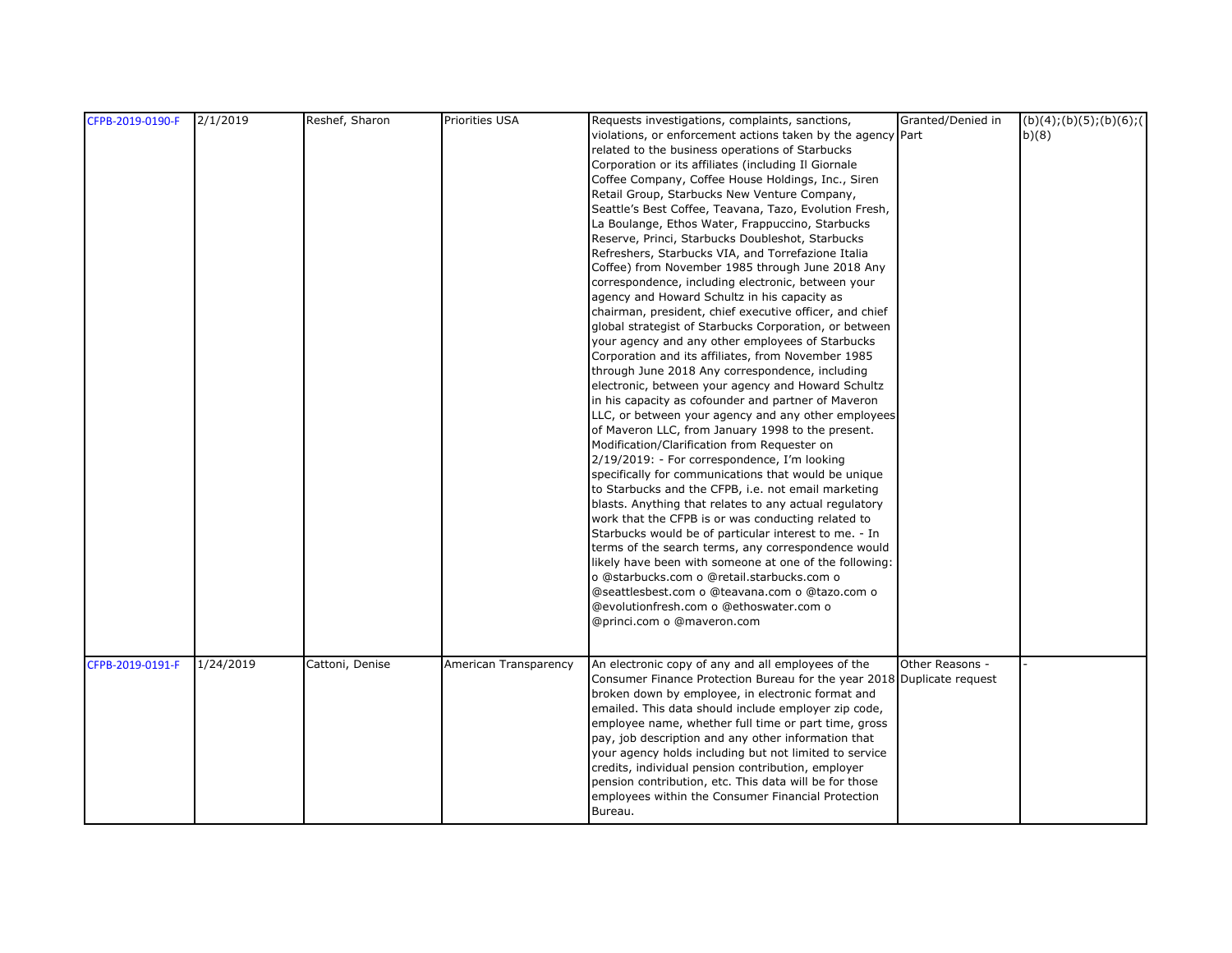| CFPB-2019-0193-F | 2/4/2019 | Mahmud, Fatima    |                      | I request all SF-50s for Cheryl Goodwin and Ross<br>Shipe dated 1/6/2019. May I receive a separate                                                                                                                                                                                                                                                                                                                                                                                                                                                                                                                                                                                                                                                                                                                                                                                                                                                                                                                                  | Granted/Denied in<br>Part | (b)(6)              |
|------------------|----------|-------------------|----------------------|-------------------------------------------------------------------------------------------------------------------------------------------------------------------------------------------------------------------------------------------------------------------------------------------------------------------------------------------------------------------------------------------------------------------------------------------------------------------------------------------------------------------------------------------------------------------------------------------------------------------------------------------------------------------------------------------------------------------------------------------------------------------------------------------------------------------------------------------------------------------------------------------------------------------------------------------------------------------------------------------------------------------------------------|---------------------------|---------------------|
|                  |          |                   |                      | acknowledgement letter for this request, pursuant to<br>12 C F R S 1070 18(a)?                                                                                                                                                                                                                                                                                                                                                                                                                                                                                                                                                                                                                                                                                                                                                                                                                                                                                                                                                      |                           |                     |
| CFPB-2019-0195-F | 2/4/2019 | Beyoud, Lydia     | <b>Bloomberg BNA</b> | AMEND REQUEST - to include only Dir. Kraninger and<br>other Washington, D.C.-based staff that accompanied<br>her. (i.e. we don't need the names/schedules of those<br>attending or traveling for "listening tours" from other<br>offices). We hereby request information on CFPB<br>Director Kathleen Kraninger's "listening tour" sessions,<br>including meetings in Washington, D.C., San<br>Francisco, New York, Chicago and any other cities<br>since Dec. 6, 2018 to Feb. 1, 2019 Specifically, we<br>request: - Schedules/meetings, lists of persons and/or<br>companies or entities in attendance, including senior<br>level CFPB staff or entities contracted or working on<br>behalf of the CFPB to organize these events -<br>schedules should include other appointments during<br>Kraninger or her staff's stay in these locations that<br>aren't specific to the "listening tour" meetings -<br>expenses related to these trips outside of Washington,<br>D.C. for Kraninger or any other CFPB staff in<br>attendance. | Granted/Denied in<br>Part | $(b)(5)$ ; $(b)(6)$ |
| CFPB-2019-0196-F | 2/4/2019 | Downey, Mark      |                      | The Department/Agency Procedures, Rules,<br>Regulations for Tort Claims; · Number Tort Claims<br>received per year for the last 10 years and ten year<br>total; · Tort Claims Total Dollar amounts received for<br>the past 10 years; · Tort Total Tort Claims Paid for the<br>past ten years; Total Number of Tort Claims Denied<br>with No payment for 10 years; Any and All<br>information of complaints or disciplinary action of<br>anyone in the Office of General Counsel; The States<br>that the General Counsel or Acting General Counsel is<br>admitted to State Bar Associations.                                                                                                                                                                                                                                                                                                                                                                                                                                        | Granted/Denied in<br>Part | (b)(5); (b)(6)      |
| CFPB-2019-0198-F | 2/6/2019 | Williams, Michael | The Capitol Forum    | Any investigative documents or closing documents<br>relating to the company Greensky, Inc. held by the<br>BCFP. Any communications between the BCFP and the<br>company Greensky, Inc. The period of this request is<br>January 1 2016 to February 5 2019.                                                                                                                                                                                                                                                                                                                                                                                                                                                                                                                                                                                                                                                                                                                                                                           | Denied in Full            | (b)(7)(A)           |
| CFPB-2019-0199-F | 2/6/2019 | Pompan, Jonathan  | Venable LLP          | The complete CFPB staff directory, white pages, or<br>records containing the names of CFPB staff and<br>contractors, position, title, department, office location,<br>telephone number, and email address at the CFPB.                                                                                                                                                                                                                                                                                                                                                                                                                                                                                                                                                                                                                                                                                                                                                                                                              | Granted in Full           |                     |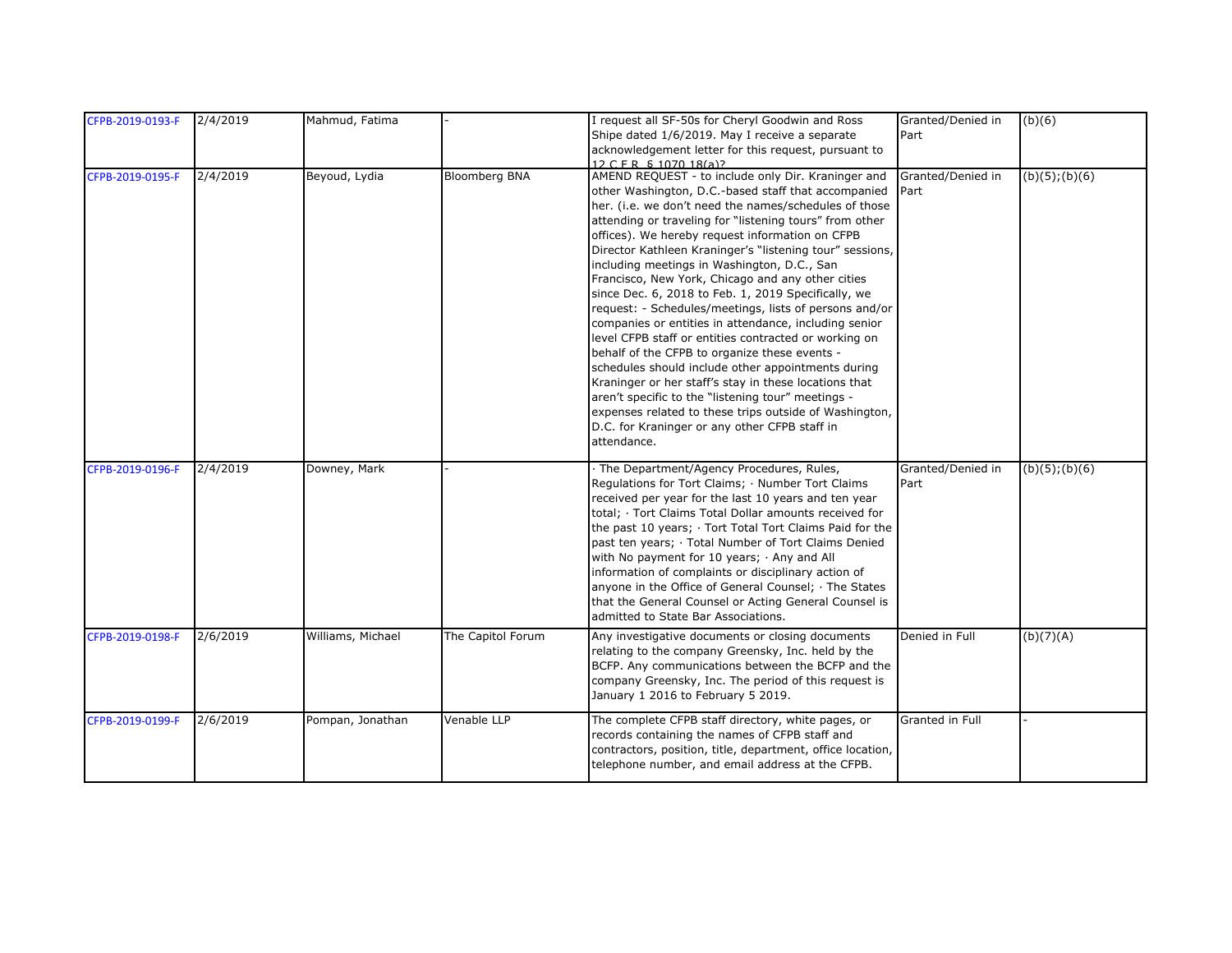| 2/7/2019<br>Koss, Natalie<br>Potomac Legal Group<br>Granted/Denied in<br>• All documents pertaining to the CFPB's hiring of<br>CFPB-2019-0200-F | (b)(6) |
|-------------------------------------------------------------------------------------------------------------------------------------------------|--------|
| <b>PLLC</b><br>Doug Lohr, including any communications related to<br><b>I</b> Part                                                              |        |
| his hiring, any Interagency Career Transition                                                                                                   |        |
| Assistance Plan (ICTAP) related to his hiring and                                                                                               |        |
| transition from the Department of Justice, and any                                                                                              |        |
| other documentation concerning his hiring and                                                                                                   |        |
| transition from the Department of Justice. • All                                                                                                |        |
| documents pertaining to any ICTAP related to the                                                                                                |        |
| CFPB's hiring of Doug Lohr and his transition from the                                                                                          |        |
| Department of Justice, including the official notice by                                                                                         |        |
| the Department of Justice that Doug Lohr's job was no                                                                                           |        |
| longer needed or that he would be losing his job as                                                                                             |        |
| part of a reduction-in-force, any communications                                                                                                |        |
| related to the creation of the ICTAP, and                                                                                                       |        |
| communications related to approval of the ICTAP. As                                                                                             |        |
| the FOIA requires, please release all reasonably                                                                                                |        |
| segregable nonexempt portions of documents.                                                                                                     |        |
| 2/7/2019<br>Walker, Mark<br>Granted/Denied in<br>The New York Times<br>FY2019 FOIA logs, including name of requestor, the                       |        |
| CFPB-2019-0201-F<br>date, the status, the FOIA number and a summary or                                                                          | (b)(6) |
| <b>IPart</b>                                                                                                                                    |        |
| full text of the FOIA request, so far as it has been                                                                                            |        |
| complied, as of the time you respond to this request.                                                                                           |        |
| Modex, Inc.<br>HMDA records without borrower names or sensitive<br>Granted in Full<br>2/7/2019<br>Larson, Dale<br>CFPB-2019-0202-F              |        |
| information. I would like to know what data is                                                                                                  |        |
| available, but most importantly we are looking for loan                                                                                         |        |
| officer NMLS ID, loan amount, funded/recorded date,                                                                                             |        |
| and property address. We would like data from 2017-                                                                                             |        |
| Current in a .CSV format.                                                                                                                       |        |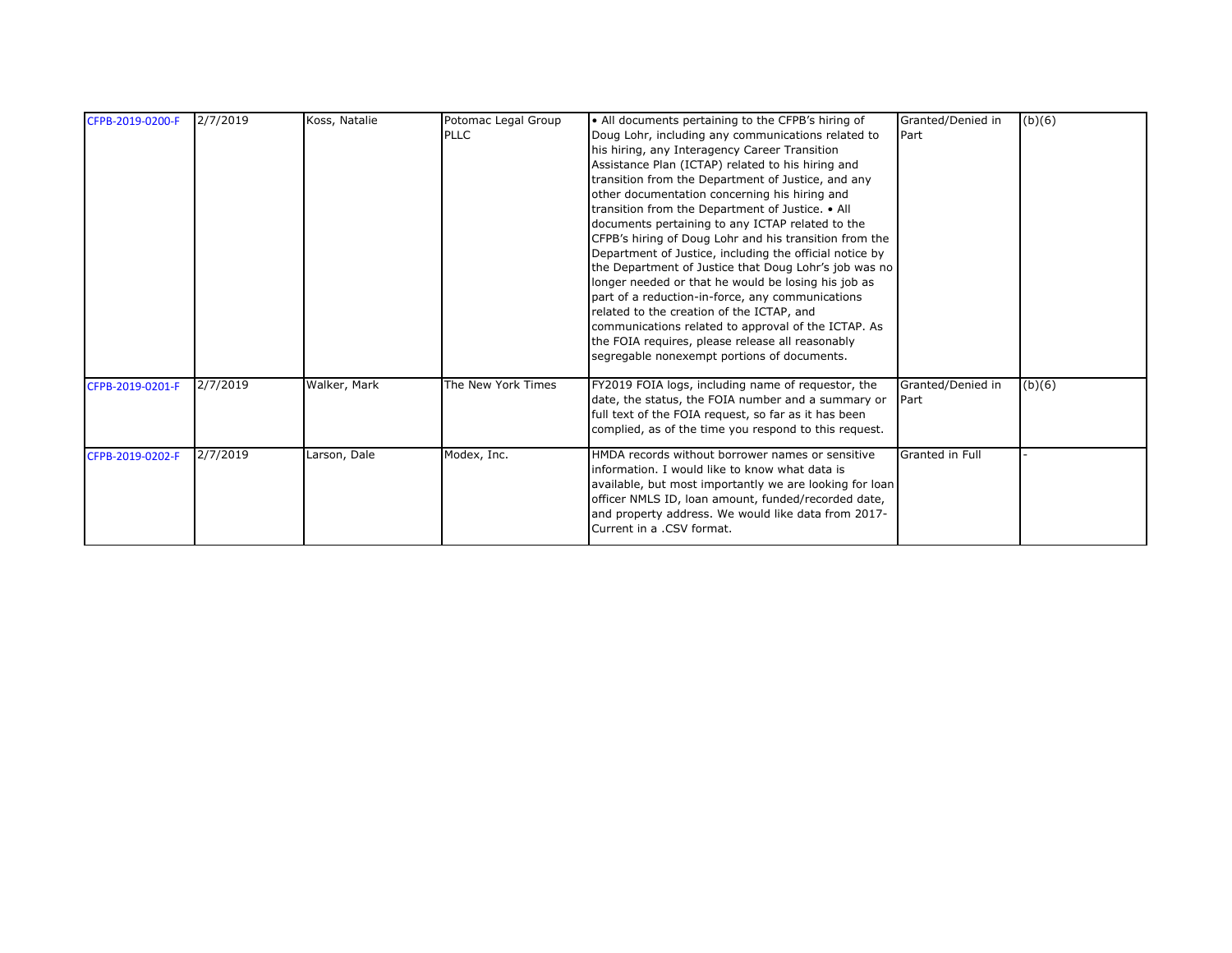| CFPB-2019-0203-F | 2/7/2019 | Johnson, Amy | Harvard Law School | 1. Any documents or materials that discuss practices     | Granted/Denied in | (b)(6) |
|------------------|----------|--------------|--------------------|----------------------------------------------------------|-------------------|--------|
|                  |          |              | Cyberlaw Clinic    | for addressing problems of impersonation, identity       | Part              |        |
|                  |          |              |                    | theft, fraud, or scams, including but not limited to     |                   |        |
|                  |          |              |                    | guides, manuals, handbooks, policies, or presentations   |                   |        |
|                  |          |              |                    | used to instruct or train CFPB staff. 2. Any documents   |                   |        |
|                  |          |              |                    | or materials used to instruct or train CFPB staff in the |                   |        |
|                  |          |              |                    | use of social media, including but not limited to        |                   |        |
|                  |          |              |                    | guides, manuals, handbooks, policies, or                 |                   |        |
|                  |          |              |                    | presentations. 3. Any documents or materials that        |                   |        |
|                  |          |              |                    | discuss fake CFPB social media1 pages or accounts,       |                   |        |
|                  |          |              |                    | including but not limited to communications              |                   |        |
|                  |          |              |                    | concerning the discovery of these pages,                 |                   |        |
|                  |          |              |                    | communications between agencies or branches of the       |                   |        |
|                  |          |              |                    | federal government concerning these pages, and any       |                   |        |
|                  |          |              |                    | documents that speak to the identity of the parties      |                   |        |
|                  |          |              |                    | behind the creation of these pages. 4. Any documents     |                   |        |
|                  |          |              |                    | or materials that discuss individuals who have made,     |                   |        |
|                  |          |              |                    | or are currently making, false claims about CFPB         |                   |        |
|                  |          |              |                    | awards or titles on any online dating service accounts   |                   |        |
|                  |          |              |                    | or social media accounts. 5. All correspondence,         |                   |        |
|                  |          |              |                    | including but not limited to "direct messages" (i.e.     |                   |        |
|                  |          |              |                    | private, user-to-user messages on any platform),         |                   |        |
|                  |          |              |                    | emails, or voicemails between representatives of the     |                   |        |
|                  |          |              |                    | CFPB and social media providers, including but not       |                   |        |
|                  |          |              |                    | limited to Disqus, Facebook, Flickr, GitHub, Google+,    |                   |        |
|                  |          |              |                    | Instagram, LinkedIn, Medium, Pinterest, Tumblr,          |                   |        |
|                  |          |              |                    | Twitter, and YouTube. 6. All communications made by      |                   |        |
|                  |          |              |                    | CFPB staff to federal agencies or members of Congress    |                   |        |
|                  |          |              |                    | investigating or considering an investigation of social  |                   |        |
|                  |          |              |                    | media-based interference with government processes,      |                   |        |
|                  |          |              |                    | provided such communications also reference any fake     |                   |        |
|                  |          |              |                    | CFPB social media pages or accounts or any other case    |                   |        |
|                  |          |              |                    | of online impersonation of CFPB content. For parts 1,    |                   |        |
|                  |          |              |                    | 3, 4, and 6 of this request, the following key terms can |                   |        |
|                  |          |              |                    | be used to narrow the search: fake, false, phony,        |                   |        |
|                  |          |              |                    | bogus, fraudulent, impersonate (and all its verb         |                   |        |
|                  |          |              |                    | forms), impersonator, impostor, scam, identity theft,    |                   |        |
|                  |          |              |                    | imitation, rogue, counterfeit, mock, sham, hoax,         |                   |        |
|                  |          |              |                    | parody. This request is limited to the following date    |                   |        |
|                  |          |              |                    | range: January 1, 2002 - present.                        |                   |        |
|                  |          |              |                    |                                                          |                   |        |
|                  |          |              |                    |                                                          |                   |        |
|                  |          |              |                    |                                                          |                   |        |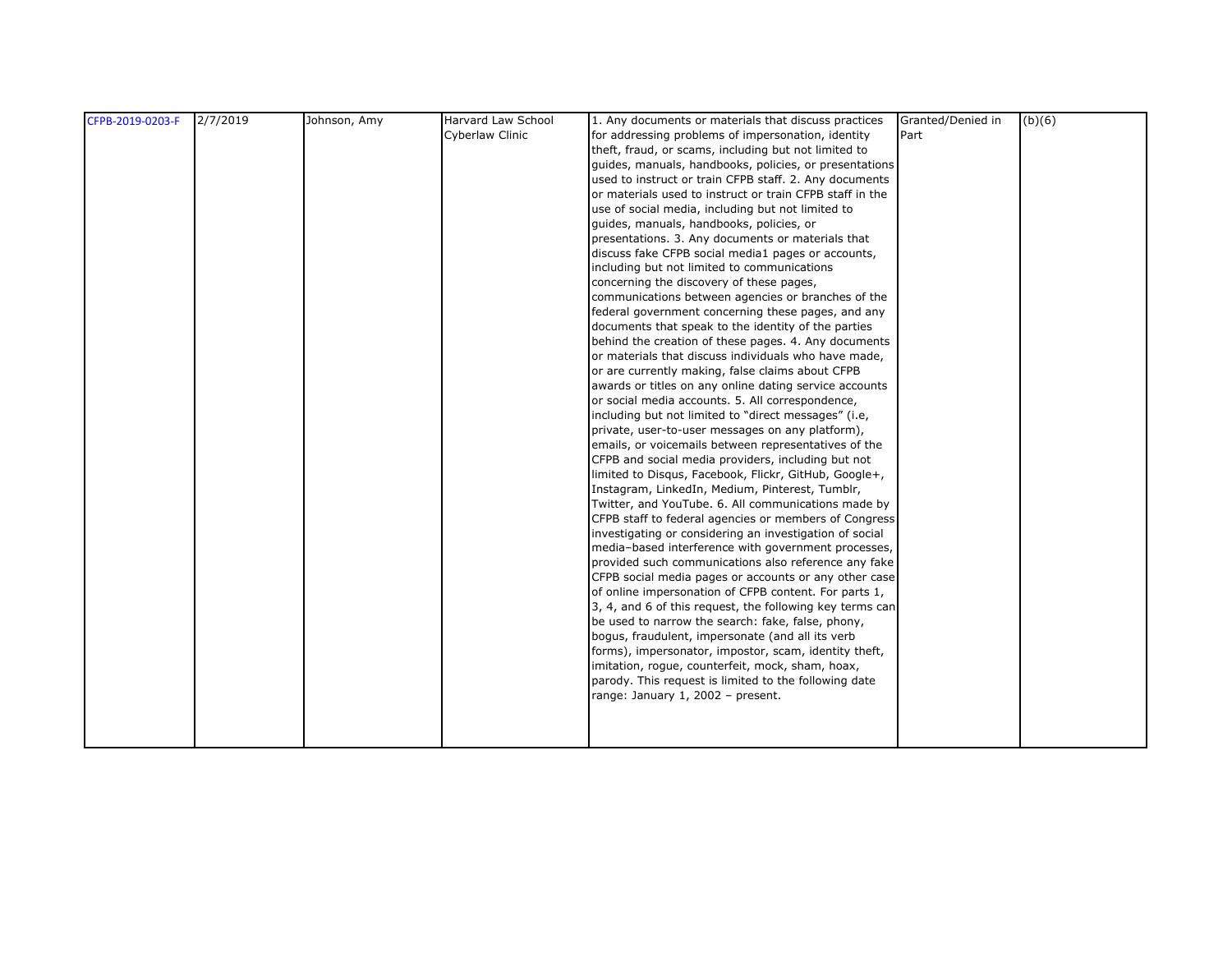| CFPB-2019-0204-F | 2/8/2019 | Lieber, Ron | The New York Times | The number of consumer complaints received, by               | Other Reasons - No |  |
|------------------|----------|-------------|--------------------|--------------------------------------------------------------|--------------------|--|
|                  |          |             |                    | company, from January 1, 2017, to the present, about Records |                    |  |
|                  |          |             |                    | each of these three companies: Equifax, Experian             |                    |  |
|                  |          |             |                    | Information Solutions and TransUnion Intermediate            |                    |  |
|                  |          |             |                    | Holdings The number of consumer complaints during            |                    |  |
|                  |          |             |                    | that period to which each company (Equifax, Experian         |                    |  |
|                  |          |             |                    | and TransUnion) responded with this response or a            |                    |  |
|                  |          |             |                    | similar variation of it, broken down by company: "This       |                    |  |
|                  |          |             |                    | complaint lists someone the company does not                 |                    |  |
|                  |          |             |                    | recognize as their customer or their customer's              |                    |  |
|                  |          |             |                    | authorized representative." The number of consumer           |                    |  |
|                  |          |             |                    | complaints during that period to which ALL companies,        |                    |  |
|                  |          |             |                    | in total, responded with that response $-$ "This             |                    |  |
|                  |          |             |                    | complaint lists someone the company does not                 |                    |  |
|                  |          |             |                    | recognize as their customer or their customer's              |                    |  |
|                  |          |             |                    | authorized representative" $-$ or a variation of it          |                    |  |
|                  |          |             |                    |                                                              |                    |  |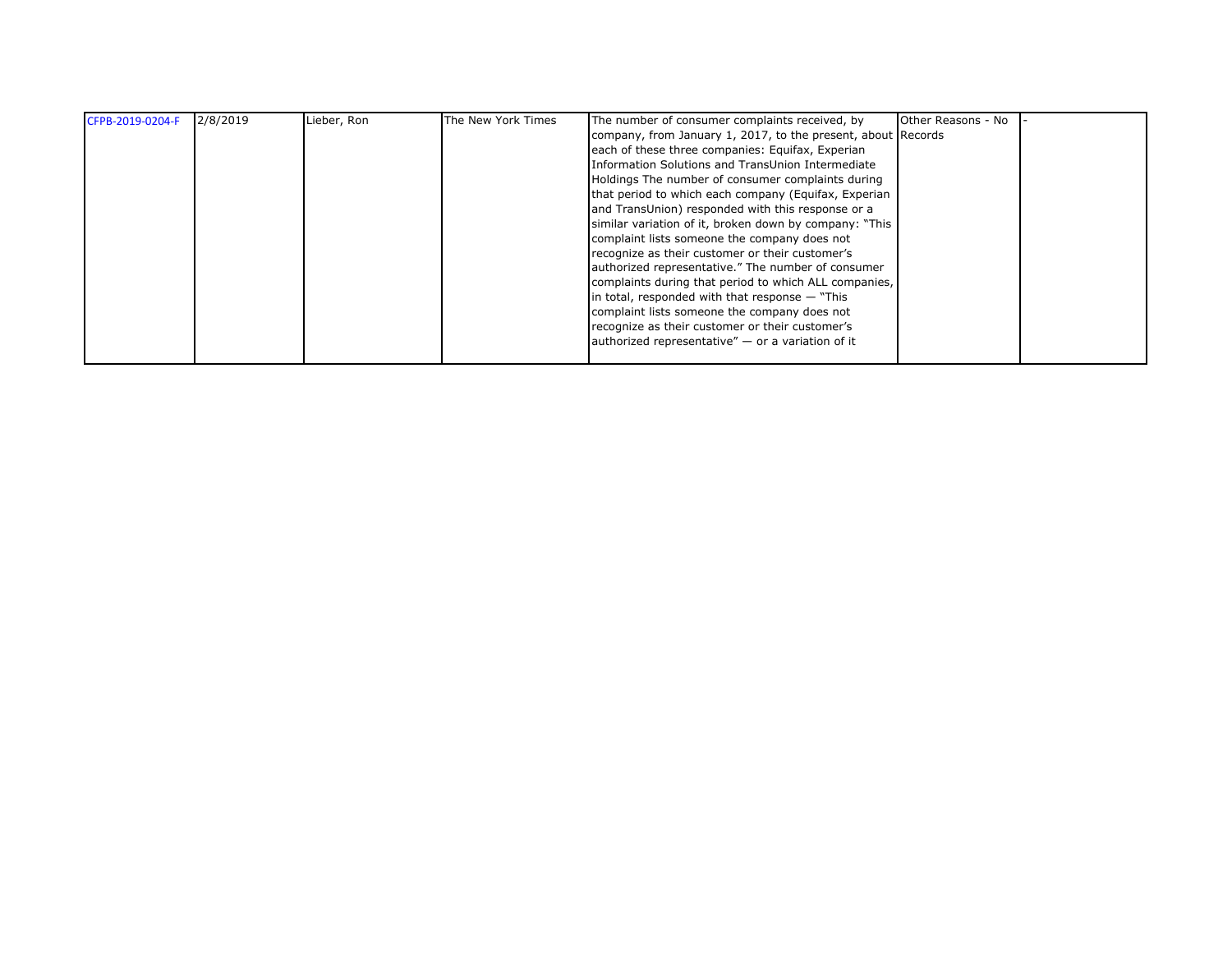| CFPB-2019-0205-F | 2/8/2019 | Herrig, Kyle | <b>Allied Progress</b> | Pursuant to the Freedom of Information Act, Allied       | Granted/Denied in | $(b)(6)$ ; $(b)(8)$ |
|------------------|----------|--------------|------------------------|----------------------------------------------------------|-------------------|---------------------|
|                  |          |              |                        | Progress requests access to and copies of certain        | Part              |                     |
|                  |          |              |                        | emails pertaining to the following CFPB officials: •     |                   |                     |
|                  |          |              |                        | Kathy Kraninger • Brian Johnson • John Czwartacki •      |                   |                     |
|                  |          |              |                        | Kirsten Sutton Mork · Sheila Greenwood · Eric            |                   |                     |
|                  |          |              |                        | Blankenstein • Kate Fulton • Marisol Garibay •           |                   |                     |
|                  |          |              |                        | Anthony Welcher • Christopher D'Angelo • Thomas          |                   |                     |
|                  |          |              |                        | Pahl . David Silberman . Andrew Duke . Zixta             |                   |                     |
|                  |          |              |                        | Martinez • Laura Fiene • Delicia Reynolds Hand • Lora    |                   |                     |
|                  |          |              |                        | McCray Specifically, we request all emails sent by,      |                   |                     |
|                  |          |              |                        | sent to, or carbon copying ("CC") any of the above       |                   |                     |
|                  |          |              |                        | individuals between and including January 7, 2019,       |                   |                     |
|                  |          |              |                        | and the date this request is processed, which were       |                   |                     |
|                  |          |              |                        | sent by, sent to, or CC'ed representatives of any of the |                   |                     |
|                  |          |              |                        | following organizations, as evidenced by their e-mail    |                   |                     |
|                  |          |              |                        | addresses or the inclusion of one of these entity        |                   |                     |
|                  |          |              |                        | names in their e- mail signatures: • Community           |                   |                     |
|                  |          |              |                        | Financial Services Association of America (CFSA)         |                   |                     |
|                  |          |              |                        | (@cfsaa.com) • Online Lenders Alliance (OLA)             |                   |                     |
|                  |          |              |                        | (@onlinelendersalliance.org) • American Financial        |                   |                     |
|                  |          |              |                        | Services Association (AFSA) (@afsaonline.org) •          |                   |                     |
|                  |          |              |                        | Financial Service Centers of America (FISCA)             |                   |                     |
|                  |          |              |                        | (@fisca.org) • Consumer Credit Research Foundation       |                   |                     |
|                  |          |              |                        | (@creditresearch.org) • US Consumer Coalition            |                   |                     |
|                  |          |              |                        | (@usconsumers.org) • Protect America's Consumers         |                   |                     |
|                  |          |              |                        | (@protectconsumers.com) • Advance America                |                   |                     |
|                  |          |              |                        | (@advanceamerica.net) · Speedy Cash                      |                   |                     |
|                  |          |              |                        | (@speedycash.com) • QC Holdings, Inc./QuickCash          |                   |                     |
|                  |          |              |                        | (@qcholdings.com or @myquickcashloan.net) •              |                   |                     |
|                  |          |              |                        | Moneytree, Inc. (@moneytreeinc.com) • USA Cash           |                   |                     |
|                  |          |              |                        | Services (@usacashservices.com) • Axcess Financial       |                   |                     |
|                  |          |              |                        | (@axcess-financial.com) • Check 'n Go, Inc.              |                   |                     |
|                  |          |              |                        | (@checkngo.com) · Check Into Cash, Inc.                  |                   |                     |
|                  |          |              |                        | (@checkintocash.com) • Jones Management Company          |                   |                     |
|                  |          |              |                        | (@jonesmanagement.com) • Amscot Financial, Inc.          |                   |                     |
|                  |          |              |                        | (@amscot.com) · Dollar Financial Group, Inc.             |                   |                     |
|                  |          |              |                        | (@dollarcashtree.com or @dfcglobalcorp.com) .            |                   |                     |
|                  |          |              |                        | Consumer Service Alliance of Texas (@csatexas.org) .     |                   |                     |
|                  |          |              |                        | World Acceptance Corporation (@loansbyworld.com) If      |                   |                     |
|                  |          |              |                        | possible, I would prefer to receive this information     |                   |                     |
|                  |          |              |                        | electronically via e-mail at FOIA@alliedprogress.org.    |                   |                     |
|                  |          |              |                        |                                                          |                   |                     |
|                  |          |              |                        |                                                          |                   |                     |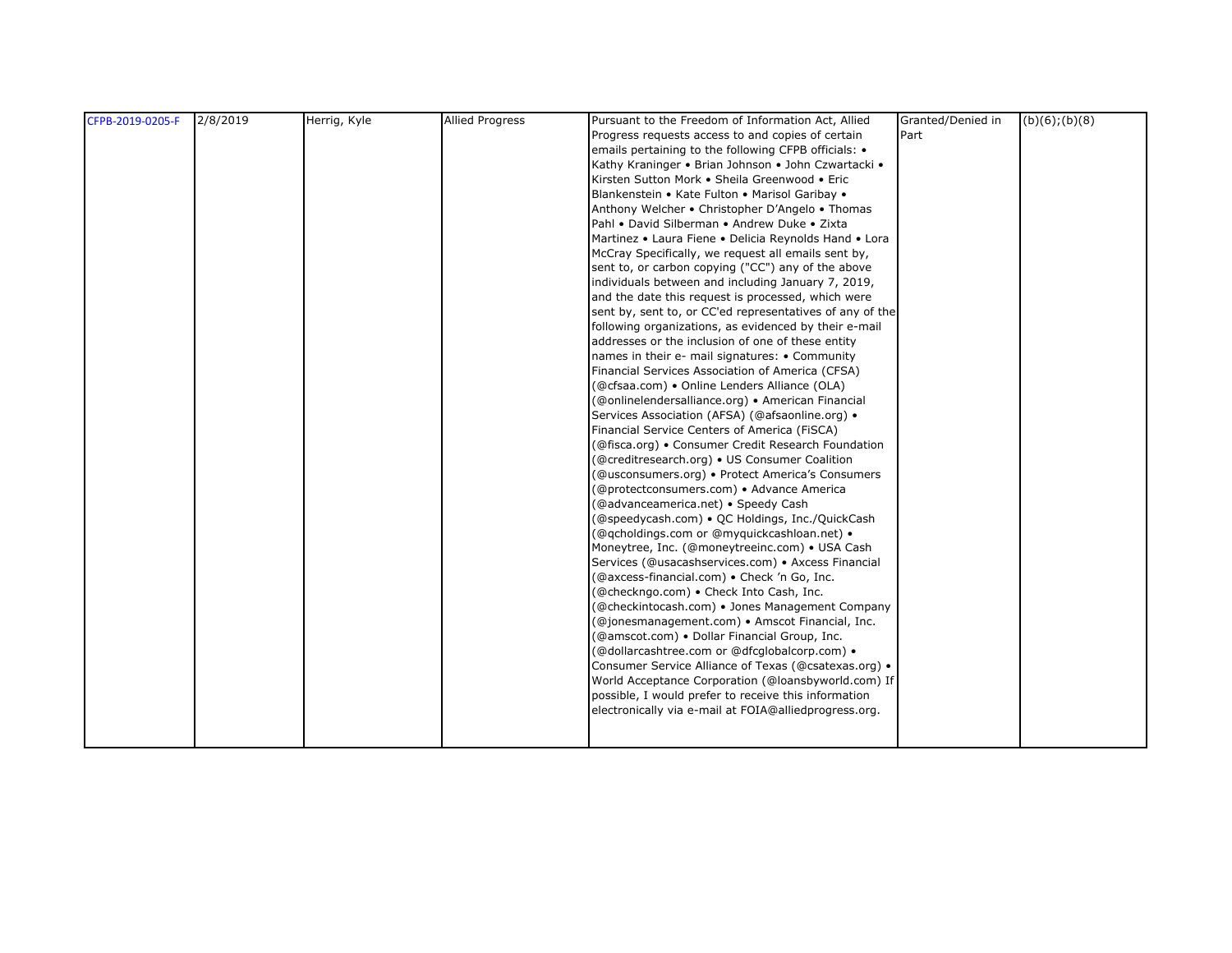| CFPB-2019-0206-F | 2/8/2019  | Herrig, Kyle      | <b>Allied Progress</b> | Requests access to and copies of all resumes, curricula Granted/Denied in<br>vita, and documents associated with the hiring<br>processes for the following CFPB employees: • Andrew<br>Duke, Policy Associate Director for External Affairs .<br>Laura Fiene, West Regional Director • Marisol Garibay,<br>Acting Chief Communications Officer . Delicia<br>Reynolds Hand, Deputy Associate Director for External<br>Affairs • Lora McCray, Director for the Office of<br>Minority and Woman Inclusion                                                   | Part | (b)(2); (b)(5); (b)(6) |
|------------------|-----------|-------------------|------------------------|----------------------------------------------------------------------------------------------------------------------------------------------------------------------------------------------------------------------------------------------------------------------------------------------------------------------------------------------------------------------------------------------------------------------------------------------------------------------------------------------------------------------------------------------------------|------|------------------------|
| CFPB-2019-0207-F | 2/11/2019 | Williams, Michael | The Capitol Forum      | All investigative documents, external communications, Denied in Full<br>internal communications, and closing memos (when<br>applicable) produced as part of the following<br>investigations:<br>$(D)$ $(7)(E)$<br>For<br>records for which you assert confidential treatment, I<br>request that the FOIA office provide me with an<br>estimate regarding the number of pages and date<br>range of the pages at issue. This information will help<br>me assess whether I would like the FOIA office to<br>proceed with confidential treatment processing. |      | (b)(7)(A); (b)(7)(E)   |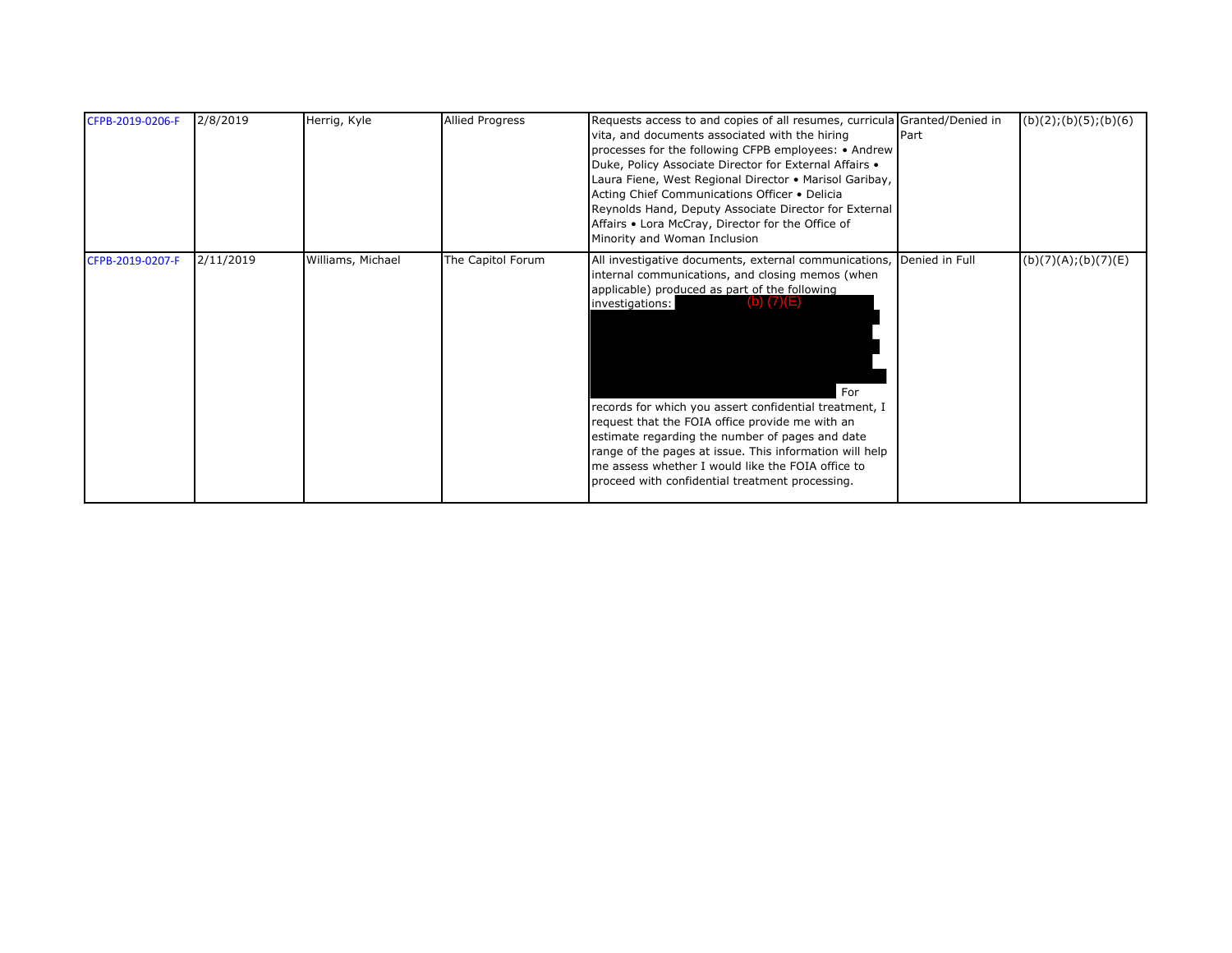| CFPB-2019-0208-F | 1/23/2019 | McCarthy, John | Crowell & Moring LLP | Remanded: The FOIA office needs to search personal                      | Other Reasons -   |  |
|------------------|-----------|----------------|----------------------|-------------------------------------------------------------------------|-------------------|--|
|                  |           |                |                      | accounts if it has reason to believe that there may be                  | Duplicate request |  |
|                  |           |                |                      | agency records in personal accounts that were not                       |                   |  |
|                  |           |                |                      | copied or forwarded to government accounts in                           |                   |  |
|                  |           |                |                      | accordance with 44 U.S.C 2911 and Bureau policy.                        |                   |  |
|                  |           |                |                      | There is no indication that any Bureau employee failed                  |                   |  |
|                  |           |                |                      | to forward responsive records on personal devices or                    |                   |  |
|                  |           |                |                      | accounts to official accounts. I have concluded that the                |                   |  |
|                  |           |                |                      | search conducted here was inadequate because it does                    |                   |  |
|                  |           |                |                      | not appear to have been based on a reasonable                           |                   |  |
|                  |           |                |                      | interpretation of the scope of the request. In                          |                   |  |
|                  |           |                |                      | particular, it appears that the search terms that the                   |                   |  |
|                  |           |                |                      | Bureau used were too limited, and it may have failed                    |                   |  |
|                  |           |                |                      | to search the records of some relevant custodians. The                  |                   |  |
|                  |           |                |                      | FOIA Office may conduct a more expansive search that                    |                   |  |
|                  |           |                |                      | is reasonably calculated to uncover all responsive                      |                   |  |
|                  |           |                |                      | documents. History: On September 28, 2018, the                          |                   |  |
|                  |           |                |                      | Bureau's FOIA Office responded to the request,                          |                   |  |
|                  |           |                |                      | explaining that its search had located 354 pages of                     |                   |  |
|                  |           |                |                      | responsive documents. Of those pages, the Bureau                        |                   |  |
|                  |           |                |                      | released 352 in their entirety, and released the                        |                   |  |
|                  |           |                |                      | remaining two pages with portions redacted. The                         |                   |  |
|                  |           |                |                      | Bureau based those redactions on FOIA Exemption 6                       |                   |  |
|                  |           |                |                      | because those documents contained personnel or                          |                   |  |
|                  |           |                |                      | medical files, the release of which would cause a                       |                   |  |
|                  |           |                |                      | clearly unwarranted invasion of personal privacy.                       |                   |  |
|                  |           |                |                      | Initial Request: All communications, calendar entries,                  |                   |  |
|                  |           |                |                      | final drafts of memoranda, final drafts of statements,                  |                   |  |
|                  |           |                |                      | final drafts of documents, final drafts of reports,                     |                   |  |
|                  |           |                |                      | and/or other records-held by the Office of the                          |                   |  |
|                  |           |                |                      | Director-related to the decision to move the Office of                  |                   |  |
|                  |           |                |                      | Fair Lending and Equal Opportunity (OFLEO) into the                     |                   |  |
|                  |           |                |                      | Office of the Director. Please provide responsive                       |                   |  |
|                  |           |                |                      | records from November 24, 2017, to February 1,                          |                   |  |
|                  |           |                |                      | 2018. In particular, in addition to other responsive                    |                   |  |
|                  |           |                |                      | records, please specifically search for "Community                      |                   |  |
|                  |           |                |                      | Financial Services Association of America," "CFSA,"                     |                   |  |
|                  |           |                |                      | and "CFSAA." Please specifically search the records                     |                   |  |
|                  |           |                |                      | held by Acting Director Mulvaney and his chief of staff,                |                   |  |
|                  |           |                |                      | and their direct reports, in addition to other Office                   |                   |  |
|                  |           |                |                      | staff. (Date Range for Record Search: From<br>11/24/2017 To 02/01/2018) |                   |  |
|                  |           |                |                      |                                                                         |                   |  |
|                  |           |                |                      |                                                                         |                   |  |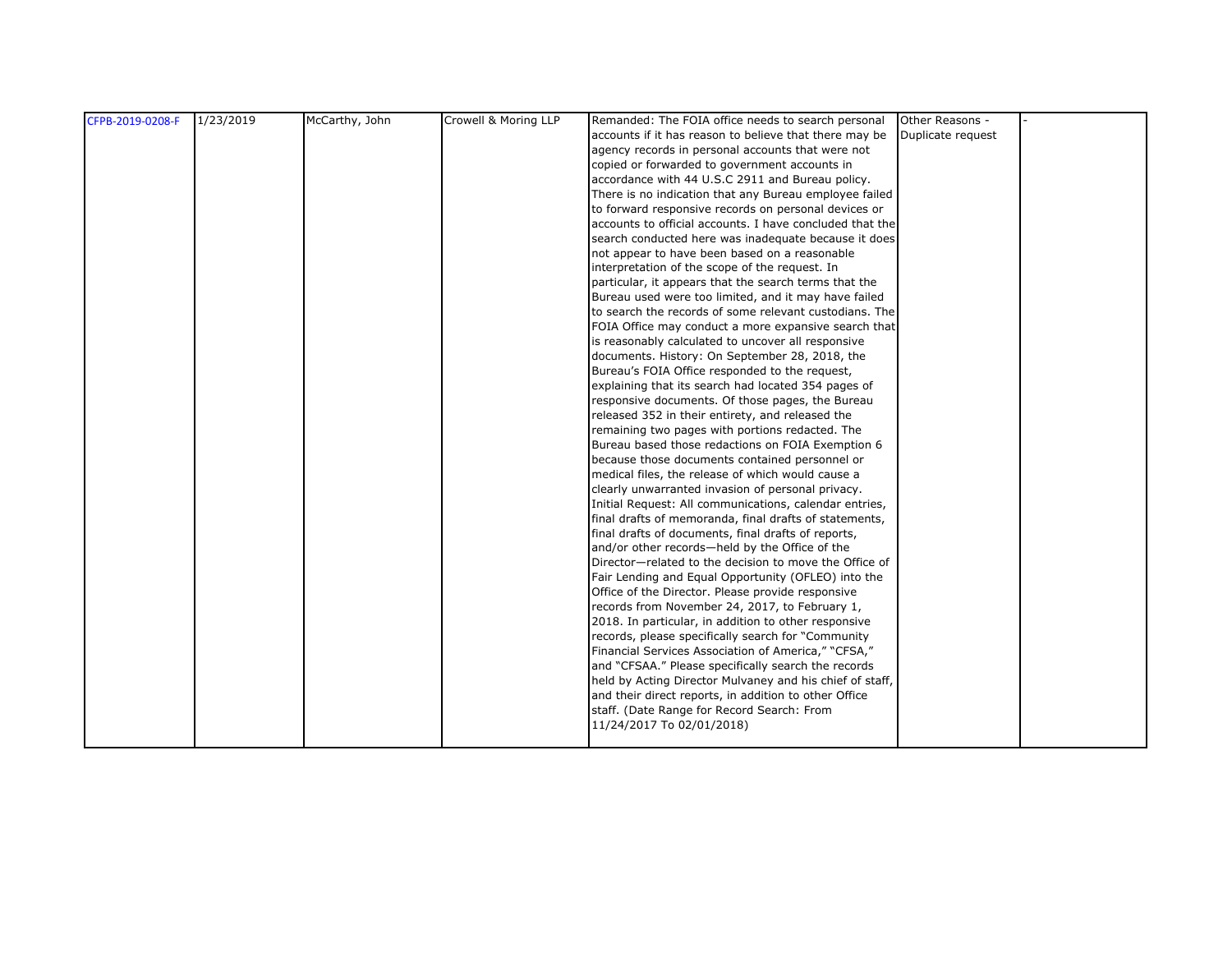| CFPB-2019-0209-F | 2/12/2019 | Bauer, Nick | Democratic National | Requests: All e-mails exchanged between any of the       | Other Reasons - No |  |
|------------------|-----------|-------------|---------------------|----------------------------------------------------------|--------------------|--|
|                  |           |             | Committee           | following employees of the Consumer Financial            | Records            |  |
|                  |           |             |                     | Protection Bureau and any employee or representative     |                    |  |
|                  |           |             |                     | of any of the following entities: Consumer Financial     |                    |  |
|                  |           |             |                     | Protection Bureau staff: • Michael "Mick" Mulvaney,      |                    |  |
|                  |           |             |                     | Acting Director • Kirsten Sutton, Chief of Staff • Brian |                    |  |
|                  |           |             |                     | Johnson, Senior Advisor • Anthony Welcher, Policy        |                    |  |
|                  |           |             |                     | Advisor for External Affairs Entities: • Element         |                    |  |
|                  |           |             |                     | Electronics: This search should include any e-mail       |                    |  |
|                  |           |             |                     | addresses with the e-mail domain                         |                    |  |
|                  |           |             |                     | "@elementelectronics.com." • South Carolina Port         |                    |  |
|                  |           |             |                     | Authority: This search should include any e-mail         |                    |  |
|                  |           |             |                     | addresses with the e-mail domain "@scspa.com." This      |                    |  |
|                  |           |             |                     | request covers November 25, 2017 to present.             |                    |  |
|                  |           |             |                     |                                                          |                    |  |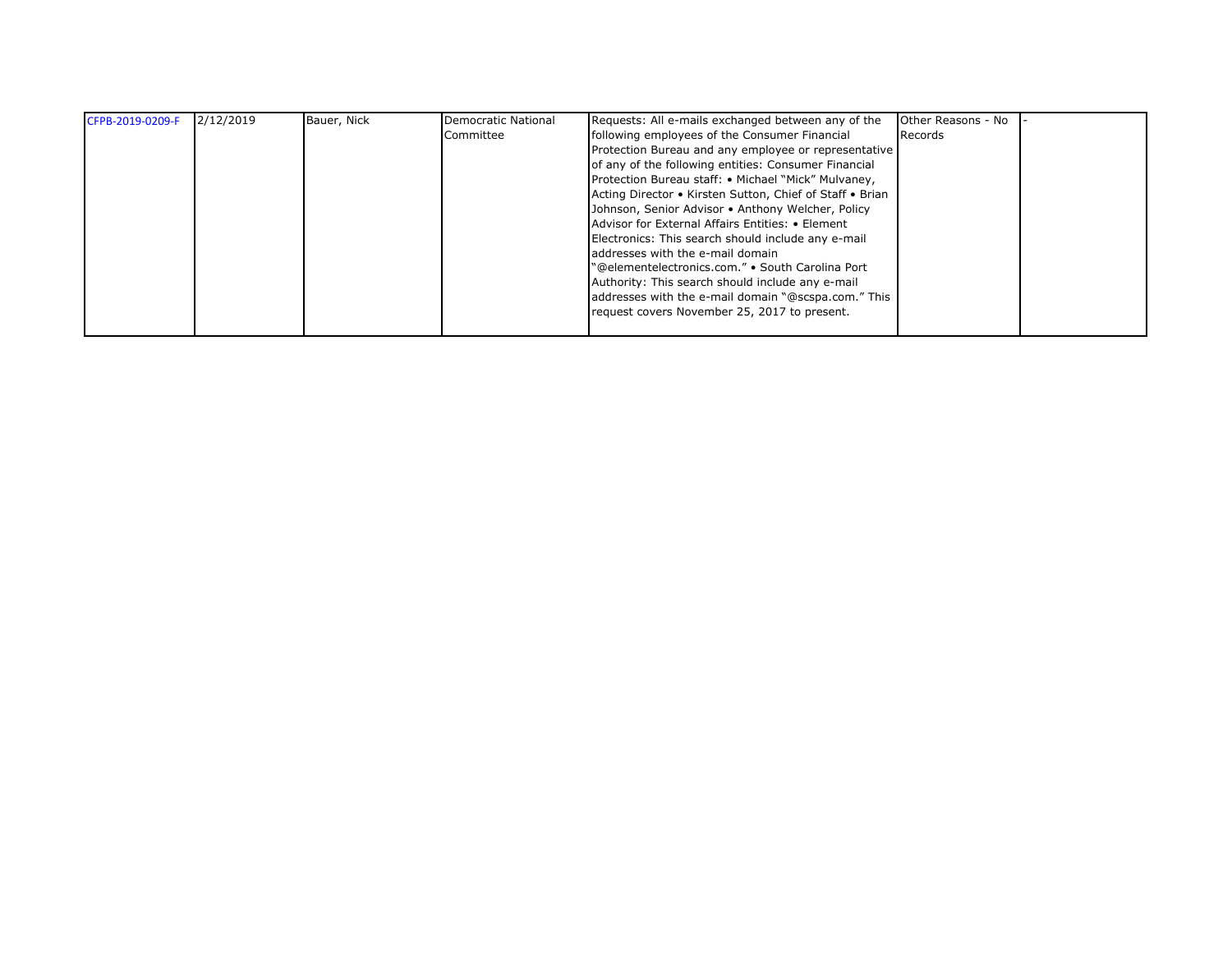| CFPB-2019-0210-F | 2/6/2019 | Stratford, Michael | Politico | Remand: The remaining 124 pages withheld in full        | Denied in Full | (b)(4); (b)(7)(A) |
|------------------|----------|--------------------|----------|---------------------------------------------------------|----------------|-------------------|
|                  |          |                    |          | consist of a single document withheld under             |                |                   |
|                  |          |                    |          | Exemptions 4 and 8. Exemption 8 does not apply to       |                |                   |
|                  |          |                    |          | this document. With respect to Exemption 4, the         |                |                   |
|                  |          |                    |          | record does not reflect whether the FOIA Office         |                |                   |
|                  |          |                    |          | determined if nonexempt portions of the document        |                |                   |
|                  |          |                    |          | could be reasonably segregated and released. I          |                |                   |
|                  |          |                    |          | therefore grant your appeal with respect to these 124   |                |                   |
|                  |          |                    |          | pages and remand them to the FOIA Office with           |                |                   |
|                  |          |                    |          | instructions to determine whether, under Exemption 4,   |                |                   |
|                  |          |                    |          | nonexempt portions may be reasonably segregated         |                |                   |
|                  |          |                    |          | and released. The FOIA Office to determine whether      |                |                   |
|                  |          |                    |          | additional exemptions, such as Exemptions 7(E),         |                |                   |
|                  |          |                    |          | might apply to this document. History: On January 8,    |                |                   |
|                  |          |                    |          | 2019 you submitted a timely appeal of the Bureau's      |                |                   |
|                  |          |                    |          | determinations. The appeal identified two bases for     |                |                   |
|                  |          |                    |          | appeal and requested that the Bureau produce a          |                |                   |
|                  |          |                    |          | Vaughn index. First, he Appeal claims that the Bureau   |                |                   |
|                  |          |                    |          | improperly invoked FOIA exemptions by failing to        |                |                   |
|                  |          |                    |          | make a articularized determination regarding the        |                |                   |
|                  |          |                    |          | release of each document. Appeal at 2. Second, the      |                |                   |
|                  |          |                    |          | appeal claims that even if some of the documents        |                |                   |
|                  |          |                    |          | were exempt from disclosure, the Bureau failed to       |                |                   |
|                  |          |                    |          | segregate and release nonexempt information. Id. at     |                |                   |
|                  |          |                    |          | 3. Finally, the Appeal requests that the Bureau provide |                |                   |
|                  |          |                    |          | a Vaughn index outlining the withheld records. Initial  |                |                   |
|                  |          |                    |          | Request: I request all email messages in the email      |                |                   |
|                  |          |                    |          | account used by Acting Director Mick Mulvaney that      |                |                   |
|                  |          |                    |          | contains any of the following words/phrases. 1.         |                |                   |
|                  |          |                    |          | Navient 2. NAVI 3. Nelnet 4. NNI 5. Great Lakes 6.      |                |                   |
|                  |          |                    |          | Pennsylvania Higher Education Assistance Agency 7.      |                |                   |
|                  |          |                    |          | PHEAA 8. FedLoan 9. Heartland 10. AES 11. ACS 12.       |                |                   |
|                  |          |                    |          | Conduent 13. Xerox 14. Sallie Mae 15. student loan      |                |                   |
|                  |          |                    |          | servicer 16. student loan 17. ED 18. Department of      |                |                   |
|                  |          |                    |          | Education 19. Education Department 20. Federal          |                |                   |
|                  |          |                    |          | Student Aid 21. FSA 22. DeVos 23. Title IV 24. Higher   |                |                   |
|                  |          |                    |          | Education Act 25. NCHER 26. National Council of         |                |                   |
|                  |          |                    |          | Higher Education Loan Resources 27. EFC 28.             |                |                   |
|                  |          |                    |          | Education Finance Council (Date Range for Record        |                |                   |
|                  |          |                    |          | Search: From 11/24/2017 To 8/17/2018)                   |                |                   |
|                  |          |                    |          |                                                         |                |                   |
|                  |          |                    |          |                                                         |                |                   |
|                  |          |                    |          |                                                         |                |                   |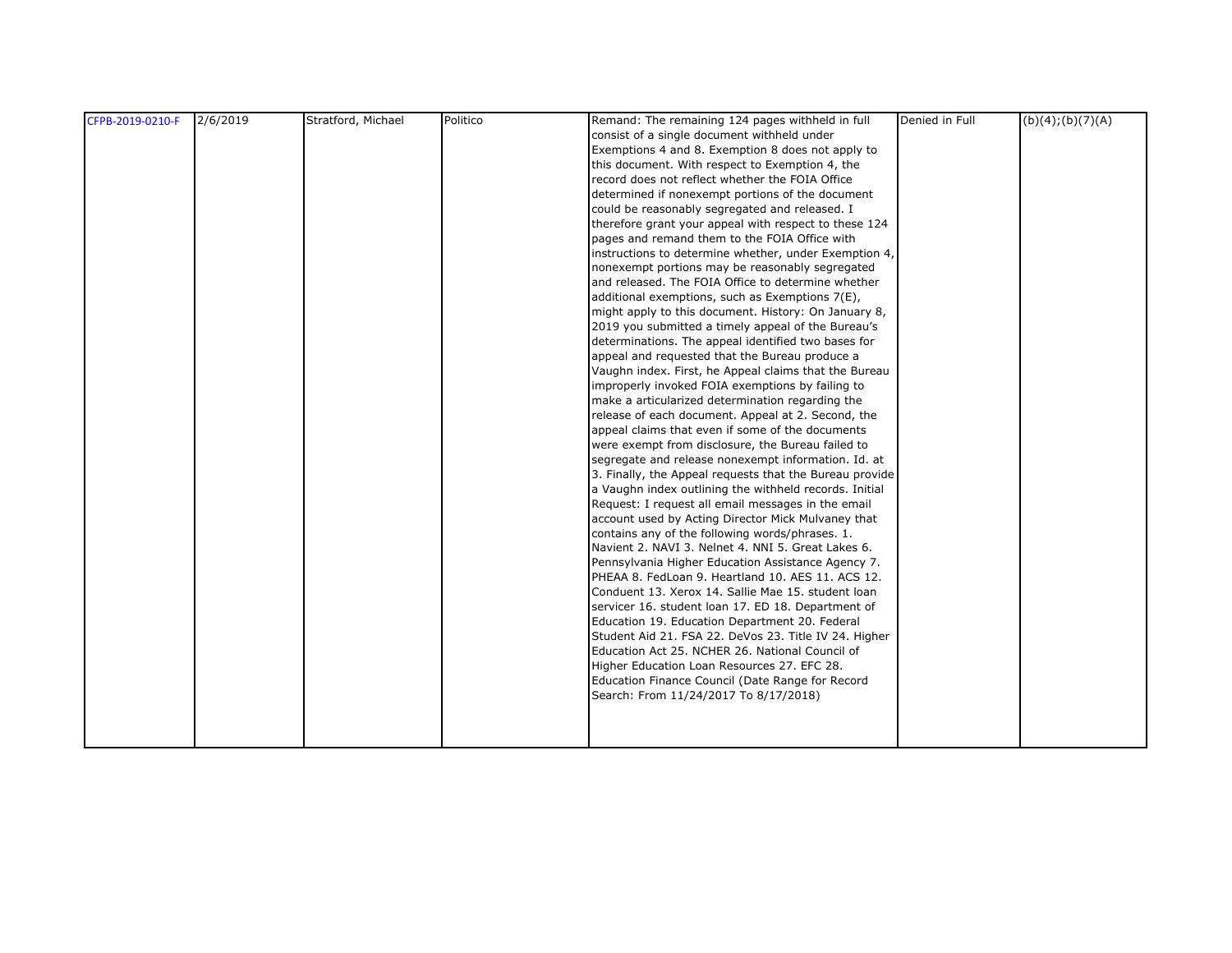| CFPB-2019-0211-F | 2/6/2019  | Witham, Judson |                            | Remand: The record of the search for records is                             | Other Reasons - No |                             |
|------------------|-----------|----------------|----------------------------|-----------------------------------------------------------------------------|--------------------|-----------------------------|
|                  |           |                |                            | insufficient to determine whether the Bureau may                            | Records            |                             |
|                  |           |                |                            | have responsive records concerning any requested                            |                    |                             |
|                  |           |                |                            | investigation that has been completed, publicly                             |                    |                             |
|                  |           |                |                            | announced, and closed to consider releasing to you. If                      |                    |                             |
|                  |           |                |                            | the FOIA Office identifies any responsive records on                        |                    |                             |
|                  |           |                |                            | remand, it should review those responsive documents                         |                    |                             |
|                  |           |                |                            | to determine whether each such record may disclose                          |                    |                             |
|                  |           |                |                            | techniques or procedures for law enforcement                                |                    |                             |
|                  |           |                |                            | investigations or prosecutions, or guidelines for such                      |                    |                             |
|                  |           |                |                            | investigations or prosecutions, and, if so, whether                         |                    |                             |
|                  |           |                |                            | disclosure of at least some of those records would not                      |                    |                             |
|                  |           |                |                            | appear to harm an interest protected by Exemption                           |                    |                             |
|                  |           |                |                            | 7(E). History: The January 8, 2019 appeal challenged                        |                    |                             |
|                  |           |                |                            | the Bureau's decision to withhold records, if any, of                       |                    |                             |
|                  |           |                |                            | public closed investigations based on FOIA Exemption                        |                    |                             |
|                  |           |                |                            | 7(E). Requester assumes the existence of records "of                        |                    |                             |
|                  |           |                |                            | CLOSED Investigations and the content of consumer                           |                    |                             |
|                  |           |                |                            | Complaints [which] are NOT Active Law Enforcement                           |                    |                             |
|                  |           |                |                            | Investigations" that are responsive to the Request.                         |                    |                             |
|                  |           |                |                            | Initial Request: The records, files, data and computer                      |                    |                             |
|                  |           |                |                            | records of instances of Faked Assignments, Faked                            |                    |                             |
|                  |           |                |                            | Servicers, Faked Signatures, Faked Standing,                                |                    |                             |
|                  |           |                |                            | employed, engaged in or carried out by Chase Bank,                          |                    |                             |
|                  |           |                |                            | Deutsche Bank, Chase Home Finance and Select                                |                    |                             |
|                  |           |                |                            | Portfolio Services.                                                         |                    |                             |
|                  |           |                |                            |                                                                             |                    |                             |
|                  |           |                |                            |                                                                             |                    |                             |
| CFPB-2019-0212-F | 2/12/2019 | Bauer, Nick    | <b>Democratic National</b> | • All e-mails sent or received any of the following staff Granted/Denied in |                    | (b)(4); (b)(5); (b)(6); (6) |
|                  |           |                | Committee                  | at the Consumer Financial Protection Bureau that                            | Part               | b)(8)                       |
|                  |           |                |                            | mention any of the following keywords in the subject,                       |                    |                             |
|                  |           |                |                            | body, or attachments of the e-mail. Consumer                                |                    |                             |
|                  |           |                |                            | Financial Protection Bureau staff: • Michael "Mick"                         |                    |                             |
|                  |           |                |                            | Mulvaney, Acting Director . Kirsten Sutton, Chief of                        |                    |                             |
|                  |           |                |                            | Staff • Brian Johnson, Senior Advisor • Anthony                             |                    |                             |
|                  |           |                |                            | Welcher, Policy Advisor for External Affairs Keywords:                      |                    |                             |
|                  |           |                |                            | • "5th District" • "Fifth District" • "District 5" • "Fifth                 |                    |                             |
|                  |           |                |                            | congressional district" • "5th congressional district" •                    |                    |                             |
|                  |           |                |                            | "5th CD" • "Fifth CD" • "5th C.D." • "Fifth C.D." • "CD-                    |                    |                             |
|                  |           |                |                            | 5" . "CD 5" . "C.D. 5" . "Fanning" . "Norman" .                             |                    |                             |
|                  |           |                |                            | "Element Electronics" . "O'Shaughnessy" . "MOX" .                           |                    |                             |
|                  |           |                |                            | "Mixed oxide" • "Port of Charleston" • "Charleston                          |                    |                             |
|                  |           |                |                            | harbor" . "Barbara Melvin" This request covers                              |                    |                             |
|                  |           |                |                            | November 25, 2017 to present.                                               |                    |                             |
|                  |           |                |                            |                                                                             |                    |                             |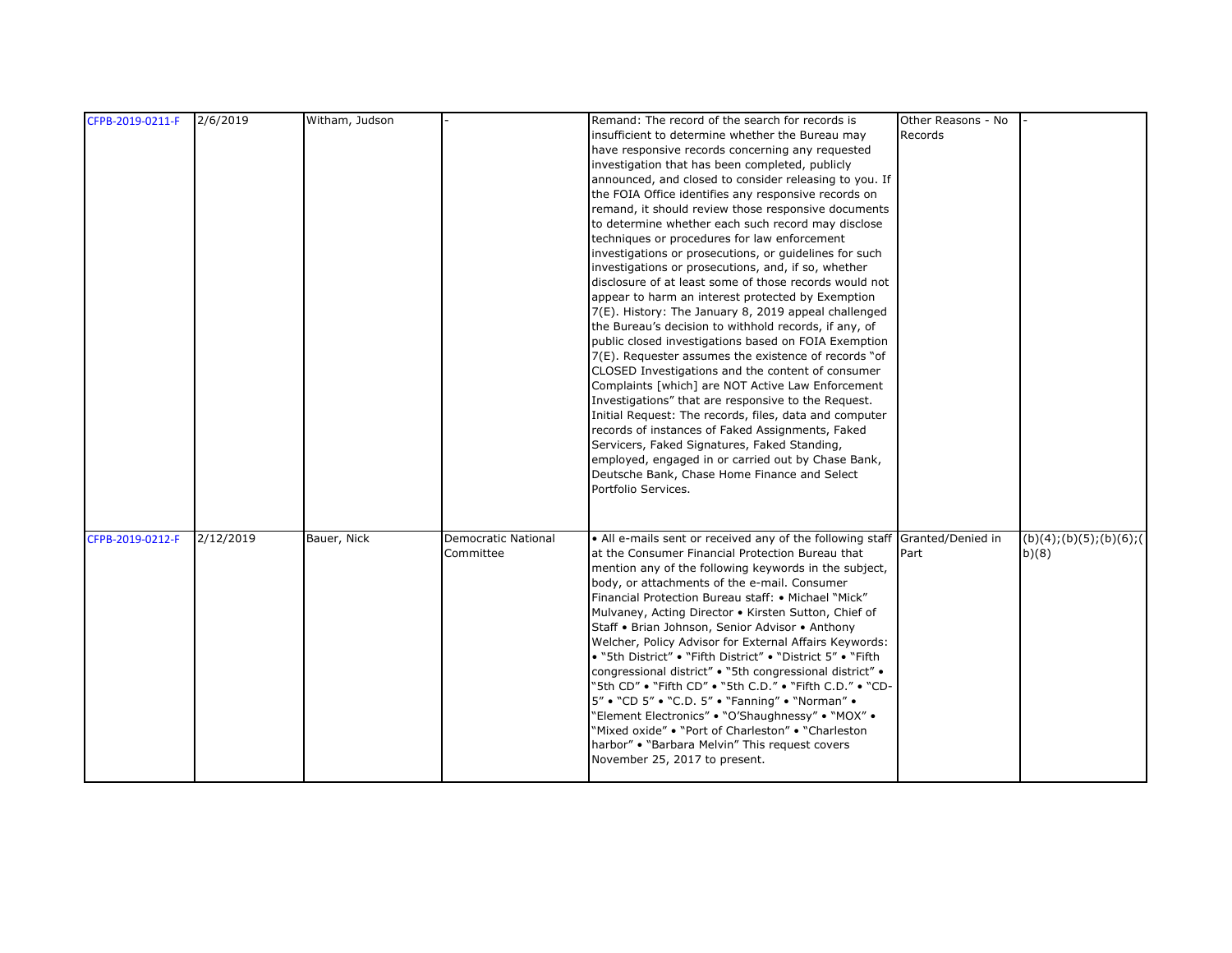| CFPB-2019-0213-F | 2/12/2019 | Bauer, Nick      | <b>Democratic National</b><br>Committee | • All e-mails exchanged between any of the following<br>staff at the Consumer Financial Protection Bureau and<br>any of the following individuals: Consumer Financial<br>Protection Bureau staff: • Michael "Mick" Mulvaney,<br>Acting Director • Kirsten Sutton, Chief of Staff • Brian<br>Johnson, Senior Advisor . Anthony Welcher, Policy<br>Advisor for External Affairs Individuals: • Mike<br>Fanning: This search should include - but not be<br>limited to $-$ the e-mail addresses (b) (6)<br>and<br><b>ID</b><br>• Ralph Norman: This<br>search should include any e-mail addresses with the e-<br>mail domain "@warrennormaninc.com,"<br>"@warrennormanic.com," and "@warrennorman.com."<br>• Michael O'Shaughnessy: This search should include -<br>but not be limited to - the e-mail addresses<br>D) (b)<br>and<br>" • James "Jim"<br>Newsome: This search should include - but not be<br>limited to - the e-mail address<br>$\mathbf{O}$ (6)<br>· Barbara Melvin: This<br>search should include - but not be limited to - the e-<br>mail address (b) (6)<br>This request<br>covers November 25, 2017 to present. | Other Reasons - No<br>Records |  |
|------------------|-----------|------------------|-----------------------------------------|----------------------------------------------------------------------------------------------------------------------------------------------------------------------------------------------------------------------------------------------------------------------------------------------------------------------------------------------------------------------------------------------------------------------------------------------------------------------------------------------------------------------------------------------------------------------------------------------------------------------------------------------------------------------------------------------------------------------------------------------------------------------------------------------------------------------------------------------------------------------------------------------------------------------------------------------------------------------------------------------------------------------------------------------------------------------------------------------------------------------------------|-------------------------------|--|
| CFPB-2019-0214-F | 2/13/2019 | Ormeno, Angelike | Oz Management                           | Requests concerning Wirecard AG (German ticker:<br>WDI; Headquarters: Einsteinring 35 Aschheim, Bavaria<br>85609 Germany), including of any subsidiaries,<br>affiliates, employees or related parties of Wirecard,<br>provided to the following entities / news organizations<br>over the last 5 years: Dow Jones, Wall Street Journal,<br>Financial Times, New York Times, Reuters, Bloomberg.                                                                                                                                                                                                                                                                                                                                                                                                                                                                                                                                                                                                                                                                                                                                  | <b>Granted in Full</b>        |  |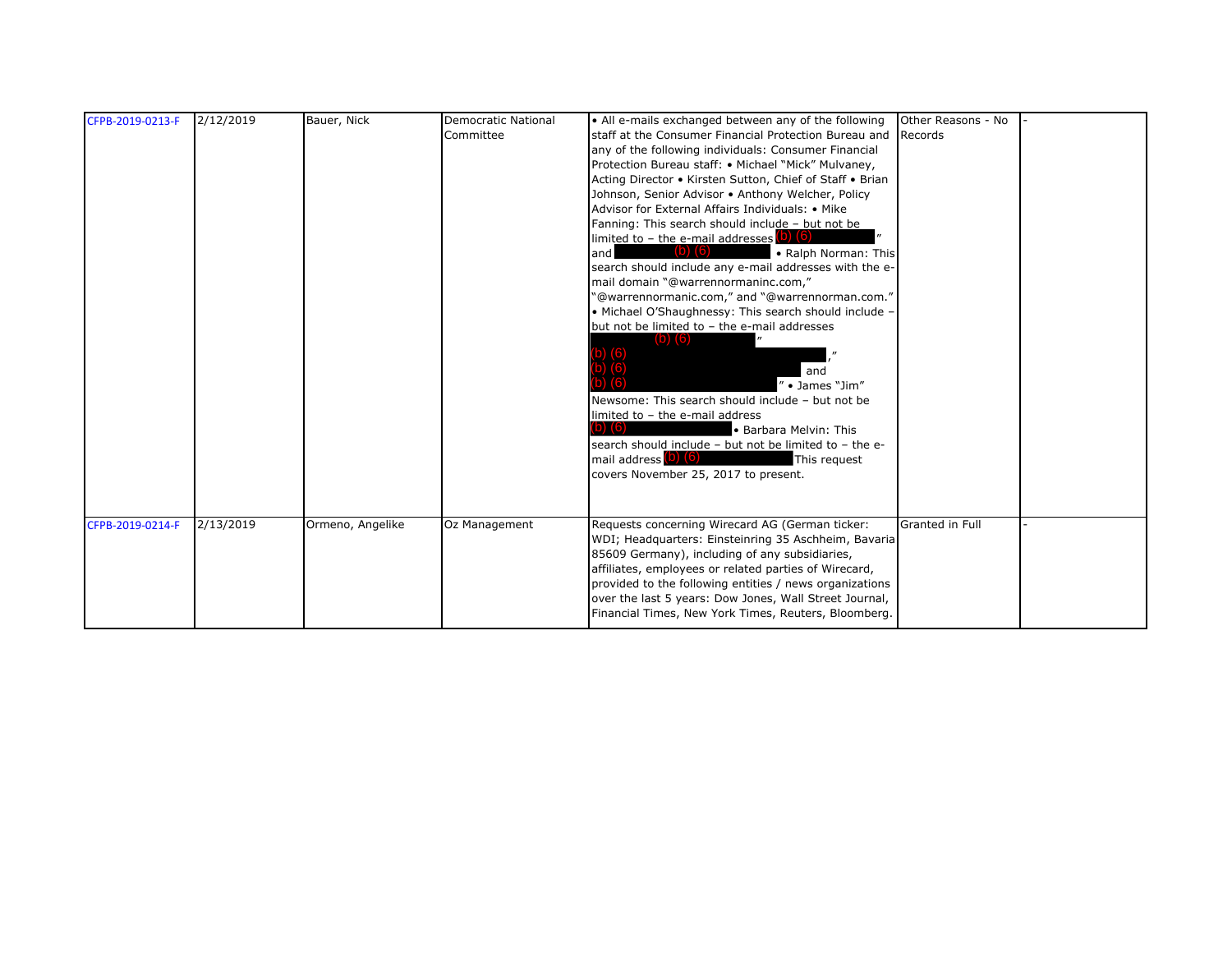| CFPB-2019-0215-F | 2/14/2019 | Herrig, Kyle   | <b>Allied Progress</b>  | Requests access to copies of certain correspondence                                                         | Other Reasons - No |  |
|------------------|-----------|----------------|-------------------------|-------------------------------------------------------------------------------------------------------------|--------------------|--|
|                  |           |                |                         | from the following Consumer Financial Protection                                                            | Records            |  |
|                  |           |                |                         | Bureau officials: • Kathleen Kraninger (Director) •                                                         |                    |  |
|                  |           |                |                         | Mick Mulvaney (Former Acting Director) • Brian                                                              |                    |  |
|                  |           |                |                         | Johnson (Acting Deputy Director) . Sheila Greenwood                                                         |                    |  |
|                  |           |                |                         | (Policy Associate Director, Consumer Education and                                                          |                    |  |
|                  |           |                |                         | Engagement) • Eric Blankenstein (Policy Associate                                                           |                    |  |
|                  |           |                |                         | Director, Supervision and Enforcement) • John                                                               |                    |  |
|                  |           |                |                         | Czwartacki (Chief Communications Officer) • Tom Pahl                                                        |                    |  |
|                  |           |                |                         | (Policy Associate Director, Research, Markets, and                                                          |                    |  |
|                  |           |                |                         | Regulations) • Anthony Welcher (Policy Associate                                                            |                    |  |
|                  |           |                |                         | Director, External Affairs) • Kate Fulton (Chief                                                            |                    |  |
|                  |           |                |                         | Operating Officer) • Andrew Duke (Policy Associate                                                          |                    |  |
|                  |           |                |                         | Director, External Affairs) . Marisol Garibay (Acting                                                       |                    |  |
|                  |           |                |                         | Chief Communications Officer) . Delicia Reynolds Hand                                                       |                    |  |
|                  |           |                |                         | (Deputy Associate Director, External Affairs) • Lora                                                        |                    |  |
|                  |           |                |                         | McCray (Director, Office of Minority and Women                                                              |                    |  |
|                  |           |                |                         | Inclusion) Specifically, we request all emails sent by,                                                     |                    |  |
|                  |           |                |                         | sent to, or carbon copying ("CC") any of the above                                                          |                    |  |
|                  |           |                |                         | listed Bureau official sent between October 1, 2018                                                         |                    |  |
|                  |           |                |                         | and the date this request is processed that were sent                                                       |                    |  |
|                  |           |                |                         | by, sent to, or CC'ed any of the following individuals: •                                                   |                    |  |
|                  |           |                |                         | Jennifer Lewis Priestley (0) (6)                                                                            |                    |  |
|                  |           |                |                         | Victor Stango: (b) (6)<br>• Ronald Mann:                                                                    |                    |  |
|                  |           |                |                         | Marc Fusaro:                                                                                                |                    |  |
|                  |           |                |                         | (6)                                                                                                         |                    |  |
|                  |           |                |                         | The individuals are known to use                                                                            |                    |  |
|                  |           |                |                         | the email addresses accompanying their names in the                                                         |                    |  |
|                  |           |                |                         | list below, but this request should also include any                                                        |                    |  |
|                  |           |                |                         | other e-mail addresses they used for official                                                               |                    |  |
|                  |           |                |                         | correspondence with the Bureau.                                                                             |                    |  |
|                  |           |                |                         |                                                                                                             |                    |  |
|                  |           |                |                         |                                                                                                             |                    |  |
| CFPB-2019-0216-F | 2/15/2019 | Mahmud, Fatima |                         | I request the following 5 emails and their attachments                                                      | Granted in Full    |  |
|                  |           |                |                         | that were sent to CFPB employees. See attachments.                                                          |                    |  |
|                  | 2/15/2019 |                |                         |                                                                                                             |                    |  |
| CFPB-2019-0217-F |           | Yang, Yemeng   | Inside Mortgage Finance | Bureau staff directories in the past three years, which                                                     | Granted in Full    |  |
|                  |           |                | Publications, Inc.      | would at least include a total number of employees,<br>the number of employees in each division and office, |                    |  |
|                  |           |                |                         | and changes in the past three years.                                                                        |                    |  |
|                  |           |                |                         |                                                                                                             |                    |  |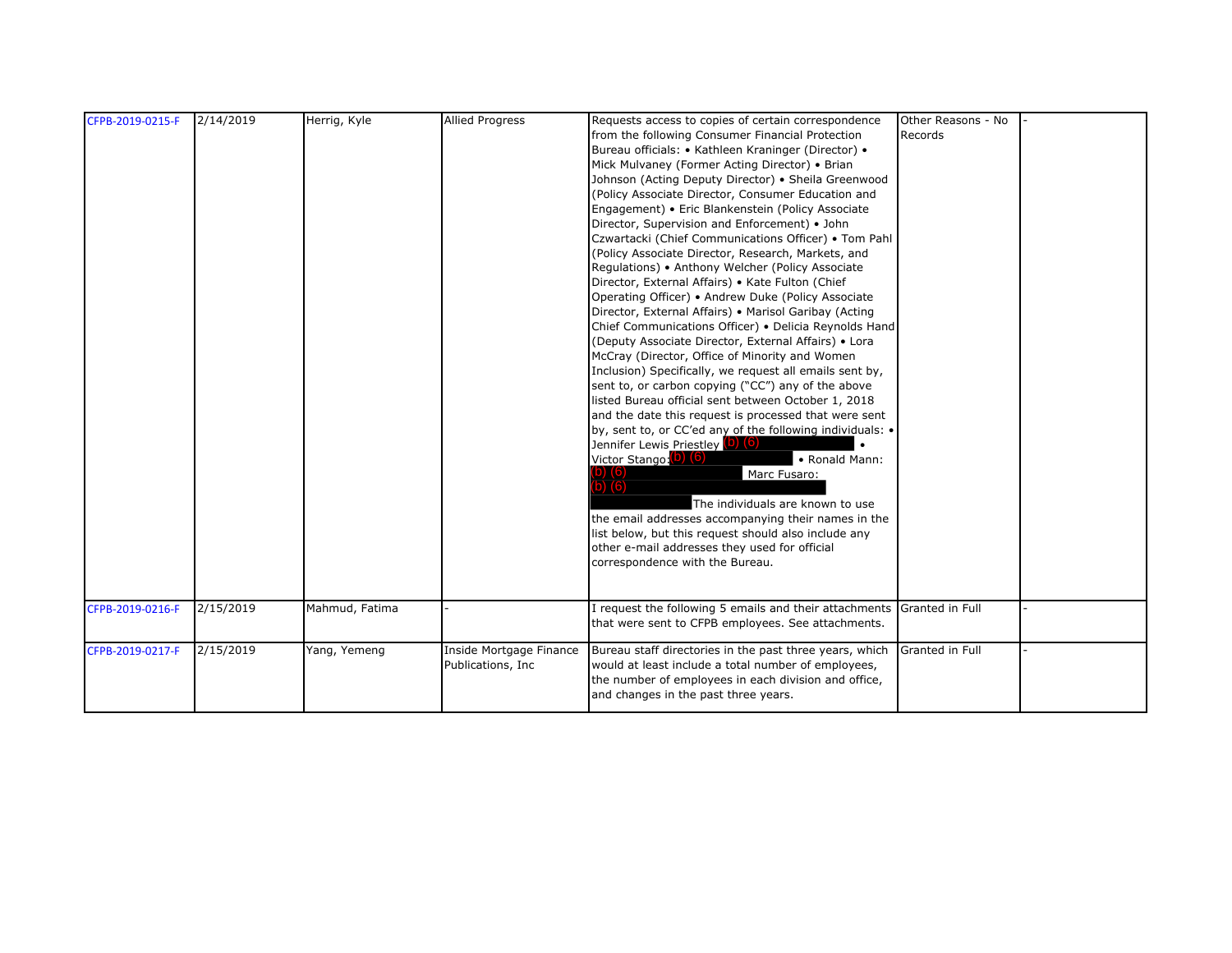| CFPB-2019-0218-F | 2/18/2019 | Pluta, Scott |                     | Document created in late December 2016, early 2017 Granted/Denied in<br>by Consumer Response staff and sent to the Director's Part<br>Office, presenting alternatives to the then-current<br>configuration of the Consumer Complaint Database.<br>Support any cost analysis underlying the various<br>options/alternatives presented. Any and all analysis or<br>documents requested by or provided to the Office of<br>Senator Pat Toomey regarding the Complaint<br>Database including but not limited to the information<br>quality of the Database. Document(s) created to<br>summarize any and all public comments received in<br>response to the following requests for information: (1)<br>March 2018 "Request for Information Regarding<br>Bureau Public Reporting Practices of Consumer<br>Complaint Information" [Docket No. CFPB-2<br>018-0006] and (2) April 2018 "Request for<br>Information Regarding the Bureau's Consumer<br>Complaint and Consumer Inquiry Handling Processes"<br>[Docket No. CFPB-2018-0014]. 2017 & 2018 CFPB<br>Annual Employee Survey: Bureau-wide Survey Report.<br>2017 & 2018 CFPB Annual Employee Survey:<br>Consumer Response Office Survey Report. 2017 &<br>2018 CFPB Annual Employee Survey: Supervision, |                 | (b)(5) |
|------------------|-----------|--------------|---------------------|--------------------------------------------------------------------------------------------------------------------------------------------------------------------------------------------------------------------------------------------------------------------------------------------------------------------------------------------------------------------------------------------------------------------------------------------------------------------------------------------------------------------------------------------------------------------------------------------------------------------------------------------------------------------------------------------------------------------------------------------------------------------------------------------------------------------------------------------------------------------------------------------------------------------------------------------------------------------------------------------------------------------------------------------------------------------------------------------------------------------------------------------------------------------------------------------------------------------------------------------------------|-----------------|--------|
| CFPB-2019-0219-F | 2/18/2019 | K., Tyler    | Synaptix Technology | Enforcement, and Fair Lending Office Survey Report.<br>I am writing you to formally request Fiscal Year 2018<br>employee compensation data held by the Consumer<br>Financial Protection Bureau that is releasable as public<br>record. We are specifically looking for the following<br>data fields (where available): Fiscal Year   Employee #<br>Last Name   First Name   Middle Name/Initial   Race<br>Gender   Agency   Department   Job Title  <br>Compensation (base pay, hourly rate, total pay, etc.)  <br>Overtime   Benefits Pay   Date Hired   Date<br>Terminated   Full-time/Part-time   Location of Work<br>City/State Note: If not all fields listed are releasable as<br>public record or available please disregard those<br>individual fields for this request.                                                                                                                                                                                                                                                                                                                                                                                                                                                                       | Granted in Full |        |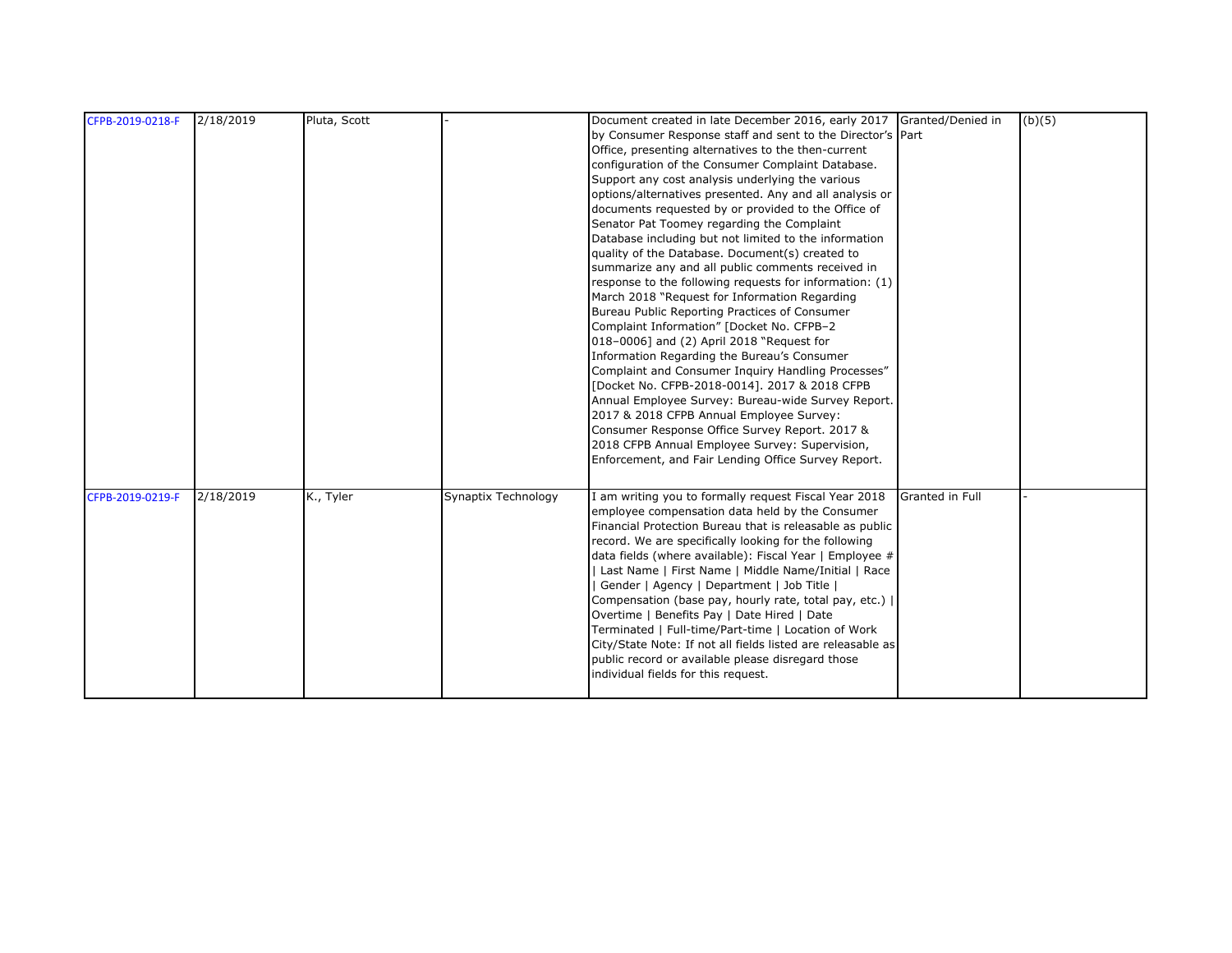| CFPB-2019-0220-F | 2/19/2019 | Kowalilo, Jolanta | <b>Clarion Communication</b> | Requests names and contact details, including email      | Other Reasons -   |  |
|------------------|-----------|-------------------|------------------------------|----------------------------------------------------------|-------------------|--|
|                  |           |                   | Systems                      | address of any/all person(s) who are involved in the     | Duplicate request |  |
|                  |           |                   |                              | decision making-process for the Procurement of           |                   |  |
|                  |           |                   |                              | Telecoms and IT Hardware and Services for your           |                   |  |
|                  |           |                   |                              | organisation. (Eq Procurement, IT, Sustainability        |                   |  |
|                  |           |                   |                              | roles). I would like the above information to be         |                   |  |
|                  |           |                   |                              | provided to me as electronic copies - ie via email. If   |                   |  |
|                  |           |                   |                              | this request is too wide or unclear, I would be grateful |                   |  |
|                  |           |                   |                              | if you could contact me as I understand that under the   |                   |  |
|                  |           |                   |                              | Act, you are required to advise and assist requesters.   |                   |  |
|                  |           |                   |                              | If any of this information is already in the public      |                   |  |
|                  |           |                   |                              | domain, please can you direct me to it, with page        |                   |  |
|                  |           |                   |                              | references and URLs if necessary but make clear the      |                   |  |
|                  |           |                   |                              | specific people we would need to contact.                |                   |  |
|                  |           |                   |                              |                                                          |                   |  |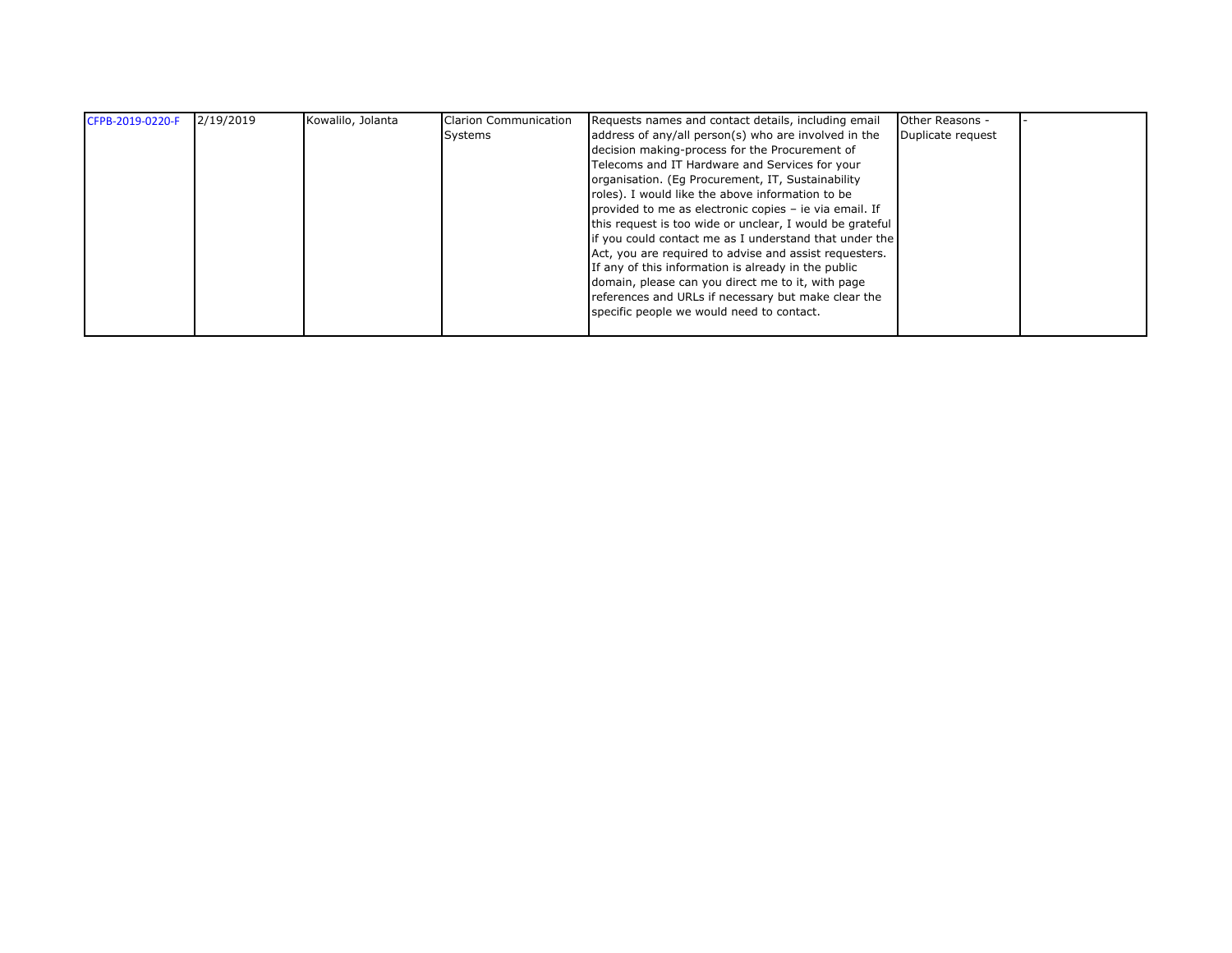| CFPB-2019-0222-F | 2/20/2019 | Walker, Mark | The New York Times | Please provide records on a rolling basis. Requester      | Other Reasons -   |  |
|------------------|-----------|--------------|--------------------|-----------------------------------------------------------|-------------------|--|
|                  |           |              |                    | has two email addresses: (D) (6)                          | Request Withdrawn |  |
|                  |           |              |                    | and foia@nytimes.com FOIA 1 The New York Times            |                   |  |
|                  |           |              |                    | request records of the following type in the              |                   |  |
|                  |           |              |                    | possession, custody, or control of the Consumer           |                   |  |
|                  |           |              |                    | Financial Protection Bureau, from March 1, 2017,          |                   |  |
|                  |           |              |                    | through the date of your search for responsive            |                   |  |
|                  |           |              |                    | records, all records for the following individuals: Brian |                   |  |
|                  |           |              |                    | Johnson, acting Deputy Director of the consumer           |                   |  |
|                  |           |              |                    | Financial Protection Bureau All emails, text messages,    |                   |  |
|                  |           |              |                    | faxes, voicemails, and other forms of communications      |                   |  |
|                  |           |              |                    | from, or to, the CFPB Personnel with anyone outside of    |                   |  |
|                  |           |              |                    | CFPB, as well as any phone logs or other indices which    |                   |  |
|                  |           |              |                    | memorialize communications with such persons.             |                   |  |
|                  |           |              |                    | Please search for records containing the following        |                   |  |
|                  |           |              |                    | keywords. Keywords Deposit advance products               |                   |  |
|                  |           |              |                    | Installment loans Payday Payday loans "Short term"        |                   |  |
|                  |           |              |                    | and "high interest" Small dollar Payday rule Please       |                   |  |
|                  |           |              |                    | exclude broadly distributed daily newsletters and any     |                   |  |
|                  |           |              |                    | mass distributed newsletters that weren't forwarded       |                   |  |
|                  |           |              |                    | internally. Also, please exclude external                 |                   |  |
|                  |           |              |                    | correspondence containing the domain name ".gov" ---      |                   |  |
|                  |           |              |                    | ---------- FOIA 2 The New York Times request records      |                   |  |
|                  |           |              |                    | of the following type in the possession, custody, or      |                   |  |
|                  |           |              |                    | control of the Consumer Financial Protection Bureau,      |                   |  |
|                  |           |              |                    | all records for the following individuals: Brian Johnson, |                   |  |
|                  |           |              |                    | acting Deputy Director of the Consumer Financial          |                   |  |
|                  |           |              |                    | Protection Bureau All emails, text messages, faxes,       |                   |  |
|                  |           |              |                    | voicemails, and other forms of communications from,       |                   |  |
|                  |           |              |                    | or to, the CFPB Personnel with anyone inside of CFPB,     |                   |  |
|                  |           |              |                    | as well as any phone logs or other indices which          |                   |  |
|                  |           |              |                    | memorialize communications with such persons.             |                   |  |
|                  |           |              |                    | Please search for records containing the following        |                   |  |
|                  |           |              |                    | keywords. Keywords Deposit advance products               |                   |  |
|                  |           |              |                    | Installment loans Payday Payday loans "Short term"        |                   |  |
|                  |           |              |                    | and "high interest" Small dollar Payday rule Please       |                   |  |
|                  |           |              |                    | exclude broadly distributed daily newsletters and any     |                   |  |
|                  |           |              |                    | mass distributed newsletters that weren't forwarded       |                   |  |
|                  |           |              |                    | internally. Also, please exclude external                 |                   |  |
|                  |           |              |                    | correspondence containing the domain name ".gov" ---      |                   |  |
|                  |           |              |                    | ---------- FOIA 3 The New York Times request records      |                   |  |
|                  |           |              |                    | of the following type in the possession, custody, or      |                   |  |
|                  |           |              |                    | control of the Consumer Financial Protection Bureau,      |                   |  |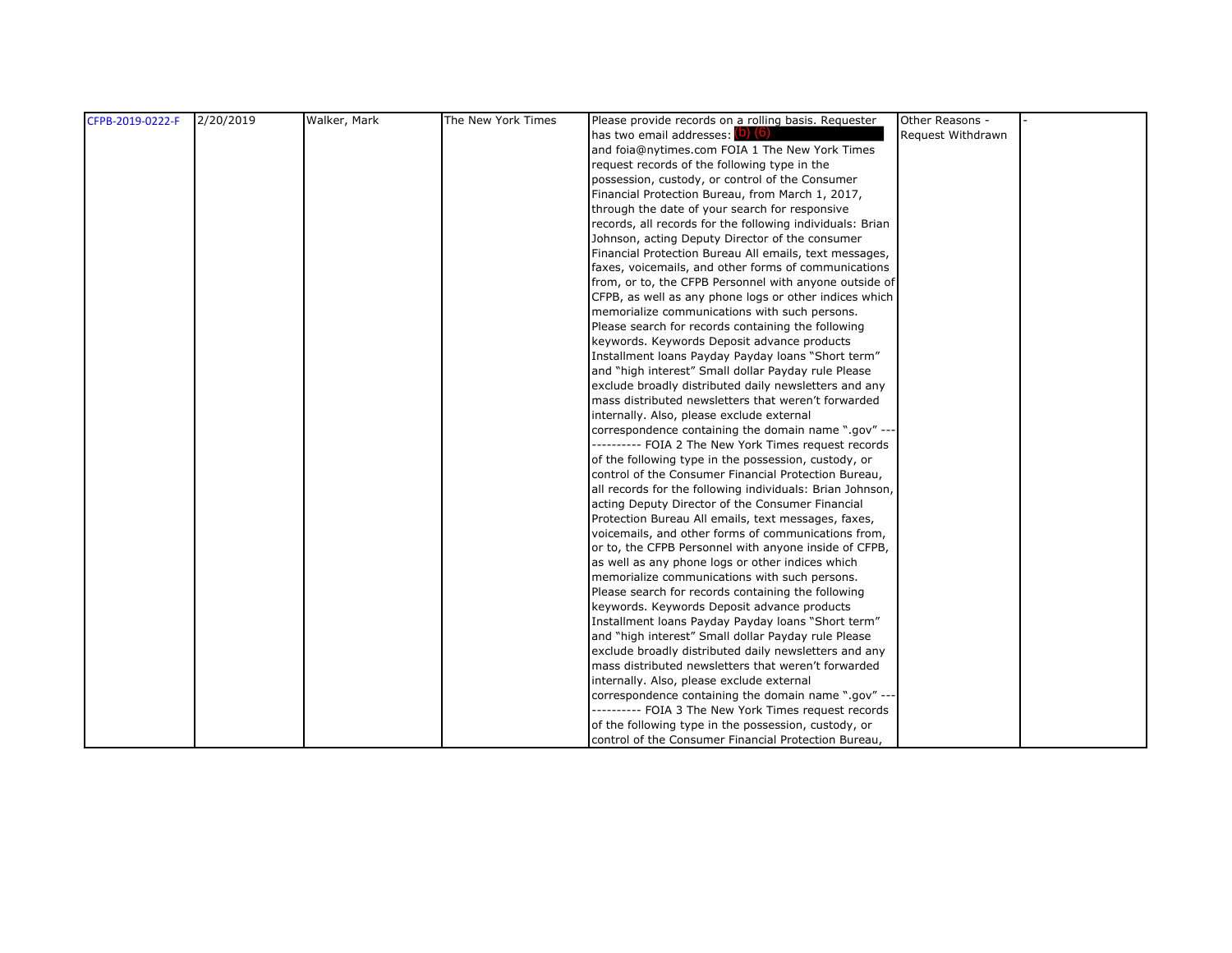| CFPB-2019-0223-F | 2/20/2019 | Palmer, Zac     |                   | I request that an electronic copy of the following                         | Denied in Full    | (b)(8)              |
|------------------|-----------|-----------------|-------------------|----------------------------------------------------------------------------|-------------------|---------------------|
|                  |           |                 |                   |                                                                            |                   |                     |
|                  |           |                 |                   | documents be provided to me: • The most current                            |                   |                     |
|                  |           |                 |                   | template for all "Information Requests" documents,                         |                   |                     |
|                  |           |                 |                   | which are often referred to as Initial Request Letters                     |                   |                     |
|                  |           |                 |                   | ("IRLs"). These documents are generally sent to                            |                   |                     |
|                  |           |                 |                   | supervised institutions prior to conducting an                             |                   |                     |
|                  |           |                 |                   | examination and request that specified information be                      |                   |                     |
|                  |           |                 |                   | returned to the examiners. • The templates cover                           |                   |                     |
|                  |           |                 |                   |                                                                            |                   |                     |
|                  |           |                 |                   | specific topics including, but not limited to: o Lending                   |                   |                     |
|                  |           |                 |                   | o Deposits o Mortgage Origination o Compliance                             |                   |                     |
|                  |           |                 |                   | Management Systems • A small example of the                                |                   |                     |
|                  |           |                 |                   | information contained on the requested templates and                       |                   |                     |
|                  |           |                 |                   | how the templates looked in the past is attached.                          |                   |                     |
|                  |           |                 |                   |                                                                            |                   |                     |
| CFPB-2019-0226-F | 2/22/2019 | Mahadevan, Alex | The Penny Hoarder | All data collected from the Financial Well-being Survey Other Reasons - No |                   |                     |
|                  |           |                 |                   | since September 2017 excluding any personally                              | Records           |                     |
|                  |           |                 |                   | dentifying information.                                                    |                   |                     |
| CFPB-2019-0227-F | 2/25/2019 | Kauder, Lane    |                   | All documents and/or communications with and/or                            | Granted/Denied in | $(b)(5)$ ; $(b)(6)$ |
|                  |           |                 |                   | relating to Petal Card, Inc., and/or CreditBridge, Inc.,                   | Part              |                     |
|                  |           |                 |                   |                                                                            |                   |                     |
|                  |           |                 |                   | the Delaware corporation with Delaware DOS file                            |                   |                     |
|                  |           |                 |                   | number 5953772. Please include in this request any                         |                   |                     |
|                  |           |                 |                   | communications, whether by email or otherwise, with                        |                   |                     |
|                  |           |                 |                   | or relating to any of the company's officers, directors,                   |                   |                     |
|                  |           |                 |                   | employees, independent contractors, and/or other                           |                   |                     |
|                  |           |                 |                   | agents acting on its behalf, including but not limited to                  |                   |                     |
|                  |           |                 |                   | Andrew Endicott and/or Jason Gross. The timeframe                          |                   |                     |
|                  |           |                 |                   |                                                                            |                   |                     |
|                  |           |                 |                   | for this request shall be February 1, 2016 to present.                     |                   |                     |
|                  |           |                 |                   | Further clarification from requester obtained by phone                     |                   |                     |
|                  |           |                 |                   | on 3/01/2019: asked that the following domain names                        |                   |                     |
|                  |           |                 |                   | be searched: @petalcard.com; @creditbridge.com                             |                   |                     |
|                  |           |                 |                   |                                                                            |                   |                     |
|                  |           |                 |                   |                                                                            |                   |                     |
| CFPB-2019-0229-F | 7/20/2018 | Laudig, Stephen |                   | Any and all records relating to the calculation of                         | Other Reasons -   |                     |
|                  |           |                 |                   | damages the Bureau of Consumer Financial alleged                           | Request Withdrawn |                     |
|                  |           |                 |                   | that TCF owed in this Litigation. Any and all records                      |                   |                     |
|                  |           |                 |                   | relating to the calculation of the total amount of fees                    |                   |                     |
|                  |           |                 |                   | the Bureau of Consumer Financial alleged that TCF                          |                   |                     |
|                  |           |                 |                   |                                                                            |                   |                     |
|                  |           |                 |                   | obscured to its customers as alleged in this litigation.                   |                   |                     |
|                  |           |                 |                   | Any and all records relating to the calculation of the                     |                   |                     |
|                  |           |                 |                   | total amount of overdraft fees TCF charged to its                          |                   |                     |
|                  |           |                 |                   | customers and TCF received as alleged in this                              |                   |                     |
|                  |           |                 |                   | litigation. Identifies all of expert witnesses the bureau                  |                   |                     |
|                  |           |                 |                   | had contacted regarding providing evidence or advice                       |                   |                     |
|                  |           |                 |                   | regarding this litigation. All communications regarding                    |                   |                     |
|                  |           |                 |                   | settlement with TCF.                                                       |                   |                     |
| CFPB-2019-0230-F | 2/26/2019 | Kick, Russ      |                   | The agency's FOIA request log covering 2018, which                         | Granted in Full   |                     |
|                  |           |                 |                   | includes a field showing the subject of each request                       |                   |                     |
|                  |           |                 |                   |                                                                            |                   |                     |
|                  |           |                 |                   | and a field for the final disposition.                                     |                   |                     |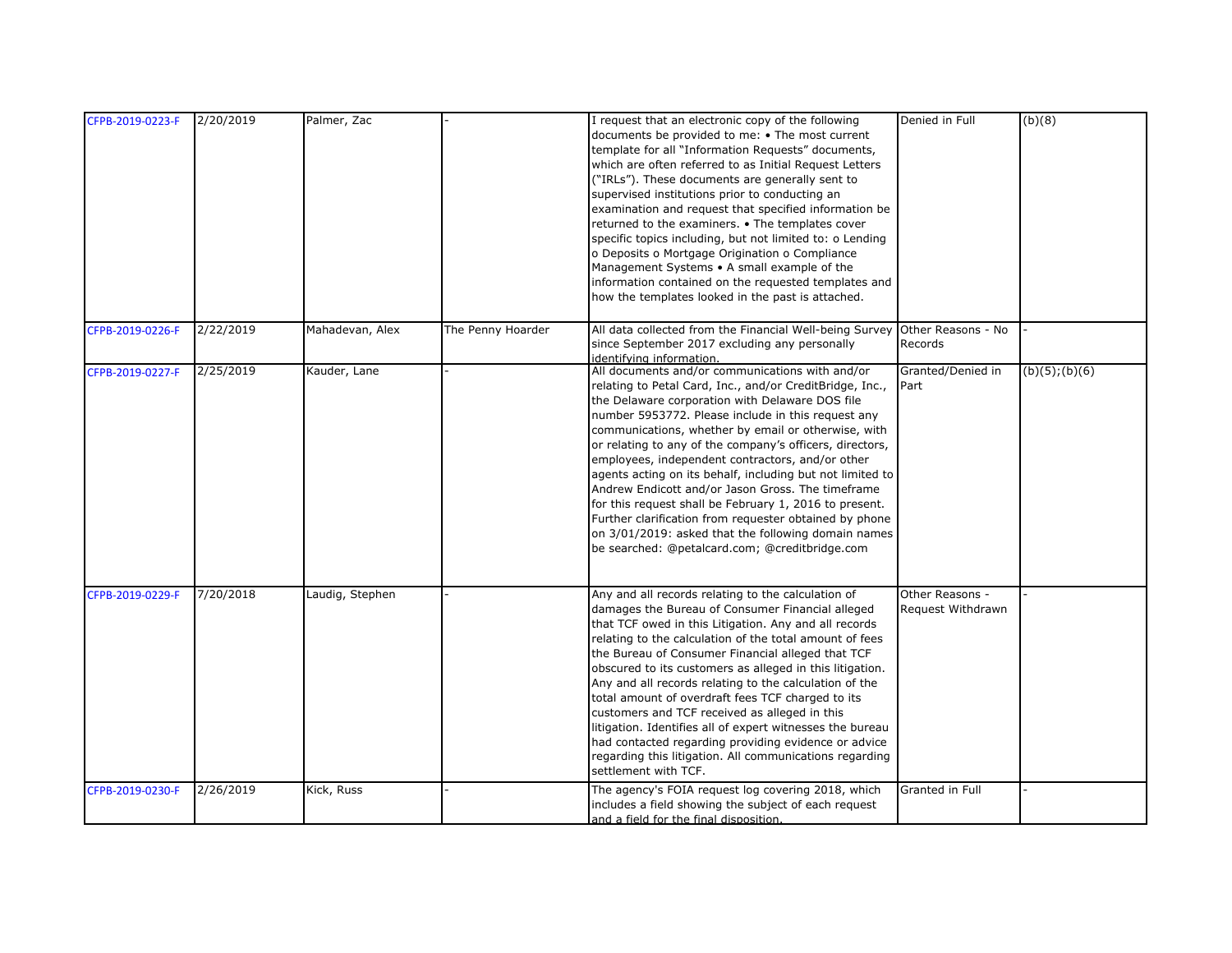| CFPB-2019-0231-F | 2/26/2019 | Sirota, David | MuckRock | All correspondence to or from the Consumer Financial Granted/Denied in | (b)(6) |
|------------------|-----------|---------------|----------|------------------------------------------------------------------------|--------|
|                  |           |               |          | Protection Bureau and Kamala Harris of California. This Part           |        |
|                  |           |               |          | includes all correspondence to or from the Consumer                    |        |
|                  |           |               |          | Financial Protection Bureau and A) The Office of U.S.                  |        |
|                  |           |               |          | Senator Kamala Harris, B) The Office of California                     |        |
|                  |           |               |          | Attorney General Kamala Harris and C) Kamala Harris                    |        |
|                  |           |               |          | herself. I hereby request such correspondence from                     |        |
|                  |           |               |          | $1/1/13$ to the present.                                               |        |
|                  |           |               |          |                                                                        |        |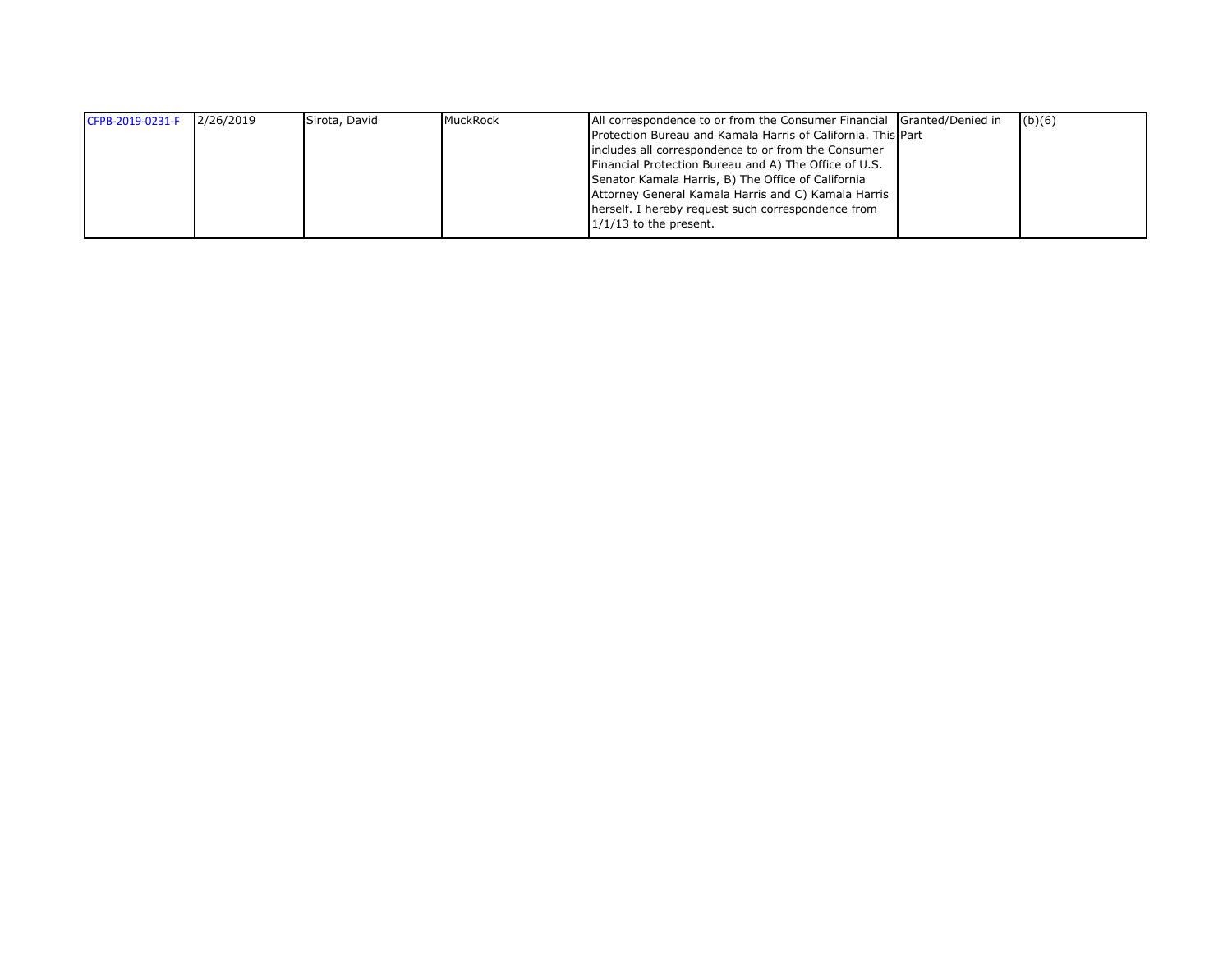| CFPB-2019-0232-F | 2/27/2019 | Smullin, Rebecca | Public Citizen, Inc. | Remand: The final determination of the Consumer          | Other Reasons -   |  |
|------------------|-----------|------------------|----------------------|----------------------------------------------------------|-------------------|--|
|                  |           |                  |                      | Financial Protection Bureau ("the Bureau") regarding     | Duplicate request |  |
|                  |           |                  |                      | Public Citizen's appeal of the Bureau's decision on      |                   |  |
|                  |           |                  |                      | Freedom of Information Act (FOIA) Request No. CFPB-      |                   |  |
|                  |           |                  |                      | 2019-163-F ("Request 2019-163"). For the reasons set     |                   |  |
|                  |           |                  |                      | forth below, the appeal is granted and the Request is    |                   |  |
|                  |           |                  |                      | remanded for processing consistent with this             |                   |  |
|                  |           |                  |                      | decision.1 In a letter to Public Citizen dated January   |                   |  |
|                  |           |                  |                      | 16, 2019, the FOIA Office acknowledged its receipt of    |                   |  |
|                  |           |                  |                      | the appellate determination requiring it to reprocess    |                   |  |
|                  |           |                  |                      | Request 2018-630. The letter further notified Public     |                   |  |
|                  |           |                  |                      | Citizen that: (1) Request 2018-630 was designated        |                   |  |
|                  |           |                  |                      | Request2019-163; (2) Public Citizen was designated a     |                   |  |
|                  |           |                  |                      | "commercial use requester" for purposes of assessed      |                   |  |
|                  |           |                  |                      | processing costs; and (3) Public Citizen was deemed      |                   |  |
|                  |           |                  |                      | to have agreed to pay up to \$25.00 in processing costs. |                   |  |
|                  |           |                  |                      | History: On January 7, 2019, the Bureau issued a         |                   |  |
|                  |           |                  |                      | decision granting Public Citizen's appeal of the         |                   |  |
|                  |           |                  |                      | Bureau's response to FOIA Request No. CFPB-2018-         |                   |  |
|                  |           |                  |                      | 630 ("Request 2018-630"). In its decision, the Bureau    |                   |  |
|                  |           |                  |                      | found that the record on the processing of Request       |                   |  |
|                  |           |                  |                      | 2018-630 was insufficient to determine the merits of     |                   |  |
|                  |           |                  |                      | Public Citizen's appeal and, therefore, Request 2018-    |                   |  |
|                  |           |                  |                      | 630 was remanded to the Bureau's FOIA Office for         |                   |  |
|                  |           |                  |                      | reprocessing. Initial Request: Any report,               |                   |  |
|                  |           |                  |                      | presentation, or other compilation of information on     |                   |  |
|                  |           |                  |                      | the status of pending or potential enforcement           |                   |  |
|                  |           |                  |                      | matters, from January 1, 2014, to the present. This      |                   |  |
|                  |           |                  |                      | request includes but is not limited to documents that    |                   |  |
|                  |           |                  |                      | show or summarize the following, for a particular date   |                   |  |
|                  |           |                  |                      | or time period: 1. Number of open research matters,      |                   |  |
|                  |           |                  |                      | investigations, and enforcement actions; 2. Number of    |                   |  |
|                  |           |                  |                      | research matters, investigations, or enforcement         |                   |  |
|                  |           |                  |                      | actions proposed during a particular period and          |                   |  |
|                  |           |                  |                      | whether or not they were approved; 3. Number of          |                   |  |
|                  |           |                  |                      | research matters, investigations, or enforcement         |                   |  |
|                  |           |                  |                      | actions opened or initiated during the relevant period;  |                   |  |
|                  |           |                  |                      | 4. Number of research matters, investigations, or        |                   |  |
|                  |           |                  |                      | enforcement actions closed during the relevant period;   |                   |  |
|                  |           |                  |                      | 5. Number of matters sent to Enforcement through the     |                   |  |
|                  |           |                  |                      | ARC process during the relevant period; and/or 6.        |                   |  |
|                  |           |                  |                      | Other summaries or metrics related to the                |                   |  |
|                  |           |                  |                      | performance and activity of the Office of Enforcement.   |                   |  |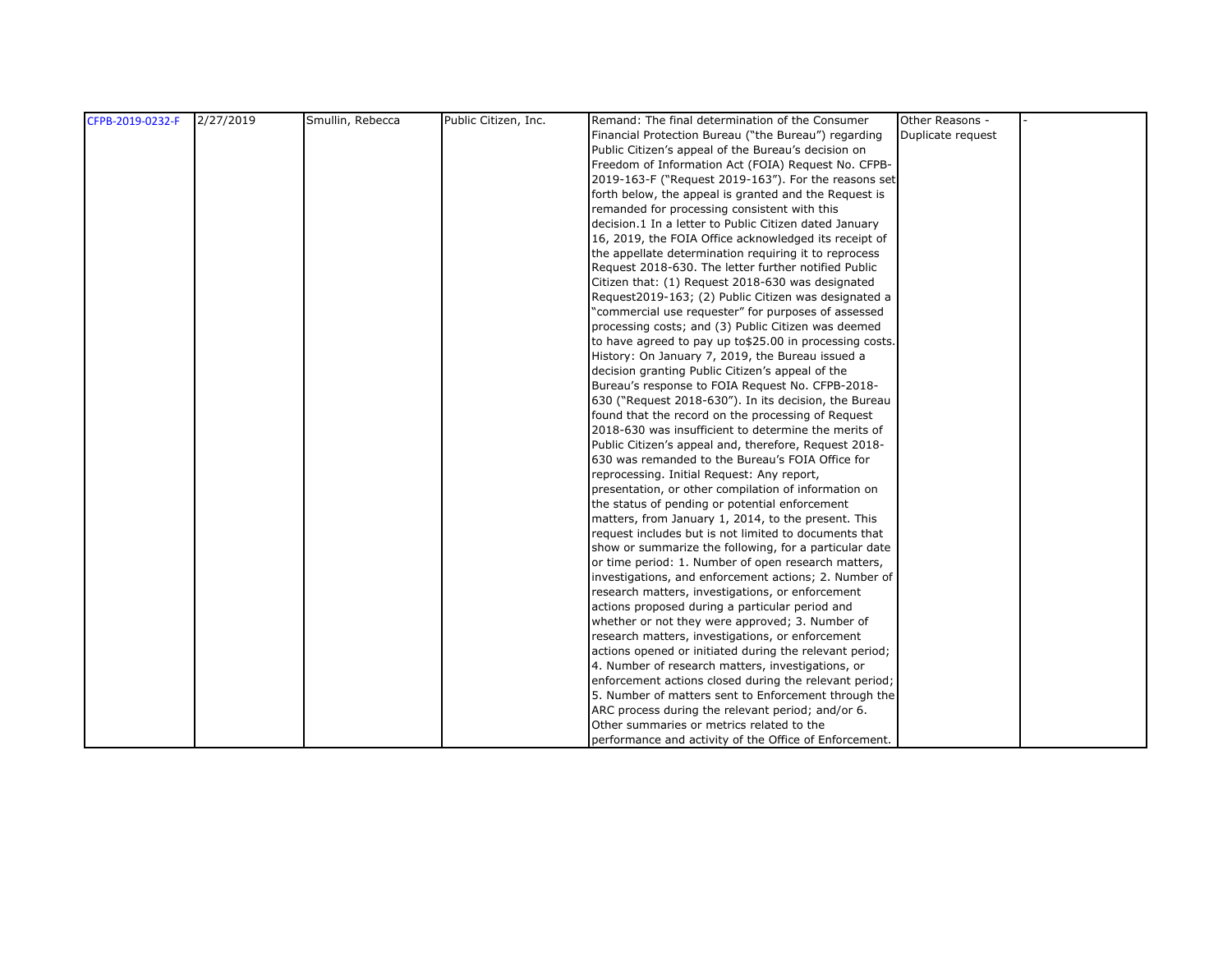| CFPB-2019-0233-F | 2/27/2019 | Dugan, Kevin | I request that a copy of the following documents going Other Reasons - |                   |  |
|------------------|-----------|--------------|------------------------------------------------------------------------|-------------------|--|
|                  |           |              | back to 2016 be provided to me: (1) records of                         | Request Withdrawn |  |
|                  |           |              | meetings that included Hilary Miller (2) any calendars,                |                   |  |
|                  |           |              | or notes made therein, with meetings where Miller was                  |                   |  |
|                  |           |              | present or was expected to be present (3) any notes                    |                   |  |
|                  |           |              | from any CFPB officials from meetings where Hilary                     |                   |  |
|                  |           |              | Miller was present                                                     |                   |  |
|                  |           |              |                                                                        |                   |  |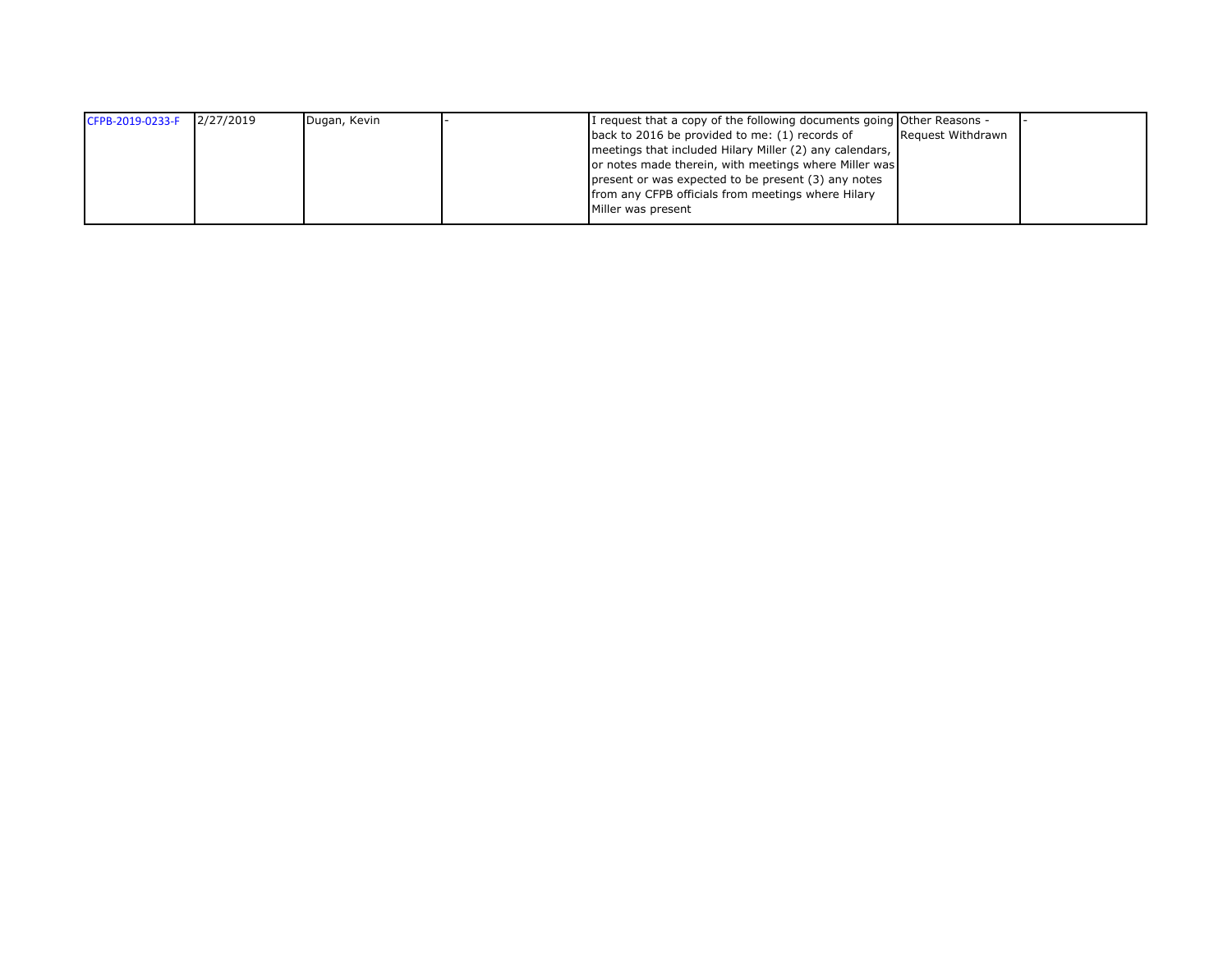| CFPB-2019-0234-F | 2/27/2019 | Herrig, Kyle | <b>Allied Progress</b> | • All publicly available documents regarding payments Other Reasons - No |         |  |
|------------------|-----------|--------------|------------------------|--------------------------------------------------------------------------|---------|--|
|                  |           |              |                        | of redress or restitution resulting from the CFPB's                      | Records |  |
|                  |           |              |                        | investigation of and enforcement action against                          |         |  |
|                  |           |              |                        | Sterling Jewelers, Inc., including meeting minutes,                      |         |  |
|                  |           |              |                        | drafts of the consent order, and memoranda regarding                     |         |  |
|                  |           |              |                        | the consent order. • All correspondence sent or                          |         |  |
|                  |           |              |                        | received by any of the following officials from October                  |         |  |
|                  |           |              |                        | 1, 2018 until the date this request is processed, which                  |         |  |
|                  |           |              |                        | was sent or received by any individuals affiliated with                  |         |  |
|                  |           |              |                        | Sterling Jewelers, Inc., including but not limited to all                |         |  |
|                  |           |              |                        | email addresses ending with @sterlingjewelers.com: o                     |         |  |
|                  |           |              |                        | CFPB Director Kathleen Kraninger o CFPB Former                           |         |  |
|                  |           |              |                        | Acting Director Mick Mulvaney o CFPB Deputy Director                     |         |  |
|                  |           |              |                        | Brian Johnson o CFPB Former Associate Director of                        |         |  |
|                  |           |              |                        | Supervision and Enforcement Christopher D'Angelo o                       |         |  |
|                  |           |              |                        | CFPB Policy Associate Director of Supervision and                        |         |  |
|                  |           |              |                        | Enforcement Eric Blankenstein o CFPB Assistant                           |         |  |
|                  |           |              |                        | Director of Enforcement Kristen Donoghue o CFPB                          |         |  |
|                  |           |              |                        | General Counsel Mary McLeod • All publicly available                     |         |  |
|                  |           |              |                        | documents regarding payments of redress or                               |         |  |
|                  |           |              |                        | restitution resulting from the CFPB's investigation of                   |         |  |
|                  |           |              |                        | and enforcement action against Enova International,                      |         |  |
|                  |           |              |                        | Inc., including meeting minutes, drafts of the consent                   |         |  |
|                  |           |              |                        | order, and memoranda regarding the consent order. .                      |         |  |
|                  |           |              |                        | All correspondence sent or received by any of the                        |         |  |
|                  |           |              |                        | following officials from October 1, 2018 until the date                  |         |  |
|                  |           |              |                        | this request is processed, which was sent or received                    |         |  |
|                  |           |              |                        | by any individuals affiliated with Enova International,                  |         |  |
|                  |           |              |                        | Inc., including but not limited to all email addresses                   |         |  |
|                  |           |              |                        | ending with @enova.com: o CFPB Director Kathleen                         |         |  |
|                  |           |              |                        | Kraninger o CFPB Former Acting Director Mick                             |         |  |
|                  |           |              |                        | Mulvaney o CFPB Deputy Director Brian Johnson o                          |         |  |
|                  |           |              |                        | CFPB Former Associate Director of Supervision and                        |         |  |
|                  |           |              |                        | Enforcement Christopher D'Angelo o CFPB Policy                           |         |  |
|                  |           |              |                        | Associate Director of Supervision and Enforcement Eric                   |         |  |
|                  |           |              |                        | Blankenstein o CFPB Assistant Director of Enforcement                    |         |  |
|                  |           |              |                        | Kristen Donoghue o CFPB General Counsel Mary                             |         |  |
|                  |           |              |                        | McLeod • All publicly available documents regarding                      |         |  |
|                  |           |              |                        | payments of redress or restitution resulting from the                    |         |  |
|                  |           |              |                        | CFPB's investigation of and enforcement action against                   |         |  |
|                  |           |              |                        | NDG Financial Corp. et al., including meeting minutes,                   |         |  |
|                  |           |              |                        | drafts of the consent order, and memoranda regarding                     |         |  |
|                  |           |              |                        | the consent order. • All correspondence sent or                          |         |  |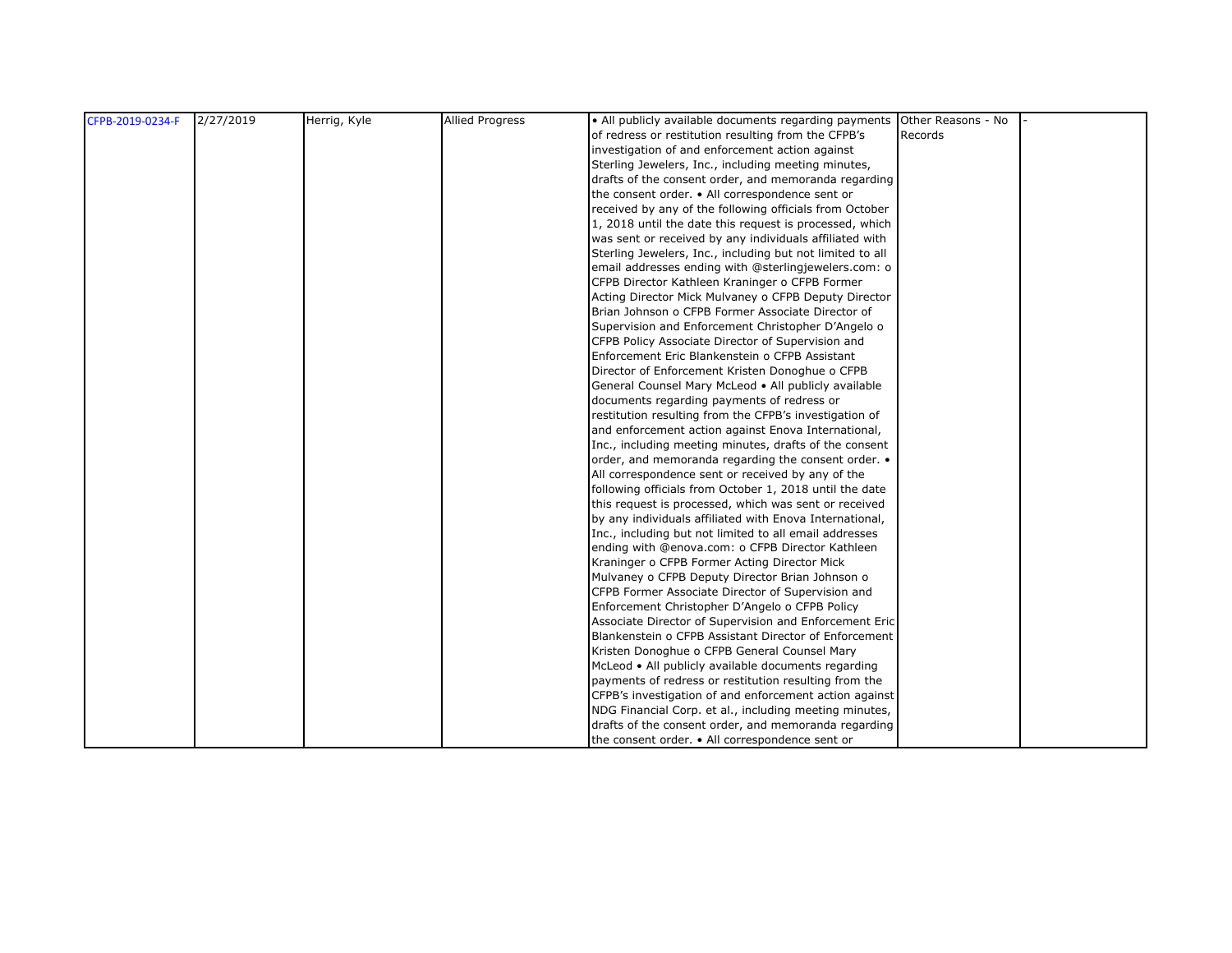| CFPB-2019-0235-F | 2/28/2019 | Merle, Renae      | The Washington Post     | . Emails to and/or from any CFPB official from/to an<br>attorney named Hilary B. Miller, (b) (6)<br>between 2014 and present .Any email sent to and/or<br>from the @miller.net domain from/to any CFPB official<br>during that time frame .Any emails from/to Brian<br>Johnson, Mick Mulvaney, Kathy Kraninger, Eric<br>Blankenstein, Emma Doyle, John Czwartacki, Sheila<br>Greenwood, Kirsten Sutton Mork that includes the key<br>words "Hilary Miller" or "Hillary Miller" or "Hillary B.<br>Miller"                                                                                   | Granted/Denied in<br>Part            | (b)(6) |
|------------------|-----------|-------------------|-------------------------|--------------------------------------------------------------------------------------------------------------------------------------------------------------------------------------------------------------------------------------------------------------------------------------------------------------------------------------------------------------------------------------------------------------------------------------------------------------------------------------------------------------------------------------------------------------------------------------------|--------------------------------------|--------|
| CFPB-2019-0238-F | 2/21/2019 | McAbee, Willie    |                         | Requests a copy of any and all Civil Investigative<br>Demands (CID) sent by your office to Upstate Law<br>Group, LLC in Easley, South Carolina, or to any of its<br>employees, or to any former employees. I wish to be<br>clear that this FOIA request does not pertain to any<br>information, in whatever form, that you may have<br>received from any person to whom the above CIDs<br>were sent. This request is directed solely towards a<br>copy of the aforementioned CIDs. Requestor asks in<br>this case that you provide a copy of the above<br>requested CIDs and nothing more. | Other Reasons - No<br>Records        |        |
| CFPB-2019-0239-F | 3/5/2019  | Mahaffey, Douglas | Mahaffey Law Group, PC  | 1. All investigation files, consumer complaints,<br>research and investigation as to MORTGAGE LENDING<br>VIOLATIONA, including any alleged or investigated<br>TILA (Truth in Lending Act) or RESPA (Real estate<br>Settlement Protections Act) violations 2. All<br>investigation files, reports, or documents that pertain<br>or reflect the CORPORATE FAMILY TREE of Portfolio<br>Recovery Group, Portfolio Recovery Associations, LLC<br>and Portfolio Recovery Associates, Inc. and PRA<br>Group, Inc.                                                                                 | Other Reasons -<br>Request Withdrawn |        |
| CFPB-2019-0243-F | 3/8/2019  | Hayashi, Yuka     | The Wall Street Journal | Request copies of any communications, including<br>emails, concerning the CFPB's payday lending rule by<br>Select Management Resources LLC, that were sent or<br>received by former CFPB director Mick Mulvaney<br>between November 25, 2017 and December 1, 2018.<br>Specifically, I am seeking emails or communications<br>involving Mr. Mulvaney and Select Management<br>owner/chief executive Rod Aycox, or emails or records<br>sent to Mr. Mulvaney involving Select Management or<br>Mr. Aycox.                                                                                    | Other Reasons - No<br>Records        |        |
| CFPB-2019-0244-F | 3/11/2019 | Pompan, Jonathan  | Venable LLP             | Requests the complete CFPB staff directory, white<br>pages, or records containing the names of CFPB staff<br>and contractors, position, title, department, office<br>location, telephone number, and email address at the<br><b>CFPR</b>                                                                                                                                                                                                                                                                                                                                                   | Granted/Denied in<br>Part            | (b)(6) |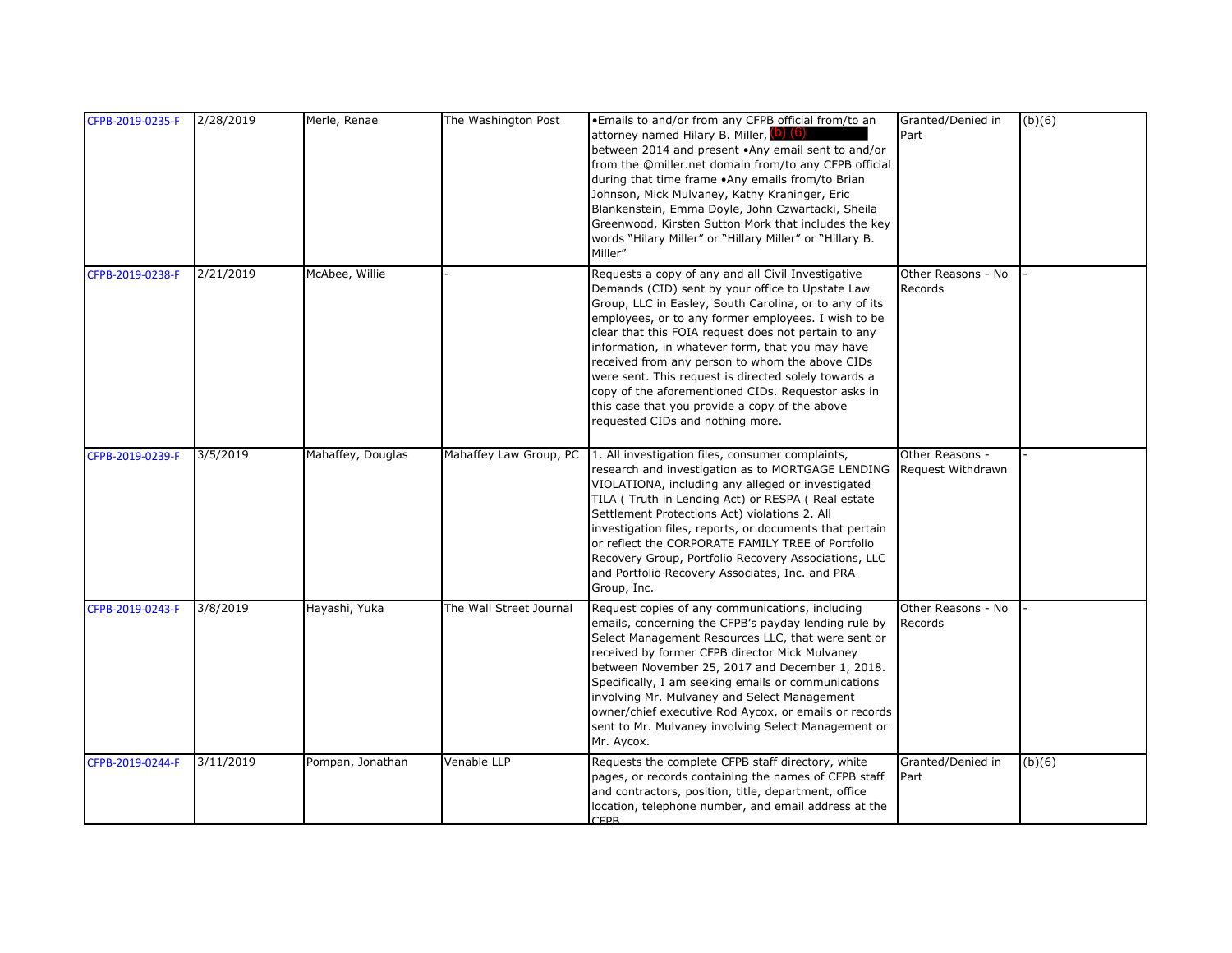| CFPB-2019-0246-F | 3/12/2019 | Kowalilo, Jolanta | <b>Clarion Communication</b><br><b>Systems</b> | The names and contact details, including email<br>address of any/all person(s) who are involved in the<br>decision making-process for the Procurement of<br>Telecoms and IT Hardware and Services for your<br>organization. (Eg Procurement, IT, Sustainability<br>roles). I would like the above information to be<br>provided to me as electronic copies - ie via email.                                                                                                                                                                                                                                                             | Other Reasons -<br>Request Withdrawn |        |
|------------------|-----------|-------------------|------------------------------------------------|----------------------------------------------------------------------------------------------------------------------------------------------------------------------------------------------------------------------------------------------------------------------------------------------------------------------------------------------------------------------------------------------------------------------------------------------------------------------------------------------------------------------------------------------------------------------------------------------------------------------------------------|--------------------------------------|--------|
| CFPB-2019-0247-F | 3/12/2019 | Tsui, Anjali      | ProPublica                                     | Copies of the CFPB Director Kathleen Laura<br>Kraninger's calendars. Please include all versions of<br>her daily appointments calendar (both electronic and<br>paper versions) from her confirmation date December<br>6, 2018 until the date that this request is fulfilled.                                                                                                                                                                                                                                                                                                                                                           | Granted in Full                      |        |
| CFPB-2019-0248-F | 3/12/2019 | Tsui, Anjali      | ProPublica                                     | Requests copies of all calendars and appointment<br>records for the following individuals. Please include all<br>versions of these records, both paper and electronic.<br>Brian Johnson, Deputy Director and Principal Policy<br>Director Sheila Greenwood, Policy Associate Director<br>Eric Blankenstein, Policy Associate Director Tom Pahl,<br>Policy Associate Director Anthony Welcher, Policy<br>Associate Director I would like to request each<br>person's calendar, from the day they most recently<br>joined the agency (or January 20, 2017, whichever<br>date falls first) and the day that this request is<br>fulfilled. | Other Reasons -<br>Request Withdrawn |        |
| CFPB-2019-0249-F | 3/14/2019 | Humphrey, Ian     |                                                | Requests any evidence you have regarding the<br>training of SLM/Navient representatives, their policies,<br>any incentive programs or bonuses offered to engage<br>in behavior such as getting callers off the phone<br>muckly                                                                                                                                                                                                                                                                                                                                                                                                         | Other Reasons -<br>Request Withdrawn |        |
| CFPB-2019-0250-F | 3/14/2019 | Akinola, Taye     |                                                | Requests the two (2) most recent SF-50s for all<br>paralegal specialists in the Research, Markets,<br><b>Regulations Division</b>                                                                                                                                                                                                                                                                                                                                                                                                                                                                                                      | Granted/Denied in<br>Part            | (b)(6) |
| CFPB-2019-0251-F | 3/14/2019 | McAbee, Willie    |                                                | Requests from your office a copy of all petitions to set Granted in Full<br>aside or modify civil investigative demands which were<br>filed in February 2019                                                                                                                                                                                                                                                                                                                                                                                                                                                                           |                                      |        |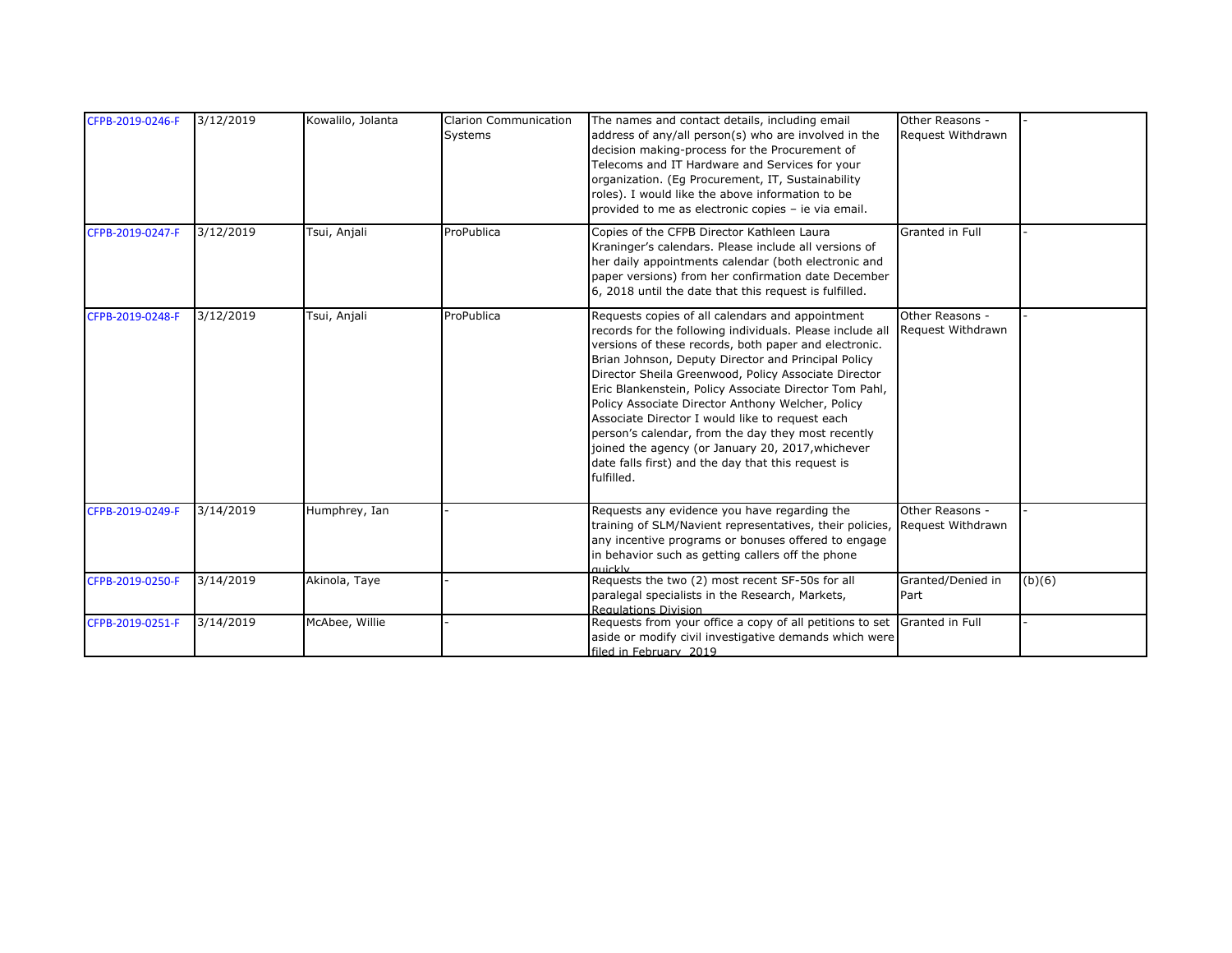| CFPB-2019-0252-F | 3/14/2019 | Koss, Natalie | Potomac Legal Group | I hereby request that copies of the following              | Granted/Denied in | $(b)(6)$ ; $(b)(8)$ |
|------------------|-----------|---------------|---------------------|------------------------------------------------------------|-------------------|---------------------|
|                  |           |               | <b>PLLC</b>         | documents (or all documents containing the following       | Part              |                     |
|                  |           |               |                     | information) be provided to me: • All documents            |                   |                     |
|                  |           |               |                     | related to the On-the-Job Training ("OJT") panel           |                   |                     |
|                  |           |               |                     | involving Jason Hart on December 7, 2017, including a      |                   |                     |
|                  |           |               |                     | list of attendees, related materials, a list of presenters |                   |                     |
|                  |           |               |                     | and/or panelists, and presenter and panelist notes. •      |                   |                     |
|                  |           |               |                     | Any recordings of the panel or of the same or similar      |                   |                     |
|                  |           |               |                     | panel held in another CFPB office. • All documents         |                   |                     |
|                  |           |               |                     | related to similar OJT presentations given by Jason        |                   |                     |
|                  |           |               |                     | Hart either independently or as part of a panel on         |                   |                     |
|                  |           |               |                     | different dates and in different CFPB offices, including   |                   |                     |
|                  |           |               |                     | lists of attendees, related materials, lists of presenters |                   |                     |
|                  |           |               |                     | and/or panelists, and presenter and panelist notes. •      |                   |                     |
|                  |           |               |                     | All documents related to preparations for the OJT          |                   |                     |
|                  |           |               |                     | portion of the panel by Jason Hart on December 7,          |                   |                     |
|                  |           |               |                     | 2017, including correspondence with organizers and         |                   |                     |
|                  |           |               |                     | source documents for topics for the panel. • All           |                   |                     |
|                  |           |               |                     | documents and communications providing or                  |                   |                     |
|                  |           |               |                     | responding to feedback on the panel from panel             |                   |                     |
|                  |           |               |                     | attendees and panelists. As the FOIA requires, please      |                   |                     |
|                  |           |               |                     | release all reasonably segregable nonexempt portions       |                   |                     |
|                  |           |               |                     | of documents.                                              |                   |                     |
|                  |           |               |                     |                                                            |                   |                     |
| CFPB-2019-0253-F | 3/14/2019 | Koss, Natalie | Potomac Legal Group | I hereby request that copies of the following              | Granted/Denied in | (b)(6)              |
|                  |           |               | <b>PLLC</b>         | documents (or all documents containing the following       | Part              |                     |
|                  |           |               |                     | information) be provided to me: • All documents            |                   |                     |
|                  |           |               |                     | related to Melissa Brand's presentation on December        |                   |                     |
|                  |           |               |                     | 4, 2018 at the SER Managers Meeting, including a list      |                   |                     |
|                  |           |               |                     | of attendees, presentation materials, a list of            |                   |                     |
|                  |           |               |                     | presenters, and presenter notes. • Any recordings of       |                   |                     |
|                  |           |               |                     | the presentation or of the same presentation made in       |                   |                     |
|                  |           |               |                     | another CFPB office or at a different time. • All          |                   |                     |
|                  |           |               |                     | documents related to similar presentations given by        |                   |                     |
|                  |           |               |                     | Melissa Brand on different dates and in different CFPB     |                   |                     |
|                  |           |               |                     | offices, including lists of attendees, presentation        |                   |                     |
|                  |           |               |                     | materials, lists of presenters, and presenter notes. •     |                   |                     |
|                  |           |               |                     | All documents related to preparations for the Melissa      |                   |                     |
|                  |           |               |                     |                                                            |                   |                     |
|                  |           |               |                     | Brand's presentation on December 4, 2018, including        |                   |                     |
|                  |           |               |                     | correspondence with organizers and source documents        |                   |                     |
|                  |           |               |                     | for topics of presentation. As the FOIA requires, please   |                   |                     |
|                  |           |               |                     | release all reasonably segregable nonexempt portions       |                   |                     |
|                  |           |               |                     | of documents.                                              |                   |                     |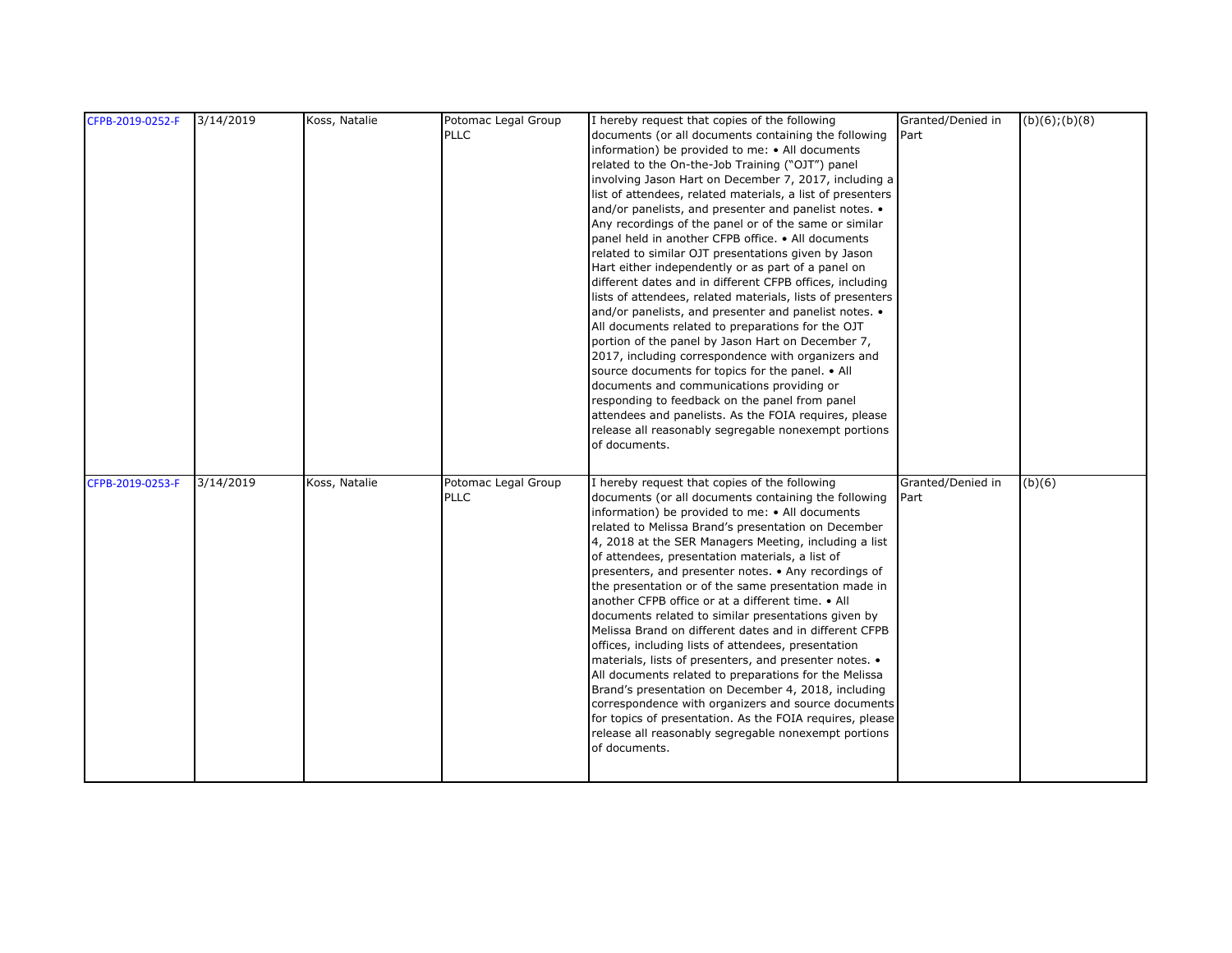| CFPB-2019-0255-F | 3/15/2019 | Witham, Judson |                                       | Requester sought: Gerald Cugno of Tampa Florida (<br>New Jersey) AKA Premier, Paramount and Pioneer<br>Mortgage Brokers, JP Morgan Chase, Deutsche Bank,<br>Credit Suisse and Select Portfolio Services. A. A.<br>Master List of Records, Files and Reports on the<br>Fraudulent and Abusive Consumer Practices of the<br>Above Named Corporations and Companies B. The<br>Reports Records, Files and Investigation and Court<br>Records associated with ALL Enforcement Actions<br>FHFA have been involved in with DOJ, SEC, FBI,<br>FinCen, HUD, FHA, OCC or and other National Law<br>Enforcement Agencies. C. All reports and files, records<br>provided to the US Congress and Senate's Financial<br>Services Committees and Banking Committees<br>associated with the AFOREMENTIONED Perpetrators. | Other Reasons - No<br>Records |                     |
|------------------|-----------|----------------|---------------------------------------|----------------------------------------------------------------------------------------------------------------------------------------------------------------------------------------------------------------------------------------------------------------------------------------------------------------------------------------------------------------------------------------------------------------------------------------------------------------------------------------------------------------------------------------------------------------------------------------------------------------------------------------------------------------------------------------------------------------------------------------------------------------------------------------------------------|-------------------------------|---------------------|
| CFPB-2019-0256-F | 3/15/2019 | Alvara, Bart   |                                       | Requests information on what actions the Consumer<br>Financial Protection Bureau has taken against<br>corporations, specifically what charges against what<br>companies have they taken action against.                                                                                                                                                                                                                                                                                                                                                                                                                                                                                                                                                                                                  | Granted in Full               |                     |
| CFPB-2019-0257-F | 3/18/2019 | Parker, Kim    | The Law Office of Kim<br>Parker, P.A. | Please provide records in your possession pertaining to Denied in Full<br>Conduent Education Services LLC, ACS and Xerox Corp<br>servicing of student loans. Specifically, (1) Collections<br>Policy (2) Any policy, procedure, correspondence<br>and/or document evidencing recording Consumer<br>Telephone Calls (3) Copies of Correspondence to you<br>from Xerox, ACS and/or Conduent discussing<br>collecting on student loans and (4) any policy,<br>procedure, correspondence and/or document<br>evidencing Xerox, ACS and/or Conduent document<br>retention policy.                                                                                                                                                                                                                              |                               | (b)(7)(A)           |
| CFPB-2019-0258-F | 3/18/2019 | Clozel, Lalita | Wall Street Journal                   | Requests all correspondence between the Department<br>of Justice and Consumer Financial Protection Bureau,<br>between November 1, 2017 and March 18, 2019,<br>regarding "disparate impact." This includes any emails<br>between a CFPB employee or official and a DOJ<br>employee or official including that phrase.                                                                                                                                                                                                                                                                                                                                                                                                                                                                                     | Granted/Denied in<br>Part     | $(b)(5)$ ; $(b)(6)$ |
| CFPB-2019-0260-F | 3/21/2019 | Mahmud, Fatima |                                       | Requests unreacted copies of the following CFPB WIKI Granted in Full<br>pages:<br>b) $(7)(E)$                                                                                                                                                                                                                                                                                                                                                                                                                                                                                                                                                                                                                                                                                                            |                               |                     |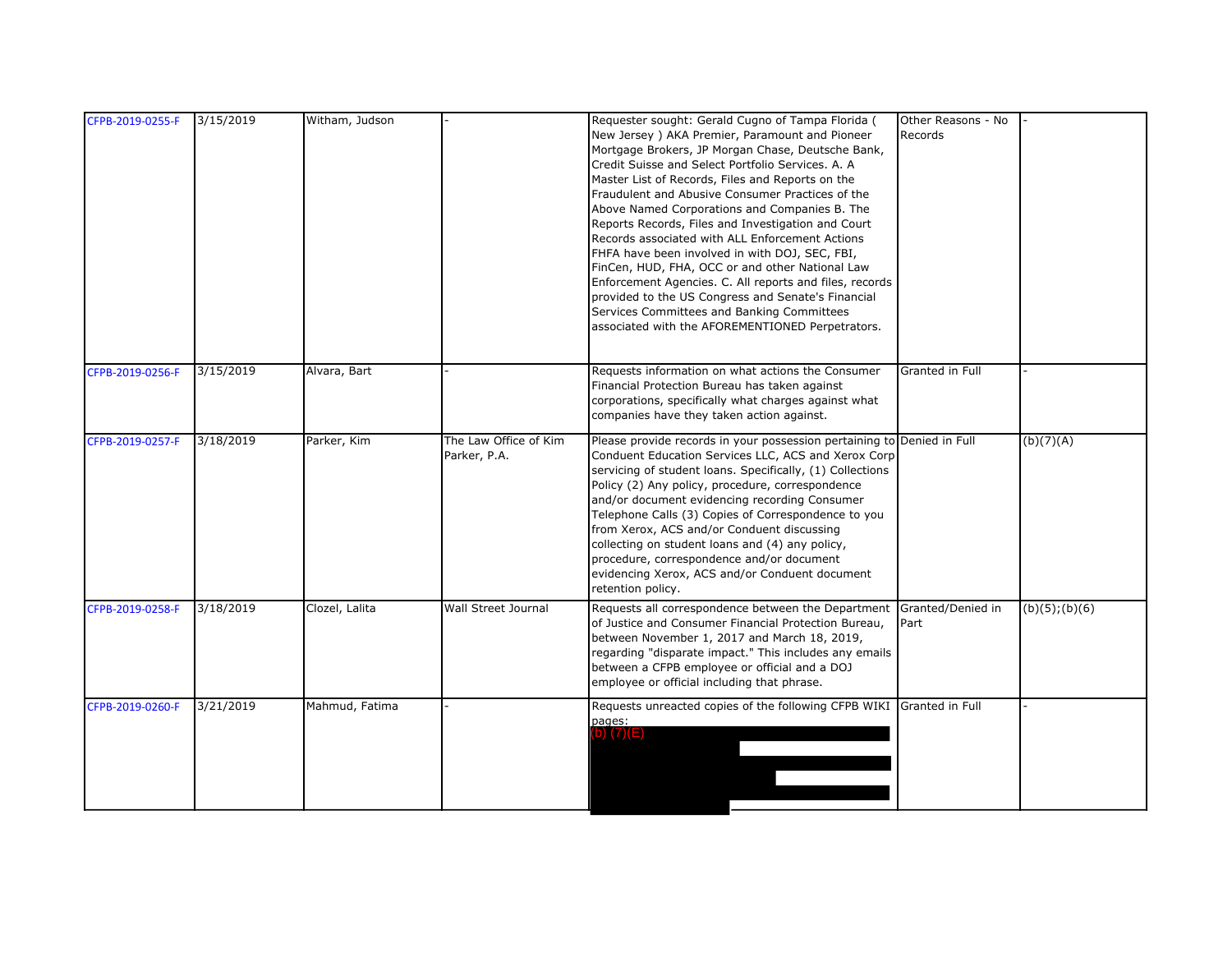| CFPB-2019-0261-F | 3/22/2019 | Kamat, Anjali | New York Public Radio  | Any and all internal memoranda, reports, documents,<br>and correspondence among CFPB staff regarding the<br>auto-finance company "Credit Acceptance Corporation"<br>from January 1, 2016 to the present. This request is to<br>include all memoranda, reports, documents, faxes,<br>letters, as well as incoming and outgoing emails, chat<br>messages, and text messages, with reply chains and<br>attachments included.                                                                                                                                                                                                                                                                                                                                                                                                                                                                                                                                                                                                                                                                                                                                                                                                                                                                 | Denied in Full                       | $(b)(7)(A);$ Glomar                           |
|------------------|-----------|---------------|------------------------|-------------------------------------------------------------------------------------------------------------------------------------------------------------------------------------------------------------------------------------------------------------------------------------------------------------------------------------------------------------------------------------------------------------------------------------------------------------------------------------------------------------------------------------------------------------------------------------------------------------------------------------------------------------------------------------------------------------------------------------------------------------------------------------------------------------------------------------------------------------------------------------------------------------------------------------------------------------------------------------------------------------------------------------------------------------------------------------------------------------------------------------------------------------------------------------------------------------------------------------------------------------------------------------------|--------------------------------------|-----------------------------------------------|
| CFPB-2019-0263-F | 3/22/2019 | Lipton, Beryl | MuckRock.com           | Requests the following materials related to the<br>funding, staffing, and activities of this FOIA office:<br>Budget materials for the years 2017, 2018, and 2019,<br>all budget materials or plans applicable to offices<br>responsible for processing and response to FOIA<br>requests and appeals submitted to this Bureau and its<br>offices. Staffing orders/reports/contacts for the years<br>2017 and 2018, staffing reports and plans, including<br>the count of employee numbers and for offices<br>responsible for processing and responses to FOIA<br>requests and appeals submitted to this Bureau and its<br>offices. - If this report is available in a form that<br>includes the total number of hours worked for FOIA<br>personnel, that version would be preferred. - If reports<br>are available for each month, that version is preferred.<br>All staffing reports and plans for the year 2019 - If<br>reports are available for each month, such a version is<br>preferred. Contact information, including email<br>addresses and phone numbers (if available), for each<br>FOIA officer currently tasked with an open public<br>records request. - See attached letter for details<br>outlining request. (Date Range for Record Search:<br>From 1/1/2017 To 9/9/2019) | Granted/Denied in<br>Part            | (b)(6)                                        |
| CFPB-2019-0264-F | 3/22/2019 | Verdugo, Gabe | Keller Rohrback L.L.P. | Requests any and all documents related to the CFPB's<br>2016-2019 investigation of SterlingJewelers, Inc. that<br>resulted in the Stipulated Final Judgement and Order<br>filed January 16, 2019; Sterling's practices of opening<br>of unauthorized credit accounts; and to Comenity<br>Bank, the bank through which Sterling credit cards<br>have been issued since October 2017.                                                                                                                                                                                                                                                                                                                                                                                                                                                                                                                                                                                                                                                                                                                                                                                                                                                                                                       | Other Reasons -<br>Request Withdrawn |                                               |
| CFPB-2019-0265-F | 3/25/2019 | Herrig, Kyle  | <b>Allied Progress</b> | Access to and copies of all calendars or calendar<br>entries between December 10, 2018 and the date this Part<br>request is processed for the following CFPB officials: •<br>Kathy Kraninger • Brian Johnson                                                                                                                                                                                                                                                                                                                                                                                                                                                                                                                                                                                                                                                                                                                                                                                                                                                                                                                                                                                                                                                                              | Granted/Denied in                    | (b)(5); (b)(6); (b)(7)<br>A);(b)(7)(E);(b)(8) |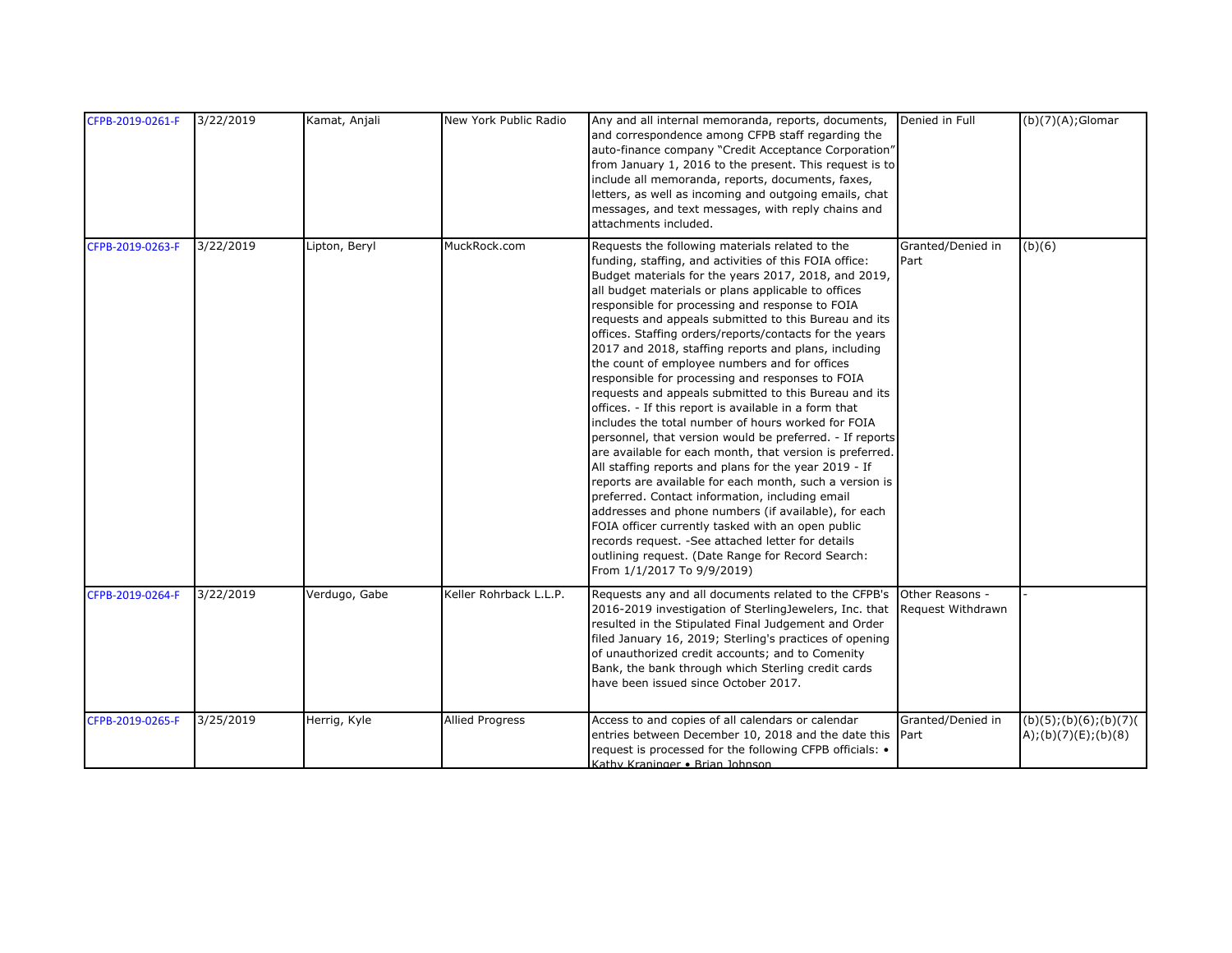| CFPB-2019-0266-F | 3/26/2019 | Price, Michelle    | Reuters               | Emails (emails ending @wellsfargo.com), memoranda<br>or letters sent between staff of Wells Fargo and OCC<br>staff for the time period March 1, 2019 to March 14,<br>2019 in relation to Wells Fargo CEO Tim Sloan's<br>testimony before House Financial Services on March<br>12, 2019. Specifically, I request emails, memoranda,<br>or letters containing the non-case-sensitive key-string<br>"Tim Sloan", "Testimony" or "House Financial<br>Services".                                                                                                                                             | Other Reasons - Not<br>Agency Record |                                                       |
|------------------|-----------|--------------------|-----------------------|---------------------------------------------------------------------------------------------------------------------------------------------------------------------------------------------------------------------------------------------------------------------------------------------------------------------------------------------------------------------------------------------------------------------------------------------------------------------------------------------------------------------------------------------------------------------------------------------------------|--------------------------------------|-------------------------------------------------------|
| CFPB-2019-0267-F | 3/26/2019 | Price, Michelle    | Reuters               | Request amended as: Emails, memoranda, or letters<br>between the Consumer Financial Protection Bureau<br>staff and external parties that include the key phrases<br>'marketing services agreement", "co-marketing<br>agreement" or "RESPA" between Jan. 1 2018 and the<br>present day. Specifically, please search the records of<br>Director Kraninger, Deputy Director Brian Johnson,<br>and policy associate director Eric Blankenstein.                                                                                                                                                             | Other Reasons -<br>Request Withdrawn |                                                       |
| CFPB-2019-0269-F | 3/26/2019 | Price, Michelle    | Reuters               | Any correspondence or records, including but not<br>restricted to emails, memoranda, letters or Skye<br>messages sent by, sent to, or carbon copying ("CC")<br>any of the following officials that include the phrase<br>"overdraft" or "overdraft fees" between Aug. 1 2018<br>and the present day: Brian Johnson, chief of staff<br>Kirsten Sutton, Policy Associate Director Sheila<br>Greenwood and Associate Director Gail Hillebrand.                                                                                                                                                             | Other Reasons -<br>Request Withdrawn |                                                       |
| CFPB-2019-0270-F | 1/24/2019 | Cattoni, Denise    | American Transparency | An electronic copy of any and all employees of the<br>Consumer Finance Protection Bureau for the year 2018 Duplicate request<br>broken down by employee, in electronic format and<br>emailed. THIS DATA SHOULD INCLUDE EMPLOYER ZIP<br>CODE, EMPLOYEE NAME, WHETHER FULL TIME OR<br>PART TIME, GROSS PAY, JOB DESCRIPTION, AND ANY<br>OTHER INFORMATION THAT YOUR AGENCY HOLDS<br>INCLUDING BUT NOT LIMITED TO SERVICE CREDITS,<br>INDIVIDUAL PENSION CONTRIBUTION, EMPLOYER<br>PENSION CONTRIBUTION, ETC. THIS DATA WILL BE<br>FOR THOSE EMPLOYEES WITHIN THE CONSUMER<br>FINANCIAL PROTECTION BUREAU. | Other Reasons -                      |                                                       |
| CFPB-2019-0271-F | 3/26/2019 | Jeffries, Adrianne | The Markup            | Consumer complaints received between Jan. 1, 2017<br>and the present concerning Amazon.                                                                                                                                                                                                                                                                                                                                                                                                                                                                                                                 | Granted/Denied in<br>Part            | (b)(4); (b)(5); (b)(6); (<br>b)(7)(D); (b)(7)(E); (b) |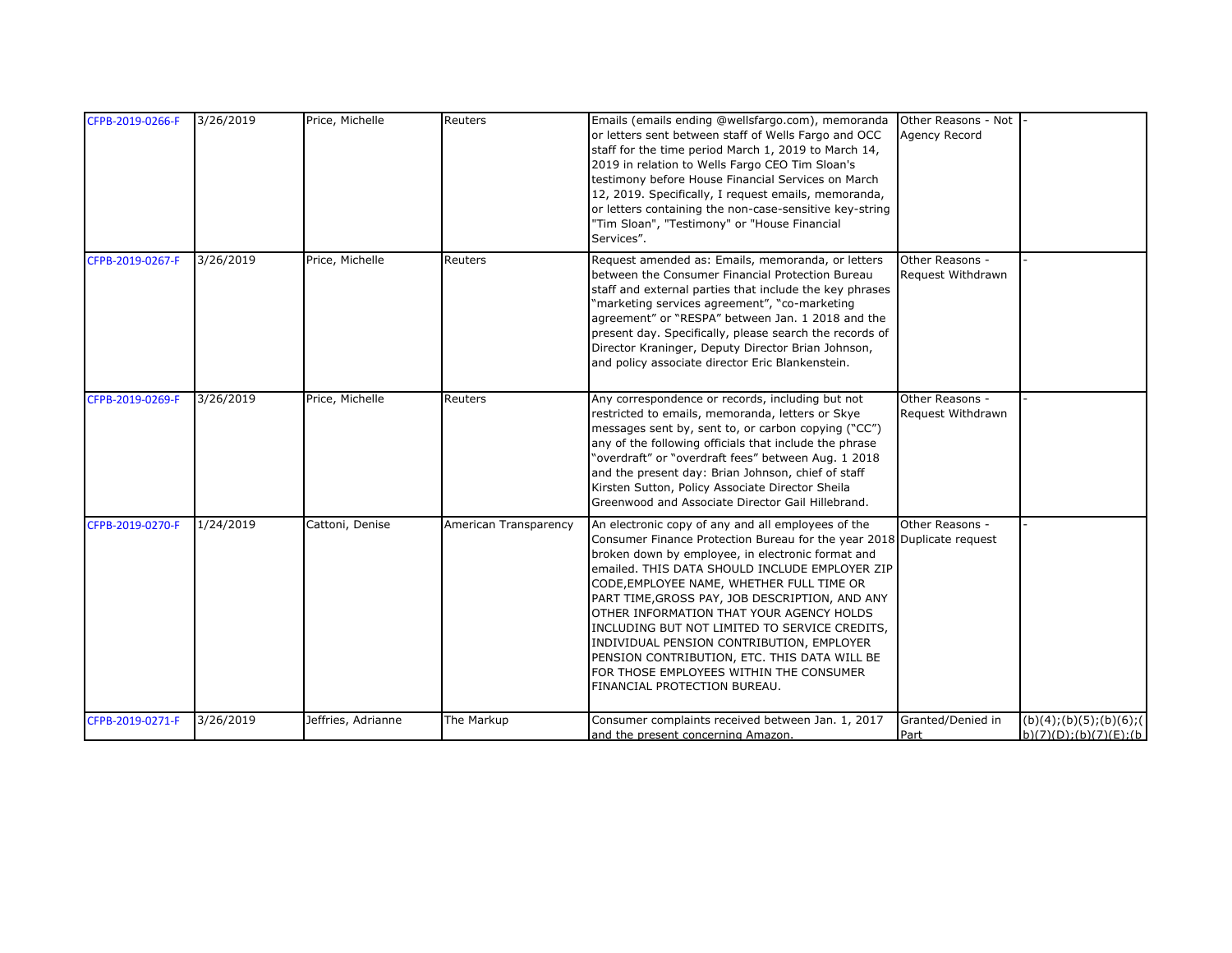| CFPB-2019-0272-F | 3/26/2019 | Price, Michelle | Reuters                | Any correspondence or records, electronic or<br>otherwise, including but not restricted to emails,<br>memoranda and letters received by or sent by any<br>employee of the Consumer Financial Protection Bureau<br>and the following lawmakers: Rep. Carolyn Maloney;<br>Senator Sherrod Brown; and Rep. Maxine Waters.<br>Please restrict the search to the period of Aug. 1, 2018<br>and the present day. (Date Range for Record Search:<br>From 8/1/2018 To 3/27/2019)                                                                                                                                                                                                                                                                                                                                                                                                                                                                                                                                                                                                                                                                                                                                                                                                                                                                                                                                                                                                                                                                                      | Other Reasons -<br>Request Withdrawn |        |
|------------------|-----------|-----------------|------------------------|---------------------------------------------------------------------------------------------------------------------------------------------------------------------------------------------------------------------------------------------------------------------------------------------------------------------------------------------------------------------------------------------------------------------------------------------------------------------------------------------------------------------------------------------------------------------------------------------------------------------------------------------------------------------------------------------------------------------------------------------------------------------------------------------------------------------------------------------------------------------------------------------------------------------------------------------------------------------------------------------------------------------------------------------------------------------------------------------------------------------------------------------------------------------------------------------------------------------------------------------------------------------------------------------------------------------------------------------------------------------------------------------------------------------------------------------------------------------------------------------------------------------------------------------------------------|--------------------------------------|--------|
| CFPB-2019-0273-F | 3/25/2019 | Price, Michelle | Reuters                | Any Consumer Financial Protection Bureau Inspector<br>General reports, both published and unpublished,<br>containing the key phrases "sexual", "harassment",<br>'sexual harassment" or "sexual harrassment".                                                                                                                                                                                                                                                                                                                                                                                                                                                                                                                                                                                                                                                                                                                                                                                                                                                                                                                                                                                                                                                                                                                                                                                                                                                                                                                                                  | Other Reasons -<br>Request Withdrawn |        |
| CFPB-2019-0274-F | 3/26/2019 | Price, Michelle | Reuters                | 1. I hereby request the following records pursuant to<br>the Freedom of Information Act, 5 U.S.C. §552 et seq: Part<br>FOIA request BCFP-2018-0790-F by Shari Pogach<br>previously granted in full. 2. I hereby request the<br>following records pursuant to the Freedom of<br>Information Act, 5 U.S.C. §552 et seq: BCFP-2019-<br>0132-F by New York public radio previously granted in<br>full. 3. I hereby request the following records pursuant<br>to the Freedom of Information Act, 5 U.S.C. §552 et<br>seq: FOIA BCFP-2019-0156-F by MuckRock News<br>previously granted in full. 4. I hereby request the<br>following records pursuant to the Freedom of<br>Information Act, 5 U.S.C. §552 et seg: FOIA BCFP-<br>2019-0162-F by Bloomberg Law previously granted in<br>full. 5. I hereby request the following records pursuant<br>to the Freedom of Information Act, 5 U.S.C. §552 et<br>seq: FOIA CFPB-2019-0179-F by Mother Jones 6. I<br>hereby request the following records pursuant to the<br>Freedom of Information Act, 5 U.S.C. §552 et seq:<br>FOIA CFPB-2019-0189-F by ALM Media. 7.I hereby<br>request the following records pursuant to the Freedom<br>of Information Act, 5 U.S.C. §552 et seq: FOIA BCFP-<br>2019-0145-F by Justin Glawe. Please provide<br>whichever parts were originally granted. 8. I hereby<br>request the following records pursuant to the Freedom<br>of Information Act, 5 U.S.C. §552 et seq: FOIA BCFP-<br>2019-0052-F granted in part to Gina Stassi. Kindly<br>provide the material which were granted. | Granted/Denied in                    | (b)(6) |
| CFPB-2019-0276-F | 3/27/2019 | Herrig, Kyle    | <b>Allied Progress</b> | Access to and copies of all resumes, curricula vita, and Granted/Denied in<br>documents associated with the hiring process for<br>Director for the Office of Innovation Paul Watkins.                                                                                                                                                                                                                                                                                                                                                                                                                                                                                                                                                                                                                                                                                                                                                                                                                                                                                                                                                                                                                                                                                                                                                                                                                                                                                                                                                                         | Part                                 | (b)(6) |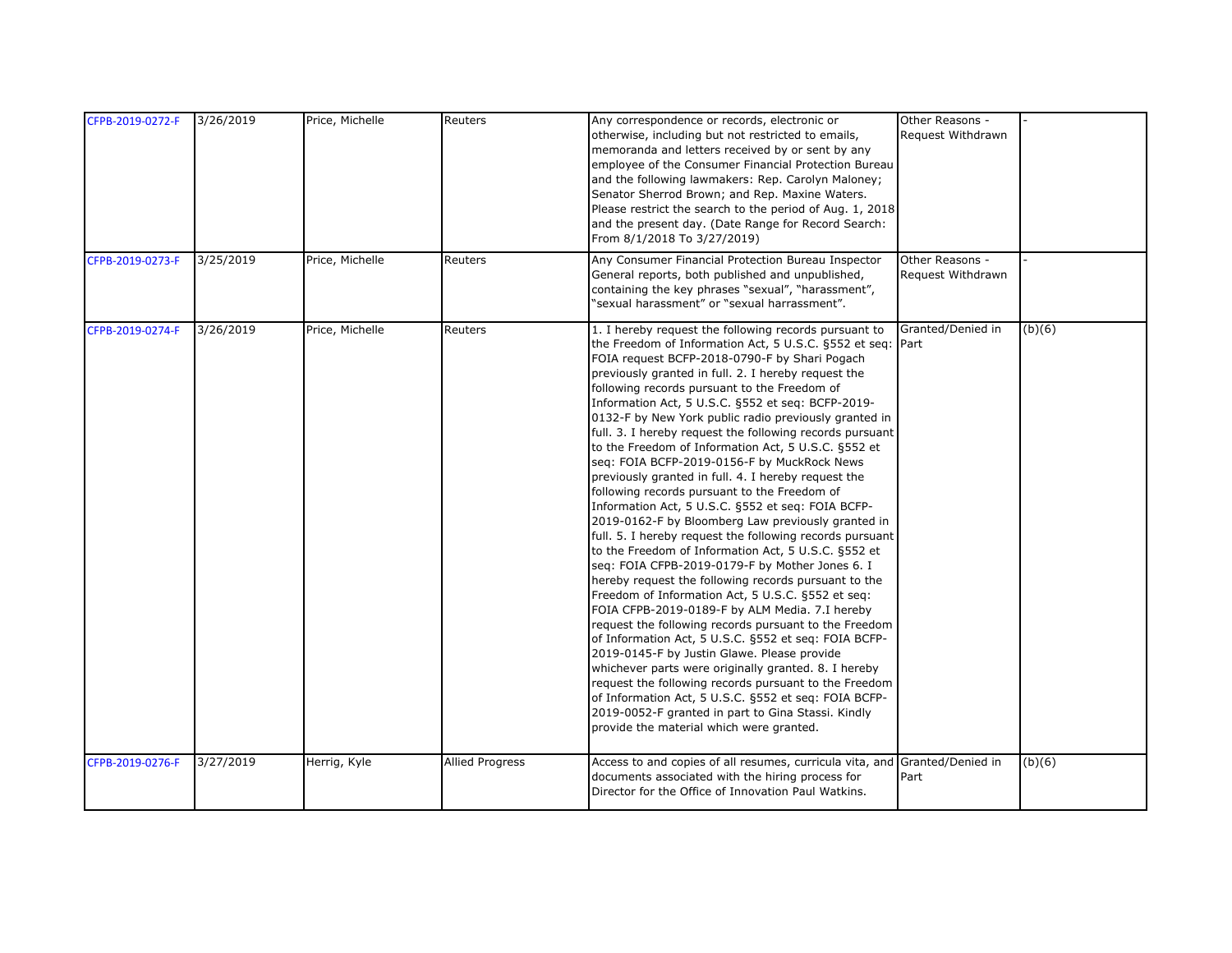| CFPB-2019-0280-F | 3/29/2019 | Smith, Brooke  |                      | Pursuant to the Freedom of Information Act (FOIA), 5 Denied in Full<br>U.S.C. § 552, I am requesting proposal documents<br>submitted by CETRA, Inc. (GSA Contract #: GS-10F-<br>0128L) associated with the subsequent awarded<br>contract # CFP13D00002 for the Consumer Financial<br>Protection Bureau (awarded in January 2013;<br>Contracting Officer: Vanessa del Torro) to provide<br>translation services, including technical/management<br>proposals. The original solicitation number was CFP-13-<br>O-00004.                                                                                                                                                                                                                                                                                                                                                                                                                                                 |                                      | (b)(3):41 U.S.C. §<br>2102       |
|------------------|-----------|----------------|----------------------|------------------------------------------------------------------------------------------------------------------------------------------------------------------------------------------------------------------------------------------------------------------------------------------------------------------------------------------------------------------------------------------------------------------------------------------------------------------------------------------------------------------------------------------------------------------------------------------------------------------------------------------------------------------------------------------------------------------------------------------------------------------------------------------------------------------------------------------------------------------------------------------------------------------------------------------------------------------------|--------------------------------------|----------------------------------|
| CFPB-2019-0281-F | 4/1/2019  | Li, Karen      | SEIU Local 32BJ      | The collective bargaining agreement between<br>LEOSU/LEOS-DC/LEOS-PBA and Sectek, Inc. The<br>collective bargaining agreement I am seeking covers<br>Sectek employees who work under Sectek's contract<br>with the Consumer Finance Protection Bureau to<br>provide security guard and patrol services to CFPB's<br>office(s) in the District of Columbia.                                                                                                                                                                                                                                                                                                                                                                                                                                                                                                                                                                                                             | Other Reasons - Not<br>Agency Record |                                  |
| CFPB-2019-0282-F | 4/2/2019  | Amarel, Taylor | <b>MuckRock News</b> | I hereby request the following records: I would like to<br>obtain all emails sent to, from, or copied to<br>CFPB_WHISTLEBLOWER@cfpb.gov, containing the<br>following non-case-sensitive keystring in the content<br>or headers of the emails,<br>Please search from January 1, 2014 to January 1,<br>2018. The requested documents will be made available<br>to the general public, and this request is not being<br>made for commercial purposes. In the event that there<br>are fees, I would be grateful if you would inform me of<br>the total charges in advance of fulfilling my request. I<br>would prefer the request filled electronically, by e-mail<br>attachment if available or CD-ROM if not. Thank you in<br>advance for your anticipated cooperation in this<br>matter. I look forward to receiving your response to<br>this request within 20 business days, as the statute<br>requires. (Date Range for Record Search: From<br>1/1/2014 To 1/1/2018) | Denied in Full                       | (b)(7)(A); (b)(7)(E); G<br>lomar |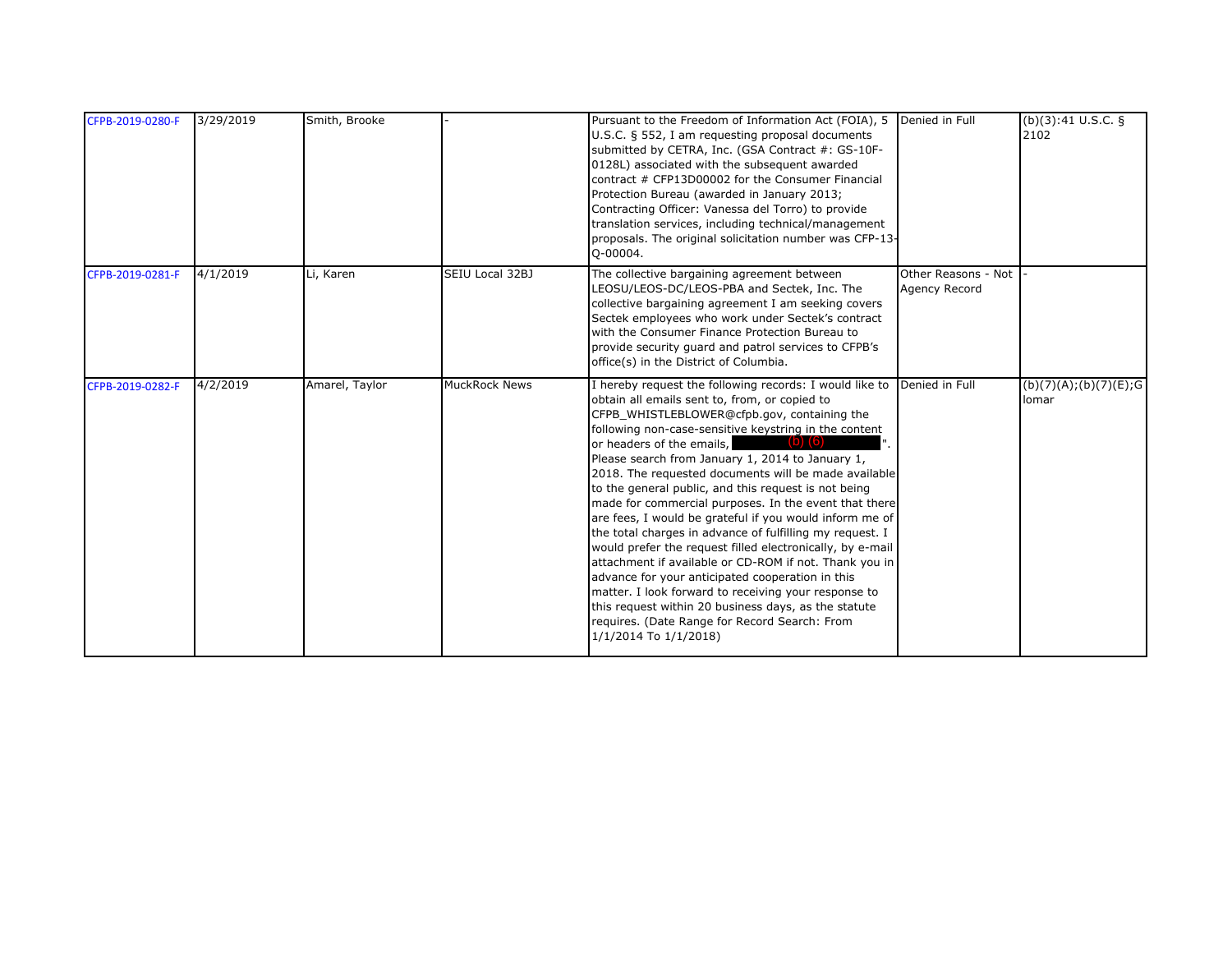| CFPB-2019-0283-F | 4/2/2019 | Smith, Lauren  |                        | • Any electronic correspondence, including<br>attachments, exchanged between anyone in the Office Records<br>of the Director of the Consumer Financial Protection<br>Bureau and Congressman Ralph Abraham or any of<br>the following staff members in the Congressman's<br>office: Luke Letlow, Edward Verrill, Allen Cambon,<br>Patrick Barron, Heinz Kaiser, Cole Avery, Courtney<br>Alexander, Ann Pierce, Lilia Boies, or Donna Howe. .<br>Records of any meetings between anyone in the Office<br>of the Director of the Consumer Financial Protection<br>Bureau and Congressman Ralph Abraham or any of<br>the following staff members in the Congressman's<br>office: Luke Letlow, Edward Verrill, Allen Cambon,<br>Patrick Barron, Heinz Kaiser, Cole Avery, Courtney | Other Reasons - No            |                              |
|------------------|----------|----------------|------------------------|-------------------------------------------------------------------------------------------------------------------------------------------------------------------------------------------------------------------------------------------------------------------------------------------------------------------------------------------------------------------------------------------------------------------------------------------------------------------------------------------------------------------------------------------------------------------------------------------------------------------------------------------------------------------------------------------------------------------------------------------------------------------------------|-------------------------------|------------------------------|
| CFPB-2019-0284-F | 4/2/2019 | Smith, Lauren  |                        | Alexander, Ann Pierce, Lilia Boies, or Donna Howe. My<br>request covers January 3, 2015 to present.<br>I am requesting copies of the following public records:                                                                                                                                                                                                                                                                                                                                                                                                                                                                                                                                                                                                                | Granted/Denied in             | (b)(4); (b)(5); (b)(6); (6)  |
|                  |          |                |                        | • Any records of complaints, Enforcement Actions,<br>Petitions to Modify or Set Aside, or Warning Letters<br>related to "Cross Keys Bank," "BSJ Bancshares, Inc.,"<br>"Commercial Capital Bank," or "Capital Bancorp, Inc."                                                                                                                                                                                                                                                                                                                                                                                                                                                                                                                                                   | Part                          | b)(7)(D);(b)(7)(E);(b<br>(8) |
| CFPB-2019-0285-F | 4/3/2019 | Herrig, Kyle   | <b>Allied Progress</b> | Request seeks, "copies of all calendars or calendar<br>entries between July 7, 2018 and December 17, 2018<br>for Acting Deputy Director Brian Johnson, including<br>any calendars maintained on his behalf (e.g., by an<br>administrative assistant.)" (Date Range for Record<br>Search: From 7/7/2018 To 12/17/2018)                                                                                                                                                                                                                                                                                                                                                                                                                                                         | Granted/Denied in<br>Part     | $(b)(5)$ ; $(b)(6)$          |
| CFPB-2019-0286-F | 4/8/2019 | Hill, Jon      | Law360                 | 1. What percentage of CFPB employees are eligible to<br>retire, as of the end of last year (Dec. 2018)? 2. What Records<br>percentage will be eligible to retire by the end of<br>2023? 3. Once CFPB employees are eligible for<br>retirement, how many more years on average do they<br>remain at the bureau? 4. How many total employees<br>does the CFPB have, as of the end of Dec. 2018? 5.<br>What is the typical annual attrition rate among CFPB<br>employees? I request that the responses for questions<br>#1 through #4 include breakdowns by division and by<br>seniority level, in addition to aggregate bureau-level<br>figures.                                                                                                                                | Other Reasons - No            |                              |
| CFPB-2019-0289-F | 4/3/2019 | Mahmud, Fatima |                        | 1. The original email sent from the FOIA office to my<br>CFPB email that produced the responsive documents<br>in compliance with the appeal's final determination. 2.<br>The original attachment containing the responsive<br>documents in compliance with the appeal's final<br>determination.                                                                                                                                                                                                                                                                                                                                                                                                                                                                               | Other Reasons - No<br>Records |                              |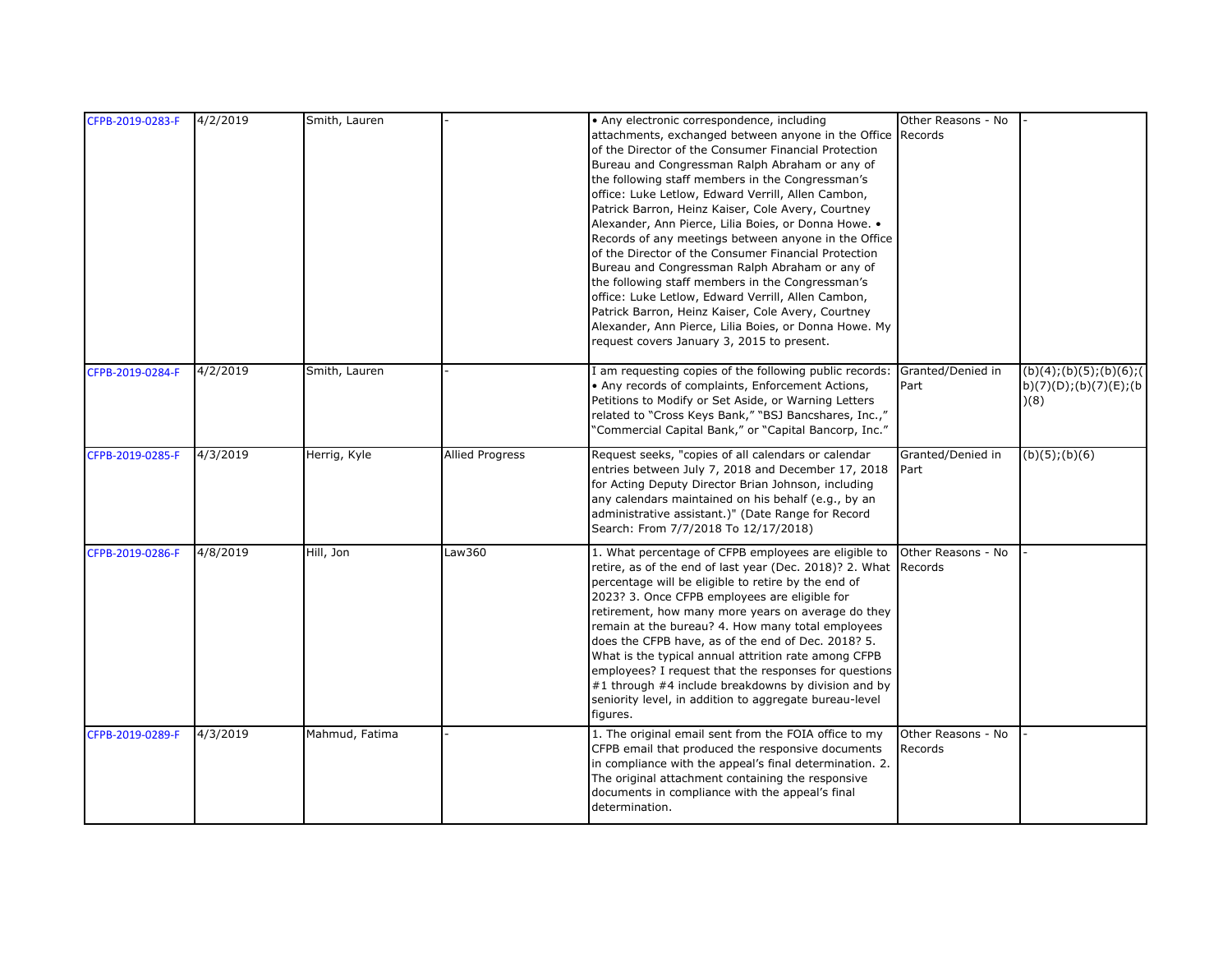| CFPB-2019-0290-F | 4/4/2019 | Meyers, Lawrence | 1) Any and all "Notice and Opportunity to Respond and Granted/Denied in<br>Part<br>Advise" documents generated by CFPB staff<br>concerning World Acceptance Corporation, including<br>but not limited to, letters under the "NORA" process<br>sent to anyone at World Acceptance Corporation, as<br>well as any and all responses to any NORA notification<br>by World Acceptance, between July 1, 2015 and<br>January 23, 2018. 2) This request includes documents<br>referred to in World Acceptance's March 31, 2016 10-K<br>filing in which it said, "The Company has made NORA<br>submissions to the CFPB's Enforcement Office".                                                                                                                                                                                                                                                                                                                                                                                                                                       | (b)(4); (b)(6); (b)(7)<br>$C$ ;(b)(7)(E) |
|------------------|----------|------------------|-----------------------------------------------------------------------------------------------------------------------------------------------------------------------------------------------------------------------------------------------------------------------------------------------------------------------------------------------------------------------------------------------------------------------------------------------------------------------------------------------------------------------------------------------------------------------------------------------------------------------------------------------------------------------------------------------------------------------------------------------------------------------------------------------------------------------------------------------------------------------------------------------------------------------------------------------------------------------------------------------------------------------------------------------------------------------------|------------------------------------------|
| CFPB-2019-0291-F | 4/4/2019 | Akinola, Taye    | 1. All SF-50s relating to salaries during the time period Granted/Denied in<br>of January 1, 2019, and the present, for all paralegal<br>Part<br>specialists in the Research, Markets, Regulations<br>Division; 2. Internal policies, procedures, or quidelines<br>relating to pay setting for promotions including<br>quartiles ranges or steps within CFPB; 3. Internal<br>policies, procedures, or quidelines relating to the<br>overview of pay setting including quartiles or steps<br>within CFPB; and 4. Internal policies, procedures, or<br>guidelines relating to the base pay table including<br>quartiles ranges or steps within CFPB; 5. Internal<br>policies, procedures, or guidelines relating to the<br>determination of how much CFPB<br>managers/supervisors give 889/group awards for CFPB<br>employees; and 6. Internal policies, procedures, or<br>guidelines relating to the determination of how much<br>CFPB managers/supervisors give 886/lump sum<br>performance payment RB-NILPA and 887/lump sum<br>performance payment NRB for CFPB employees | (b)(2); (b)(6)                           |
| CFPB-2019-0292-F | 4/4/2019 | Akinola, Taye    | All paralegal specialist positions descriptions (PDs)<br>Granted in Full<br>within the Research, Markets, Regulations Division.                                                                                                                                                                                                                                                                                                                                                                                                                                                                                                                                                                                                                                                                                                                                                                                                                                                                                                                                             |                                          |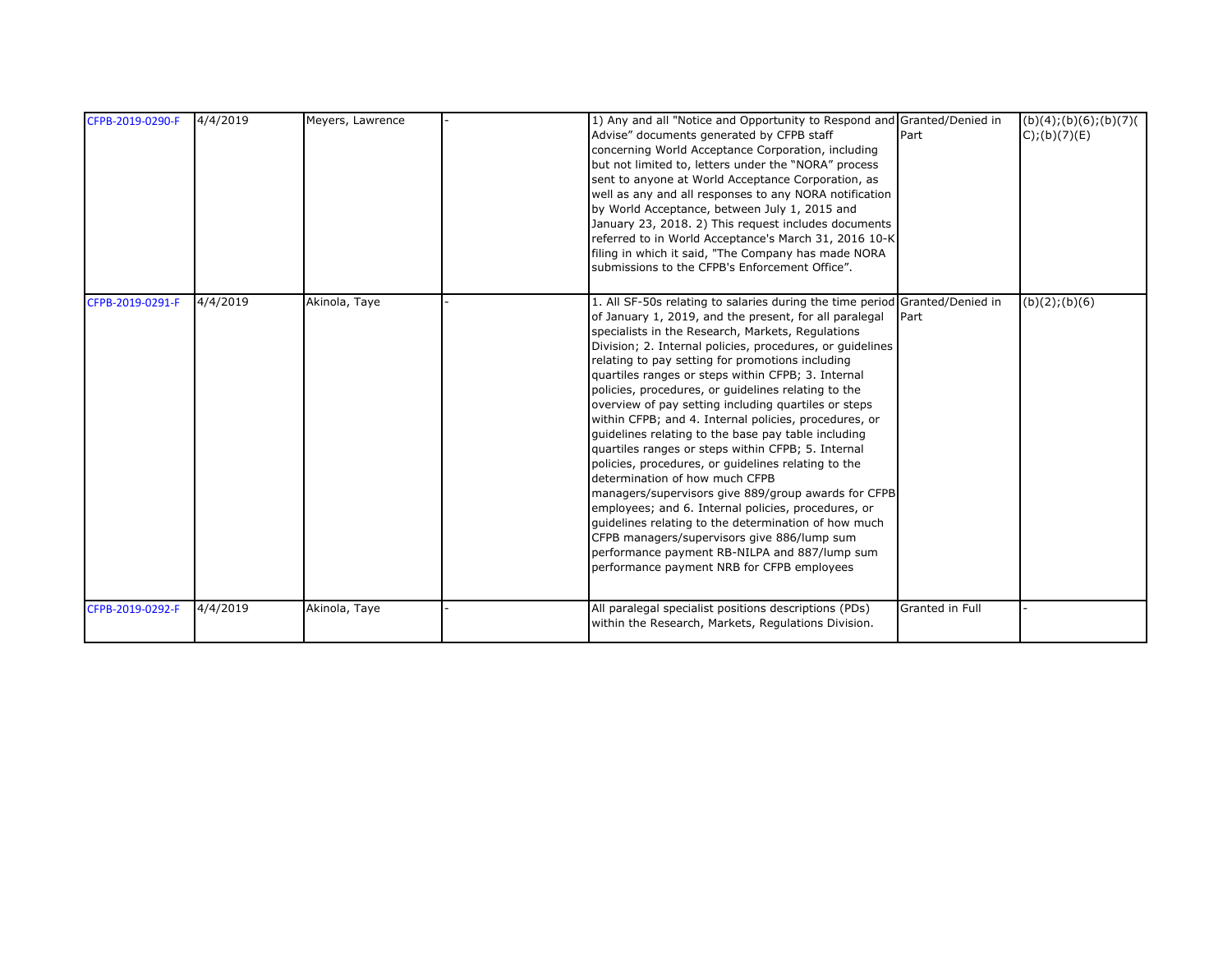| CFPB-2019-0293-F | 4/8/2019 | Weinberger, Evan | <b>Bloomberg Law</b> | I request any and all documents, emails and other       | Granted/Denied in | $(b)(5)$ ; $(b)(6)$ |
|------------------|----------|------------------|----------------------|---------------------------------------------------------|-------------------|---------------------|
|                  |          |                  |                      | communications related to the president's tweet and     | Part              |                     |
|                  |          |                  |                      | the Wells Fargo settlement between Dec. 8, 2017 and     |                   |                     |
|                  |          |                  |                      | April 23, 2018. The request includes but is not limited |                   |                     |
|                  |          |                  |                      | to: • Any written or electronic communications or       |                   |                     |
|                  |          |                  |                      | records of phone calls between then-Acting Director     |                   |                     |
|                  |          |                  |                      | Mick Mulvaney and Comptroller of the Currency Joseph    |                   |                     |
|                  |          |                  |                      | Otting, including those referencing President Trump.    |                   |                     |
|                  |          |                  |                      | Any calendars showing any in-person meetings            |                   |                     |
|                  |          |                  |                      | between Mulvaney and Otting. • Any written or           |                   |                     |
|                  |          |                  |                      | electronic communications between Mulvaney and          |                   |                     |
|                  |          |                  |                      | Chris D'Angelo, Christopher D'Angelo, Eric              |                   |                     |
|                  |          |                  |                      | Blankenstein, Brian Johnson, Kirsten Sutton, John       |                   |                     |
|                  |          |                  |                      | Czwartacki, Kristen Donoghue, Mary McLeod, Sonya        |                   |                     |
|                  |          |                  |                      | White, Stephen Van Meter and/or John Coleman            |                   |                     |
|                  |          |                  |                      | regarding the Wells Fargo enforcement matter,           |                   |                     |
|                  |          |                  |                      | President Trump's Dec. 8, 2017 tweet or both matters.   |                   |                     |
|                  |          |                  |                      | • Any written or electronic communications between      |                   |                     |
|                  |          |                  |                      | D'Angelo, Blankenstein, Johnson, Sutton, Czwartacki,    |                   |                     |
|                  |          |                  |                      | Donoghue, McLeod, White, Van Meter and/or Coleman       |                   |                     |
|                  |          |                  |                      | regarding the Wells Fargo settlement, the president's   |                   |                     |
|                  |          |                  |                      | tweet or any combination of the two issues. • Any       |                   |                     |
|                  |          |                  |                      | written or electronic communications between the        |                   |                     |
|                  |          |                  |                      | above officials and officials at the Office of the      |                   |                     |
|                  |          |                  |                      | Comptroller of the Currency. • Any written or           |                   |                     |
|                  |          |                  |                      | electronic communications between Mulvaney,             |                   |                     |
|                  |          |                  |                      | Johnson, Sutton, Czwartacki or Blankenstein and         |                   |                     |
|                  |          |                  |                      | Trump administration officials, including Andrew        |                   |                     |
|                  |          |                  |                      | Olmem, John Kelly and/or Treasury Secretary Steven      |                   |                     |
|                  |          |                  |                      | Mnuchin regarding Wells Fargo or the president's Wells  |                   |                     |
|                  |          |                  |                      | Fargo-related tweet. • Any written or electronic        |                   |                     |
|                  |          |                  |                      | communications between CFPB officials and those at      |                   |                     |
|                  |          |                  |                      | Wells Fargo or outside counsel the bank employed that   |                   |                     |
|                  |          |                  |                      | specifically references President Trump's tweet or      |                   |                     |
|                  |          |                  |                      | communications with the administration. On April 28,    |                   |                     |
|                  |          |                  |                      | 2020, in a phone call with Jeniffer Perez, from our     |                   |                     |
|                  |          |                  |                      | office, you agreed to narrow the scope of your request  |                   |                     |
|                  |          |                  |                      | by using the following keywords for your search:        |                   |                     |
|                  |          |                  |                      | "Wells Fargo" and "tweet". You also waived all          |                   |                     |
|                  |          |                  |                      | calendar items, all email attachments, all external and |                   |                     |
|                  |          |                  |                      | internal new articles and waved all mass subscriptions. |                   |                     |
|                  |          |                  |                      | (Date Range for Record Search: From 12/8/2017 To        |                   |                     |
|                  |          |                  |                      | 4/23/2018                                               |                   |                     |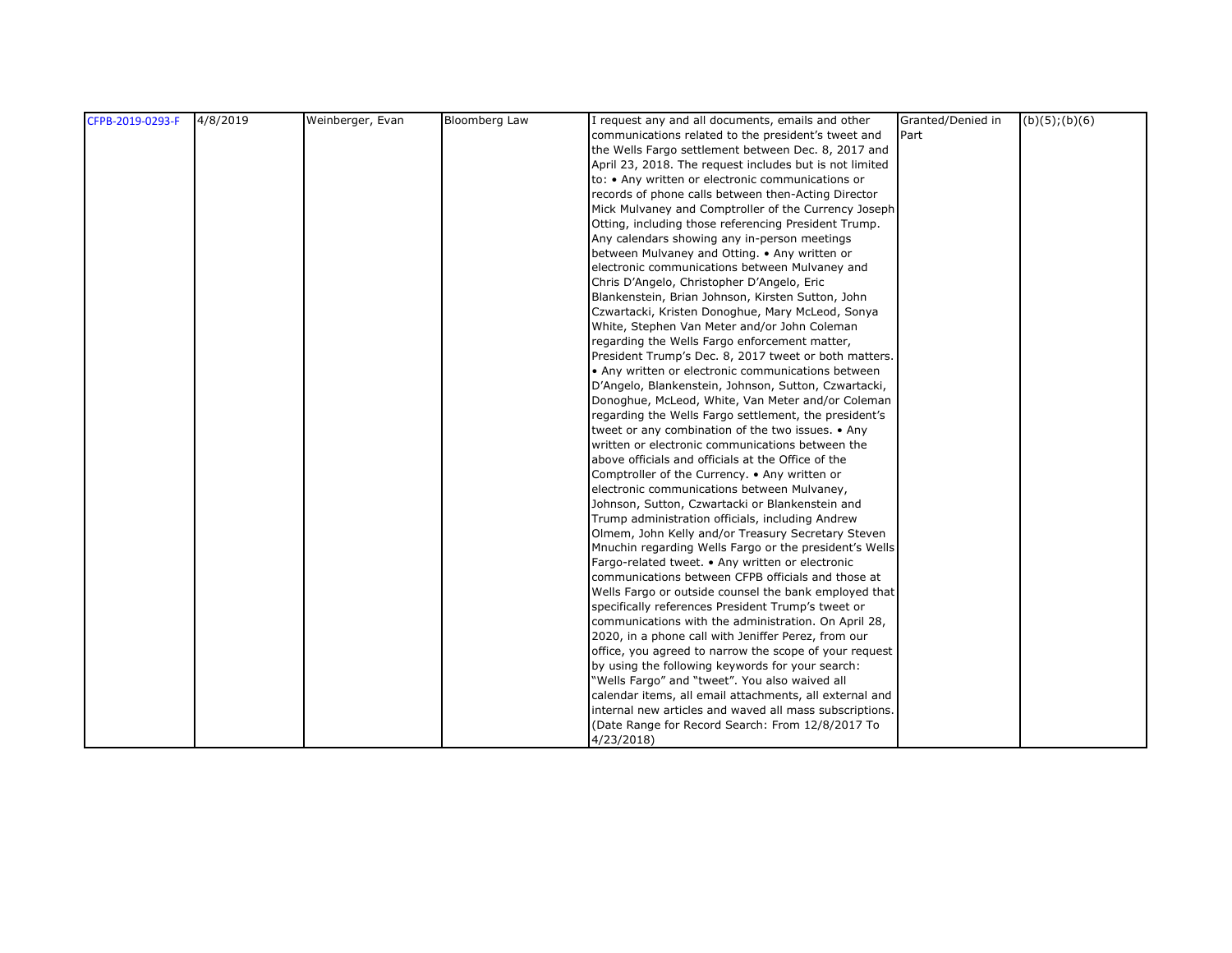| CFPB-2019-0295-F | 4/9/2019  | Mahmud, Fatima     |            | Requests all SF-50s ever issued by the CFPB and/or<br>the U.S. Treasury Department for Chandana Kolavala<br>dated before 7/31/2011. Through personal knowledge,<br>I believe that she started before 7/31/2011 and<br>therefore there are relevant SF-50s. Regardless of if<br>those SF-50s were issued by Treasury or CFPB (Box<br>46), I believe these records are within the Bureau's<br>possession. Thus, this request does not duplicate<br>#CFPB-2019-187-F. Similarly, CFPB has previously<br>produced SF-50s issued by the Treasury for<br>Enforcement employees dated before 7/31/2011.<br>Those individuals were contemporaries of Chandana | Other Reasons - No<br>Records |                                                         |
|------------------|-----------|--------------------|------------|-------------------------------------------------------------------------------------------------------------------------------------------------------------------------------------------------------------------------------------------------------------------------------------------------------------------------------------------------------------------------------------------------------------------------------------------------------------------------------------------------------------------------------------------------------------------------------------------------------------------------------------------------------|-------------------------------|---------------------------------------------------------|
|                  |           |                    |            | Kolavala during the same time period. See attached<br>and responses to #CFPB-2018-531-F. It follows that<br>CFPB should be able to produce the documents for this<br>instant request.                                                                                                                                                                                                                                                                                                                                                                                                                                                                 |                               |                                                         |
| CFPB-2019-0297-F | 4/9/2019  | Mahmud, Fatima     |            | The entire and completed "Outside Employment or<br>Activity - Approval Request Form" for Solange Hilfinger Part<br>Pardo as it relates to Request No. BCFP-2018-703-F.<br>As part of the CFPB's response to BCFP-2018-703-F, it<br>provided only 1 page of that form (see attached page<br>15 of 63). The instant request seeks all pages of that<br>form. The instant request does not seek reproduction<br>of the associated email correspondence (see<br>attached). Please let me know via email if the other<br>pages of the requested Form are elsewhere in the 63<br>page response to BCFP-2018-703-F.                                          | Granted/Denied in             | (b)(6)                                                  |
| CFPB-2019-0299-F | 4/12/2019 | Jeffries, Adrianne | The Markup | Consumer complaints received between Jan. 1, 2014<br>and the present concerning Checkr, Inc.                                                                                                                                                                                                                                                                                                                                                                                                                                                                                                                                                          | Granted/Denied in<br>Part     | (b)(4); (b)(5); (b)(6); (c)<br>b)(7)(D); (b)(7)(E); (b) |
| CFPB-2019-0300-F | 4/14/2019 | Tsui, Anjali       | ProPublica | (1) Records granted in response to BCFP-2018-0790-<br>F, a FOIA request submitted by Shari Pogach from the<br>National Association of Federal Credit Unions. This<br>request called for "A copy of the bureau's staff<br>telephone extension directory listing." (2) An updated<br>copy of the bureau's staff telephone extension<br>directory (if it has since changed).                                                                                                                                                                                                                                                                             | Granted in Full               |                                                         |
| CFPB-2019-0301-F | 4/14/2019 | Tsui, Anjali       | ProPublica | All correspondence between former Acting Director<br>Mick Mulvaney and any CFPB employees between<br>December 1, 2018 and the day this request is<br>processed. Please include correspondence in all<br>formats including but not limited to letters, emails<br>(including attachments), post-it notes, voice messages<br>and text messages. Please search all relevant email<br>addresses, including those to and from"<br>" as well as any<br>personal email addresses.                                                                                                                                                                             | Granted/Denied in<br>Part     | $\overline{(b)}(5)$ ;(b)(6);(b)(8)                      |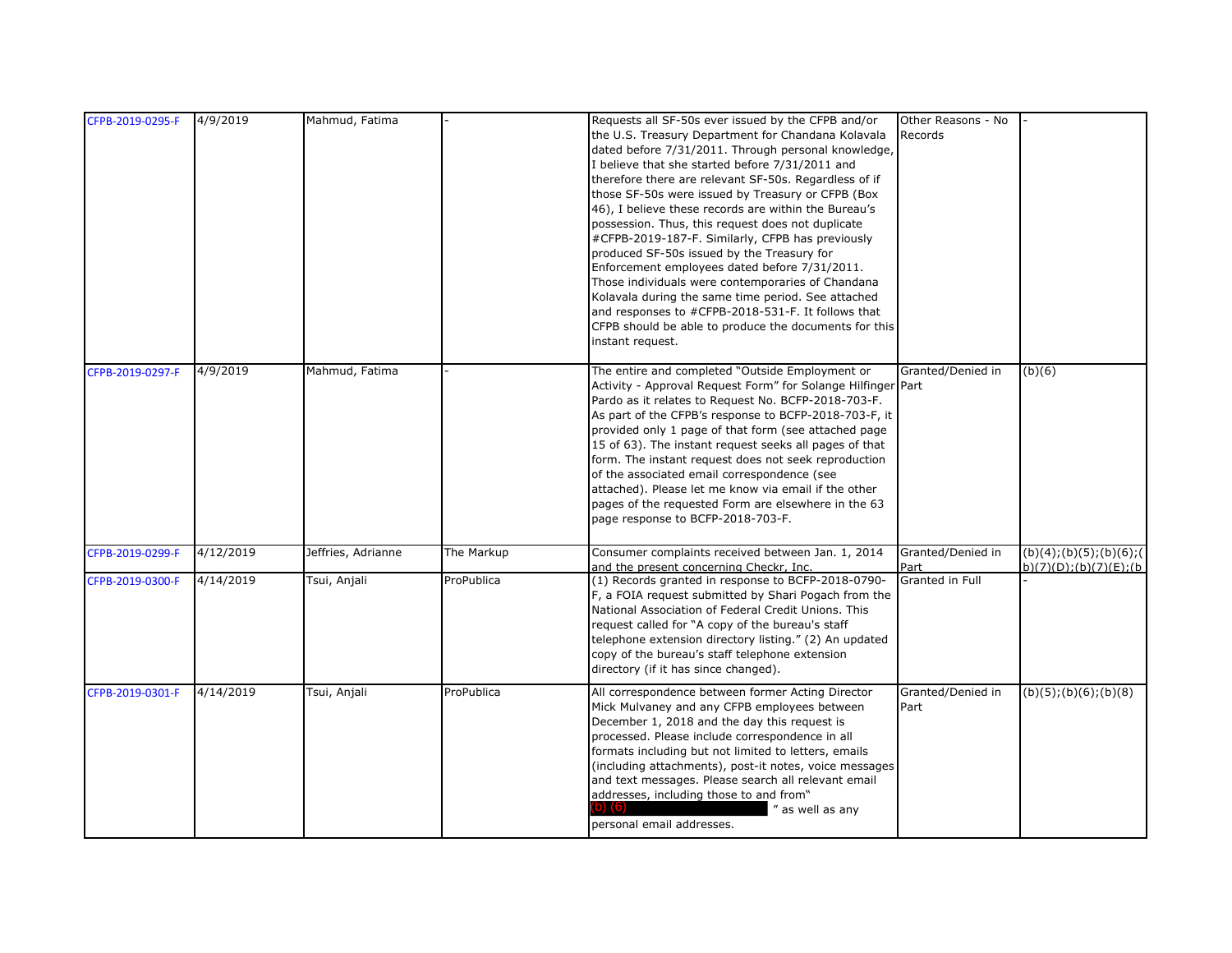| CFPB-2019-0302-F | 4/14/2019 | Tsui, Anjali   | ProPublica                                     | copies of all records provided in response to the<br>following FOIAs requests (as noted in the 2019 Q1<br>log): CFPB-2018-243-F BCFP-2018-0774-F BCFP-2018-<br>0790-F BCFP-2019-0003-F BCFP-2019-0005-F BCFP-<br>2019-0006-F BCFP-2019-0009-F BCFP-2019-0032-F<br>BCFP-2019-0042-F BCFP-2019-0044-F BCFP-2019-<br>0045-F BCFP-2019-0052-F BCFP-2019-0055-F BCFP-<br>2019-0070-F BCFP-2019-0076-F BCFP-2019-0145-F<br>BCFP-2019-0156-F BCFP-2019-0162-F BCFP-2019-<br>0169-F CFPB-2019-0179-F                                                                                                                                                                                                                                                               | Granted/Denied in<br>Part            | (b)(5); (b)(6); (b)(8)       |
|------------------|-----------|----------------|------------------------------------------------|------------------------------------------------------------------------------------------------------------------------------------------------------------------------------------------------------------------------------------------------------------------------------------------------------------------------------------------------------------------------------------------------------------------------------------------------------------------------------------------------------------------------------------------------------------------------------------------------------------------------------------------------------------------------------------------------------------------------------------------------------------|--------------------------------------|------------------------------|
| CFPB-2019-0303-F | 4/14/2019 | Tsui, Anjali   | ProPublica                                     | All correspondence exchanged between the Consumer<br>Financial Protection Bureau (or Bureau of Consumer<br>Financial Protection) and the Community Financial<br>Services Association of America (CFSA), including but<br>not limited to letters, faxes, emails and all<br>attachments. Please include correspondence to and<br>from anyone affiliated with the CFSA, including the<br>organization's CEO Dennis Shaul, any board members,<br>attorneys, lobbyists or other people acting on their<br>behalf. Please include all records created or received<br>between November 1, 2016 and the present day (or<br>the date that this request is processed).                                                                                               | Other Reasons -<br>Request Withdrawn |                              |
| CFPB-2019-0304-F | 4/15/2019 | Tsui, Anjali   | ProPublica                                     | (1) All correspondence between Policy Associate<br>Director Thomas Pahl and any representatives of<br>Arnall Golden Gregory LLP from April 1, 2018 till the<br>present day (or the date that this request is<br>processed). Please include all kinds of correspondence,<br>including but not limited to emails and their<br>attachments, letters etc. Please search all relevant<br>email addresses including but not limited to all<br>addresses ending with "@agg.com." (2) All memos,<br>correspondence (including letters, emails and their<br>attachments) written by Thomas Pahl that contain any<br>of the following keywords: "debt," "debt collection,"<br>"debt rule," "Fair Debt Collection Practices Act,"<br>"notice of proposed rulemaking." | Granted/Denied in<br>Part            | (b)(6)                       |
| CFPB-2019-0305-F | 4/16/2019 | Hynds, Patrick | The George Washington<br>University Law School | [A] copy of the following documents be provided to<br>me: . Documents associated with the initial decision,<br>when the agency was established, to create the CFPB<br>headquarters in Washington, DC. • Documents<br>associated with the decision to rent, or purchase, the<br>physical office space in which the CFPB was initially<br>headquartered. • Documents associated with the<br>decision to move the CFBP headquarters to its current<br>location.                                                                                                                                                                                                                                                                                               | Granted/Denied in<br>Part            | (b)(5); (b)(6); (b)(7)<br>E) |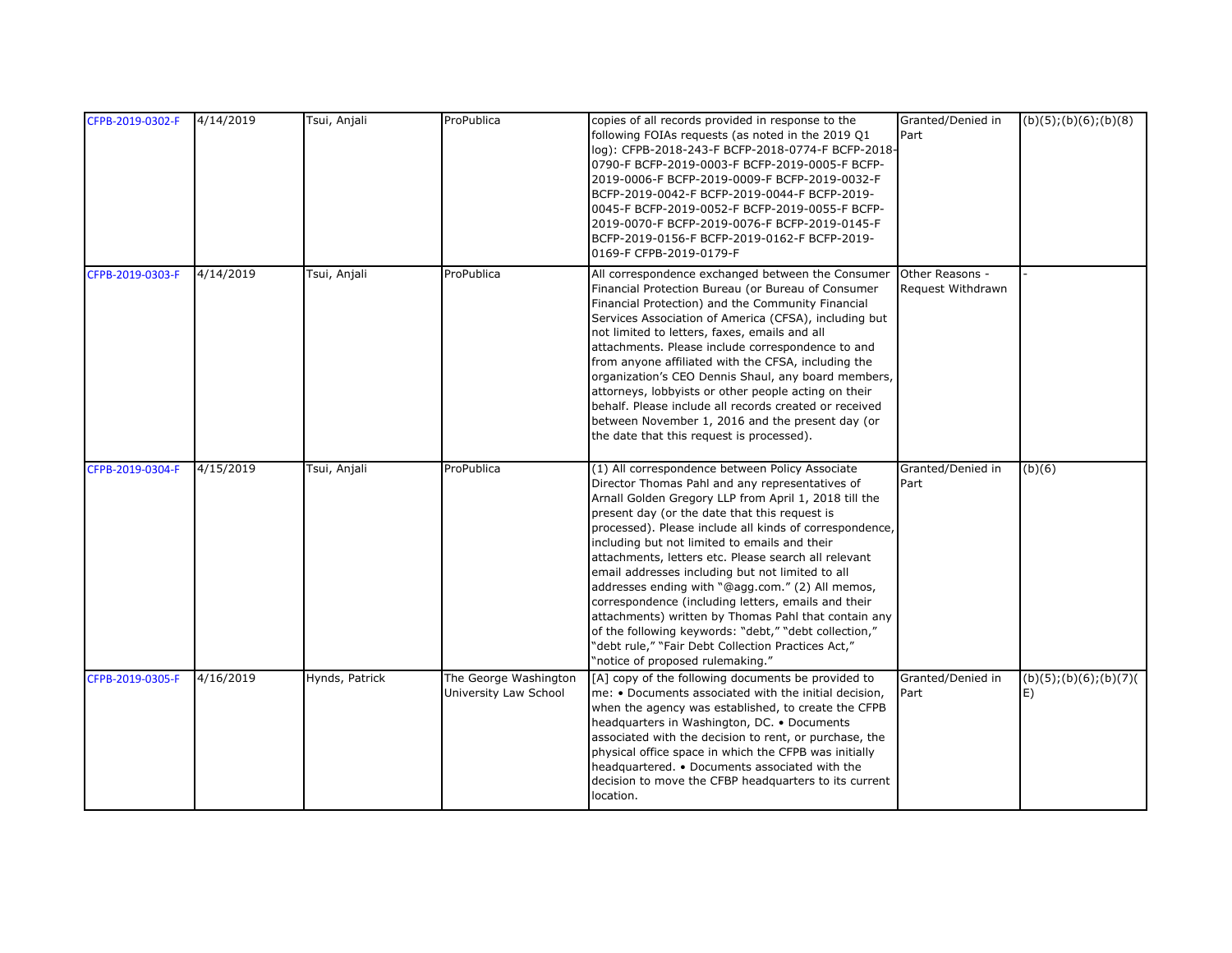| CFPB-2019-0306-F | 4/16/2019 | Mahmud, Fatima |                        | 1. All emails and documents associated with Cheryl<br>Goodwin's application and interview to become an<br>Enforcement paralegal before 12/27/2015. This should<br>include, but is not limited to, the associated job<br>vacancy announcement that she responded to, her<br>actual application, and the final position description<br>associated with her final hiring. 2. All emails and<br>documents associated with her initial job offer to<br>become an Enforcement paralegal before 12/27/2015. | Granted/Denied in<br>Part | (b)(2); (b)(5); (b)(6) |
|------------------|-----------|----------------|------------------------|------------------------------------------------------------------------------------------------------------------------------------------------------------------------------------------------------------------------------------------------------------------------------------------------------------------------------------------------------------------------------------------------------------------------------------------------------------------------------------------------------|---------------------------|------------------------|
| CFPB-2019-0307-F | 4/17/2019 | Verdugo, Gabe  | Keller Rohrback L.L.P. | Any and all documents provided in response to the<br>FOIA request CFPB-2016-148-F, which was submitted<br>on 03/02/2016 by The Capitol Forum                                                                                                                                                                                                                                                                                                                                                         | <b>Granted in Full</b>    |                        |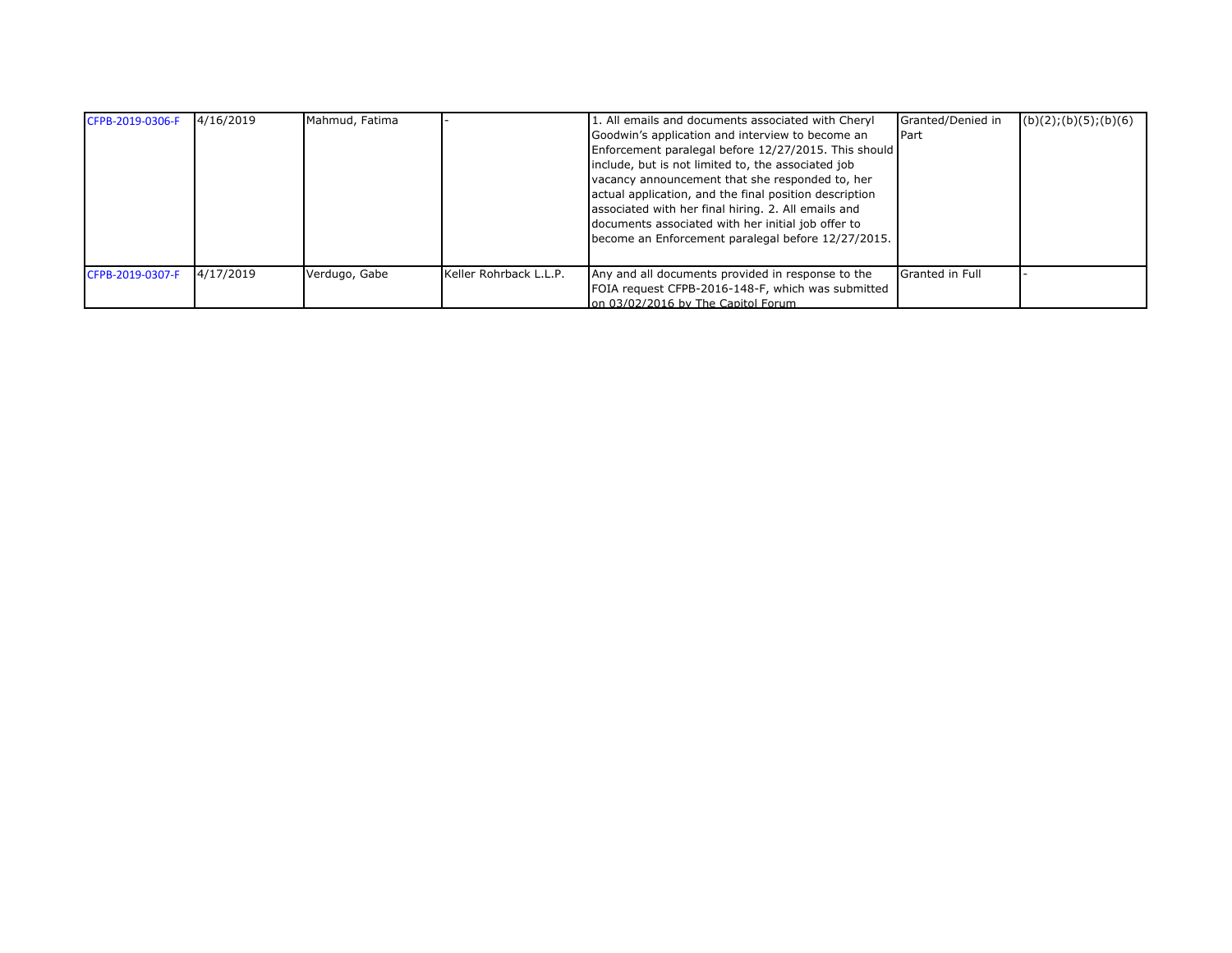| CFPB-2019-0308-F | 4/17/2019 | Evers, Austin | American Oversight | All email communications (including email messages,       | Other Reasons - No |  |
|------------------|-----------|---------------|--------------------|-----------------------------------------------------------|--------------------|--|
|                  |           |               |                    | email attachments, and calendar invitations/entries)      | Records            |  |
|                  |           |               |                    | between (1) the CFPB officials specified below and (2)    |                    |  |
|                  |           |               |                    | any individual employed by or otherwise representing      |                    |  |
|                  |           |               |                    | the following organizations: i. Community Financial       |                    |  |
|                  |           |               |                    | Services Association of America (CFSA), including         |                    |  |
|                  |           |               |                    | anyone with an email address ending in @cfsaa.com;        |                    |  |
|                  |           |               |                    | ii. Competitive Enterprise Institute (CEI), including     |                    |  |
|                  |           |               |                    | anyone with an email address ending in @cei.com; iii.     |                    |  |
|                  |           |               |                    | Financial Service Centers of America (FiSCA), including   |                    |  |
|                  |           |               |                    | anyone with an email address ending in @fisca.org; iv.    |                    |  |
|                  |           |               |                    | National Association of Federally Insured Credit Unions   |                    |  |
|                  |           |               |                    | (NAFCU), including anyone with an email address           |                    |  |
|                  |           |               |                    | ending in @nafcu.org; v. EZCorp, including anyone         |                    |  |
|                  |           |               |                    | with an email address ending in @ezcorp.com; vi. First    |                    |  |
|                  |           |               |                    | Cash, including anyone with an email address ending       |                    |  |
|                  |           |               |                    | in @firstcash.com; vii. Cash America, including anyone    |                    |  |
|                  |           |               |                    | with an email address ending in @casham.com; or viii.     |                    |  |
|                  |           |               |                    | Advance America, including anyone with an email           |                    |  |
|                  |           |               |                    | address ending in @service.advanceamerica.net or          |                    |  |
|                  |           |               |                    | @advanceamerica.net. CFPB may limit its search to         |                    |  |
|                  |           |               |                    | the following individuals: i. The Office of the Director  |                    |  |
|                  |           |               |                    | a. The Director, as well as anyone serving as a           |                    |  |
|                  |           |               |                    | scheduler or assistant to the Director b. The Deputy      |                    |  |
|                  |           |               |                    | Director, as well as anyone serving as a scheduler or     |                    |  |
|                  |           |               |                    | assistant to the Deputy Director c. The Chief of Staff,   |                    |  |
|                  |           |               |                    | as well as anyone serving as a scheduler or assistant     |                    |  |
|                  |           |               |                    | to the Chief of Staff d. The Principal Policy Director e. |                    |  |
|                  |           |               |                    | The Chief Communications Policy Officer and               |                    |  |
|                  |           |               |                    | Spokesperson f. Anyone serving as an Advisor to the       |                    |  |
|                  |           |               |                    | Director or Deputy Director g. Anyone serving in any      |                    |  |
|                  |           |               |                    | of these roles in an acting capacity ix. The Office of    |                    |  |
|                  |           |               |                    | Research, Markets & Regulations a. The Policy Director    |                    |  |
|                  |           |               |                    | b. The Associate Director x. The Office of Consumer       |                    |  |
|                  |           |               |                    | Lending, Reporting & Collection Markets a. The Policy     |                    |  |
|                  |           |               |                    | Director b. The Assistant Director xi. The Office of      |                    |  |
|                  |           |               |                    | External Affairs a. The Policy Director b. The Associate  |                    |  |
|                  |           |               |                    | Director c. The Financial Institutions and Business       |                    |  |
|                  |           |               |                    | Liaison (anyone employed in the Liaison office) Please    |                    |  |
|                  |           |               |                    | provide all responsive records from October 15, 2017,     |                    |  |
|                  |           |               |                    | through the date the search is conducted. In addition     |                    |  |
|                  |           |               |                    | to the records requested above, American Oversight        |                    |  |
|                  |           |               |                    | also requests records describing the processing of this   |                    |  |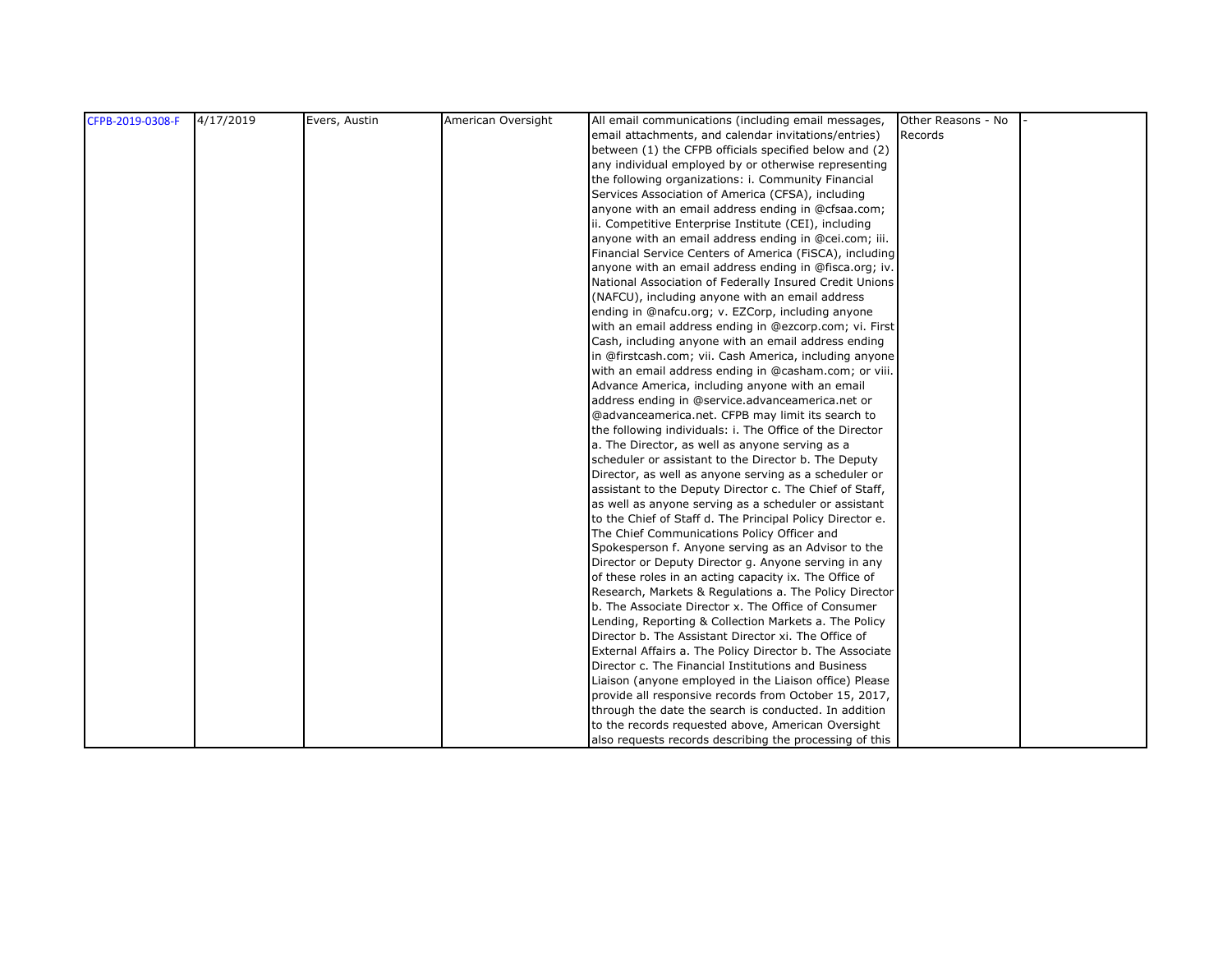| CFPB-2019-0309-F | 4/17/2019 | Gehrke, Michael  | Request amended to include email for Raul Vazquez,<br>date range for record search & custodians to search: . | Granted/Denied in<br>Part | (b)(5); (b)(6)         |
|------------------|-----------|------------------|--------------------------------------------------------------------------------------------------------------|---------------------------|------------------------|
|                  |           |                  | Applications of Raul Vazquez to the Consumer<br>Advisory Board. Vazquez was appointed to the Board           |                           |                        |
|                  |           |                  | in 2016. $\cdot$ Any recommendations, cover letters or                                                       |                           |                        |
|                  |           |                  | accompanying materials to applications of Raul                                                               |                           |                        |
|                  |           |                  | Vazquez to the Consumer Advisory Board. .                                                                    |                           |                        |
|                  |           |                  | Communications between Raul Vazquez and CFPB staff                                                           |                           |                        |
|                  |           |                  | or advisory board members in the custody of the CFPB                                                         |                           |                        |
|                  |           |                  | Communications mentioning Raul Vazquez in the                                                                |                           |                        |
|                  |           |                  | custody of the CFPB Custodians: Alcazar, Julian                                                              |                           |                        |
|                  |           |                  | Binecki, Mary Cameron, Matt Galicia, Catherine Hand,<br>Delicia Howard, Jennifer Manon, Emmanuel Martinez,   |                           |                        |
|                  |           |                  | Zixta Parker Rose, Cheryl Smith, Daniel Trezvant,                                                            |                           |                        |
|                  |           |                  | Kimberly Vaeth, Chris Email for Raul Vazquez:                                                                |                           |                        |
|                  |           |                  | Date Range: January 1,                                                                                       |                           |                        |
|                  |           |                  | 2015 to December 31, 2017 (Date Range for Record                                                             |                           |                        |
|                  |           |                  | Search: From 1/1/2015 To 12/31/2017)                                                                         |                           |                        |
|                  |           |                  |                                                                                                              |                           |                        |
| CFPB-2019-0310-F | 4/11/2019 | Konieczny, Brian | Requesting the following Certified Copy of the                                                               | Other Reasons -           |                        |
|                  |           |                  | following documents: UNITED STATES DISTRICT                                                                  | Improper FOIA             |                        |
|                  |           |                  | COURT SOUTHERN DISTRICT OF FLORIDA WEST PALM Request for Other                                               |                           |                        |
|                  |           |                  | BEACH DIVISION CASE No. 9:17-CV -80495                                                                       | Reason                    |                        |
|                  |           |                  | CONSUMER FINANCIAL PROECTION BUREAU, Plaintiff,                                                              |                           |                        |
|                  |           |                  | VS. OCWEN FINANCIAL CORPORATION, a Florida                                                                   |                           |                        |
|                  |           |                  | corporation, OCWEN MORTGAGE SERVICING, INC., a                                                               |                           |                        |
|                  |           |                  | U.S. Virgin Islands corporation, and OCWEN LOAN<br>SERVICING, UC, a Delaware limited llabllfty company,      |                           |                        |
|                  |           |                  | Defendants COMPLAINT Entered on FLSD Docket                                                                  |                           |                        |
|                  |           |                  | 04/20/2017 93 pages & any additional Court Orders.                                                           |                           |                        |
|                  |           |                  |                                                                                                              |                           |                        |
| CFPB-2019-0311-F | 4/17/2019 | Mahmud, Fatima   | 1. All emails and documents associated with Shaunté                                                          | Granted/Denied in         | (b)(2); (b)(5); (b)(6) |
|                  |           |                  | Turner Johnson's application and interview to become                                                         | Part                      |                        |
|                  |           |                  | an Enforcement paralegal before 12/13/2015. This                                                             |                           |                        |
|                  |           |                  | should include, but is not limited to, the associated job                                                    |                           |                        |
|                  |           |                  | vacancy announcement that she responded to, her<br>actual application, and the final position description    |                           |                        |
|                  |           |                  | associated with her ultimate hiring. 2. All emails and                                                       |                           |                        |
|                  |           |                  | documents associated with her initial job offer to                                                           |                           |                        |
|                  |           |                  |                                                                                                              |                           |                        |
|                  |           |                  | become an Enforcement paralegal before 12/13/2015.                                                           |                           |                        |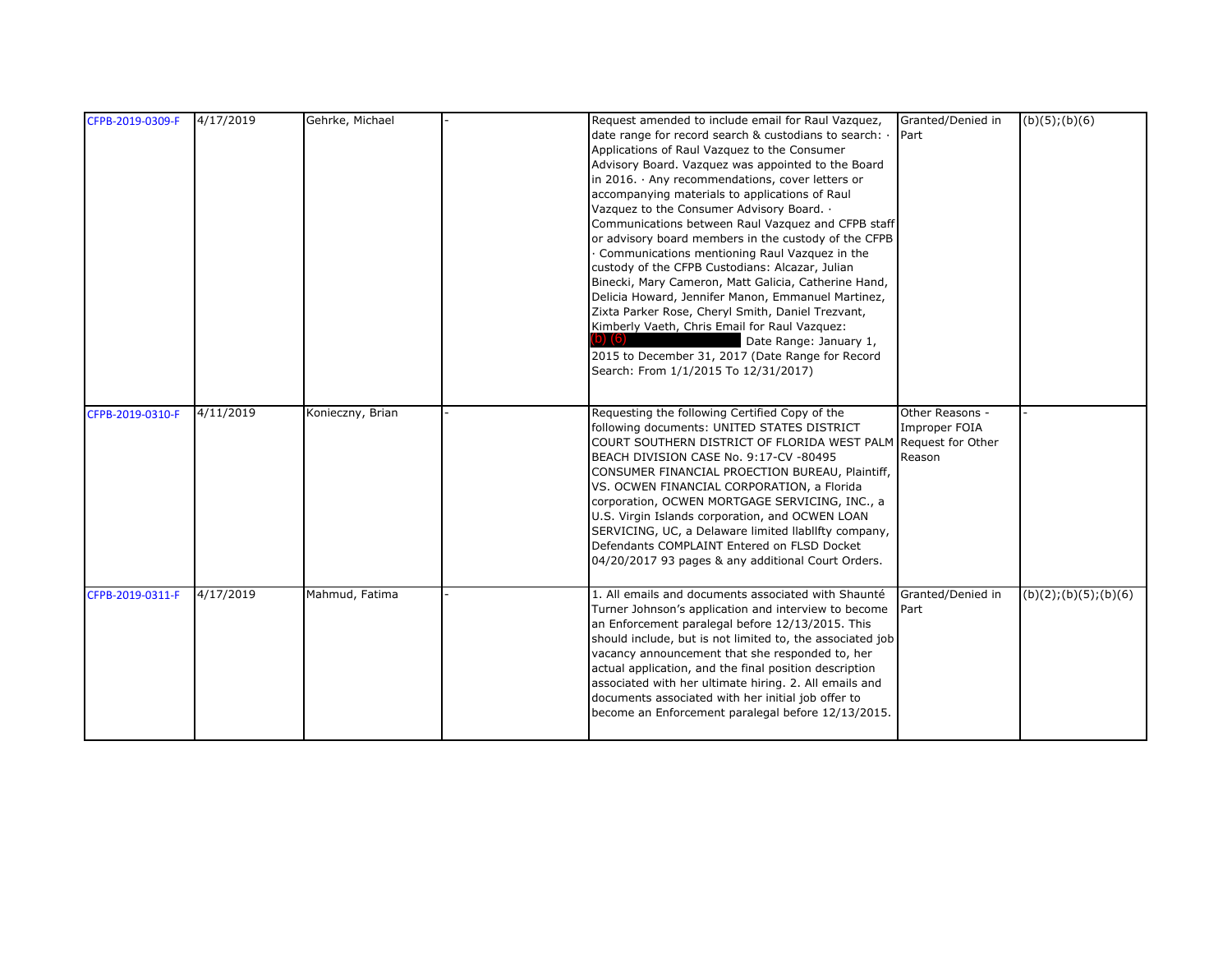| CFPB-2019-0312-F | 4/18/2019 | Herrig, Kyle   | <b>Allied Progress</b> | Request amended to include HUD email addresses &         | Other Reasons - No |        |
|------------------|-----------|----------------|------------------------|----------------------------------------------------------|--------------------|--------|
|                  |           |                |                        | search terms: Specifically, we request all               | Records            |        |
|                  |           |                |                        | communications sent to, sent by, or carbon copied        |                    |        |
|                  |           |                |                        | (CC'ed) Eric Blankenstein between and including          |                    |        |
|                  |           |                |                        | February 1, 2018 and the date this request is            |                    |        |
|                  |           |                |                        | processed, which were sent by, sent to, or CC'ed the     |                    |        |
|                  |           |                |                        | following Department of Housing and Urban                |                    |        |
|                  |           |                |                        | Development (HUD) officials: • Secretary Ben Carson      |                    |        |
|                  |           |                |                        | • Deputy Secretary Pamela Hughes Patenaude • Acting      |                    |        |
|                  |           |                |                        | Deputy Secretary and FHA Commissioner and                |                    |        |
|                  |           |                |                        | Assistant Secretary for Housing Brian Montgomery .       |                    |        |
|                  |           |                |                        | Chief of Staff Andrew Hughes . Len Wolfson, Assistant    |                    |        |
|                  |           |                |                        | Secretary for Congressional and Intergovernmental        |                    |        |
|                  |           |                |                        | Relations • Amy Thompson, Assistant Secretary for        |                    |        |
|                  |           |                |                        | Public Affairs . John Gibbs, Senior Advisor . Hunter     |                    |        |
|                  |           |                |                        | Kurtz, Senior Advisor · Adolfo Marzo, Senior Advisor ·   |                    |        |
|                  |           |                |                        | John Ligon, Senior Advisor <sup>(D)</sup> (6)            |                    |        |
|                  |           |                |                        |                                                          |                    |        |
|                  |           |                |                        |                                                          |                    |        |
|                  |           |                |                        |                                                          |                    |        |
|                  |           |                |                        |                                                          |                    |        |
|                  |           |                |                        |                                                          |                    |        |
|                  |           |                |                        |                                                          |                    |        |
|                  |           |                |                        | Search                                                   |                    |        |
|                  |           |                |                        | Terms: Fair Lending Discrimination Disparate Impact      |                    |        |
|                  |           |                |                        | Race Racial Credit Mortgage Redlining                    |                    |        |
|                  |           |                |                        |                                                          |                    |        |
|                  |           |                |                        |                                                          |                    |        |
|                  |           |                |                        |                                                          |                    |        |
|                  |           |                |                        |                                                          |                    |        |
| CFPB-2019-0315-F | 4/19/2019 | Amarel, Taylor | <b>MuckRock News</b>   | I would like to request all email records sent to, from, | Granted/Denied in  | (b)(6) |
|                  |           |                |                        | or copied to Mick Mulvaney, containing any of the        | Part               |        |
|                  |           |                |                        | following non-case-sensitive keywords:                   |                    |        |
|                  |           |                |                        | "Whistleblower" I would like to obtain all email records |                    |        |
|                  |           |                |                        | sent by Mick Mulvaney containing the non-case-           |                    |        |
|                  |           |                |                        | sensitive key-string of "Whistleblower" from November    |                    |        |
|                  |           |                |                        | 1, 2017 to Present Day. Please conduct a search from     |                    |        |
|                  |           |                |                        | the first day of Mick Mulvaney's CFPB service to         |                    |        |
|                  |           |                |                        | present day.                                             |                    |        |
| CFPB-2019-0316-F | 4/19/2019 | Amarel, Taylor | MuckRock News          | I would like to request all email records sent to, from, | Other Reasons - No |        |
|                  |           |                |                        | or copied to Mick Mulvaney, containing any of the        | Records            |        |
|                  |           |                |                        | following non-case-sensitive keywords: "Amarel"          |                    |        |
|                  |           |                |                        | Please conduct a search from the first day of Mick       |                    |        |
|                  |           |                |                        | Mulvaney's CFPB service to present day.                  |                    |        |
|                  |           |                |                        |                                                          |                    |        |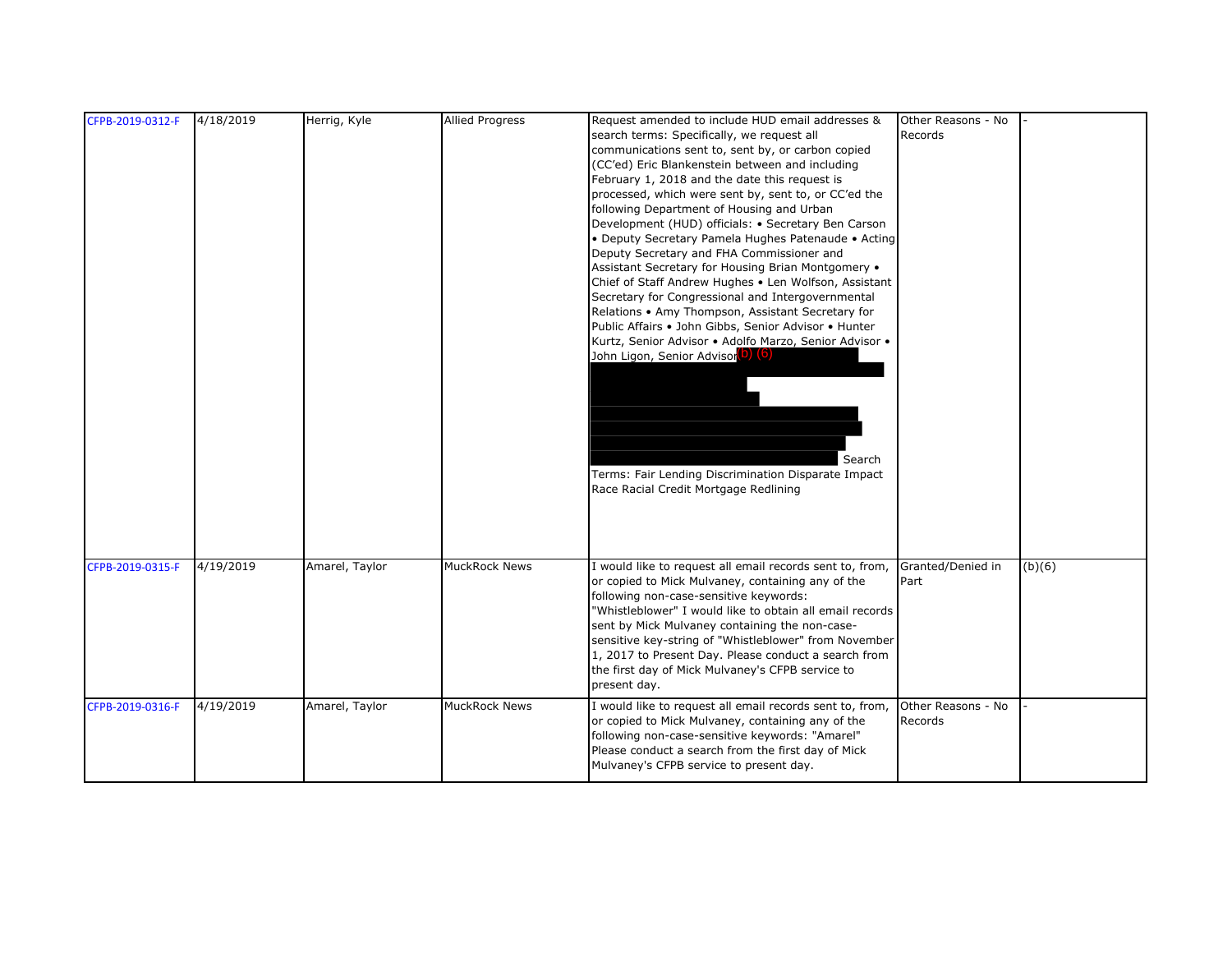| CFPB-2019-0317-F | 4/19/2019 | Price, Michelle | Reuters                                 | I hereby request the following records pursuant to the Other Reasons - No<br>Freedom of Information Act, 5 U.S.C. §552 et seq:<br>emails (emails ending @wellsfargo.com), memoranda<br>or letters sent between staff of Wells Fargo and<br>Consumer Financial Protection Bureau staff for the<br>time period March 1, 2019 to March 14, 2019 in<br>relation to Wells Fargo CEO Tim Sloan's testimony<br>before House Financial Services on March 12, 2019.<br>Specifically, I request emails, memoranda, or letters<br>containing the non-case-sensitive key-string "Tim<br>Sloan", "Testimony" or "House Financial Services".                                                                                                                                                                                                                                                                                                                                                                                                                                                                                                                                                                                                                                 | Records                   |                |
|------------------|-----------|-----------------|-----------------------------------------|----------------------------------------------------------------------------------------------------------------------------------------------------------------------------------------------------------------------------------------------------------------------------------------------------------------------------------------------------------------------------------------------------------------------------------------------------------------------------------------------------------------------------------------------------------------------------------------------------------------------------------------------------------------------------------------------------------------------------------------------------------------------------------------------------------------------------------------------------------------------------------------------------------------------------------------------------------------------------------------------------------------------------------------------------------------------------------------------------------------------------------------------------------------------------------------------------------------------------------------------------------------|---------------------------|----------------|
| CFPB-2019-0318-F | 4/19/2019 | Gehrke, Michael |                                         | I am requesting the following materials be provided to<br>me under the Freedom of Information Act. Documents Part<br>and information supplied in response to the following<br>Freedom of Information Act requests filed in FY2018 .<br>CFPB-2018-554-F · CFPB-2018-593-F · CFPB-2018-<br>599-F                                                                                                                                                                                                                                                                                                                                                                                                                                                                                                                                                                                                                                                                                                                                                                                                                                                                                                                                                                 | Granted/Denied in         | (b)(5); (b)(6) |
| CFPB-2019-0319-F | 4/23/2019 | Bauer, Nick     | <b>Democratic National</b><br>Committee | All records of any actual funds expended or projected<br>expenditures for renovations (including furnishing,<br>remodeling, redecorating, purchasing furniture,<br>changes to furniture or other objects in office suites or<br>common areas, or making improvements) of any part<br>of the office of the Director. The word office includes<br>the entire suite of offices (including foyers, waiting<br>rooms, conference rooms, adjacent hallways, or other<br>common areas) assigned to the Director, as well as<br>any other space primarily used by this individual or<br>any other space that is directly controlled by this<br>individual. This request includes - but is not limited to<br>- all itemized expenses, expense reports, invoices,<br>expense records, quotations, purchase orders,<br>purchase card expenses and e-mails (including<br>attachments). All requests sent to the House<br>Appropriations Committee or the Senate<br>Appropriations Committee seeking approval to<br>renovate, furnish, redecorate or make any of the other<br>aforementioned improvements to any part of the office<br>of the Director. This includes both approved and<br>rejected requests. (Date Range for Record Search:<br>From 10/1/2018 To 3/1/2019) | Granted/Denied in<br>Part | (b)(4); (b)(6) |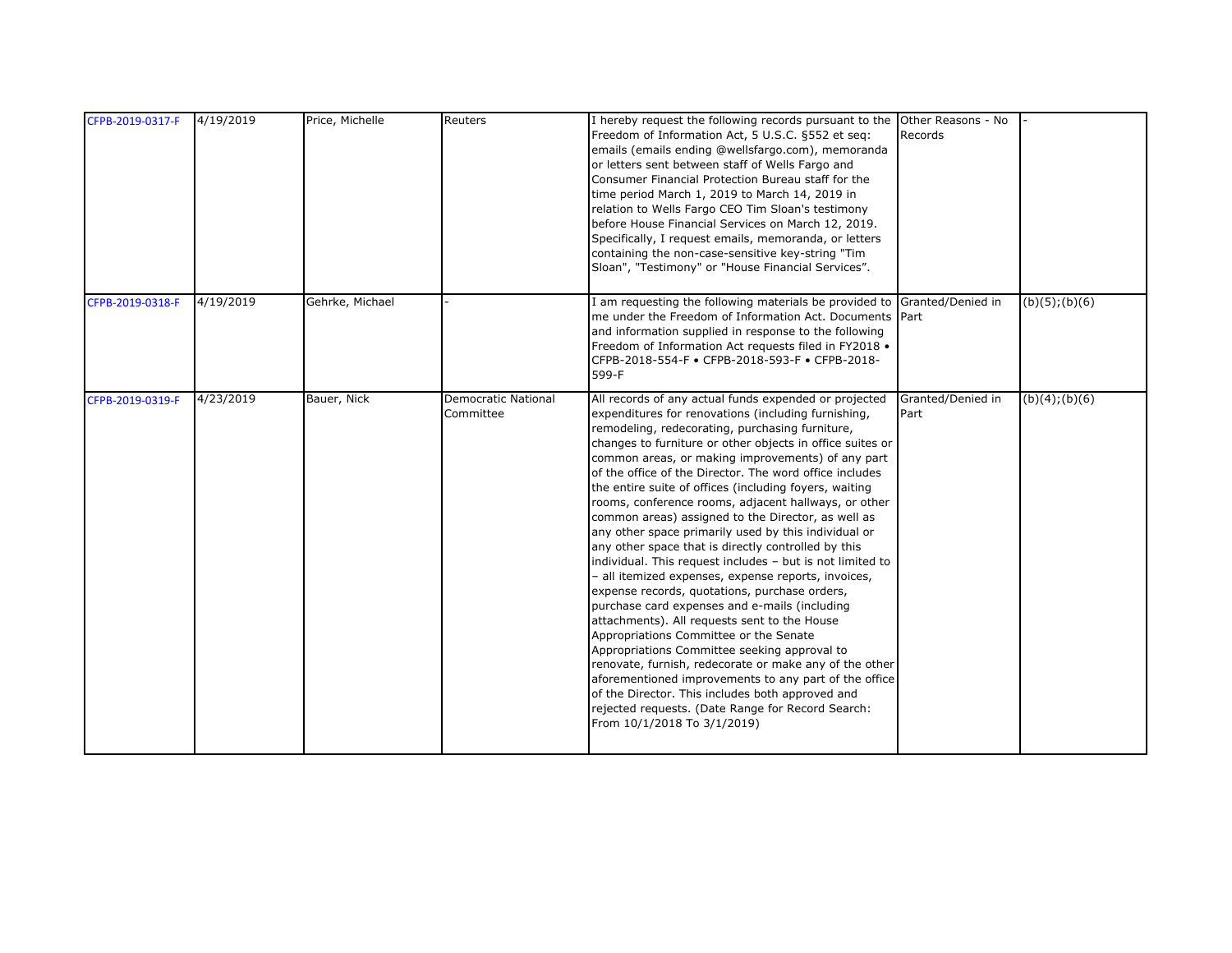| CFPB-2019-0320-F | 4/23/2019 | Dugan, Kevin   | I am requesting all emails and documents to and from Denied in Full<br>CFPB employees discussing "cash advance"<br>companies, including but not limited to Activehours<br>and Earnin, from Jan. 1 2017 to the April 23, 2019.<br>This would include any emails to or from email<br>addresses ending in @activehours.com, @earnin.com,<br>or similar email addresses.                                                                                                                                                                                                                                                                                                                                                                                                                                                                                                       |                           | $(b)(7)(A);$ Glomar |
|------------------|-----------|----------------|----------------------------------------------------------------------------------------------------------------------------------------------------------------------------------------------------------------------------------------------------------------------------------------------------------------------------------------------------------------------------------------------------------------------------------------------------------------------------------------------------------------------------------------------------------------------------------------------------------------------------------------------------------------------------------------------------------------------------------------------------------------------------------------------------------------------------------------------------------------------------|---------------------------|---------------------|
| CFPB-2019-0321-F | 4/23/2019 | Mahmud, Fatima | 1. All emails and documents associated with Roshonda Granted/Denied in<br>Ledbetter Gonsalves's application and interview to<br>become an Enforcement paralegal before 12/13/2015.<br>This should include, but is not limited to, the<br>associated job vacancy announcement that she<br>responded to, her actual application, and the final<br>position description associated with her ultimate<br>hiring. 2. All emails and documents associated with<br>her initial job offer to become an Enforcement<br>paralegal before 12/13/2015.                                                                                                                                                                                                                                                                                                                                 | Part                      | $(b)(5)$ ; $(b)(6)$ |
| CFPB-2019-0323-F | 4/24/2019 | Mahmud, Fatima | Pursuant to the Freedom of Information Act, 5 U.S.C.<br>§ 522, I request all SF-50s ever issued by the CFPB<br>and/or the U.S. Treasury Department for Cara<br>Petersen from 1/1/2011 through 3/19/2019. Through<br>personal knowledge, I believe that she started in early<br>2011 and therefore there are relevant SF-50s.<br>Regardless of if those SF-50s were issued by Treasury<br>or CFPB (Box 46), I believe these records are in the<br>Bureau's possession. Similarly, CFPB has previously<br>produced SF-50s issued by the Treasury for<br>Enforcement employees dated in early 2011. Those<br>individuals were contemporaries of the person<br>referenced above and may have been involved in her<br>initial hiring. See #CFPB-2018-531-F and #CFPB-2019-<br>0289-F. It follows that CFPB should be able to produce<br>the documents for this instant request. | Granted/Denied in<br>Part | (b)(6)              |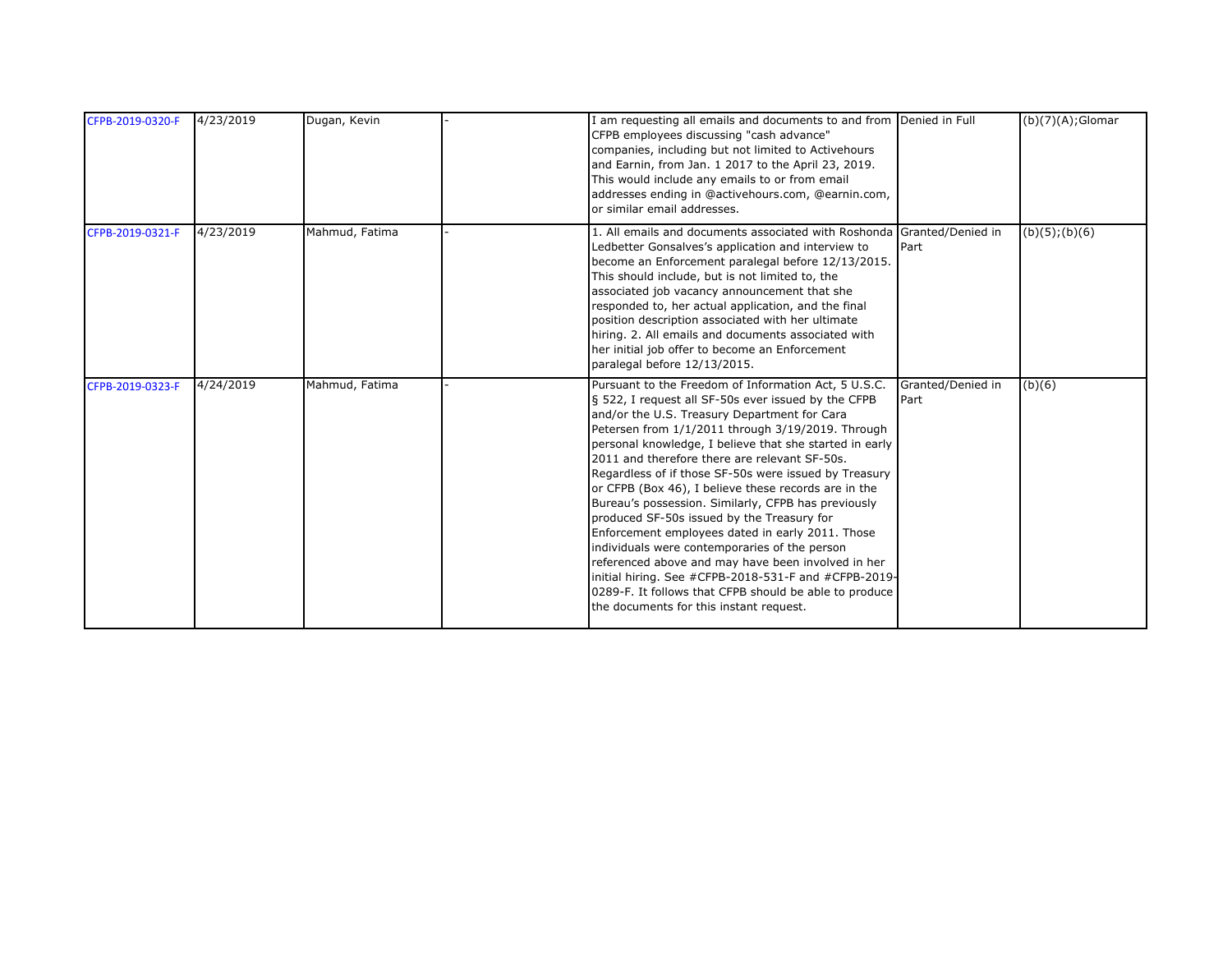| CFPB-2019-0325-F | 4/25/2019 | Smith, Michelle | <b>Associated Press</b> | 1.) All emails, electronic messages and any other         | Other Reasons - No |  |
|------------------|-----------|-----------------|-------------------------|-----------------------------------------------------------|--------------------|--|
|                  |           |                 |                         | forms of communication between Elizabeth Warren           | Records            |  |
|                  |           |                 |                         | during her tenure as chair of the Congressional           |                    |  |
|                  |           |                 |                         | Oversight Panel for the Troubled Asset Relief Program     |                    |  |
|                  |           |                 |                         | and the following Department of Treasury officials: •     |                    |  |
|                  |           |                 |                         | Secretary of the Treasury Henry Paulson . Secretary of    |                    |  |
|                  |           |                 |                         | the Treasury Timothy Geithner • Assistant Secretary of    |                    |  |
|                  |           |                 |                         | the Treasury for Financial Stability Neel Kashkari .      |                    |  |
|                  |           |                 |                         | Assistant Secretary of the Treasury for Financial         |                    |  |
|                  |           |                 |                         | Stability Herbert M. Allison . The period covered for     |                    |  |
|                  |           |                 |                         | this request spans between November 14 2008 and           |                    |  |
|                  |           |                 |                         | September 17 2010. If possible, I request that these      |                    |  |
|                  |           |                 |                         | files be provided to me in electronic format. 2.)         |                    |  |
|                  |           |                 |                         | Correspondence logs documenting letters and other         |                    |  |
|                  |           |                 |                         | communication between your agency and Elizabeth           |                    |  |
|                  |           |                 |                         | Warren during her tenure as chair of the Congressional    |                    |  |
|                  |           |                 |                         | Oversight Panel for the Troubled Asset Relief Program     |                    |  |
|                  |           |                 |                         | between November 14 2008 and September 17 2010.           |                    |  |
|                  |           |                 |                         | These logs are typically maintained by your legislative   |                    |  |
|                  |           |                 |                         | affairs staff and are used to document correspondence     |                    |  |
|                  |           |                 |                         | between your agency and members of Congress. 3.) .        |                    |  |
|                  |           |                 |                         | Correspondence logs documenting letters and other         |                    |  |
|                  |           |                 |                         | communication between your agency and Charlie             |                    |  |
|                  |           |                 |                         | Honig, senior counsel for the Congressional Oversight     |                    |  |
|                  |           |                 |                         | Panel for the Troubled Asset Relief Program between       |                    |  |
|                  |           |                 |                         | November 14 2008 and September 17 2010. These             |                    |  |
|                  |           |                 |                         | logs are typically maintained by your legislative affairs |                    |  |
|                  |           |                 |                         | staff and are used to document correspondence             |                    |  |
|                  |           |                 |                         | between your agency and members of Congress. 4.) .        |                    |  |
|                  |           |                 |                         | Correspondence logs documenting letters and other         |                    |  |
|                  |           |                 |                         | communication between your agency and Naomi               |                    |  |
|                  |           |                 |                         | Baum, executive director of the Congressional             |                    |  |
|                  |           |                 |                         | Oversight Panel for the Troubled Asset Relief Program     |                    |  |
|                  |           |                 |                         | between November 14 2008 and September 17 2010.           |                    |  |
|                  |           |                 |                         | These logs are typically maintained by your legislative   |                    |  |
|                  |           |                 |                         | affairs staff and are used to document correspondence     |                    |  |
|                  |           |                 |                         | between your agency and members of Congress.              |                    |  |
|                  |           |                 |                         |                                                           |                    |  |
|                  |           |                 |                         |                                                           |                    |  |
|                  |           |                 |                         |                                                           |                    |  |
|                  |           |                 |                         |                                                           |                    |  |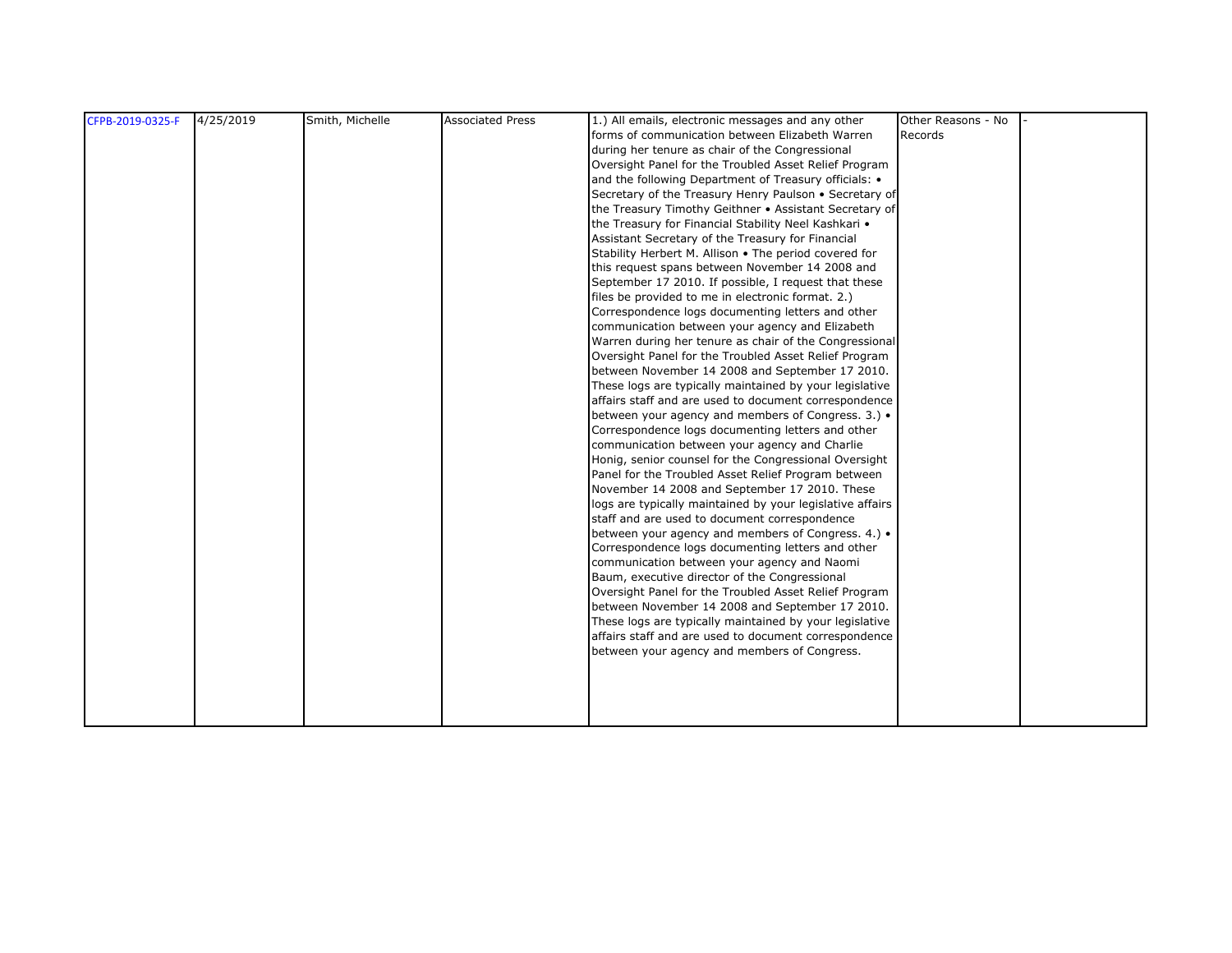| CFPB-2019-0327-F | 4/25/2019 | Herrig, Kyle    | <b>Allied Progress</b>  | pursuant to the Freedom of Information Act, Allied<br>Progress requests access to and copies of all<br>communications sent by, sent to, or carbon copying<br>("CC") Director Kathy Kraninger that was sent by, sent<br>to, or CC'ed any email address ending in "eop.gov"<br>between and including February 25, 2019 and March<br>22, 2019, which include any of the following keywords<br>or phrases: • Hearing • Testimony • "Senate Banking"<br>• "House Financial Services" • Waters • Warren •<br>Cortez • Porter                                                                                                                                                                                                                                                                                           | Other Reasons - No<br>Records |        |
|------------------|-----------|-----------------|-------------------------|------------------------------------------------------------------------------------------------------------------------------------------------------------------------------------------------------------------------------------------------------------------------------------------------------------------------------------------------------------------------------------------------------------------------------------------------------------------------------------------------------------------------------------------------------------------------------------------------------------------------------------------------------------------------------------------------------------------------------------------------------------------------------------------------------------------|-------------------------------|--------|
| CFPB-2019-0328-F | 4/25/2019 | Herrig, Kyle    | <b>Allied Progress</b>  | Pursuant to the Freedom of Information Act, Allied<br>Progress requests access to and copies of all<br>correspondence between Stephen K. Moore and any of<br>the following Consumer Financial Protection Bureau<br>officials between and including January 20, 2017 and<br>the date this request is processed: • Kathy Kraninger •<br>Mick Mulvaney • Brian Johnson • Kirsten Sutton Mork<br>• Sheila Greenwood • Eric Blankenstein • Tom Pahl •<br>Andrew Duke • Anthony Welcher • John Czwartacki<br>Specifically, we request all correspondence from these<br>individuals that was sent by, sent to, or carbon copied<br>("CC") Stephen "Steve" Moore during this time period.<br>Mr. Moore is known to have used the email address<br>b) (6)<br>but searches should not be limited<br>to that email address. | Other Reasons - No<br>Records |        |
| CFPB-2019-0329-F | 4/26/2019 | Mahmud, Fatima  |                         | Pursuant to the Freedom of Information Act, 5 U.S.C.<br>§ 522, I request all SF-50s ever issued by the CFPB for Part<br>Lauren Black before 10/4/2015. May I receive a<br>separate acknowledgement letter for this request<br>regardless of the date you logged it or any other same-<br>day requests, pursuant to 12 C.F.R. $\S$ 1070.18(a)?                                                                                                                                                                                                                                                                                                                                                                                                                                                                    | Granted/Denied in             | (b)(6) |
| CFPB-2019-0330-F | 4/26/2019 | Mahmud, Fatima  |                         | 1. The original email from CFPB FOIA to me<br>acknowledging receipt of Request No. CFPB-2019-<br>0260-F. 2. Any and all original attachments to that<br>email from CFPB FOIA acknowledging receipt of<br>Request No. CEPB-2019-0260-E                                                                                                                                                                                                                                                                                                                                                                                                                                                                                                                                                                            | Granted in Full               |        |
| CFPB-2019-0332-F | 4/26/2019 | Smith, Michelle | <b>Associated Press</b> | Amended request only for: Elizabeth Warren's letter of<br>resignation dated July 2011. • All available public and<br>private calendars and scheduling memos for Elizabeth<br>Warren during her tenure at the Consumer Financial<br>Protection Bureau as assistant to President Barack<br>Obama and special adviser to Secretary of the<br>Treasury Timothy Geithner. The period covered for this<br>request spans between September 17, 2010 and<br>August 1, 2011. • Elizabeth Warren letter of<br>resignation -- July 2011 • Elizabeth Warren departure<br>note to CFPB staff -- July 2011                                                                                                                                                                                                                     | Other Reasons - No<br>Records |        |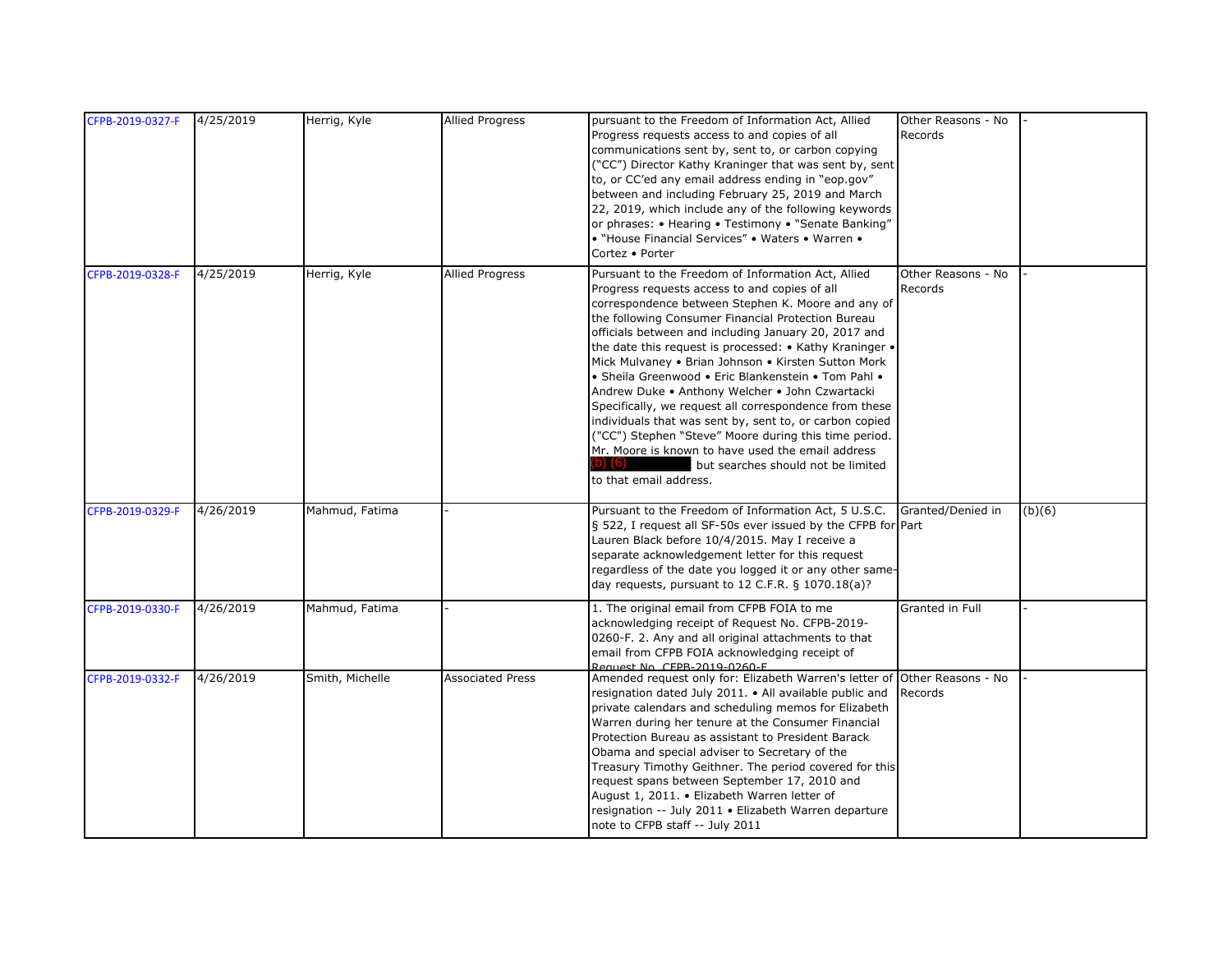| CFPB-2019-0333-F | 4/26/2019 | Stevens, Daniel | Campaign for               | First, CfA requests copies of all communications,                                                                 | Granted in Full   |        |
|------------------|-----------|-----------------|----------------------------|-------------------------------------------------------------------------------------------------------------------|-------------------|--------|
|                  |           |                 | Accountability             | electronic or otherwise, to from or between any                                                                   |                   |        |
|                  |           |                 |                            | employee or representative of the CFPB and                                                                        |                   |        |
|                  |           |                 |                            | Republican media consultant Frank Luntz, or any                                                                   |                   |        |
|                  |           |                 |                            | employee or representative of Mr. Luntz, or any                                                                   |                   |        |
|                  |           |                 |                            | employee or representative of Luntz Global, the                                                                   |                   |        |
|                  |           |                 |                            | consulting firm named after Mr. Luntz.1 Second, CfA                                                               |                   |        |
|                  |           |                 |                            | requests copies all communications, electronic or                                                                 |                   |        |
|                  |           |                 |                            | otherwise, to from or between any employee or                                                                     |                   |        |
|                  |           |                 |                            | representative of CFPB regarding Frank Luntz and/or                                                               |                   |        |
|                  |           |                 |                            | Luntz Global. Third, CfA requests copies of all                                                                   |                   |        |
|                  |           |                 |                            | agreements between the CFPB and Mr. Luntz or Luntz                                                                |                   |        |
|                  |           |                 |                            | Global including, but not limited, contracts,                                                                     |                   |        |
|                  |           |                 |                            | memorandums of understanding, and/or ethics                                                                       |                   |        |
|                  |           |                 |                            | agreements. Fourth, CfA requests copies of all                                                                    |                   |        |
|                  |           |                 |                            | documents, including discussions of ethics laws and                                                               |                   |        |
|                  |           |                 |                            | rules, regarding Director Mulvaney's April 2018                                                                   |                   |        |
|                  |           |                 |                            | meeting with Mr. Luntz. Fifth, CfA requests copies of                                                             |                   |        |
|                  |           |                 |                            | Mr. Mulvaney's calendars for April 12, 2018, April                                                                |                   |        |
|                  |           |                 |                            | 13,2018, April 14, 2018, April 15, 2018, and April 16,                                                            |                   |        |
|                  |           |                 |                            | 2018. (Date Range for Record Search: From 1/1/2018                                                                |                   |        |
|                  |           |                 |                            | To 6/1/2018)                                                                                                      |                   |        |
| CFPB-2019-0334-F | 4/30/2019 | Bauer, Nick     | <b>Democratic National</b> | Any record, including - but not limited to - expense                                                              | Granted/Denied in | (b)(6) |
|                  |           |                 | Committee                  | reports, reimbursement records, vouchers, invoices,                                                               | Part              |        |
|                  |           |                 |                            | expenditure records, receipts, and credit card or travel                                                          |                   |        |
|                  |           |                 |                            | charge card statements, that include a listing of all                                                             |                   |        |
|                  |           |                 |                            | expenses incurred by, or on behalf of, Former Director                                                            |                   |        |
|                  |           |                 |                            | Mick Mulvaney & Director Kathy Kraninger, or any                                                                  |                   |        |
|                  |           |                 |                            | expenditures where Former Director Mick Mulvaney &                                                                |                   |        |
|                  |           |                 |                            | Director Kathy Kraninger was listed as a recipient or                                                             |                   |        |
|                  |           |                 |                            | beneficiary of the expenditure. Any record, including -                                                           |                   |        |
|                  |           |                 |                            | but not limited to - expense reports, reimbursement                                                               |                   |        |
|                  |           |                 |                            | records, vouchers, invoices, expenditure records,                                                                 |                   |        |
|                  |           |                 |                            | receipts, and credit card or travel charge card                                                                   |                   |        |
|                  |           |                 |                            | statements, that include a listing of all expenses                                                                |                   |        |
|                  |           |                 |                            | incurred by, or on behalf of, any individual who served<br>as Chief of Staff of the Consumer Financial Protection |                   |        |
|                  |           |                 |                            |                                                                                                                   |                   |        |
|                  |           |                 |                            | Bureau or any expenditures where the Chief of Staff                                                               |                   |        |
|                  |           |                 |                            | was listed as a recipient or beneficiary of the                                                                   |                   |        |
|                  |           |                 |                            | expenditure. (Date Range for Record Search: From                                                                  |                   |        |
|                  |           |                 |                            | 10/1/2018 To 3/31/2019)                                                                                           |                   |        |
|                  |           |                 |                            |                                                                                                                   |                   |        |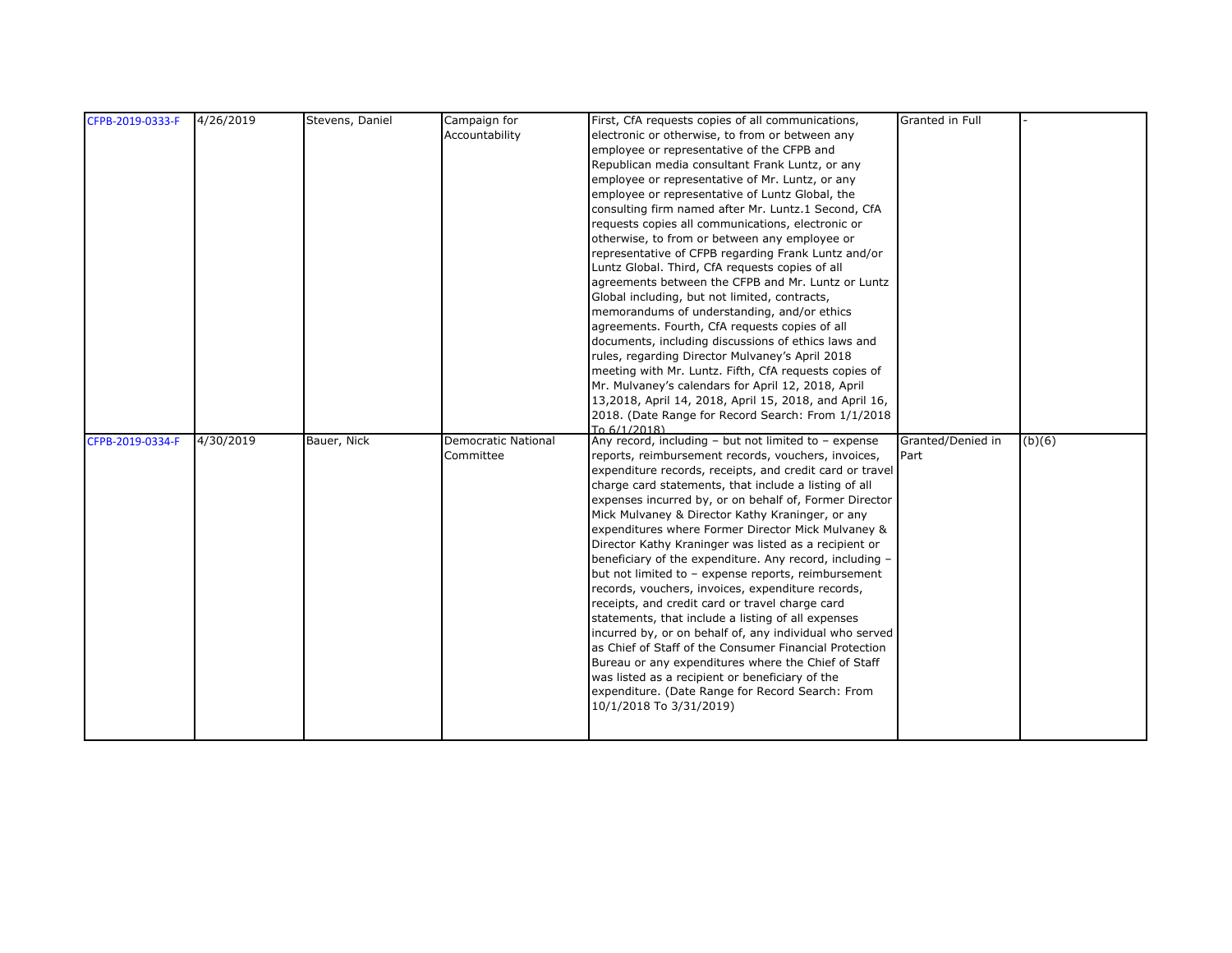| CFPB-2019-0337-F | 5/1/2019 | Taliefero, Michael | ComplianceTech | We want the Transmittal Sheet Records (TS) and          | Other Reasons -   |           |
|------------------|----------|--------------------|----------------|---------------------------------------------------------|-------------------|-----------|
|                  |          |                    |                |                                                         | Request Withdrawn |           |
|                  |          |                    |                | Reporter Panel data that would correspond to the        |                   |           |
|                  |          |                    |                | upcoming 2018 snapshot. A nearly identical request,     |                   |           |
|                  |          |                    |                | BCFP-2019-0022-F, dated 10/9/2018, was granted in       |                   |           |
|                  |          |                    |                | full. Pertaining to 2018 Modified HMDA LARs. 1.         |                   |           |
|                  |          |                    |                | Transmittal Sheet Records (TS) CSV Pipe Delimited 2.    |                   |           |
|                  |          |                    |                | Reporter Panel CSV Pipe Delimited These data include    |                   |           |
|                  |          |                    |                | relate to the Home Mortgage Disclosure Act (HMDA).      |                   |           |
|                  |          |                    |                | Historically, these data have been made public. It is   |                   |           |
|                  |          |                    |                | expected that the 2018 version of the data will         |                   |           |
|                  |          |                    |                | eventually be made public when the loan-level data      |                   |           |
|                  |          |                    |                | are made public "later this year." The 2018 version     |                   |           |
|                  |          |                    |                | should already be in existence so this is not requiring |                   |           |
|                  |          |                    |                | the agency to create something it does not already      |                   |           |
|                  |          |                    |                | have. The following data items are expected to come     |                   |           |
|                  |          |                    |                | from the 2018 Transmittal Sheet (TS) and the HMDA       |                   |           |
|                  |          |                    |                | Panel files except as required to be modified to        |                   |           |
|                  |          |                    |                | comport with the new HMDA reporting format. I am        |                   |           |
|                  |          |                    |                | asking for the following information or its equivalent  |                   |           |
|                  |          |                    |                | Data Item Source of Data: 1. Year TransmittalSheet 2.   |                   |           |
|                  |          |                    |                |                                                         |                   |           |
|                  |          |                    |                | Respondent ID Transmittal Sheet 3. Agency Code          |                   |           |
|                  |          |                    |                | Transmittal Sheet 4. TS Company Name Transmittal        |                   |           |
|                  |          |                    |                | Sheet 5. TS City Transmittal Sheet 6. TS State          |                   |           |
|                  |          |                    |                | Transmittal Sheet 7. TS Zip Code Transmittal Sheet 8.   |                   |           |
|                  |          |                    |                | TS Tax ID Transmittal Sheet 9. Panel Asset Panel 10.    |                   |           |
|                  |          |                    |                | Panel Other Lender Code Panel 11. Panel Office Panel    |                   |           |
|                  |          |                    |                | 12. Panel Parent Agency Code Panel 13. Panel Parent     |                   |           |
|                  |          |                    |                | ID Panel 14. Panel Parent Name Panel 15. Panel          |                   |           |
|                  |          |                    |                | Parent City Panel 16. Panel Parent State Panel 17. TS   |                   |           |
|                  |          |                    |                | Name (Respondent) Transmittal Sheet 18. TS Phone        |                   |           |
|                  |          |                    |                | Number Transmittal Sheet 19. TS Fax Transmittal         |                   |           |
|                  |          |                    |                | Sheet. I need this data to consistently associate prior |                   |           |
|                  |          |                    |                | year reporters' trends and data with the 2018 modified  |                   |           |
|                  |          |                    |                | LARs that have already been made public.                |                   |           |
|                  |          |                    |                |                                                         |                   |           |
|                  |          |                    |                |                                                         |                   |           |
|                  |          |                    |                |                                                         |                   |           |
| CFPB-2019-0338-F | 5/2/2019 | Jaeger, Kyle       |                | [A]II correspondences (emails, letters, memos, etc.)    | Granted/Denied in | (b)(7)(A) |
|                  |          |                    |                | between CFPB and the prepaid debit card company         | Part              |           |
|                  |          |                    |                | Green Dot. Specifically, I'm interested in obtaining    |                   |           |
|                  |          |                    |                | communications regarding customer complaints, CFPB      |                   |           |
|                  |          |                    |                | violations (or any other relevant federal violations),  |                   |           |
|                  |          |                    |                |                                                         |                   |           |
|                  |          |                    |                | warnings, inspections and/or guidances. Additionally,   |                   |           |
|                  |          |                    |                | I'm requesting copies of customer complaints received   |                   |           |
|                  |          |                    |                | by CFPB about Green Dot with the key words "gift"       |                   |           |
|                  |          |                    |                | card," "mislead," "social security number," "SSN"       |                   |           |
|                  |          |                    |                | and/or "Walmart."                                       |                   |           |
| CFPB-2019-0339-F | 5/2/2019 | Mahmud, Fatima     |                | [A]II SF-50s ever issued by the CFPB for John Marlow    | Granted/Denied in | (b)(6)    |
|                  |          |                    |                | before 11/29/2014                                       | Part              |           |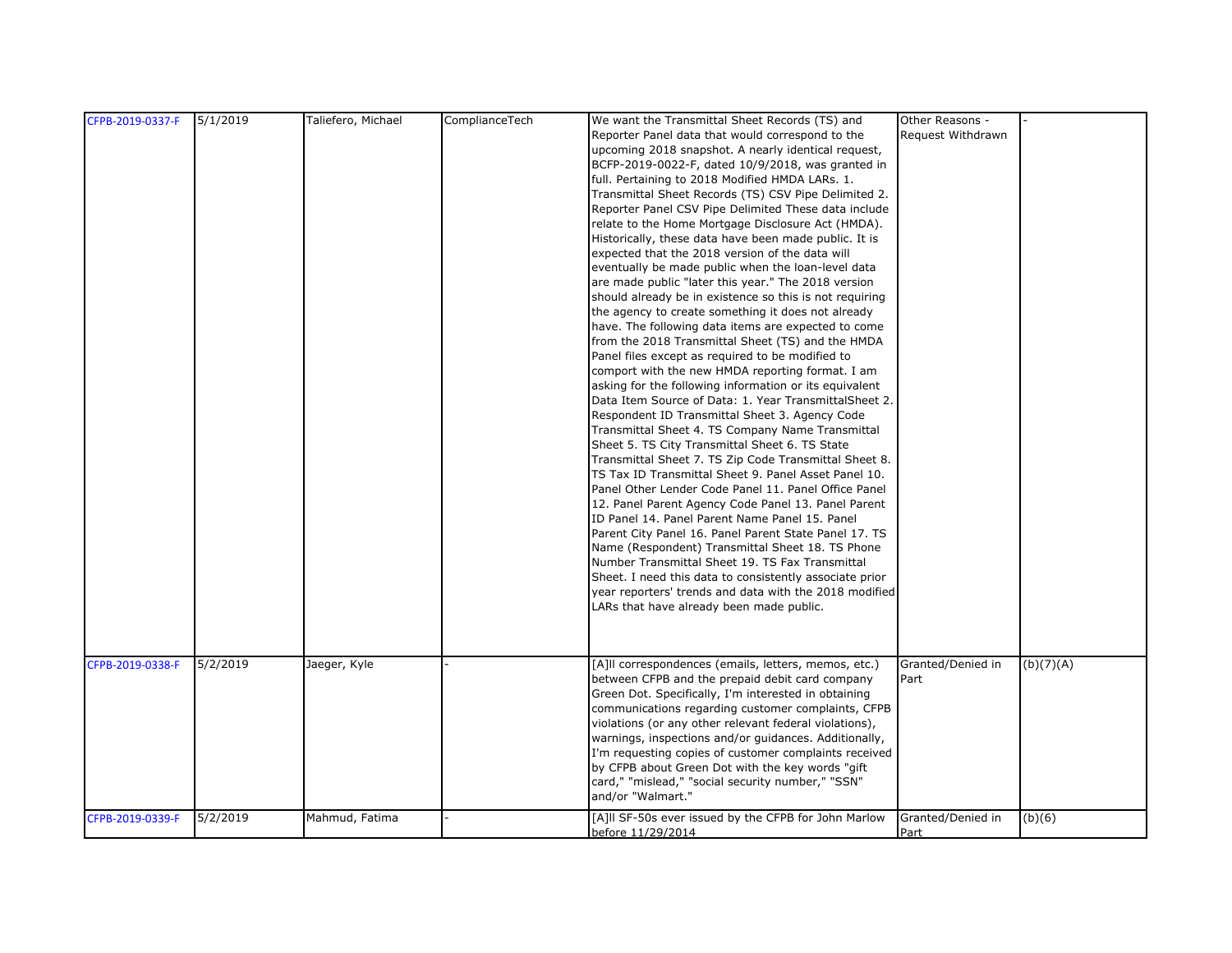| CFPB-2019-0341-F | 5/6/2019  | Katz, Alyssa    | Type Investigations                         | All reports and statistical materials provided by<br>Upstart Network, Inc., to the Consumer Financial<br>Protection Bureau, and any correspondence between<br>the Consumer Financial Protection Bureau and Upstart<br>Network, Inc. or its representatives, including Paul Gu,<br>Dave Girouard and Alison Nicoll, related to the CFPB<br>No-Action Letter dated September 14, 2017.                                                                                                                                                                                                                                                          | Other Reasons -<br>Request Withdrawn |        |
|------------------|-----------|-----------------|---------------------------------------------|-----------------------------------------------------------------------------------------------------------------------------------------------------------------------------------------------------------------------------------------------------------------------------------------------------------------------------------------------------------------------------------------------------------------------------------------------------------------------------------------------------------------------------------------------------------------------------------------------------------------------------------------------|--------------------------------------|--------|
| CFPB-2019-0342-F | 5/6/2019  | Cattoni, Denise | American Transparency                       | [A] copy of the following records: An electronic copy of Granted/Denied in<br>any and all employees of the Consumer Finance<br>Protection Bureau for the year 2018 broken down by<br>employee, in electronic format and emailed. THIS<br>DATA SHOULD INCLUDE EMPLOYER ZIP<br>CODE, EMPLOYEE NAME, WHETHER FULL TIME OR<br>PART TIME, GROSS PAY, JOB DESCRIPTION, AND ANY<br>OTHER INFORMATION THAT YOUR AGENCY HOLDS<br>INCLUDING BUT NOT LIMITED TO SERVICE CREDITS,<br>INDIVIDUAL PENSION CONTRIBUTION, EMPLOYER<br>PENSION CONTRIBUTION, ETC. THIS DATA WILL BE<br>FOR THOSE EMPLOYEES WITHIN THE CONSUMER<br>FINANCIAL PROTECTION BUREAU. | Part                                 | (b)(6) |
| CFPB-2019-0343-F | 5/7/2019  | Mahmud, Fatima  |                                             | [A]II SF-50s ever issued by the CFPB for Chelsea Peter Granted/Denied in<br>before 11/2/2014                                                                                                                                                                                                                                                                                                                                                                                                                                                                                                                                                  | Part                                 | (b)(6) |
| CFPB-2019-0344-F | 5/7/2019  | Bauer, Nick     | Democratic National<br>Committee            | Copy of all calendars, agendas, or any other record of<br>the schedules of former Director Mick Mulvaney and<br>Director Kathy Kraninger from October 1, 2018 to<br>March 31, 2019. The records requested should be fully<br>expanded to show the date, time, place, attendees<br>and purpose or subject of each meeting, event,<br>speaking engagement, conference, phone call,<br>business meal or other calendar item.                                                                                                                                                                                                                     | Granted in Full                      |        |
| CFPB-2019-0345-F | 4/30/2019 | Humphreys, Dan  | Democratic Senatorial<br>Campaign Committee | • Any direct correspondence between your agency and<br>U.S. Senator Thomas "Thom" Tillis or the staff of U.S.<br>Senator Thomas "Thom" Tillis between January 2015-<br>present. • Any direct correspondence between your<br>agency and North Carolina Representative Thomas<br>"Thom" Tillis or the staff of North Carolina<br>Representative Thomas "Thom" Tillis between May<br>2013 to December 2014. Direct corresspondence<br>should include letters, emails, reports, and other<br>relevant material. I am not seeking any secondary<br>material such as phone logs, notations of<br>conversation, etc.                                 | Granted/Denied in<br>Part            | (b)(6) |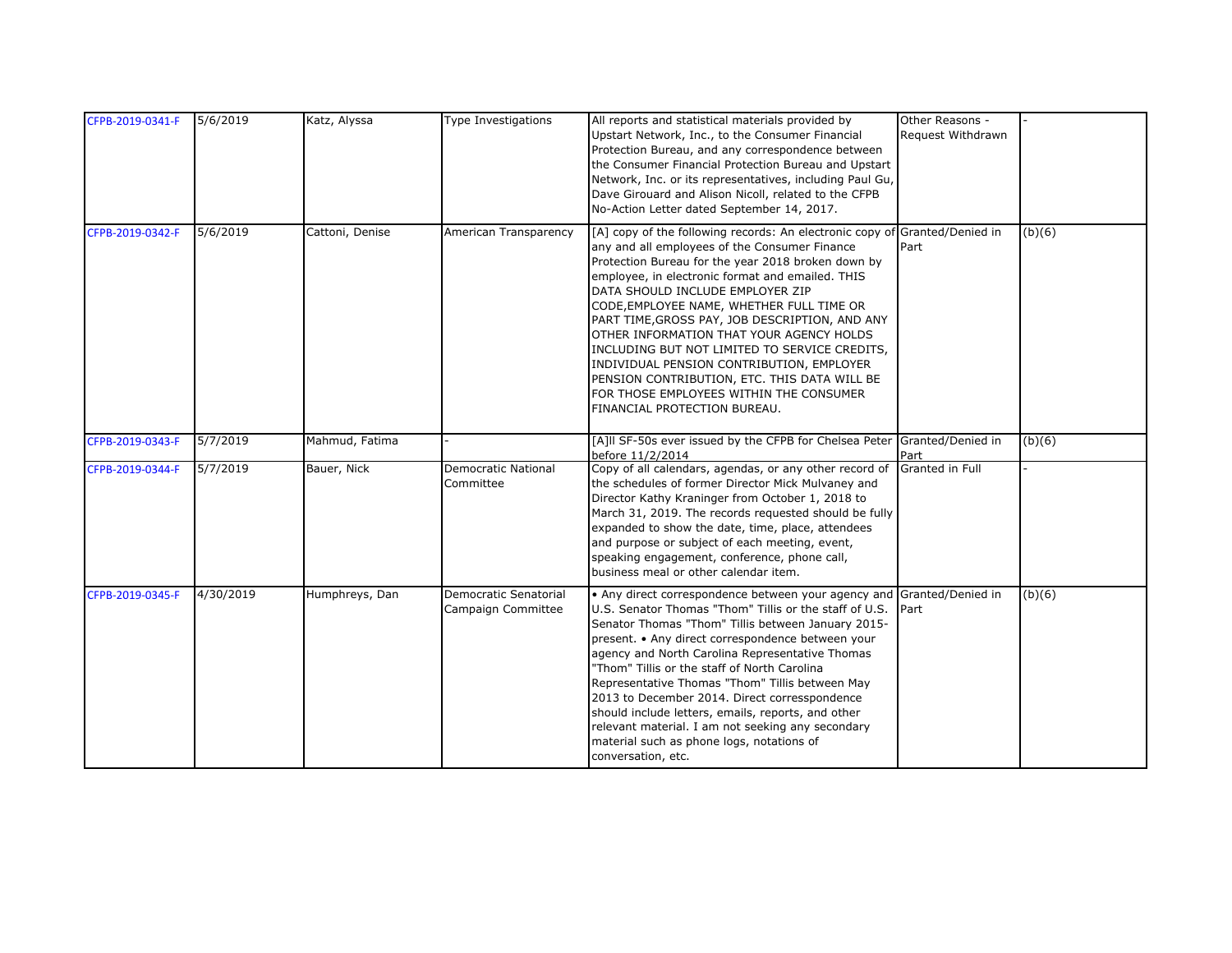| 4/15/2019 | Anderson, Esquire, |                                                      |                                                                                                                                                                                                                                                                                                                                                                                                                                                                                                                                                                               | (b)(4); (b)(5); (b)(6); (                                                                          |
|-----------|--------------------|------------------------------------------------------|-------------------------------------------------------------------------------------------------------------------------------------------------------------------------------------------------------------------------------------------------------------------------------------------------------------------------------------------------------------------------------------------------------------------------------------------------------------------------------------------------------------------------------------------------------------------------------|----------------------------------------------------------------------------------------------------|
|           | <b>Shera</b>       |                                                      |                                                                                                                                                                                                                                                                                                                                                                                                                                                                                                                                                                               | b)(7)(D); (b)(7)(E); (b)                                                                           |
|           |                    | violated paragraph 119 (b) and/or (c) on page 33 and |                                                                                                                                                                                                                                                                                                                                                                                                                                                                                                                                                                               | )(8)                                                                                               |
|           |                    |                                                      |                                                                                                                                                                                                                                                                                                                                                                                                                                                                                                                                                                               |                                                                                                    |
|           |                    |                                                      |                                                                                                                                                                                                                                                                                                                                                                                                                                                                                                                                                                               |                                                                                                    |
|           |                    |                                                      |                                                                                                                                                                                                                                                                                                                                                                                                                                                                                                                                                                               |                                                                                                    |
|           |                    |                                                      |                                                                                                                                                                                                                                                                                                                                                                                                                                                                                                                                                                               |                                                                                                    |
|           |                    |                                                      |                                                                                                                                                                                                                                                                                                                                                                                                                                                                                                                                                                               |                                                                                                    |
|           |                    | 2015.                                                |                                                                                                                                                                                                                                                                                                                                                                                                                                                                                                                                                                               |                                                                                                    |
| 5/8/2019  | Keeley, Court      | A copy of the CFPB's 2017 Civil Investigative Demand |                                                                                                                                                                                                                                                                                                                                                                                                                                                                                                                                                                               | (b)(7)(A)                                                                                          |
|           |                    |                                                      |                                                                                                                                                                                                                                                                                                                                                                                                                                                                                                                                                                               |                                                                                                    |
|           |                    |                                                      |                                                                                                                                                                                                                                                                                                                                                                                                                                                                                                                                                                               |                                                                                                    |
|           |                    |                                                      |                                                                                                                                                                                                                                                                                                                                                                                                                                                                                                                                                                               |                                                                                                    |
|           |                    |                                                      |                                                                                                                                                                                                                                                                                                                                                                                                                                                                                                                                                                               |                                                                                                    |
|           |                    |                                                      | asserted that Portfolio Recovery Associates, LLC<br>34 of the above consent order since September 8,<br>2015. 2. A copy of any complaint filed by any<br>individual who asserted that Portfolio Recovery<br>Associates, LLC violated paragraph 119 (d) on page<br>34 of the above consent order since September 8th,<br>to Rent-a-Center. The Civil Investigative Demand<br>against Rent-A-Center -All pleadings and reports filed<br>lin this matter -A statement as to the current status of<br>this matter, which is believed to still be pending<br>against Rent-a-Center | 1. A copy of any complaint filed by any individual who Granted/Denied in<br>Part<br>Denied in Full |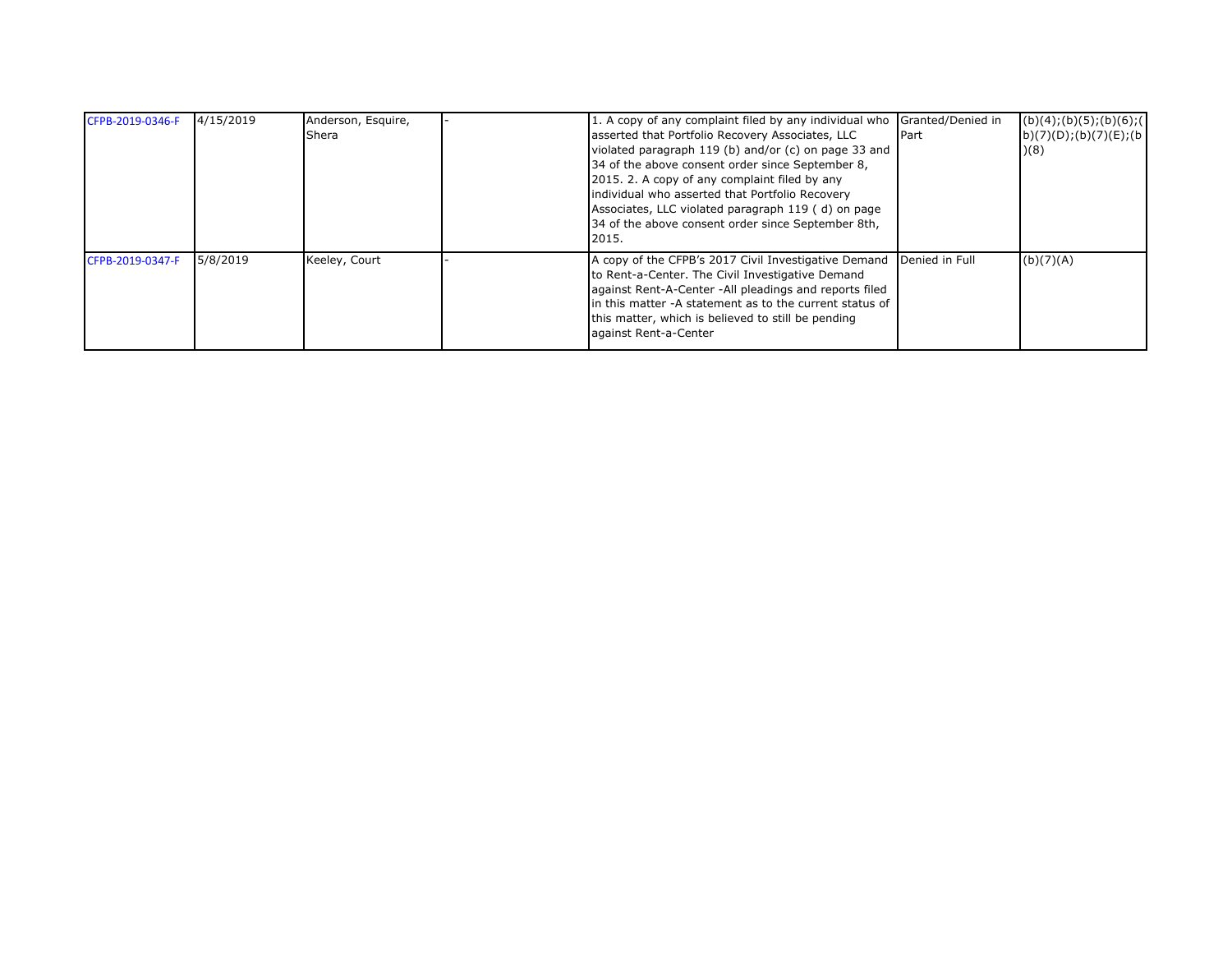| CFPB-2019-0349-F | 4/5/2019  | Tanglis, Michael | <b>Public Citizen</b> | Remand: conduct a segregability analysis with respect Granted/Denied in |                      | (b)(5); (b)(6); (b)(7) |
|------------------|-----------|------------------|-----------------------|-------------------------------------------------------------------------|----------------------|------------------------|
|                  |           |                  |                       | to the responsive records. In so doing, the FOIA Office Part            |                      | A)                     |
|                  |           |                  |                       | should also consider the applicability of Exemptions 6                  |                      |                        |
|                  |           |                  |                       | and 7(A) to the documents it has withheld. History:                     |                      |                        |
|                  |           |                  |                       | Appeals challenges the withholding of information                       |                      |                        |
|                  |           |                  |                       | under Exemption 5, specifically, communications with                    |                      |                        |
|                  |           |                  |                       | individuals outside the agency, email subject lines and                 |                      |                        |
|                  |           |                  |                       | file names, and the reasonably segregable portions of                   |                      |                        |
|                  |           |                  |                       | pages withheld in full. You also contend that the                       |                      |                        |
|                  |           |                  |                       | determination to withhold pages in full should be                       |                      |                        |
|                  |           |                  |                       | reversed because the FOIA Office did not provide a                      |                      |                        |
|                  |           |                  |                       | specific reason for withholding those pages in FOIA                     |                      |                        |
|                  |           |                  |                       | Request CFPB-2018-243-F. Original Request: (1) All                      |                      |                        |
|                  |           |                  |                       | communications-including but not limited to letters,                    |                      |                        |
|                  |           |                  |                       | faxes, and emails, including all attachments to                         |                      |                        |
|                  |           |                  |                       | emails-to or from any CFPB staff to or from the                         |                      |                        |
|                  |           |                  |                       | Native American Financial Services Association                          |                      |                        |
|                  |           |                  |                       | (NAFSA)1-including any attorneys, agents,                               |                      |                        |
|                  |           |                  |                       | representatives, or other persons acting on its                         |                      |                        |
|                  |           |                  |                       | behalf-created or received since Nov. 1, 2017. (2) All                  |                      |                        |
|                  |           |                  |                       | communications-including but not limited to letters,                    |                      |                        |
|                  |           |                  |                       | faxes, and emails, including all attachments to                         |                      |                        |
|                  |           |                  |                       | emails-to or from any CFPB staff to or from the                         |                      |                        |
|                  |           |                  |                       | Habematolel Pomo of Upper Lake Native American                          |                      |                        |
|                  |           |                  |                       | tribe upperlakepomo.com, hpultribe-                                     |                      |                        |
|                  |           |                  |                       | nsn.gov-including any attorneys, agents,                                |                      |                        |
|                  |           |                  |                       | representatives, or other persons acting on its                         |                      |                        |
|                  |           |                  |                       | behalf-created or received since Nov. 1, 2017. (3) All                  |                      |                        |
|                  |           |                  |                       | communications-including but not limited to letters,                    |                      |                        |
|                  |           |                  |                       | faxes, and emails, including all attachments to                         |                      |                        |
|                  |           |                  |                       | emails-to or from any CFPB staff to or from Wilkinson                   |                      |                        |
|                  |           |                  |                       | Walsh + Eskovitz wilkinsonwalsh.com-including any                       |                      |                        |
|                  |           |                  |                       | attorneys, agents, representatives, or other persons                    |                      |                        |
|                  |           |                  |                       | acting on its behalf-created since Nov. 1, 2017. (4)                    |                      |                        |
|                  |           |                  |                       | All communications-including but not limited to                         |                      |                        |
|                  |           |                  |                       | letters, faxes, and emails, including all attachments to                |                      |                        |
|                  |           |                  |                       | emails-to or from any CFPB staff to or from Wallace                     |                      |                        |
|                  |           |                  |                       | Saunders Attorneys at Law                                               |                      |                        |
|                  |           |                  |                       | wallacesaunders.com-including any attorneys,                            |                      |                        |
|                  |           |                  |                       | agents, representatives, or other persons acting on its                 |                      |                        |
|                  |           |                  |                       | behalf-created since Nov. 1, 2017. (5) All                              |                      |                        |
|                  |           |                  |                       | communications-including but not limited to letters,                    |                      |                        |
|                  |           |                  |                       | faxes, and emails, including all attachments to                         |                      |                        |
| CFPB-2019-0350-F | 5/10/2019 | Mahmud, Fatima   |                       | I request all SF-50s ever issued by the CFPB for Ross                   | Other Reasons -      |                        |
|                  |           |                  |                       | Shipe before 09/06/2014                                                 | <b>Improper FOIA</b> |                        |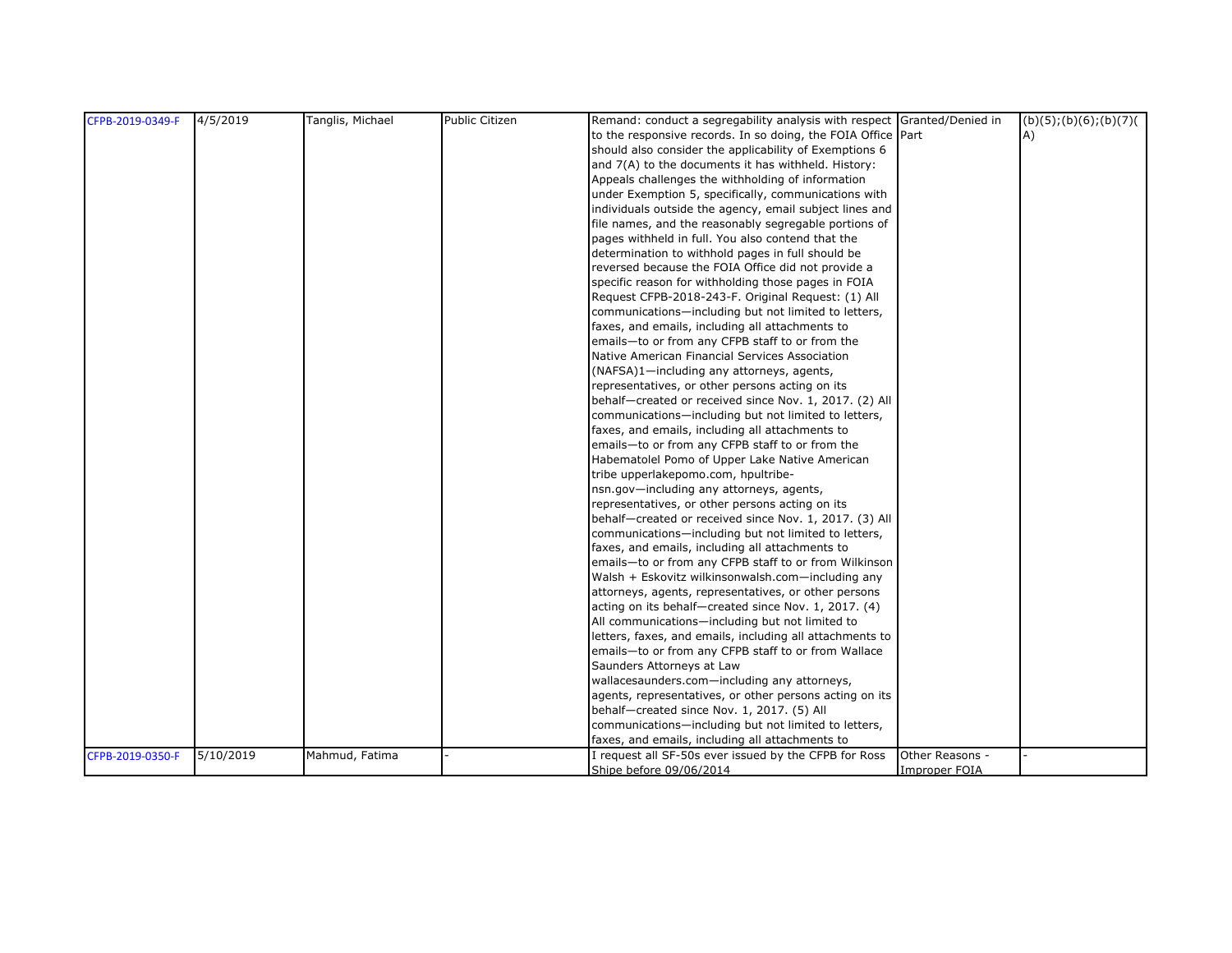| CFPB-2019-0355-F | 5/16/2019 | Herrig, Kyle   | <b>Allied Progress</b> | Pursuant to the Freedom of Information Act, Allied      | Granted/Denied in  | (b)(5); (b)(6); (b)(7)   |
|------------------|-----------|----------------|------------------------|---------------------------------------------------------|--------------------|--------------------------|
|                  |           |                |                        | Progress requests access to and copies of any           | Part               | $C$ );(b)(7)(D);(b)(7)(E |
|                  |           |                |                        | analysis, review, or discussion regarding the Office of |                    |                          |
|                  |           |                |                        | Inspector General (OIG) for the Board of Governors of   |                    |                          |
|                  |           |                |                        | the Federal Reserve System and the Consumer             |                    |                          |
|                  |           |                |                        | Financial Protection Bureau's investigation into        |                    |                          |
|                  |           |                |                        | Consumer Financial Protection Bureau (CFPB) Policy      |                    |                          |
|                  |           |                |                        | Associate Director Eric Blankenstein's past racial      |                    |                          |
|                  |           |                |                        | remarks. This should include all documents, including   |                    |                          |
|                  |           |                |                        | reports or other materials that were produced as a      |                    |                          |
|                  |           |                |                        | result of the investigation. This should also include,  |                    |                          |
|                  |           |                |                        |                                                         |                    |                          |
|                  |           |                |                        | but not be limited to, all documents and                |                    |                          |
|                  |           |                |                        | correspondence concerning the OIG investigation sent    |                    |                          |
|                  |           |                |                        | by, sent to, or carbon copying ("CC") any of the        |                    |                          |
|                  |           |                |                        | following CFPB officials between and including October  |                    |                          |
|                  |           |                |                        | 15, 2018, and the present: • Kathleen Kraninger         |                    |                          |
|                  |           |                |                        | (Director) • Brian Johnson (Deputy Director) • Eric     |                    |                          |
|                  |           |                |                        | Blankenstein (Policy Associate Director, Supervision    |                    |                          |
|                  |           |                |                        | and Enforcement) • Kate Fulton (Chief Operating         |                    |                          |
|                  |           |                |                        | Officer) • John Czwartacki (Chief Communications        |                    |                          |
|                  |           |                |                        | Officer) • Marisol Garibay (Acting Chief                |                    |                          |
|                  |           |                |                        | Communications Officer) • Tom Pahl (Policy Associate    |                    |                          |
|                  |           |                |                        | Director, Research, Markets, and Regulations) •         |                    |                          |
|                  |           |                |                        | Anthony Welcher (Policy Associate Director, External    |                    |                          |
|                  |           |                |                        | Affairs) • Andrew Duke (Policy Associate Director,      |                    |                          |
|                  |           |                |                        | External Affairs) . Delicia Reynolds Hand (Deputy       |                    |                          |
|                  |           |                |                        | Associate Director, External Affairs) • Mary McLeod     |                    |                          |
|                  |           |                |                        | (General Counsel) • John Coleman (Deputy General        |                    |                          |
|                  |           |                |                        | Counsel)                                                |                    |                          |
|                  |           |                |                        |                                                         |                    |                          |
| CFPB-2019-0357-F | 5/17/2019 | Jensen, Brian  |                        | I request that a copy of the following documents be     | Granted/Denied in  | (b)(4); (b)(6); (b)(7)   |
|                  |           |                |                        | provided to me: All documents that you have related     | Part               | A);(b)(7)(E)             |
|                  |           |                |                        | to complaints and investigations regarding the finance  |                    |                          |
|                  |           |                |                        | author Suze Orman                                       |                    |                          |
| CFPB-2019-0358-F | 5/20/2019 | Mahmud, Fatima |                        | requests all SF-50s ever issued by the CFPB for Erica   | Granted/Denied in  | (b)(6)                   |
|                  |           |                |                        | Satten before 05/17/2014                                | Part               |                          |
| CFPB-2019-0359-F | 5/20/2019 | Mahmud, Fatima |                        | I request unredacted copies of: 1. The original email   | Other Reasons - No |                          |
|                  |           |                |                        | from CFPB FOIA to me acknowledging receipt of my        | Records            |                          |
|                  |           |                |                        | appeal email for FOIA Request #CFPB-2018-573-F,         |                    |                          |
|                  |           |                |                        | which I sent on August 13, 2018. 2. Any and all         |                    |                          |
|                  |           |                |                        | original attachments to that email from CFPB FOIA       |                    |                          |
|                  |           |                |                        | acknowledging receipt of my appeal of Request #CFPB-    |                    |                          |
|                  |           |                |                        | 2018-573-F. 3. Please do not send me any documents      |                    |                          |
|                  |           |                |                        | relating to the original FOIA Request #CFPB-2018-573-   |                    |                          |
|                  |           |                |                        | F. I am only requesting information about my appeal     |                    |                          |
|                  |           |                |                        | of documents produced in response to Request #CFPB-     |                    |                          |
|                  |           |                |                        | 2018-573-F.                                             |                    |                          |
|                  |           |                |                        |                                                         |                    |                          |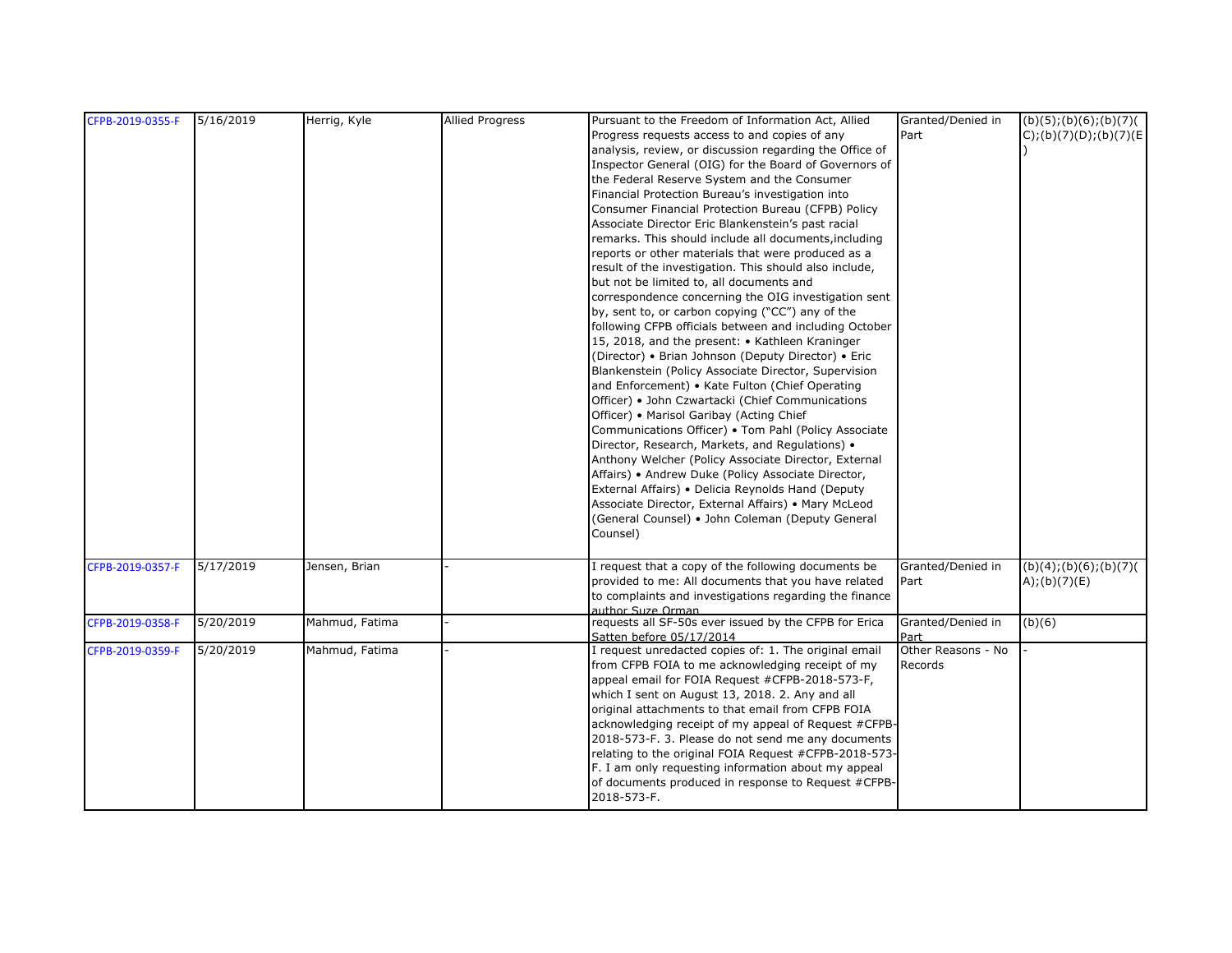| CFPB-2019-0360-F | 5/20/2019 | Evers, Austin | American Oversight | 1. All records reflecting communications (including     | Granted/Denied in | $(b)(5)$ ; $(b)(6)$ |
|------------------|-----------|---------------|--------------------|---------------------------------------------------------|-------------------|---------------------|
|                  |           |               |                    | emails, email attachments, text messages, calendar      | Part              |                     |
|                  |           |               |                    | invitations, calendar entries, meeting notices, meeting |                   |                     |
|                  |           |               |                    | agendas, and any handwritten or electronic notes        |                   |                     |
|                  |           |               |                    | taken during any oral communications) between           |                   |                     |
|                  |           |               |                    | former Director Mick Mulvaney or any person             |                   |                     |
|                  |           |               |                    | communicating on his behalf, such as schedulers or      |                   |                     |
|                  |           |               |                    | assistants, and Frank Luntz or any person               |                   |                     |
|                  |           |               |                    | communicating on his behalf, including any person       |                   |                     |
|                  |           |               |                    | using an email address ending in @luntzglobal.com.      |                   |                     |
|                  |           |               |                    |                                                         |                   |                     |
|                  |           |               |                    | Please produce all responsive records from November     |                   |                     |
|                  |           |               |                    | 25, 2017 through December 11, 2018. 2. All records      |                   |                     |
|                  |           |               |                    | reflecting the content of a media training given to     |                   |                     |
|                  |           |               |                    | former Acting Director Mick Mulvaney by Frank Luntz     |                   |                     |
|                  |           |               |                    | in Los Angeles in April 2018. Responsive records would  |                   |                     |
|                  |           |               |                    | include any written communications about the media      |                   |                     |
|                  |           |               |                    | training, agendas, briefing materials, handwritten      |                   |                     |
|                  |           |               |                    | notes, or materials exchanged during the training.      |                   |                     |
|                  |           |               |                    | American Oversight believes that OMB is in the best     |                   |                     |
|                  |           |               |                    | position to identify the custodians of responsive       |                   |                     |
|                  |           |               |                    | records. However, we request that OMB search, at a      |                   |                     |
|                  |           |               |                    | minimum, records maintained by former Acting            |                   |                     |
|                  |           |               |                    | Director Mick Mulvaney and any person                   |                   |                     |
|                  |           |               |                    | communicating on his behalf, such as schedulers and     |                   |                     |
|                  |           |               |                    | assistants. Please provide all responsive records from  |                   |                     |
|                  |           |               |                    | January 1, 2018 through June 1, 2018. 3. All records    |                   |                     |
|                  |           |               |                    | reflecting actual or projected costs of former Acting   |                   |                     |
|                  |           |               |                    | Director Mick Mulvaney's trip to Los Angeles beginning  |                   |                     |
|                  |           |               |                    | on or around April 12, 2018, including air travel,      |                   |                     |
|                  |           |               |                    | lodging, and security expenses. 4. All calendar entries |                   |                     |
|                  |           |               |                    | showing former Acting Director Mick Mulvaney's          |                   |                     |
|                  |           |               |                    | schedule during a trip to Los Angeles beginning on or   |                   |                     |
|                  |           |               |                    | around April 12, 2018, including the dates and times    |                   |                     |
|                  |           |               |                    | of Mr. Mulvaney's travel to and from Los Angeles and    |                   |                     |
|                  |           |               |                    | any appointments during the trip.                       |                   |                     |
|                  |           |               |                    |                                                         |                   |                     |
|                  |           |               |                    |                                                         |                   |                     |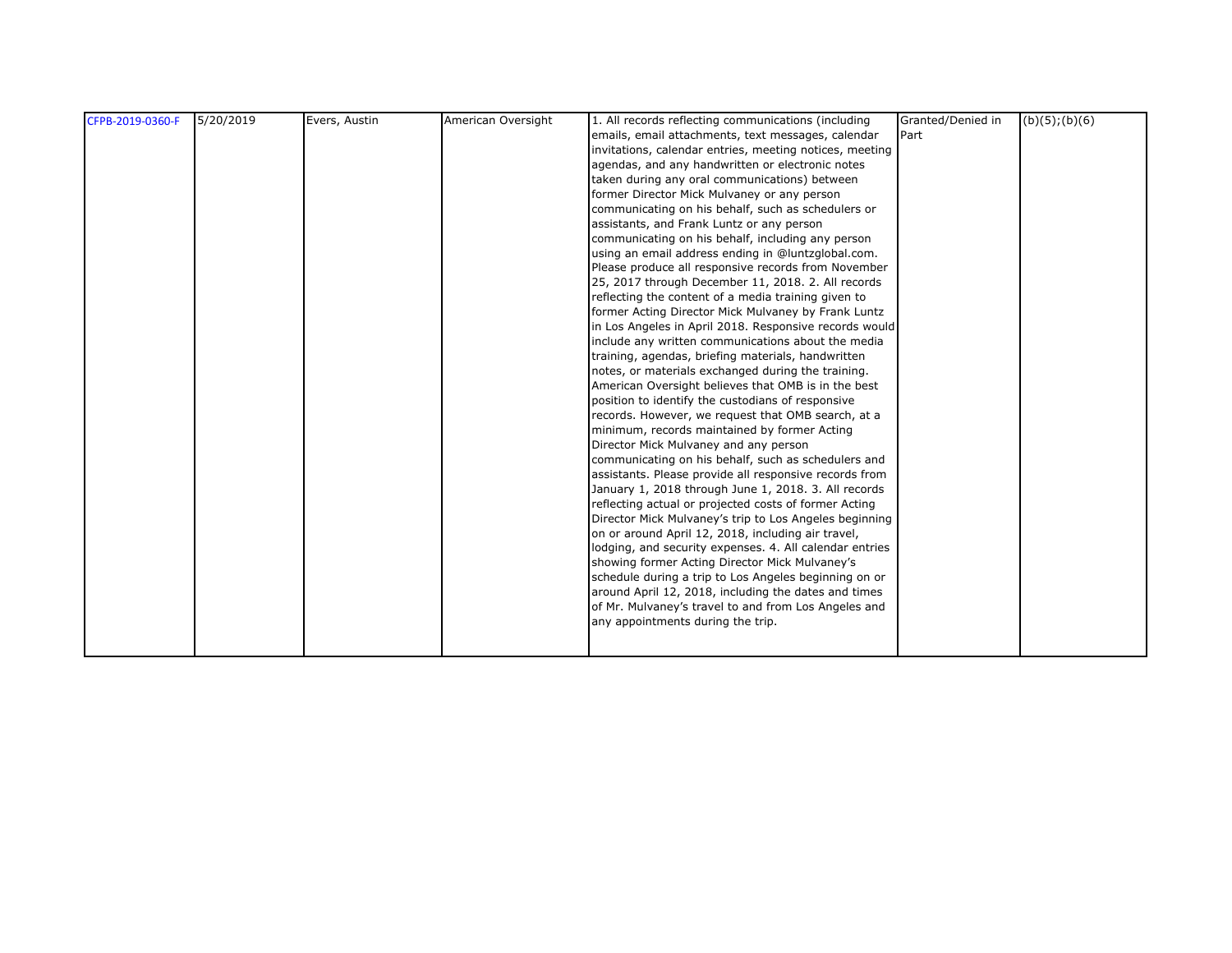| CFPB-2019-0361-F | 5/17/2019 | Bauer, Nick   | Democratic National    | • All travel vouchers generated by or on behalf of      | Granted/Denied in | (b)(6)              |
|------------------|-----------|---------------|------------------------|---------------------------------------------------------|-------------------|---------------------|
|                  |           |               | Committee              | Director Mick Mulvaney, from October 1, 2018 to         | Part              |                     |
|                  |           |               |                        | March 31, 2019. The records I request are similar in    |                   |                     |
|                  |           |               |                        | content and purpose to GSA's SF-1012 "Travel            |                   |                     |
|                  |           |               |                        | Voucher", used to record dates, destinations and costs  |                   |                     |
|                  |           |               |                        | of official business travel. • All requests for         |                   |                     |
|                  |           |               |                        | authorization for use of a government-owned or          |                   |                     |
|                  |           |               |                        | private, non-commercial aircraft generated by or on     |                   |                     |
|                  |           |               |                        | behalf of Director Mick Mulvaney, from October 1,       |                   |                     |
|                  |           |               |                        | 2018 to March 31, 2019. The records I request           |                   |                     |
|                  |           |               |                        | include, but are not limited to: o All requests for     |                   |                     |
|                  |           |               |                        | authorizations o All authorizations granted o All       |                   |                     |
|                  |           |               |                        | records indicating the destinations, dates of use,      |                   |                     |
|                  |           |               |                        | purpose and cost of each trip authorized                |                   |                     |
|                  |           |               |                        |                                                         |                   |                     |
| CFPB-2019-0362-F | 5/20/2019 | Olen, Helaine | <b>Washington Post</b> | I request that a copy of the following documents be     | Granted/Denied in | $(b)(5)$ ; $(b)(6)$ |
|                  |           |               |                        | provided to me: Any emails to or from the staff or      | Part              |                     |
|                  |           |               |                        | management of the CFPB to the staff or management       |                   |                     |
|                  |           |               |                        | of the Partnership for Public Service between the dates |                   |                     |
|                  |           |               |                        | of December 1, 2018 to May 15, 2019. Any emails to      |                   |                     |
|                  |           |               |                        | or from CFPB staff/management mentioning the            |                   |                     |
|                  |           |               |                        | Partnership for Public Service between the dates of     |                   |                     |
|                  |           |               |                        | December 1, 2018 to May 15, 2019. Any emails to or      |                   |                     |
|                  |           |               |                        | from CFPB staff/management mentioning the               |                   |                     |
|                  |           |               |                        | SAMMIES or Sammies or sammies between the dates         |                   |                     |
|                  |           |               |                        | of December 1, 2018 to May 15, 2019. Any emails to      |                   |                     |
|                  |           |               |                        | or from CFPB staff/management mentioning the            |                   |                     |
|                  |           |               |                        | Service to America medals or Medals between the         |                   |                     |
|                  |           |               |                        | dates of December 1, 2018 to May 15, 2019. Any          |                   |                     |
|                  |           |               |                        | emails to or from CFPB staff/management mentioning      |                   |                     |
|                  |           |               |                        | the Samuel J. Heyman Service to America medals or       |                   |                     |
|                  |           |               |                        | Medals between the dates of December 1, 2018 to         |                   |                     |
|                  |           |               |                        | May 15, 2019.                                           |                   |                     |
|                  |           |               |                        |                                                         |                   |                     |
| CFPB-2019-0364-F | 5/21/2019 | Best, Emma    | MuckRock News          | I seek any and all documents in the agency's            | Granted/Denied in | $(b)(5)$ ; $(b)(6)$ |
|                  |           |               |                        | possession that pertain to the WikiLeaks website or     | Part              |                     |
|                  |           |               |                        | organization from January 2006 to the present date,     |                   |                     |
|                  |           |               |                        | including but not limited to emails, memos, notes,      |                   |                     |
|                  |           |               |                        | briefings, reports and other documents related to,      |                   |                     |
|                  |           |               |                        | mentioning or generated as a result of: * guidance      |                   |                     |
|                  |           |               |                        | and instructions for employees regarding visiting the   |                   |                     |
|                  |           |               |                        | website or otherwise reading or learning about it in    |                   |                     |
|                  |           |               |                        | the news * internal reactions to the website's          |                   |                     |
|                  |           |               |                        | existence and disclosures * damage reports regarding    |                   |                     |
|                  |           |               |                        | the website and its disclosures * efforts to identify,  |                   |                     |
|                  |           |               |                        | investigate and/or mitigate potential leaks to the      |                   |                     |
|                  |           |               |                        | website * efforts to identify, investigate and/or       |                   |                     |
|                  |           |               |                        | mitigate potential unauthorized viewing of the website  |                   |                     |
|                  |           |               |                        | or news reports analyzing it and/or its contents        |                   |                     |
|                  |           |               |                        |                                                         |                   |                     |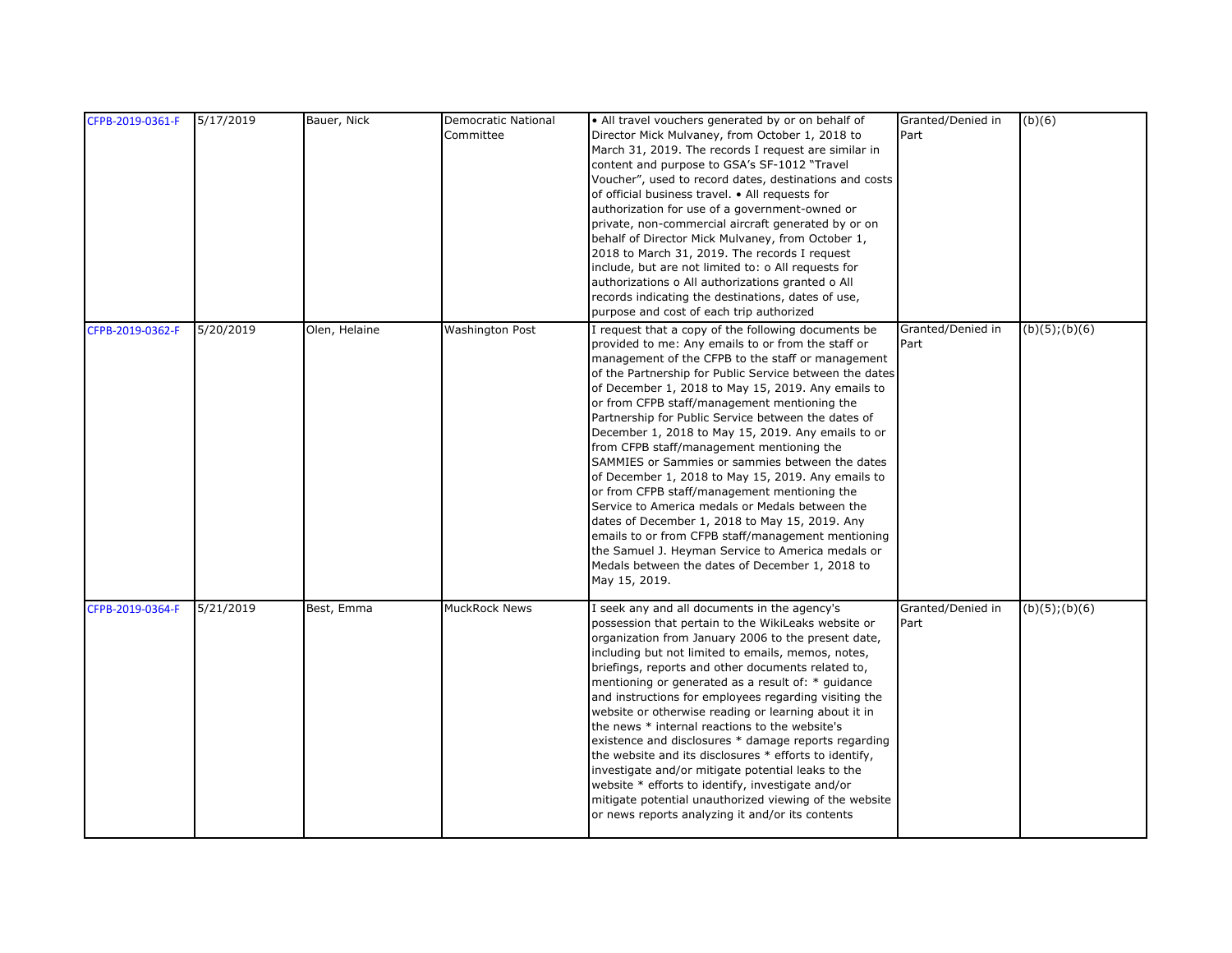| CFPB-2019-0367-F | 5/24/2019 | Mahmud, Fatima   |                                              | Pursuant to the Freedom of Information Act, 5 U.S.C.<br>§ 522, I request the following documents for all CFPB<br>Enforcement Paralegal Specialists from 6/10/2018<br>through 3/16/2019: 1. All SF-50s; 2. All job vacancy<br>postings; and 3. All positions descriptions (PDs). 4. All<br>SF-50s ever issued by the CFPB for Ross Shipe before<br>09/06/2014.                                               | Granted/Denied in<br>Part     | (b)(6)              |
|------------------|-----------|------------------|----------------------------------------------|-------------------------------------------------------------------------------------------------------------------------------------------------------------------------------------------------------------------------------------------------------------------------------------------------------------------------------------------------------------------------------------------------------------|-------------------------------|---------------------|
| CFPB-2019-0368-F | 5/28/2019 | Dunsing, Jay     | The Most Connected<br>Mortgage Professionals | This is a request under the Freedom of Information Act Other Reasons - No<br>for copies of all you have in your possession for<br>licensed Insurance Agents within the state. I am<br>requesting the following information for the active<br>agents: • First and Last Name • Email Address • Date<br>First Licensed • Employer • City of residence • State of<br>residence                                  | Records                       |                     |
| CFPB-2019-0373-F | 5/31/2019 | Beyoud, Lydia    | <b>Bloomberg BNA</b>                         | [T]he first page of the original legal complaint filed by<br>Ronald Rubin, a former Enforcement Division attorney<br>against the CFPB. The complaint would have been filed<br>in 2012                                                                                                                                                                                                                       | Other Reasons - No<br>Records |                     |
| CFPB-2019-0374-F | 5/30/2019 | Hunsinger, Joe   |                                              | Please send me the seven interrogatories and four<br>requests for documents and their responses from Seila Part<br>Law. CONSUMER FINANCIAL PROTECTION BUREAU,<br>Petitioner-Appellee, v. SEILA LAW LLC, Respondent-<br>Appellant.D.C. No. 8:17-cv-01081                                                                                                                                                     | Granted/Denied in             | (b)(7)(A)           |
| CFPB-2019-0375-F | 6/4/2019  | Herrig, Kyle     | <b>Allied Progress</b>                       | [C]opies of all resumes, curricula vita, and documents<br>associated with the hiring process for Senior Advisor<br>and Counselor to the Director Yasaman Sutton.                                                                                                                                                                                                                                            | Granted/Denied in<br>Part     | $(b)(5)$ ; $(b)(6)$ |
| CFPB-2019-0376-F | 6/4/2019  | Haddadi, Tannaz  |                                              | [S]alary information for all individuals at the CN-60<br>and CN-71 levels - The current salaries of all CN-71<br>attorneys. [information current through July 17,<br>2018]; The most recent or last salary on record for all<br>employees ever employed at the bureau since 2011 in<br>a Series 301, for paybands: CN 60, CN 71, and CN<br>81. [information current through July 17, 2018]                  | Granted in Full               |                     |
| CFPB-2019-0380-F | 5/17/2019 | Williams, Rachel | Democratic Senatorial<br>Campaign Committee  | Any and all correspondence between Sen. Steven<br>Daines and/or the Office of Senator Steven Daines and Part<br>the Consumer Financial Protection Bureau from<br>January 3, 2015, through May 17, 2019. Direct<br>correspondence should include letters, emails, reports,<br>and other relevant material. I am not seeking any<br>secondary material such as phone logs, notations of<br>conversation, etc. | Granted/Denied in             | (b)(6)              |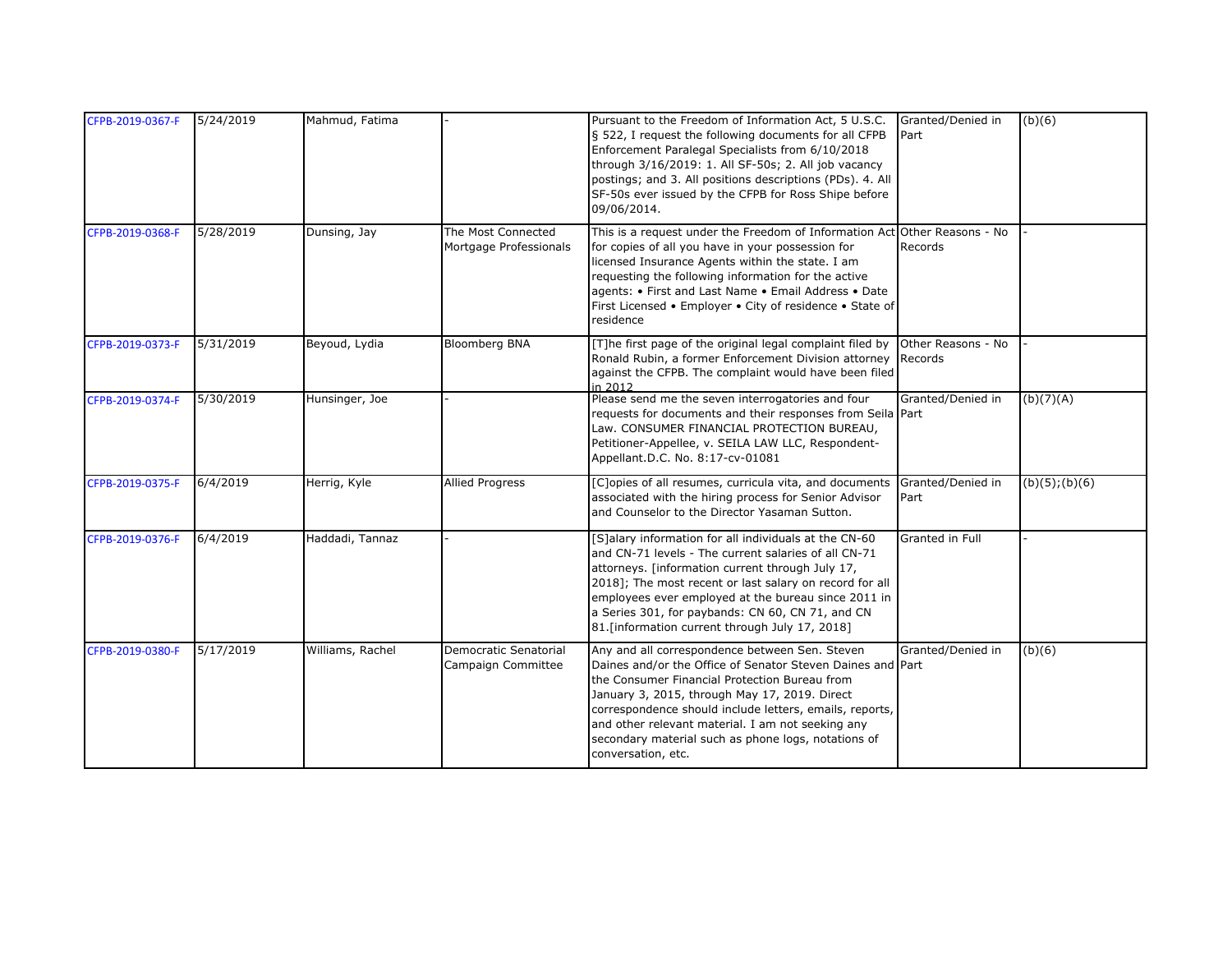| CFPB-2019-0381-F | 5/17/2019 | Dyck, Geoffrey   | Democratic Senatorial<br>Campaign Committee        | Any and all correspondence between Sen. Martha<br>McSally and/or the Office of Sen. Martha McSally and<br>the Consumer Financial Protection Bureau from<br>January 3, 2019, through May 17, 2019. Direct<br>correspondence should include letters, emails, reports,<br>and other relevant material. I am not seeking any<br>secondary material such as phone logs, notations of<br>conversation, etc.                                                                                                                                                                                                                                                                                                                                                                                                                                                                                                                                            | Granted/Denied in<br>Part | (b)(6)         |
|------------------|-----------|------------------|----------------------------------------------------|--------------------------------------------------------------------------------------------------------------------------------------------------------------------------------------------------------------------------------------------------------------------------------------------------------------------------------------------------------------------------------------------------------------------------------------------------------------------------------------------------------------------------------------------------------------------------------------------------------------------------------------------------------------------------------------------------------------------------------------------------------------------------------------------------------------------------------------------------------------------------------------------------------------------------------------------------|---------------------------|----------------|
| CFPB-2019-0382-F | 5/9/2019  | Mandell, Xan     | <b>Democratic Senatorial</b><br>Campaign Committee | Any correspondence between Sen. Joni Ernst and/or<br>the Office of Sen. Joni Ernst and the Consumer<br>Financial Protection Bureau from January 3, 2015,<br>through MAY 9TH, 2019. Direct correspondence should<br>include letters, emails, reports, and other relevant<br>material. I am not seeking any secondary material<br>such as phone logs, notations of conversation, etc.                                                                                                                                                                                                                                                                                                                                                                                                                                                                                                                                                              | Granted/Denied in<br>Part | (b)(6)         |
| CFPB-2019-0383-F | 5/17/2019 | Martin, Michael  | Democratic Senatorial<br>Campaign Committee        | Any and all correspondence between Sen. John Cornyn Granted in Full<br>and/or the Office of Sen. John Cornyn and the<br>Consumer Financial Protection Bureau from December<br>2, 2002, through May 17, 2019. Any and all<br>correspondence between Sen. Cory Gardner and/or<br>the Office of Sen. Cory Gardner and the Consumer<br>Financial Protection Bureau from January 3, 2015,<br>through May 17, 2019. Direct correspondence should<br>include letters, emails, reports, and other relevant<br>material. I am not seeking any secondary material<br>such as phone logs, notations of conversation, etc.                                                                                                                                                                                                                                                                                                                                   |                           |                |
| CFPB-2019-0384-F | 6/7/2019  | Weinberger, Evan | <b>Bloomberg Law</b>                               | I hereby request any written communications between<br>the Consumer Financial Protection Bureau and the U.S. Part<br>Department of Justice over enforcement of the Equal<br>Credit Opportunity Act between April 18, 2018 and<br>June 7, 2019. I also seek any written communications<br>between the two agencies that includes the phrase<br>"disparate impact" or "indirect auto lending." I hereby<br>request all communications between officials from the<br>Consumer Financial Protection Bureau and officials at<br>the U.S. Department of Housing and Urban<br>Development that include the phrases "disparate<br>impact" between April 18, 2018 and June 7, 2019. I<br>also seek communications between the two agencies<br>regarding enforcement of the Fair Housing Act and/or<br>the Equal Credit Opportunity Act for that period. The<br>communications I seek include emails, plus<br>attachments to those emails, and/or letters. | Granted/Denied in         | (b)(5); (b)(6) |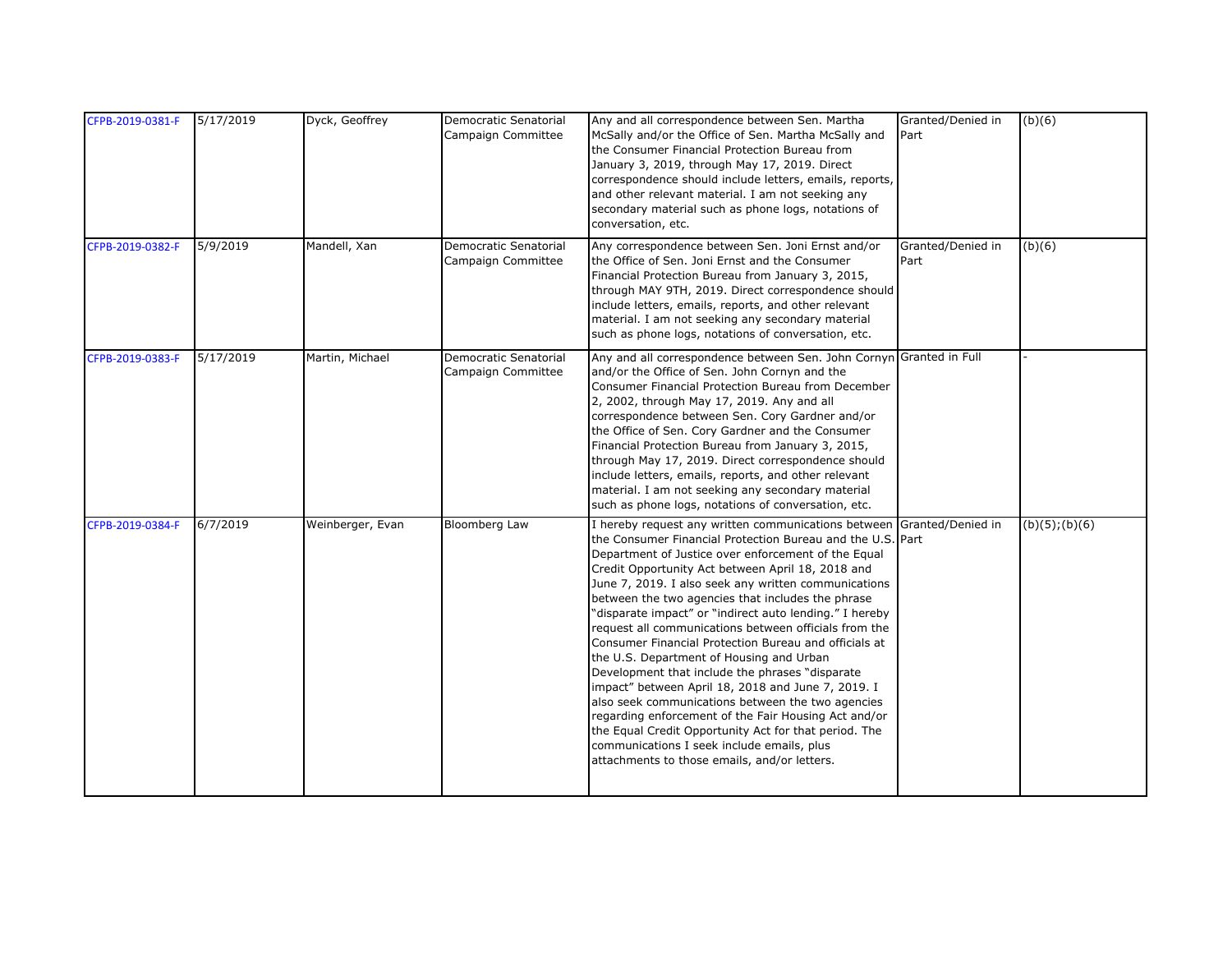| CFPB-2019-0386-F | 6/11/2019 | Tan, Alan       |                                 | The winning proposal submitted by Harmonia Holdings Denied in Full<br>Group LLC, for the GSA Request For Proposal<br>RFQ1315450, which states "the Bureau of the Fiscal<br>Service, Division of Procurement Services, on behalf of<br>the Bureau of Consumer Financial Protection (BCFP) is<br>soliciting GSA Schedule 70 Small vendors for Microsoft<br>Office 365 implementation services and support as<br>specified within the Statement of Objectives (SOO)<br>included herein."                                                                                                                                                |                 | (b)(3):41 U.S.C. §<br>2102 |
|------------------|-----------|-----------------|---------------------------------|--------------------------------------------------------------------------------------------------------------------------------------------------------------------------------------------------------------------------------------------------------------------------------------------------------------------------------------------------------------------------------------------------------------------------------------------------------------------------------------------------------------------------------------------------------------------------------------------------------------------------------------|-----------------|----------------------------|
| CFPB-2019-0387-F | 6/11/2019 | Herrig, Kyle    | <b>Allied Progress</b>          | Pursuant to the Freedom of Information Act, Allied<br>Progress requests access to and copies of all<br>congressional correspondence sent to the Consumer<br>Financial Protection Bureau (CFPB) by any Member of<br>Congress on the topic of debt collection and any<br>official Bureau correspondence sent in response to any<br>Members of Congress on the topic of debt collection<br>dated between November 24, 2017 and the date this<br>request is processed.                                                                                                                                                                   | Granted in Full |                            |
| CFPB-2019-0388-F | 6/12/2019 | Eggert, Maggie  | National Consumer Law<br>Center | 1) Any prepaid accounts used to distribute<br>unemployment compensation by states or the District Request Withdrawn<br>of Columbia. 2) Any payroll card accounts used by<br>state governments or the District of Columbia. 3) Any<br>payroll card accounts used by the follow entities:<br>Albertson's Companies Subway Lowe's Companies<br>McDonald's Target Starbucks CVS Dunkin Donuts<br>Walgreens Pizza Hut The Home Depot Burger King<br>Costco Taco Bell Amazon Wendy's The Kroger Co.<br>Domino's Walmart Dairy Queen 4) Any prepaid or<br>payroll card accounts offered by or through NetSpend<br>or Insight Card Services. | Other Reasons - |                            |
| CFPB-2019-0389-F | 6/18/2019 | Haddadi, Tannaz |                                 | I would like to request salary information for all CN-60 Other Reasons -<br>employees at the Bureau. Out of respect for your time, Request Withdrawn<br>if you have a previous request, I would potentially be<br>open to that information                                                                                                                                                                                                                                                                                                                                                                                           |                 |                            |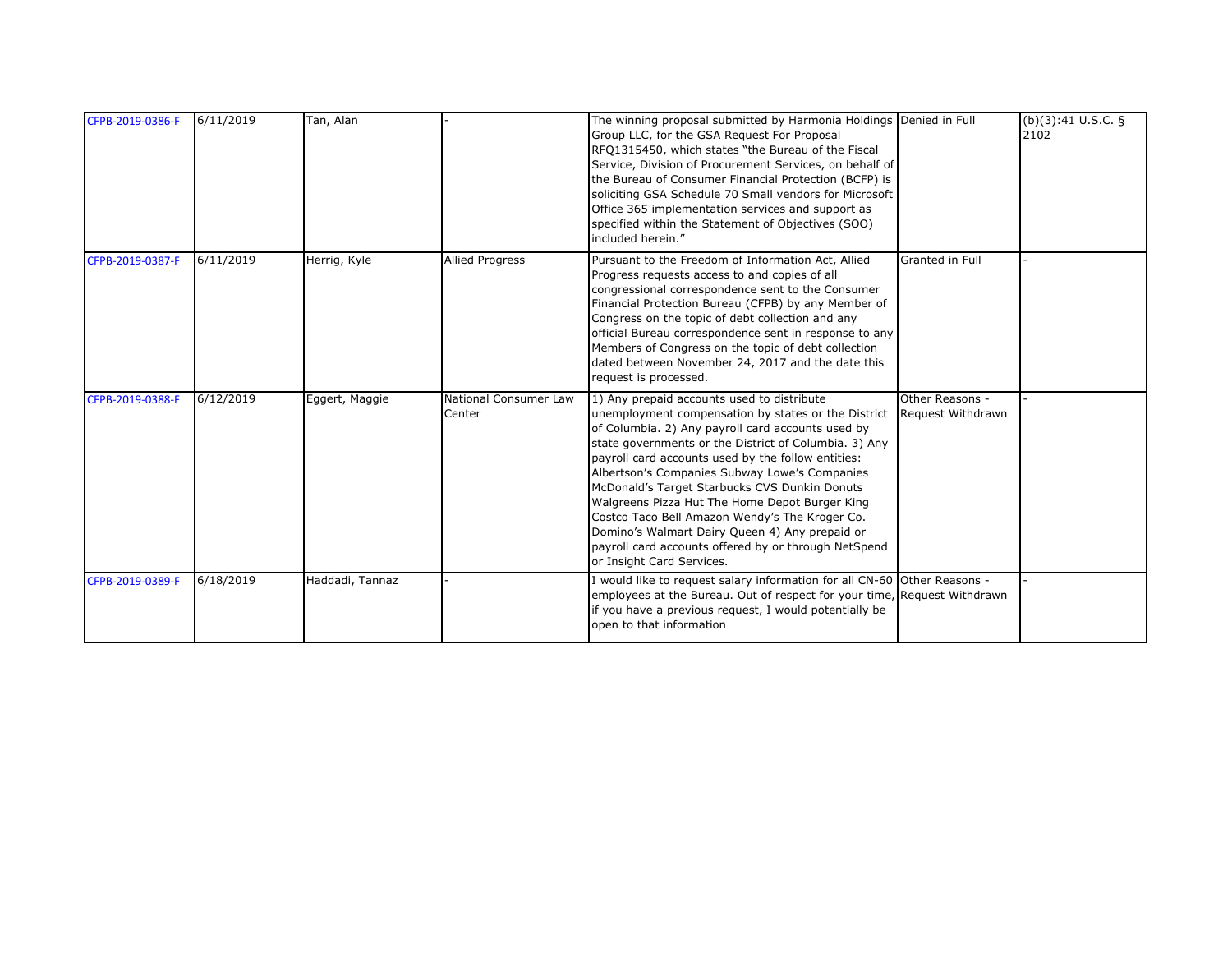| CFPB-2019-0390-F | 6/19/2019 | Herrig, Kyle | <b>Allied Progress</b> | Pursuant to the Freedom of Information Act, Allied       | Granted/Denied in | (b)(6) |
|------------------|-----------|--------------|------------------------|----------------------------------------------------------|-------------------|--------|
|                  |           |              |                        | Progress reguests access to and copies of certain        | Part              |        |
|                  |           |              |                        | emails pertaining to Policy Associate Director for       |                   |        |
|                  |           |              |                        | Research, Markets, and Regulations Thomas Pahl.          |                   |        |
|                  |           |              |                        | Specifically, we request all emails sent by, sent to, or |                   |        |
|                  |           |              |                        | carbon copying ("CC") Mr. Pahl between and including     |                   |        |
|                  |           |              |                        | April 1, 2018, and the date this request is processed,   |                   |        |
|                  |           |              |                        | which were sent by, sent to, or CC'ed representatives    |                   |        |
|                  |           |              |                        | of any of the following organizations, as evidenced by   |                   |        |
|                  |           |              |                        | their email addresses including any of the listed        |                   |        |
|                  |           |              |                        | domain names: • ACA International                        |                   |        |
|                  |           |              |                        | (@acainternational.org) • Receivables Management         |                   |        |
|                  |           |              |                        | Association International (RMAI) (@rmaintl.org) •        |                   |        |
|                  |           |              |                        | National Association of Credit Management (NACM)         |                   |        |
|                  |           |              |                        | (@nacm.org) • International Association of               |                   |        |
|                  |           |              |                        | Commercial Collectors, Inc. (IACC)                       |                   |        |
|                  |           |              |                        | (@commercialcollector.com) • National Creditors Bar      |                   |        |
|                  |           |              |                        | Association (NCBA) (@creditorsbar.org) • Absolute        |                   |        |
|                  |           |              |                        | Resolutions Corporation (@absoluteresolutions.com) .     |                   |        |
|                  |           |              |                        | Allen Daniel Associates, Inc. (@adacollect.com) • CACi   |                   |        |
|                  |           |              |                        | (@cacionline.net) • Cavalry Portfolio Services, LLC      |                   |        |
|                  |           |              |                        | (@cavps.com) • Capio Partners (@capiopartners.com,       |                   |        |
|                  |           |              |                        | @capiopfw.com) • Encore Capital Group                    |                   |        |
|                  |           |              |                        | (@encorecapital.com) · Equipro Investments/Security      |                   |        |
|                  |           |              |                        | Credit Services, LLC (@securitycreditservicesllc.com) .  |                   |        |
|                  |           |              |                        | First Financial Asset Management 360, Inc.               |                   |        |
|                  |           |              |                        | (@1fam.com) · Gulf Coast Collection Bureau               |                   |        |
|                  |           |              |                        | (@gulfcoastcollection.com) • LVNV Funding                |                   |        |
|                  |           |              |                        | (@Ivnvfunding.com) • Performant                          |                   |        |
|                  |           |              |                        | (@performantcorp.com) • Pioneer Credit Recovery          |                   |        |
|                  |           |              |                        | (@Navient.com) · Plaza Services, LLC                     |                   |        |
|                  |           |              |                        | (plazaservicesllc.com) · Portfolio Recovery              |                   |        |
|                  |           |              |                        | (@portfoliorecovery.com) . PRA Group, Inc.               |                   |        |
|                  |           |              |                        | (@PRAGroup.com) • Professional Credit                    |                   |        |
|                  |           |              |                        | (@professionalcredit.com) • Resurgent Holdings           |                   |        |
|                  |           |              |                        | (@resurgent.com) · Second Round LP (@second-             |                   |        |
|                  |           |              |                        | round.com) • Sherman Financial Group (@sfg.com) •        |                   |        |
|                  |           |              |                        | Stoneleigh Recovery Associates, LLC (@stoneleigh.biz)    |                   |        |
|                  |           |              |                        | • The Bureaus, Inc. (@thebureaus.com) • Transworld       |                   |        |
|                  |           |              |                        | Systems (TSI) (@tsico.com) • USCB America                |                   |        |
|                  |           |              |                        | (@uscbinc.com) Specifically, we request all emails       |                   |        |
|                  |           |              |                        | sent by, sent to, or carbon copying ("CC") Mr. Pahl      |                   |        |
|                  |           |              |                        | between and including January 1, 2013 and August         |                   |        |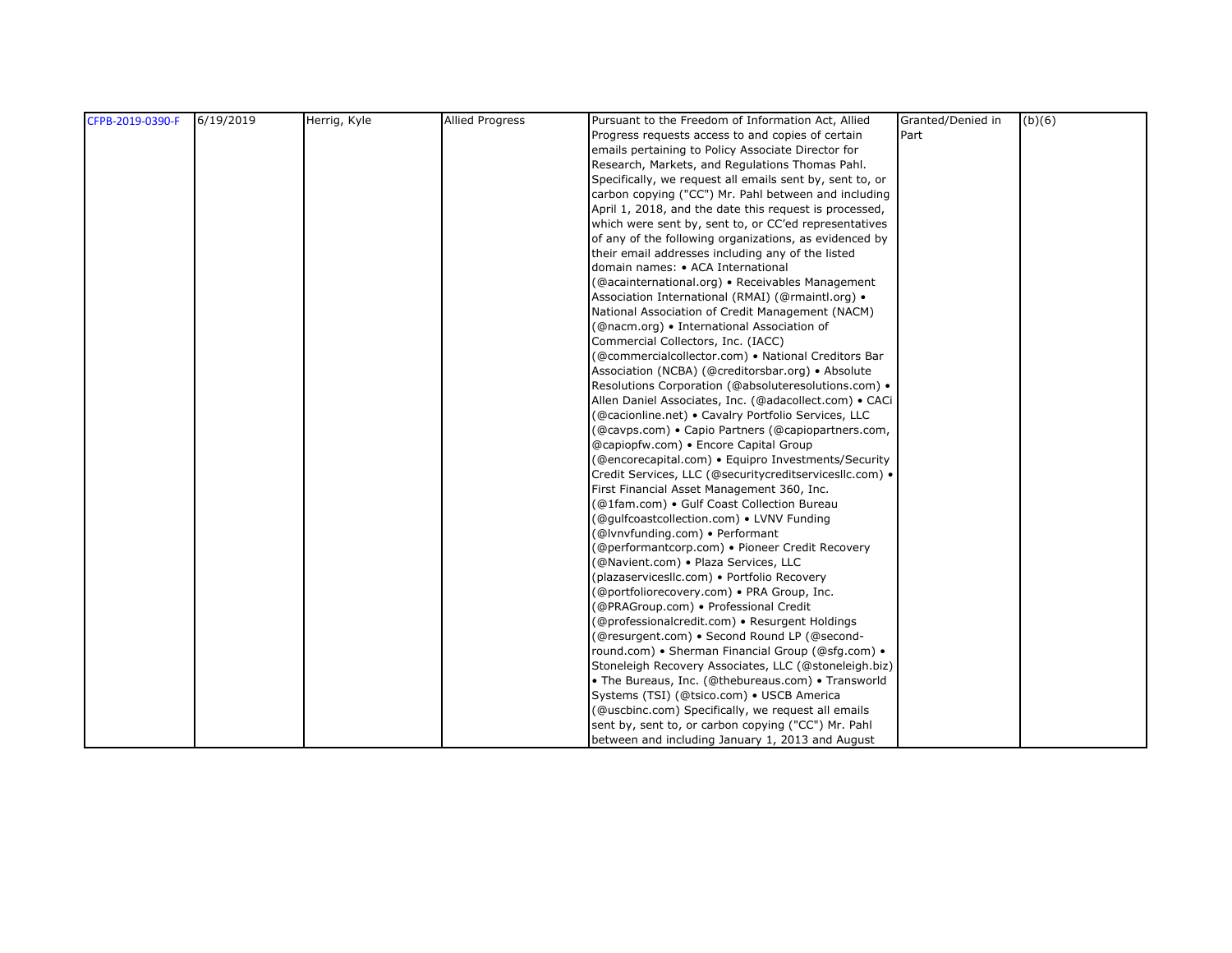| CFPB-2019-0393-F | 6/20/2019 | Waters, Michael |                                      | Under the Freedom of Information Act, I am                                                                                                                                                                                                                                                                                                                                                                                                                                                                                                                                                                                                                                                                          | Other Reasons - No                                              |                |
|------------------|-----------|-----------------|--------------------------------------|---------------------------------------------------------------------------------------------------------------------------------------------------------------------------------------------------------------------------------------------------------------------------------------------------------------------------------------------------------------------------------------------------------------------------------------------------------------------------------------------------------------------------------------------------------------------------------------------------------------------------------------------------------------------------------------------------------------------|-----------------------------------------------------------------|----------------|
|                  |           |                 |                                      | requesting an opportunity to inspect or obtain copies<br>of any and all contracts the Consumer Financial<br>Protection Bureau has issued related to the use of<br>undercover investigators, often referred to as<br>"mystery shoppers," from January 2014 to May 2019,<br>including the specific companies the CFPB has<br>contracted with for these services.                                                                                                                                                                                                                                                                                                                                                      | Records                                                         |                |
| CFPB-2019-0395-F | 6/21/2019 | Amarel, Taylor  | <b>MuckRock News</b>                 | I would like to obtain all email records sent by Mick<br>Mulvaney containing the non-case-sensitive key-string Records<br>of " CAB " or "Consumer Advisory Board" from May 1,<br>2019 to June 15, 2019                                                                                                                                                                                                                                                                                                                                                                                                                                                                                                              | Other Reasons - No                                              |                |
| CFPB-2019-0396-F | 6/19/2019 | Delate, Ellen   | Potter and Dickson Law<br>Firm       | Please advise how Potter and Dickson may obtain<br>quickly a certified copy of the Consent Order Filed<br>April 25, 2016 in Administrative Proceeding File No.<br>2016-CFPB-0009, In the Matter of: PRESSLER &<br>PRESSLER, LLC, SHELDON H. PRESSLER, AND<br>GERARD J. FELT. We have a copy of the Consent<br>Order, but the Rules of Evidence require a certified (or<br>duly authenticated) copy.                                                                                                                                                                                                                                                                                                                 | Other Reasons -<br>Improper FOIA<br>Request for Other<br>Reason |                |
| CFPB-2019-0397-F | 6/25/2019 | Cuccias, Brent  | <b>FOIA Professional</b><br>Services | This is a request under the Freedom of Information Act Granted/Denied in<br>(FOIA). I am requesting a copy of this contract and<br>any amendments or contract extensions: Award ID:<br>9531CB18C0002 Vendor Name: POWERLYTICS INC.                                                                                                                                                                                                                                                                                                                                                                                                                                                                                  | Part                                                            | (b)(4); (b)(6) |
| CFPB-2019-0399-F | 6/26/2019 | Herrig, Kyle    | <b>Allied Progress</b>               | Pursuant to the Freedom of Information Act, Allied<br>Progress requests access to and copies of all<br>communications between the following Consumer<br>Financial Protection Bureau employees: • Director<br>Kathy Kraninger • Deputy Director Brian Johnson •<br>General Counsel Mary McLeod . Chief Operating<br>Officer Kate Fulton Specifically, we request all emails<br>sent by, sent to, or carbon copying ("CC") any of the<br>above individuals between and including December 10,<br>2018 and the date this request is processed which<br>were sent by, sent to, or CC'ed Yasaman "Yasi"<br>Sutton, who is known to have used the email address<br>but searches should not be<br>limited to that address. | Other Reasons - No<br>Records                                   |                |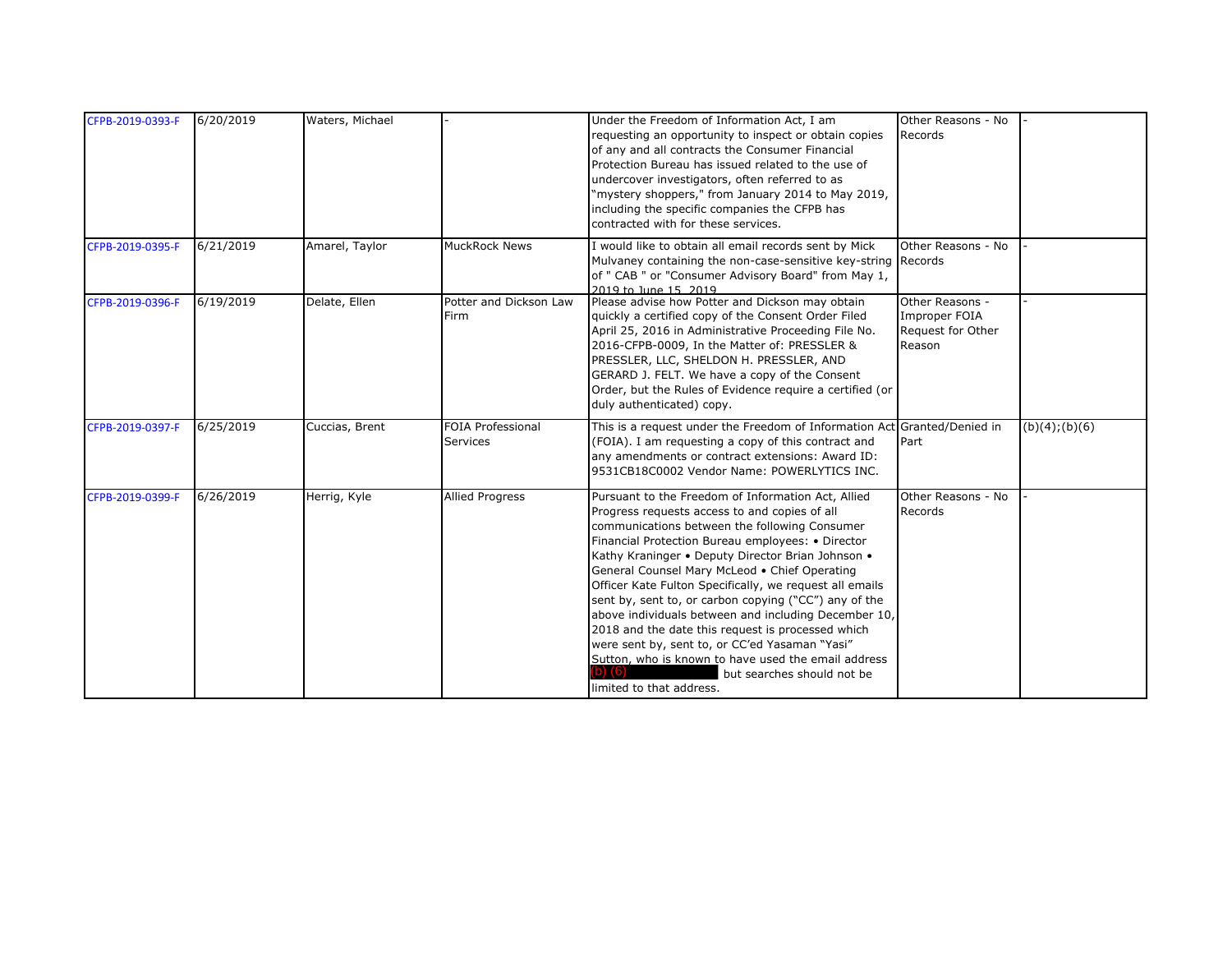| CFPB-2019-0400-F | 6/26/2019 | Herrig, Kyle | <b>Allied Progress</b> | Pursuant to the Freedom of Information Act, Allied        | Granted/Denied in | (b)(6) |
|------------------|-----------|--------------|------------------------|-----------------------------------------------------------|-------------------|--------|
|                  |           |              |                        | Progress requests access to and copies of certain         | Part              |        |
|                  |           |              |                        | documents related to the CFPB's hiring process,           |                   |        |
|                  |           |              |                        | specifically as it pertains to the hiring of the Director |                   |        |
|                  |           |              |                        | of the Office of Innovation Paul Watkins. Specifically,   |                   |        |
|                  |           |              |                        | we request the following documents: • All documents       |                   |        |
|                  |           |              |                        | regarding hiring practices, guidelines, and/or            |                   |        |
|                  |           |              |                        | procedures used in the Bureau's hiring process for        |                   |        |
|                  |           |              |                        | searching and selecting candidates to fill the vacancy    |                   |        |
|                  |           |              |                        | for Director of the Office of Innovation • All documents  |                   |        |
|                  |           |              |                        | describing the Bureau's process for vetting candidates    |                   |        |
|                  |           |              |                        | for CFPB vacancies, including documents related to the    |                   |        |
|                  |           |              |                        | conducting of background checks or other due              |                   |        |
|                  |           |              |                        | diligence • All resumes and other documents               |                   |        |
|                  |           |              |                        | submitted by those who applied for the Director of the    |                   |        |
|                  |           |              |                        | Office of Innovation vacancy . All references submitted   |                   |        |
|                  |           |              |                        | in support of Mr. Watkins employment as the Director      |                   |        |
|                  |           |              |                        | of the Office of Innovation • All of Paul Watkins' ethics |                   |        |
|                  |           |              |                        | waivers or ethic agreements related to his position as    |                   |        |
|                  |           |              |                        | the Director of the Office of Innovation                  |                   |        |
|                  |           |              |                        |                                                           |                   |        |
|                  |           |              |                        |                                                           |                   |        |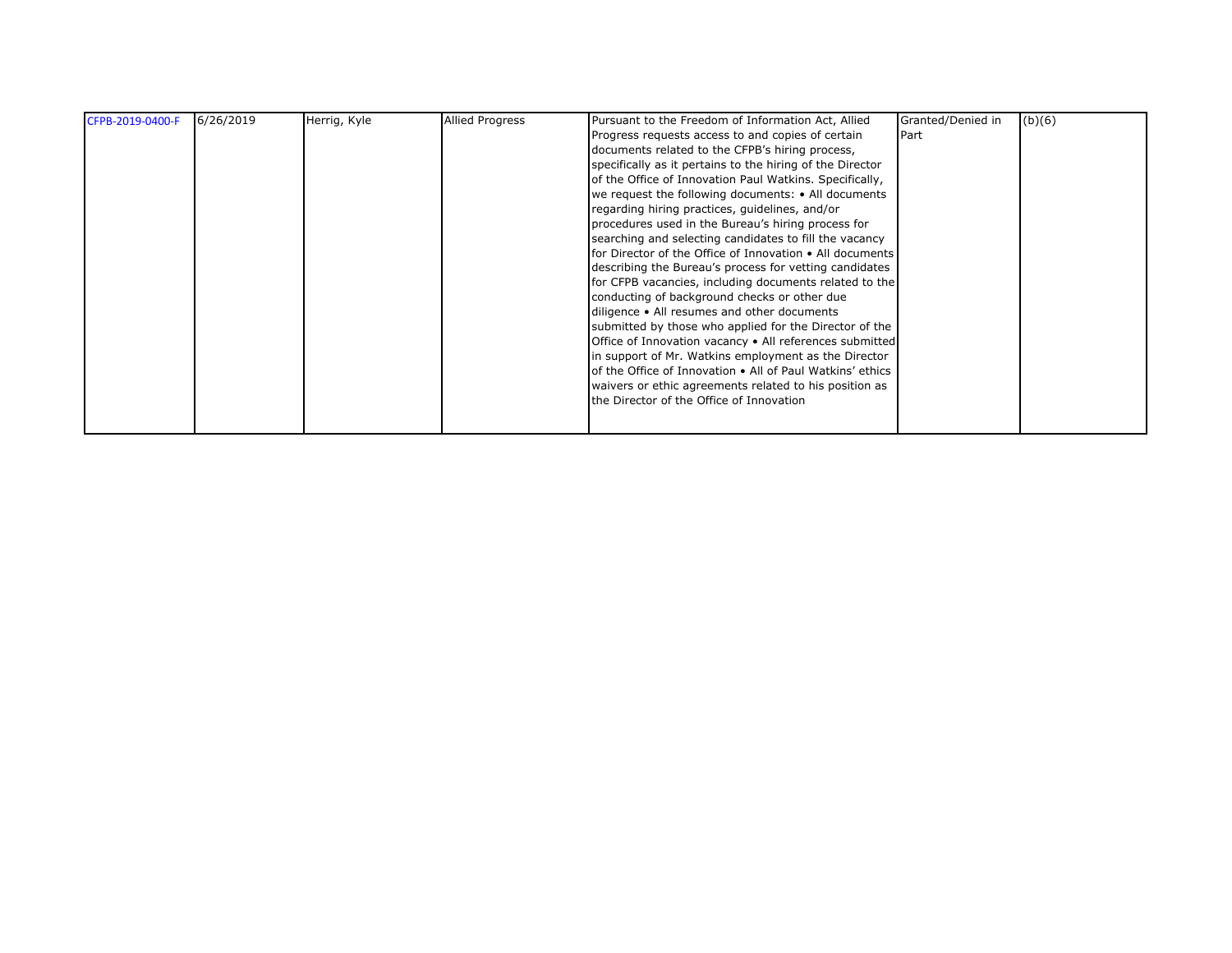| CFPB-2019-0401-F | 6/27/2019 | Bennett, Jared       |                         | Center for Public Integrity Amended on 02.27.2020 to waive email      | Granted/Denied in  | (b)(4); (b)(5); (b)(6)                  |
|------------------|-----------|----------------------|-------------------------|-----------------------------------------------------------------------|--------------------|-----------------------------------------|
|                  |           |                      |                         | communications - Calendars or schedules showing                       | Part               |                                         |
|                  |           |                      |                         | meetings the CFBP's Office of Innovation has held with                |                    |                                         |
|                  |           |                      |                         | stakeholders regarding its financial technology                       |                    |                                         |
|                  |           |                      |                         | sandbox proposal. In testimony to the U.S. House                      |                    |                                         |
|                  |           |                      |                         | Financial Services Committee, Office of Innovation                    |                    |                                         |
|                  |           |                      |                         | Director Paul Watkins has said members of the office                  |                    |                                         |
|                  |           |                      |                         | have "participated in over 100 innovation-related                     |                    |                                         |
|                  |           |                      |                         | meetings and events, have engaged with fintechs,                      |                    |                                         |
|                  |           |                      |                         | financial institutions, consumer advocacy grounds, and                |                    |                                         |
|                  |           |                      |                         | Federal, State, and international regulators." I am                   |                    |                                         |
|                  |           |                      |                         | seeking documents such as calendar or scheduling                      |                    |                                         |
|                  |           |                      |                         | requests that correspond to those events " from July                  |                    |                                         |
|                  |           |                      |                         | 18, 2018 to present. - Documents and                                  |                    |                                         |
|                  |           |                      |                         | communications to and from members of the Office of                   |                    |                                         |
|                  |           |                      |                         | Innovation, including Office of Innovation Director Paul              |                    |                                         |
|                  |           |                      |                         | Watkins, regarding the proposed financial technology                  |                    |                                         |
|                  |           |                      |                         | sandbox policy. This would include communications                     |                    |                                         |
|                  |           |                      |                         | including the search terms "regulatory sandbox",                      |                    |                                         |
|                  |           |                      |                         | "product sandbox" or "fintech sandbox" from July 18,                  |                    |                                         |
|                  |           |                      |                         | 2018 to present. - Any ethics agreement required for                  |                    |                                         |
|                  |           |                      |                         | the hiring of Paul Watkins. - Documentation of any                    |                    |                                         |
|                  |           |                      |                         | CFPB requests to the Office of Personnel Management                   |                    |                                         |
|                  |           |                      |                         | regarding the hiring of political appointees for the                  |                    |                                         |
|                  |           |                      |                         | position of Director of the Office of Innovation.                     |                    |                                         |
|                  |           |                      |                         |                                                                       |                    |                                         |
|                  |           |                      |                         |                                                                       |                    |                                         |
|                  |           |                      |                         |                                                                       |                    |                                         |
| CFPB-2019-0406-F | 6/28/2019 | Hoffman, Bob         |                         | I am requesting a copy of OISLR Number 0-5472-38-                     | Other Reasons - No |                                         |
|                  |           |                      |                         | 265. It was submitted by ESMAR, INC and Vista NC                      | Records            |                                         |
|                  |           |                      |                         | limited Partnership for registration of a subdivision                 |                    |                                         |
|                  |           |                      |                         | named Riverbend at Lake Lure                                          |                    |                                         |
| CFPB-2019-0407-F | 6/28/2019 | Andriotis, AnnaMaria | The Wall Street Journal | I am submitting a FOIA request for all consumer                       | Granted/Denied in  | (b)(4); (b)(5); (b)(6); (6)             |
|                  |           |                      |                         | complaints submitted about American Express,                          | Part               | b)(7)(A);(b)(7)(C);(b                   |
|                  |           |                      |                         | including any complaint that wasn't published in the<br>CFPB database |                    | (7)(D);(b)(7)(E);(b)(D)<br>$\mathsf{R}$ |
| CFPB-2019-0409-F | 7/1/2019  | Weinberger, Evan     | Bloomberg Law           | I hereby request a full staff directory for the CFPB as               | Granted in Full    |                                         |
|                  |           |                      |                         | of June 30, 2019. I also seek a list of all political and             |                    |                                         |
|                  |           |                      |                         | staff employees who ceased their employment with                      |                    |                                         |
|                  |           |                      |                         | the Consumer Financial Protection Bureau and the                      |                    |                                         |
|                  |           |                      |                         | divisions where they worked beginning Jan. 1, 2019                    |                    |                                         |
|                  |           |                      |                         | through June 30, 2019. I am also seeking a list of new                |                    |                                         |
|                  |           |                      |                         | CFPB hires, including their divisions, between Jan. 1,                |                    |                                         |
|                  |           |                      |                         | 2019 and June 30, 2019.                                               |                    |                                         |
| CFPB-2019-0410-F | 6/19/2019 | Humphreys, Dan       | Democratic Senatorial   | Any correspondence between John A. James, John E.                     | Other Reasons - No |                                         |
|                  |           |                      | Campaign Committee      | James, Lorron James, and emails with domain of                        | Records            |                                         |
|                  |           |                      |                         | @jamesgroupintl.com and the Consumer Financial                        |                    |                                         |
|                  |           |                      |                         | Protection Bureau                                                     |                    |                                         |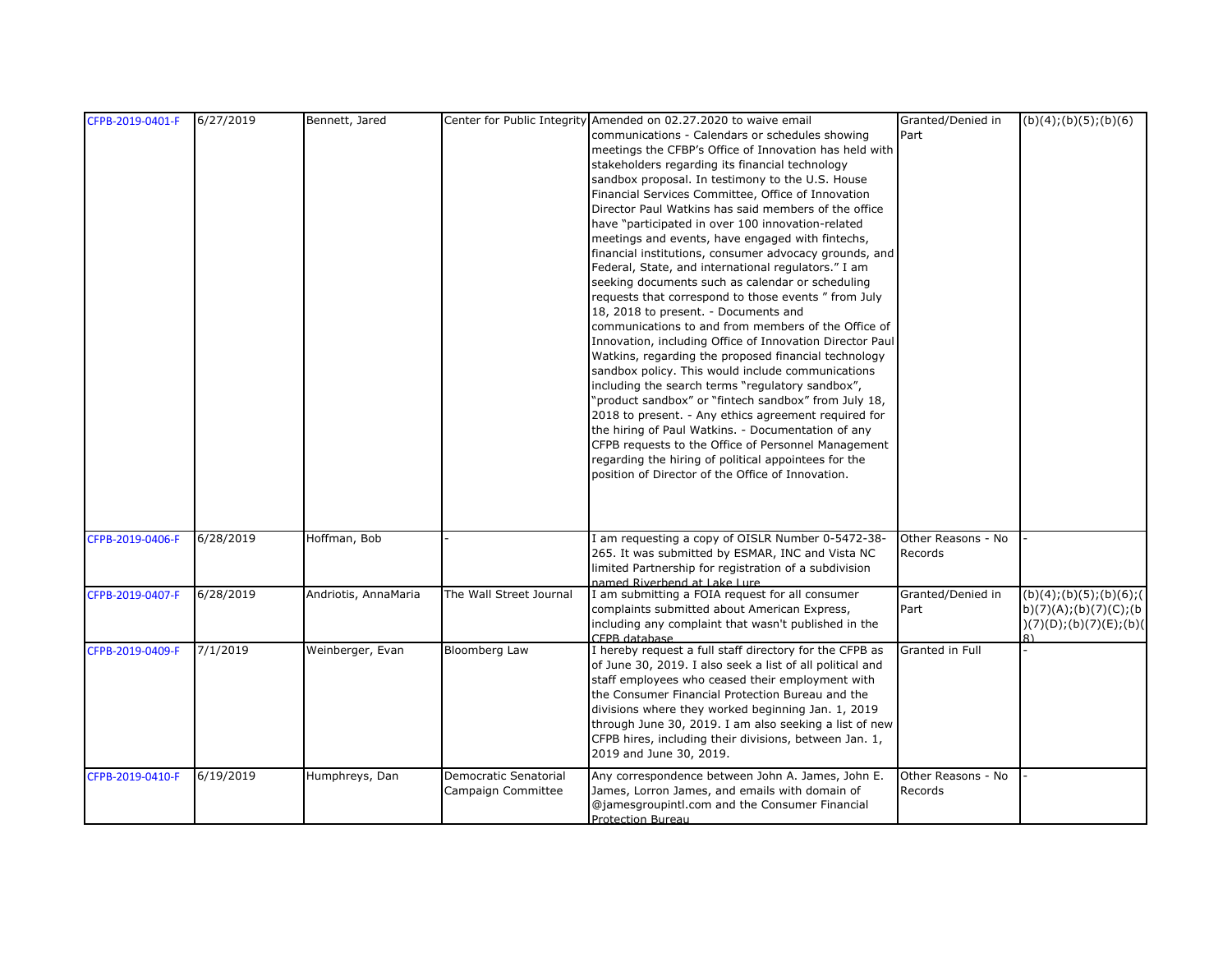| CFPB-2019-0411-F | 7/2/2019 | Lane, Sylvan | The Hill               | Any documents and communications created CFPB by Granted in Full<br>employees between December 1, 2017 and December<br>31, 2018 regarding the formal changing of the<br>agency's name to the "Bureau of Consumer Financial<br>Protection" from the "Consumer Financial Protection<br>Bureau" Any documents and communications created<br>by, sent to, or received by members of the "Name<br>Correction Workingroup"                                                                                                                                                                                                                                                                                                                                                                                                                                                           |                               |  |
|------------------|----------|--------------|------------------------|--------------------------------------------------------------------------------------------------------------------------------------------------------------------------------------------------------------------------------------------------------------------------------------------------------------------------------------------------------------------------------------------------------------------------------------------------------------------------------------------------------------------------------------------------------------------------------------------------------------------------------------------------------------------------------------------------------------------------------------------------------------------------------------------------------------------------------------------------------------------------------|-------------------------------|--|
| CFPB-2019-0412-F | 7/2/2019 | Herrig, Kyle | <b>Allied Progress</b> | Pursuant to the Freedom of Information Act, Allied<br>Progress requests access to and copies of certain<br>records held by the Consumer Financial Protection<br>Bureau (CFPB) related to Policy Associate Director for<br>Research, Markets, and Regulations Thomas Pahl's<br>claim that he would provide "the details of every<br>single meeting that the CFPB had with industry" to<br>the House Oversight Subcommittee on Economic and<br>Consumer Policy on May 16, 2019. Specifically, we<br>request all emails sent by, sent to, or carbon copying<br>("CC") Thomas Pahl and/or the Division of Research,<br>Markets & Regulations between and including May 16,<br>2019 and the date this request is processed, which<br>were sent by, sent to, or CC'ed the House Oversight<br>Economic and Consumer Policy Subcommittee<br>Chairman Raja Krishnamoorthi or his staff. | Other Reasons - No<br>Records |  |
| CFPB-2019-0413-F | 7/2/2019 | Merle, Renae | The Washington Post    | Pursuant to the Freedom of Information Act, The<br>Washington Post requests access to and copies of<br>emails that were sent by, sent to, or carbon copied<br>("CC") the following officials from September 20,<br>2018, through the date this request is processed: Eric<br>Blankenstein Patrice Ficklin Mick Mulvaney Kathy<br>Kraninger Kirsten Sutton Mork Christopher D'Angelo<br>John Czwartacki Specifically, we request all emails<br>from these officials during this time period that contain<br>any of the following keywords: "Blankenstein" "Eric"<br>"discrimination" "tone and framing" "zero tolerance"<br>"racial" "racist" "hate crime" "hate speech" "birther"<br>"egb3r" "Two Guys Chatting" "The Washington Post"<br>"The Post" "racial idiocy"                                                                                                           | Granted in Full               |  |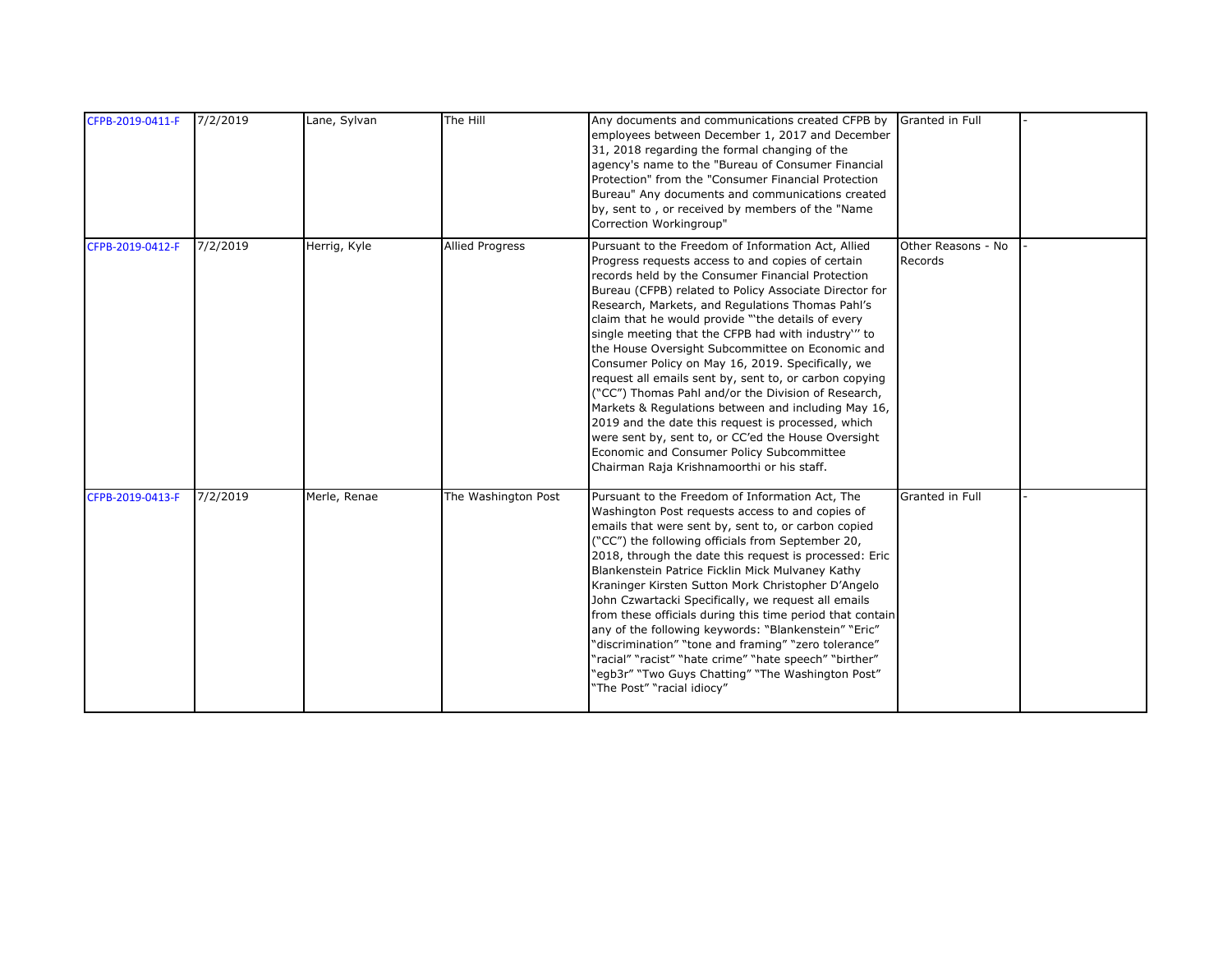| CFPB-2019-0415-F | 7/2/2019  | Herrig, Kyle     | <b>Allied Progress</b> | This is a remand for case CFPB-2019-0206-F. It is<br>remanded: 1) to release the five applicants' resumes,<br>redacting only their personal information such as<br>home addresses, personal email addresses, and<br>telephone numbers. 2) the Decision Memorandum for<br>the Chief Human Capital Officer should be released in<br>full. Original Request: all resumes, curricula vita, and<br>documents associated with the hiring processes for the<br>following CFPB employees: • Andrew Duke, Policy<br>Associate Director for External Affairs . Laura Fiene,<br>West Regional Director . Marisol Garibay, Acting Chief<br>Communications Officer . Delicia Reynolds Hand,<br>Deputy Associate Director for External Affairs . Lora<br>McCray, Director for the Office of Minority and Woman<br>Inclusion" | Granted/Denied in<br>Part | (b)(2); (b)(5); (b)(6) |
|------------------|-----------|------------------|------------------------|----------------------------------------------------------------------------------------------------------------------------------------------------------------------------------------------------------------------------------------------------------------------------------------------------------------------------------------------------------------------------------------------------------------------------------------------------------------------------------------------------------------------------------------------------------------------------------------------------------------------------------------------------------------------------------------------------------------------------------------------------------------------------------------------------------------|---------------------------|------------------------|
| CFPB-2019-0418-F | 7/11/2019 | Isawi, Hazem     |                        | This is a request for records under the Freedom of<br>Information Act. Provide me with the following: • All<br>application materials submitted to the agency by the<br>selectee(s) for CFPB job announcement no. 19-CFPB-<br>95-X. • All records reflecting the evaluation of the<br>selectee(s)'s application and/or interview<br>performance. • All records reflecting a<br>recommendation for selection of the selectee(s) for<br>CFPB job announcement no. 19-CFPB-95-X. • All<br>records reflecting salary negotiations and<br>recommendations concerning the starting salary for<br>the selectee(s) for CFPB job announcement no. 19<br>CFPB-95-X.                                                                                                                                                       | Granted/Denied in<br>Part | $(b)(5)$ ; $(b)(6)$    |
| CFPB-2019-0419-F | 7/11/2019 | Blutstein, Allan | America Rising         | Please accept this email as a request for copies of the<br>following records concerning former employee Morgan<br>Harper (Oct. 2013 to Feb. 2017): (1) job application<br>and resume; and (2) position description(s). For fee<br>purposes, America Rising should be categorized as an<br>"all other" requester in accordance with 5 U.S.C. §<br>552(a)(4)(A)(ii)(III). America Rising intends to inform<br>the public about the existence and content of any<br>disclosed records, which concern a candidate for<br>Congress. America Rising is not making this request<br>on behalf of any client, nor does it intend to use the<br>records for financial gain. See, e.g., ARCHIVE,<br>www.americarisingarchive.com (America Rising's<br>document library).                                                  | Granted/Denied in<br>Part | (b)(6)                 |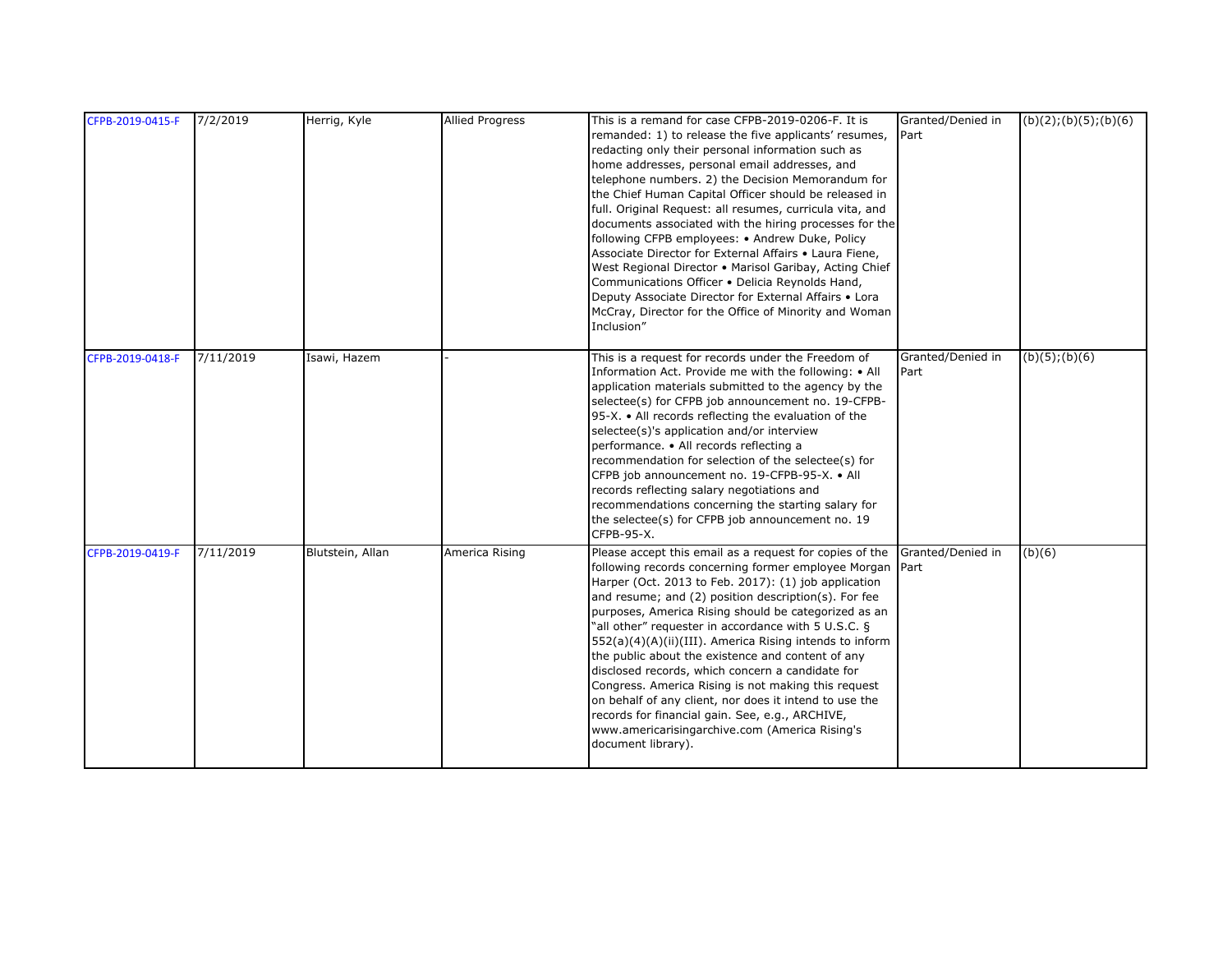| CFPB-2019-0420-F | 7/11/2019 | Mahmud, Fatima  |                        | Pursuant to the Freedom of Information Act, 5 U.S.C.<br>§ 522, I request: 1. The full Applicant History Report<br>for Cheryl Goodwin's application and hiring to the<br>CFPB Office of Enforcement. This was not produced in<br>response to CFPB-2019-0306-F, but was produced in<br>response to a similar request for a different applicant<br>around the same time. See excerpt from CFPB-2019-<br>0321-F attached. 2. The full Applicant History Report<br>for Shaunté Turner Johnson's application and hiring to<br>the CFPB Office of Enforcement. This was not produced<br>in response to CFPB-2019-0311-F, but was produced<br>in response to a similar request for a different<br>applicant around the same time. See excerpt from<br>CFPB-2019-0321-F attached. | Granted/Denied in<br>Part     | (b)(6)                 |
|------------------|-----------|-----------------|------------------------|--------------------------------------------------------------------------------------------------------------------------------------------------------------------------------------------------------------------------------------------------------------------------------------------------------------------------------------------------------------------------------------------------------------------------------------------------------------------------------------------------------------------------------------------------------------------------------------------------------------------------------------------------------------------------------------------------------------------------------------------------------------------------|-------------------------------|------------------------|
| CFPB-2019-0421-F | 7/12/2019 | Bisbey, Allison | Asset-Backed Alert     | Comments submitted in response to the agency's<br>March 4, 2018 Advance Notice of Proposed<br>Rulemaking for Residential Property Assessed Clean<br>Energy' https://www.consumerfinance.gov/policy-<br>compliance/notice-opportunities-comment/archive-<br>closed/advance-notice-proposed-rulemaking-<br>residential-property-assessed-clean-energy-financing/<br>The comment period closed over two months ago, on<br>May 7.                                                                                                                                                                                                                                                                                                                                            | Granted in Full               |                        |
| CFPB-2019-0422-F | 7/12/2019 | Herrig, Kyle    | <b>Allied Progress</b> | Pursuant to the Freedom of Information Act, Allied<br>Progress requests access to and copies of all calendars Part<br>or calendar entries between July 18, 2018 and the<br>date this request is processed for Director for the<br>Office of Innovation Paul Watkins, including any<br>calendars maintained on his behalf (e.g., by an                                                                                                                                                                                                                                                                                                                                                                                                                                    | Granted/Denied in             | (b)(4); (b)(5); (b)(6) |
| CFPB-2019-0423-F | 7/16/2019 | Amarel, Taylor  | MuckRock News          | I would like to obtain copies of the past 50 emails sent Denied in Full<br>to, from, or copied to whistleblower@cfpb.gov<br>containing the non-case-sensitive key-strings: "EB-5".                                                                                                                                                                                                                                                                                                                                                                                                                                                                                                                                                                                       |                               | $(b)(6)$ ; $(b)(7)(A)$ |
| CFPB-2019-0424-F | 7/16/2019 | Herrig, Kyle    | <b>Allied Progress</b> | Pursuant to the Freedom of Information Act, Allied<br>Progress requests access to and copies of all<br>communications between the following Consumer<br>Financial Protection Bureau employees: • Director<br>Kathy Kraninger • Deputy Director Brian Johnson •<br>General Counsel Mary McLeod . Chief Operating<br>Officer Kate Fulton Specifically, we request all emails<br>sent by, sent to, or carbon copying ("CC") any of the<br>above individuals between and including December 10,<br>2018 and the date this request is processed which<br>were sent by, sent to, or CC'ed Marisol Garibay, who<br>can be identified by the email addresses<br>and                                                                                                              | Other Reasons - No<br>Records |                        |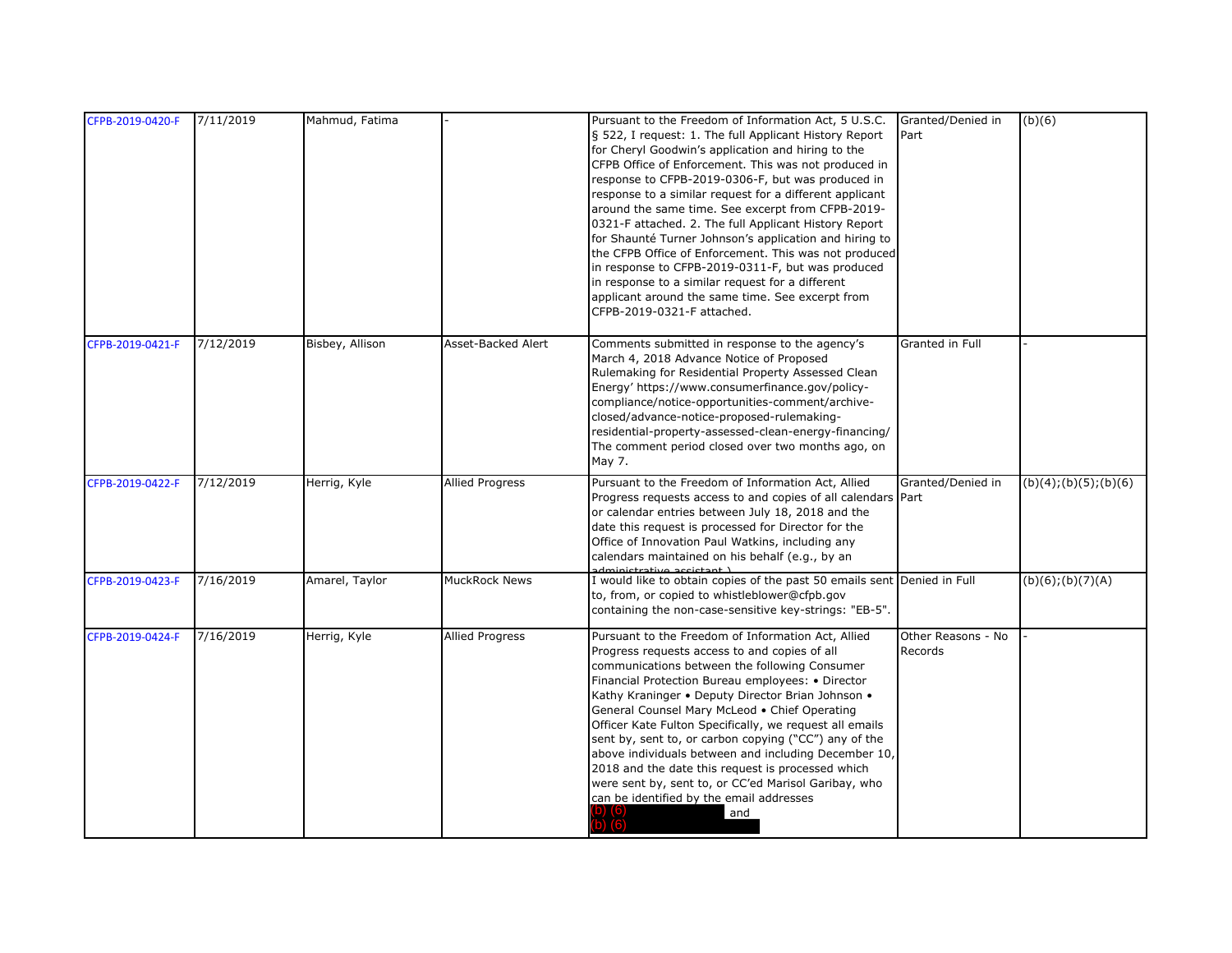| CFPB-2019-0425-F | 7/18/2019 | Berry, Kate     | American Banker  | I am requesting a copy of a speech given by CFPB<br>Director Kathy Kraninger to the Exchequer Club in<br>Washington D.C. on Wednesday July 17, 2019.                                                                                                                                                                                                                                                                                                                                                                                                                                                                                                                                                                                                                                                                                                                                                                                                                                                                                                                                                                                                                                                                                                                                                                                                                                                                                                      | Granted in Full               |                     |
|------------------|-----------|-----------------|------------------|-----------------------------------------------------------------------------------------------------------------------------------------------------------------------------------------------------------------------------------------------------------------------------------------------------------------------------------------------------------------------------------------------------------------------------------------------------------------------------------------------------------------------------------------------------------------------------------------------------------------------------------------------------------------------------------------------------------------------------------------------------------------------------------------------------------------------------------------------------------------------------------------------------------------------------------------------------------------------------------------------------------------------------------------------------------------------------------------------------------------------------------------------------------------------------------------------------------------------------------------------------------------------------------------------------------------------------------------------------------------------------------------------------------------------------------------------------------|-------------------------------|---------------------|
| CFPB-2019-0427-F | 7/1/2019  | Appelbaum, Eric |                  | 1. MU2 Form For Alan Rosenbaum. NMLS #24226.<br>Pages 3, 4, 5 plus All Disclosure Explanation Sections.<br>Years: 2013, 2014, 2015, 2016, 2017, and 2018. 2.<br>MU 4 Form For Richard Isaac Rosenblatt. NMLS<br>#52951. Pages 3, 4, 5, and 6 plus All Disclosure<br>Explanation Sections. Years: 2013, 2014, 2015, 2016,<br>2017 and 2018. 3. MU 4 Form For David P. Breitstein.<br>NMLS #21737. Pages 3, 4, 5, and 6 plus All Disclosure<br>Explanation Sections. Years: 2013, 2014, 2015, 2016,<br>2017 and 2018. 4. MU 4 Form For Keith Steven Furer.<br>NMLS #56322. Pages 3, 4, 5, and 6 plus All Disclosure<br>Explanation Sections. Years: 2013, 2014, 2015, 2016,<br>2017 and 2018. 5. MU 4 Form For Kevin Wade Ungar.<br>NMLS #57552. Pages 3, 4, 5, and 6 plus All Disclosure<br>Explanation Sections. Years: 2013, 2014, 2015, 2016,<br>2017 and 2018. 6. MU2 Form Amendments for Alan<br>Rosenbaum. NMLS #24226. Years 2013, 2014, 2015,<br>2016, 2017 and 2018. 7. MU 4 Form Amendments For<br>Richard Isaac Rosenblatt. NMLS #52951. Years: 2013,<br>2014, 2015, 2016, 2017 and 2018. 8. MU 4 Form<br>Amendments For David P. Breitstein. NMLS #21737.<br>Years: 2013, 2014, 2015, 2016, 2017 and 2018. 9. MU<br>4 Form Amendments For Keith Steven Furer. NMLS<br>#56322. Years: 2013, 2014, 2015, 2016, 2017 and<br>2018. 10. MU 4 Form Amendments For Kevin Wade<br>Ungar. NMLS #57552. Years: 2013, 2014, 2015, 2016,<br>2017 and 2018. | Other Reasons - No<br>Records |                     |
| CFPB-2019-0428-F | 7/22/2019 | Healy, Beth     | The Boston Globe | I request that a copy of the following documents be<br>provided to me: 1) Documentation of the hiring dates<br>and job titles of Daniel W. Goldstone, now acting<br>deputy director, collections for CFPB, (according to<br>various sources, including social media.) 2) CFPB's<br>standards/rules for hiring, and/or hiring people in roles<br>like Mr. Goldstone's, where they are meant to be<br>looking out for consumers. 3) Any discussion or<br>explanation of whether a background check was done<br>on Mr. Goldstone (including checking publicly available<br>news stories and public records that he was a<br>disbarred attorney). 4) Any discussion or explanation<br>of how a decision was made to hire Mr. Goldstone.                                                                                                                                                                                                                                                                                                                                                                                                                                                                                                                                                                                                                                                                                                                       | Granted/Denied in<br>Part     | $(b)(5)$ ; $(b)(6)$ |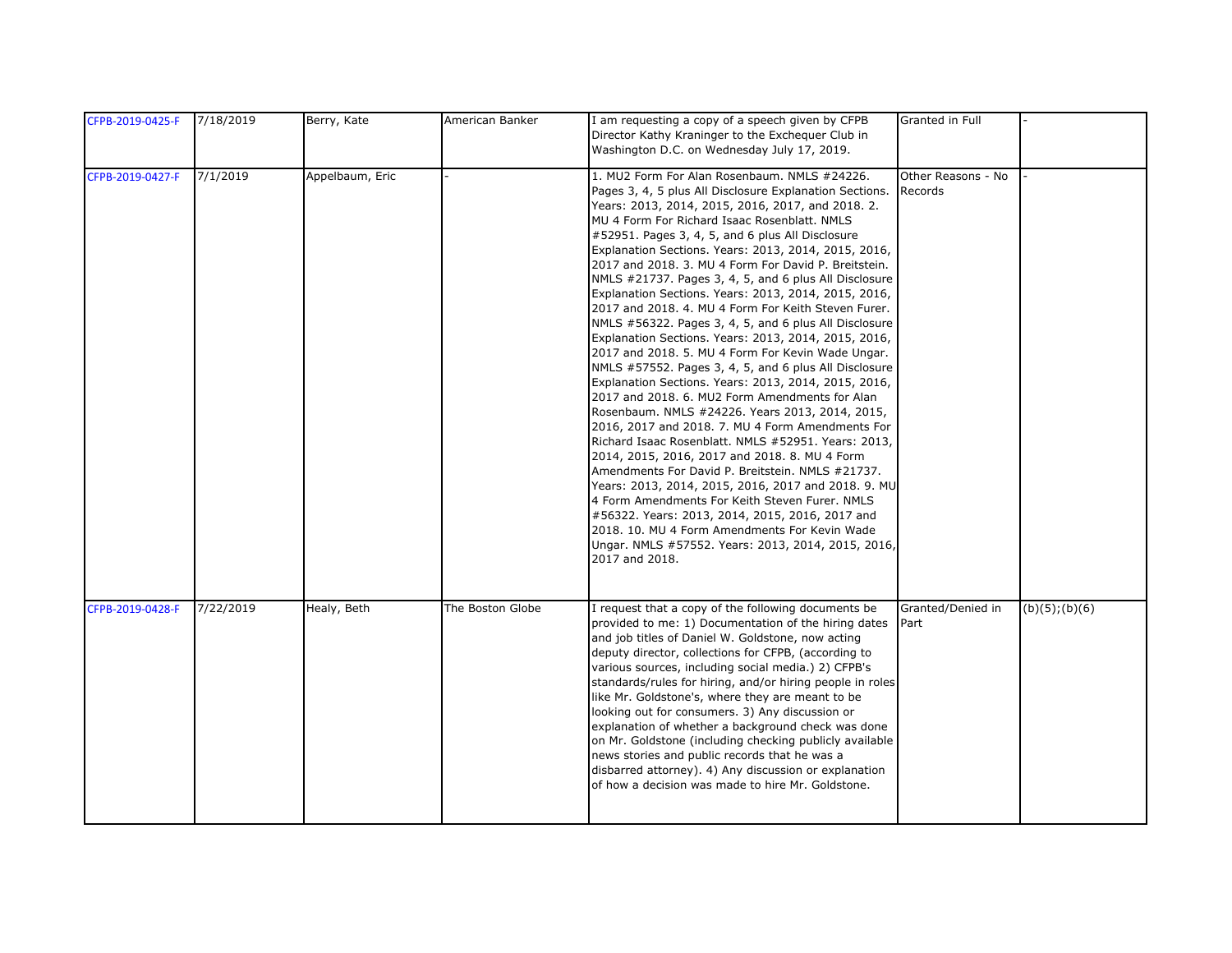| CFPB-2019-0430-F | 7/24/2019 | Smith, Michelle | <b>Associated Press</b>                  | I request access to and copies of: The requests and all Granted/Denied in<br>responsive documents for Reg numbers: • CFPB-2018-Part<br>264-F • CFPB-2018-402-F • CFPB-2017-070-F • CFPB-<br>2017-077-F • CFPB-2017-171-F • CFPB-2017-198-F •<br>CFPB-2013-FOIA-015-F                                                                                                                                                                                                                                                                                                                                                                                                                                                                                                                                                                                                                                                                                                                                                                                     |                           | (b)(6)                                                                              |
|------------------|-----------|-----------------|------------------------------------------|----------------------------------------------------------------------------------------------------------------------------------------------------------------------------------------------------------------------------------------------------------------------------------------------------------------------------------------------------------------------------------------------------------------------------------------------------------------------------------------------------------------------------------------------------------------------------------------------------------------------------------------------------------------------------------------------------------------------------------------------------------------------------------------------------------------------------------------------------------------------------------------------------------------------------------------------------------------------------------------------------------------------------------------------------------|---------------------------|-------------------------------------------------------------------------------------|
| CFPB-2019-0432-F | 7/26/2019 | Lehman, Andrew  | Certified Forensic Loan<br>Auditors, LLC | 1. Please provide a list of all Consumer Complaints<br>referencing, mentioning, or regarding Certified<br>Forensic Loan Auditors, LLC that your office has<br>received since January 1st, 2011. 2. Please produce<br>copies of all Consumer Complaints received by CFPB<br>regarding Certified Forensic Loan Auditors, LLC, since<br>January 1st 2011. 3. Please provide copies of any<br>notes, written or transcribed, in any form including but<br>not limited to audio recordings that reference Certified<br>Forensic Loan Auditors, LLC, since January 1st, 2011<br>IN ANY COMPALINT TO TH CFPB. 4. Please provide<br>notes of any discussions with Consumers, INCLUDING<br>WRITTEN, TRANSCRIBED, NOTES OF<br>CONVERSATIONS AND ANY AND ALL RECORDED<br>CONVERSATIONS, regarding Certified Forensic Loan<br>Auditors, LLC that you have in your possession since<br>January 1st, 2011. 5. Please provide full text of any<br>consumer complaints that you have received regarding<br>Certified Forensic Loan Auditors, since January 1st,<br>2011. | Granted/Denied in<br>Part | $\overline{(b)(4)}$ ; $(b)(5)$ ; $(b)(6)$ ; $($<br>b)(7)(D); (b)(7)(E); (b)<br>)(8) |
| CFPB-2019-0433-F | 7/22/2019 | Stotter, Daniel | <b>LLC</b>                               | Law Stotter & Associates, All consumer complaints received by the Consumer<br>FinanciaJ Protection Bureau, from 1/1/15 to the date<br>of this FOIA request, pertaining to any of the following<br>companies: A. 3PEA International, Inc. (3PEA) B.<br>PaySign Inc. (PaySign) C. CSL Plasma (CSL) D. Grifols                                                                                                                                                                                                                                                                                                                                                                                                                                                                                                                                                                                                                                                                                                                                              | Granted/Denied in<br>Part | (b)(4); (b)(5); (b)(6); (<br>b)(8)                                                  |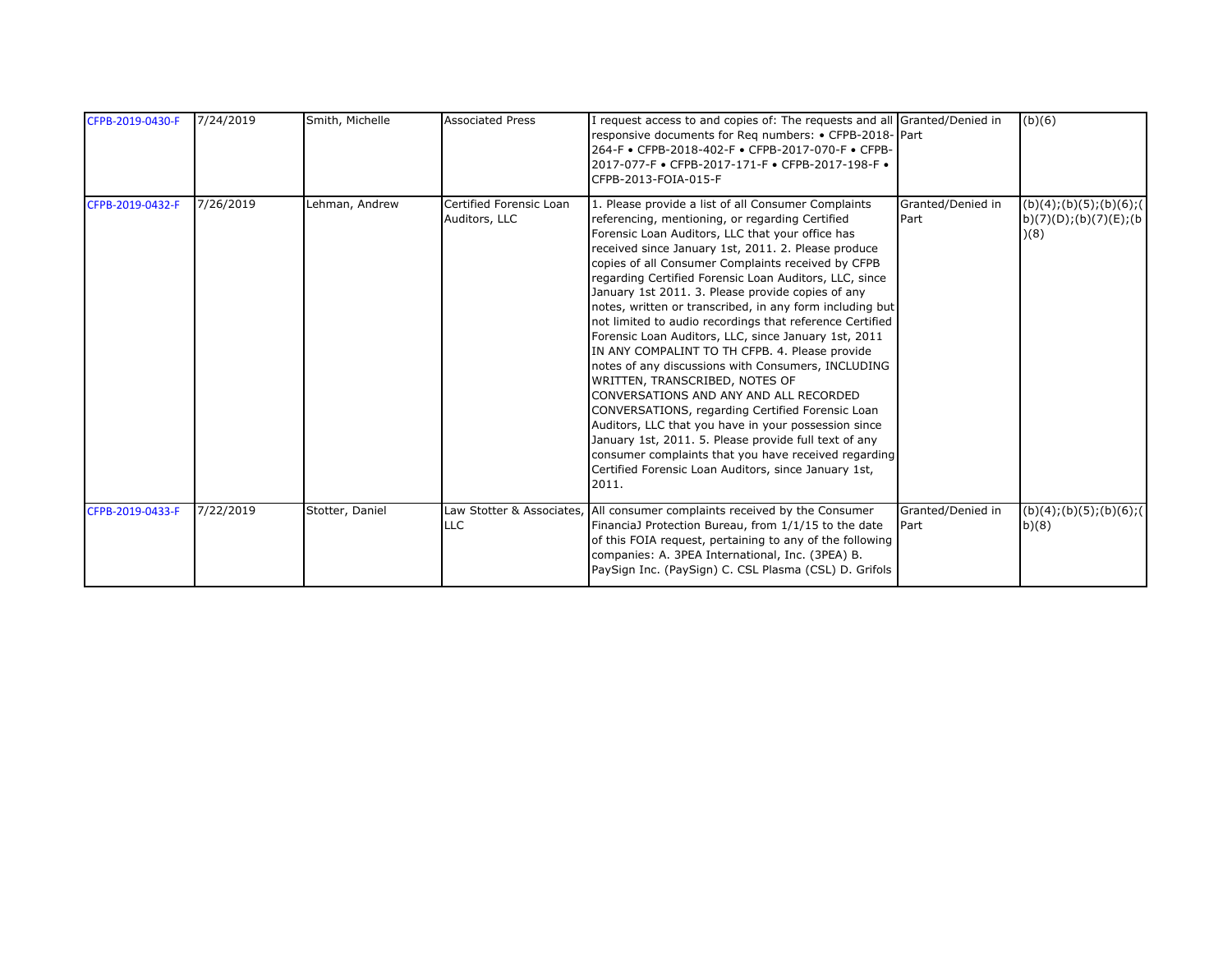| CFPB-2019-0436-F | 7/30/2019 | Herrig, Kyle | <b>Allied Progress</b> | Pursuant to the Freedom of Information Act, Allied             | Other Reasons - No |  |
|------------------|-----------|--------------|------------------------|----------------------------------------------------------------|--------------------|--|
|                  |           |              |                        | Progress requests access to and copies of all e-mails          | Records            |  |
|                  |           |              |                        | sent to, sent by, or carbon copying ("CC") the                 |                    |  |
|                  |           |              |                        | following Consumer Financial Protection Bureau                 |                    |  |
|                  |           |              |                        | personnel: • Director Kathy Kraninger • Former Acting          |                    |  |
|                  |           |              |                        | Director Mick Mulvaney . Former Director Richard               |                    |  |
|                  |           |              |                        | Cordray • The Office of the Director • The Office of           |                    |  |
|                  |           |              |                        | Servicemember Affairs . The Division of Supervision,           |                    |  |
|                  |           |              |                        | Enforcement & Fair Lending . The Division of                   |                    |  |
|                  |           |              |                        | Research, Markets & Regulations Specifically, we               |                    |  |
|                  |           |              |                        | request all communications sent by, sent to, or CC'ing         |                    |  |
|                  |           |              |                        | the listed CFPB staff between and including January 1,         |                    |  |
|                  |           |              |                        | 2015 through December 31, 2016 which were sent by,             |                    |  |
|                  |           |              |                        | sent to, or CC'ed the following current and former             |                    |  |
|                  |           |              |                        | members of Congressman Mac Thornberry's                        |                    |  |
|                  |           |              |                        | congressional staff: • William McClellan "Mac"                 |                    |  |
|                  |           |              |                        | Thornberry, Congressman . Joshua Adam Martin,                  |                    |  |
|                  |           |              |                        | Chief of Staff (D) (6)<br>) • Michael                          |                    |  |
|                  |           |              |                        | William Seeds, Deputy Chief of Staff/Legislative               |                    |  |
|                  |           |              |                        | Director <sup>(D)</sup> (6)<br>• Sandra K.                     |                    |  |
|                  |           |              |                        | Ross, District Director (b) (6)                                |                    |  |
|                  |           |              |                        | Paul Wesley Simpson, District Deputy Director                  |                    |  |
|                  |           |              |                        | • Alison Smyth Lynn,                                           |                    |  |
|                  |           |              |                        | Former Communications Director • Alexandra                     |                    |  |
|                  |           |              |                        | Houghton Igleheart, Former Staff Assistant<br>• Laura Virginia |                    |  |
|                  |           |              |                        | Hensarling, Former Executive Assistant . Jonathan M.           |                    |  |
|                  |           |              |                        | Corley, Former Press Secretary . Mark Warren                   |                    |  |
|                  |           |              |                        | Morehouse, Former National Security Policy Adviser             |                    |  |
|                  |           |              |                        |                                                                |                    |  |
|                  |           |              |                        |                                                                |                    |  |
|                  |           |              |                        |                                                                |                    |  |
|                  |           |              |                        |                                                                |                    |  |
|                  |           |              |                        |                                                                |                    |  |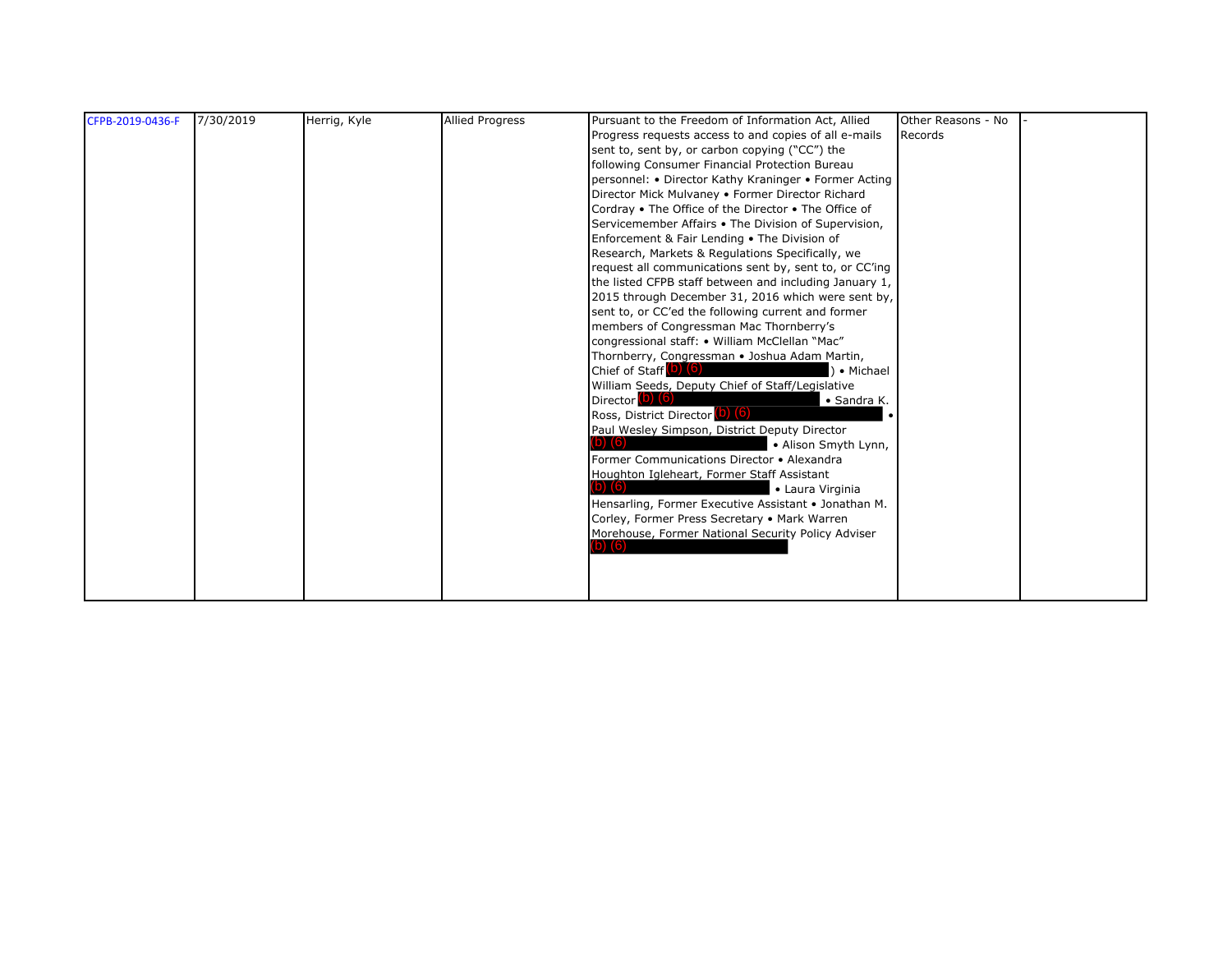| CFPB-2019-0437-F | 7/22/2019 | Scarola, Richard | Scarola Zubatov      | I. All information relating to BNY Mellon Servic; os            | Other Reasons -    |  |
|------------------|-----------|------------------|----------------------|-----------------------------------------------------------------|--------------------|--|
|                  |           |                  | Schaffzin, PLLC      | Financeiros Distribuidora de Titulos e Valores                  | Request Withdrawn  |  |
|                  |           |                  |                      | Mobilarios S.A. (""DVTM"), BNY Melion Administrac;ao            |                    |  |
|                  |           |                  |                      | de Ativos Ltda. (""Ativos"), and BNY Mellon Alocac;ao           |                    |  |
|                  |           |                  |                      | de Patrimonio Ltda. ("Patrimonio"), each of which is            |                    |  |
|                  |           |                  |                      | owned directly or indirectly by The Bank of New York            |                    |  |
|                  |           |                  |                      | Mellon Corporation ("BNY Mellon"), for the period               |                    |  |
|                  |           |                  |                      | 1/1/2005 through the present. 2. All documents                  |                    |  |
|                  |           |                  |                      | relating to any business or relationship between                |                    |  |
|                  |           |                  |                      | Postalis - Insituto de Previdencia Complementar - Sob           |                    |  |
|                  |           |                  |                      | Intervencao (Under Intervention) ("Postal is") or its           |                    |  |
|                  |           |                  |                      | predecessors and any of: i) BNY Mellon Servic;os                |                    |  |
|                  |           |                  |                      | Financciros Distribuidora de Titulos e Valores                  |                    |  |
|                  |           |                  |                      | Mobilarios S.A. ("DVTM"), ii} BNY Mellon                        |                    |  |
|                  |           |                  |                      | Administrac; ao de Ativos Ltda. ("'Ativos"}, iii) BNY           |                    |  |
|                  |           |                  |                      | Mellon Alocac; ao de Patrimonio Ltda. (  Patrimonio             |                    |  |
|                  |           |                  |                      | ), iv) BNY Mellon, N.A., v) The Bank of New York                |                    |  |
|                  |           |                  |                      | Mellon, and vi) The Bank of New York Mellon                     |                    |  |
|                  |           |                  |                      | Corporation.                                                    |                    |  |
| CFPB-2019-0438-F | 8/5/2019  | Amarel, Taylor   | <b>MuckRock News</b> | I would like to obtain all emails sent to, from, or             | Other Reasons - No |  |
|                  |           |                  |                      | copied to Kathleen Kraninger from July 20, 2019 to              | Records            |  |
|                  |           |                  |                      | August 4, 2019 containing any of the following non-             |                    |  |
|                  |           |                  |                      | case-sensitive key-strings:<br>$(b)$ $(6)$<br>or "Mulvaney", if |                    |  |
|                  |           |                  |                      | possible, please search the body (content) and header           |                    |  |
|                  |           |                  |                      | (to, from, copied to, and title) portions of the emails         |                    |  |
|                  |           |                  |                      | as well. I would like to obtain all emails sent to, from,       |                    |  |
|                  |           |                  |                      | or copied to Brian Johnson from July 20, 2019 to                |                    |  |
|                  |           |                  |                      | August 4, 2019 containing any of the following non-             |                    |  |
|                  |           |                  |                      | case-sensitive key-strings:                                     |                    |  |
|                  |           |                  |                      | $\left( 6\right)$ $\left( 6\right)$<br>" or "Mulvaney", if      |                    |  |
|                  |           |                  |                      | possible, please search the body (content) and header           |                    |  |
|                  |           |                  |                      | (to, from, copied to, and title) portions of the emails         |                    |  |
|                  |           |                  |                      | as well. I am looking to obtain records of emails that          |                    |  |
|                  |           |                  |                      | are sent to, from, copied to, or make mention of                |                    |  |
|                  |           |                  |                      | Stephen Miller and Mick Mulvaney. (Date Range for               |                    |  |
|                  |           |                  |                      | Record Search: From 7/19/2019 To 8/4/2019)                      |                    |  |
| CFPB-2019-0440-F | 8/5/2019  | Waldron, Tristan |                      | Any email, including attachments, sent or received by           | Granted in Full    |  |
|                  |           |                  |                      | the office from any address with the email domain               |                    |  |
|                  |           |                  |                      | @warren.senate.gov; Any correspondence, including               |                    |  |
|                  |           |                  |                      | but not limited to email, fax, or written                       |                    |  |
|                  |           |                  |                      | correspondence, sent or received by the office in               |                    |  |
|                  |           |                  |                      | communication with Sen. Elizabeth Warren.                       |                    |  |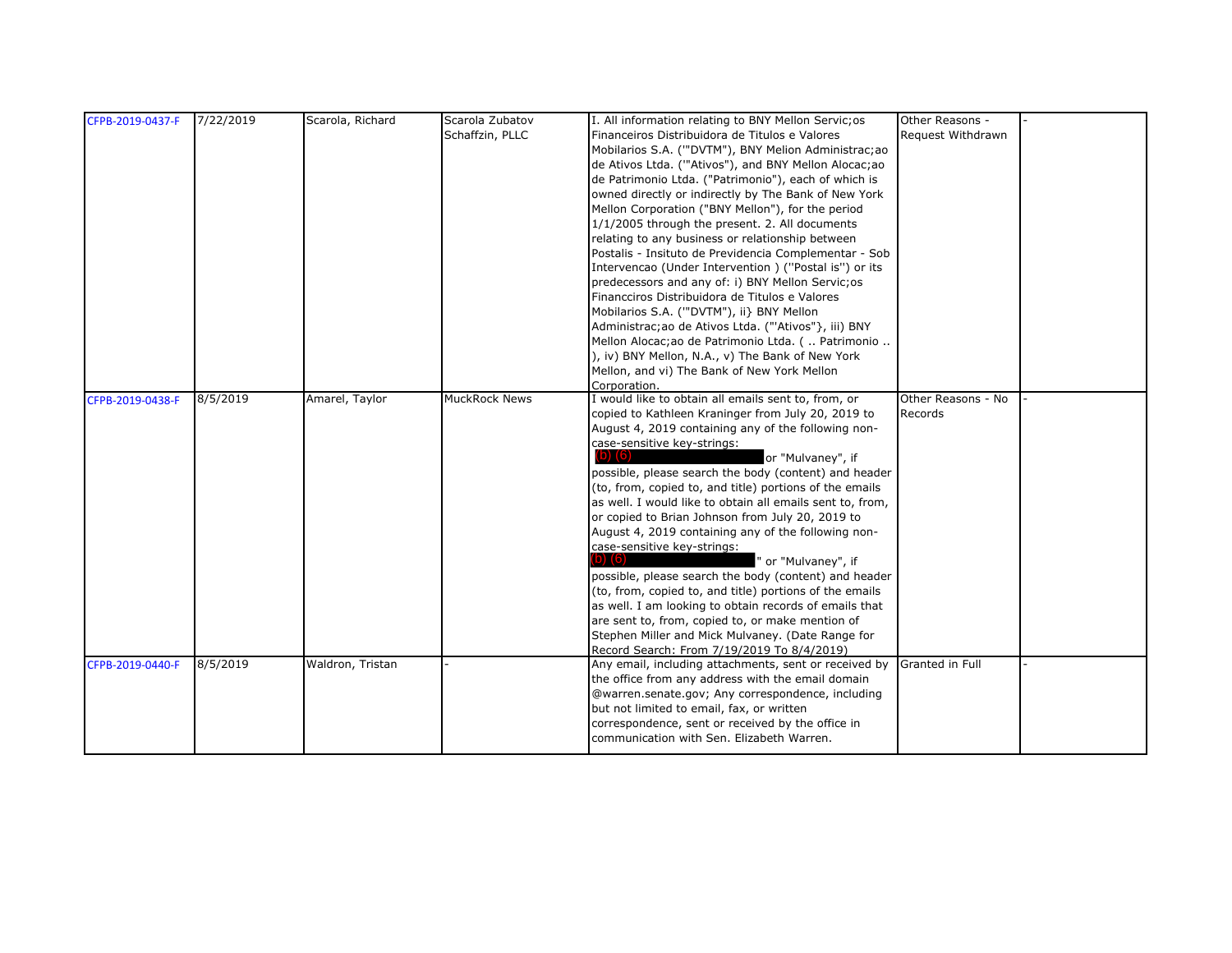| CFPB-2019-0441-F | 8/5/2019  | Ice, Ariane         | Icelegal                                         | Global Client Solutions (Global) 1. We would like all<br>information and data that CFPB has collected and<br>maintains pursuant to the consent order: Consumer<br>Financial Protection Bureau v. Global Client Solutions,<br>LLC, Case No. 2:14-cv-06643-DDP-JPR, C.D. Cal.,<br>Stipulated Final Judgment and Consent Order, dated<br>August 27, 2014. This request includes any<br>information provided by Global as part of their<br>requirements to comply with the order. 2. We want<br>details of any consumer complaints made about Global | Granted/Denied in<br>Part     | (b)(4); (b)(6); (b)(7)<br>A);(b)(8) |
|------------------|-----------|---------------------|--------------------------------------------------|--------------------------------------------------------------------------------------------------------------------------------------------------------------------------------------------------------------------------------------------------------------------------------------------------------------------------------------------------------------------------------------------------------------------------------------------------------------------------------------------------------------------------------------------------|-------------------------------|-------------------------------------|
| CFPB-2019-0442-F | 8/7/2019  | Moran, Max          | Center for Economic and<br>Policy Research       | I request an electronic copy (e.g. pdfs on a CD-ROM or Granted/Denied in<br>via email) of Mr. Paul Watkins' calendar for the time<br>period of July 18, 2018 through the present day,<br>covering his full tenure as Director of the Office of<br>Innovation at the Consumer Financial Protection<br>Rurgau thus far                                                                                                                                                                                                                             | Part                          | $\overline{(b)(4)}$ ;(b)(5);(b)(6)  |
| CFPB-2019-0443-F | 8/9/2019  | Bien-Aime, Vladimir |                                                  | I would like a list of all lenders and individuals with an<br>NMLS number in a CSV, spreadsheet or access<br>database.                                                                                                                                                                                                                                                                                                                                                                                                                           | Granted in Full               |                                     |
| CFPB-2019-0444-F | 8/9/2019  | Wilner, Claudia     | National Center for Law<br>and Economic Justice  | I request that a copy of the following documents be<br>provided to me: Full Record of Final Rule Payday,<br>Vehicle Title, and Certain High-Cost Installment Loans;<br>Delay of Compliance Date; Correcting Amendments,<br>84 FR 27907                                                                                                                                                                                                                                                                                                           | Granted/Denied in<br>Part     | $(b)(5)$ ; $(b)(6)$                 |
| CFPB-2019-0445-F | 8/9/2019  | Wilner, Claudia     | National Center for Law<br>land Economic Justice | I request that a copy of the following documents be<br>provided to me: Full Record of Final Rule Payday,<br>Vehicle Title, and Certain High-Cost Installment Loans,<br>82 FR 54472                                                                                                                                                                                                                                                                                                                                                               | Granted in Full               |                                     |
| CFPB-2019-0446-F | 8/12/2019 | Reimer, Erich       |                                                  | I am requesting the enforcement letters, such as no-<br>action letters or other official notices, whether sent to<br>individual companies or persons or broad-based<br>publications, the CFPB has issued in the year 2019<br>concerning cryptocurrency-related activities and<br>companies under its jurisdiction.                                                                                                                                                                                                                               | Other Reasons - No<br>Records |                                     |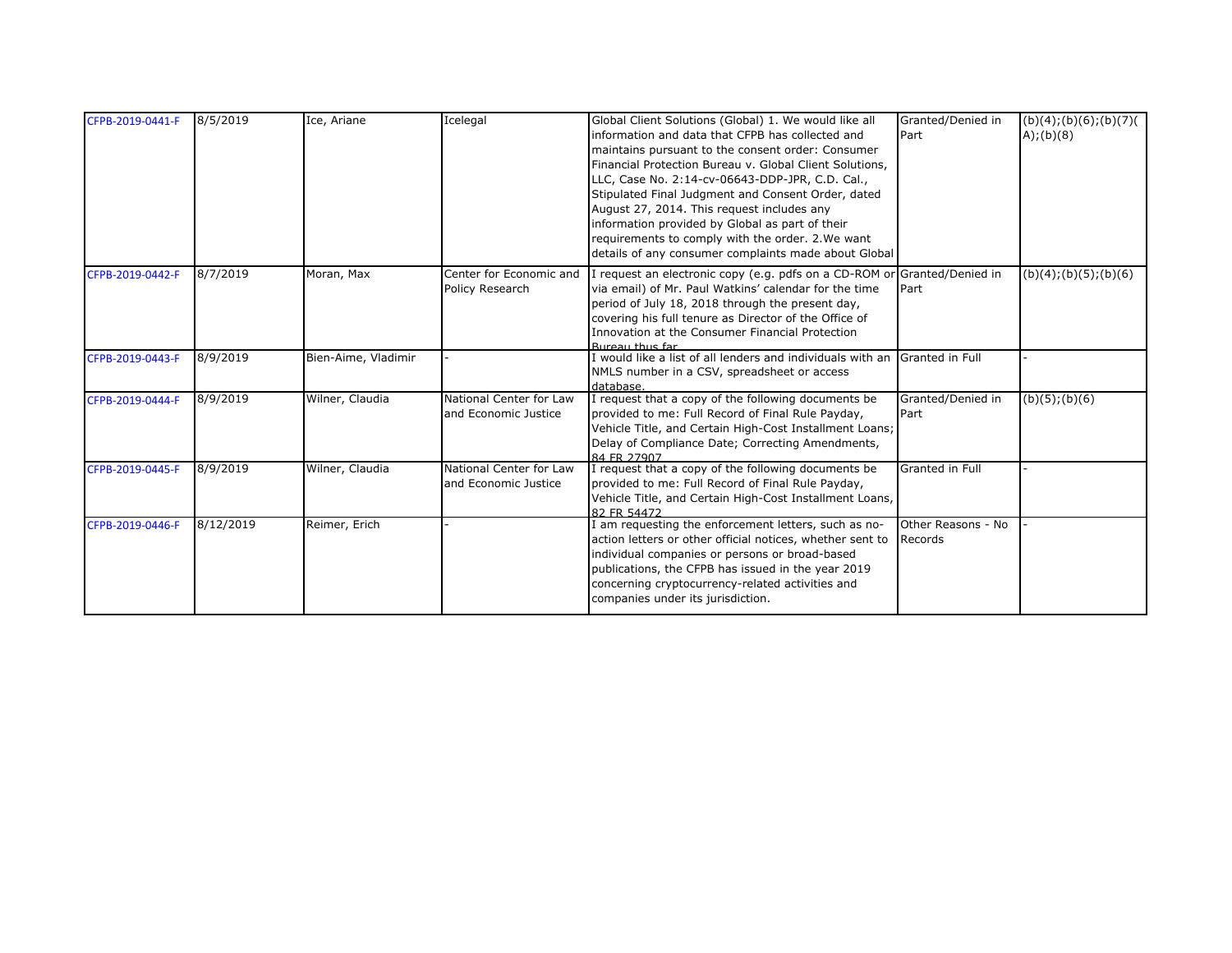| CFPB-2019-0447-F | 8/12/2019 | Eagan, Eleanor | Revolving Door Project, | All records reflecting communications, including           | Other Reasons - No |                             |
|------------------|-----------|----------------|-------------------------|------------------------------------------------------------|--------------------|-----------------------------|
|                  |           |                | Center for Economic and | emails, email attachments, text messages, messages         | Records            |                             |
|                  |           |                | Po                      | on messaging platforms (such as Slack, GChat or            |                    |                             |
|                  |           |                |                         | Google Hangouts, Lync, Skype, or WhatsApp),                |                    |                             |
|                  |           |                |                         | telephone call logs, calendar invitations, calendar        |                    |                             |
|                  |           |                |                         | entries, meeting notices, meeting agendas,                 |                    |                             |
|                  |           |                |                         | informational material, draft legislation, talking points, |                    |                             |
|                  |           |                |                         | any handwritten or electronic notes taken during any       |                    |                             |
|                  |           |                |                         | oral communications, summaries of any oral                 |                    |                             |
|                  |           |                |                         | communications, or other materials between Director        |                    |                             |
|                  |           |                |                         | of the Consumer Financial Protection Bureau (CFPB)         |                    |                             |
|                  |           |                |                         | Kathy Kraninger and Mark Oesterle, lobbyist at Reed        |                    |                             |
|                  |           |                |                         | Smith LLP. All records reflecting communications,          |                    |                             |
|                  |           |                |                         | including emails, email attachments, text messages,        |                    |                             |
|                  |           |                |                         | messages on messaging platforms (such as Slack,            |                    |                             |
|                  |           |                |                         | GChat or Google Hangouts, Lync, Skype, or                  |                    |                             |
|                  |           |                |                         | WhatsApp), telephone call logs, calendar invitations,      |                    |                             |
|                  |           |                |                         | calendar entries, meeting notices, meeting agendas,        |                    |                             |
|                  |           |                |                         | informational material, draft legislation, talking points, |                    |                             |
|                  |           |                |                         | any handwritten or electronic notes taken during any       |                    |                             |
|                  |           |                |                         | oral communications, summaries of any oral                 |                    |                             |
|                  |           |                |                         | communications, or other materials between (a) any         |                    |                             |
|                  |           |                |                         | of employee of the firms Wachtell, Lipton, Rosen &         |                    |                             |
|                  |           |                |                         | Katz (@wlrk.com) or Sullivan & Cromwell                    |                    |                             |
|                  |           |                |                         | (@sullcrom.com) and (b) and Director of the                |                    |                             |
|                  |           |                |                         | Consumer Financial Protection Bureau (CFPB) Kathy          |                    |                             |
|                  |           |                |                         | Kraninger.                                                 |                    |                             |
|                  |           |                |                         |                                                            |                    |                             |
| CFPB-2019-0448-F | 8/5/2019  | Bowar, Leslie  |                         | All complaints written against Carhop Auto/Interstate      | Granted/Denied in  | (b)(4); (b)(5); (b)(6); (6) |
|                  |           |                |                         | Auto Group (UAC Financing) from current back to            | <b>I</b> Part      | b)(8)                       |
|                  |           |                |                         | 01/01/2013 (including a number count of complaints).       |                    |                             |
|                  |           |                |                         |                                                            |                    |                             |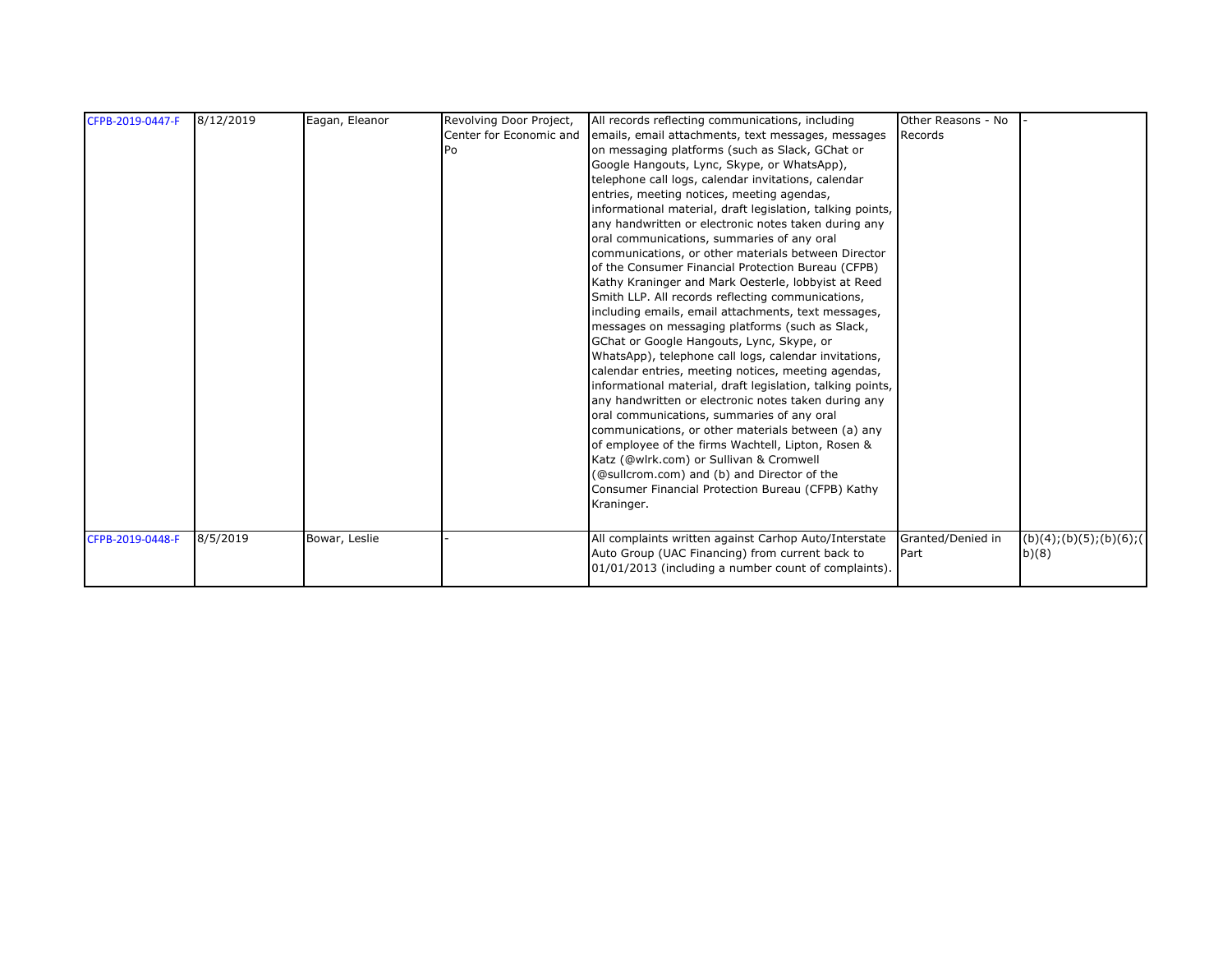| CFPB-2019-0451-F | 8/14/2019 | McCall, Joanna | <b>COGENCY GLOBAL INC.</b> | 1. All documents and communications relating to                       | Granted/Denied in  | (b)(6)                 |
|------------------|-----------|----------------|----------------------------|-----------------------------------------------------------------------|--------------------|------------------------|
|                  |           |                |                            | actual or potential participation in Project Catalyst,                | Part               |                        |
|                  |           |                |                            | described in 83 C.F.R. 45574, from 2013-present, by                   |                    |                        |
|                  |           |                |                            | any bank or company offering or making personal                       |                    |                        |
|                  |           |                |                            | loans available through an online application process,                |                    |                        |
|                  |           |                |                            | including any evaluation or analysis conducted by                     |                    |                        |
|                  |           |                |                            | CFPB of actual or proposed disclosures under Truth in                 |                    |                        |
|                  |           |                |                            | Lending Act, 15 U.S.C. § 1601 et seq., Regulation Z,                  |                    |                        |
|                  |           |                |                            | 12 C.F.R. Part 1026, or Official Interpretations of                   |                    |                        |
|                  |           |                |                            | Regulation Z, Supplement I to Part 1026. 2. All                       |                    |                        |
|                  |           |                |                            | documents and communications relating to any                          |                    |                        |
|                  |           |                |                            | response to, action taken on, or evaluation of any                    |                    |                        |
|                  |           |                |                            | reports received by the CFPB from the Federal Trade                   |                    |                        |
|                  |           |                |                            | Commission ("FTC") regarding any FTC enforcement                      |                    |                        |
|                  |           |                |                            | actions involving disclosures under Truth in Lending                  |                    |                        |
|                  |           |                |                            | Act, 15 U.S.C. § 1601 et seq., Regulation Z, 12 C.F.R.                |                    |                        |
|                  |           |                |                            | Part 1026, or Official Interpretations of Regulation Z,               |                    |                        |
|                  |           |                |                            | Supplement I to Part 1026.                                            |                    |                        |
| CFPB-2019-0452-F | 8/14/2019 | Tusa, Joseph   | Tusa P.C.                  | 1. Consumer and borrower complaints filed with the                    | Granted/Denied in  | (b)(4); (b)(6); (b)(7) |
|                  |           |                |                            | CFPB since January 1, 2015 concerning Select Portfolio Part           |                    | $A$ );(b)(8);Glomar    |
|                  |           |                |                            | Services, Inc. ("SBS"), and any responses or related                  |                    |                        |
|                  |           |                |                            | correspondence from SBS or the CFPB; and/or 2.                        |                    |                        |
|                  |           |                |                            | Enforcement proceedings, actions, letters, orders,                    |                    |                        |
|                  |           |                |                            | pleadings, citations, or notices of violations or alleged             |                    |                        |
|                  |           |                |                            | violations sent to or served by CFBP on SBS.                          |                    |                        |
|                  |           |                |                            |                                                                       |                    |                        |
| CFPB-2019-0453-F | 8/19/2019 | Cowley, Stacy  | The New York Times         | All email correspondence and communications sent by Granted/Denied in |                    | $(b)(5)$ ; $(b)(6)$    |
|                  |           |                |                            | Jonathan Lanning on August 9, 2019, including all<br>attachments      | Part               |                        |
| CFPB-2019-0455-F | 8/21/2019 | Reimer, Erich  |                            | 1. I request all 2019 correspondence/records between                  | Other Reasons -    |                        |
|                  |           |                |                            | the CFPB (including staff) and Wells Fargo concerning                 | Request Withdrawn  |                        |
|                  |           |                |                            | the April 2018 consent order between the CFPB and                     |                    |                        |
|                  |           |                |                            | Wells Fargo. 2. I request all 2019                                    |                    |                        |
|                  |           |                |                            | correspondence/records between CFPB enforcement                       |                    |                        |
|                  |           |                |                            | staff in relation to whether Wells Fargo is complying                 |                    |                        |
|                  |           |                |                            | ith the 2018 concent order                                            |                    |                        |
| CFPB-2019-0456-F | 8/21/2019 | Amarel, Taylor | <b>MuckRock News</b>       | I would like to obtain all email records sent by Mick                 | Other Reasons - No |                        |
|                  |           |                |                            | Mulvaney containing the non-case-sensitive key-string Records         |                    |                        |
|                  |           |                |                            | of "POTUS" or "Miller" from November 1, 2017 to                       |                    |                        |
| CFPB-2019-0459-F | 8/27/2019 | Levy, Johnny   | DataJoe LLC/HonorBiz       | Present Day<br>A list of all active Federal MLOs, including name,     | Granted/Denied in  | $(b)(6)$ ; $(b)(7)(C)$ |
|                  |           |                |                            | employer name, phone, address, and email address. If Part             |                    |                        |
|                  |           |                |                            | you do not possess any of the data points below                       |                    |                        |
|                  |           |                |                            | above, please remove those from the request and                       |                    |                        |
|                  |           |                |                            | proceed with the data points that you do have.                        |                    |                        |
|                  |           |                |                            |                                                                       |                    |                        |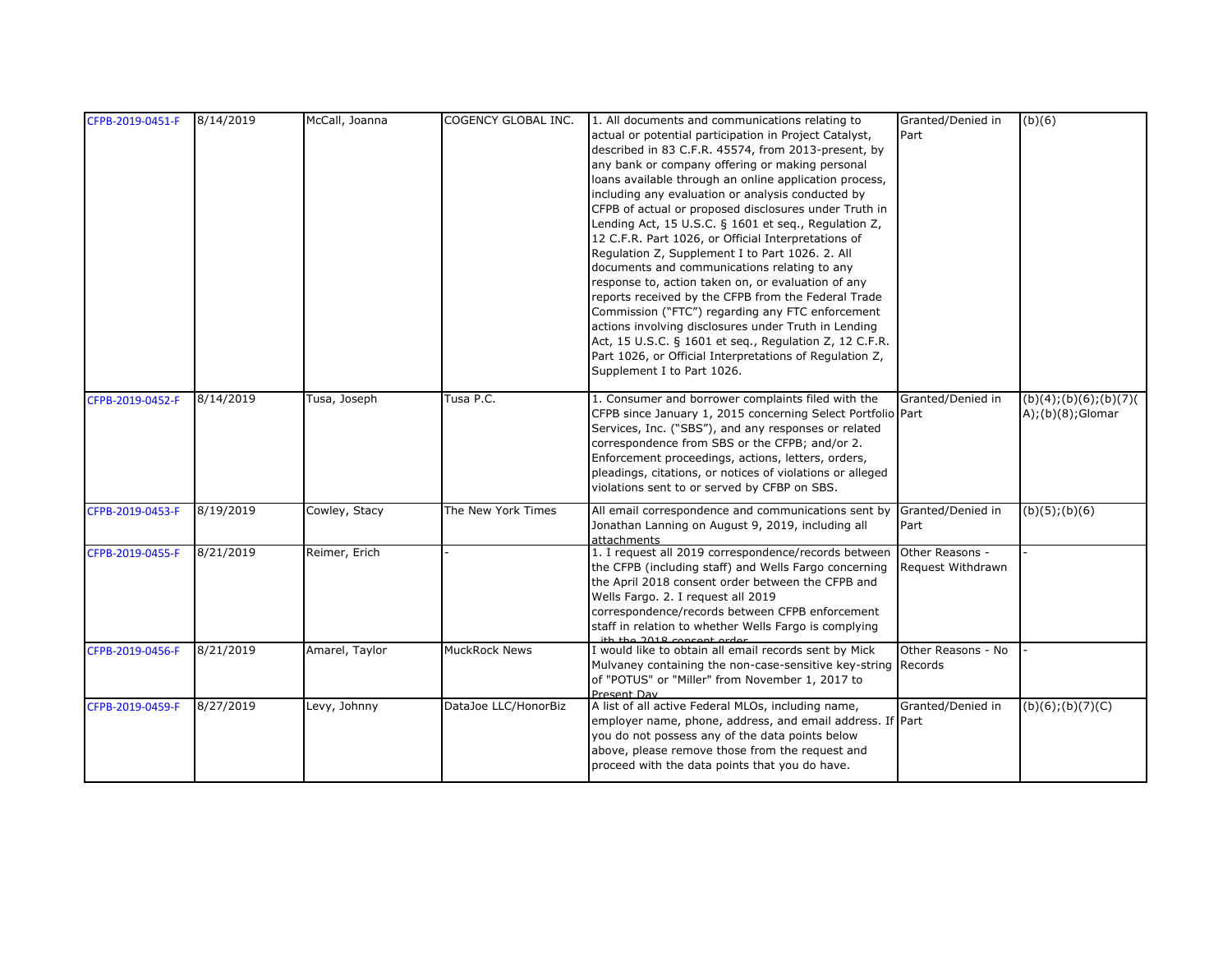| CFPB-2019-0460-F | 8/27/2019 | Kraynak, Alex    | Leadership Connect | I request a digital or electronic copy of documents<br>containing the following information be provided to | Other Reasons - No<br>Records |                        |
|------------------|-----------|------------------|--------------------|------------------------------------------------------------------------------------------------------------|-------------------------------|------------------------|
|                  |           |                  |                    | me: Every employee of the Consumer Financial                                                               |                               |                        |
|                  |           |                  |                    | Protection Bureau currently detailed to the United                                                         |                               |                        |
|                  |           |                  |                    | States Senate. Specifically, please provide the first                                                      |                               |                        |
|                  |           |                  |                    | and last name, title, and office for each employee who                                                     |                               |                        |
|                  |           |                  |                    | is detailed to the United States Senate for the first and                                                  |                               |                        |
|                  |           |                  |                    | second sessions of the 116th Congress.                                                                     |                               |                        |
| CFPB-2019-0463-F | 8/27/2019 | Weinberger, Evan | Bloomberg Law      | Request for all communications related to the hiring of Granted/Denied in                                  |                               | (b)(2); (b)(5); (b)(6) |
|                  |           |                  |                    | Robert G. Cameron to serve as private education loan                                                       | Part                          |                        |
|                  |           |                  |                    | ombudsman, which the bureau announced on Aug. 16.                                                          |                               |                        |
|                  |           |                  |                    | Including Mr. Cameron's cover letter and resume/CV,                                                        |                               |                        |
|                  |           |                  |                    | any letters of recommendation that were sent on                                                            |                               |                        |
|                  |           |                  |                    | behalf of Mr. Cameron, as well as any information                                                          |                               |                        |
|                  |           |                  |                    | about other candidates that might have been under                                                          |                               |                        |
|                  |           |                  |                    | consideration before Mr. Cameron's selection. Any                                                          |                               |                        |
|                  |           |                  |                    | email or other written correspondence related to Mr.                                                       |                               |                        |
|                  |           |                  |                    | Cameron addressed to or written by Director Kathleen                                                       |                               |                        |
|                  |           |                  |                    | Kraninger, Deputy Director Brian Johnson, Chief of                                                         |                               |                        |
|                  |           |                  |                    | Staff Kirsten Sutton, Deputy Chief of Staff Karla                                                          |                               |                        |
|                  |           |                  |                    | Carnemark, Chief Operating Officer Kate Fulton,                                                            |                               |                        |
|                  |           |                  |                    | Deputy Chief Operating Officer Nelly Ramdass, Senior                                                       |                               |                        |
|                  |           |                  |                    | Advisor and Counselor Yasaman Sutton, Chief<br>Administrative Officer Martin Michalosky, and/or Chief      |                               |                        |
|                  |           |                  |                    | Human Capital Officer Jeffrey Sumberg. Any                                                                 |                               |                        |
|                  |           |                  |                    | communications from the above officials about the                                                          |                               |                        |
|                  |           |                  |                    | decision to change the position from student loan                                                          |                               |                        |
|                  |           |                  |                    | ombudsman, which is the title held by former                                                               |                               |                        |
|                  |           |                  |                    | ombudsmen Seth Frotman and Rohit Chopra, to                                                                |                               |                        |
|                  |           |                  |                    | private education loan ombudsman.                                                                          |                               |                        |
|                  |           |                  |                    |                                                                                                            |                               |                        |
| CFPB-2019-0465-F | 9/3/2019  | Rollins, Jason   |                    | A copy of all e-mails between individuals from any of                                                      | Granted/Denied in             | (b)(6)                 |
|                  |           |                  |                    | the following, David Silberman, Kate Fulton, Nelly                                                         | Part                          |                        |
|                  |           |                  |                    | Ramdass, Gail Hillebrand, David Bleicken, Tom Pahl,                                                        |                               |                        |
|                  |           |                  |                    | and Zixta Martinez, and the following                                                                      |                               |                        |
|                  |           |                  |                    | organizations: Center for Responsible Lending (CRL),                                                       |                               |                        |
|                  |           |                  |                    | Allied Progressm, Consumer Federation of America,                                                          |                               |                        |
|                  |           |                  |                    | National Consumer Law Center, National People's                                                            |                               |                        |
|                  |           |                  |                    | Action, Americans for Financial Reform, US Public                                                          |                               |                        |
|                  |           |                  |                    | Interest Research Group (USPIRG), Oregon State                                                             |                               |                        |
|                  |           |                  |                    | Public Interest Research Group (OSPIRG), Center for                                                        |                               |                        |
|                  |           |                  |                    | American Progress, National People's Campaign,                                                             |                               |                        |
|                  |           |                  |                    | Americans for Payday Lending Reform, and Alliance for                                                      |                               |                        |
|                  |           |                  |                    | a Just Society.I'd like to limit my request to only                                                        |                               |                        |
|                  |           |                  |                    | include e-mails after November 24, 2017.                                                                   |                               |                        |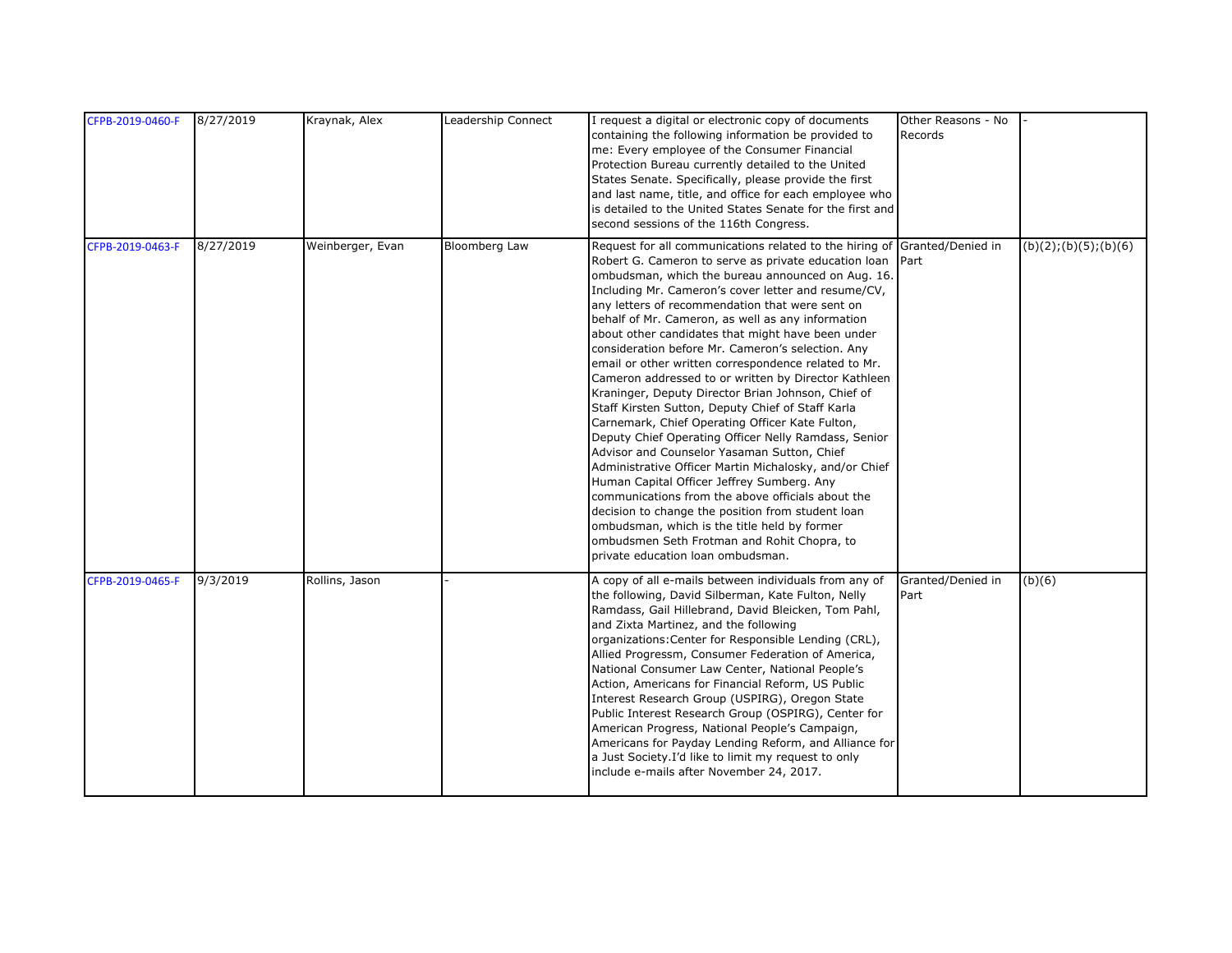| CFPB-2019-0466-F | 9/4/2019  | Clementi, Christina | Safkhet Capital                                  | [T]he CFPB response to item three (3) in the letter<br>dated February 7, 2019 from Chairwoman Maxine<br>Waters of the United States House of Representatives<br>Committee on Financial Services to the CFPB,<br>requesting "all documents and communications<br>referring or related to the issue of restitution in the<br>settlement in In the Matter of Enova International,<br>Inc., 2019-CFPB-0003, including but not limited to, all<br>memoranda (whether draft or final), any and all drafts<br>of the proposed consent order, and all meeting<br>minutes." | Granted/Denied in<br>Part | (b)(4); (b)(5); (b)(7)<br>E)                    |
|------------------|-----------|---------------------|--------------------------------------------------|--------------------------------------------------------------------------------------------------------------------------------------------------------------------------------------------------------------------------------------------------------------------------------------------------------------------------------------------------------------------------------------------------------------------------------------------------------------------------------------------------------------------------------------------------------------------|---------------------------|-------------------------------------------------|
| CFPB-2019-0467-F | 8/29/2019 | Gregory, Dawn       | Law                                              | FRILOT LLC, Attorneys At Any and all documents related to complaints filed by<br>$(b)$ $(6)$<br>, including but not limited to complaint<br>filed on<br>numbel                                                                                                                                                                                                                                                                                                                                                                                                     | Denied in Full            | $(b)(6)$ ; $(b)(7)(C)$ ;Glo<br>mar              |
| CFPB-2019-0468-F | 9/3/2019  | Dodd, Kelly         | Elizabeth Warren<br><b>Exploratory Committee</b> | Any Freedom of Information Act requests and the<br>responsive materials thereof filed June 20, 2018 to<br>present regarding Senator Elizabeth Warren or the<br>staff or representatives of Senator Elizabeth Warren in<br>both her capacity as a United States Senator and as a<br>private citizen.                                                                                                                                                                                                                                                                | Granted/Denied in<br>Part | (b)(6)                                          |
| CFPB-2019-0469-F | 9/6/2019  | Herrig, Kyle        | <b>Allied Progress</b>                           | Request seeks access to and copies of all resumes,<br>curricula vita, and documents associated with the<br>hiring process for Private Education Loan Ombudsman<br>Robert G. Cameron.                                                                                                                                                                                                                                                                                                                                                                               | Granted/Denied in<br>Part | (b)(2); (b)(5); (b)(6)                          |
| CFPB-2019-0472-F | 9/11/2019 | Amarel, Taylor      | <b>MuckRock News</b>                             | [A]II emails sent to, from, or copied to<br>whistleblower@consumerfinance.gov, containing the<br>following non-case-sensitive keystring in the content<br>or headers of the emails, "big data", "surveillance",<br>"machine learning", "CCTV", or "automated<br>intelligence". (Date Range for Record Search: From<br>$1/1/2014$ To $1/1/2018$                                                                                                                                                                                                                     | Denied in Full            | $(b)(6)$ ; $(b)(7)(A)$ ; $(b)($<br>7)(C);Glomar |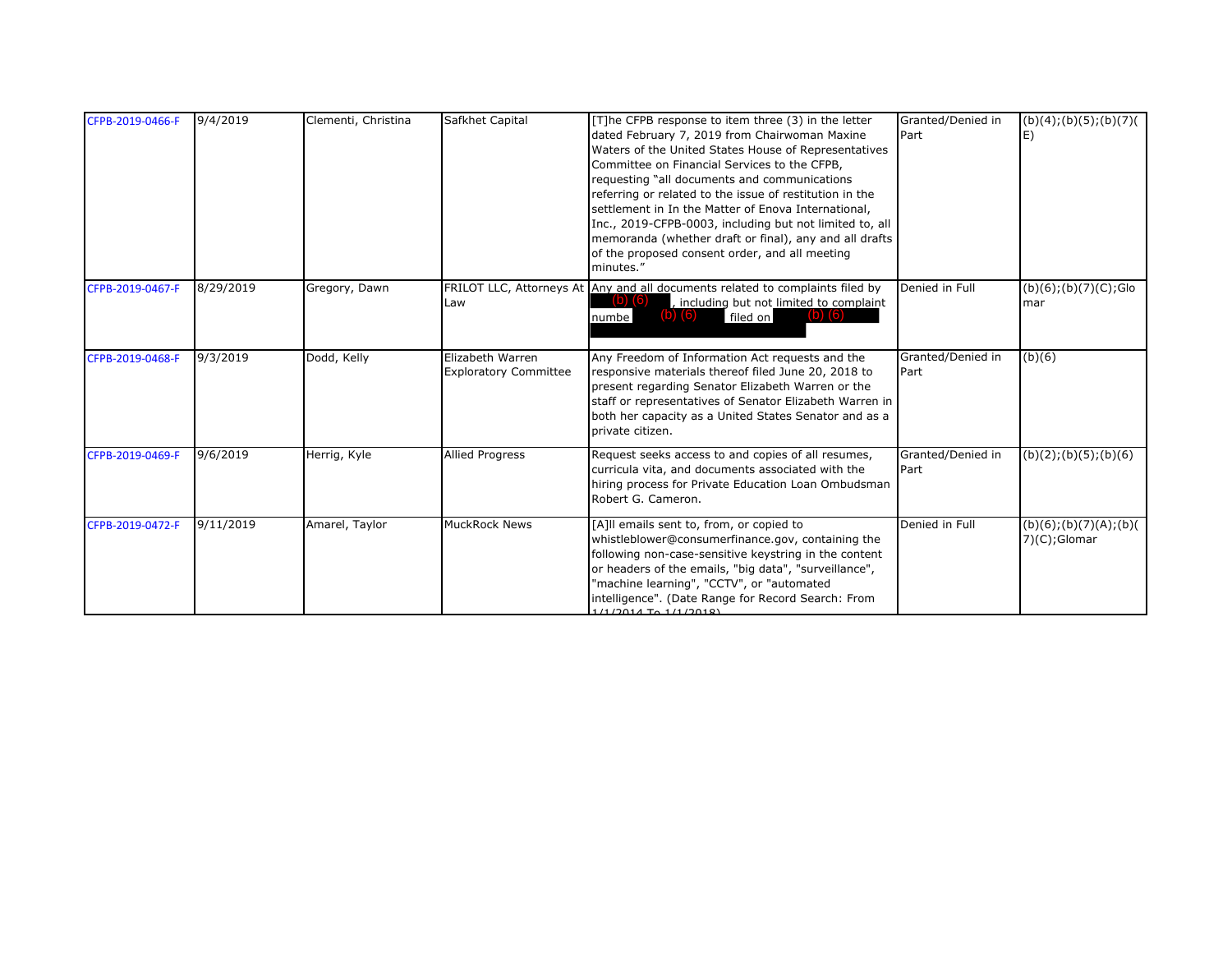| CFPB-2019-0474-F | 9/10/2019 | Evers, Austin     | American Oversight              | American Oversight requests that CFPB produce the<br>following records within twenty business days: a. The<br>resume provided by Robert Cameron to CFPB in<br>connection with determining his appropriate salary, or,<br>if that is not available, a recent resume contained<br>within the agency's records. We have no objection to<br>the redaction of contact information (addresses,<br>telephone numbers, e-mail addresses) for Mr.<br>Cameron or references, or to the redaction of past<br>salary information. Employment, education, and<br>professional association information is not exempt and<br>we object to any redactions of such information. b.<br>Any conflicts or ethics waivers or authorizations for Mr.<br>Cameron, including authorizations pursuant to 5 C.F.R.<br>§ 2635.502. c. Records reflecting any recusal<br>determination made or issued for Mr. Cameron. d. Any<br>ethics agreement or ethics or recusal screening<br>agreement or protocol for Mr. Cameron. All calendars<br>or calendar entries for Robert Cameron, including any<br>calendars maintained on his behalf (e.g., by an<br>administrative assistant). (Date Range for Record<br>Search: From 7/1/2019 To 9/11/2019) | Granted/Denied in<br>Part            | (b)(6) |
|------------------|-----------|-------------------|---------------------------------|----------------------------------------------------------------------------------------------------------------------------------------------------------------------------------------------------------------------------------------------------------------------------------------------------------------------------------------------------------------------------------------------------------------------------------------------------------------------------------------------------------------------------------------------------------------------------------------------------------------------------------------------------------------------------------------------------------------------------------------------------------------------------------------------------------------------------------------------------------------------------------------------------------------------------------------------------------------------------------------------------------------------------------------------------------------------------------------------------------------------------------------------------------------------------------------------------------------------|--------------------------------------|--------|
| CFPB-2019-0476-F | 9/12/2019 | Martinez, Michael | Democracy Forward<br>Foundation | In an effort to understand, and explain to the public,<br>whether CFPB has a required Memorandum of<br>Understanding (MOU) with the Department of<br>Education (ED) to ensure coordination in providing<br>assistance to and serving borrowers seeking to resolve<br>complaints related to their private education or<br>Federal student loans. Democracy Forward requests:<br>1. Any memorandum of understanding or other<br>agreement between the CFPB and the Department of<br>Education to ensure coordination in providing<br>assistance to and serving borrowers seeking to resolve<br>complaints related to their private education or<br>Federal student loans formed after August 31, 2017.<br>2. All records of and related to the "assurances"<br>provided by the Department to the Bureau "necessary<br>for the Bureau to share confidential supervisory<br>information with it" and referenced in the letter of<br>April 23, 2019 from Director Kathy Kraninger to<br>Senator Elizabeth Warren.                                                                                                                                                                                                         | Other Reasons -<br>Duplicate request |        |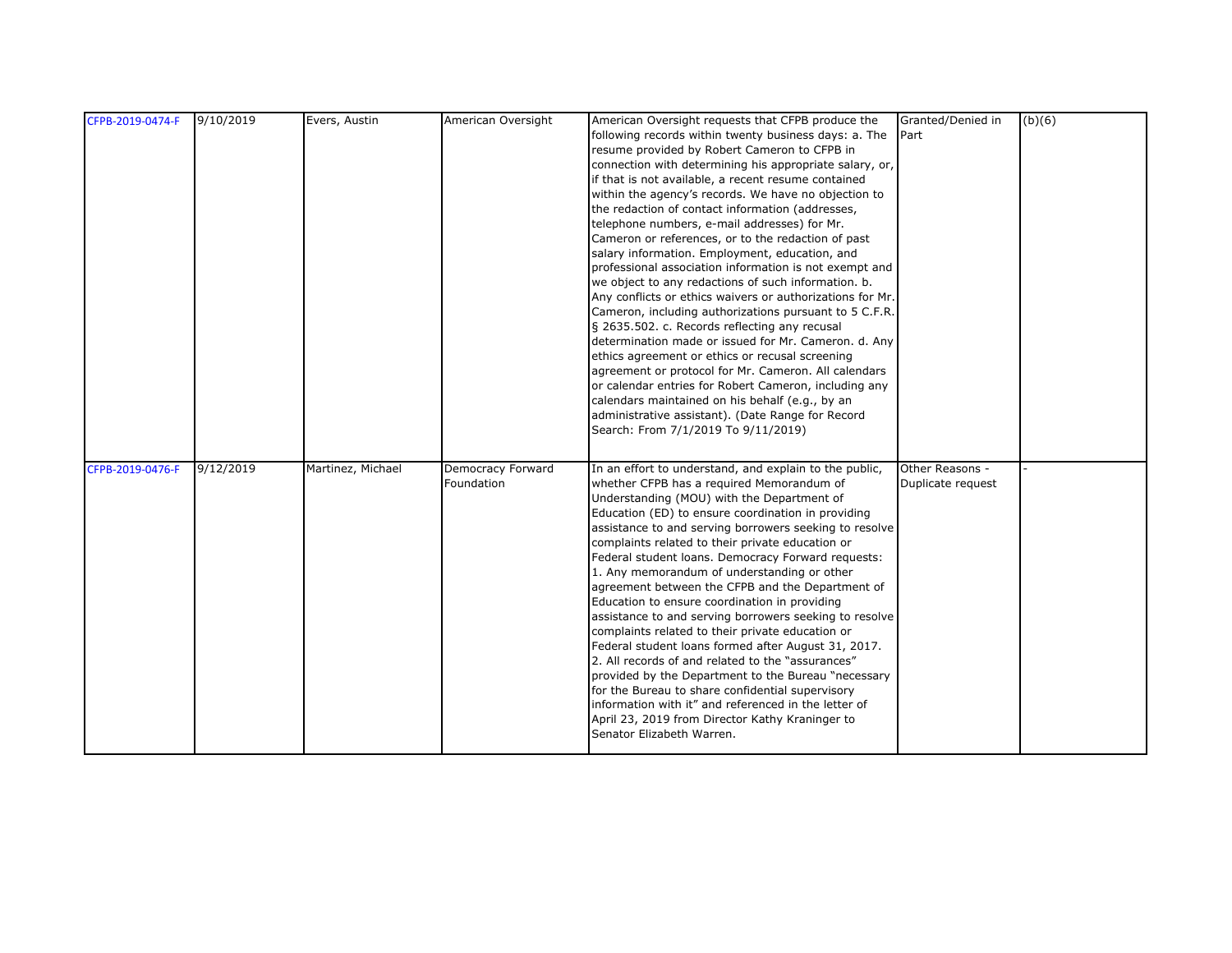| CFPB-2019-0477-F | 9/12/2019 | Martinez, Michael   | Democracy Forward     | 1. Records related to the application of CFPB ethics                                                     | Other Reasons -   |        |
|------------------|-----------|---------------------|-----------------------|----------------------------------------------------------------------------------------------------------|-------------------|--------|
|                  |           |                     | Foundation            | rules and regulations, including waivers thereof, to                                                     | Duplicate request |        |
|                  |           |                     |                       | Robert Cameron. 2. Records related to Robert                                                             |                   |        |
|                  |           |                     |                       | Cameron's disqualification (under 5 C.F.R. § 2635.502                                                    |                   |        |
|                  |           |                     |                       | or any other ethics rules or regulations), if any, from                                                  |                   |        |
|                  |           |                     |                       | matters involving his former employer(s).                                                                |                   |        |
| CFPB-2019-0478-F | 9/9/2019  | Evers, Austin       | American Oversight    | a) The resume provided by Robert Cameron to CFPB in Other Reasons -                                      |                   |        |
|                  |           |                     |                       | connection with determining his appropriate salary, or, Duplicate request                                |                   |        |
|                  |           |                     |                       | if that is not available, a recent resume contained                                                      |                   |        |
|                  |           |                     |                       | within the agency's records. We have no objection to                                                     |                   |        |
|                  |           |                     |                       | the redaction of contact information (addresses,                                                         |                   |        |
|                  |           |                     |                       | telephone numbers, e-mail addresses) for Mr.                                                             |                   |        |
|                  |           |                     |                       | Cameron or references, or to the redaction of past<br>salary information. Employment, education, and     |                   |        |
|                  |           |                     |                       | professional association information is not exempt and                                                   |                   |        |
|                  |           |                     |                       | we object to any redactions of such information. b)                                                      |                   |        |
|                  |           |                     |                       | Any conflicts or ethics waivers or authorizations for Mr.                                                |                   |        |
|                  |           |                     |                       | Cameron, including authorizations pursuant to 5 C.F.R.                                                   |                   |        |
|                  |           |                     |                       | § 2635.502 c) Records reflecting any recusal                                                             |                   |        |
|                  |           |                     |                       | determination made or issued for Mr. Cameron d)Any                                                       |                   |        |
|                  |           |                     |                       | ethics agreement or ethics or recusal screening                                                          |                   |        |
|                  |           |                     |                       | agreement or protocol for Mr. Cameron                                                                    |                   |        |
|                  |           |                     |                       |                                                                                                          |                   |        |
| CFPB-2019-0480-F | 9/13/2019 | Nasiripour, Shahien | <b>Bloomberg News</b> | All of the raw data used to construct the various charts Granted/Denied in                               |                   | (b)(4) |
|                  |           |                     |                       | in the "BUREAU OF CONSUMER FINANCIAL                                                                     | Part              |        |
|                  |           |                     |                       | PROTECTION - CONSUMER CREDIT CARD MARKET                                                                 |                   |        |
|                  |           |                     |                       | REPORT" that was publicly released in August 2019                                                        |                   |        |
|                  |           |                     |                       | (the report can be found here:                                                                           |                   |        |
|                  |           |                     |                       | https://files.consumerfinance.gov/f/documents/cfpb_c<br>onsumer-credit-card-market-report_2019.pdf). The |                   |        |
|                  |           |                     |                       | charts in the report are identified as a "Figure" with a                                                 |                   |        |
|                  |           |                     |                       | number next to it, for example "Figure 1", and I am                                                      |                   |        |
|                  |           |                     |                       | requesting copies of the electronic files that contain                                                   |                   |        |
|                  |           |                     |                       | the data used to create all of the charts in the report.                                                 |                   |        |
|                  |           |                     |                       | Please produce the records in the electronic format in                                                   |                   |        |
|                  |           |                     |                       | which they are held by the Bureau of Consumer                                                            |                   |        |
|                  |           |                     |                       | Financial Protection.                                                                                    |                   |        |
| CFPB-2019-0484-F | 9/17/2019 | Hunter, Glen        |                       | I am requesting FOIA Log Records for August and                                                          | Granted/Denied in | (b)(6) |
|                  |           |                     |                       | September of 2019.                                                                                       | Part              |        |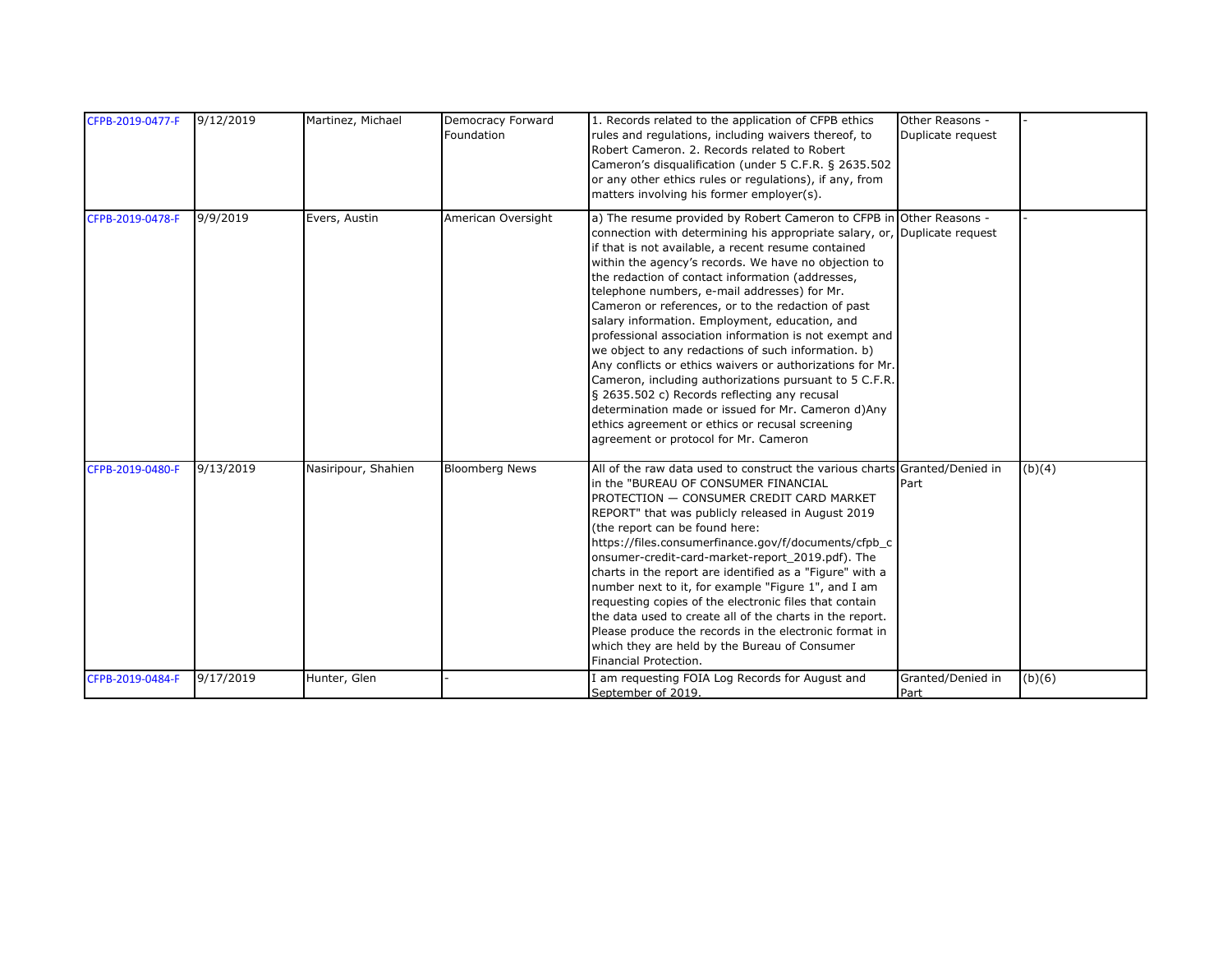| CFPB-2019-0487-F | 9/18/2019 | Marutiak, Eileen |           | [I]nformation relating to each employee CN-41, CN-<br>42, and CN-43 currently working or formerly assigned<br>to any of the divisions within the Consumer Financial<br>Protection Bureau. Please produce the data on an<br>Excel spreadsheet: • Name of Employee • Start date<br>at the Bureau • Starting grade when hired at the<br>Bureau • Employees base pay at the start date •<br>Employees total salary at the start date . Employees<br>current base pay . Employees current total salary .<br>Dates of any pay increase as a result of promotion .<br>Pay increases as a result of a promotion If this<br>information is not available in an Excel spreadsheet,<br>please provide the documents in their native form. | Granted/Denied in<br>Part | (b)(6) |
|------------------|-----------|------------------|-----------|--------------------------------------------------------------------------------------------------------------------------------------------------------------------------------------------------------------------------------------------------------------------------------------------------------------------------------------------------------------------------------------------------------------------------------------------------------------------------------------------------------------------------------------------------------------------------------------------------------------------------------------------------------------------------------------------------------------------------------|---------------------------|--------|
| CFPB-2019-0489-F | 9/20/2019 | Keeley, Keith    | Ryan      | 1.) [A] listing of outstanding checks / warrants over 90 Other Reasons - No<br>days old that are being held at Consumer Financial<br>Protection Bureau. These outstanding checks usually<br>relate to accounts payable payments / refunds which<br>the account reconciliation would show outstanding.<br>The information should include payee name, amount,<br>check date and if available description and payee<br>address 2.) [A] listing of open Bid Bonds, Performance<br>Bonds and Escrows that would show the vendor name,<br>amount, date and description. 3.) [I]nstructions on<br>how and who to request these items to be re-issued to<br>the payee.                                                                 | Records                   |        |
| CFPB-2019-0490-F | 9/23/2019 | Edelman, Gary    |           | Paper or digital copies (through email) whichever will Granted/Denied in<br>be quicker for 1) All documents provided to CFBP in<br>Consumer Financial Protection Bureau v. Navient 3:17-<br>cv-00101-RDM. AND - All other documents related to<br>legal matters provided to CFBP by Navient.                                                                                                                                                                                                                                                                                                                                                                                                                                   | Part                      | (b)(6) |
| CFPB-2019-0494-F | 9/24/2019 |                  | $(D)$ (6) | 1. All documents, emails, complaints, responses,<br>queries, etc concerning me. 2. A copy of the CFPB's<br>last two annual reports to Congress. 3. A copy of OIG's<br>last two Annual/Semi-annual reports. 4. A copy of the<br>FOIA log since 10/1/18 until today. 5. A copy of the<br>CFPB's last two annual reports to the Attorney General<br>$\alpha$ FOIA                                                                                                                                                                                                                                                                                                                                                                 | Granted/Denied in<br>Part | (b)(6) |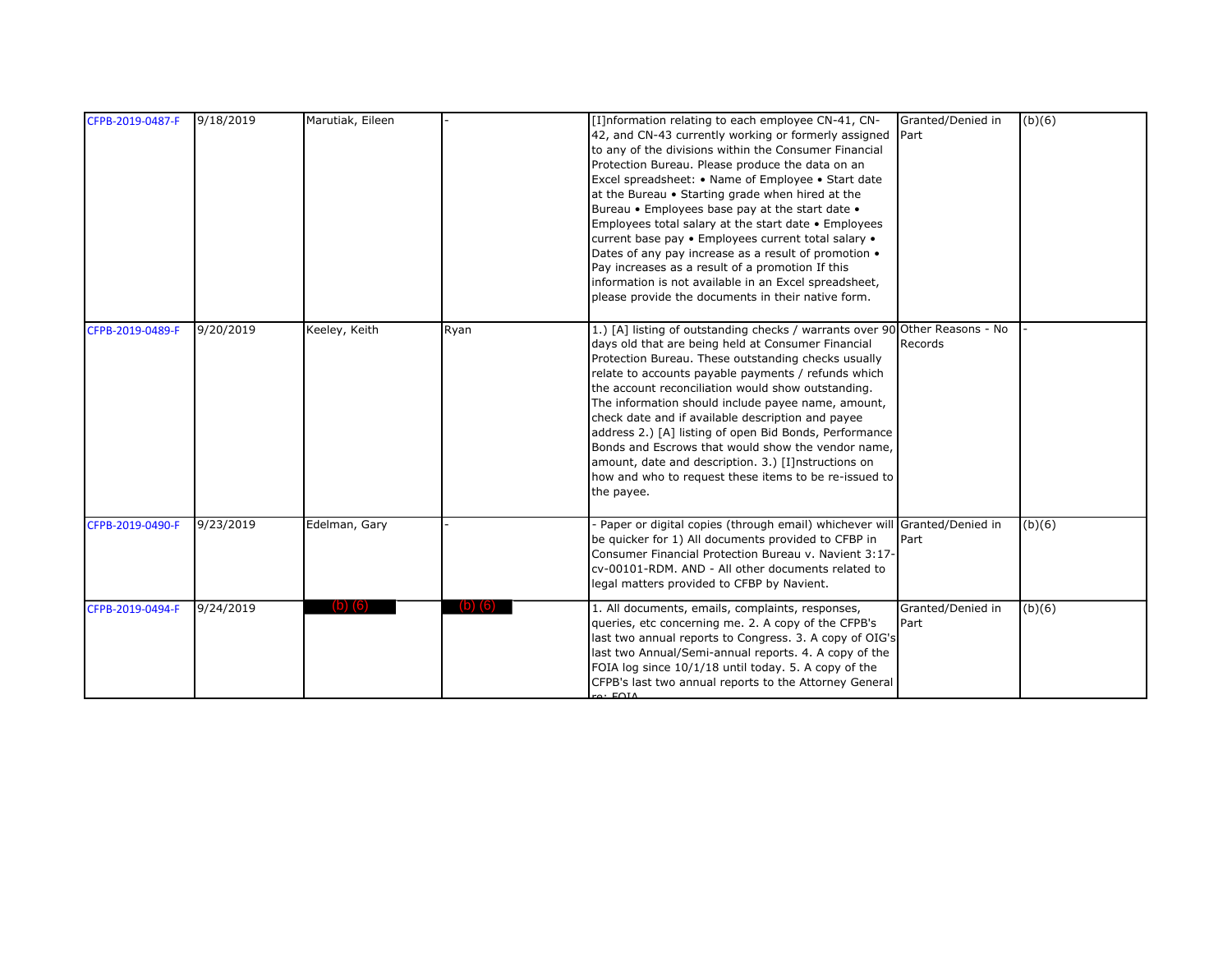| CFPB-2019-0496-F | 9/24/2019 | Waldron, Tristan   | Granted/Denied in<br>[C]opies of the records previously released under the<br>following FOIA: CFPB2012- 088-F That request had<br>Part<br>asked for all correspondence, including but not limited<br>to letters, e-malls, handwritten notes, day calendars,<br>call sheets, memorandums, meeting agenda sheets,<br>computer recordings, telephone recordings and<br>telephone logs, between Elizabeth Warren, former<br>Special Advisor to the Secretary of the Treasury,<br>and/or members of her staff, and certain Individuals<br>listed below between Sept. 17, 2010 and Aug. 1,<br>2011. The individuals it had named were: Timothy<br>Geithner; Austan Goolsbee; Gene Sperling; Dan<br>Geldon, senior advisor to Warren; Ken Chenault,<br>American Express; Timothy Massad, Office of Financial<br>Stability; Raj Date; Steven Adamske; Mark Patterson;<br>Jon Leibowitz, FTC; Bob Bauer, White House Counsel; | $(b)(5)$ ; $(b)(6)$ |
|------------------|-----------|--------------------|----------------------------------------------------------------------------------------------------------------------------------------------------------------------------------------------------------------------------------------------------------------------------------------------------------------------------------------------------------------------------------------------------------------------------------------------------------------------------------------------------------------------------------------------------------------------------------------------------------------------------------------------------------------------------------------------------------------------------------------------------------------------------------------------------------------------------------------------------------------------------------------------------------------------|---------------------|
| CFPB-2019-0497-F | 9/24/2019 | Redmond, Martin    | Richard Davis, U.S. Bancorps.<br>request that a copy of all records including physical<br>Granted/Denied in<br>paper, electronic documents and files, emails, letters,<br>Part<br>charts, spreadsheets, database records, interview<br>notes, phone numbers, points of contact,<br>presentations, photographs, computer chat sessions,<br>transcribed voice communications and videos related<br>to and used in the determination of my application<br>status for the position of Chief Information Officer of<br>the Bureau of Consumer Financial Protection<br>announcement number 19-CFPB-181-P.                                                                                                                                                                                                                                                                                                                  | (b)(6)              |
| CFPB-2019-0498-F | 9/25/2019 | Callu, Rosa-Lorena | Other Reasons - No<br>A list of California banks conducting business with<br>Hemp CBD Sector.<br>Records                                                                                                                                                                                                                                                                                                                                                                                                                                                                                                                                                                                                                                                                                                                                                                                                             |                     |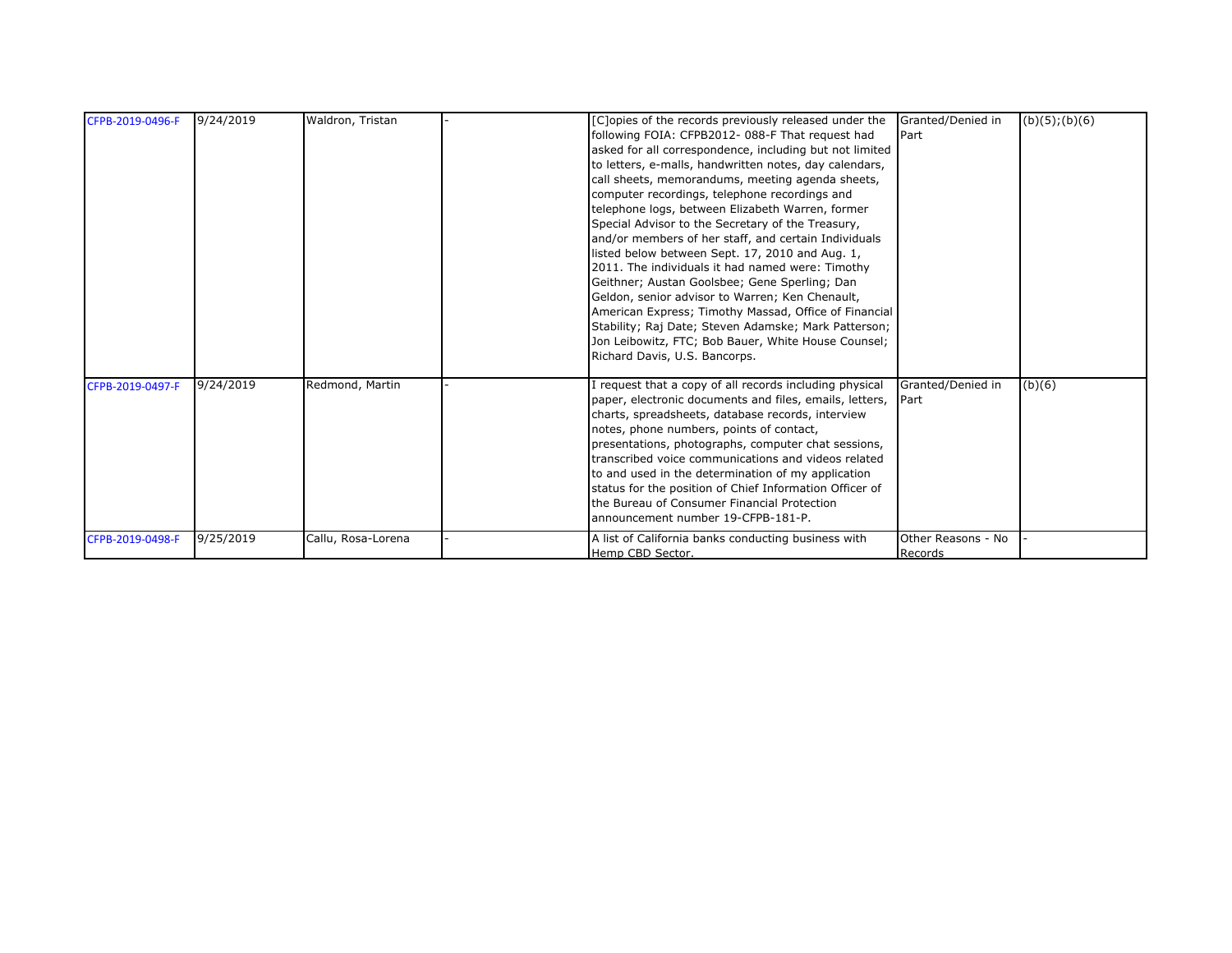| CFPB-2019-0500-F             | 9/26/2019 | Herrig, Kyle | <b>Allied Progress</b> | Pursuant to the Freedom of Information Act, Allied          | Granted/Denied in | (b)(5); (b)(6) |
|------------------------------|-----------|--------------|------------------------|-------------------------------------------------------------|-------------------|----------------|
|                              |           |              |                        | Progress requests access to and copies of pages in the Part |                   |                |
|                              |           |              |                        | Consumer Financial Protection Bureau's (CFPB's)             |                   |                |
|                              |           |              |                        | internal wiki system (known as CFPBedia) for the            |                   |                |
|                              |           |              |                        | following CFPB personnel as they appeared on                |                   |                |
|                              |           |              |                        | September 26, 2019. This should include any                 |                   |                |
|                              |           |              |                        | biographical information included on these pages: •         |                   |                |
|                              |           |              |                        | Kathleen Kraninger (Director) • Mick Mulvaney               |                   |                |
|                              |           |              |                        | (Former Acting Director) . Paul Watkins (Director of        |                   |                |
|                              |           |              |                        | the Office of Innovation) . Thomas Pahl (Policy             |                   |                |
|                              |           |              |                        | Associate Director for Research, Markets &                  |                   |                |
|                              |           |              |                        | Regulations) • Kirsten Sutton Mork (Chief of Staff) •       |                   |                |
|                              |           |              |                        | Brian Johnson (Deputy Director) • Kate Fulton (Chief        |                   |                |
|                              |           |              |                        | Operating Officer) • Eric Blankenstein (Former Policy       |                   |                |
|                              |           |              |                        | Associate Director of Supervision, Enforcement, and         |                   |                |
|                              |           |              |                        | Fair Lending) • Andrew Duke (Policy Associate Director      |                   |                |
|                              |           |              |                        | for External Affairs) . John Czwartacki (Former Chief       |                   |                |
|                              |           |              |                        | Communications Officer) • Marisol Garibay (Acting           |                   |                |
|                              |           |              |                        | Chief Communications Officer) • Yasaman Sutton              |                   |                |
|                              |           |              |                        | (Senior Advisor and Counselor)                              |                   |                |
|                              |           |              |                        |                                                             |                   |                |
| CFPB-2019-0502-F             | 9/27/2019 | Herrig, Kyle | <b>Allied Progress</b> | Pursuant to the Freedom of Information Act, Allied          | Granted/Denied in | (b)(6)         |
|                              |           |              |                        | Progress requests access to and copies of all resumes,      | Part              |                |
|                              |           |              |                        | curricula vita, and documents associated with the           |                   |                |
|                              |           |              |                        | hiring process for the following Consumer Financial         |                   |                |
|                              |           |              |                        | Protection Bureau (CFPB) personnel: • Desmond               |                   |                |
|                              |           |              |                        | Brown, Deputy Associate Director for the Consumer           |                   |                |
|                              |           |              |                        | Education and Engagement Division • Jason Brown,            |                   |                |
|                              |           |              |                        | Assistant Director for Research . Karla Carnemark,          |                   |                |
|                              |           |              |                        | Deputy Chief of Staff . Ren Essene, Chief Data Officer      |                   |                |
|                              |           |              |                        | • Bryan A. Schneider, Associate Director in the             |                   |                |
|                              |           |              |                        | Supervision, Enforcement and Fair Lending Division          |                   |                |
|                              |           |              |                        |                                                             |                   |                |
| CFPB-2019-0503-F-P 9/30/2019 |           | וסו          |                        | copy of all communications I have ever had with the         | Granted in Full   |                |
|                              |           |              |                        | CFPB. Include all written, phone and online records.        |                   |                |
|                              |           |              |                        | Also include dates and times of each correspondence         |                   |                |
|                              |           |              |                        | and CFPB responses to my letters, phone calls and           |                   |                |
|                              |           |              |                        | online communications. Include dates and forms of           |                   |                |
|                              |           |              |                        | communication with Experian, Equifax and Transunion         |                   |                |
|                              |           |              |                        | and BMO Harris Bank. Please include all forms of            |                   |                |
|                              |           |              |                        | communication either written, faxed or electronic,          |                   |                |
|                              |           |              |                        | including emails and phone calls with each entity           |                   |                |
|                              |           |              |                        | described above. Any and all responses CFPB gave to         |                   |                |
|                              |           |              |                        | me is also requested.                                       |                   |                |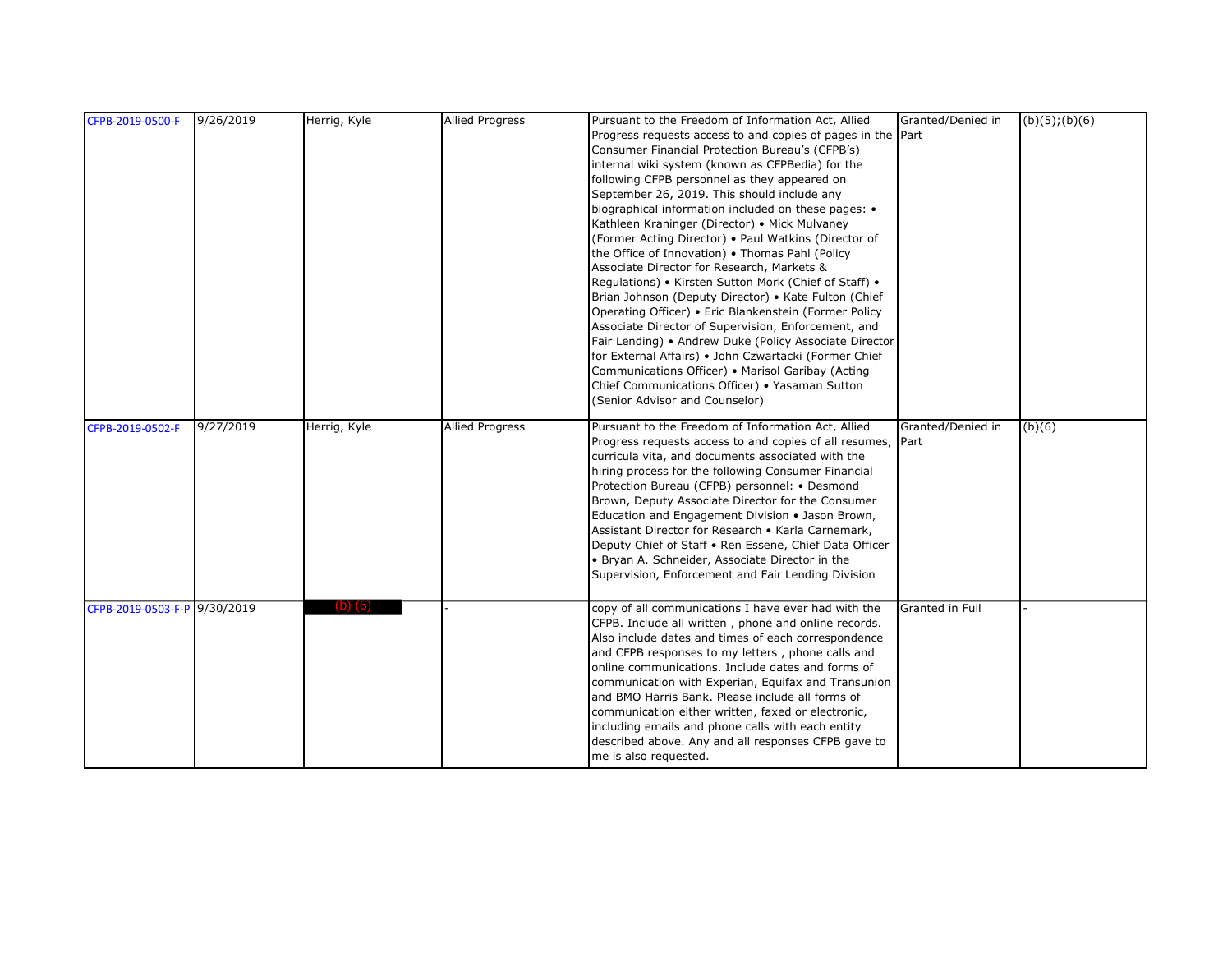| CFPB-2019-0504-F | 11/15/2018 | Rosenthal, Brian | The New York Times | I am seeking copies of any and all complaints that<br>have been submitted to your agency since January 1,<br>2005, regarding a number of companies (the list is<br>below). I am particularly interested in consumer<br>complaints alleging predatory lending, but I am<br>requesting ALL complaints. Financial institutions:<br>Capital One Equipment Finance Corp; Capital One Taxi<br>Medallion Finance; All Points Capital Corp; Signature<br>Financial LLC; Melrose Credit Union; Progressive Credit<br>Union; Lomto Credit Union; Montauk Credit Union;<br>First Jersey Credit Union; Aspire Credit Union;<br>Medallion Financial Corp; and Medallion Bank Private<br>lenders: Marn Associates LLC; N.A.A. Funding Inc;<br>Rapid Funding NYC LLC; Action Funding of NY LLC;<br>Mega Funding Corp; All Boro Funding LLC; XL Capital;<br>The OSG Corp; USA Medallion Funding LLC; Barcelona<br>Capital LLC; and CMK Associates LLC Taxi brokers:<br>Pearland Medallion Transfer LLC; Pearland Transfer<br>Corp; Westway Medallion Sales Inc; Chelsea Taxi<br>Brokers; 299 10th Ave Brokerage Inc; Omega<br>Brokerage Inc; Jobar Inc; N.Y. Checker Management | Other Reasons -<br>Request Withdrawn |                     |
|------------------|------------|------------------|--------------------|-----------------------------------------------------------------------------------------------------------------------------------------------------------------------------------------------------------------------------------------------------------------------------------------------------------------------------------------------------------------------------------------------------------------------------------------------------------------------------------------------------------------------------------------------------------------------------------------------------------------------------------------------------------------------------------------------------------------------------------------------------------------------------------------------------------------------------------------------------------------------------------------------------------------------------------------------------------------------------------------------------------------------------------------------------------------------------------------------------------------------------------------------------------------|--------------------------------------|---------------------|
| CFPB-2019-268-F  | 3/26/2019  | Price, Michelle  | Reuters            | Corp; Gotham Yellow Taxi Brokers LLC; Jericho Taxi<br>Brokers Inc; Medallion Transfer Inc; Advanced Taxi<br>Brokerage Inc; Action Medallion Sales Inc; Briarwood<br>Transfer Services LLC; Yellow Taxi Sales LLC; Avenue<br>M Management Corp; Mystic Brokerage Inc; Mike<br>Mellis Brokerage Inc; Gold Taxi Brokers and All Taxi<br>Management<br>Any correspondence or records, including but not<br>restricted to emails, memoranda, letters or Skye<br>messages between Consumer Financial Protection<br>Bureau General Counsel Mary E. McLeod and any staff                                                                                                                                                                                                                                                                                                                                                                                                                                                                                                                                                                                                | Granted/Denied in<br>Part            | $(b)(5)$ ; $(b)(6)$ |
|                  |            |                  |                    | at the Department of Justice containing the phrase<br>"disparate impact" between Nov. 1 2017 and the<br>recent day                                                                                                                                                                                                                                                                                                                                                                                                                                                                                                                                                                                                                                                                                                                                                                                                                                                                                                                                                                                                                                              |                                      |                     |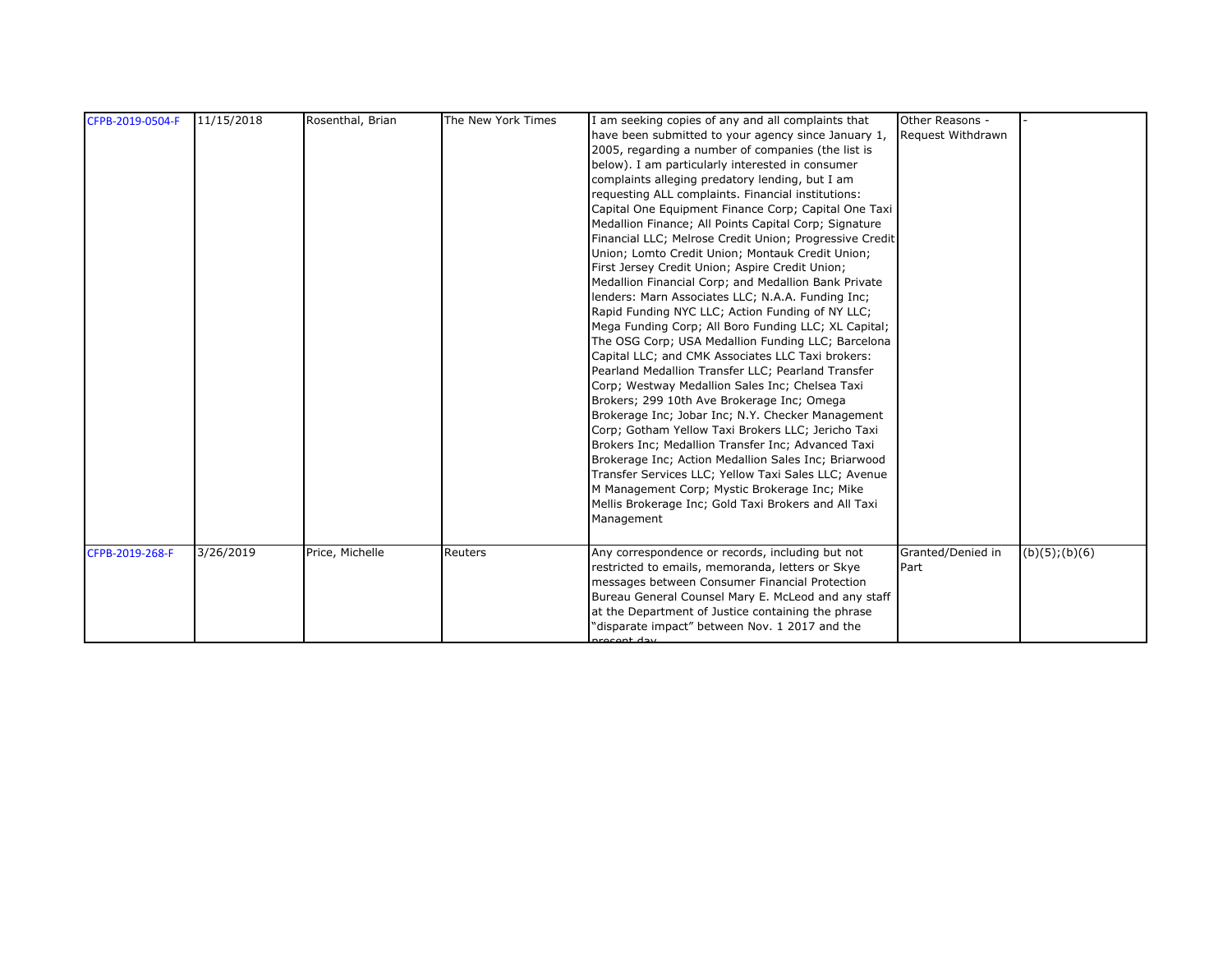| CFPB-2019-481-F | 9/13/2019 | Evers, Austin | American Oversight | All email communications (including emails, email<br>attachments, complete email chains, and calendar<br>invitations) sent by the CFPB officials specified below<br>to any individual employed by or otherwise<br>representing the following organizations: 1. Alliance<br>Defending Freedom (ADF), including anyone with an<br>email address ending in @ADFlegal.org; 2. American<br>Center for Law and Justice (ACLJ), including anyone<br>with an email address ending in @aclj.org; 3. Becket<br>Fund for Religious Liberty, including anyone with an<br>email address ending in @becketlaw.org; 4. Family<br>Policy Alliance; 5. Family Research Counsel (FRC),<br>including anyone with an email address ending in<br>@frc.org; 6. First Liberty, including anyone with an | Other Reasons - No<br>Records |  |
|-----------------|-----------|---------------|--------------------|----------------------------------------------------------------------------------------------------------------------------------------------------------------------------------------------------------------------------------------------------------------------------------------------------------------------------------------------------------------------------------------------------------------------------------------------------------------------------------------------------------------------------------------------------------------------------------------------------------------------------------------------------------------------------------------------------------------------------------------------------------------------------------|-------------------------------|--|
|                 |           |               |                    | or assistant 2. Former CFPB Acting Director Mick<br>Mulvaney, as well as anyone serving as his scheduler<br>or assistant 3. Chief of Staff Kirsten Sutton 4. Deputy<br>Director Brian Johnson 5. Office of Innovation Director<br>Paul Watkins, as well as anyone serving as his<br>scheduler or assistant 6. Chief Communications Officer<br>Marisol Garibay 7. Policy Associate Director, External<br>Affairs Andrew Duke Please provide all responsive<br>records from July 1, 2018, through the date the search<br>is conducted. (Date Range for Record Search: From<br>7/1/2018 To 9/13/2019)                                                                                                                                                                               |                               |  |